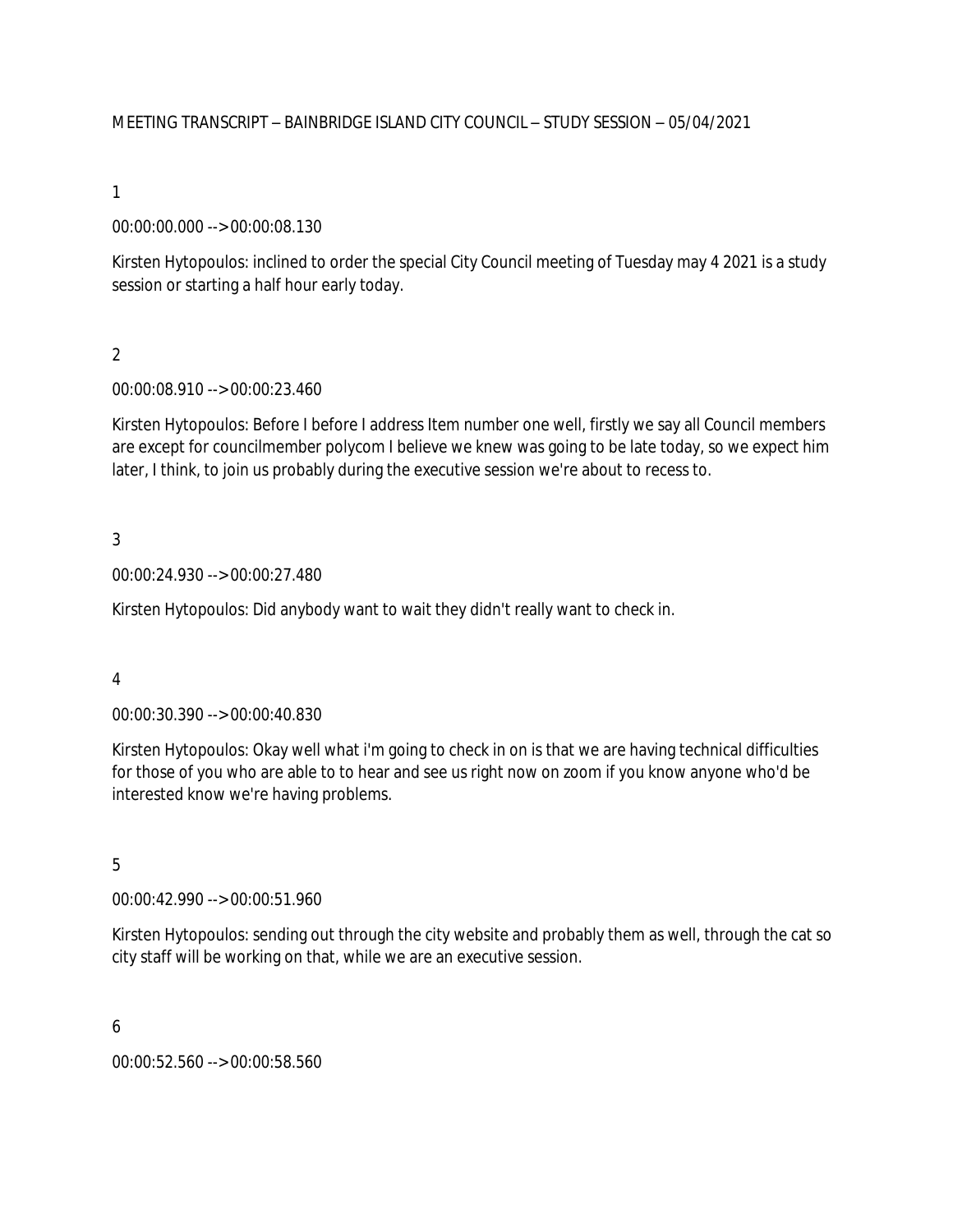Kirsten Hytopoulos: But in the meantime zoom is the only way to to watch the City Council meeting live right now okay.

# 7

00:00:59.340 --> 00:01:07.770

Kirsten Hytopoulos: Our first item up isn't executive session, and we will be discussing pursuant to our CW four to 301101 I.

# 8

00:01:08.100 --> 00:01:14.250

Kirsten Hytopoulos: We will be discussing with legal counsel matters related to litigation or potential litigation, to which the city, the governing body.

# 9

00:01:14.610 --> 00:01:24.690

Kirsten Hytopoulos: or a Member acting and official capacity is or is likely to become a party when public knowledge regarding the discussion is likely to result in adverse or legal, financial consequence to the to the Agency.

# 10

00:01:25.410 --> 00:01:35.430

Kirsten Hytopoulos: We are scheduled for 60 minutes and so Council shoot back here at approximately 6:30pm and I believe we will be getting a link from the city attorney.

# 11

00:01:36.210 --> 00:01:41.910

Joe Levan: Yes, as always, you leave this meeting and i'll send you a link to the exact session and you'll join that session that way.

# 12

00:01:43.410 --> 00:01:44.130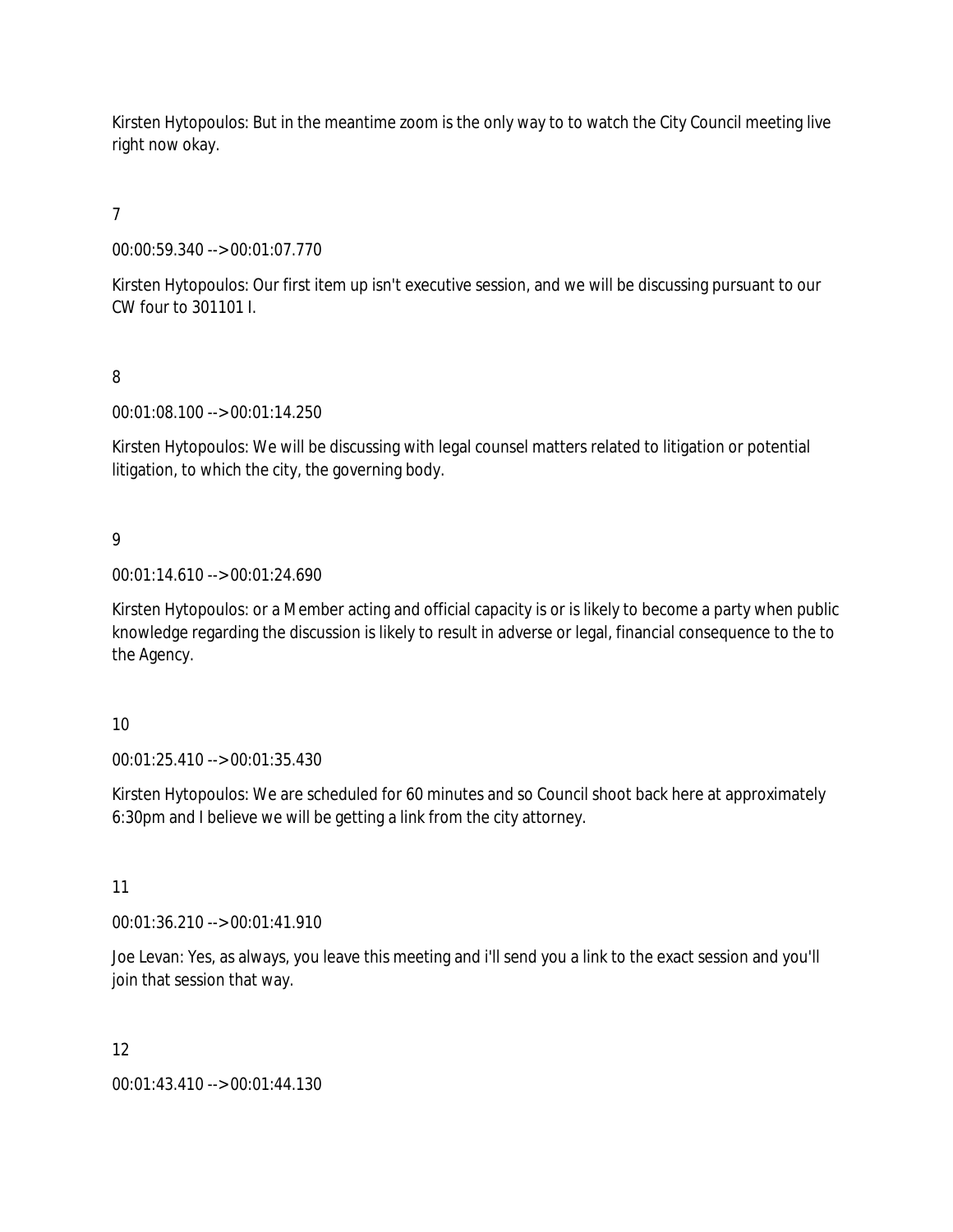Joe Levan: In a few minutes.

13

01:17:19.770 --> 01:17:23.970

Christine Brown: Council has extended the executive session by an additional 15 minutes.

# 14

01:32:20.010 --> 01:32:23.940

Christine Brown: Council has extended the executive session by an additional 10 minutes.

# 15

01:44:10.440 --> 01:44:14.490

Christine Brown: Council has extended the executive session and by an additional five minutes.

# 16

01:56:38.370 --> 01:56:39.780

Kirsten Hytopoulos: we're just waiting for counselor deets.

# 17

01:56:48.900 --> 01:56:55.260

Michael Pollock: we're waiting on can we plan on taking a break and an hour or else right now.

# 18

01:56:56.640 --> 01:56:57.990

Michael Pollock: they're not those two hours already.

# 19

01:56:59.250 --> 01:57:05.370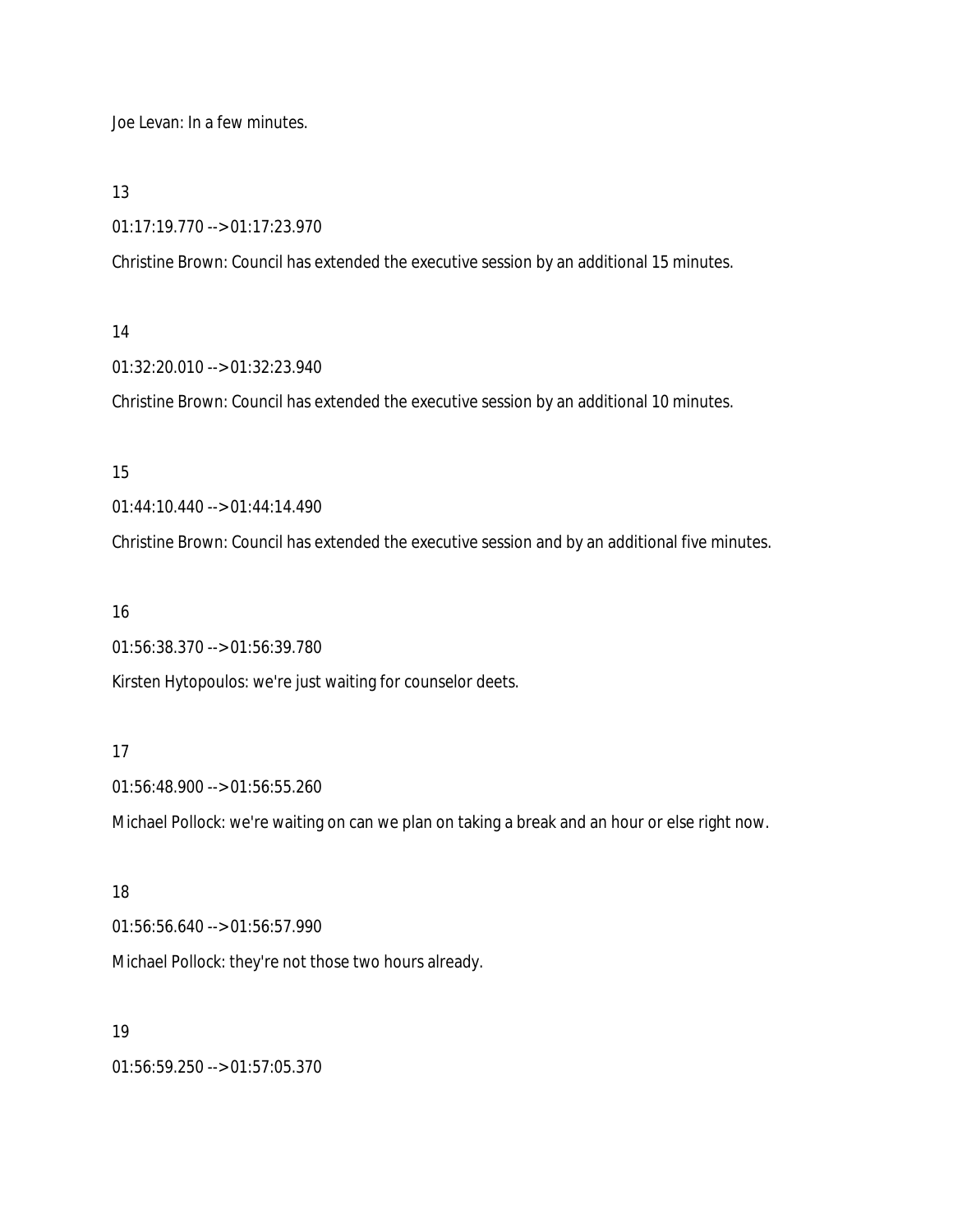Kirsten Hytopoulos: Think we'll go ahead and get started assume that comes from deeds will be joining us Council has returned from executive session no decisions were made.

# $20$

01:57:07.200 --> 01:57:22.170

Kirsten Hytopoulos: The next item up his approval of the agenda Oh, I guess, I wanted to real quick say for the public that live Stream is backup, and so our technical difficulties as understood are over so that's good news so approval the agenda and mayor.

# 21

01:57:25.920 --> 01:57:29.070

Rasham Nassar: Yes, i'm i'm going to request to remove an item.

# 22

01:57:30.390 --> 01:57:37.170

Rasham Nassar: But I am going to ask that you wait, while I pull up the agenda that having technical difficulties with myself.

# 23

01:57:39.240 --> 01:57:56.700

Rasham Nassar: Someone can just stay for me which item the ethics board appointments is listed under that would save us some time, otherwise I will get there in a moment 6868 OK, so I would like to request at the City Council, the Council please remove items six eight from tonight's agenda.

24

01:57:58.440 --> 01:58:00.810

Rasham Nassar: Reason being is that I have.

# 25

01:58:03.870 --> 01:58:07.530

Rasham Nassar: i've withdrawn my nominations for the ethics board member.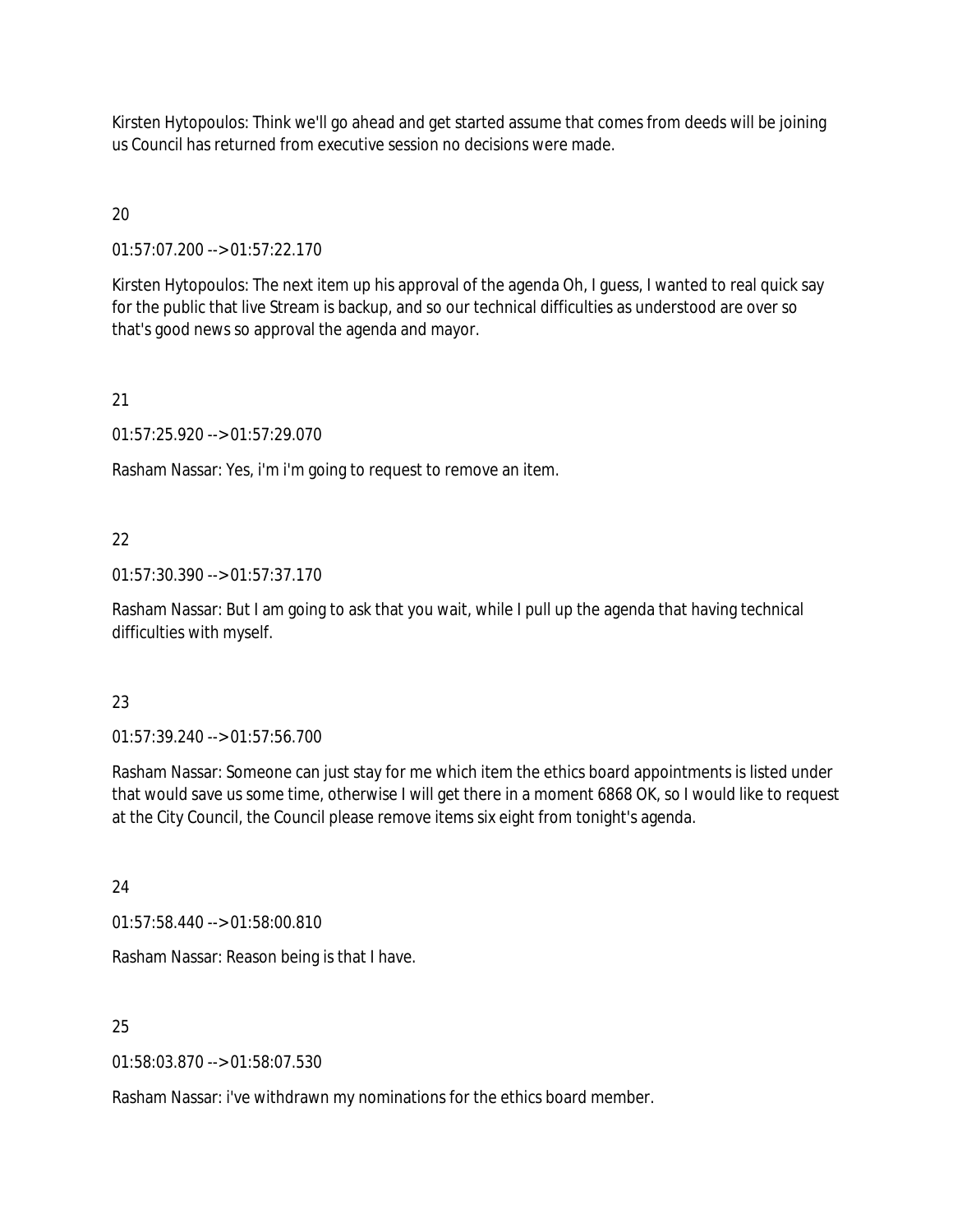01:58:08.730 --> 01:58:23.640

Rasham Nassar: Ethics board members, pending the may 26 joint ethics board and city council meeting again that's may 26 additionally it's come to my attention that there are at least three Council members interested in hearing a proposal to replace the board with hearings officer.

27

01:58:25.740 --> 01:58:27.660

Rasham Nassar: been in consultation with the city attorney.

### 28

01:58:29.400 --> 01:58:39.510

Rasham Nassar: And made my decision and thinking that it was good governance and most fair to those whose nominations were pending to pause on hiring new, more board members at this time.

29

01:58:45.510 --> 01:58:47.910

Kirsten Hytopoulos: seconded by councilmember pollock during discussion.

30

01:58:51.360 --> 01:58:52.290

Kirsten Hytopoulos: Councillor Schneider.

# 31

01:58:53.730 --> 01:59:07.260

Leslie Schneider: Thank you mayor i'm just kind of confused because I thought that we were heading in the direction of the mayor not having that sort of surprise power that we discovered a year ago that the mayor had.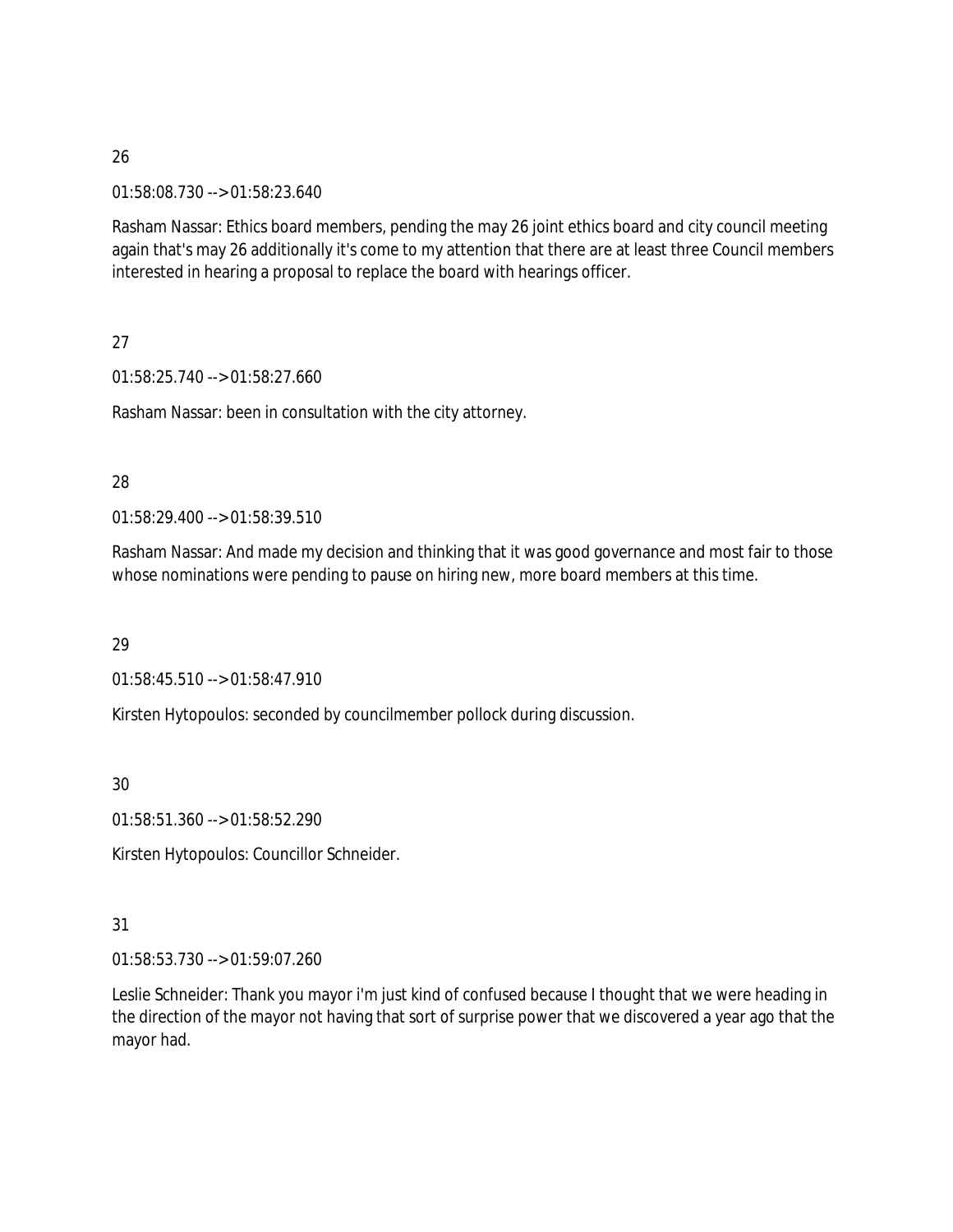01:59:07.800 --> 01:59:20.970

Leslie Schneider: And I thought that it was under your direction and suggestion that we revert from that, especially in cases where it was not required by State law how, how do you remember where that stands.

# 33

01:59:22.650 --> 01:59:30.840

Rasham Nassar: Yes, i'm glad you brought that up I can't remember Schneider the ethics program actually stipulate still that the mayor nominates.

# 34

01:59:32.220 --> 01:59:40.290

Rasham Nassar: And then the Council approves, and it is correct that I have sought to change that and I brought for the recommendation and we formed a new process which was our typical process.

# 35

01:59:41.580 --> 01:59:48.630

Rasham Nassar: This I feel is a very unique circumstance, and there are receiving a lot of feedback and receiving a lot of concerns.

# 36

01:59:49.800 --> 01:59:54.930

Rasham Nassar: And again, there are three Council members that would like the opportunity to bring forward and alternative proposal.

# 37

01:59:55.500 --> 02:00:02.790

Rasham Nassar: And so, in thinking about all of the information that i've been receiving that has been coming my my direction.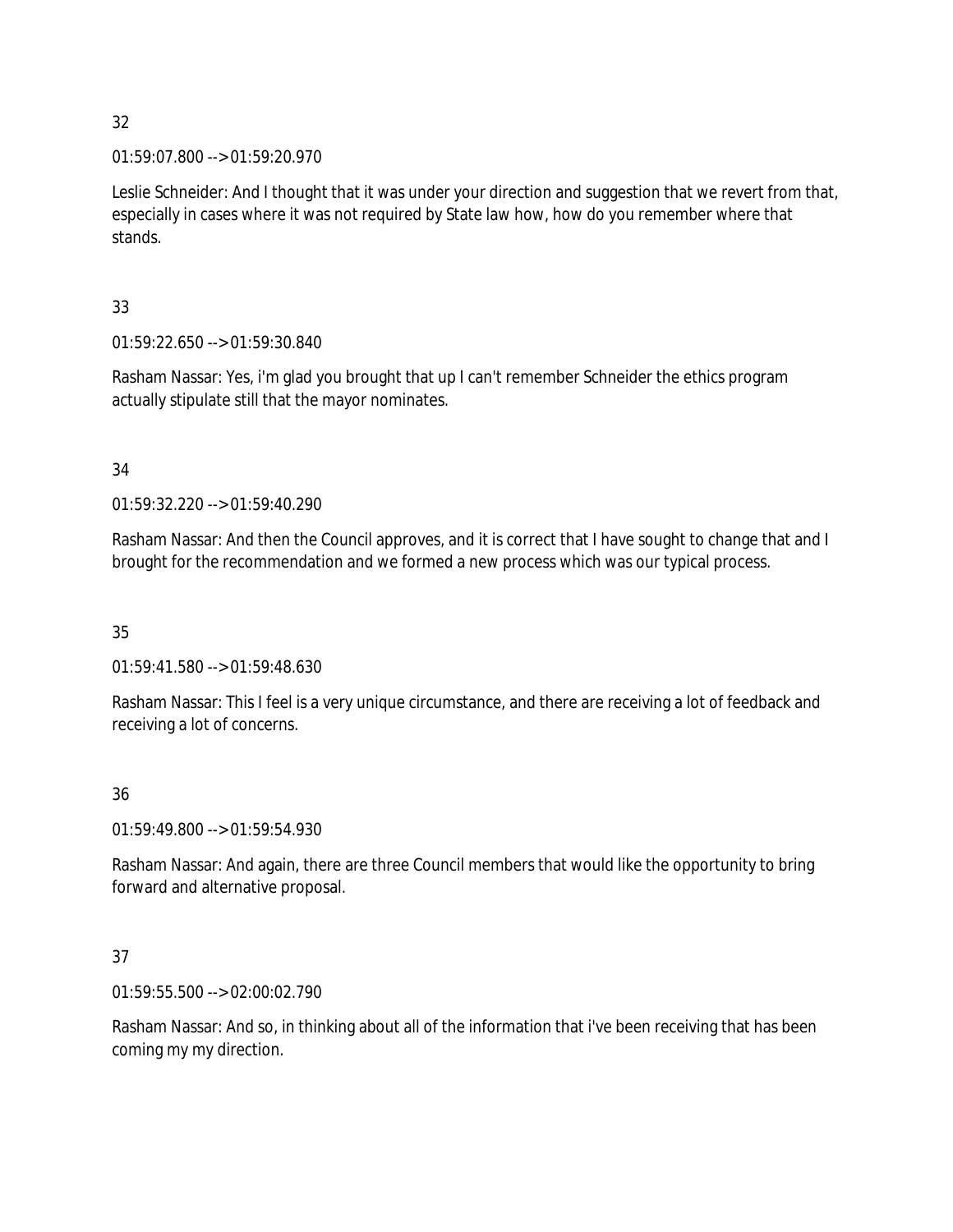### 02:00:03.600 --> 02:00:07.410

Rasham Nassar: Thinking about my communication with the city attorney and two Council members.

39

02:00:08.010 --> 02:00:13.200

Rasham Nassar: It seems like the most appropriate form of action right now would be for me to withdraw those nominations.

### 40

02:00:13.560 --> 02:00:30.000

Rasham Nassar: At this time, and if you recall Council member Schneider you also exercised this authority when you withdraw your nomination for planning, Commissioner and replaced her in between meetings with with with a different Commissioner so it's, the Council has oh.

# 41

02:00:30.360 --> 02:00:37.650

Leslie Schneider: i'm Sorry, I have the floor that's misrepresenting what happened, but we can have that conversation another time but that's definitely not what happened at that time.

# 42

02:00:37.740 --> 02:00:42.300

Rasham Nassar: i'm just raising for the Council in the public that, in light of circumstances.

# 43

02:00:43.170 --> 02:00:52.170

Rasham Nassar: That I felt it was appropriate, and I think it's in the best interest of the Council and the public that we wait until that joint meeting that we're having with the ethics board and City Council scheduled for May 26.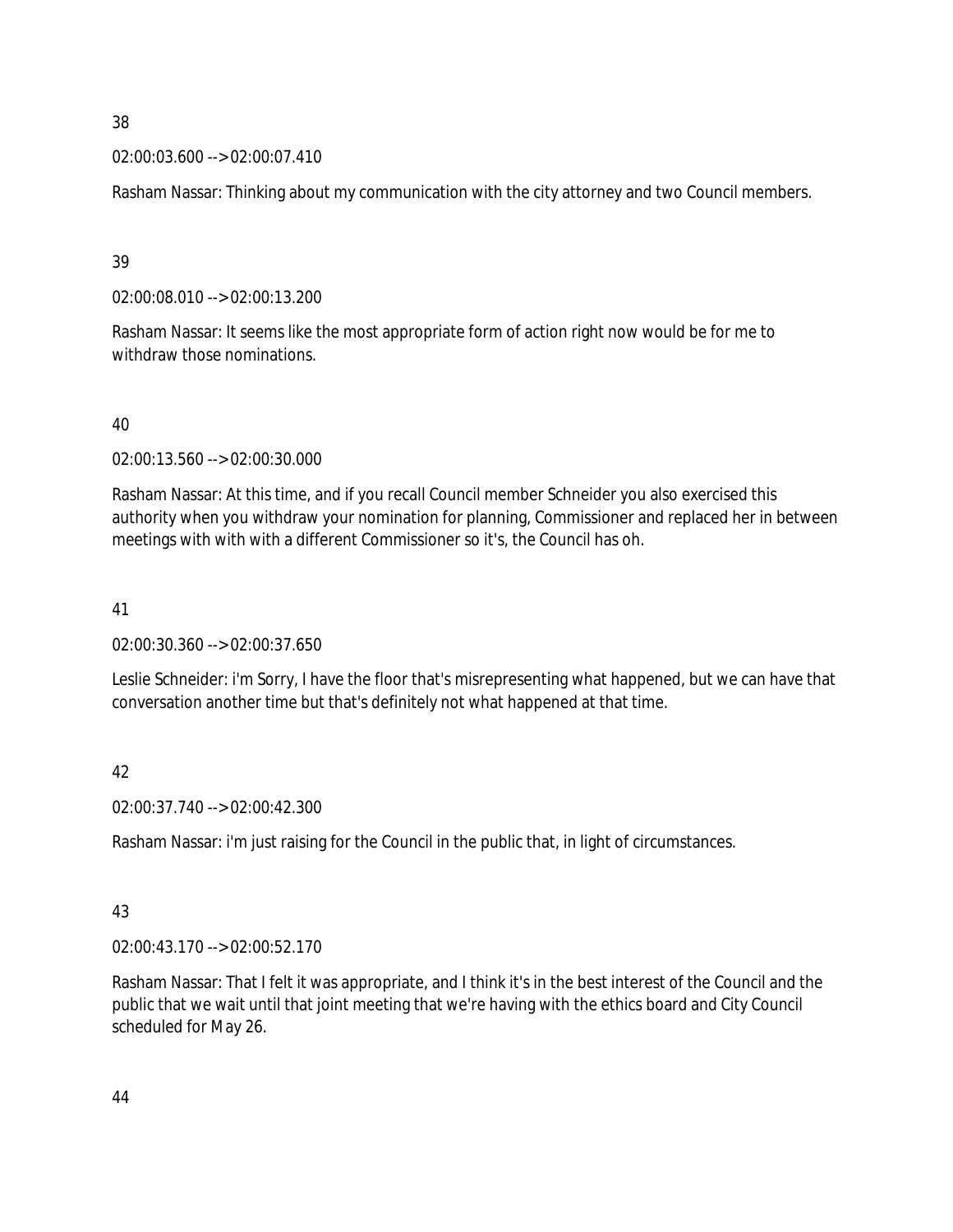02:00:52.530 --> 02:00:57.210

Rasham Nassar: And then we could take up the matter of considering appointments to the board.

45

02:00:59.310 --> 02:01:00.120

Kirsten Hytopoulos: counselor pollock.

46

02:01:05.100 --> 02:01:05.970 Kirsten Hytopoulos: anyone else.

47

02:01:07.080 --> 02:01:07.800

Joe Deets: call the question.

48

02:01:08.760 --> 02:01:12.420

Kirsten Hytopoulos: Well, I have something to add the discussion if nobody else has anything to add to this question.

# 49

02:01:12.780 --> 02:01:19.440

Kirsten Hytopoulos: On this this feels a little like a an end run from a minority faction, on the Council, but I guess we'll find out in a second this idea that.

# 50

02:01:19.770 --> 02:01:26.430

Kirsten Hytopoulos: we're going to throw out the ethics board well I think in the long run we've we've, I think, maybe, all of us.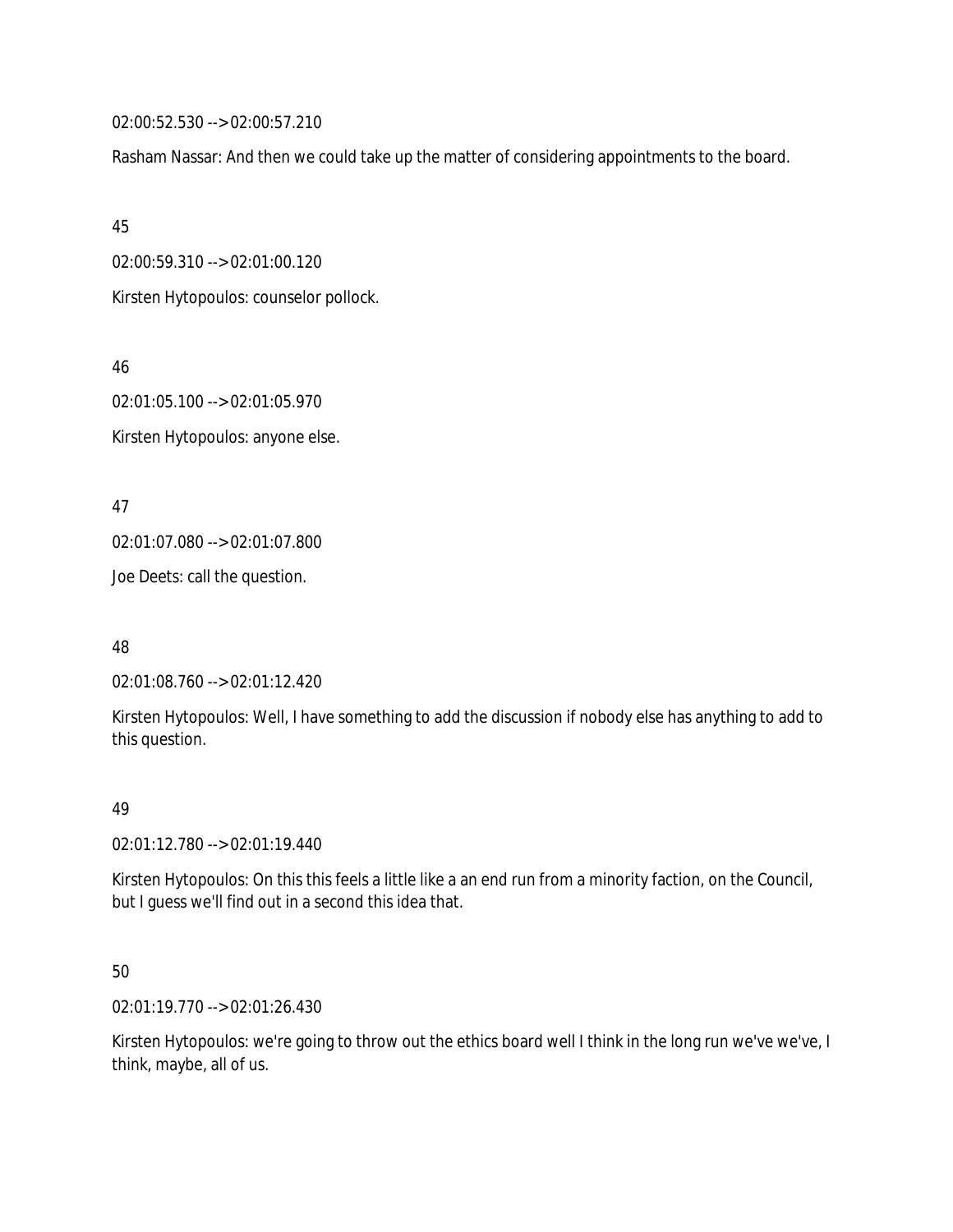### 02:01:26.910 --> 02:01:30.240

Kirsten Hytopoulos: met certainly a majority of us have said we've got a lot of work to do the program is.

52

02:01:30.840 --> 02:01:38.100

Kirsten Hytopoulos: is flawed we've repaired it to the extent we can, but to but to stop in the middle of a product, but we had a process.

### 53

02:01:38.520 --> 02:01:47.880

Kirsten Hytopoulos: to a point where, where two of you, and a member gets bored interview candidates and we're about to appoint them there are gaps on that board the Board is functioning and doing work.

### 54

02:01:48.990 --> 02:01:59.880

Kirsten Hytopoulos: And so, for us to say we're now going to pull these because because three Council members are interested in in eliminating the count the ethics board that's all that's a big long term decision.

# 55

02:02:00.270 --> 02:02:08.310

Kirsten Hytopoulos: That this is not going to be majority support for overnight, we have ethics board that's functioning that needs to be filled.

# 56

02:02:08.790 --> 02:02:20.550

Kirsten Hytopoulos: We had a vote last week last week to move things out one week I made the via I may be an amendment for one week because my vote hinged on it, I can't speak for everyone else, but this was a short.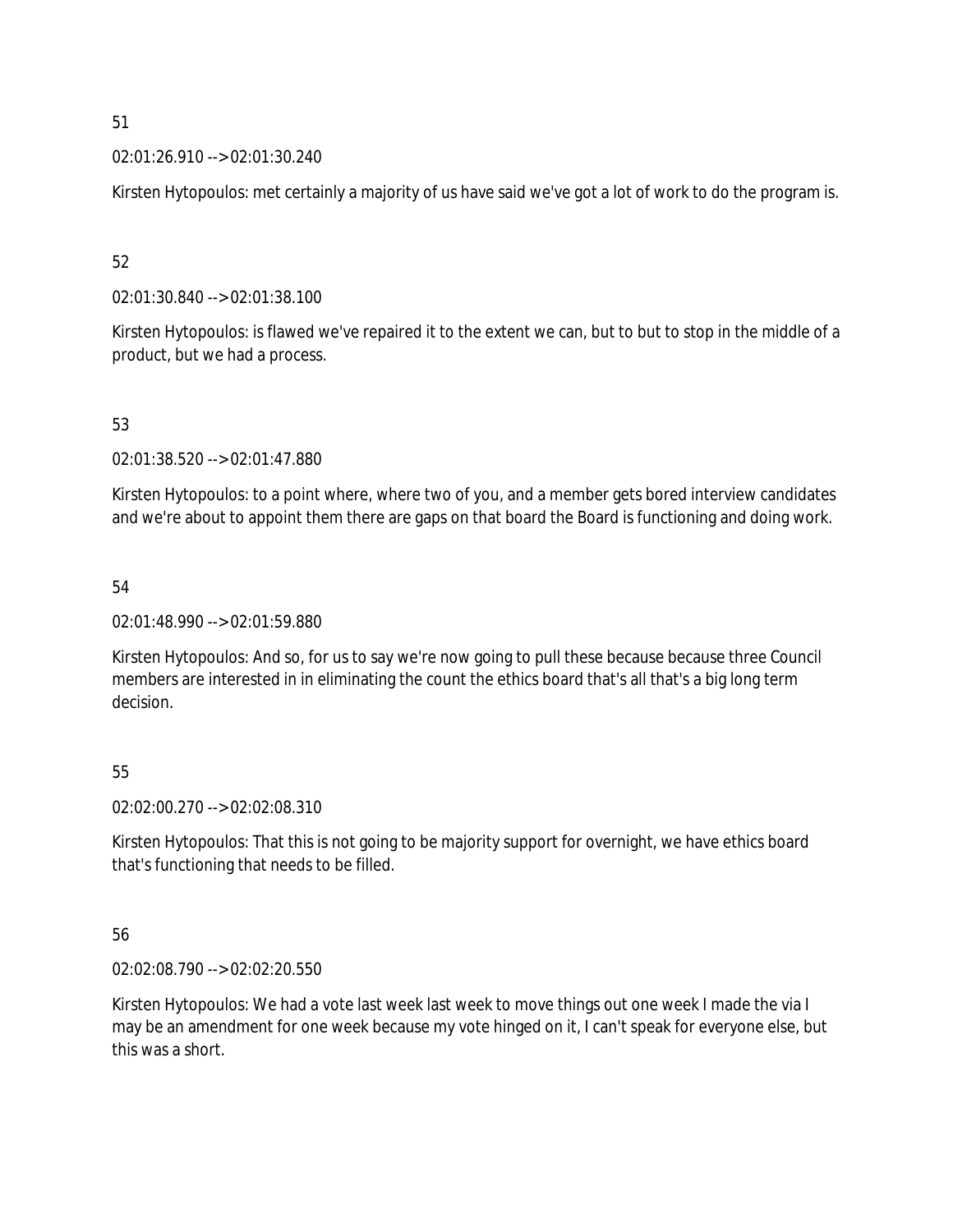02:02:21.210 --> 02:02:32.820

Kirsten Hytopoulos: Delay in in having these appointments voted on, and so this this really feels like the count the count as well as being frustrated is certainly the majority of the Council, but I guess we'll see what this boat.

# 58

02:02:33.870 --> 02:02:36.540

Kirsten Hytopoulos: How Council decides to go elsewhere, Paul it.

# 59

02:02:38.940 --> 02:02:52.560

Michael Pollock: was just a procedural thing we're just talking about amending the agenda to remove this item there's no action to take the customer has withdrawn the nomination so we're engaging in a debate so procedurally.

# 60

02:02:53.670 --> 02:02:58.740

Michael Pollock: what's on the on on the table, as I understand it is to amend the the.

# 61

02:03:00.420 --> 02:03:07.050

Michael Pollock: Our agenda and that this item to be removed and the reasons have been stated so so.

# 62

02:03:08.730 --> 02:03:15.720

Michael Pollock: I don't really see why we're having a debate about this it's just simply a procedural motion, and we should vote on it.

# 63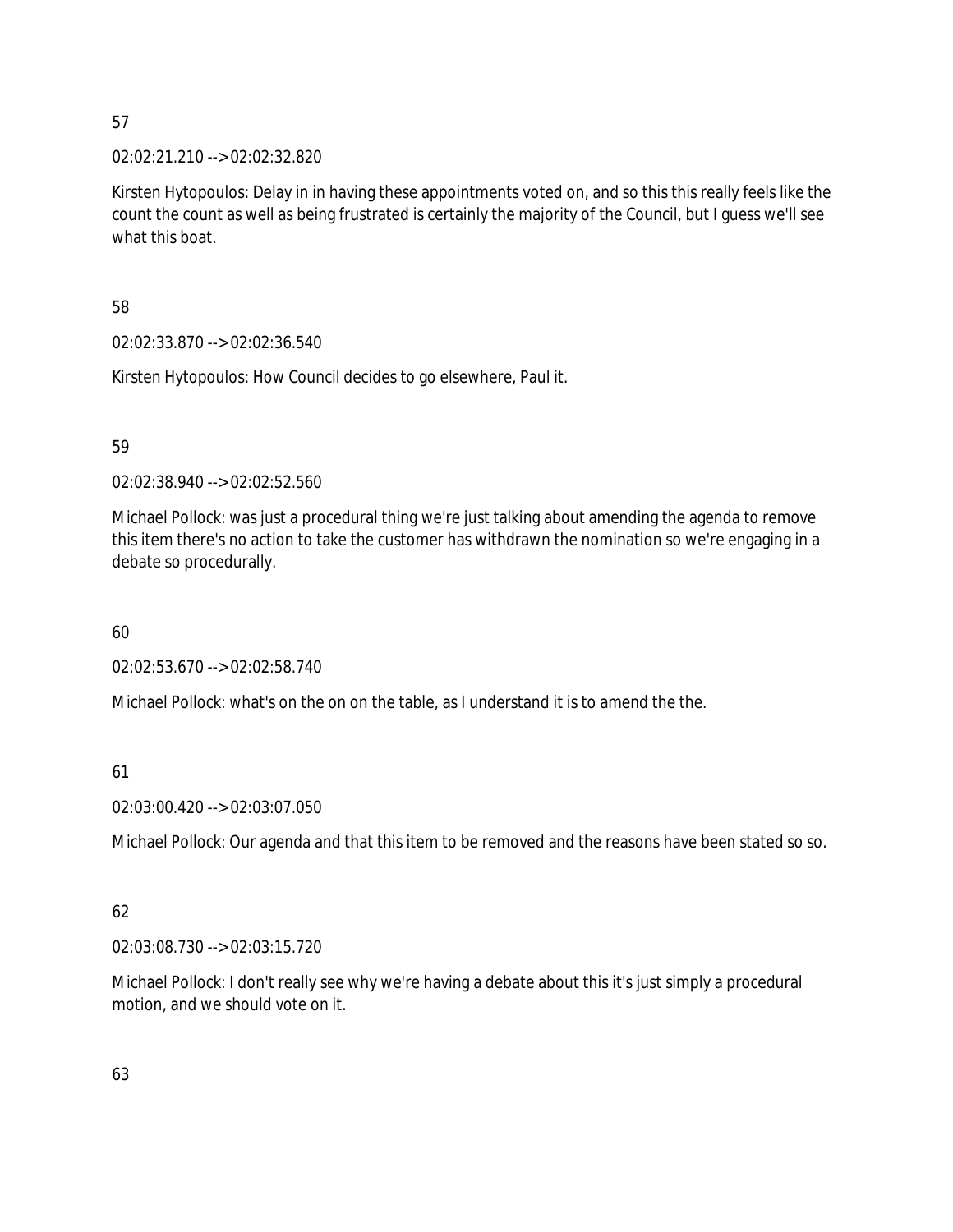02:03:17.610 --> 02:03:18.030

Kirsten Hytopoulos: mayor.

64

02:03:18.750 --> 02:03:27.720

Rasham Nassar: I I neglected to mention one really important piece of information for the Council and for the public is that there's no time sensitivity, at this time to making these appointments in terms of.

65

02:03:28.050 --> 02:03:36.540

Rasham Nassar: replenishing whenever vacancies might arise there are two positions on the board that will expire June 30th so effectively the Council.

### 66

02:03:36.960 --> 02:03:50.910

Rasham Nassar: Has until that point in time when those terms laps to consider these appointments, but again my my intent is to bring them back after the city council has an opportunity to sit with the board after that may 26 joint meeting, which has already been scheduled.

67

02:03:54.570 --> 02:03:55.320

Kirsten Hytopoulos: anyone else.

68

02:03:57.060 --> 02:04:09.000

Kirsten Hytopoulos: I guess, I just want to add that I think we need to add this to this general process conversation to a future agenda, I don't agree that the mayor has the right to pull this given them the changes that we've made to to our processes.

69

02:04:10.050 --> 02:04:15.720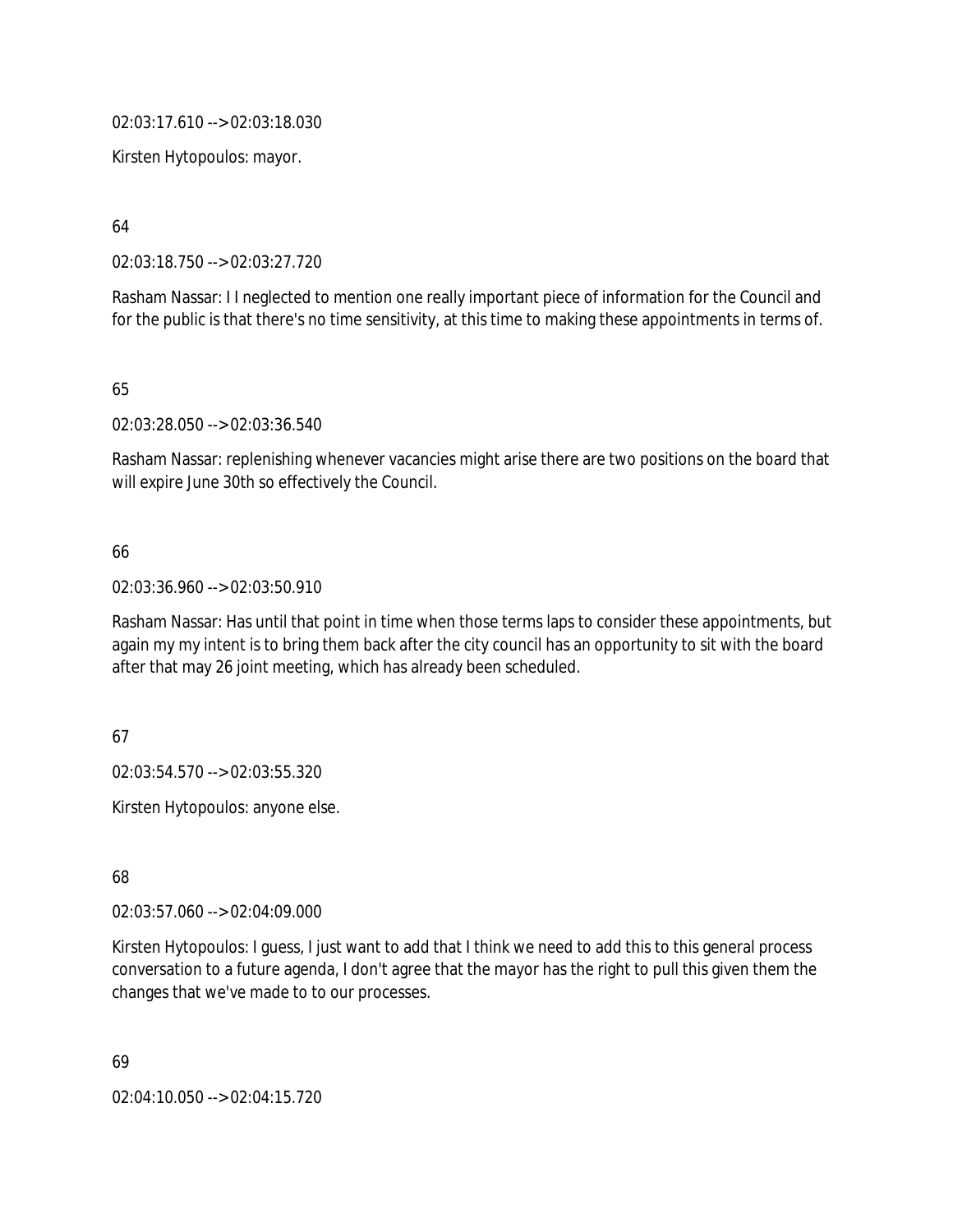Kirsten Hytopoulos: that the question the BMI the IMC hasn't been modified yet to change it, we have not, in the past.

70

02:04:16.140 --> 02:04:31.410

Kirsten Hytopoulos: The Mayor has not loaded this power, regardless of where it's written and we recently agreed as Councillor Schneider said that we would not would not support that unless it was required by the RC w's so nobody else has anything else to add on this item.

71

02:04:32.430 --> 02:04:33.990

Kirsten Hytopoulos: All those in favor say Aye.

# 72

02:04:38.670 --> 02:04:42.300

Kirsten Hytopoulos: opposed motion carries oh no wait sorry.

73

02:04:44.310 --> 02:04:45.270

Kirsten Hytopoulos: Once again I.

74

02:04:46.500 --> 02:05:00.030

Kirsten Hytopoulos: Please four votes grew up in our pilot there were four votes for I three days, I see that in voting day would be myself counselor Schneider and Council the deeds, so the item is removed from the agenda.

# 75

02:05:01.140 --> 02:05:07.980

Kirsten Hytopoulos: next item up is is that opens that approved the agenda as modified unless there's any further amendments to be made.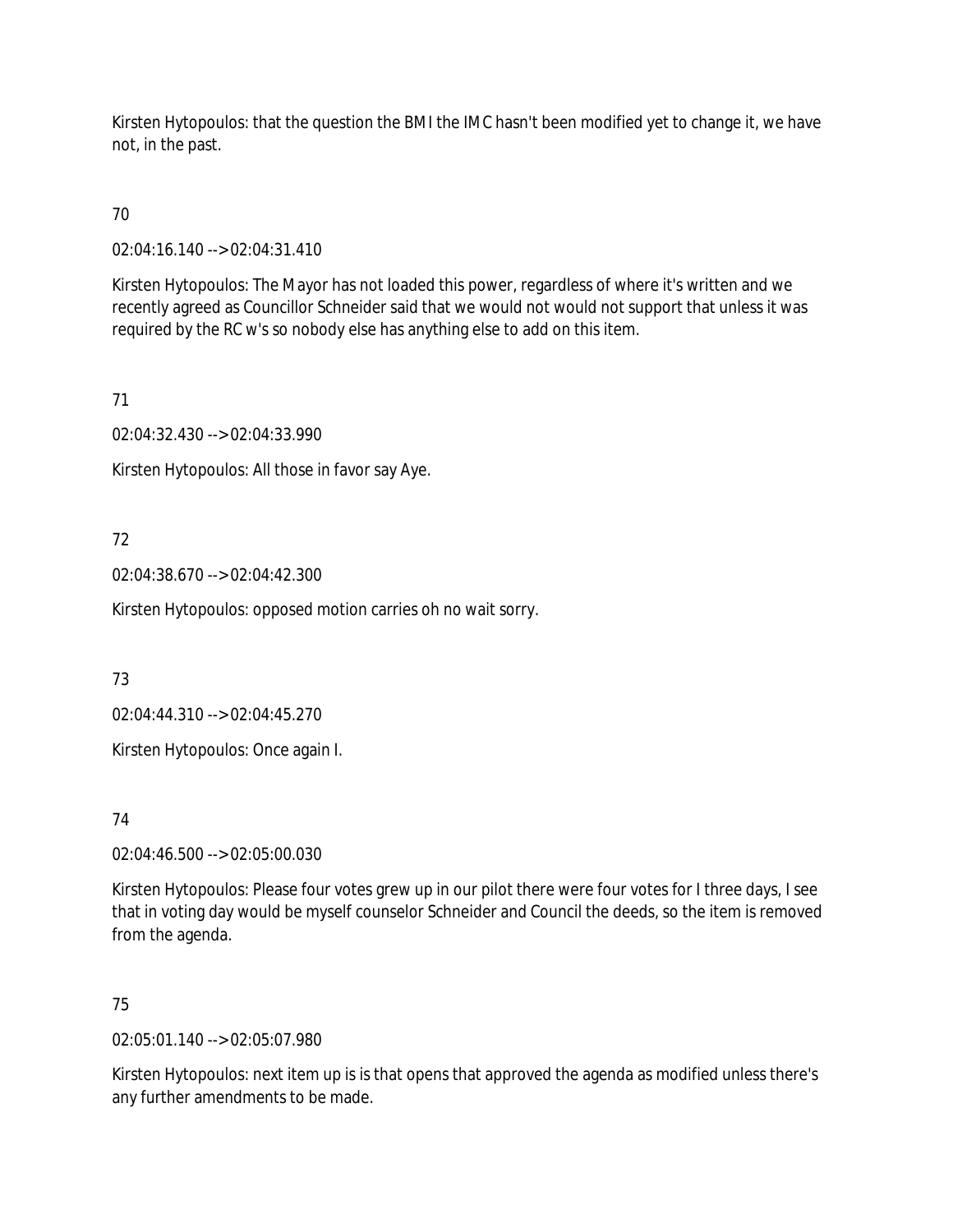02:05:09.960 --> 02:05:12.780

Rasham Nassar: And it has to approve the agenda as amended.

### 77

02:05:14.070 --> 02:05:17.460

Kirsten Hytopoulos: seconded by councilmember pollock all those in favor.

# 78

02:05:20.160 --> 02:05:27.390

Kirsten Hytopoulos: And that passes the next item up is declarations of conflict of interest, we want to help close the deal.

### 79

02:05:28.080 --> 02:05:42.180

Joe Deets: Well, I think, just more disclosure we're talking about the update on the SMP public participation item five be I just want to disclose and i've done this in the past that I am a shoreline property owner.

### 80

02:05:44.670 --> 02:05:47.370

Kirsten Hytopoulos: Thank you and Kevin pollak.

# 81

02:05:48.420 --> 02:05:48.990

Kirsten Hytopoulos: He went in.

### 82

02:05:51.030 --> 02:06:06.000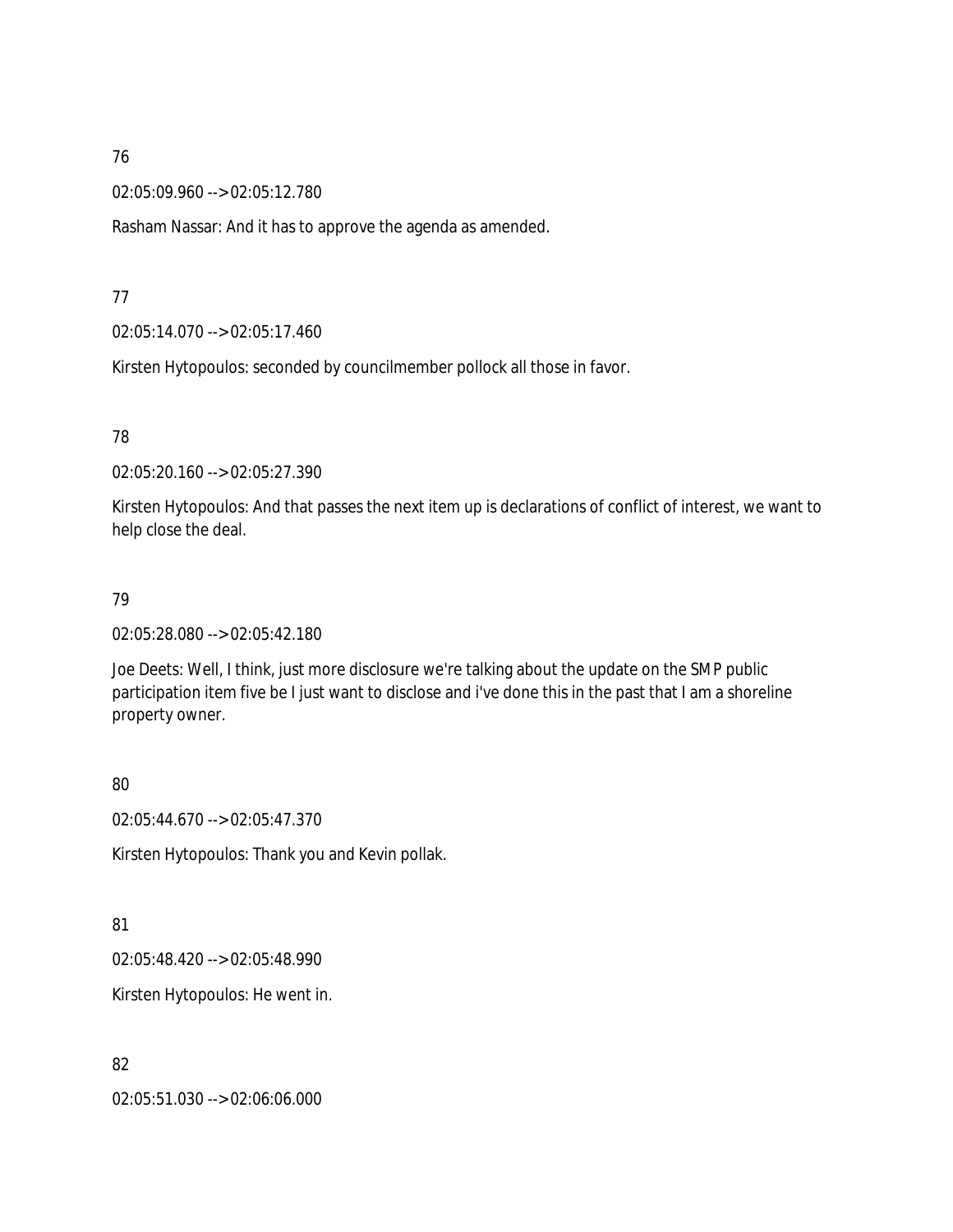Michael Pollock: yeah I just for the record yeah i'm a shoreline owner to know, but so what it's not a it's not a conflict of interest to do that, if I understand them, the cities are, and it can correct me, but every time we have a discussion about the shoreline.

83

02:06:07.110 --> 02:06:12.930

Michael Pollock: Unless there's a requirement that we have to disclose it I don't see why we have to go through this It just seems like.

# 84

02:06:13.560 --> 02:06:20.520

Michael Pollock: grandstanding to state that you're shoreline on one to shoreline on any more than if you have a piece of property that's a critical areas or.

85

02:06:21.480 --> 02:06:28.860

Michael Pollock: Or have a critical area on it that you need to disclose that when we discuss the critical areas or not, so I guess I just like clarification from the city attorney.

86

02:06:29.430 --> 02:06:45.210

Michael Pollock: Do we need to disclose this or not is this a conflict of interest, these are, this is our conflict of interest disclosure moment if it's a conflict of interest, then I want to know, and if it's not, then I would like us to start going through this little song and dance.

87

02:06:47.520 --> 02:06:58.440

Joe Levan: As i've always said I leave to Council members to disclose the feel the need to disclose whether, if if a Council is taking action on a legislative matter that's generally applicable.

88

02:06:59.070 --> 02:07:09.870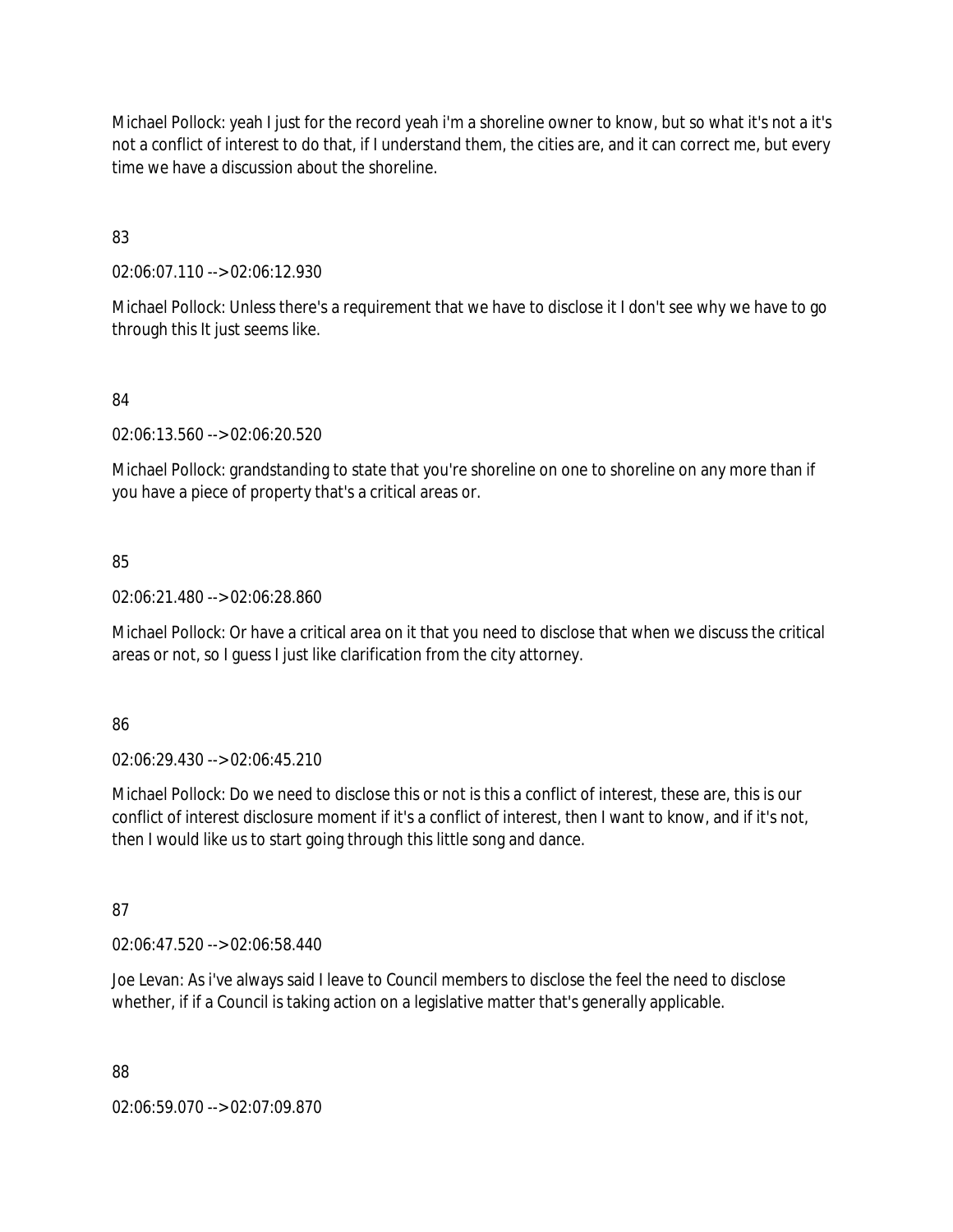Joe Levan: Which which the SNP is, then, then the Council individual Council member who was a shoreline owner would not have a conflict of interest related to that legislation because it's generally applicable.

89

02:07:13.530 --> 02:07:16.260

Kirsten Hytopoulos: Okay, any anyone else.

90

02:07:18.060 --> 02:07:22.800

Kirsten Hytopoulos: Moving on to our next item feature Council agenda item for and.

91

02:07:25.440 --> 02:07:26.580

Kirsten Hytopoulos: who's going to be leading this.

92

02:07:27.180 --> 02:07:27.900 DeWayne Pitts: Like you later.

93

02:07:28.320 --> 02:07:29.070

Kirsten Hytopoulos: Okay.

# 94

02:07:29.940 --> 02:07:39.210

DeWayne Pitts: Good evening Council duane pits normally the finance director, but tonight I am acting in lieu of our city manager acting city manager i'll ensure.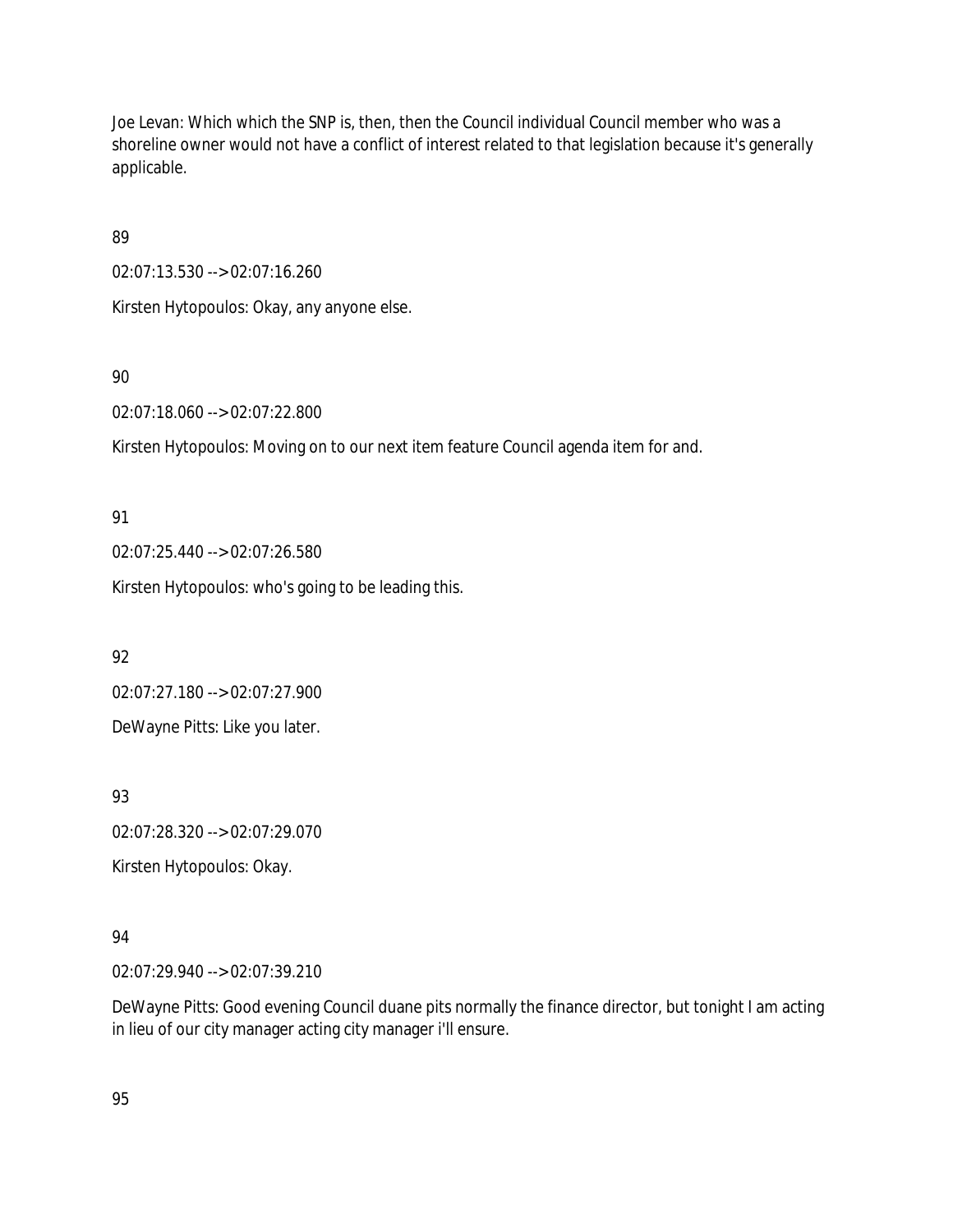02:07:40.080 --> 02:07:52.050

DeWayne Pitts: i'll do my best to be a faithful note taker and capture Councils questions and issues as best as I can, as you all know, this is not my normal post, so I asked for your indulgence your patience.

### 96

02:07:53.340 --> 02:08:00.090

DeWayne Pitts: A couple of things that Ellen wanted me to highlight of the upcoming agendas and the next few weeks on may 11.

### 97

02:08:01.200 --> 02:08:07.800

DeWayne Pitts: There will be a salary Commission presentation and discussion, this was an item that I believe was added last week.

### 98

02:08:08.580 --> 02:08:15.420

DeWayne Pitts: Also, there is an agenda item to set the public hearing for the multifamily tax exemption designation area.

### 99

02:08:15.960 --> 02:08:31.080

DeWayne Pitts: This assumes that there will be an interest in doing so following tonight's briefing and discussion on the topic also next week budget manager Kim dunn's comb will be presenting the first quarter budget and updated capital improvement amendments.

### 100

02:08:33.300 --> 02:08:47.160

DeWayne Pitts: And on the may 18 study session our new city manager Blair King will be joining us for his first Council meeting and also, we will be discussing the updated work plan, which was rescheduled from April 20.

101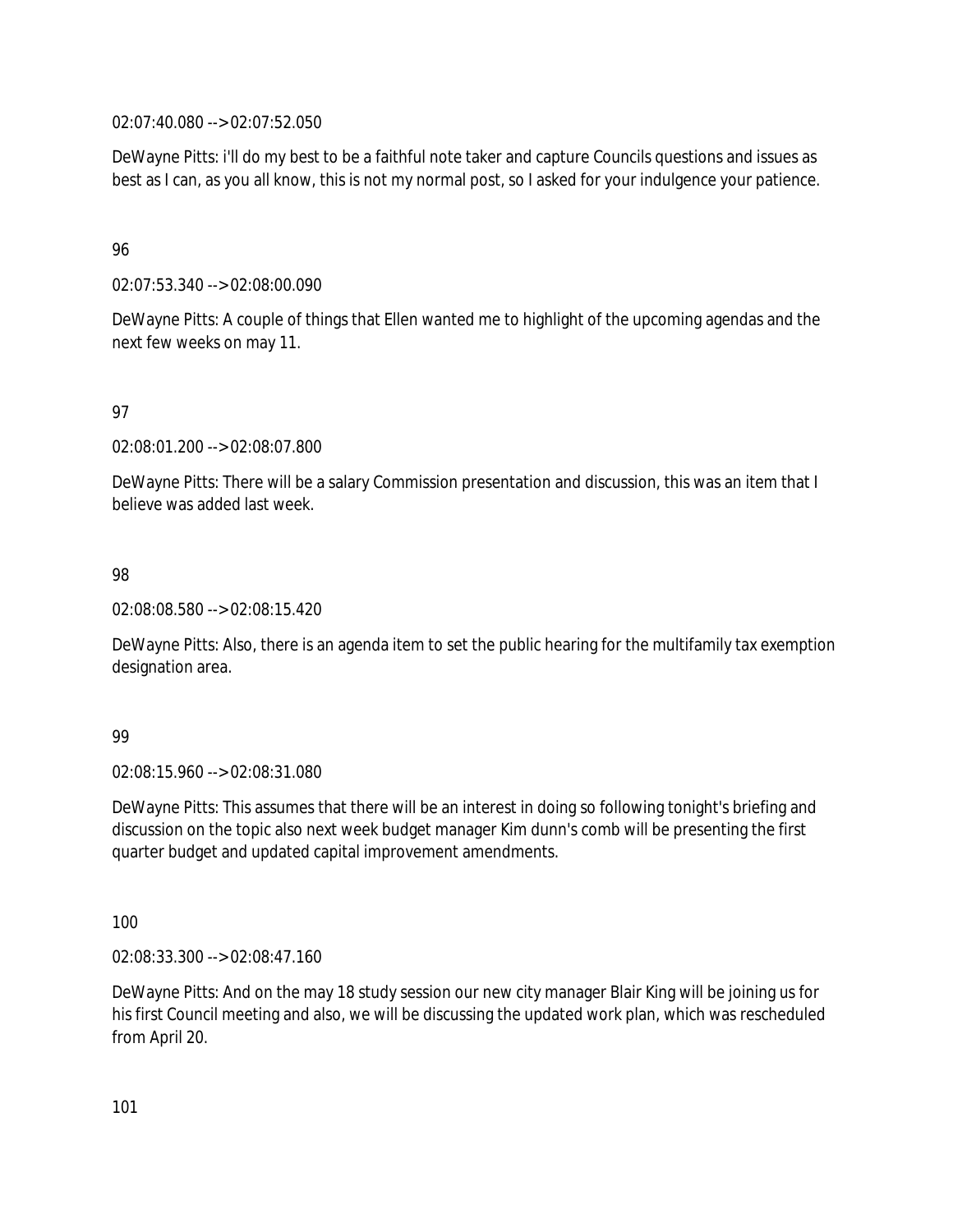02:08:48.240 --> 02:08:59.370

DeWayne Pitts: And lastly, on may 25 I will be giving a status update on the Small Business grant program administered by keita and This concludes my agenda updates Thank you.

102

02:08:59.880 --> 02:09:04.200

Kirsten Hytopoulos: Thank you very much, Council anything to add discuss.

103

02:09:06.240 --> 02:09:07.710

Kirsten Hytopoulos: counselor pantry Johnson.

104

02:09:09.510 --> 02:09:17.340

Brenda Fantroy-Johnson: Yes, so we, we have an opportunity to hear to create something that we don't have that we need.

105

02:09:18.780 --> 02:09:33.660

Brenda Fantroy-Johnson: The react team had had some questions on how they should approach being a sponsor to an event or holding a joint event with maybe another committee, such as climate action.

106

02:09:35.370 --> 02:09:50.430

Brenda Fantroy-Johnson: Committee, and so we don't have any process around that and so what I would like is i'm interested in staff, creating the draft proclamation that creates a process around event sponsorship.

107

02:09:51.810 --> 02:10:04.530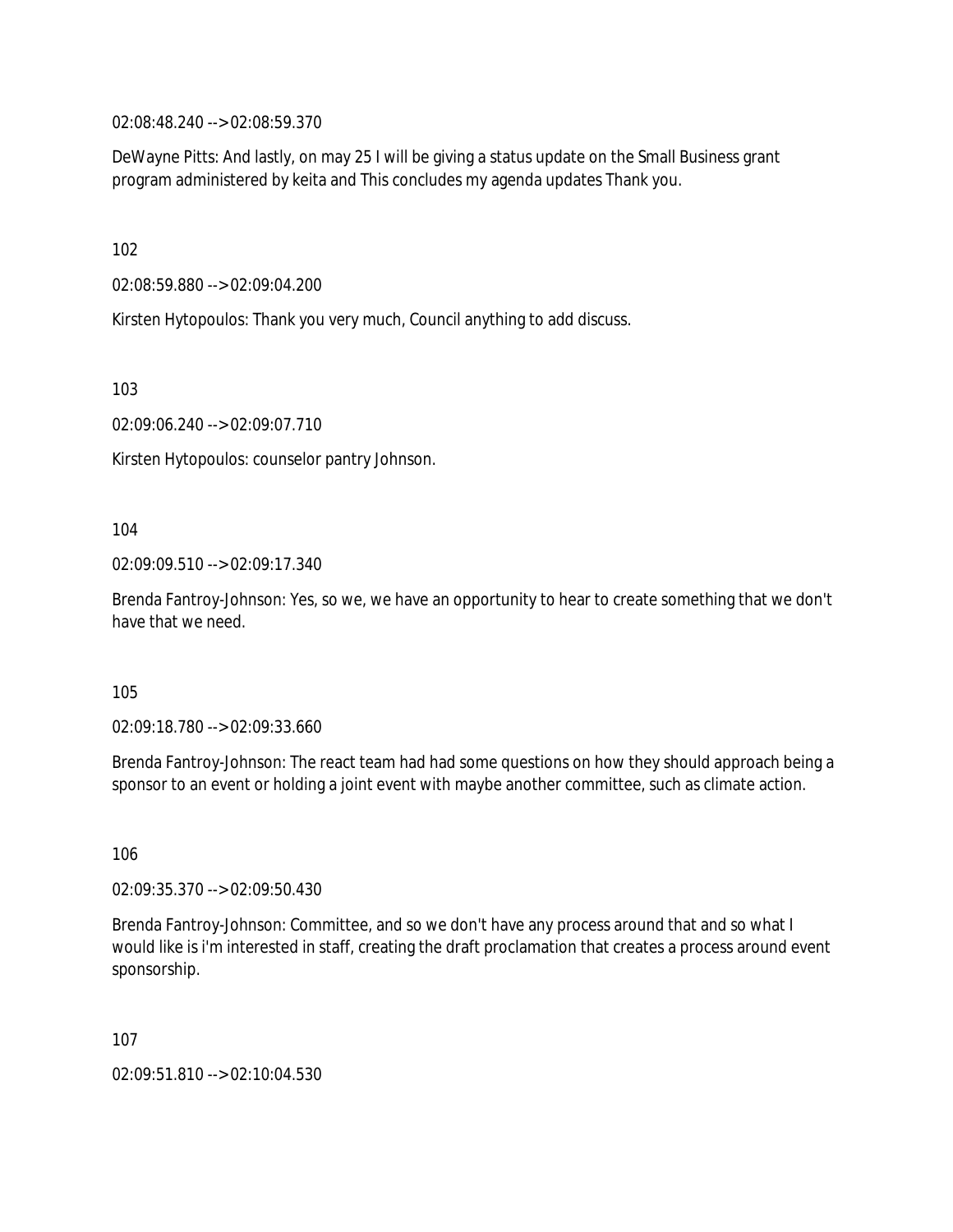Brenda Fantroy-Johnson: This would allow staff Council and committees to have coordination and to all have the same process so i'd like to have this put on an agenda as an item for discussion.

108

02:10:08.310 --> 02:10:08.820

Kirsten Hytopoulos: Council.

109

02:10:11.910 --> 02:10:12.270

Kirsten Hytopoulos: near.

110

02:10:13.140 --> 02:10:29.460

Rasham Nassar: Yes, so this is fairly straightforward, this is one of those things that came up, and it was not anticipated to come up with in reveal the gap in our in our administrative policies, one of them is around as councilmember Pandora Johnson very clearly articulated was.

111

02:10:30.750 --> 02:10:39.270

Rasham Nassar: When and how and why would the city be involved in co sponsoring events involving outside organizations most cities have.

112

02:10:39.600 --> 02:10:47.130

Rasham Nassar: set of criteria that they weigh against so the administration can just make that decision and determination on a case by case basis, we just don't have that.

### 113

 $02.10.47.640 - 02.10.59.820$ 

Rasham Nassar: So interim city manager suggested that she would just borrow one from another city and bring it for similar to how we adopted the proclamations and criteria that we recently adopted.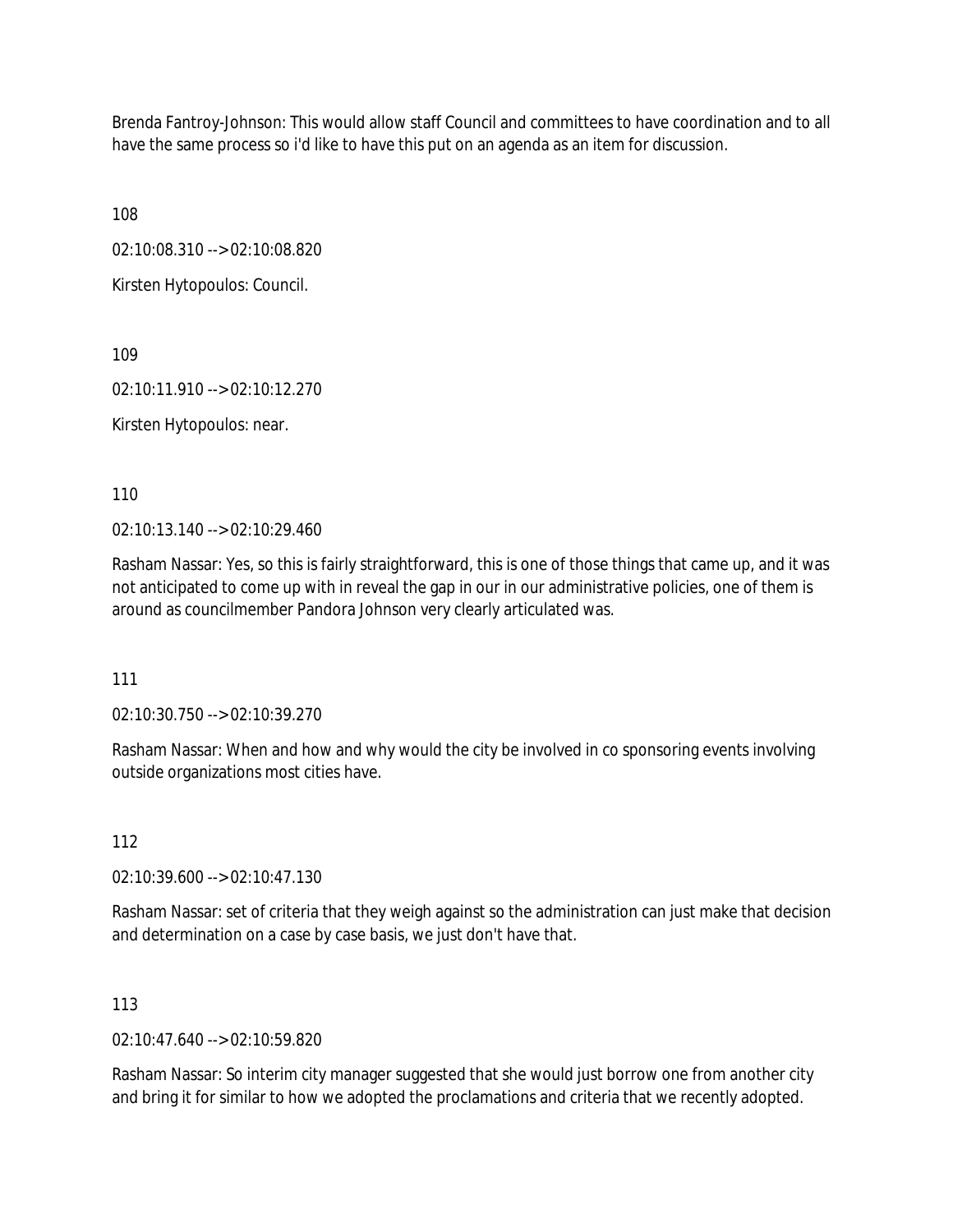02:11:00.870 --> 02:11:12.360

Rasham Nassar: So it wouldn't take up too much a Council time, but it is something that we ought to have on the books and my understanding is that the interim city manager, would like to have it so she doesn't have to independently and subjectively make these determinations on her own.

115 02:11:15.570 --> 02:11:16.290 anyone else.

116

02:11:19.020 --> 02:11:19.590

Kirsten Hytopoulos: city terrain.

117

02:11:22.410 --> 02:11:22.980

Brenda Fantroy-Johnson: know me.

118

02:11:25.050 --> 02:11:30.750

Joe Levan: Well, quite clarification, the way that that would come would be through a resolution, not a proclamation.

#### 119

02:11:32.190 --> 02:11:34.560

Joe Levan: But that's a stuck that'd be the vehicle that could happen.

120

02:11:38.100 --> 02:11:43.740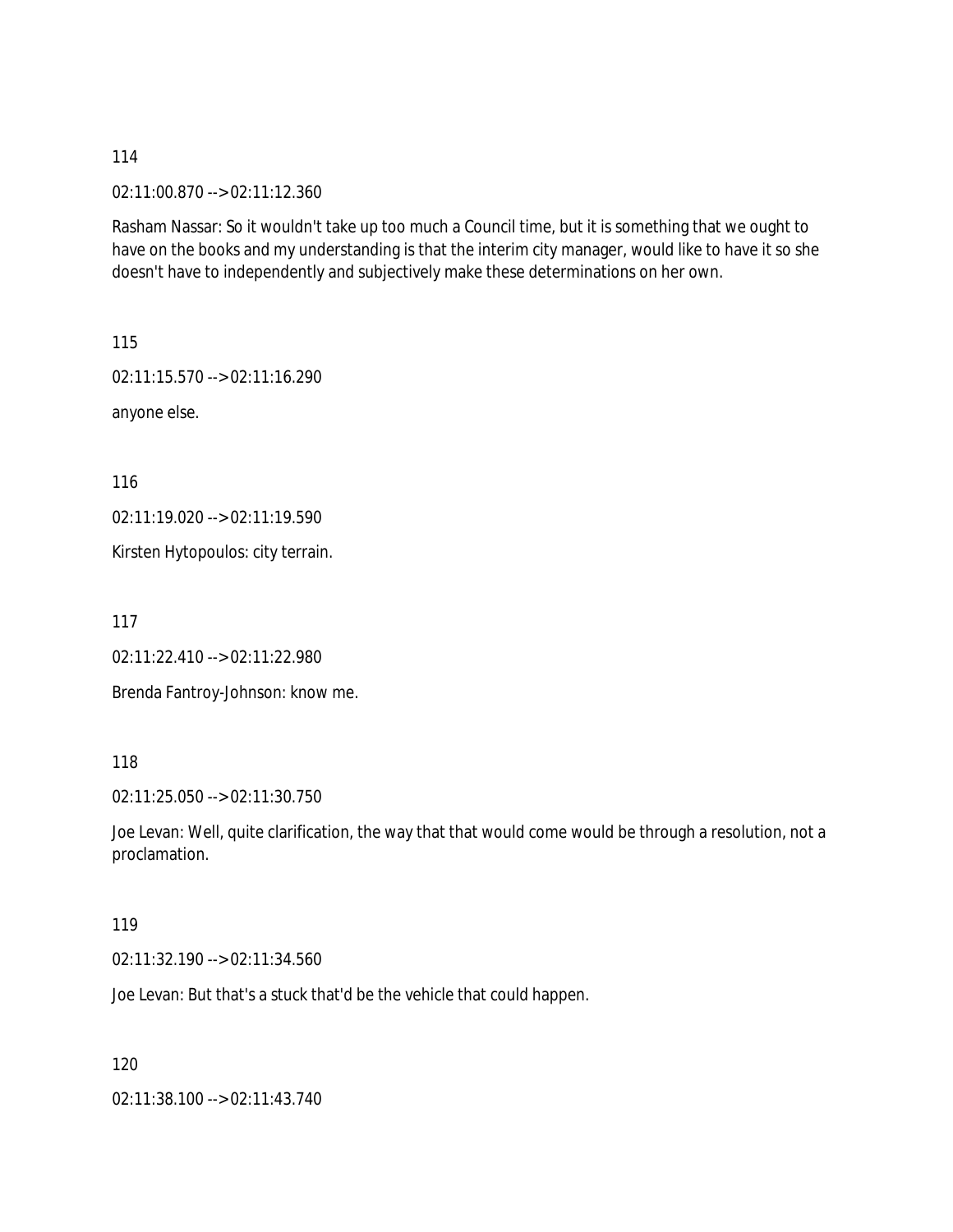Kirsten Hytopoulos: And so it's look and get gathering there's Council support to this missing piece of procedural.

121

02:11:45.300 --> 02:11:49.680

Kirsten Hytopoulos: Okay super so do we want a formal vote on this I don't think so.

122

02:11:51.120 --> 02:11:56.460

Kirsten Hytopoulos: Okay super anyone else on any future Council agenda items.

123

02:11:57.990 --> 02:12:12.930

Kirsten Hytopoulos: So not seeing any I do have, I do have a concern about next week's salary Commission presentation and I just want to be sure, the Council understands a little background and make sure that everybody's if given that information we feel comfortable this that's great but.

124

02:12:13.950 --> 02:12:20.910

Kirsten Hytopoulos: The salary Commission is actually defunct it determinate it once it had passes decision on to the city.

125

02:12:21.690 --> 02:12:27.300

Kirsten Hytopoulos: And so it's been a little confusing over the last few days or a week or so that there are some salary Commission members who are.

# 126

02:12:27.930 --> 02:12:32.940

Kirsten Hytopoulos: Putting out press releases and some other things that and in the name of the salary Commission for me.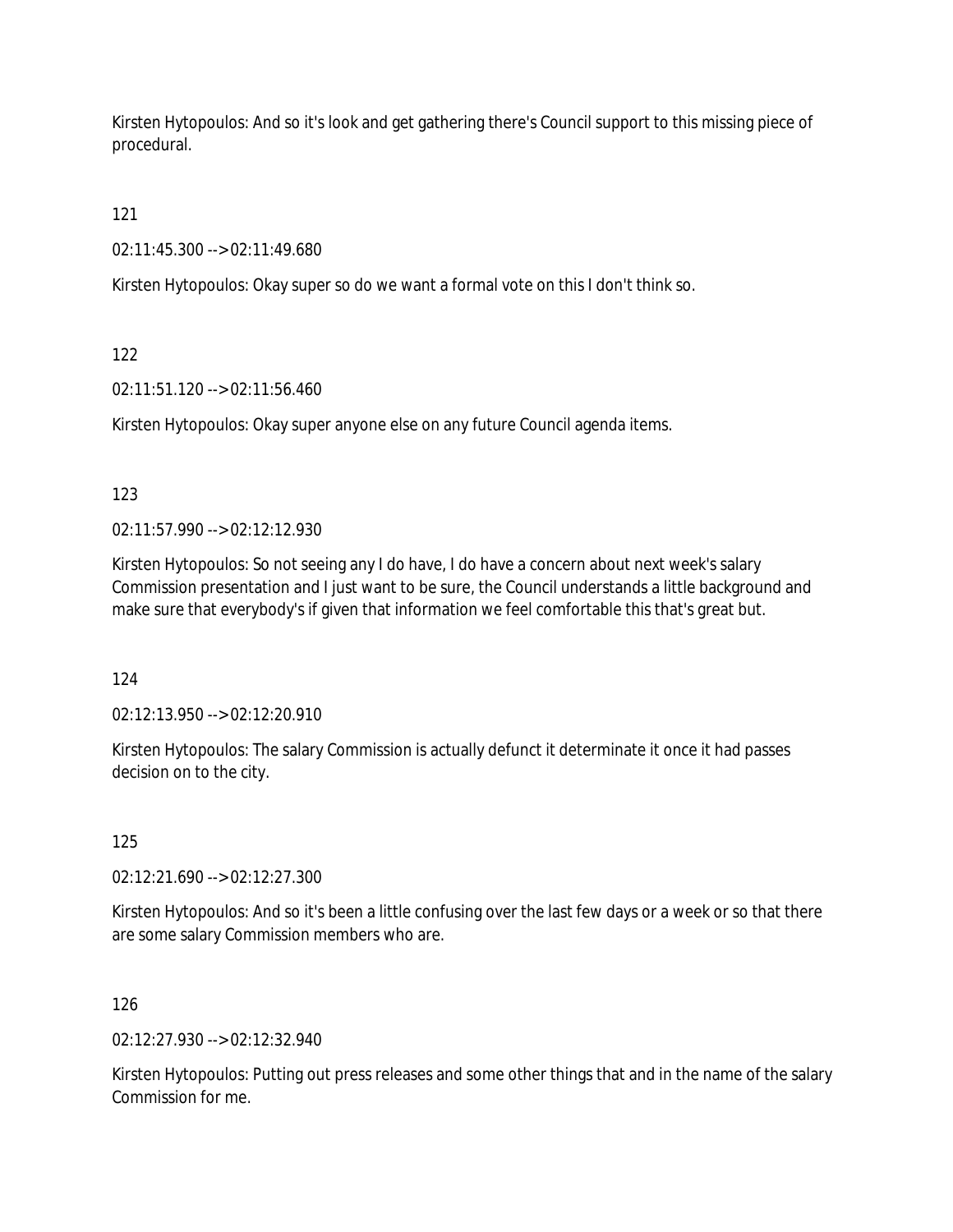02:12:33.450 --> 02:12:44.460

Kirsten Hytopoulos: This is not, this should not read if we're going to invite individuals who are former seller Commission Members to speak to present to us, first of all, we need to identify that they're not the sorry Commission.

128

02:12:45.090 --> 02:12:53.370

Kirsten Hytopoulos: Secondly, we need to ask ourselves is this a policy we want to have that we bring on to the virtual dyess with us during our policy conversation.

### 129

02:12:54.120 --> 02:13:01.080

Kirsten Hytopoulos: individual Members who you know from now defunct Committee and, if so, if the council's interesting do that i'm going to ask.

130

02:13:01.560 --> 02:13:09.030

Kirsten Hytopoulos: That we are sure that an offer to participate is extended to the dissenting voices and that Commission as well, I spoke to one of them today.

131

02:13:09.480 --> 02:13:14.250

Kirsten Hytopoulos: Who said that he was not he had no idea about some of the communications that are going out in the name of the Commission.

132

02:13:14.640 --> 02:13:20.220

Kirsten Hytopoulos: And was surprised that there was a Commission presentation plan for the 11th, so I think that's information, the Council should know.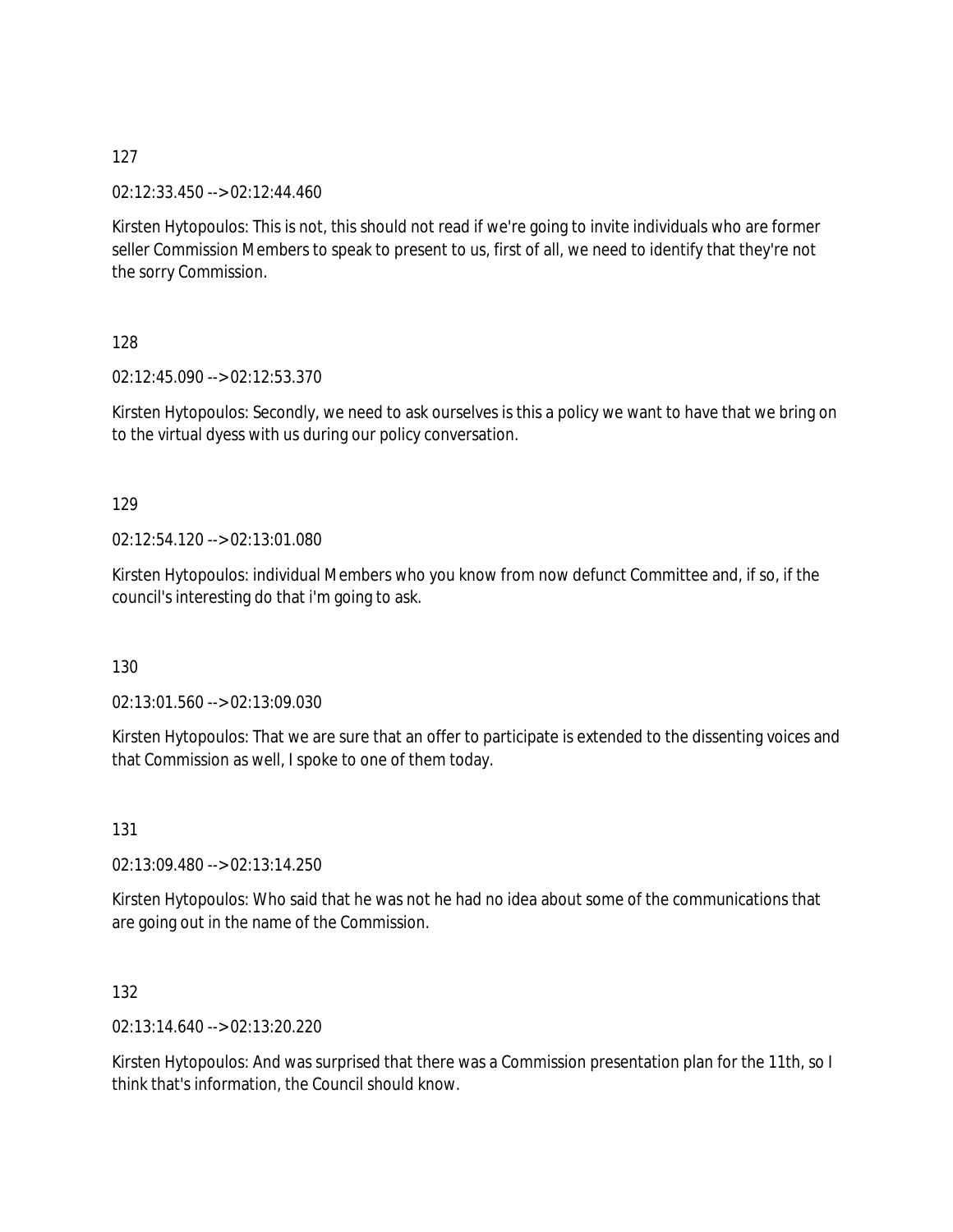02:13:20.670 --> 02:13:28.080

Kirsten Hytopoulos: And the basis for what I would say, I would like to pull that item and actually have as individuals, speak as members of the public.

134

02:13:28.890 --> 02:13:43.470

Kirsten Hytopoulos: between them, the forum Members who voted for 12 minutes of public comment next week and that way dissenting members etc quit as well that's my recommendation, but let's see the order guys are actually in a more public.

135

02:13:44.460 --> 02:13:54.480

Michael Pollock: No, I would I would second that I agree wholeheartedly they disbanded they're no longer a Commission, and I think it's an appropriate for us to be treating them like a.

136

02:13:55.170 --> 02:14:11.460

Michael Pollock: intact body, so I would support removing the agenda item if there's some of them that phil they want to comment as citizens and their service they have three minutes each to do so, so I support removing a few make it as a motion to remove I will second that.

137

02:14:13.860 --> 02:14:15.630

Kirsten Hytopoulos: A councilmember deeds.

138

02:14:16.800 --> 02:14:17.040

Kirsten Hytopoulos: yeah.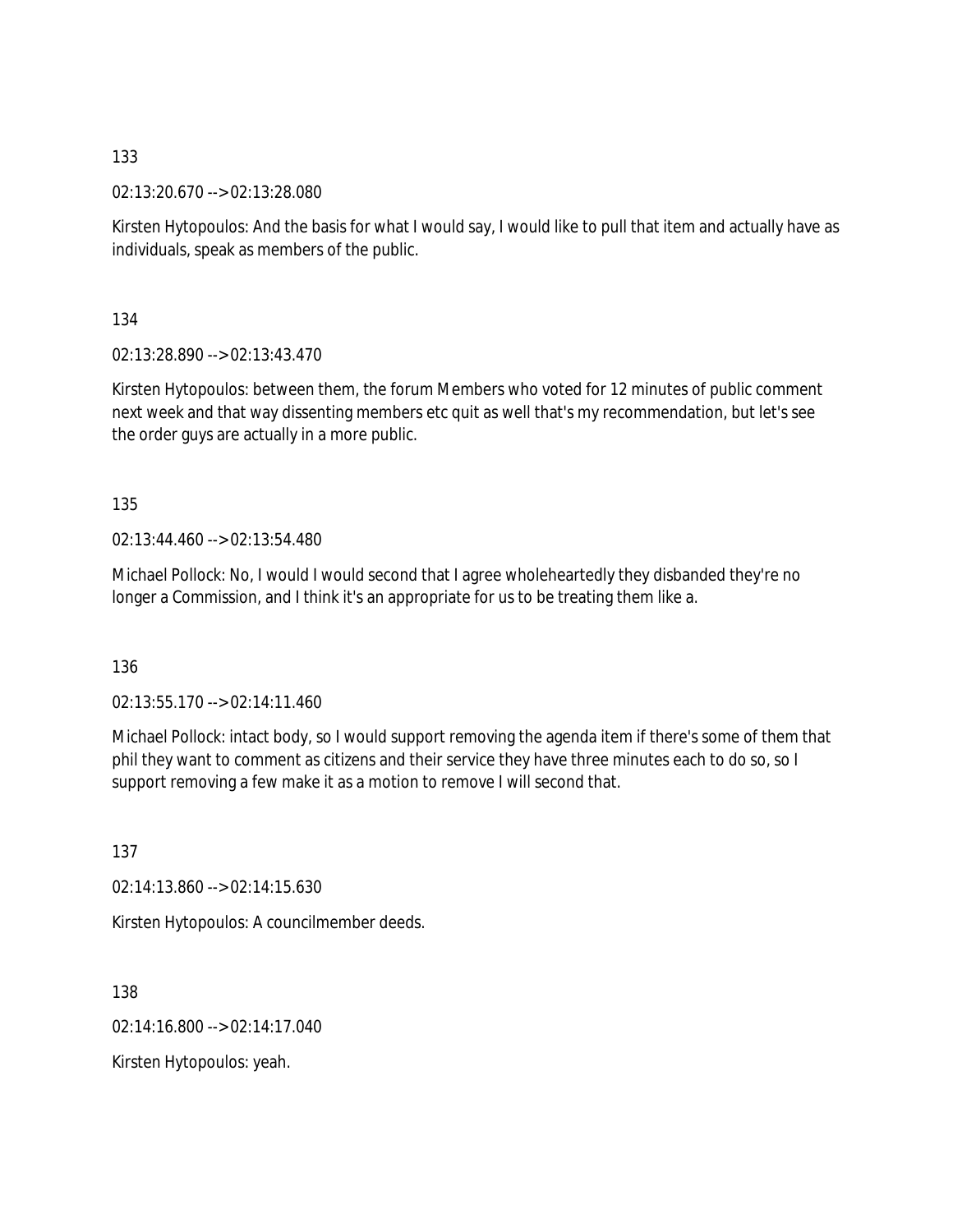02:14:17.070 --> 02:14:23.250

Joe Deets: Thank you well, what if it gets removed it gets removed, but I, my thought was that.

140

02:14:24.060 --> 02:14:34.800

Joe Deets: You normally we have committees commissions doing work for us and they come to some decision and they report out to us, and that has not happened with the salary Commission so.

141

02:14:35.340 --> 02:14:41.970

Joe Deets: Frankly, I was looking forward to some sort of report out where they can actually come and say what they did now because it was.

#### 142

02:14:42.420 --> 02:14:54.690

Joe Deets: not unanimous this decision that they made I would want to have all of them there, so my thought was either have them all they're attending or if it's the will of my colleagues to.

#### 143

02:14:55.020 --> 02:15:03.360

Joe Deets: Take it out, but encourage all all of them to come speak at public comment, but I think it's good to have give them a chance to speak publicly.

#### 144

02:15:04.440 --> 02:15:08.220

Joe Deets: In a Council meeting, whether that's public comment or.

145

02:15:09.240 --> 02:15:17.970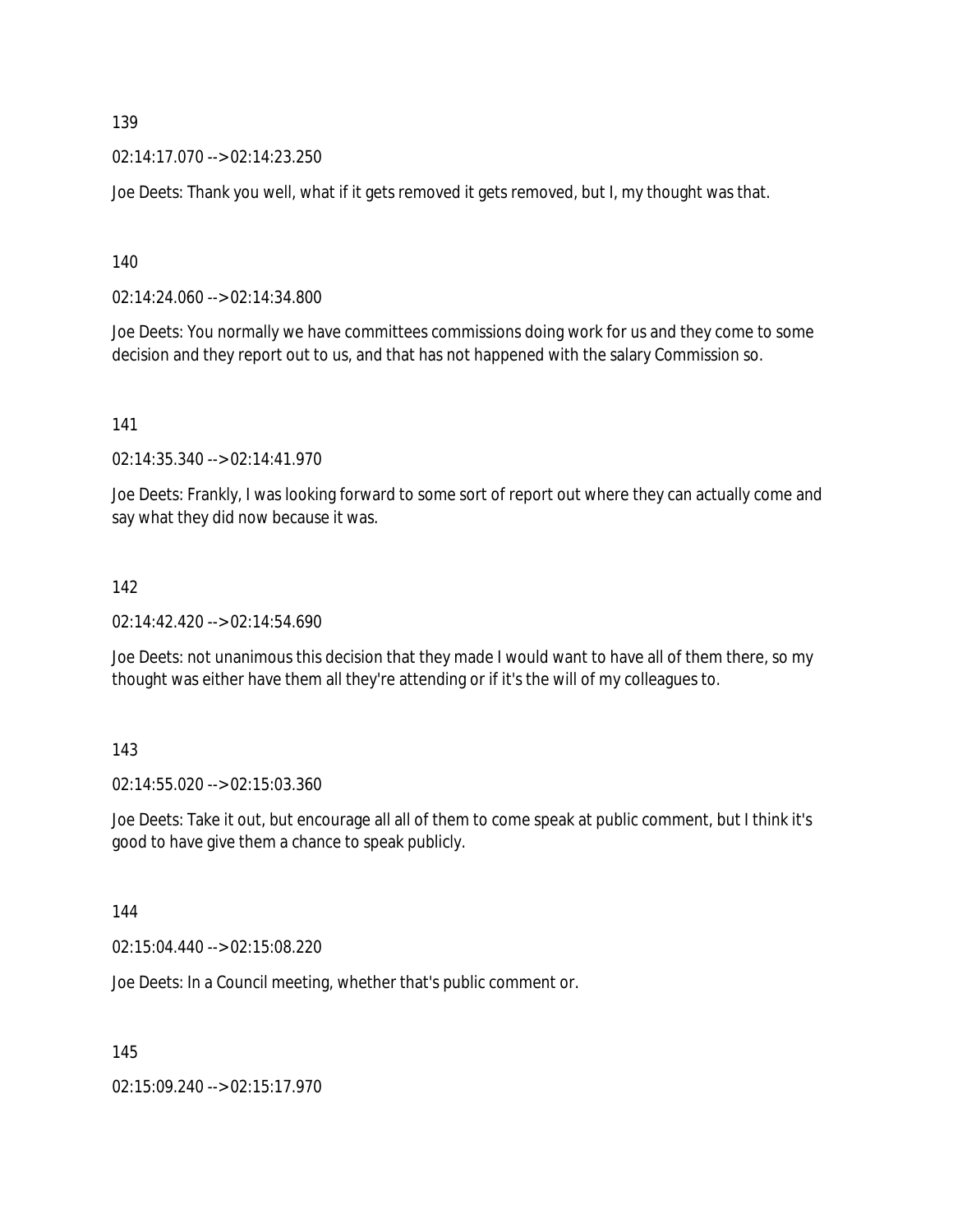Joe Deets: an actual meeting, but if they did come haven't identified as the former salary Commission because the right there, they are actually don't exist anymore, we.

146

02:15:19.050 --> 02:15:26.850

Kirsten Hytopoulos: believe we do have report out and if anybody down and respond to that are but i'm next would be counselor car.

147 02:15:29.670 --> 02:15:30.150 Brenda Fantroy-Johnson: No.

148

02:15:30.570 --> 02:15:31.680

Brenda Fantroy-Johnson: Okay, my end up.

149

02:15:32.340 --> 02:15:33.210

Kirsten Hytopoulos: Oh i'm sorry Brenda.

150

02:15:33.540 --> 02:15:34.050

Brenda Fantroy-Johnson: So okay.

151

02:15:34.140 --> 02:15:37.230

Kirsten Hytopoulos: All right, they killed him for battery Johnson, you are next sorry about.

152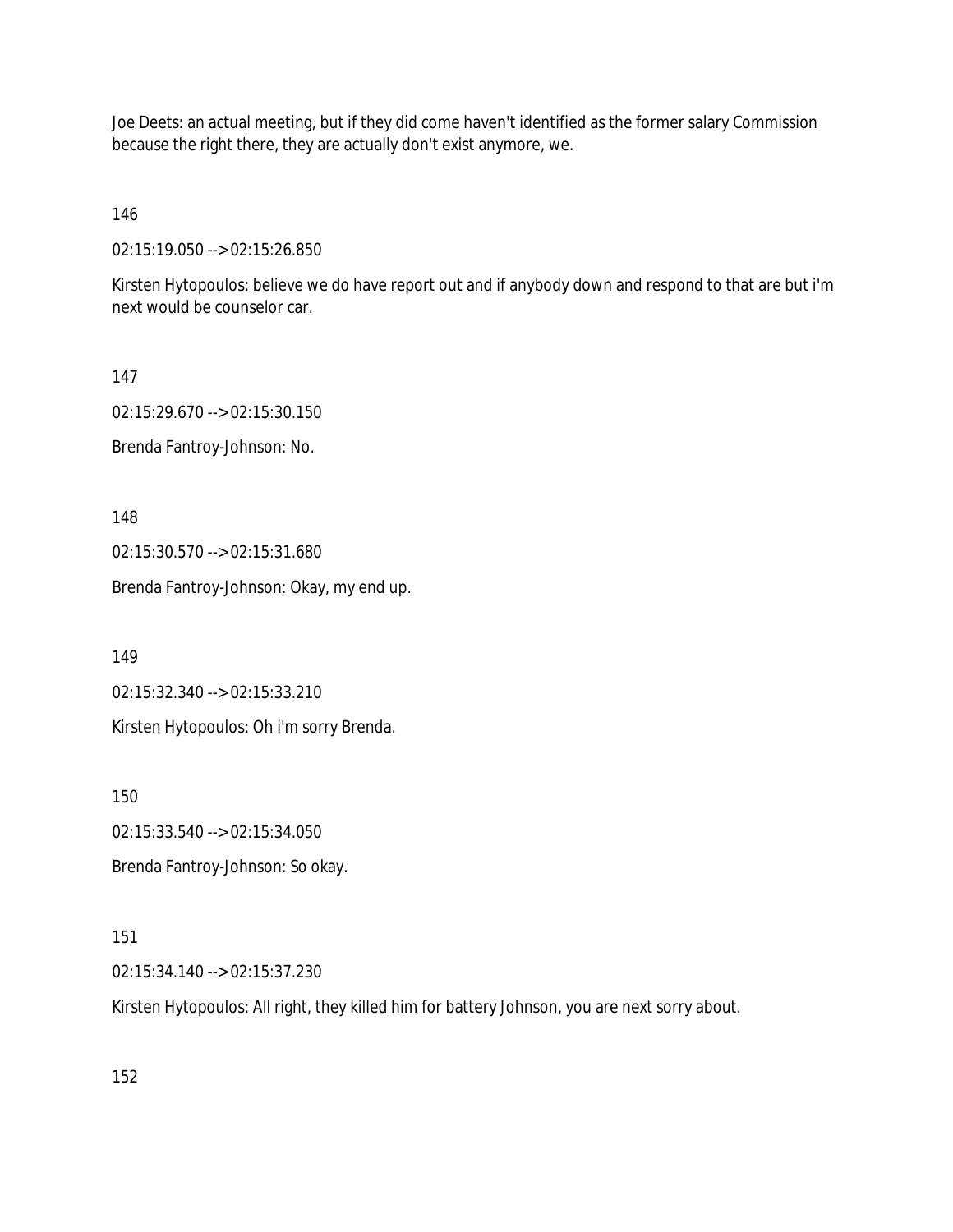02:15:37.260 --> 02:15:55.950

Brenda Fantroy-Johnson: That um I think that I, I agree that they should come and report I, I just want to know what's the normal process for that it seems to me that we as Joe said, we do have these committees and they make recommendations and this one in particular.

153

02:15:57.030 --> 02:16:02.370

Brenda Fantroy-Johnson: Specifically we're we're supposed to be kept out of their decision making.

154

02:16:03.540 --> 02:16:08.520

Brenda Fantroy-Johnson: And you know it just seems to me, you know we're talking about you know press releases and things.

155

02:16:09.450 --> 02:16:18.720

Brenda Fantroy-Johnson: After last week's meeting you know we got off the meeting and five minutes later there was an article in the review about what we had just talked about.

156

02:16:19.260 --> 02:16:28.650

Brenda Fantroy-Johnson: And this was a long article I just don't understand how quickly he got that information out and and so you know people make.

157

02:16:29.370 --> 02:16:36.780

Brenda Fantroy-Johnson: press releases all the time it really doesn't mean anything, I think I would love to hear what they had to say about.

158

02:16:37.380 --> 02:16:47.490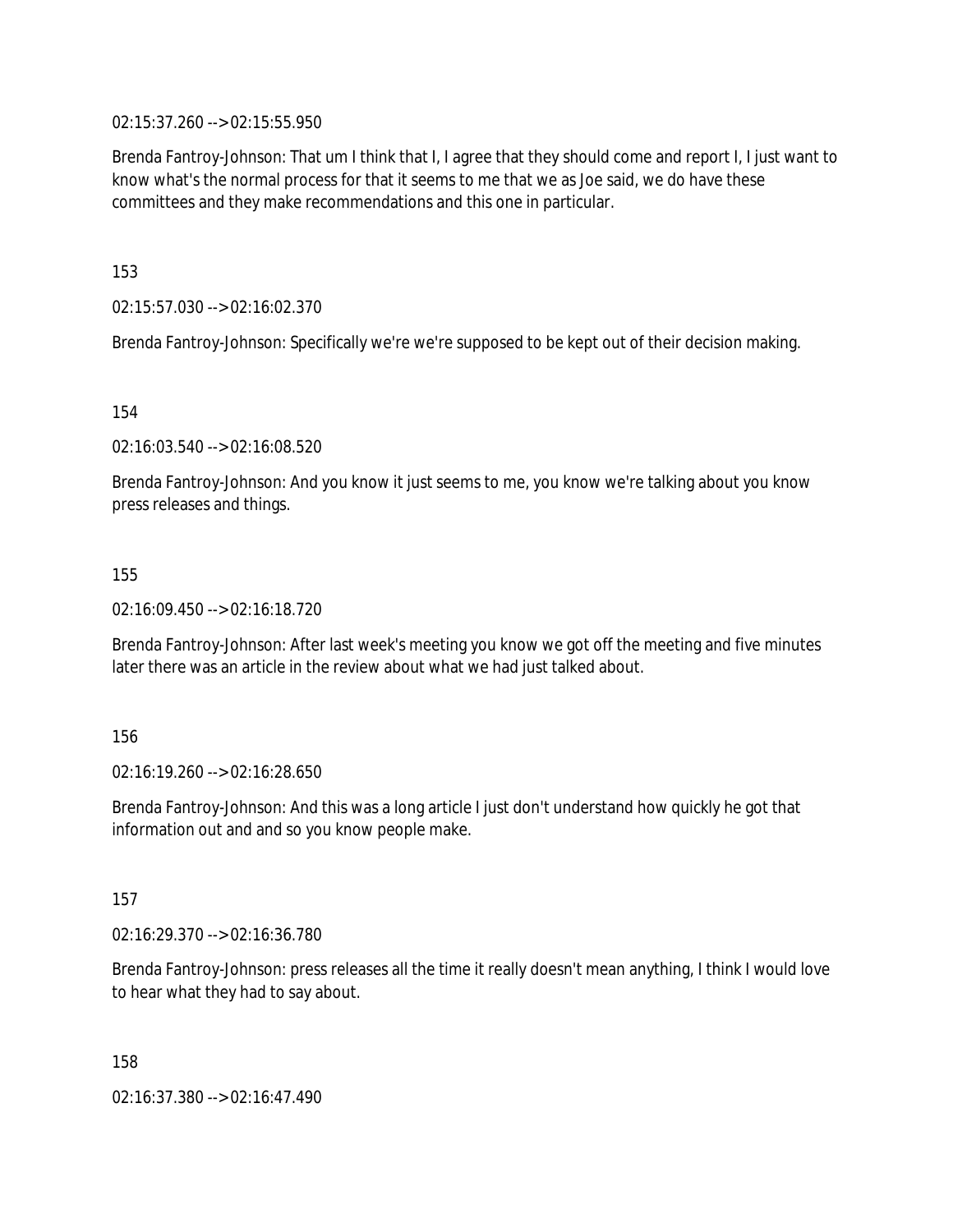Brenda Fantroy-Johnson: The salary increases, I thought it was really interesting that most of the information that really talked about what we do as a Council.

159

02:16:47.880 --> 02:16:54.660

Brenda Fantroy-Johnson: The work that goes into what we do, which i'm finding is quite a lot of work it's not for the faint of heart but.

160

02:16:55.200 --> 02:17:02.610

Brenda Fantroy-Johnson: Most of that information was at the very end of the article so by being a long article I wonder if if the public really knows.

161

02:17:02.910 --> 02:17:10.170

Brenda Fantroy-Johnson: there's a lot of work that goes into this, you know I i'm glad that we didn't have any idea of what they were going to recommend.

162

02:17:11.010 --> 02:17:20.850

Brenda Fantroy-Johnson: But what they what they did was what we asked them to do and I don't I don't whatever they come back and tell us, I don't think it's right for us to try to circumvent.

163

02:17:21.300 --> 02:17:30.960

Brenda Fantroy-Johnson: What they what they've already done, if they are different committees committee now been whatever they recommend it should still stand so that's my opinion.

164

02:17:31.920 --> 02:17:32.640

Kirsten Hytopoulos: that's another car.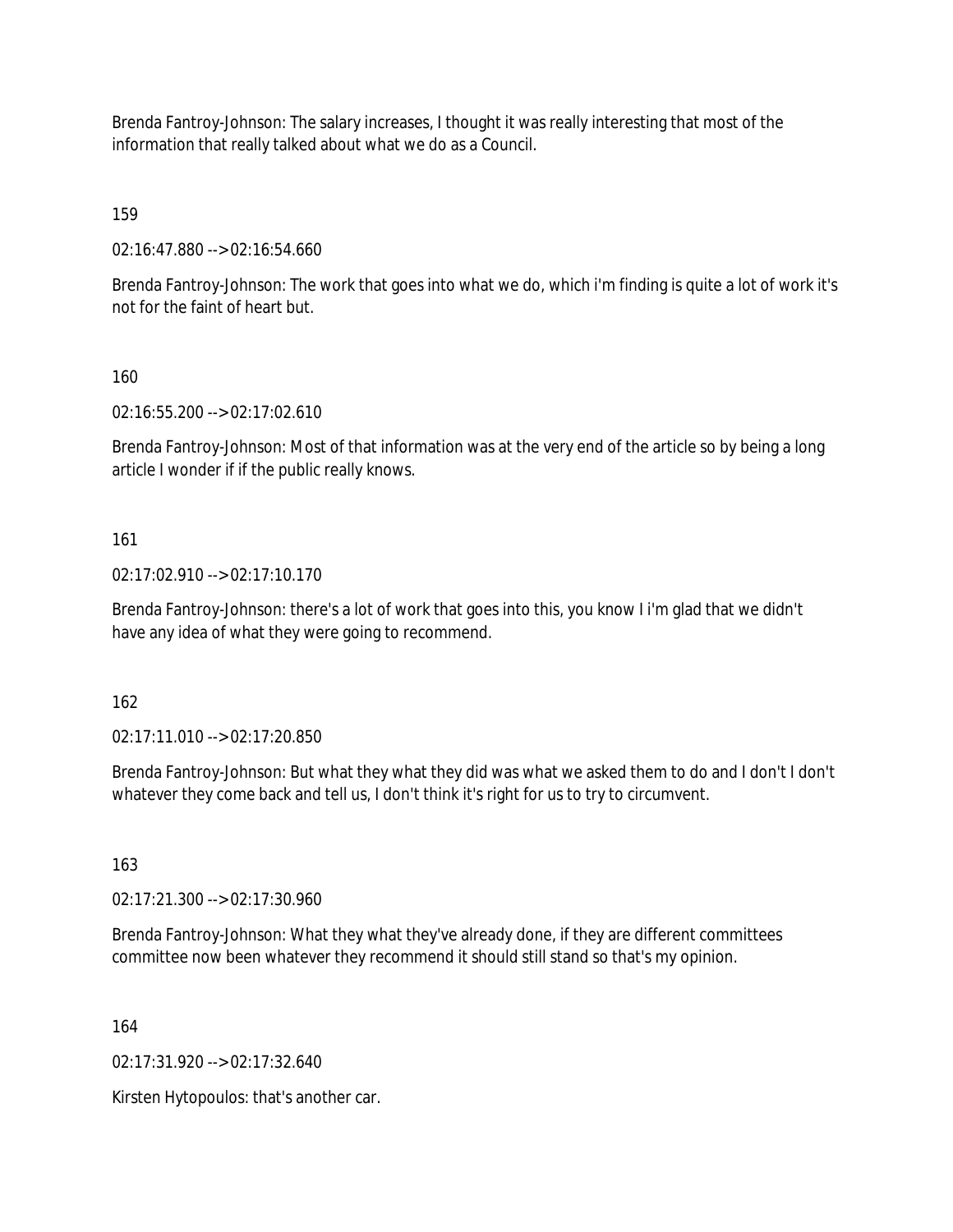02:17:34.020 --> 02:17:38.280

Christy Carr: yeah thanks I just I support removing the item from the main 11th agenda.

166

02:17:40.320 --> 02:17:50.190

Kirsten Hytopoulos: And I guess, I just wanted to throw out there, that I guess one concern for me as if we if we invite one side, we have to buy the other and before you know it we're actually are undermining.

167

02:17:50.910 --> 02:17:59.910

Kirsten Hytopoulos: move ultimate adventure Johnson we actually are, and in that manner and mining it as opposed to we've received it, and again I believe we've had several communications from them, but.

168

02:18:00.300 --> 02:18:09.900

Kirsten Hytopoulos: we've received I think some findings and so now, it will be up to us to the conversation but i'd hate for us to create a debate between them that's not what we're there to do the decision was made.

169

02:18:11.550 --> 02:18:13.260

Kirsten Hytopoulos: But in any case counselor pollock.

170

02:18:13.890 --> 02:18:17.700

Michael Pollock: I just want to procedurally i'd like to just the motion on the floor and.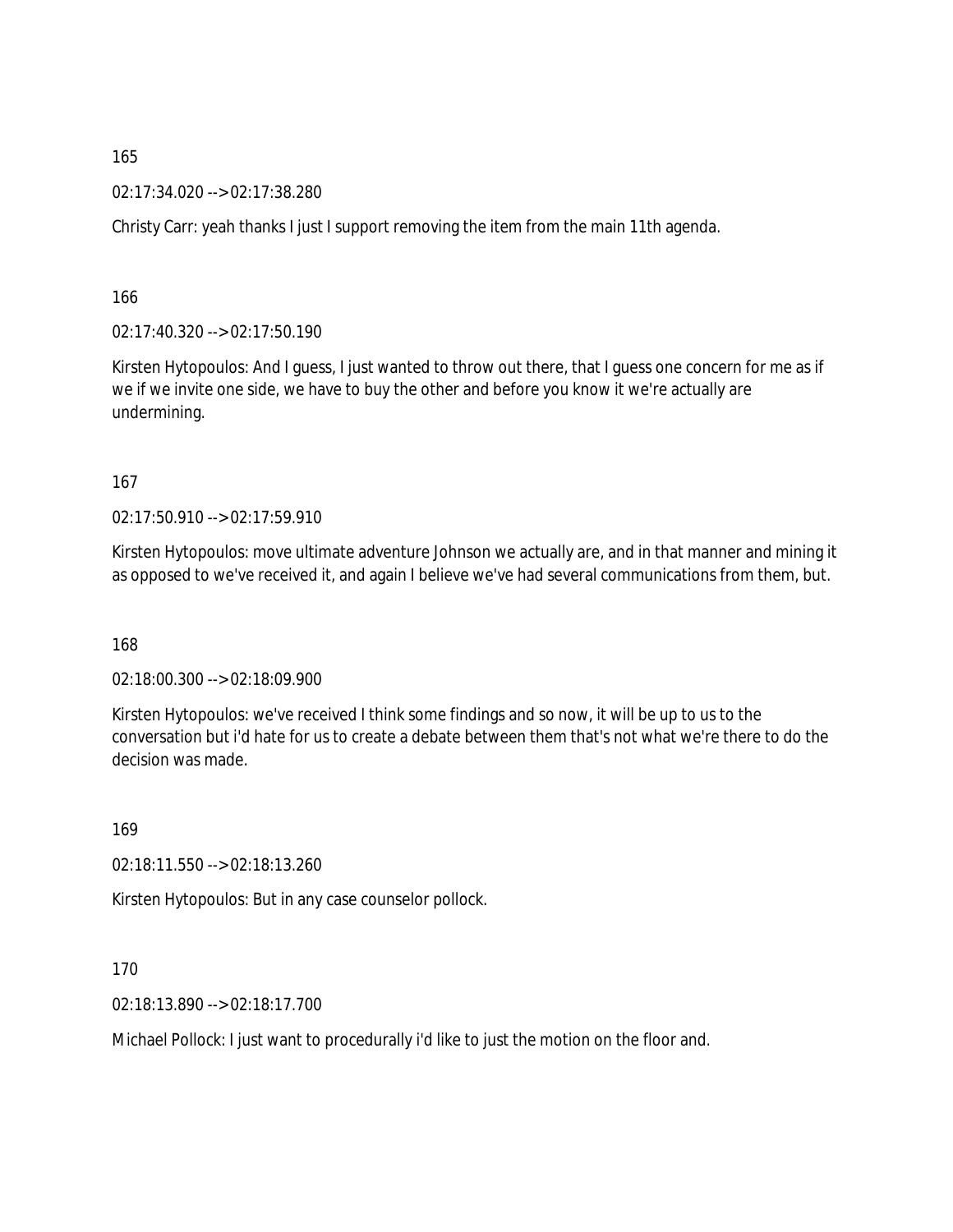02:18:18.750 --> 02:18:30.180

Michael Pollock: To remove the salary commissioned presentation from the future agendas for the next agenda for any agenda for the reasons stated.

172

02:18:33.120 --> 02:18:34.920

Kirsten Hytopoulos: seconded by Councillor Patrick Johnson.

173

02:18:36.120 --> 02:18:37.290

Kirsten Hytopoulos: Any further discussion.

### 174

02:18:38.310 --> 02:18:39.840

Kirsten Hytopoulos: Seeing none all those in favor.

#### 175

02:18:43.260 --> 02:18:49.770

Kirsten Hytopoulos: appears to be unanimous could include we clarify, we were leaving our that can be discussion that the Council had previously put on the 11th.

176

02:18:51.030 --> 02:18:58.020

Kirsten Hytopoulos: So we came on as one item but it had gotten tacked on to the counselor discussion will be of the issue.

### 177

02:18:59.910 --> 02:19:04.920

Kirsten Hytopoulos: comes up right now okay accounts, where Paul did you have something else.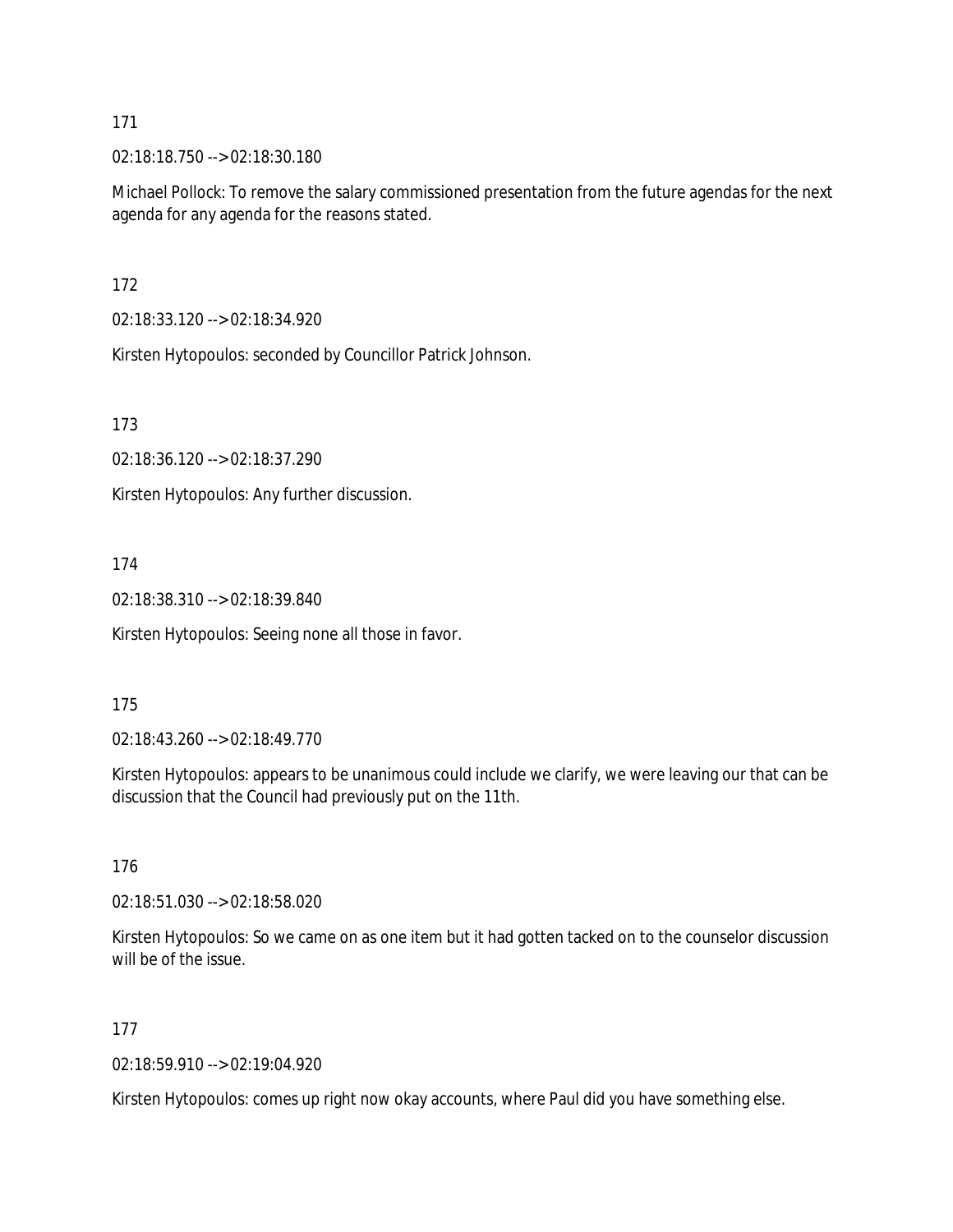178 02:19:05.190 --> 02:19:05.700 Michael Pollock: No, no.

179

02:19:06.120 --> 02:19:08.040

Kirsten Hytopoulos: No still up it gets mayor.

180

02:19:09.240 --> 02:19:10.110

Rasham Nassar: I just want to make sure.

181

02:19:10.170 --> 02:19:13.200

Rasham Nassar: That that Council understands that item will still.

182

02:19:13.200 --> 02:19:22.260

Rasham Nassar: appear on may 11 it's just that salary Commissioners will not be invited to attend that portion of our meeting, so the discussion still stands as Deputy Mayor just.

183

02:19:23.130 --> 02:19:29.670

Rasham Nassar: reported I don't know if any Council members made the motion to remove on the assumption that it would just be removed entirely.

184

02:19:31.110 --> 02:19:34.920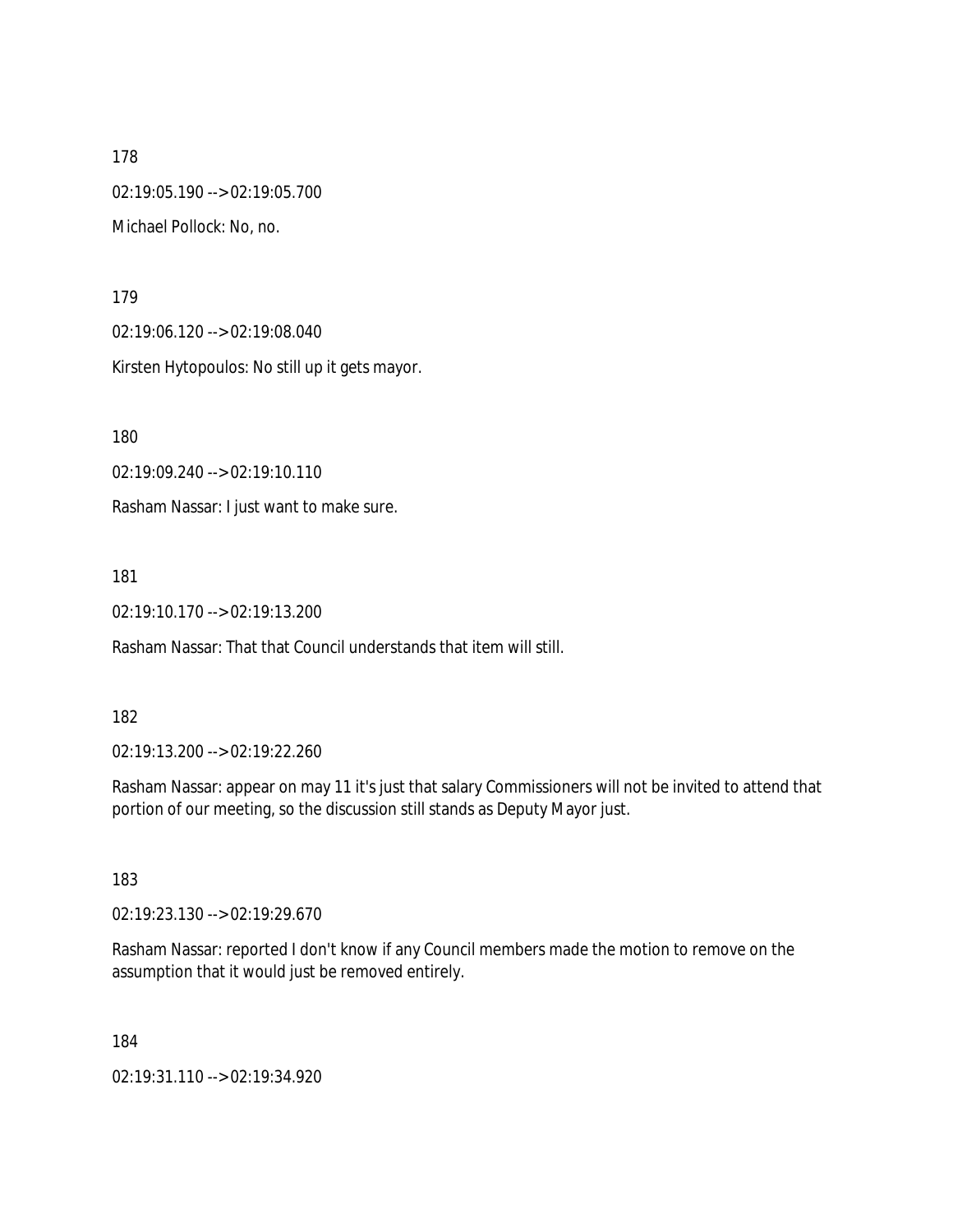Kirsten Hytopoulos: that's what I was hoping to clarify do we all understand that isn't one concerned about that.

185

02:19:35.970 --> 02:19:38.220

Kirsten Hytopoulos: Council member entry Johnson.

186

02:19:38.520 --> 02:19:49.500

Brenda Fantroy-Johnson: And I thanks for clarifying that I thought the item would be removed and I just the you know discussion would stay up at the entire item would be removed, that was my understanding.

# 187

02:19:50.430 --> 02:19:51.090

Kirsten Hytopoulos: We could discuss.

188

02:19:53.340 --> 02:19:56.880

Kirsten Hytopoulos: So if you want a motion to move it yeah yeah I.

189

02:19:56.970 --> 02:19:58.830

Michael Pollock: Motion like emotion.

# 190

02:19:59.190 --> 02:20:05.250

Kirsten Hytopoulos: Did did you want to wait for that motion sensor part, did you speak to what we're already stars in a description.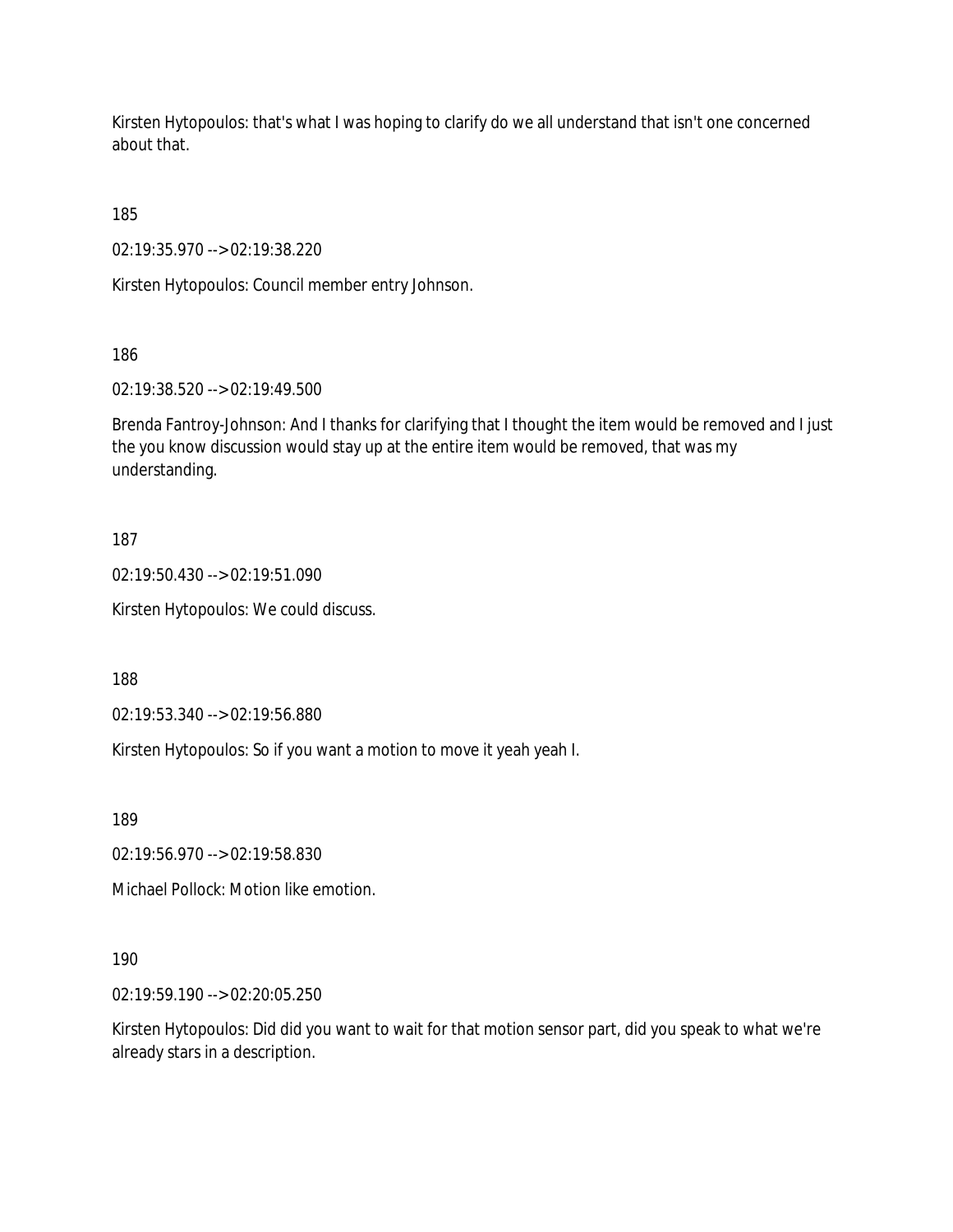02:20:06.270 --> 02:20:07.500 Christy Carr: Oh make that motion.

192

02:20:09.390 --> 02:20:17.040

Christy Carr: I moved to remove item eight a from the may 11 City Council meeting in its entirety.

193

02:20:19.800 --> 02:20:24.510

Kirsten Hytopoulos: So that's it seconded by councilmember pollock and a discussion on that.

#### 194

02:20:26.250 --> 02:20:27.840

Kirsten Hytopoulos: The Mayor mayor doesn't speak to that or no.

195

02:20:29.760 --> 02:20:32.940

Kirsten Hytopoulos: Well, if i'm the only one who can speak to speak to it really quickly oh counselor Schneider.

196

02:20:35.670 --> 02:20:39.390

Leslie Schneider: So I just wanted to say my intention for.

197

02:20:40.470 --> 02:20:43.200

Leslie Schneider: Keeping that there as a Council discussion is.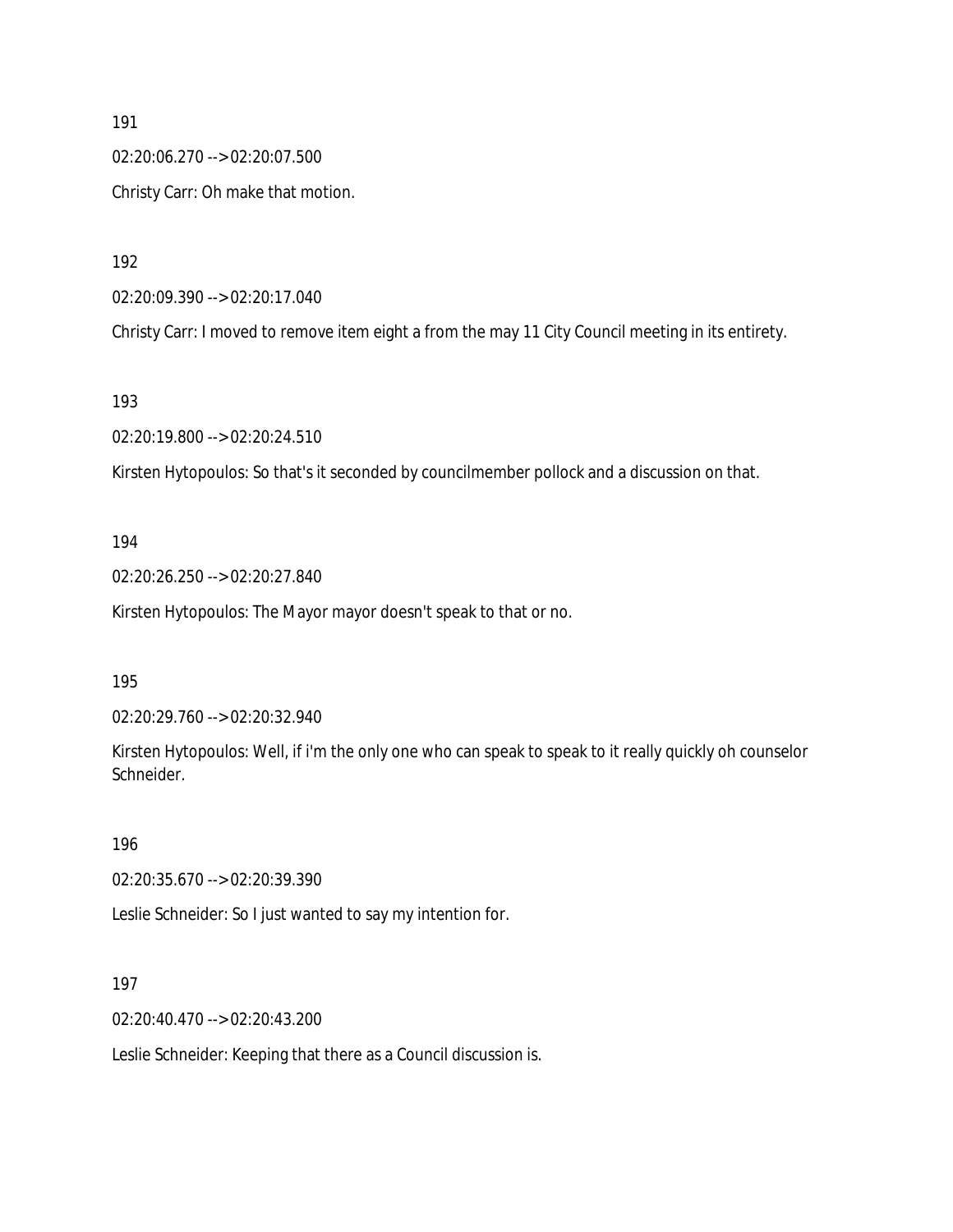02:20:46.050 --> 02:20:55.620

Leslie Schneider: Not to debate, not to try to find any sort of workaround for the Commission because I don't support finding any workaround for the Commission, I just feel that there.

199

02:20:56.310 --> 02:21:08.010

Leslie Schneider: could be some public education that would be really helpful here, so I would like to support keeping the Council discussion on, I just want to clarify that i'm not interested in trying to.

200

02:21:09.330 --> 02:21:10.380

Leslie Schneider: Do an end run.

201

02:21:14.010 --> 02:21:14.610

Kirsten Hytopoulos: anyone else.

202

02:21:18.420 --> 02:21:18.870

Kirsten Hytopoulos: deeds.

203

02:21:19.380 --> 02:21:22.830

Joe Deets: yeah so i'm just curious colleagues, what do we.

204

02:21:24.060 --> 02:21:30.090

Joe Deets: I guess my thought originally was to have the folks who did work for us come and report but that's not going to happen.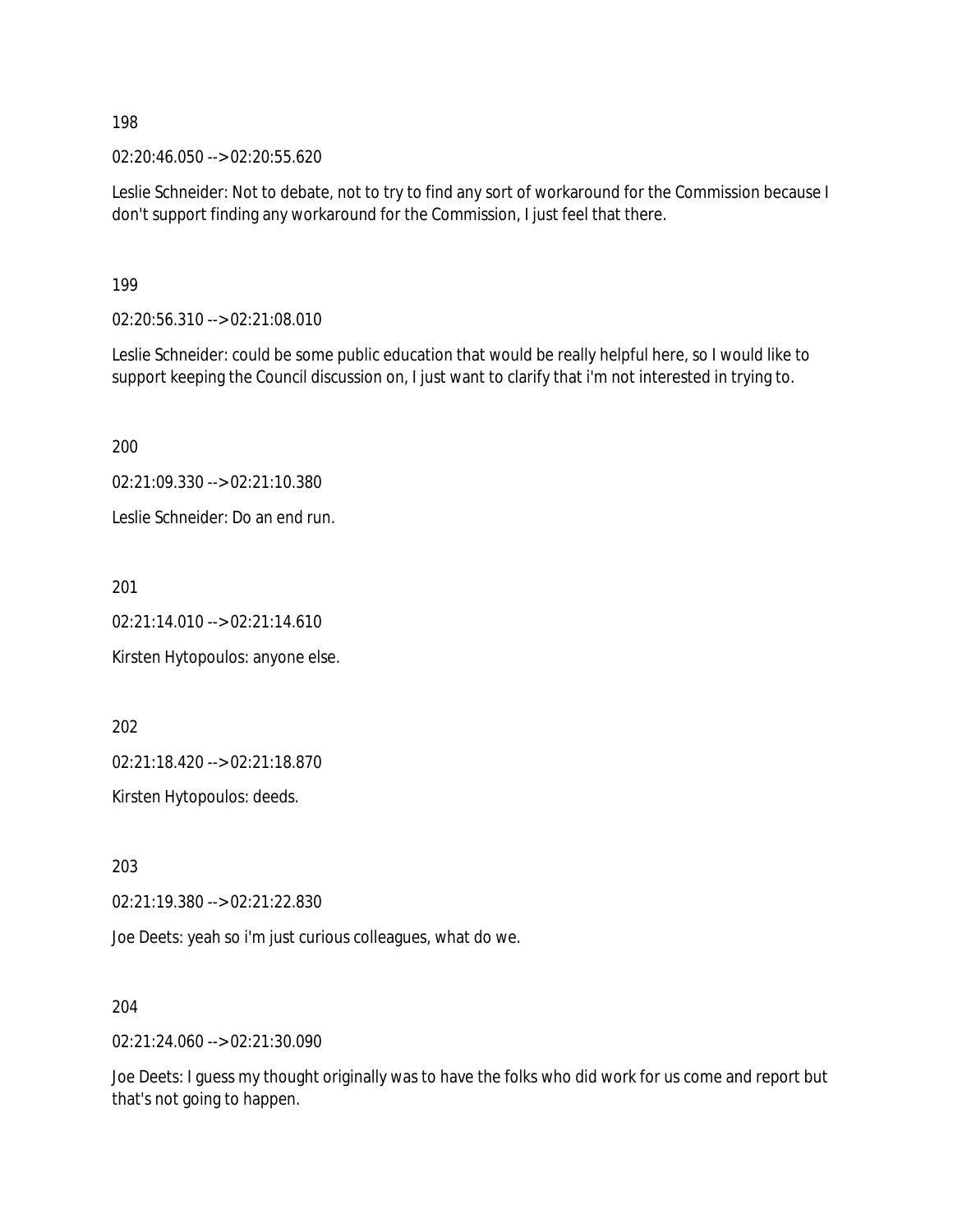02:21:31.980 --> 02:21:38.550

Joe Deets: So how are we going to discuss this, I mean it, it was worked on by someone else and.

206

02:21:40.710 --> 02:21:52.500

Joe Deets: It sort of invites us to critique their work, which is not really appropriate with them, not being there so i'm not sure what the purpose of us discussing it without the salary Commission members, all of them being there.

207

02:21:53.940 --> 02:21:57.570

Joe Deets: I I really am not sure what the point of that would be.

208

02:22:00.000 --> 02:22:01.080

Kirsten Hytopoulos: councilmember Schneider.

### 209

02:22:03.150 --> 02:22:09.480

Leslie Schneider: My idea of what it could be, is to find out what other jurisdictions do.

210

02:22:11.070 --> 02:22:15.780

Leslie Schneider: How, you know how do, how does this decision, compared to other jurisdictions.

211

02:22:16.770 --> 02:22:28.890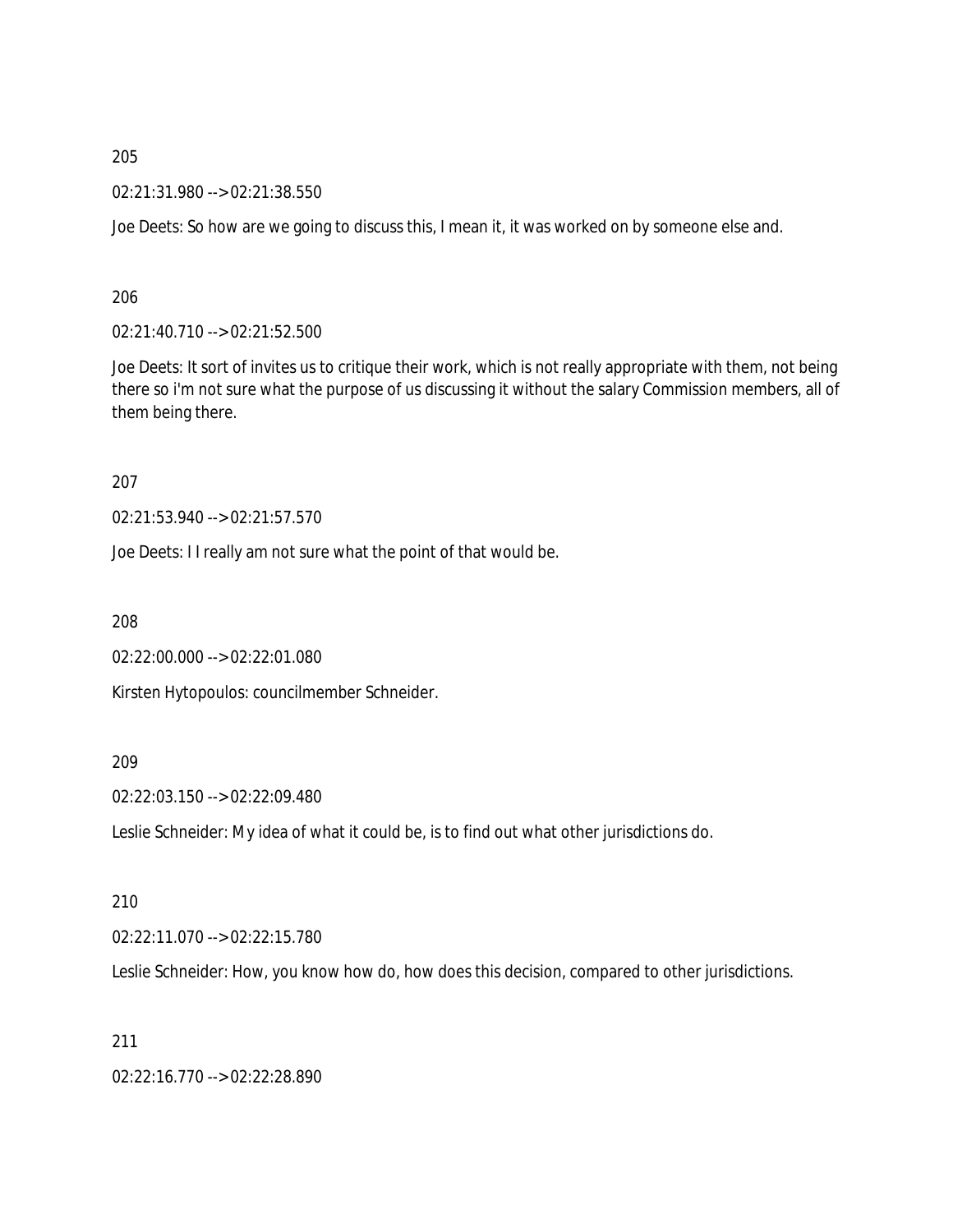Leslie Schneider: Do we want to change the process for seven years from now, you know just to kind of for the public and for ourselves, because I knew very, very little about this, you know before the before the decision came down so.

212

02:22:29.130 --> 02:22:38.430

Leslie Schneider: I think just having it on the record is a discussion of how we got to where we are and whether there is any need or or preference to.

#### 213

02:22:40.110 --> 02:22:45.840

Leslie Schneider: You know, do something different, in the future, that would be my reason for bringing this up, thank you.

214

02:22:46.740 --> 02:22:47.100

mayor.

215

02:22:49.620 --> 02:22:55.590

Rasham Nassar: yeah i'd like to call the question take a vote we are almost at 8pm and we haven't even started in on the meat of our agenda tonight.

216

02:22:58.530 --> 02:23:01.050

Kirsten Hytopoulos: i'm all those in favor of the motion on the floor.

217

02:23:02.310 --> 02:23:02.760

Kirsten Hytopoulos: See I.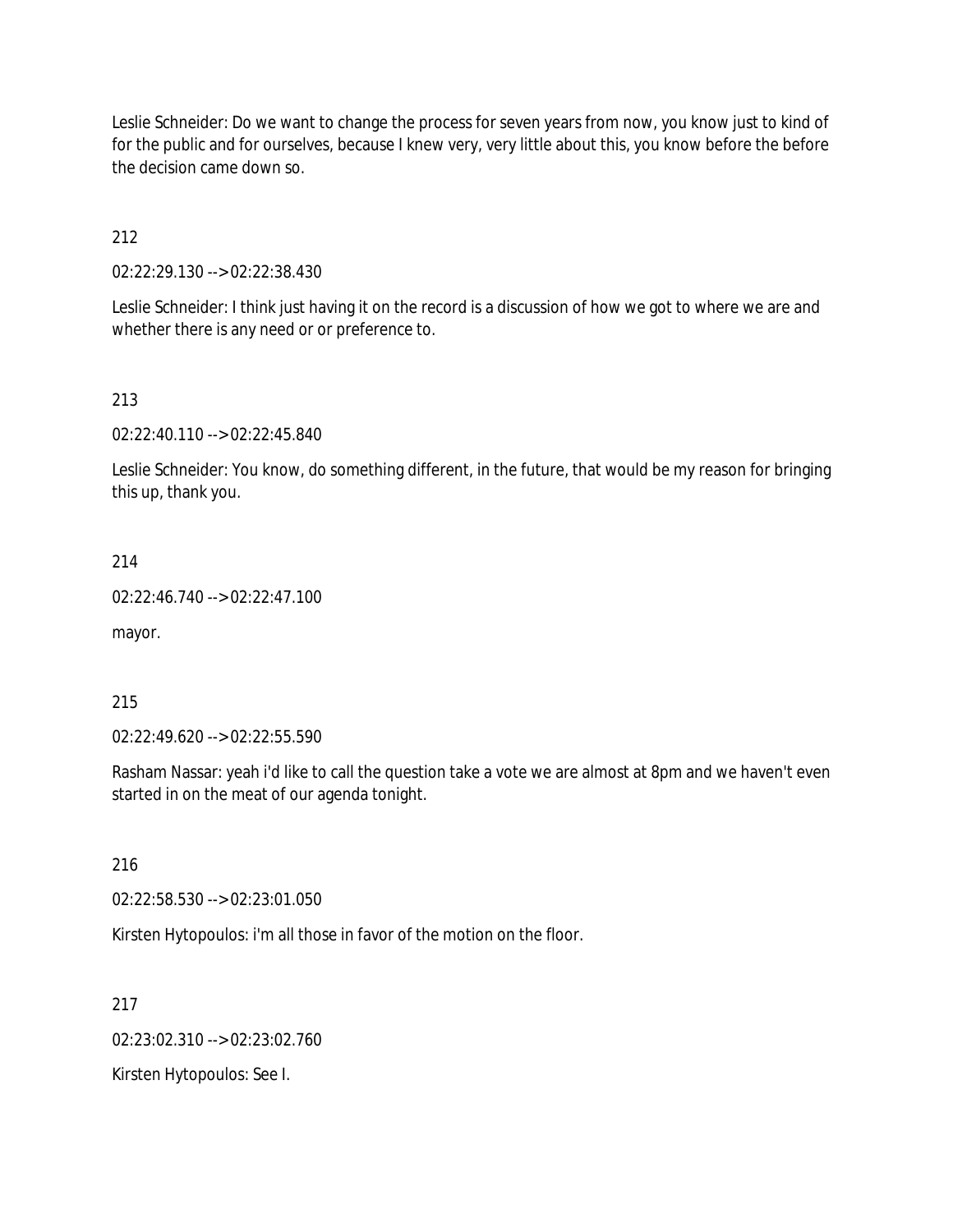02:23:04.590 --> 02:23:05.310

Kirsten Hytopoulos: don't supposed.

219

02:23:06.660 --> 02:23:07.680

Kirsten Hytopoulos: The motion carries.

220

02:23:09.210 --> 02:23:25.890

Kirsten Hytopoulos: Yet, it will be removed, its entirety, any other discussion regarding future Council agendas out I just realized that the three of us who on the farm, the farm and subcommittee were asked to get Councils buy in on setting on a future agenda our reporting back.

221

02:23:27.150 --> 02:23:31.470

Kirsten Hytopoulos: We haven't actually connected so i'm just kind of sticking my head out here and saying that but.

222

02:23:32.340 --> 02:23:47.280

Kirsten Hytopoulos: Maybe maybe June 1 can be tentatively, it would be decided to push it the Thursday morning meeting, but would counsel be entertain our reporting back to you on our current status on our Subcommittee work on getting check in getting by in our direction, before we proceed in that work.

223

02:23:53.310 --> 02:23:53.700

Kirsten Hytopoulos: mayor.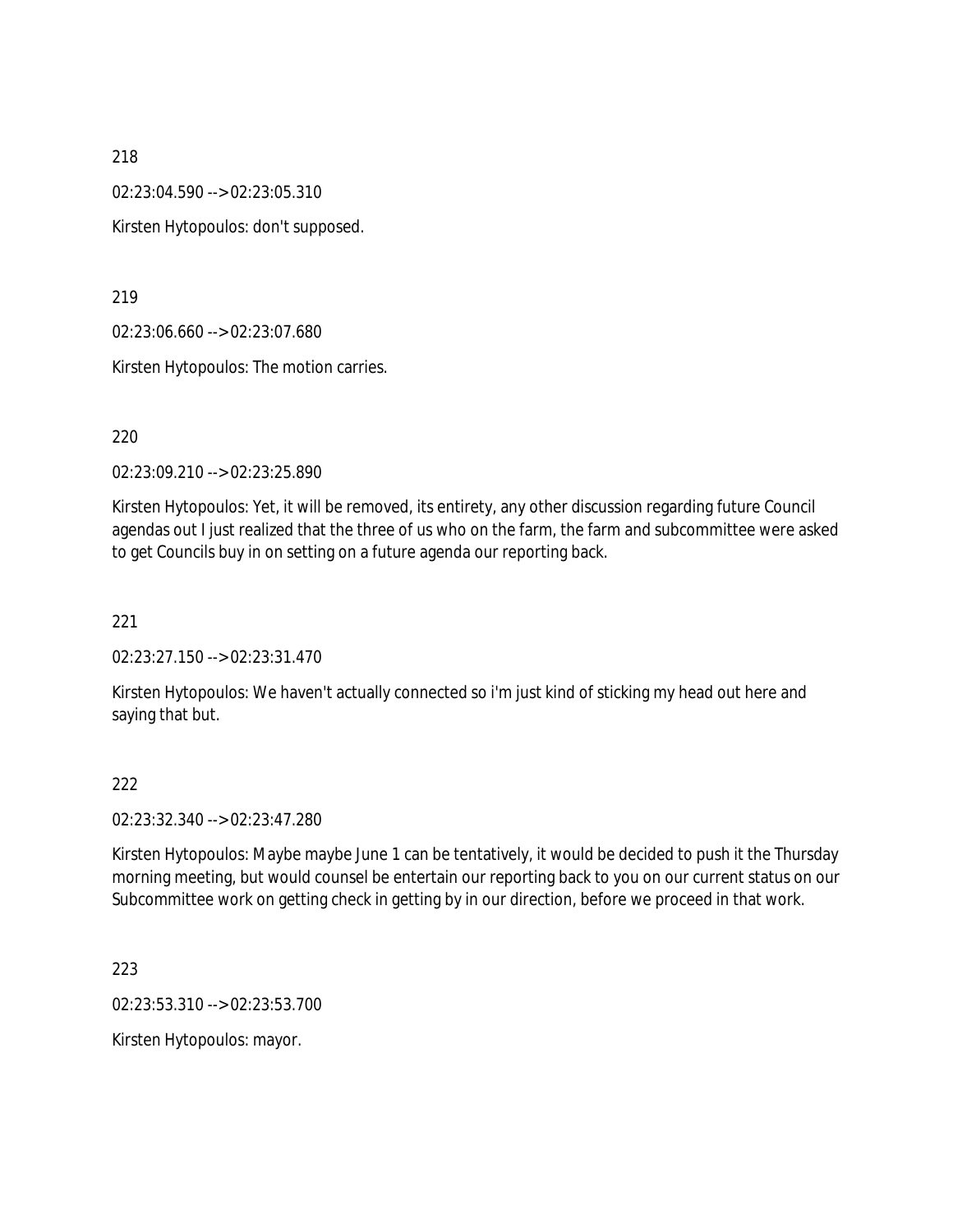02:23:54.600 --> 02:24:01.650

Rasham Nassar: yeah just real quickly for the benefit of the of the Council and the public, this relates to the work on the master lease with friends of the farms so it's ongoing work.

225

02:24:02.100 --> 02:24:09.900

Rasham Nassar: I haven't hasn't come back to counsel in quite a while, but sounds like subcommittee is prepared for a Council touching at this point.

226

02:24:13.110 --> 02:24:14.070

Christy Carr: yeah I support that.

227

02:24:14.700 --> 02:24:15.120

Christy Carr: Thank you.

228

02:24:15.930 --> 02:24:16.620

Kirsten Hytopoulos: let's see any.

229

02:24:16.950 --> 02:24:23.460

Kirsten Hytopoulos: Anything but either boredom or agreement let's assume that's going to happen and move on Council member Paul.

230

02:24:24.660 --> 02:24:35.550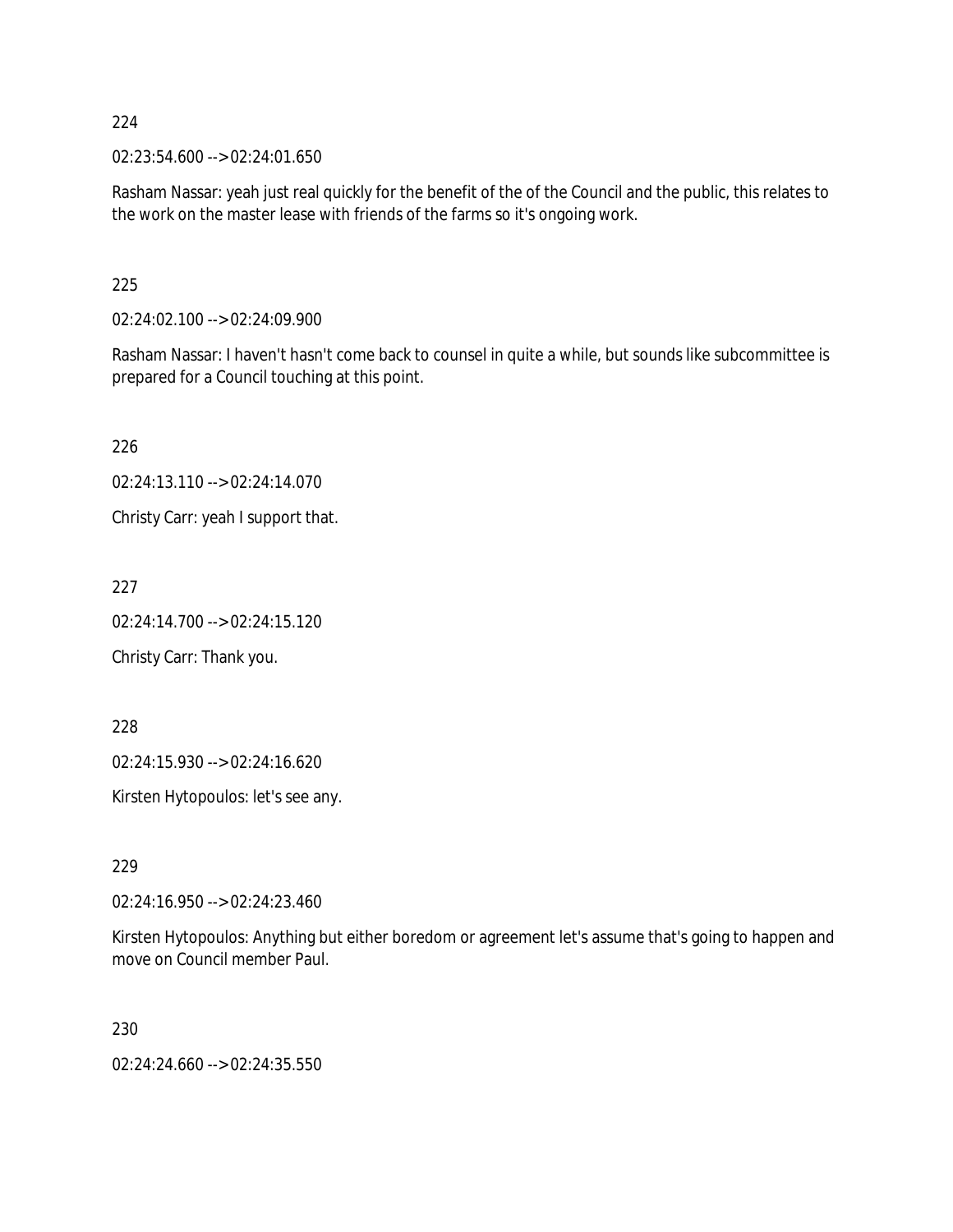Michael Pollock: I mean, I suppose, somewhat, but we just seem to have exceptionally long meetings and bring things on so if there is an actionable item that needs doing.

# 231

02:24:35.880 --> 02:24:48.600

Michael Pollock: I would just say, could you bring over in the form of emotion that we can then put on the floor and then to be and then pass or not pass Okay, but that's how I asked if you're going to bring the phone.

# 232

02:24:49.410 --> 02:24:57.870

Kirsten Hytopoulos: He will we will bring forward to decision pray for counsel absolutely Okay, moving on to item five unfinished business.

## 233

02:24:58.380 --> 02:25:07.500

Kirsten Hytopoulos: will get looks like we're having a presentation on the multifamily tax exemption over you overview and policy discussion and it looks like Jennifer sentence here from planning.

234

02:25:08.550 --> 02:25:10.110

Kirsten Hytopoulos: and are playing director.

235

02:25:11.190 --> 02:25:11.820

Kirsten Hytopoulos: Of the rage.

## 236

02:25:13.620 --> 02:25:22.200

Heather Wright: Good evening Council, thank you and we also have Jennifer Sutton joining us this evening, as well, there seems great, I just wanted to make sure she was here.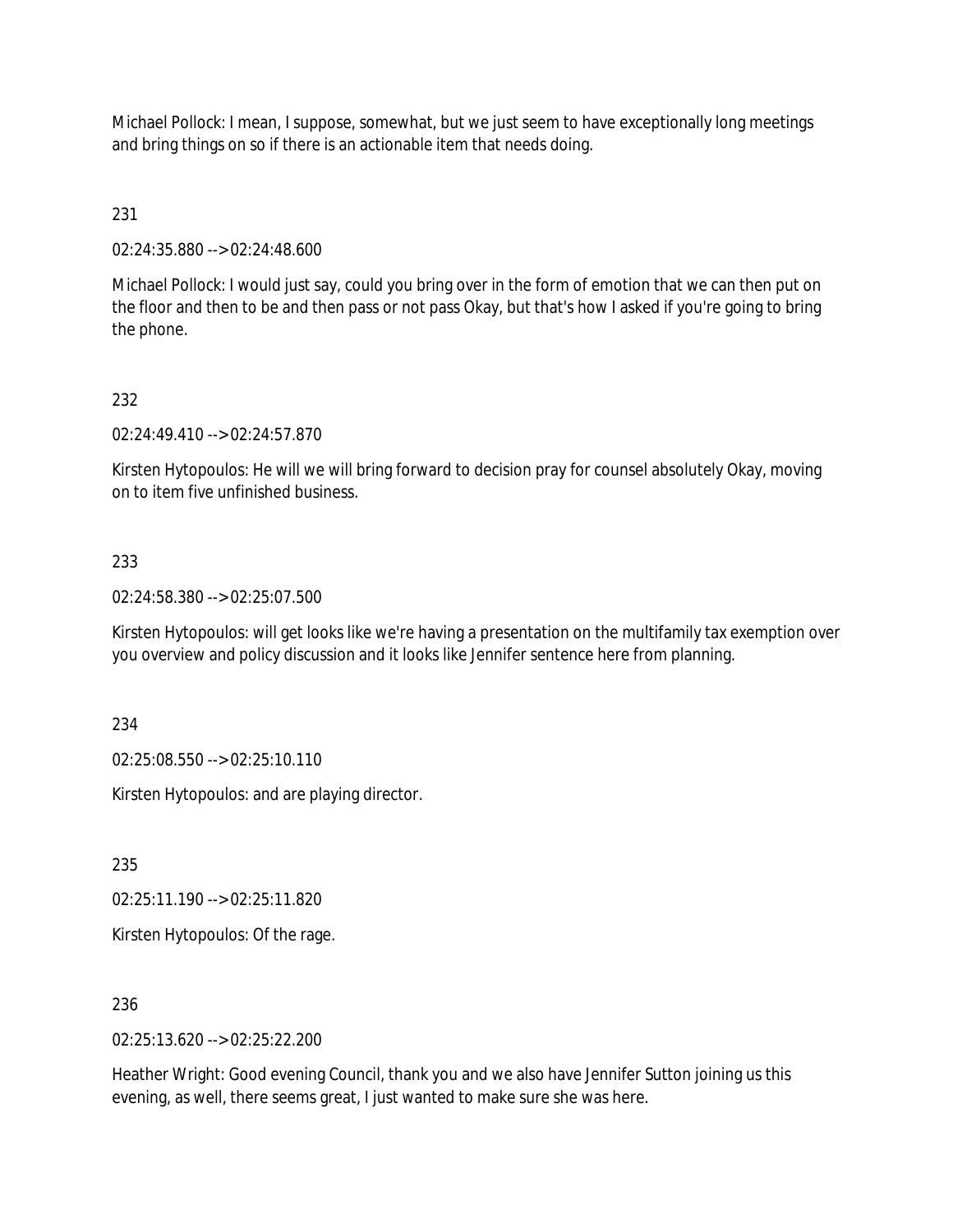02:25:23.010 --> 02:25:31.380

Heather Wright: I Council it's not often that our land use efforts require coordination with executive Finance and the county in addition to planning staff and the Commission.

238

02:25:31.830 --> 02:25:39.510

Heather Wright: But our work on the mf TV program has with that I wanted to quickly acknowledge each person that has helped with the materials for tonight's packet.

239

02:25:39.900 --> 02:25:45.510

Heather Wright: That includes RON mogi from the finance department, who is our senior financial analysts.

240

02:25:45.930 --> 02:25:57.960

Heather Wright: duane pits as our finance director Alan sure the city manager Jennifer Sutton the senior planner and the planning Commission as well as outside support from Shannon Lewis from the tax assessor's office.

241

02:25:58.770 --> 02:26:07.620

Heather Wright: For tonight Jennifer and I will be leading a presentation with counsel, but we also have support from Shannon Lewis from the county so thank you Shannon for being with us this evening.

242

02:26:08.010 --> 02:26:17.490

Heather Wright: If you have any specific tax questions and we also have with us john Switzerland, representing the planning commission to share with the Council, the planning commission's recommendation.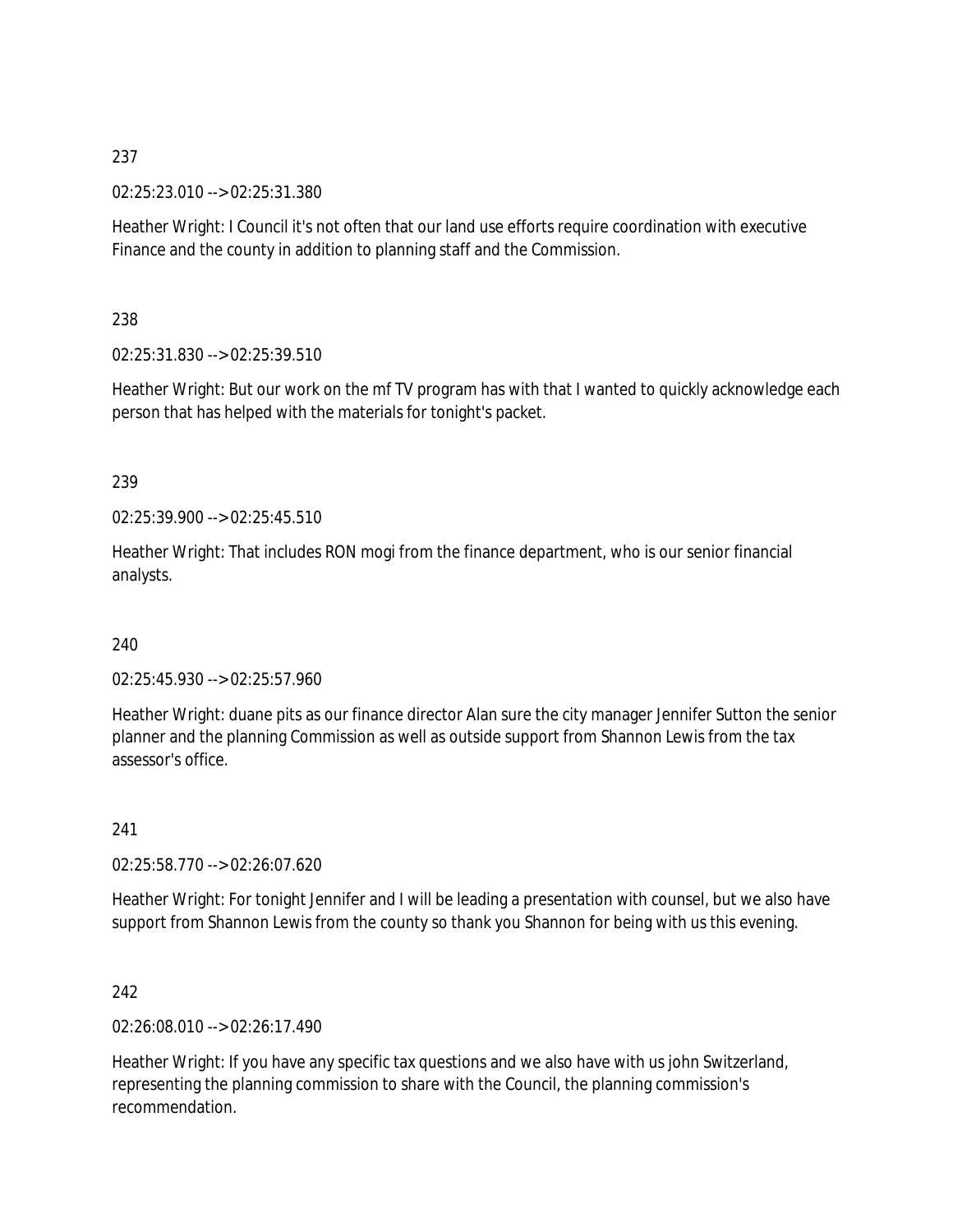02:26:18.960 --> 02:26:22.650

Heather Wright: And next slide Jennifer if you have the presentation up.

#### 244

02:26:23.010 --> 02:26:25.500

Jennifer Sutton: yeah I was just about to say, can I share my screen now I.

245

02:26:25.890 --> 02:26:27.180

Heather Wright: Think that's that would be great.

246

02:26:27.750 --> 02:26:28.380 Jennifer Sutton: If I can.

247

02:26:32.970 --> 02:26:33.690 Jennifer Sutton: share.

248 02:26:35.640 --> 02:26:36.660 Jennifer Sutton: sorry about that.

249 02:26:37.320 --> 02:26:38.460 Heather Wright: No problem.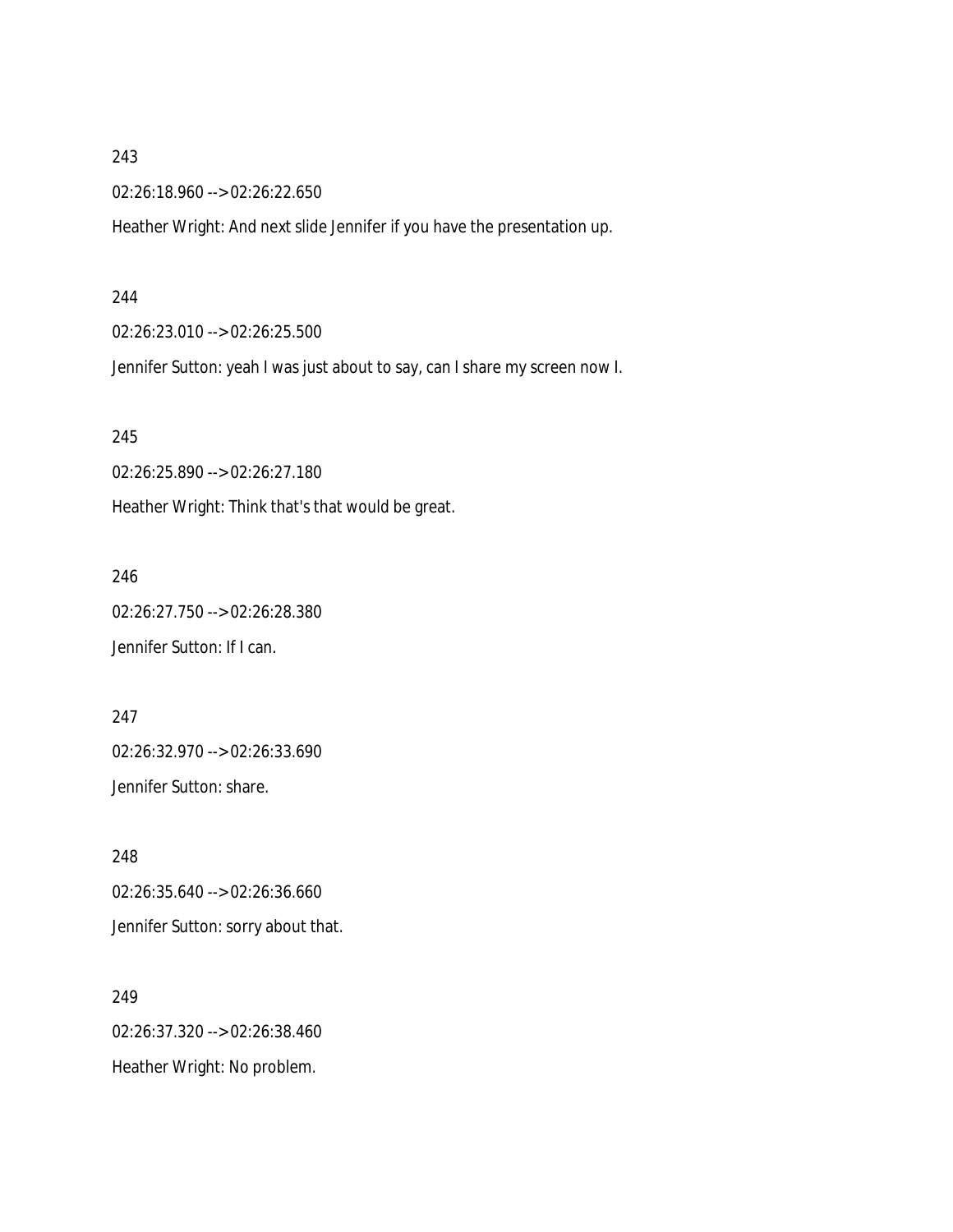02:26:39.150 --> 02:26:40.230 Jennifer Sutton: Okay did that come up.

251

02:26:41.190 --> 02:26:42.840

Heather Wright: Yes, perfect.

252

02:26:44.430 --> 02:27:00.180

Heather Wright: And yes, great so the purpose of tonight's presentation is to provide an overview of the MFA program, including the taxing implications, as well as the planning commission's recommendation and to confirm the scheduling of the public hearing next slide please.

## 253

02:27:01.980 --> 02:27:10.230

Heather Wright: The idea of adopting this program originated and the COMP plan for years ago and was later, supported by the affordable housing Task Force.

## 254

02:27:10.650 --> 02:27:18.930

Heather Wright: Specifically, the COMP plan identified the adoption of a multi family tax exemption as a high priority housing implementation policy.

## 255

02:27:19.620 --> 02:27:30.750

Heather Wright: And it specifically states to partner with nonprofit sector to create affordable housing through the targeted implementation of an affordable multifamily tax Program.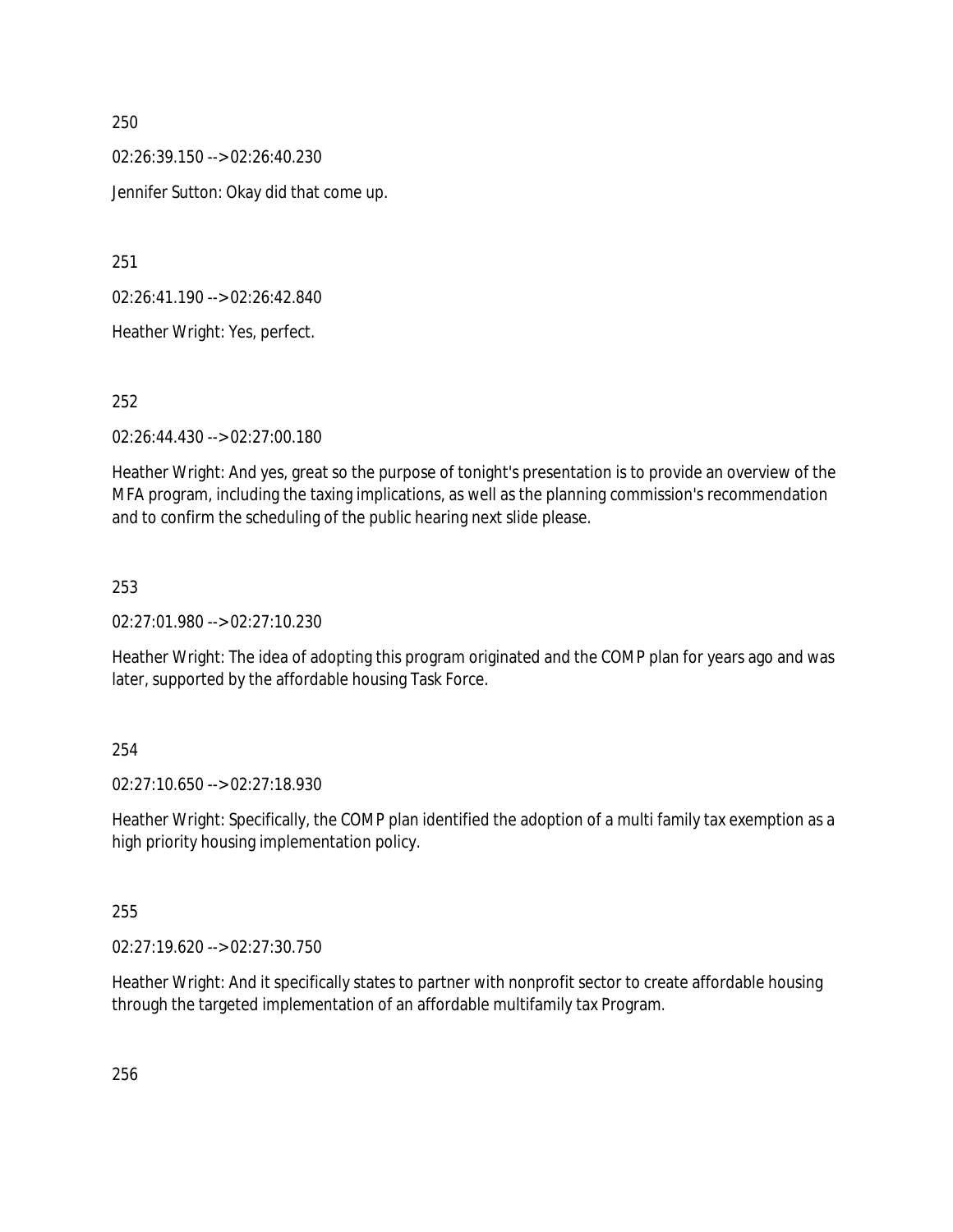02:27:32.400 --> 02:27:42.120

Heather Wright: As well as affordable housing costs report acknowledge that there were three top priority recommendations, one of which was to adopt them multifamily tax exemption Program.

## 257

02:27:43.920 --> 02:27:54.120

Heather Wright: And in 2028 council for the joint land use subcommittee made the decision to direct the direct the planning Commission to make recommendations on a 12 year multifamily tax exemption Program.

258

02:27:54.660 --> 02:28:03.540

Heather Wright: Tonight we will share the planning Commission recommendations and we will describe to you the tax relief that is authorized through this program and next slide please.

259

02:28:10.320 --> 02:28:20.340

Heather Wright: So what is a multi family tax exemption, just a brief refresher here, it does provide temporary tax relief from taxation on the residential improvements.

260

02:28:20.670 --> 02:28:31.320

Heather Wright: Which means that the land is still taxed, while the program has an effect, but the improvements are not for a period of time and that period of time depends on the program that is adopted.

261

02:28:32.520 --> 02:28:33.660

Heather Wright: Next slide please.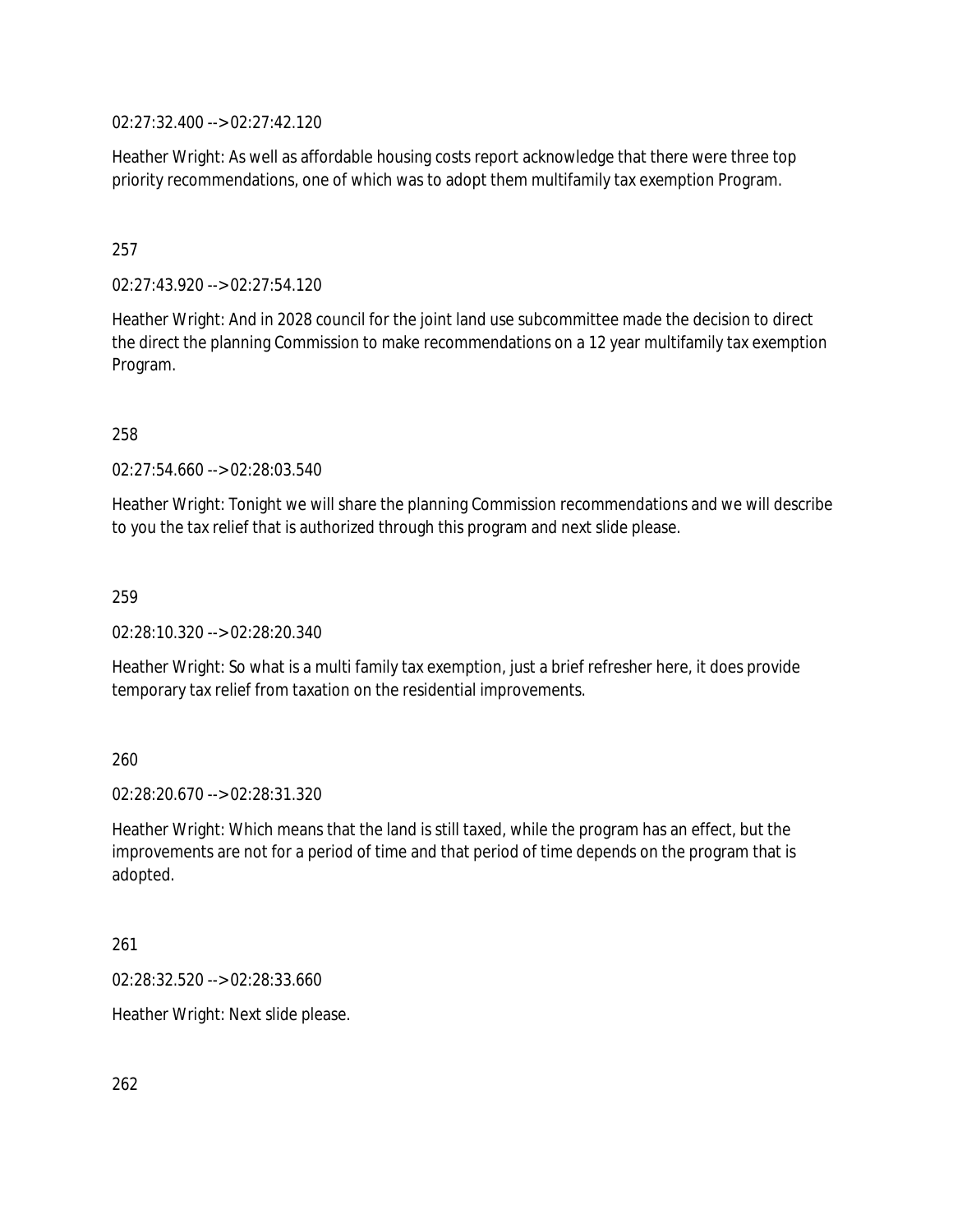02:28:36.270 --> 02:28:42.690

Heather Wright: There are three programs that are actually available when it was recommended by the subcommittee for.

## 263

02:28:43.140 --> 02:29:00.990

Heather Wright: The planning Commission to make a recommendation on a program there were only two programs available the age and the 12 year program and each program varies depending on acceleration of requiring the affordability the income qualification and the tax relief that's provided.

## 264

02:29:02.100 --> 02:29:10.410

Heather Wright: Specifically Council directed the planning Commission to work on a 12 year program, and that is a recommendation that we're providing to you all this.

265

02:29:10.410 --> 02:29:10.890

evening.

266

02:29:12.690 --> 02:29:15.630

Heather Wright: And wayside, I will turn the presentation over to Jennifer satin.

267

02:29:18.180 --> 02:29:31.170

Jennifer Sutton: Thank you, as heather mentioned both the state's 12 year and new 20 year MFA programs have affordability requirements and affordability is measured using household income.

268

02:29:31.710 --> 02:29:44.370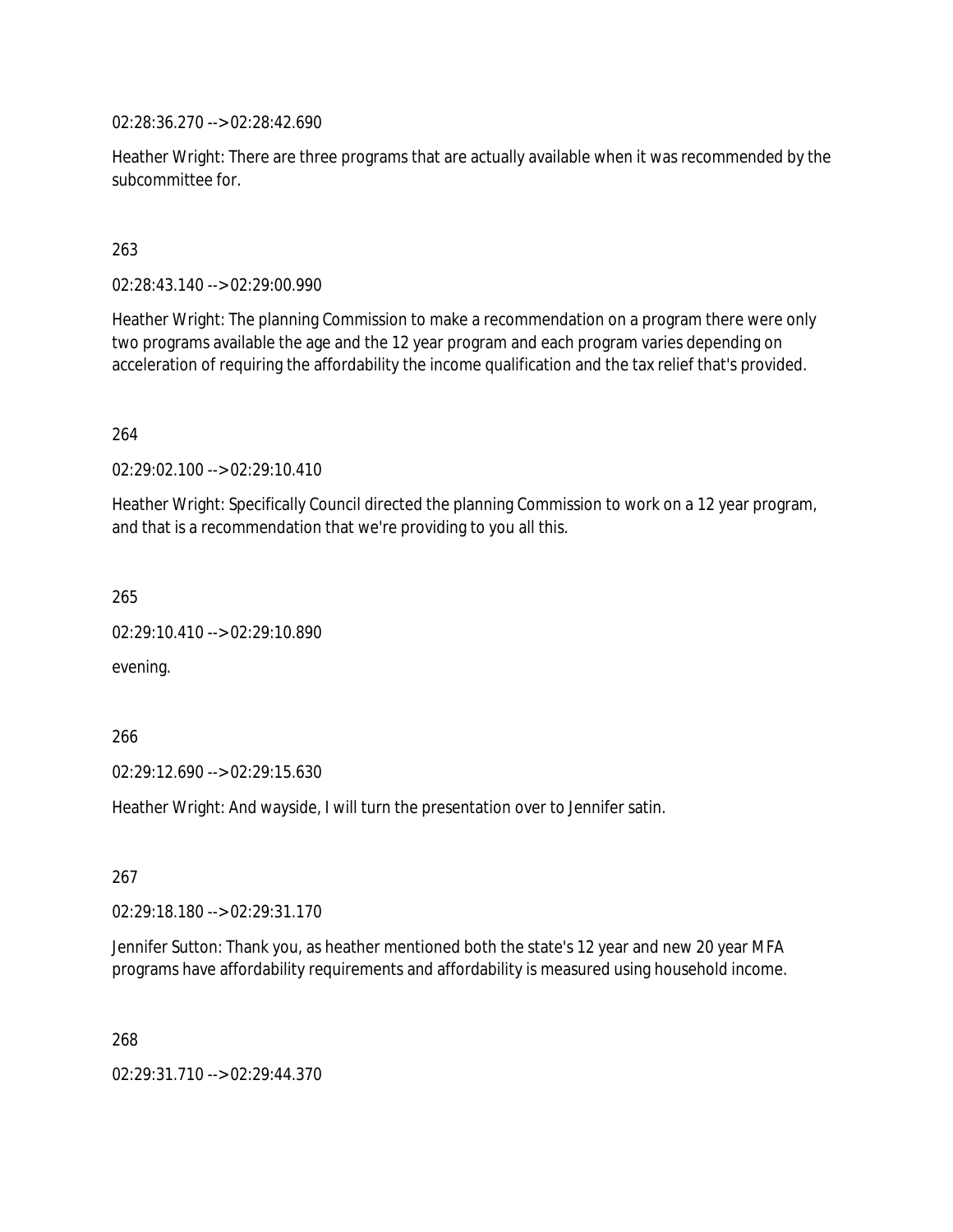Jennifer Sutton: and different programs different affordable housing programs are often targeted to different income ranges using the median income as a benchmark so on this slide here is the current median income.

## 269

02:29:44.820 --> 02:30:00.570

Jennifer Sutton: That the city is using we use the bremerton silver Dale metropolitan statistical area incomes, these are set by the Federal department of housing and urban development every year and we will be getting our.

270

02:30:02.310 --> 02:30:16.380

Jennifer Sutton: Income numbers in a few months that usually happens in the early summer, but just to kind of get an idea of what we mean when we're talking about 80% Am I or 115% Am I.

271

02:30:17.490 --> 02:30:19.620

Jennifer Sutton: As you can see it varies by household size.

272

02:30:20.790 --> 02:30:23.790

Jennifer Sutton: going up with as the household size goes up.

273

02:30:25.320 --> 02:30:25.950

Jennifer Sutton: So.

274

02:30:27.660 --> 02:30:35.550

Jennifer Sutton: The empty programs are a financial incentive to build or redevelop multifamily and affordable housing.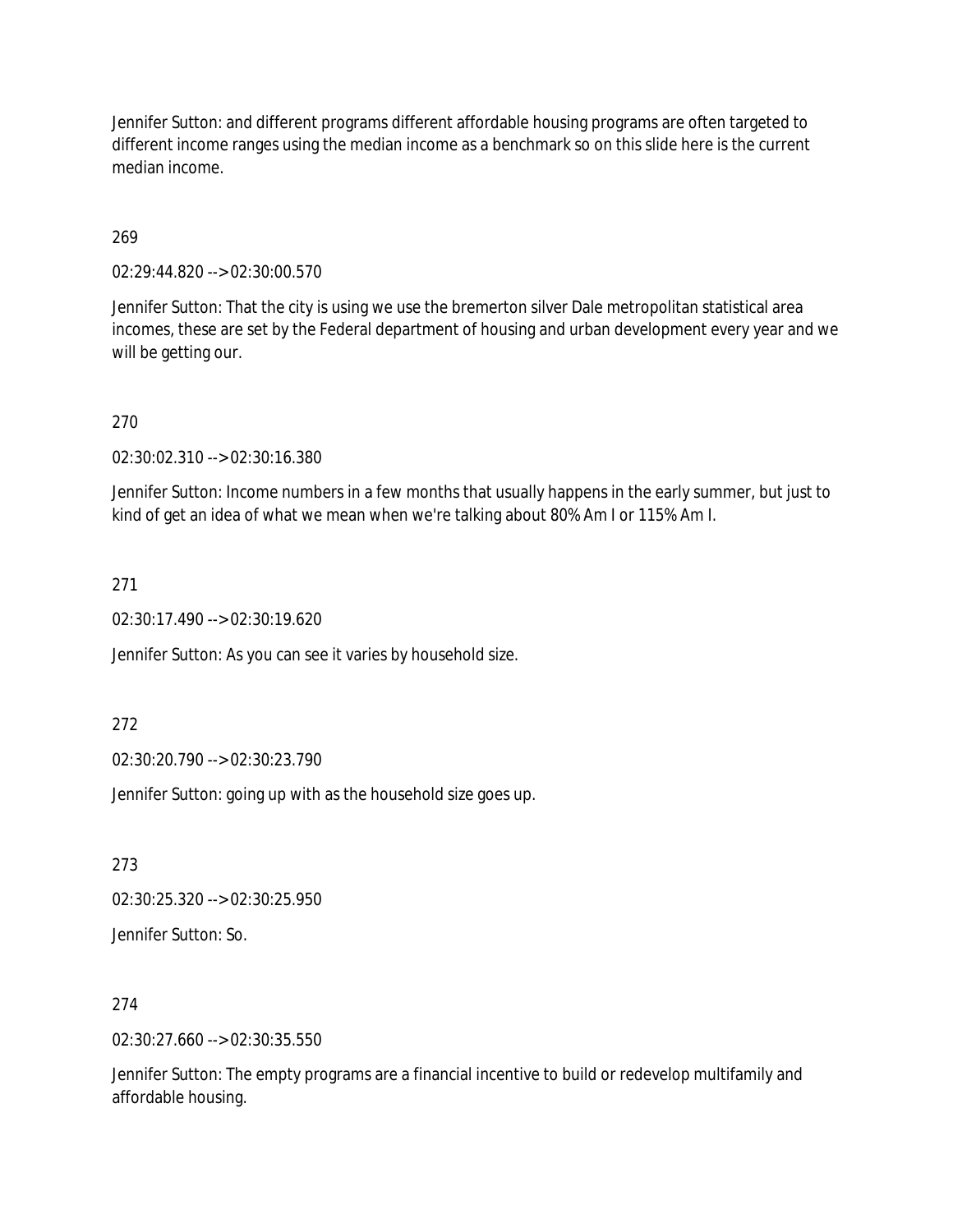02:30:36.180 --> 02:30:45.300

Jennifer Sutton: As heather mentioned the incentive works by exempting the project from property taxes on the residential improvements of the project for 812.

276

02:30:45.690 --> 02:31:07.050

Jennifer Sutton: or 20 years depending on which program the project is enrolled in, and then the amount of the tax exemption is divided among and paid by other taxpayers, so we have an example from bremerton that we were able to put on the screen that the county assessor staff helped us learn about.

## 277

02:31:08.640 --> 02:31:21.510

Jennifer Sutton: And then the finance director dwayne pitts also was able to run an example for one of our newer apartment buildings here on the island and I just like to take a pause here, to see if the Council.

## 278

02:31:22.110 --> 02:31:35.640

Jennifer Sutton: Has any questions about the information so far, or any specific tax questions for Shannon Lewis from that assessor office or dwayne at the time.

279

02:31:38.490 --> 02:31:39.210

councilmember car.

280

02:31:40.770 --> 02:31:44.490

Christy Carr: yeah thanks um could be somebody explain this shift.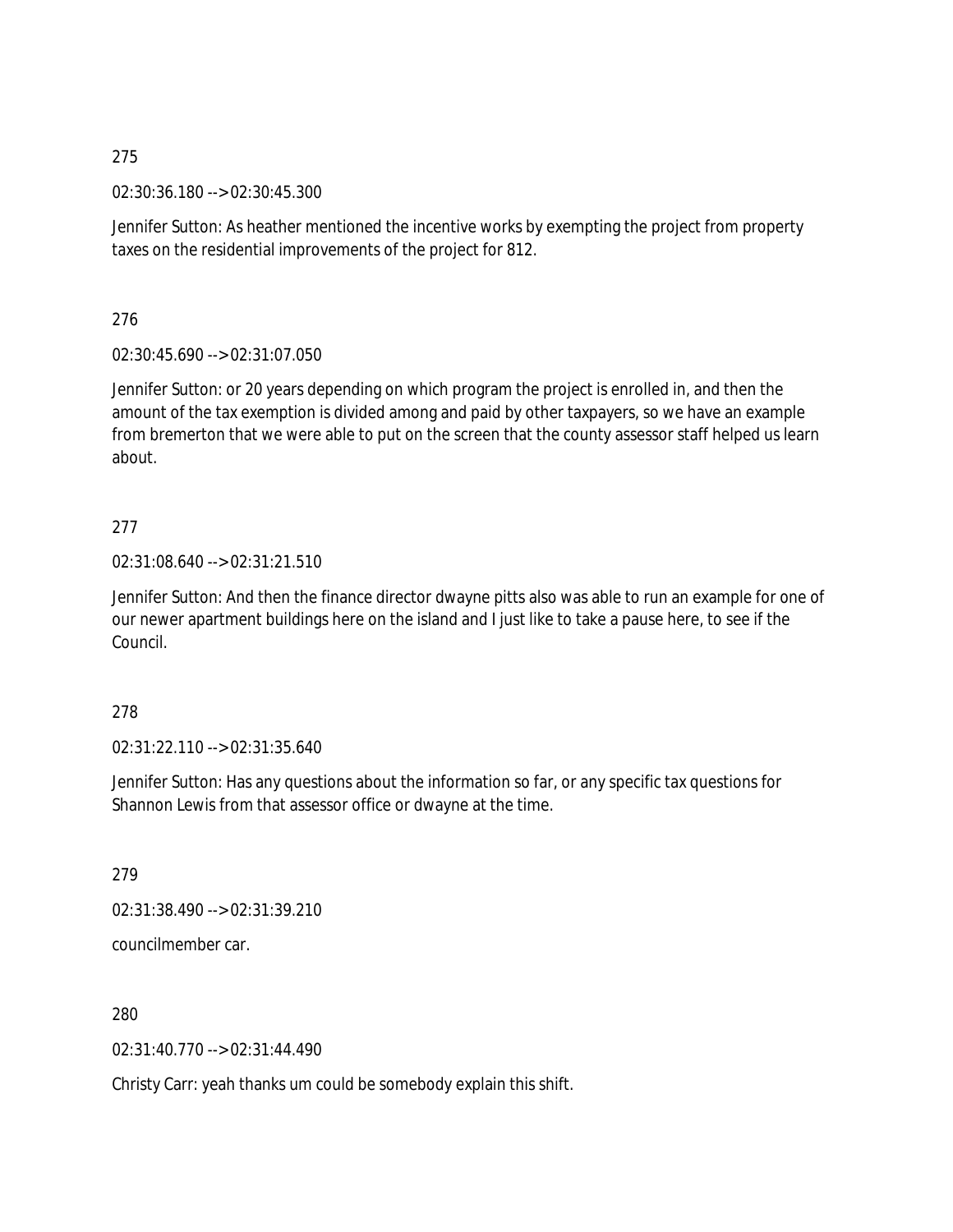281 02:31:45.870 --> 02:31:47.160 Christy Carr: For me.

282

02:31:48.990 --> 02:31:51.900

Christy Carr: I don't know how it works.

283

02:31:54.330 --> 02:31:56.610

DeWayne Pitts: Gentlemen, would you go ahead and feel that question.

284

02:32:07.710 --> 02:32:24.930

DeWayne Pitts: Gentlemen may have some technical difficulties there so i'll go ahead and do my best on this particular item, so what that means councilmember car is, in essence, the property, there is a tax on the property that is exempt it's essentially getting shifted to the remaining tax base.

285

02:32:26.250 --> 02:32:33.000

DeWayne Pitts: So that because of the way calculations of property taxes are made tax doesn't actually go.

286

02:32:33.000 --> 02:32:33.510

DeWayne Pitts: away.

287

02:32:33.540 --> 02:32:42.270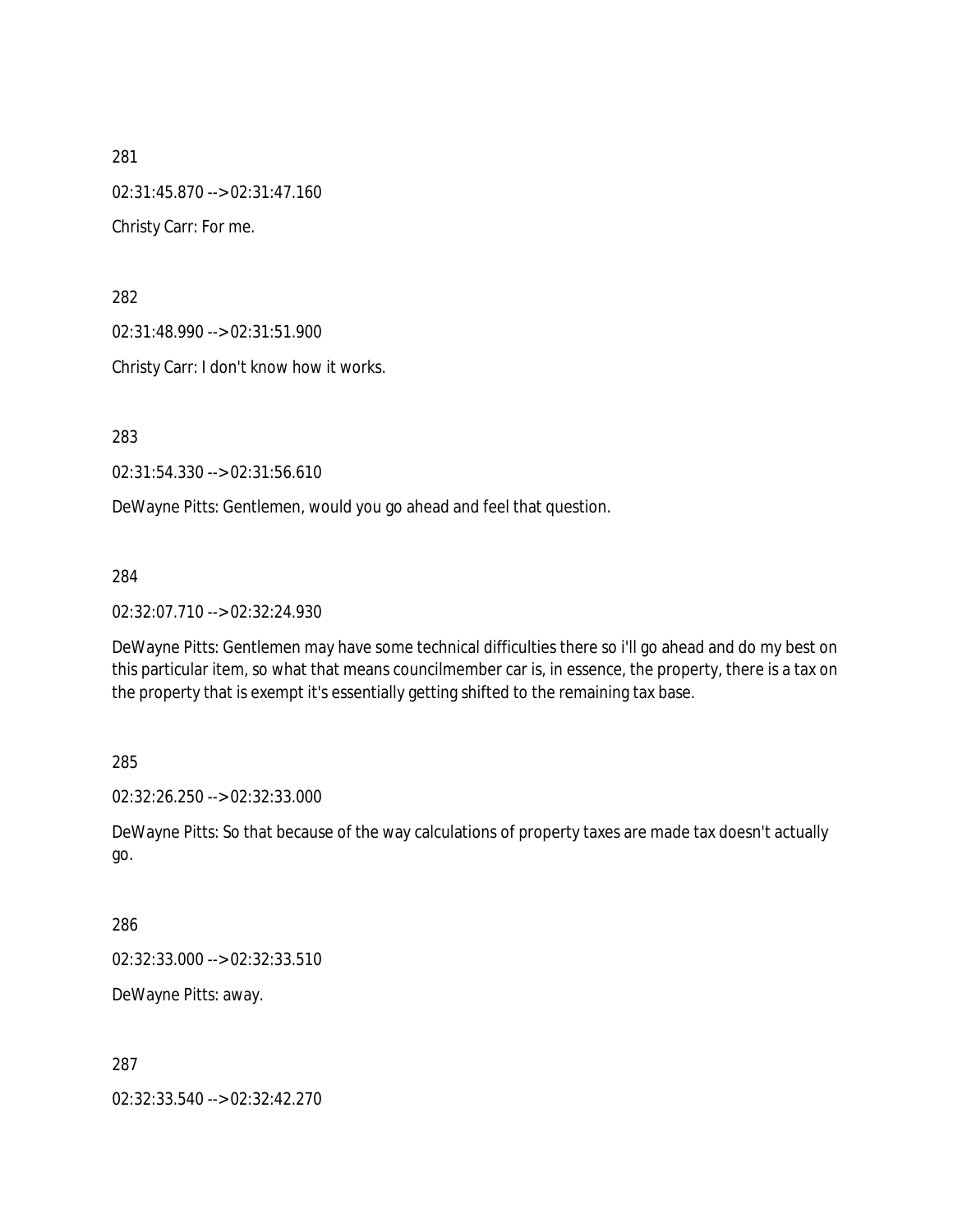DeWayne Pitts: It just gets shifted and so that the property owner isn't paying it, but the remainder of the island property holders are.

288

02:32:43.500 --> 02:32:44.640

Shannon Lewis: Yes, I think.

289 02:32:46.530 --> 02:32:48.420 Shannon Lewis: You can hear me now yeah.

290

02:32:48.450 --> 02:32:49.050

DeWayne Pitts: Thank you, Jim.

291

02:32:49.800 --> 02:33:01.680

Shannon Lewis: Yes, it's the rate what happens is the tax district budget is divided by the total assessed value and that equals the rate.

## 292

02:33:02.400 --> 02:33:15.360

Shannon Lewis: So when you remove you when you exempt a property you're reducing the total assessed value and that generates a slightly higher rate that everyone else would be paying to make up that difference.

293

02:33:20.820 --> 02:33:21.570

Kirsten Hytopoulos: So quite as you.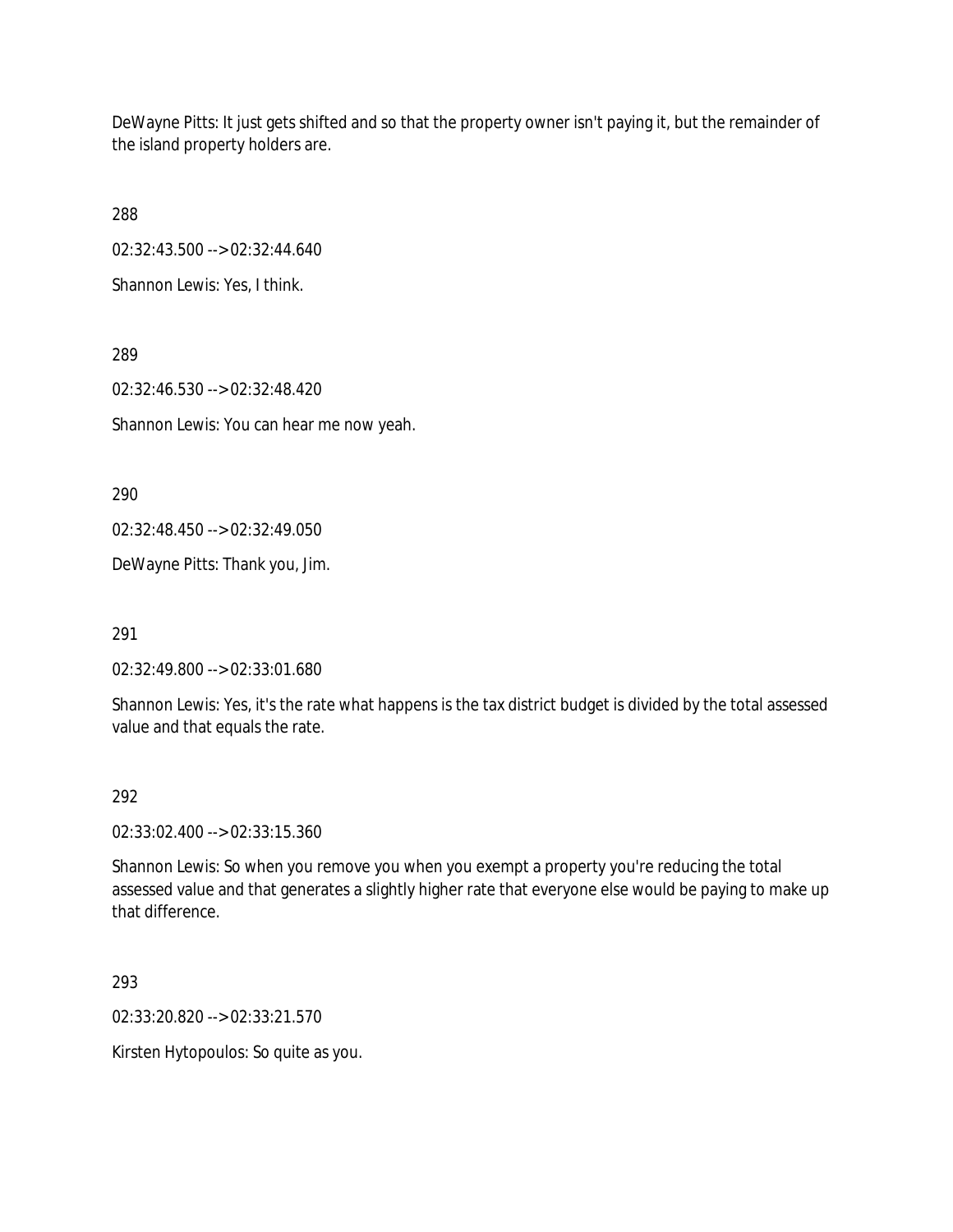02:33:22.170 --> 02:33:23.640

Shannon Lewis: Does that make sense or.

295

02:33:24.570 --> 02:33:25.320

Kirsten Hytopoulos: You want to follow up.

#### 296

02:33:27.000 --> 02:33:44.100

Christy Carr: Just really quickly is is that written where's that written down, I mean it's not in the are CW related to the M amp T so i'm not I just i'm curious where that is that in County or State law somewhere.

## 297

02:33:45.030 --> 02:33:59.760

Shannon Lewis: It it's just part of the property tax calculation, the basic way that we do it's after we determine what a district me levy in this exemption generally doesn't really affect what a district can lovey in most cases.

298

02:34:00.750 --> 02:34:01.530

Shannon Lewis: The rate is.

299

02:34:02.010 --> 02:34:21.810

Shannon Lewis: determined by dividing the mountain levied by the assessed value so when you do take any property off the tax rolls for whatever exemption that reduces the total assessed value, which makes the rate a little bit higher than everyone else is going to pay.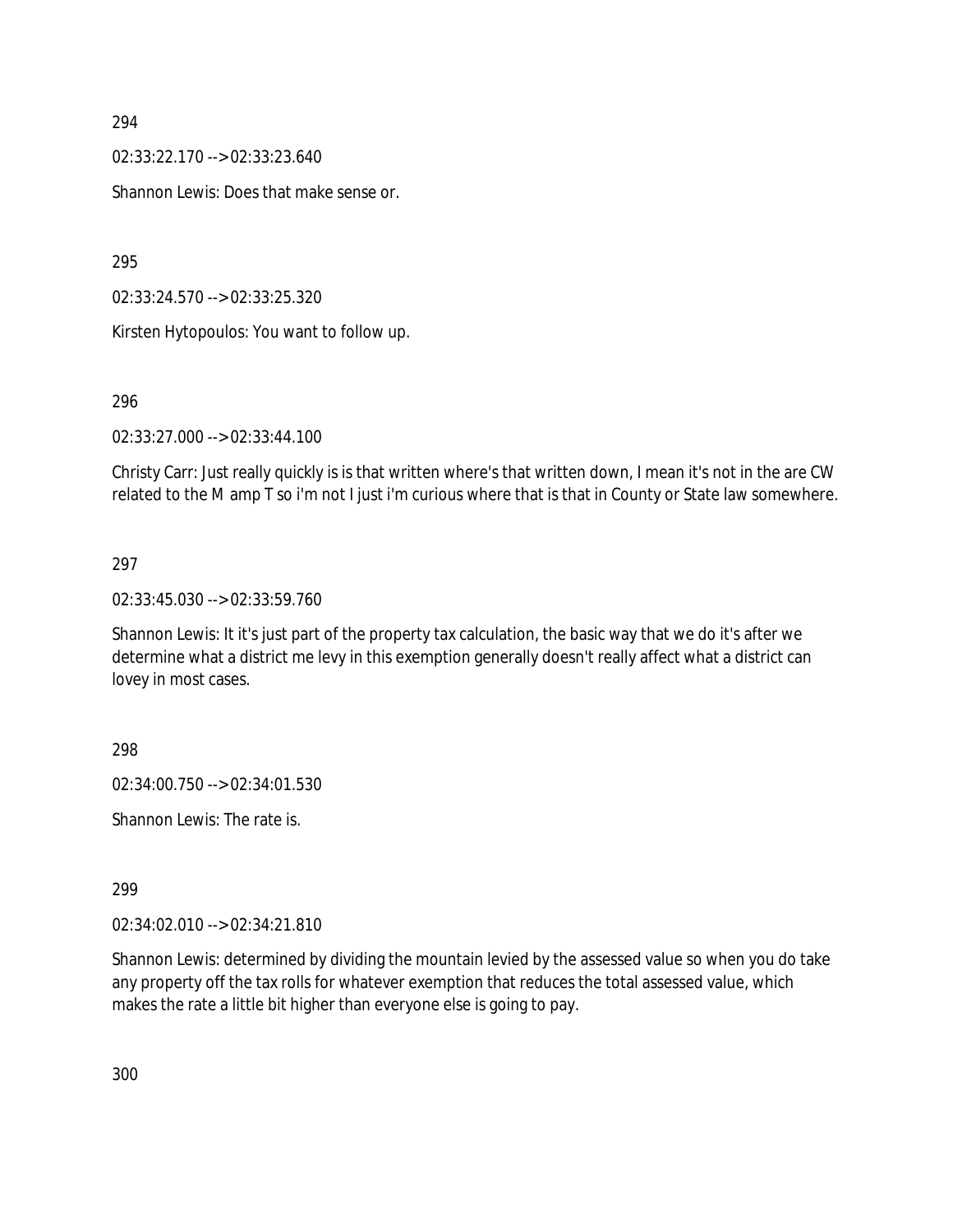02:34:26.190 --> 02:34:26.880

Christy Carr: Okay, thank you.

301

02:34:27.690 --> 02:34:32.790

Kirsten Hytopoulos: counsel Republic, I apologize, because I think you were before customer car is my fault comes up all right.

302

02:34:34.560 --> 02:34:37.650

Michael Pollock: So right, it was a good question um I.

#### 303

02:34:38.280 --> 02:34:49.110

Michael Pollock: guess, just to be clear when you when they're talking about the amount levy that's the total amount levy that's not on a per per thousand basis it's the total amount and so that amount has to come out to the same amount.

304

02:34:49.530 --> 02:34:54.090

Michael Pollock: And that's why one tax that's why one person's taxes go down and others go up.

305

02:34:55.560 --> 02:35:05.040

Michael Pollock: So the question, though I have is it says in 2021 if bliss apartments were enrolled in the F mf key program and estimated \$16 will be added.

306

02:35:05.280 --> 02:35:24.150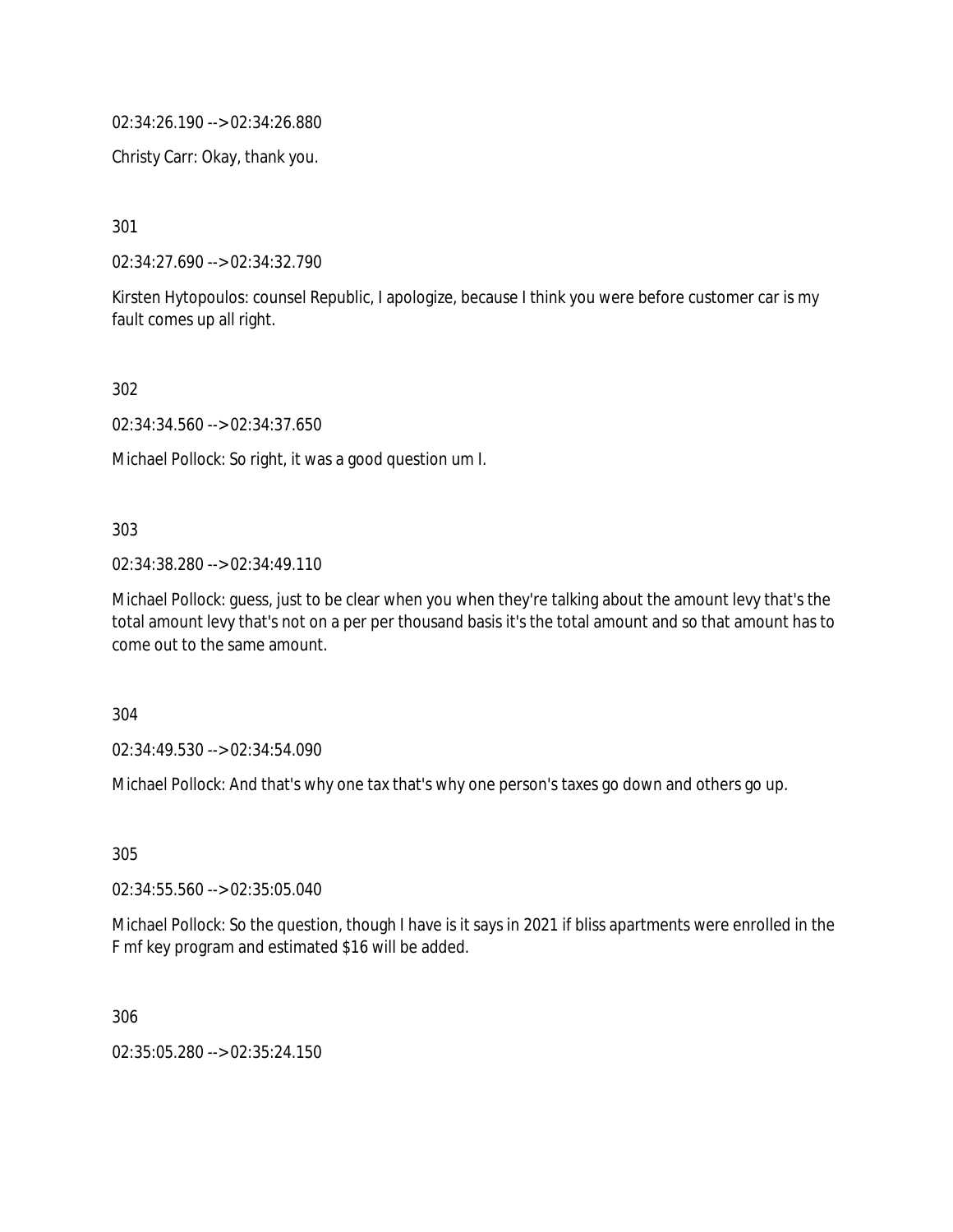Michael Pollock: So what does that translate into number of affordable homes, we get per unit spend in this case \$16 how many what's what's the metric I just want to know as a homeowner if I am spending another \$16 whether how much Am I getting in affordable, how many affordable homes my yelling.

307

02:35:25.530 --> 02:35:47.040

Heather Wright: that's a great question I oh sorry Jennifer and we can tag team this land, so we use that as an example, because it was already constructed and it lists apartments if I recall correctly or 115 units and Jennifer do you have the exact value of the construction to share with the Council.

308

02:35:47.910 --> 02:35:50.100

Jennifer Sutton: I think there were 107 units.

309

02:35:50.640 --> 02:35:50.880

Heather Wright: Under.

310

02:35:50.940 --> 02:35:51.900

Jennifer Sutton: Seven units thing.

311

02:35:51.930 --> 02:35:58.260

Jennifer Sutton: I know I think the final I think the finance director might have the the improved the.

312

02:35:59.580 --> 02:36:08.880

Jennifer Sutton: assessed value information for bliss but to answer your question about how many units, do you get the answer is, it depends depends on.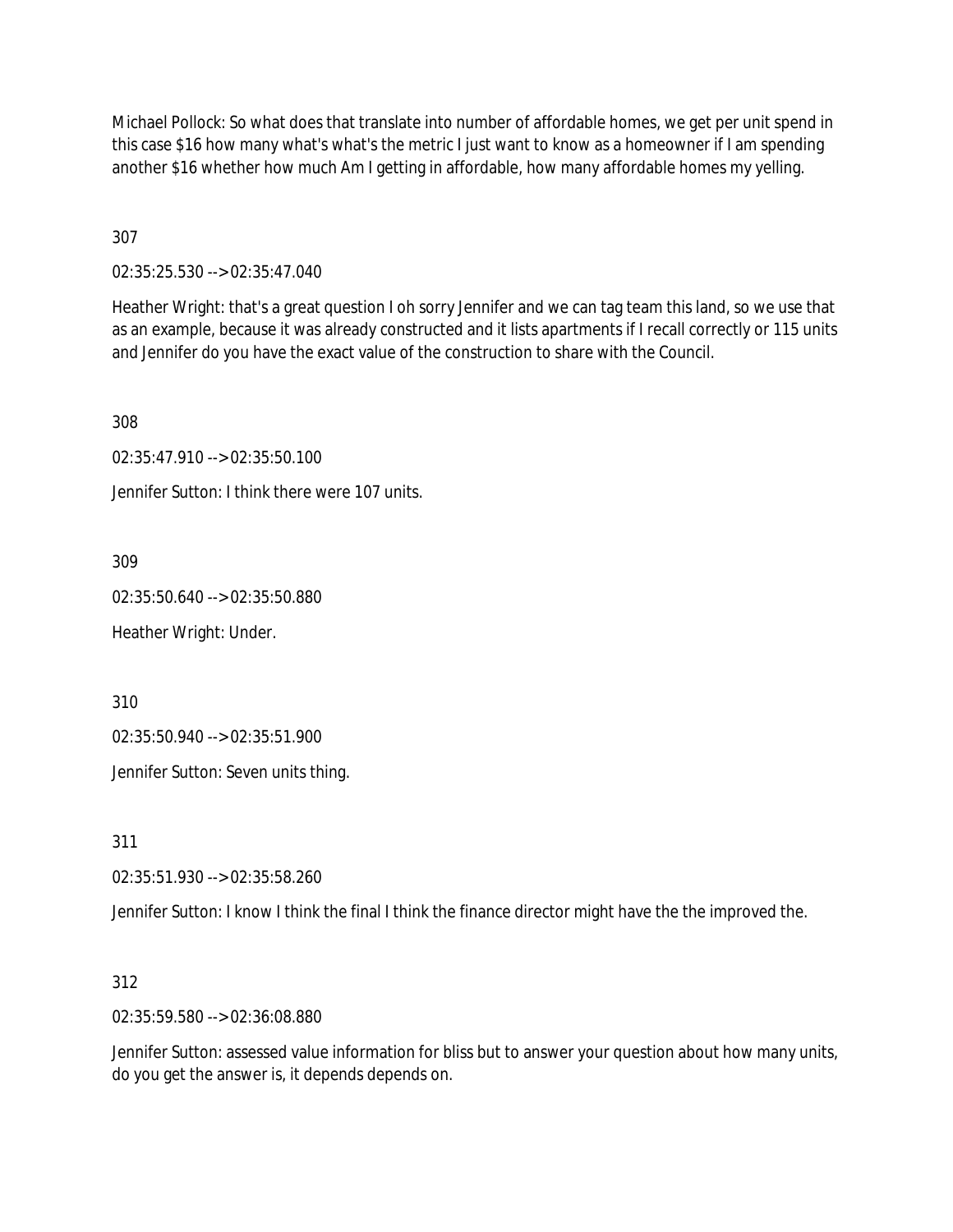02:36:09.300 --> 02:36:20.130

Jennifer Sutton: The project size, how many units are being constructed, is it in is it enrolled in the 12 year program and is it a rental project so then 20% of the total units.

314

02:36:21.360 --> 02:36:24.390

Jennifer Sutton: would be set aside as affordable or.

## 315

02:36:25.770 --> 02:36:42.720

Jennifer Sutton: If it was a 12 year homeownership project than 100% would be set aside to be affordable at below 1:15am I so that so it depends, depending on the project how big the project is.

316

02:36:44.130 --> 02:36:50.700

Michael Pollock: So, so in this example, how many homes did the \$16 getting affordable homes.

## 317

02:36:51.090 --> 02:37:06.330

Jennifer Sutton: Well, if you want to assume that we had the 12 year program and that this was a rental projects 20% of 107 units would be, what about 21.5 affordable units or 22.

## 318

02:37:08.850 --> 02:37:24.480

Michael Pollock: Okay, so I get 25 affordable units for 12 months or something like that for \$16 or 21 or something like that for \$16 so it's cost me less than \$1 per affordable unit.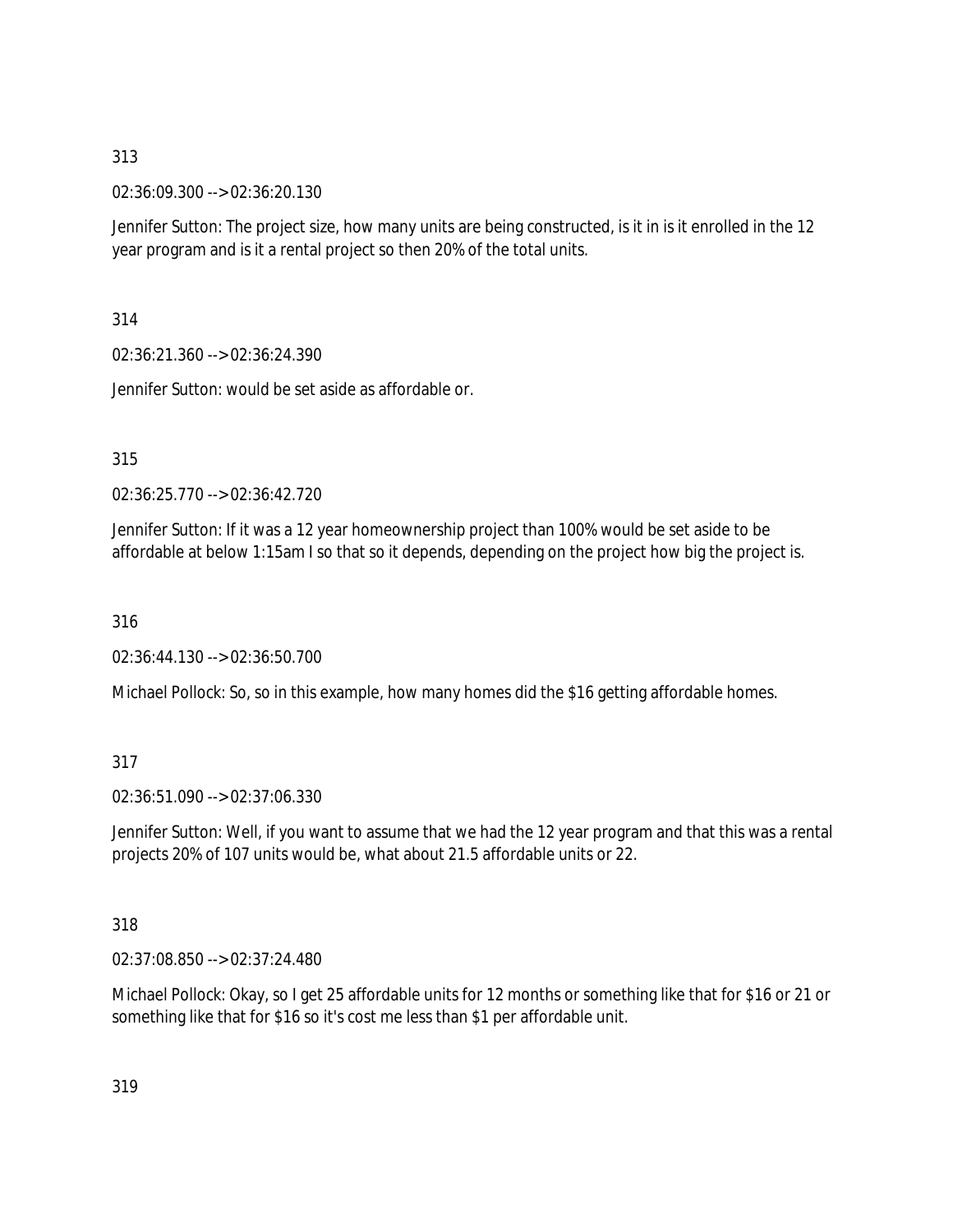02:37:26.670 --> 02:37:29.340

Michael Pollock: As I correct him i'm just trying to get clarity here.

320

02:37:30.810 --> 02:37:36.120

Jennifer Sutton: To use this example, for your for a home assessed at 800,000 which.

321

02:37:37.410 --> 02:37:38.580

Jennifer Sutton: Is the current average.

#### 322

02:37:39.120 --> 02:37:55.170

Michael Pollock: Okay, so it's costing less than \$1 total and if we just looked at it a 12 year going with your 12 year example that and i'm just rounding up to \$1, then you would divide that by 12 so it's costing me as a taxpayer, or is this every year \$16.

323

02:37:56.130 --> 02:37:56.760

Heather Wright: right here.

324

02:37:57.120 --> 02:37:59.700

Michael Pollock: For you okay okay so it's costing me a buck a year.

325

02:38:01.560 --> 02:38:06.720

Michael Pollock: per affordable unit for if I was \$800,000 home on or something like that and rough numbers.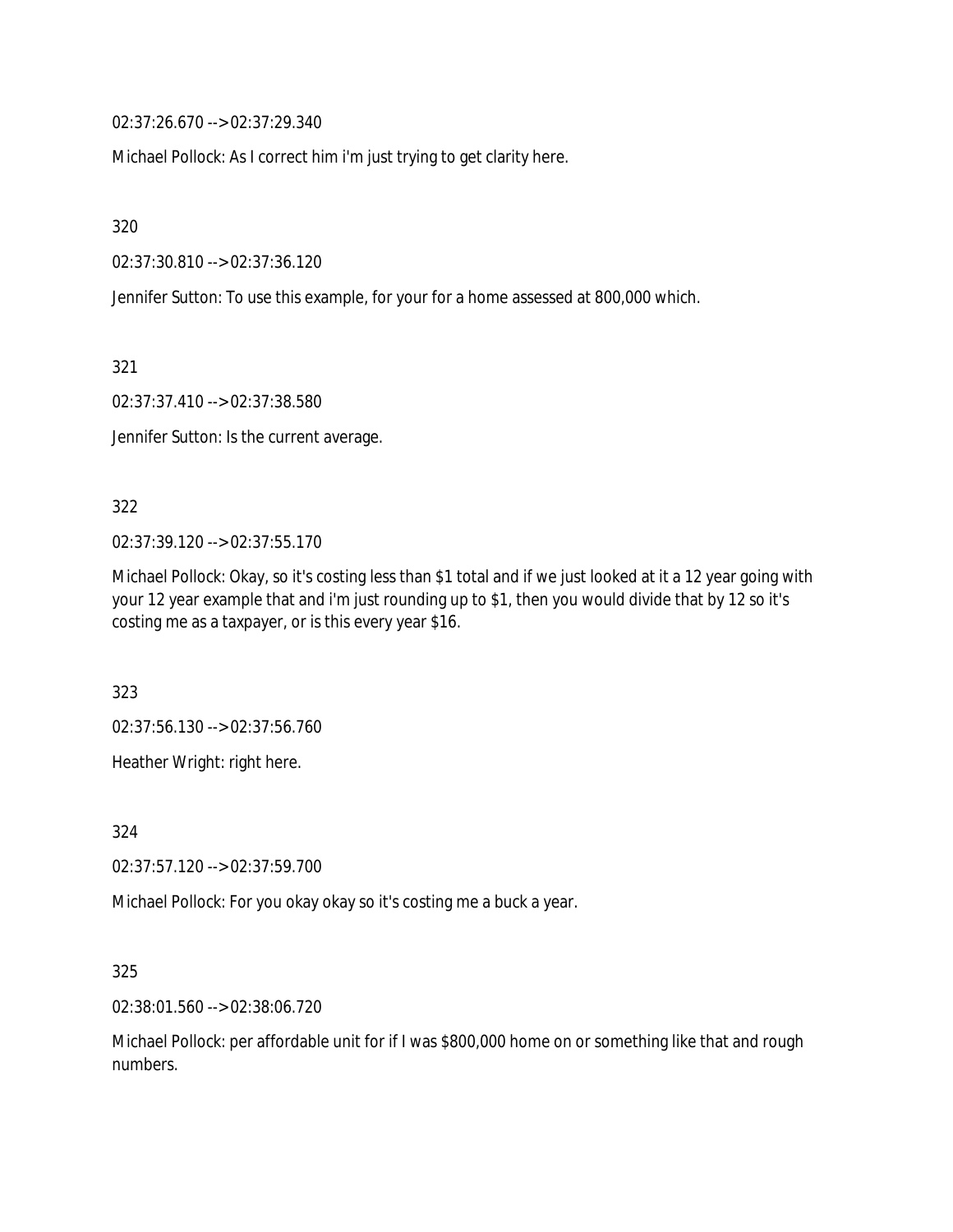326 02:38:08.400 --> 02:38:10.770 DeWayne Pitts: A little more, yes, no okay.

327

02:38:13.710 --> 02:38:14.490

Michael Pollock: Okay, great thanks.

328

02:38:15.390 --> 02:38:18.480

Kirsten Hytopoulos: Plenty Commissioner quits one that you want to add something.

#### 329

02:38:24.600 --> 02:38:26.190 Heather Wright: you're muted Commissioner quick.

330

02:38:33.240 --> 02:38:34.710

Jon Quitslund: There we go okay.

331 02:38:36.780 --> 02:38:37.200

Jon Quitslund: Like.

### 332

02:38:39.330 --> 02:38:45.930

Jon Quitslund: councilmember car i'm mystified to discover this wrinkle in the fabric.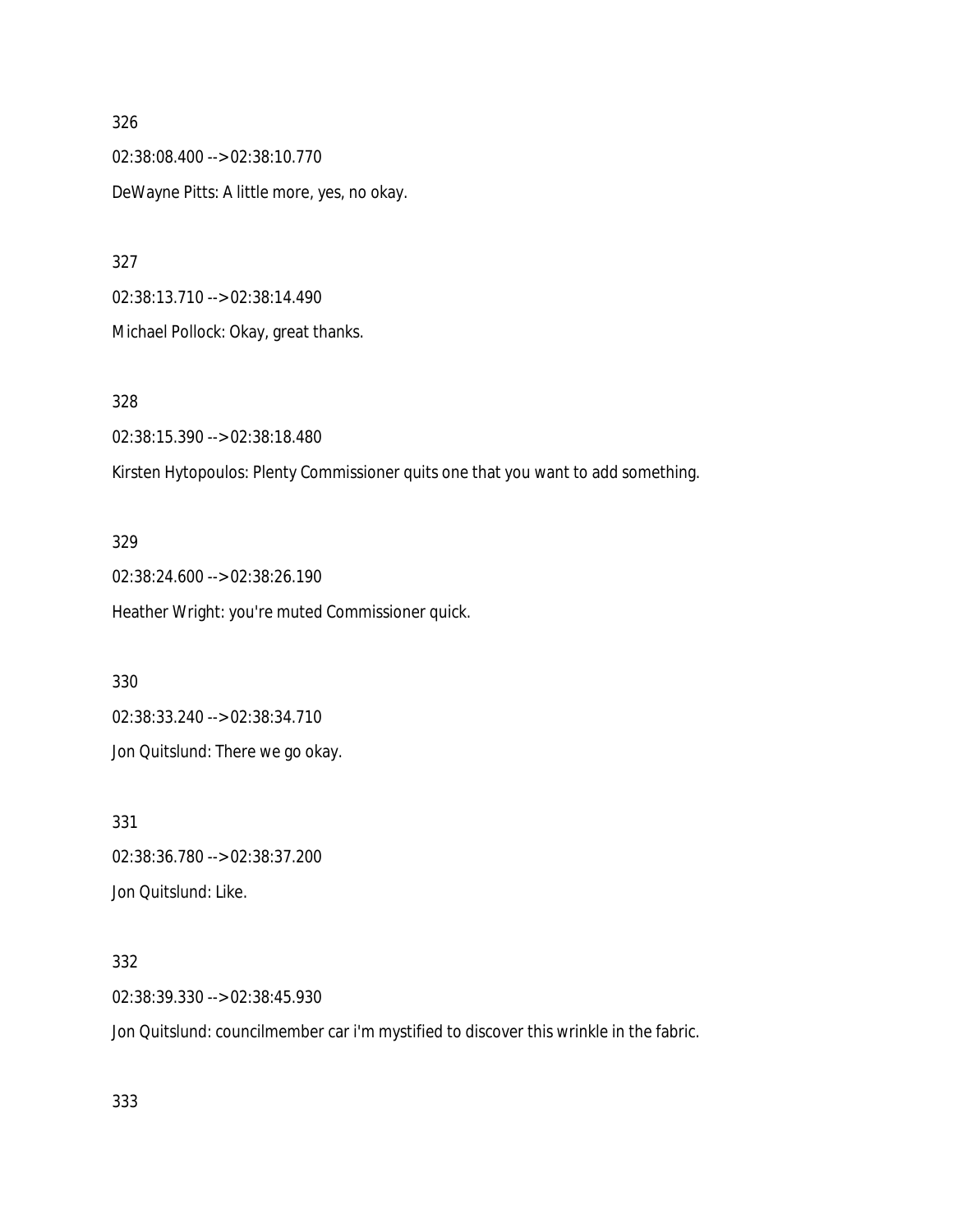02:38:48.810 --> 02:38:53.250

Jon Quitslund: I don't i'm not questioning what the tax assessor from county has said, but.

334

02:38:54.420 --> 02:39:04.320

Jon Quitslund: If you read about this, if you read about functioning of MFA programs in various municipalities and you read the rtw and you read what.

335

02:39:06.540 --> 02:39:16.680

Jon Quitslund: The puget sound Regional Council says about the advantages of this you read you have nothing about this tax shift and, if you look at the bremerton website.

## 336

02:39:17.670 --> 02:39:30.360

Jon Quitslund: Where the example, one of the examples comes from, there is nothing said about any tax shift connected with the mf D program as its functioning in bremerton.

#### 337

02:39:31.110 --> 02:39:58.680

Jon Quitslund: So i'm still bewildered, but I also want to say, as this program is implemented on bainbridge island we're going to be talking peanuts we're going to be talking small ventures potentially you know four units here six units somewhere else in mixed use where the tax impact of this.

338

02:40:00.810 --> 02:40:07.350

Jon Quitslund: Except exemption is really very small compared to the bliss apartments example.

339

02:40:08.580 --> 02:40:15.300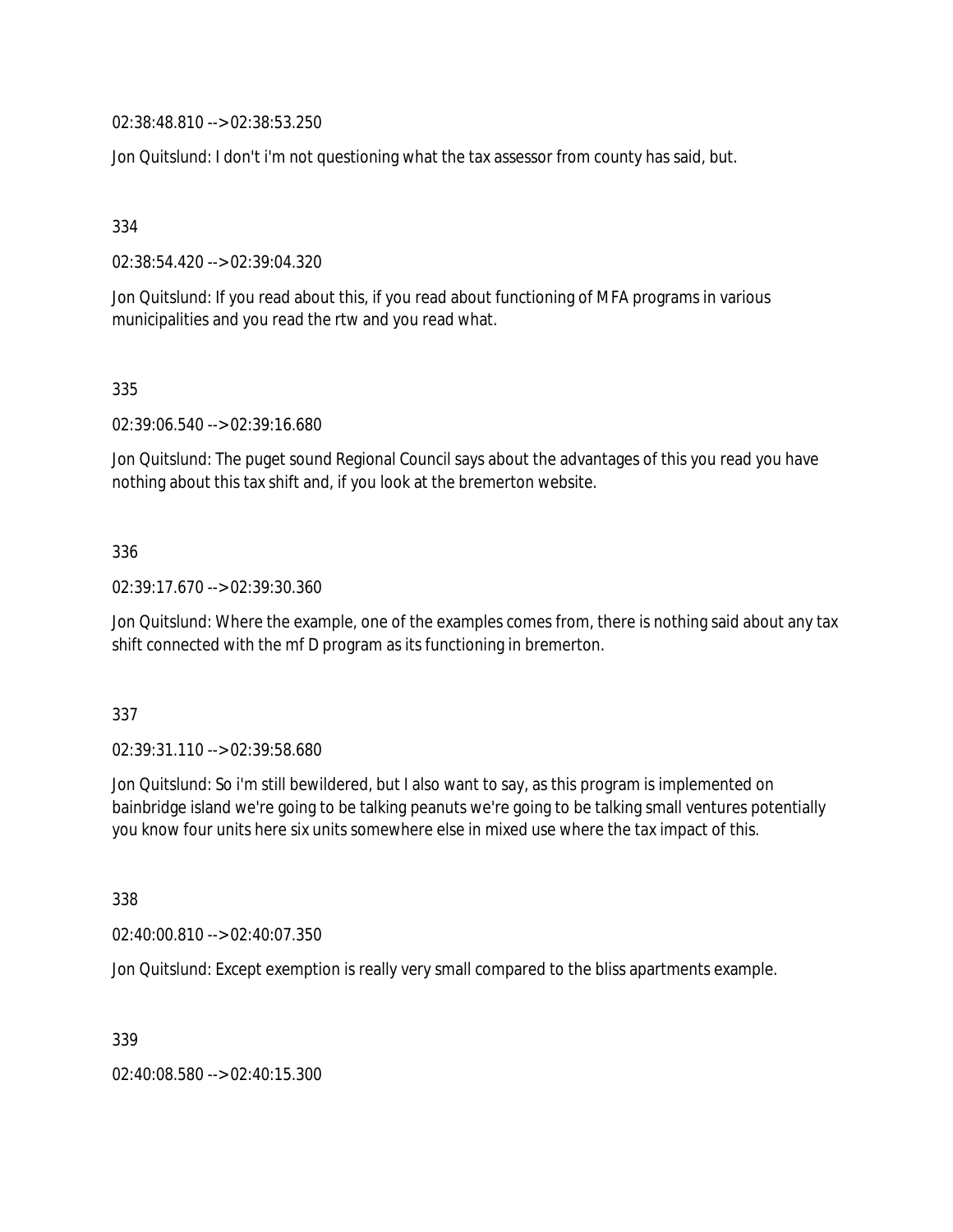Jon Quitslund: we're never going to have a project on that scale that provides affordable housing.

340

02:40:17.040 --> 02:40:18.540

Jon Quitslund: At least I don't foresee it.

341

02:40:20.580 --> 02:40:22.980

Jon Quitslund: Something of this of the scale and of the.

342

02:40:24.120 --> 02:40:28.500

Jon Quitslund: With the market rate units, like the bliss apartments we're going to be talking.

343

02:40:31.290 --> 02:40:44.160

Jon Quitslund: Well, in the in the distant future, and I was going to say that later, but just mentioning it here, this is a digression that we shouldn't get hung up on it's it's a bit of a freak out for me, but everybody else forget about it.

344

02:40:48.870 --> 02:40:52.080

Kirsten Hytopoulos: Any other questions at this stage I have.

345

02:40:52.380 --> 02:41:01.260

Kirsten Hytopoulos: A couple real quick one is um so the 20 year and F T is a creation of the 2020 the legislature, they just.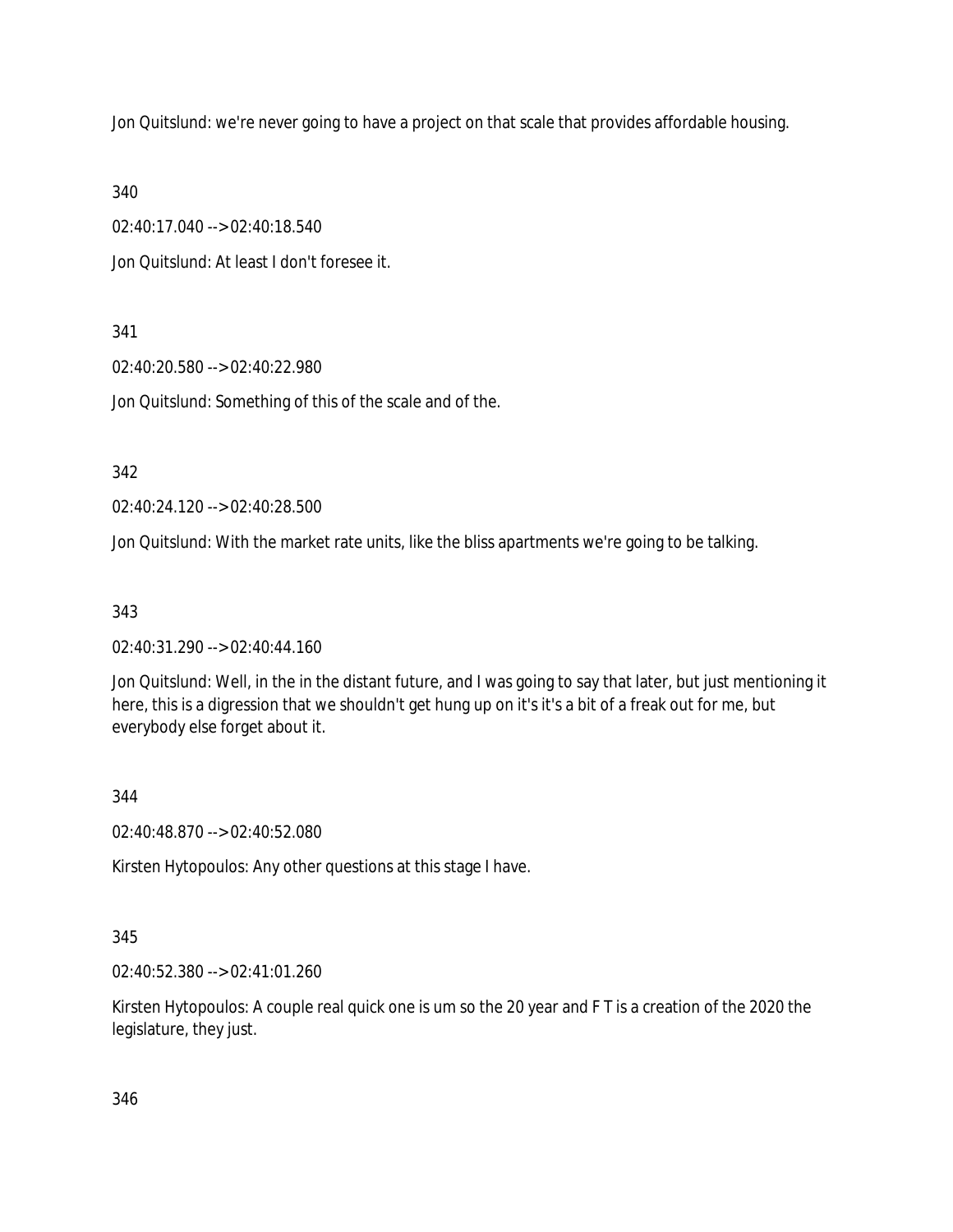02:41:02.490 --> 02:41:06.600

Kirsten Hytopoulos: finished, so we didn't consider that that one of the reasons we wouldn't have considered it.

347

02:41:07.050 --> 02:41:07.860

Heather Wright: Nice correct.

348

02:41:08.100 --> 02:41:14.730

Kirsten Hytopoulos: um are we able to adopt this I should know the answer this or we will adopt more than one or do we have to choose.

## 349

02:41:15.810 --> 02:41:18.840

Heather Wright: We can talk multiple ones that's correct okay.

350

02:41:19.350 --> 02:41:24.240

Kirsten Hytopoulos: I mean what's been injured what's interesting is that the introduction of the of the parameter for 20 year.

351

02:41:24.600 --> 02:41:33.360

Kirsten Hytopoulos: And if T kind of even gets further into the question I heard customer pollock asking, which I think is always the question, what are we getting for this, and so that's appears to have.

352

02:41:35.280 --> 02:41:44.520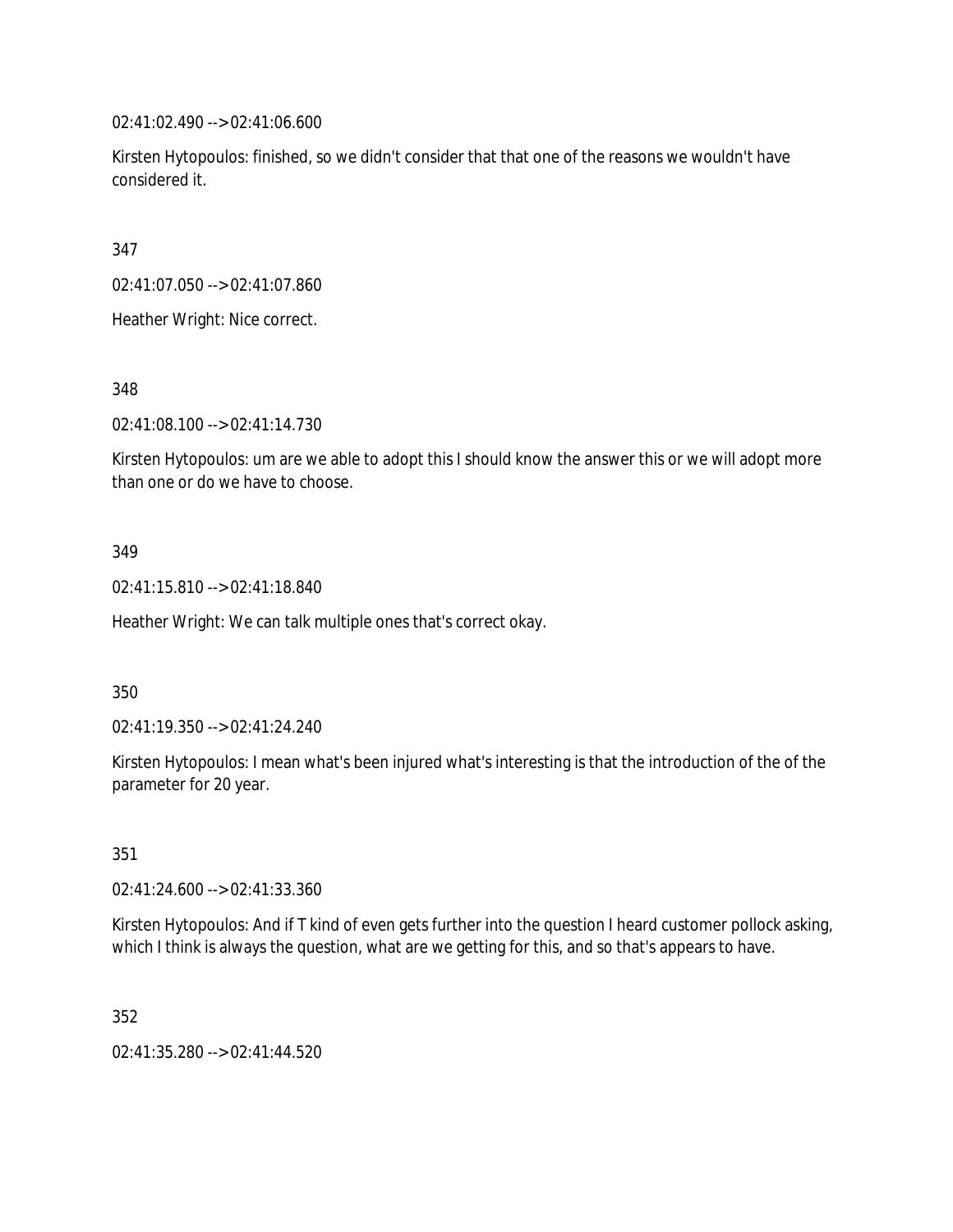Kirsten Hytopoulos: Longer effect, I don't see any other references that you had, is there any minimum affordability period for the others, that that one was permanent right the 20 years permanent affordability.

353

02:41:45.690 --> 02:41:47.310

Kirsten Hytopoulos: that's correct okay.

354

02:41:47.340 --> 02:41:57.060

Heather Wright: um an eight year doesn't require any and then the 12 year would refer back to our program which is 50 for rental and 99 for those that are for sale mm hmm.

355

02:41:57.840 --> 02:41:58.680

Kirsten Hytopoulos: Okay, thank you.

356

02:41:59.730 --> 02:42:00.180

Kirsten Hytopoulos: mayor.

357

02:42:01.740 --> 02:42:08.640

Rasham Nassar: Yes, so i'm reviewing the memo here that was provided in the packet and I see a couple of bullet points here on page three.

358

02:42:09.480 --> 02:42:19.920

Rasham Nassar: And they seem to suggest some policy decision points in terms of where the designation eligibility areas are going to be and it sounds like there's some.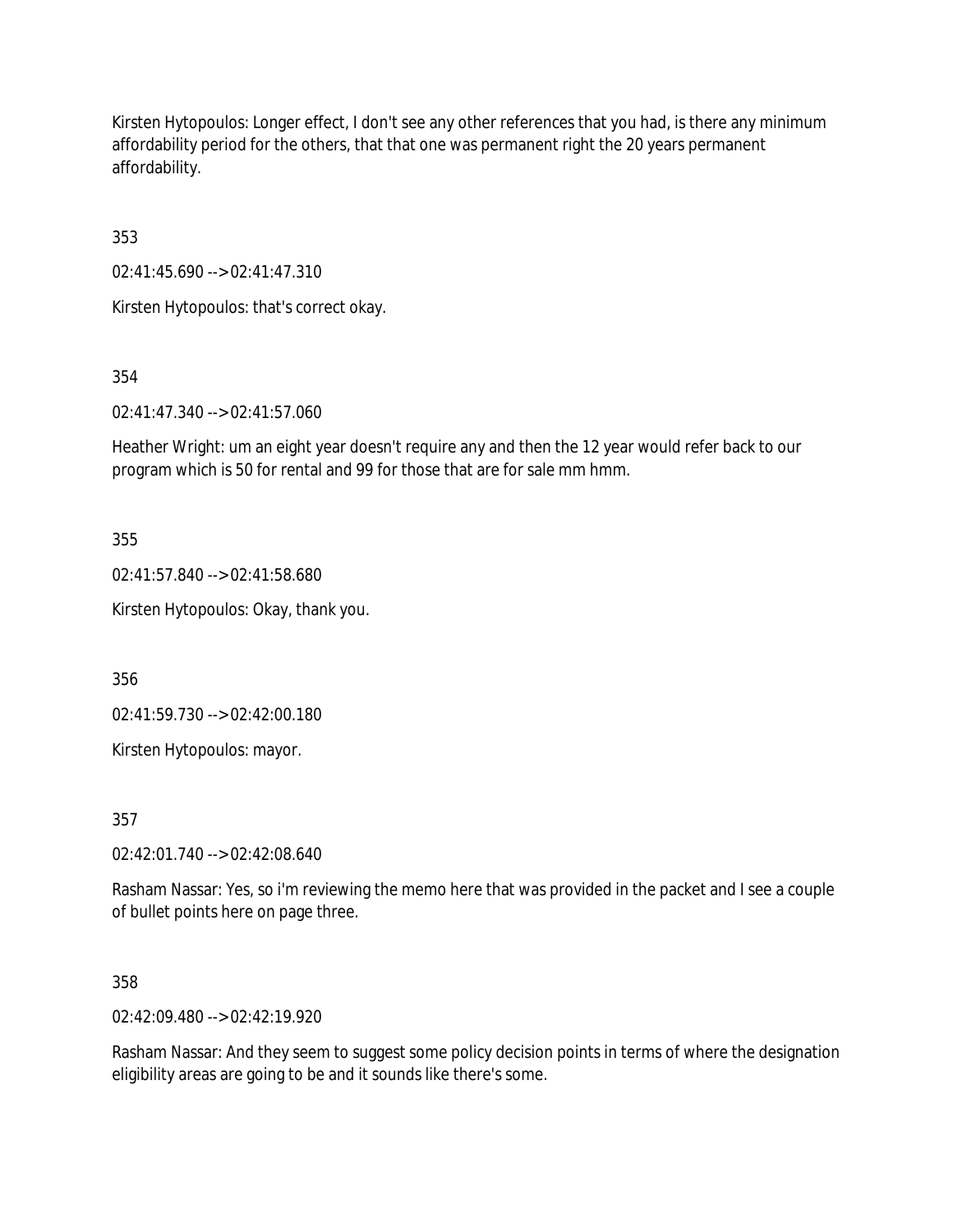02:42:20.580 --> 02:42:32.250

Rasham Nassar: it's still up for debate whether it applies to the window masterplan study area or the window sewer system service area, which is a little bit bigger I don't know if we have those maps included in the packet materials.

360

02:42:34.320 --> 02:42:47.400

Rasham Nassar: And I wonder if those are decision points that we're seeking seeking direction on tonight, or if those can be reserved for when this information starts to be distributed to the public at public hearings and so forth.

361

02:42:48.420 --> 02:42:58.320

Jennifer Sutton: Where we're, seeing as you'll see will the maps are later in the presentation is kind of a pending Commission recommendation to you, we are going to.

362

02:42:58.890 --> 02:43:05.880

Jennifer Sutton: seek if you choose to move forward with some kind of MFA program, we would like some preliminary.

363

02:43:06.450 --> 02:43:20.730

Jennifer Sutton: Preliminary direction about what eligible areas, you would like to move forward with because the State law requires that we have a public hearing, specifically on the eligibility areas and that would be the next.

364

02:43:21.300 --> 02:43:33.450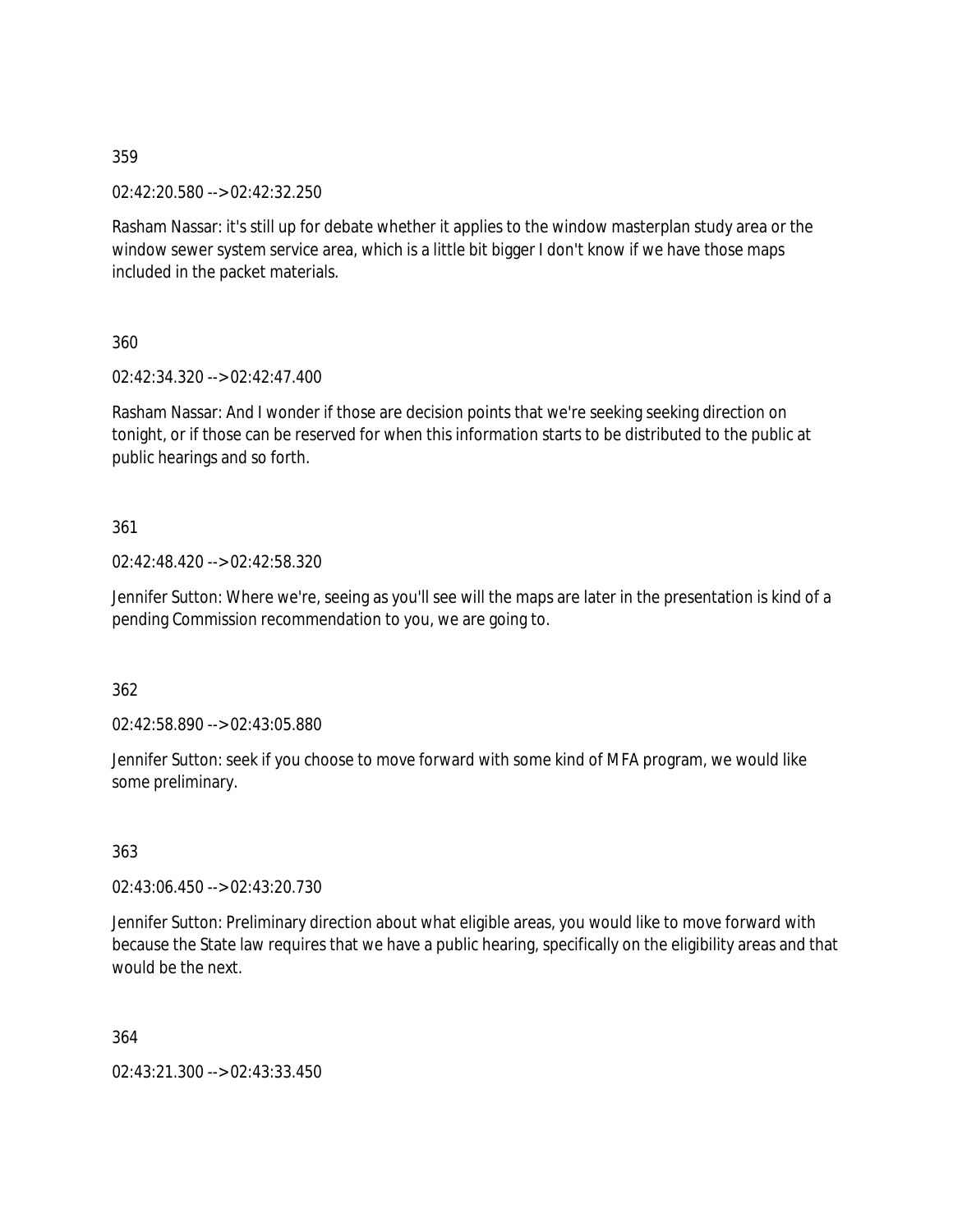Jennifer Sutton: kind of formal step in creating this program so you wouldn't have to be making the final decision on those areas tonight you would choose which areas would be put forward for a public hearing.

365

02:43:33.990 --> 02:43:49.050

Jennifer Sutton: And then take you know common at that hearing and then your eventual what areas you want to have the program apply we'd be incorporated into an ordinance after that public hearing which would then have its own public hearing.

366

02:43:53.040 --> 02:43:55.230

Kirsten Hytopoulos: let's see any more questions from Council and.

367

02:43:56.490 --> 02:43:58.050

Kirsten Hytopoulos: staff were to continue the presentation.

368

02:44:00.420 --> 02:44:02.280

Jennifer Sutton: Right thanks, and thank you.

369

02:44:02.850 --> 02:44:08.460

DeWayne Pitts: So Jennifer if it's Okay, at this point if anybody has any more questions for Shannon while she's here.

#### 370

 $02.44.09.900 -5.02.44.15.750$ 

DeWayne Pitts: please feel free to ask now, otherwise I think it's okay to go ahead and excuse her for the rest of the presentation.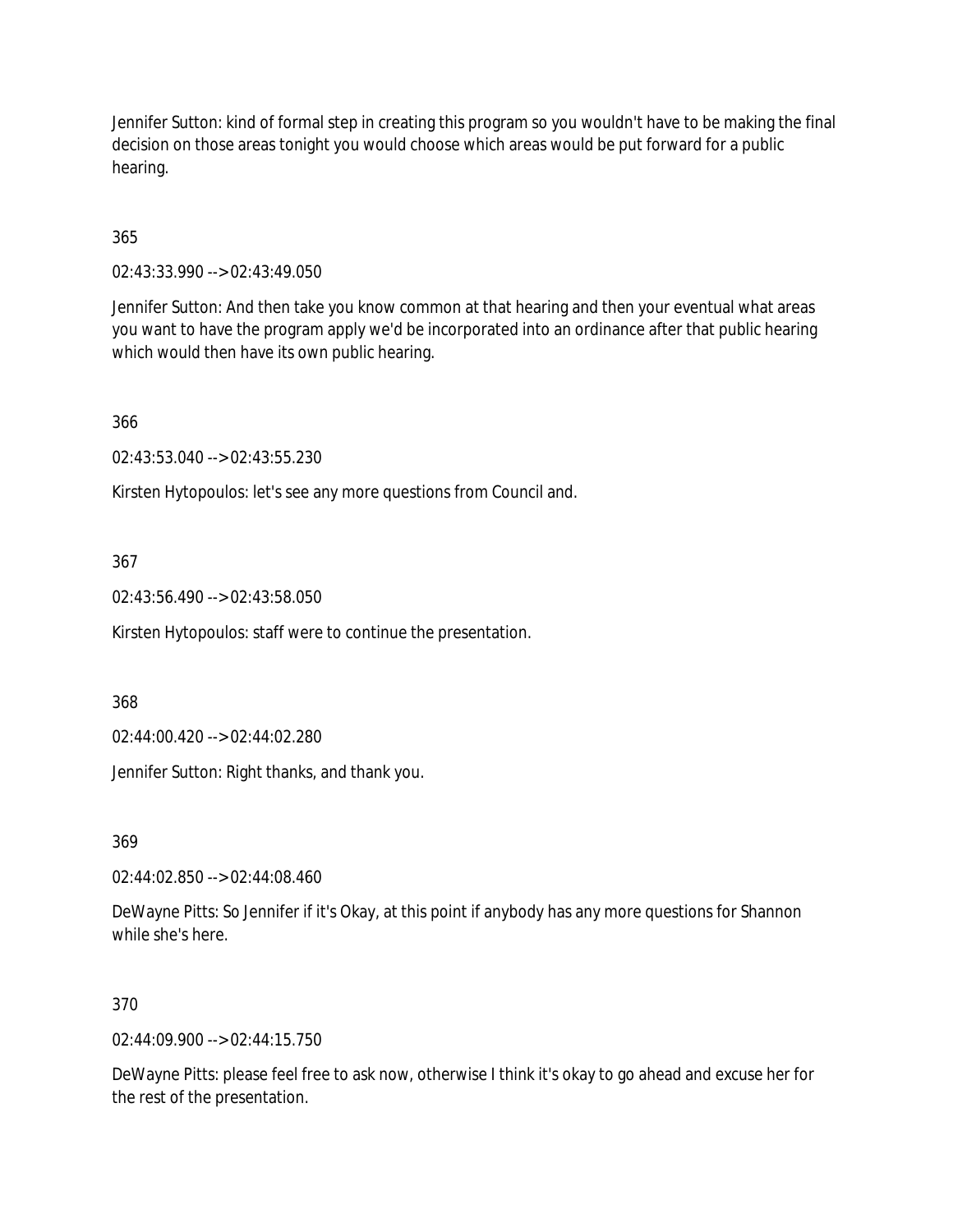02:44:19.470 --> 02:44:21.780

DeWayne Pitts: Thank you Shannon We appreciate you joining us.

372

02:44:22.350 --> 02:44:23.460

Shannon Lewis: Okay you're welcome.

373

02:44:25.080 --> 02:44:25.680

Jennifer Sutton: Thank you.

374

02:44:28.080 --> 02:44:38.550

Jennifer Sutton: Okay, so we've just gone over what is an MFA program it's a financial incentive to build multifamily housing, we want to make sure that the Community and the Council.

#### 375

02:44:39.840 --> 02:44:48.600

Jennifer Sutton: Understand that the program doesn't modify any zoning or environmental regulations doesn't reduce any required permit.

## 376

02:44:49.140 --> 02:45:07.680

Jennifer Sutton: processes or requirements doesn't modify any development standards like density or building height, so this is the M amp T is a financial incentive that would apply for projects that go through the development, the land use review and development process that's already in our code.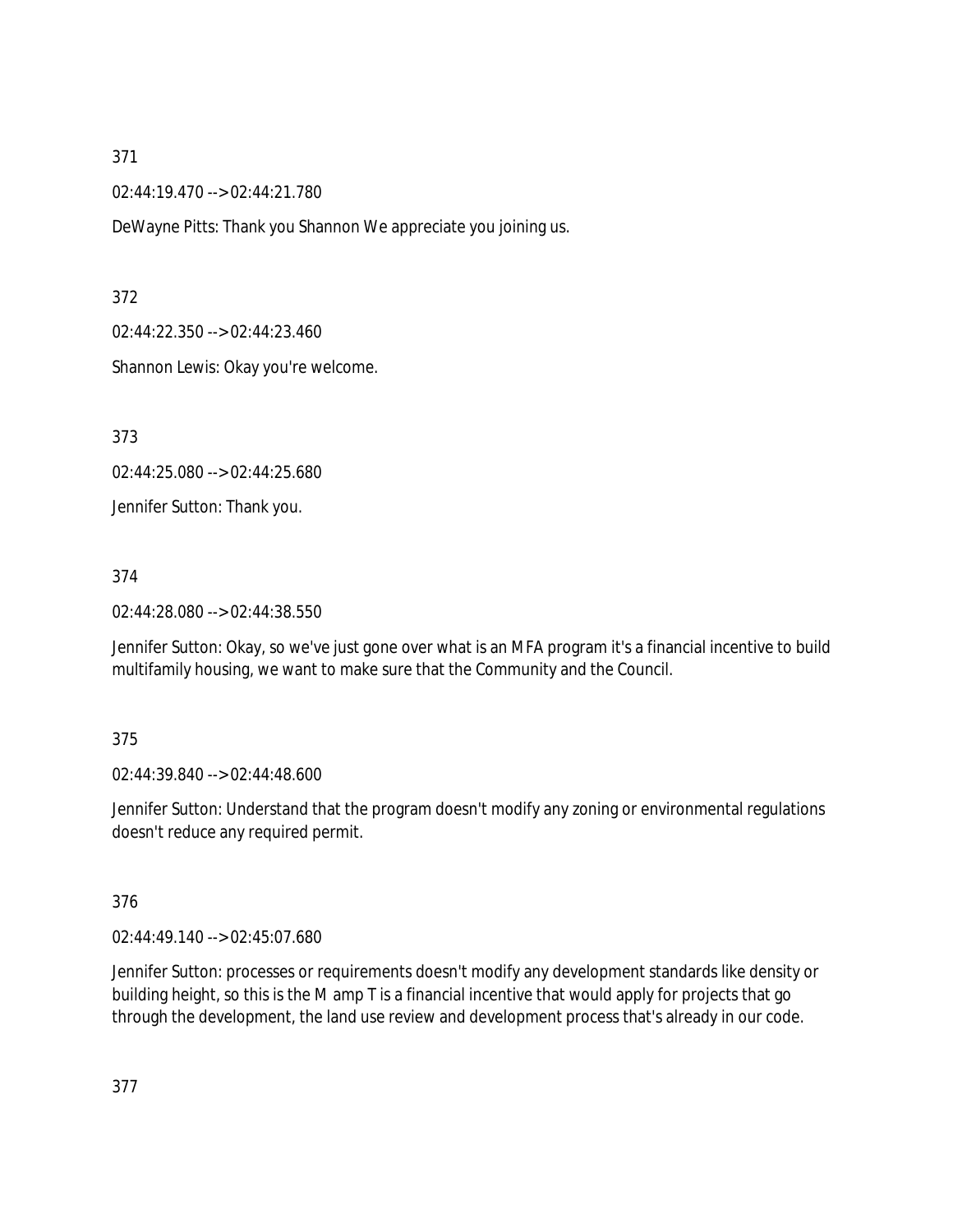02:45:13.080 --> 02:45:26.790

Jennifer Sutton: So to enroll in an MFA program a project would go through the normal land use review process, whether that be a site plan and design review or conditional use permit and once that land use permit is approved.

378

02:45:27.810 --> 02:45:38.910

Jennifer Sutton: The project, we need to go through building permit review and at that time the developer applicant would apply to the city to enroll in our mf T Program.

379

02:45:39.870 --> 02:45:49.740

Jennifer Sutton: We would review to review the application to make sure that the project was not only meeting all of the land use requirements.

380

02:45:50.490 --> 02:46:00.300

Jennifer Sutton: put on it, but also that it was going to be eligible, and be able to meet all of the mf T criteria that we would put in our future ordinance and b.

381

02:46:00.960 --> 02:46:08.550

Jennifer Sutton: and meet State law and then, if that can be approved the developer would enter into a contract with the city.

382

02:46:09.210 --> 02:46:24.480

Jennifer Sutton: That would be then executed and then the exemption itself wouldn't begin until the project is completed getting final inspection and occupied and then that would start that eight Year 12 year or 20 year exemption period.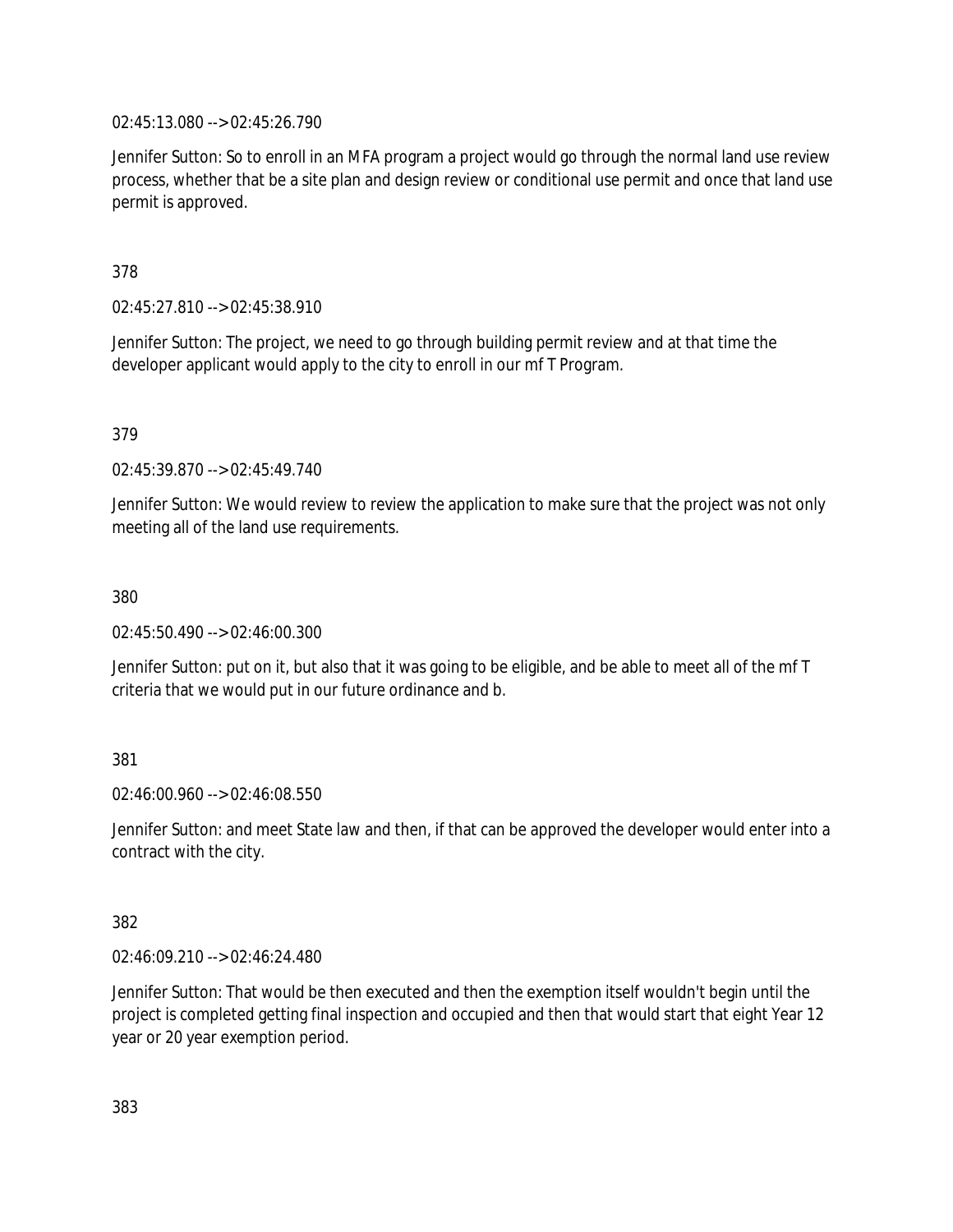02:46:26.160 --> 02:46:38.250

Jennifer Sutton: The developer, the developer or project or project manager would also need to submit annual report to the city and work with the city to verify income of renters or buyers.

384

02:46:40.080 --> 02:46:46.320

Jennifer Sutton: So city staff to administer the program we would need to upfront create new forms and.

385

02:46:48.090 --> 02:46:52.380

Jennifer Sutton: New review steps in our building permit review.

386

02:46:54.210 --> 02:47:10.110

Jennifer Sutton: And then this would be just kind of one additional step that we may need to do as far as part of our land use and building permit review process, and then we would also need to coordinate submitting the reporting information to the State Department of Commerce annually.

387

02:47:11.850 --> 02:47:21.060

Jennifer Sutton: So i'm going to turn turn it over to john Commissioner john Quinlan to discuss the planning Commission recommendations to you.

388

02:47:22.650 --> 02:47:45.270

Jon Quitslund: Yes, i'll do this as quickly as I can but giving us a frame of reference, the reason why this program was of interest to me and other members of the subcommittee Joe par and Sarah blossom Joe par has experience with an F T.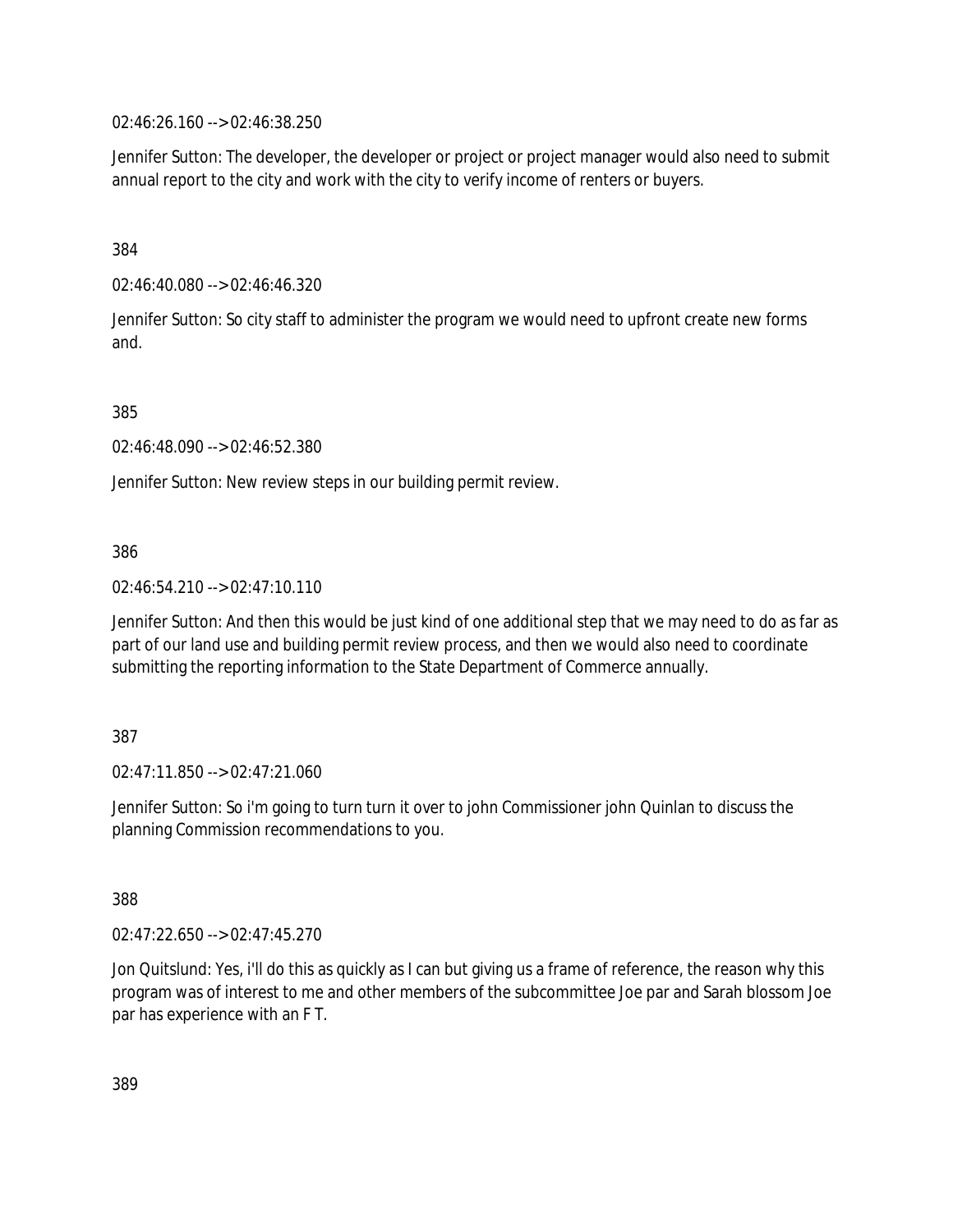02:47:46.290 --> 02:47:50.760

Jon Quitslund: programs having practiced as a developer in Seattle and.

390

02:47:52.200 --> 02:48:04.740

Jon Quitslund: So he kind of knows how it works, he was the one who said well the eight Year program doesn't involve any requirement of affordable housing, so we can set that aside.

391

02:48:05.880 --> 02:48:16.500

Jon Quitslund: The 12 year program is the only one, the 20 year program wasn't in the picture at the time we were developing these ideas are our.

## 392

02:48:17.670 --> 02:48:24.360

Jon Quitslund: goal was to focus that you could maybe shift Jennifer to the next slide with the map.

393

02:48:25.380 --> 02:48:27.210

Jon Quitslund: Of the greater winslow area.

394

02:48:31.860 --> 02:48:34.200

Jon Quitslund: The reason why we recommended.

395

02:48:35.550 --> 02:48:39.000

Jon Quitslund: By the planning Commission recommends the two.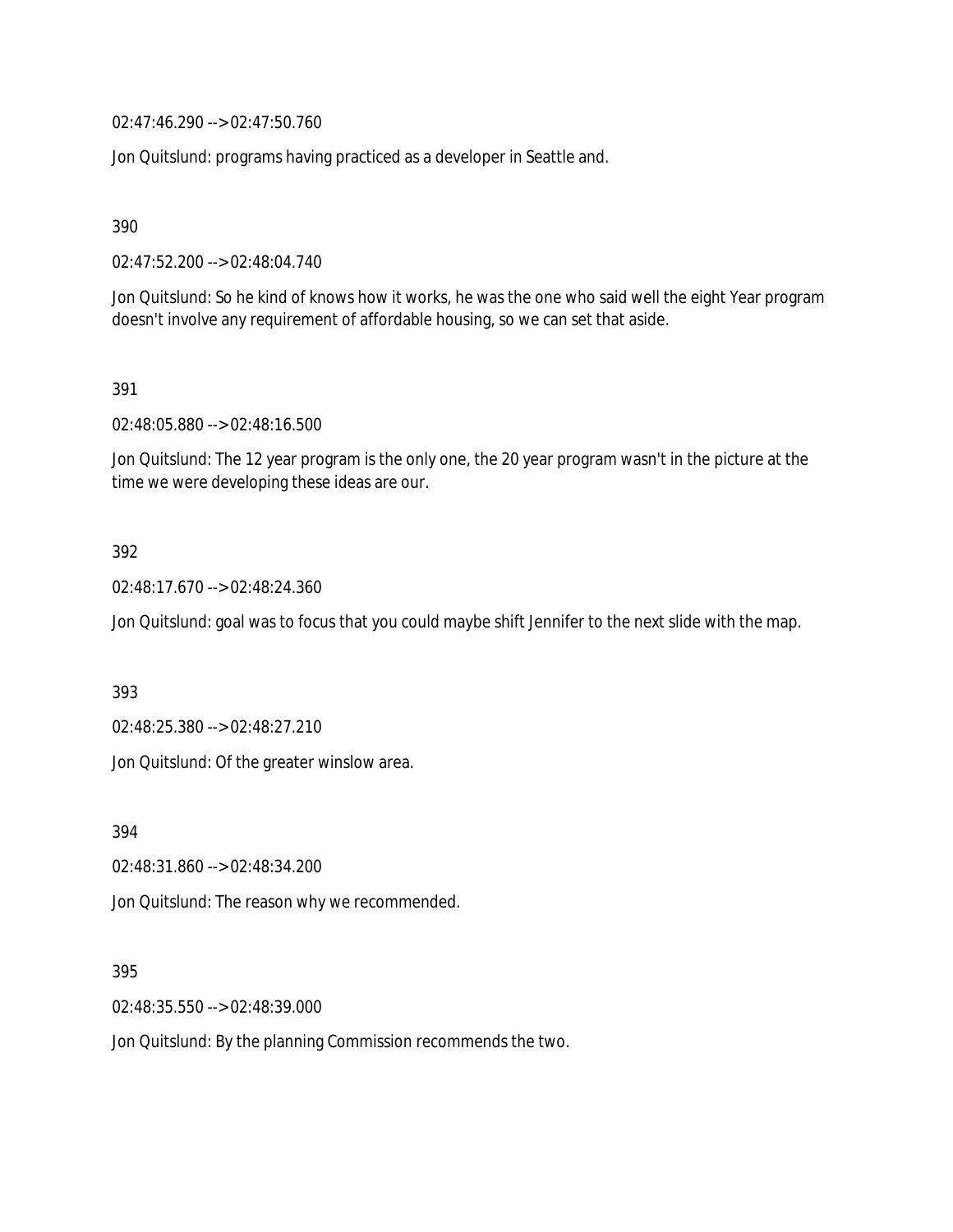02:48:42.750 --> 02:48:45.300

Jon Quitslund: Two districts, which overlap, of course, but.

397

02:48:46.620 --> 02:48:52.230

Jon Quitslund: The winslow masterplan study area is more or less rectangular going out.

398

02:48:54.960 --> 02:49:04.500

Jon Quitslund: Over one point, the winslow sewer service area which is not the same exactly include some areas where multifamily.

#### 399

02:49:07.410 --> 02:49:09.360

Jon Quitslund: Development may be possible.

400

02:49:10.440 --> 02:49:23.700

Jon Quitslund: It might be more than it might be only a handful but some some potential there, so we wanted to include that that possibility, as well as the winslow masterplan study area.

401

02:49:27.540 --> 02:49:31.080

Jon Quitslund: And we also wanted to recommend that.

402

02:49:33.510 --> 02:49:38.970

Jon Quitslund: A small a small a development as four units in a single building.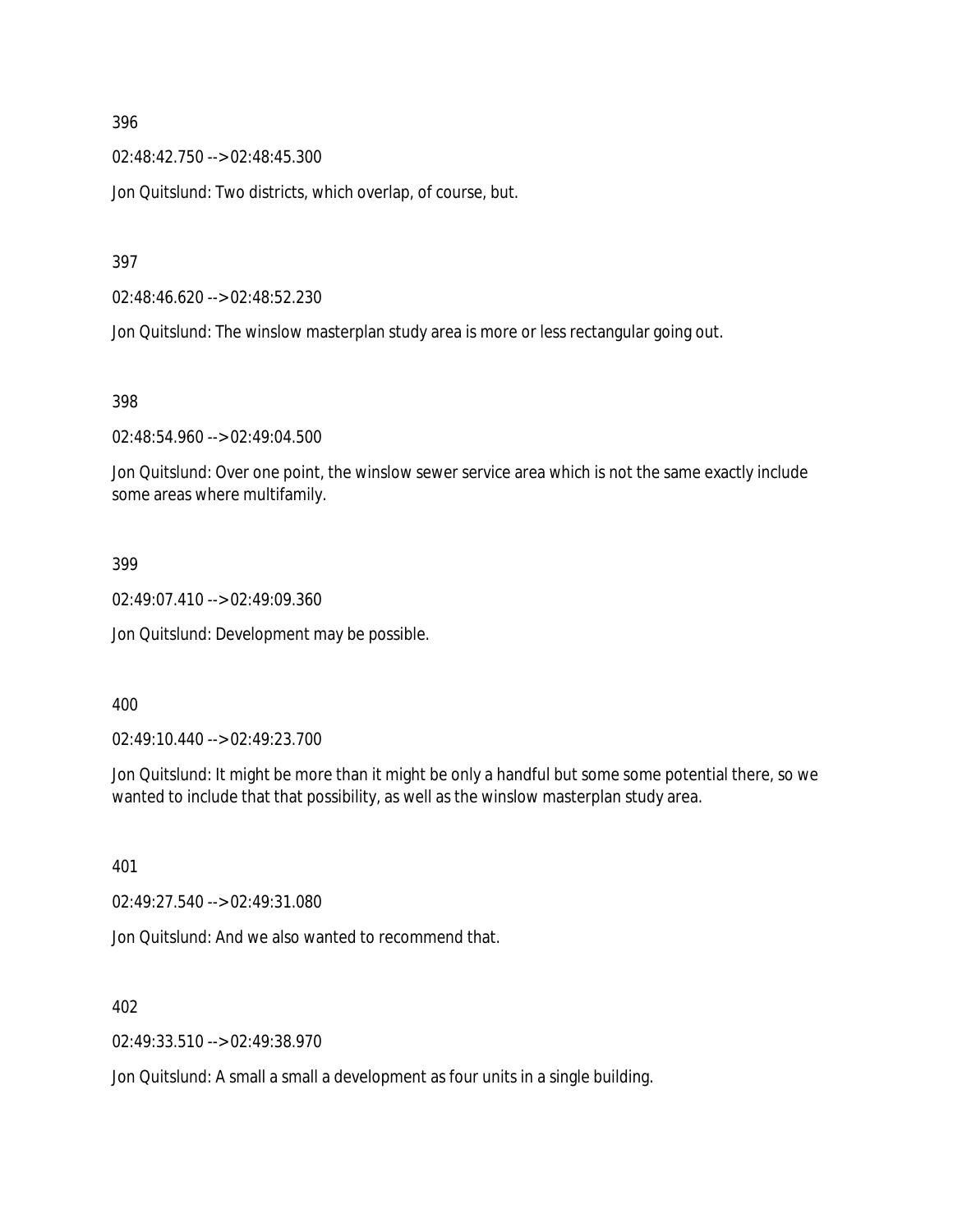02:49:40.830 --> 02:49:51.630

Jon Quitslund: That that should be allowed, because there are are there infill opportunities for both mixed use development where there might be four units above a commercial.

404

02:49:55.140 --> 02:49:59.130

Jon Quitslund: First floor or a service service providing.

405

02:50:01.440 --> 02:50:05.640

Jon Quitslund: establishment and non non residential, in other words, and there may be also.

406

02:50:06.840 --> 02:50:08.250 Jon Quitslund: Small multifamily.

407

02:50:09.690 --> 02:50:10.710

Jon Quitslund: But potential.

408

02:50:12.840 --> 02:50:19.080

Jon Quitslund: four units together in a purely residential area so.

409 02:50:20.340 --> 02:50:21.000 Jon Quitslund: Those are the.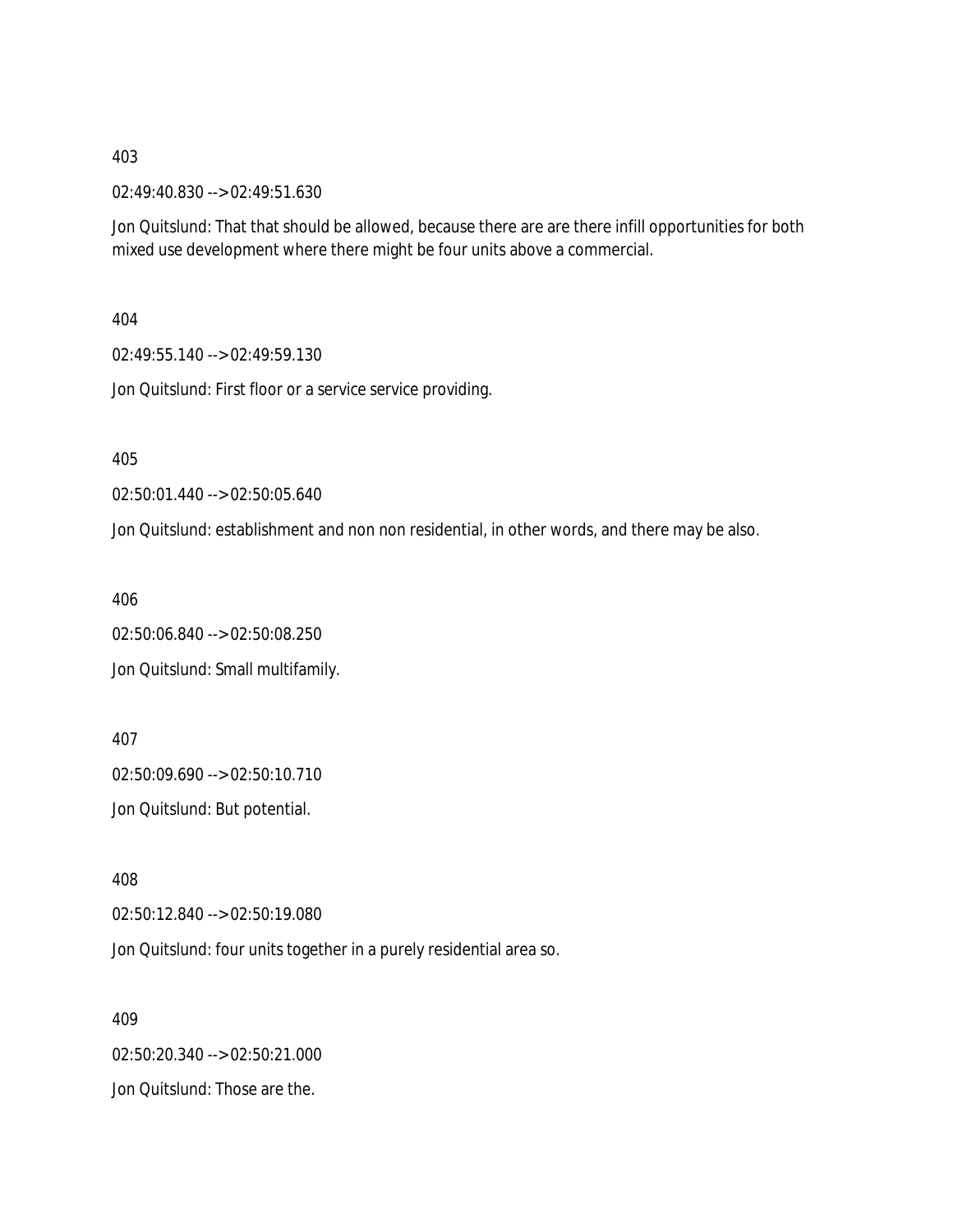02:50:22.020 --> 02:50:24.690

Jon Quitslund: Specific things that we were asked to recommend, on.

411

02:50:27.930 --> 02:50:29.370

Jon Quitslund: I want to emphasize that.

412

02:50:31.230 --> 02:50:38.130

Jon Quitslund: If this program is inactive, it will be only gradually and on a small scale.

413

02:50:39.180 --> 02:50:51.180

Jon Quitslund: used for the foreseeable future, we need a foundation for this program in the form of an exclusionary housing ordinance, we need to modify.

414

02:50:52.380 --> 02:50:53.730

Jon Quitslund: or completely revamp.

415

02:50:55.650 --> 02:51:02.220

Jon Quitslund: 1821 which is called affordable housing, but it doesn't really provide much and.

416

02:51:03.450 --> 02:51:13.260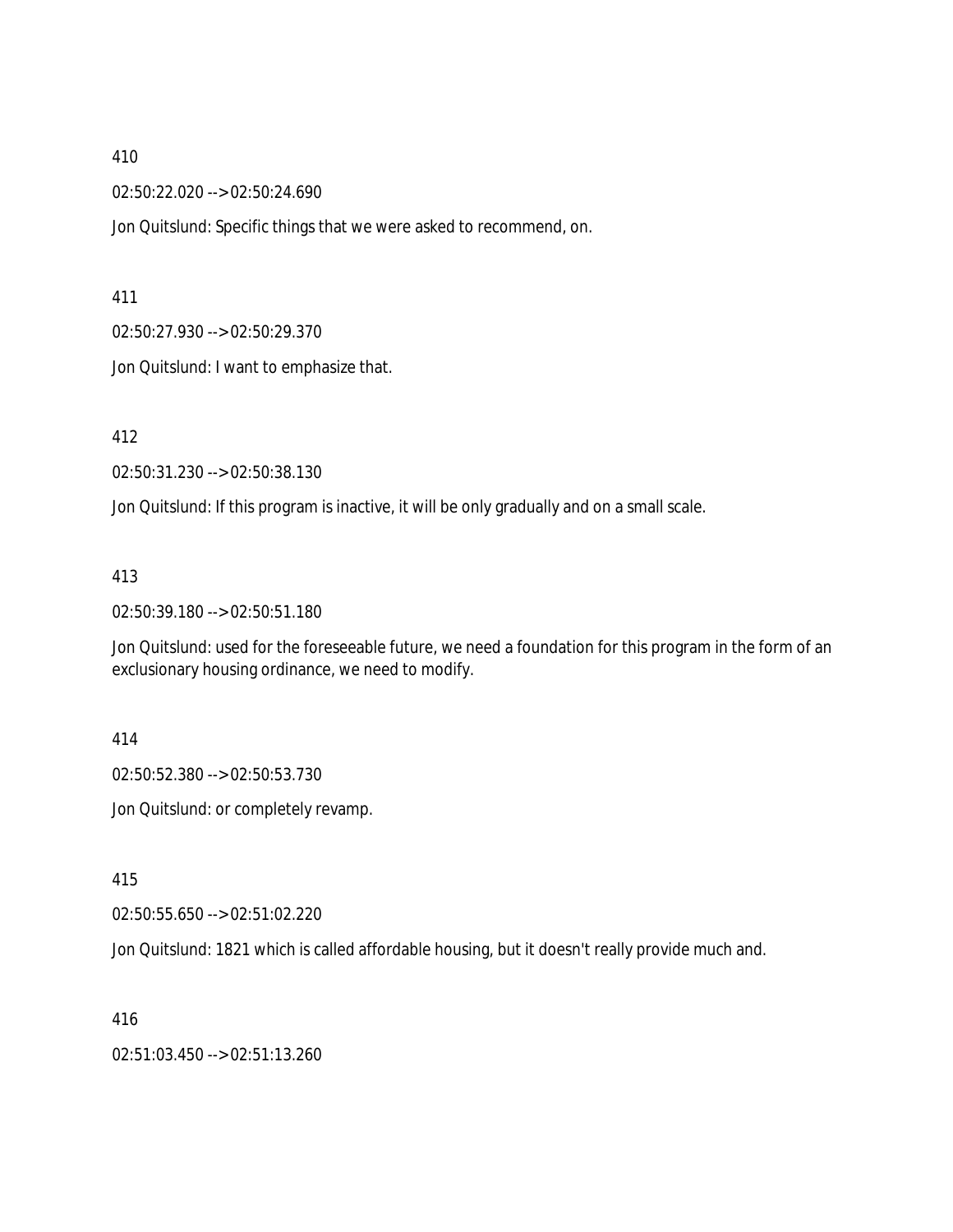Jon Quitslund: 1812 the dimensional standards that involve the flir regulations as they now stand, and they may be modified in some way.

417

02:51:14.760 --> 02:51:20.370

Jon Quitslund: In the future, all of that needs to happen before this program can be fully operational.

# 418

02:51:21.810 --> 02:51:27.360

Jon Quitslund: But it may provide some put some potential now for small small scale development.

## 419

02:51:31.110 --> 02:51:33.000

Jennifer Sutton: Do you want me to move on to the next slide Jain.

420

02:51:34.050 --> 02:51:47.160

Jon Quitslund: that's yes and you just adding to the picture the next slide with the language Center area that was another thing that we recommended allowing this in those in the areas indicated.

# 421

02:51:49.050 --> 02:51:56.400

Kirsten Hytopoulos: john could you could you pause one second just check in with with mayor, as to whether you have a question that you'd want to ask before we move on.

# 422

02:51:56.790 --> 02:51:59.520

Rasham Nassar: I do, and if you could please go back to that other slide.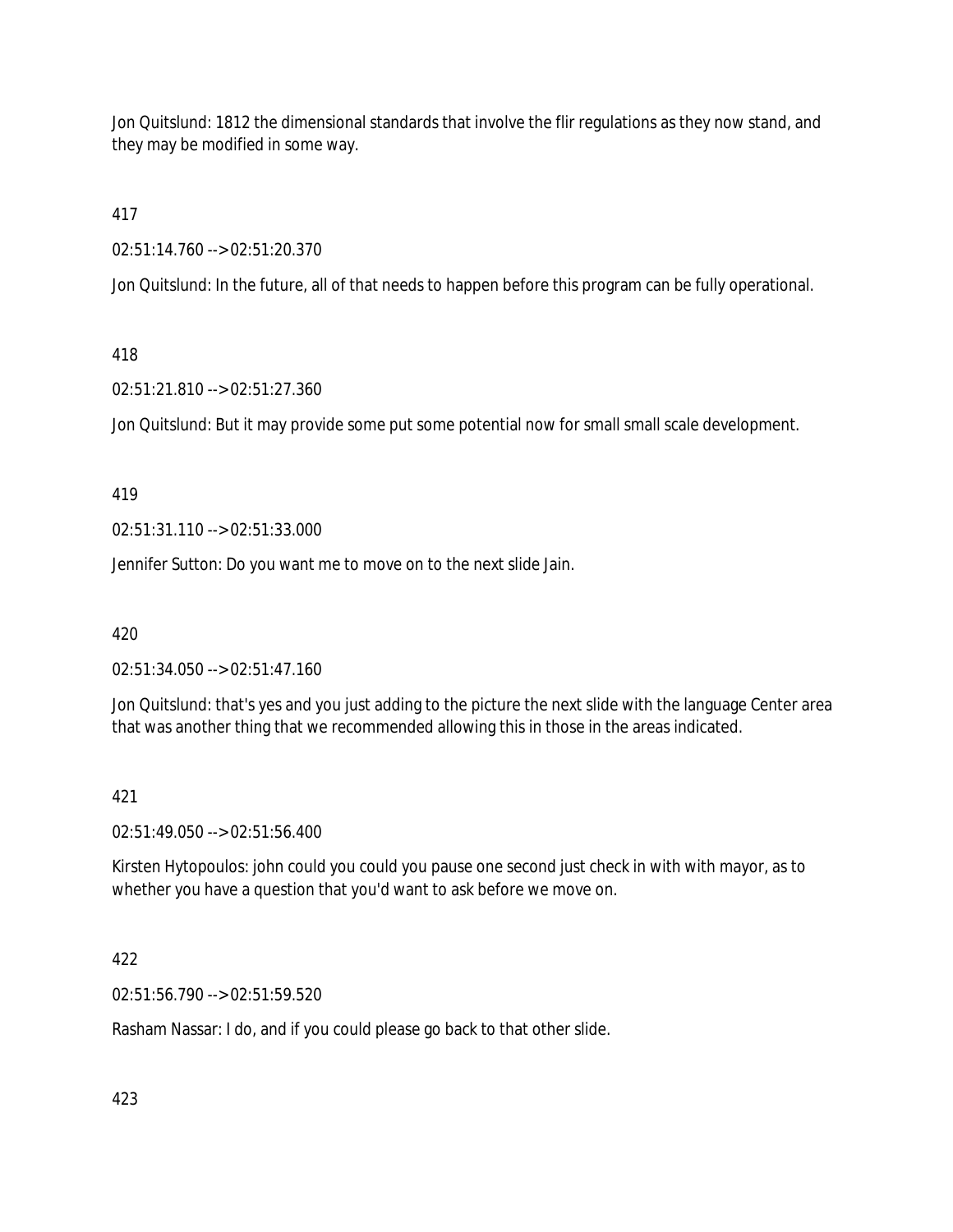02:52:00.870 --> 02:52:08.310

Rasham Nassar: So i'm learning this Commission or Switzerland and planner Sutton so apologies if my question seems basic.

424

02:52:09.840 --> 02:52:14.160

Rasham Nassar: But maybe the political benefit from hearing the answers as well um.

425

02:52:15.180 --> 02:52:21.210

Rasham Nassar: I see here, and I know that the winslow masterplan area, for example, includes properties that are zoned our point for.

426

02:52:22.410 --> 02:52:23.040

Rasham Nassar: Correct.

427

02:52:24.120 --> 02:52:26.160

Rasham Nassar: Or is that not correct is.

428

02:52:27.000 --> 02:52:28.350

Rasham Nassar: getting harder you.

429

02:52:29.160 --> 02:52:43.860

Jennifer Sutton: It includes yeah include some properties sound are to kind of at the edge there's it includes properties owned are 4.3 but the R 0.4 zone doesn't begin until the West side of sports.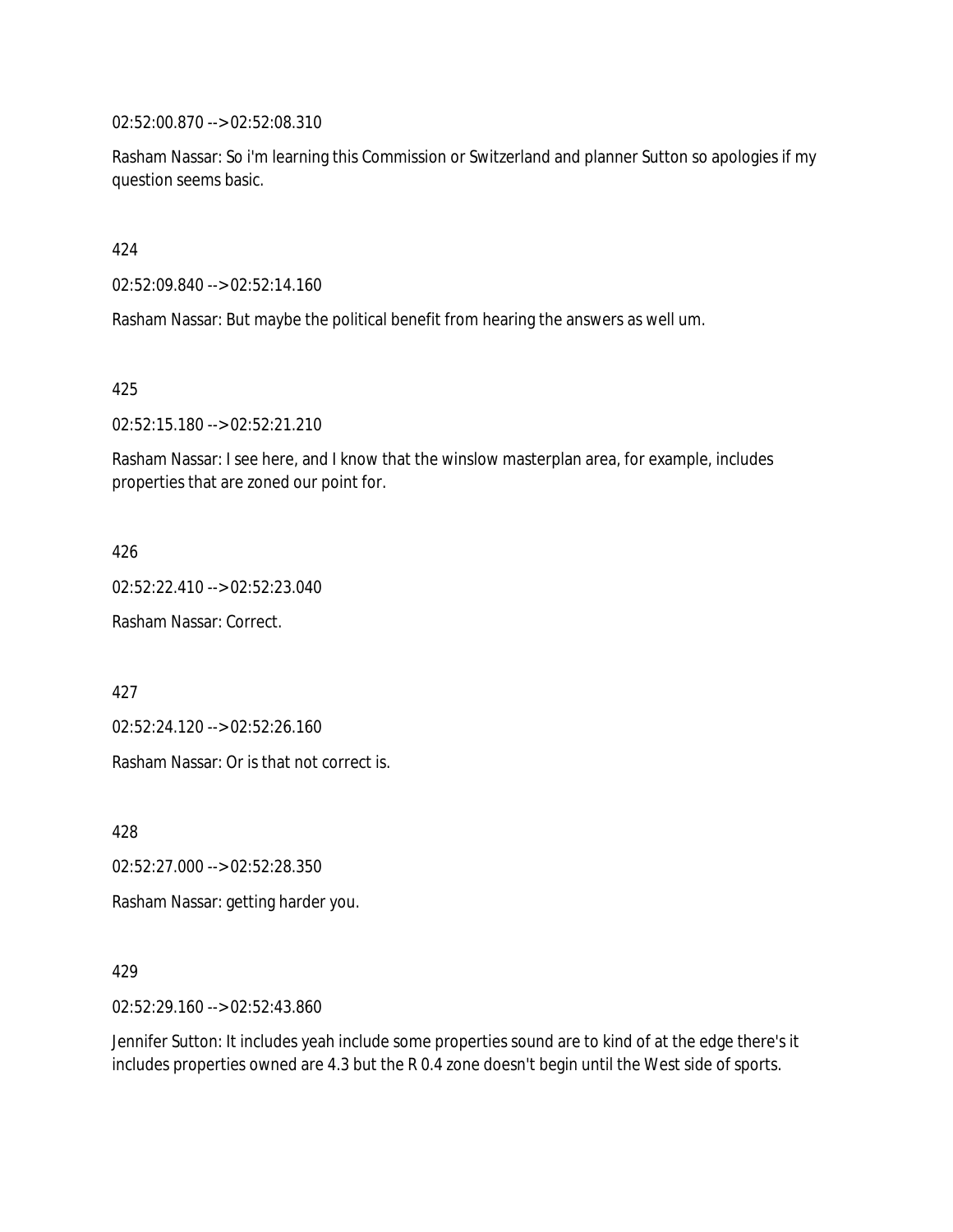02:52:44.700 --> 02:52:52.650

Rasham Nassar: Right, I remember that now I just don't see that it's really small on my screen so i'm struggling to see the designations, but I see the are, I see the archie now okay.

431

02:52:53.130 --> 02:53:05.490

Rasham Nassar: So um when you apply or overlay this mf T over those zones does does a development have to conform to underline zoning regulations in terms of density per unit per acre.

432

02:53:06.030 --> 02:53:07.080

Jennifer Sutton: Yes, yes.

433

02:53:07.350 --> 02:53:11.130

Jennifer Sutton: Okay yeah the M amp T is just a financial incentives.

434

02:53:11.250 --> 02:53:19.080

Jennifer Sutton: Okay, and so i'm in the our two zone multifamily development is a conditional use.

435

02:53:20.520 --> 02:53:35.160

Jennifer Sutton: Instead of so you would go through a conditional use permit and site plan review instead of a subdivision, but it does this program does not modify any of the density provision so however many units would be allowed, without this program is what would be allowed.

436

02:53:35.730 --> 02:53:42.420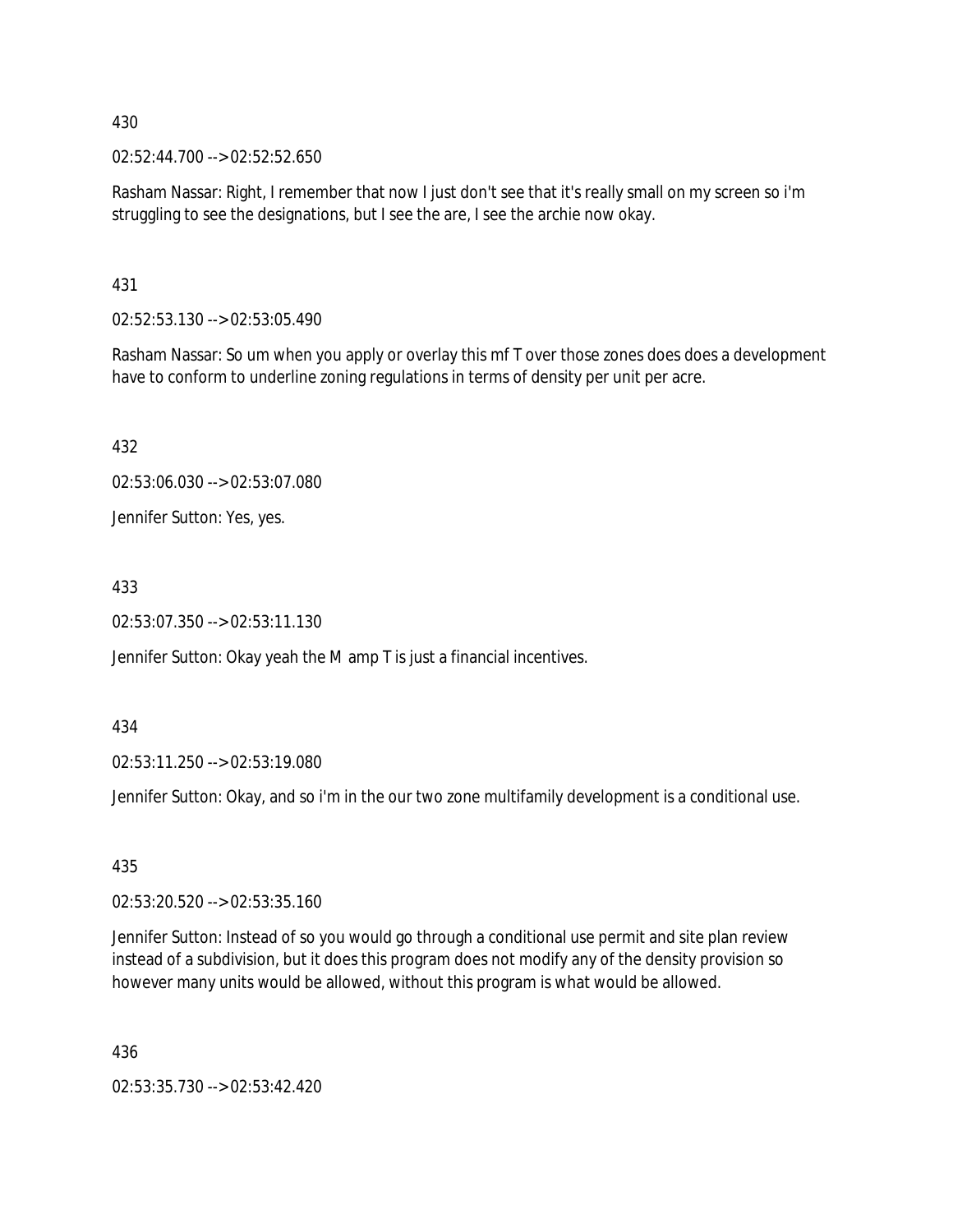Rasham Nassar: Okay, great that's very clear and I do recall at some point I think Commissioner quit some you kind of touched on this that.

437

02:53:42.840 --> 02:53:49.950

Rasham Nassar: At one point, someone had insinuated or inferred that there was some link between mf T and inclusion area zoning.

#### 438

02:53:50.430 --> 02:54:01.380

Rasham Nassar: Meaning that where we decide to overlay an MFA program is is in theory or hypothetically where we would decide to have exclusionary zoning.

## 439

02:54:02.130 --> 02:54:12.540

Rasham Nassar: Is there can someone speak to that because I don't really understand the nexus between those two, but I did hear it, I have heard them linkedin conversation in the past, and I just want to be clear on that.

440

02:54:13.230 --> 02:54:14.280

Jon Quitslund: Well, the.

441

02:54:15.240 --> 02:54:16.380

Jon Quitslund: way was put to me.

442

02:54:18.330 --> 02:54:26.970

Jon Quitslund: Was that empty is stacked upon the foundation of a an affordable housing.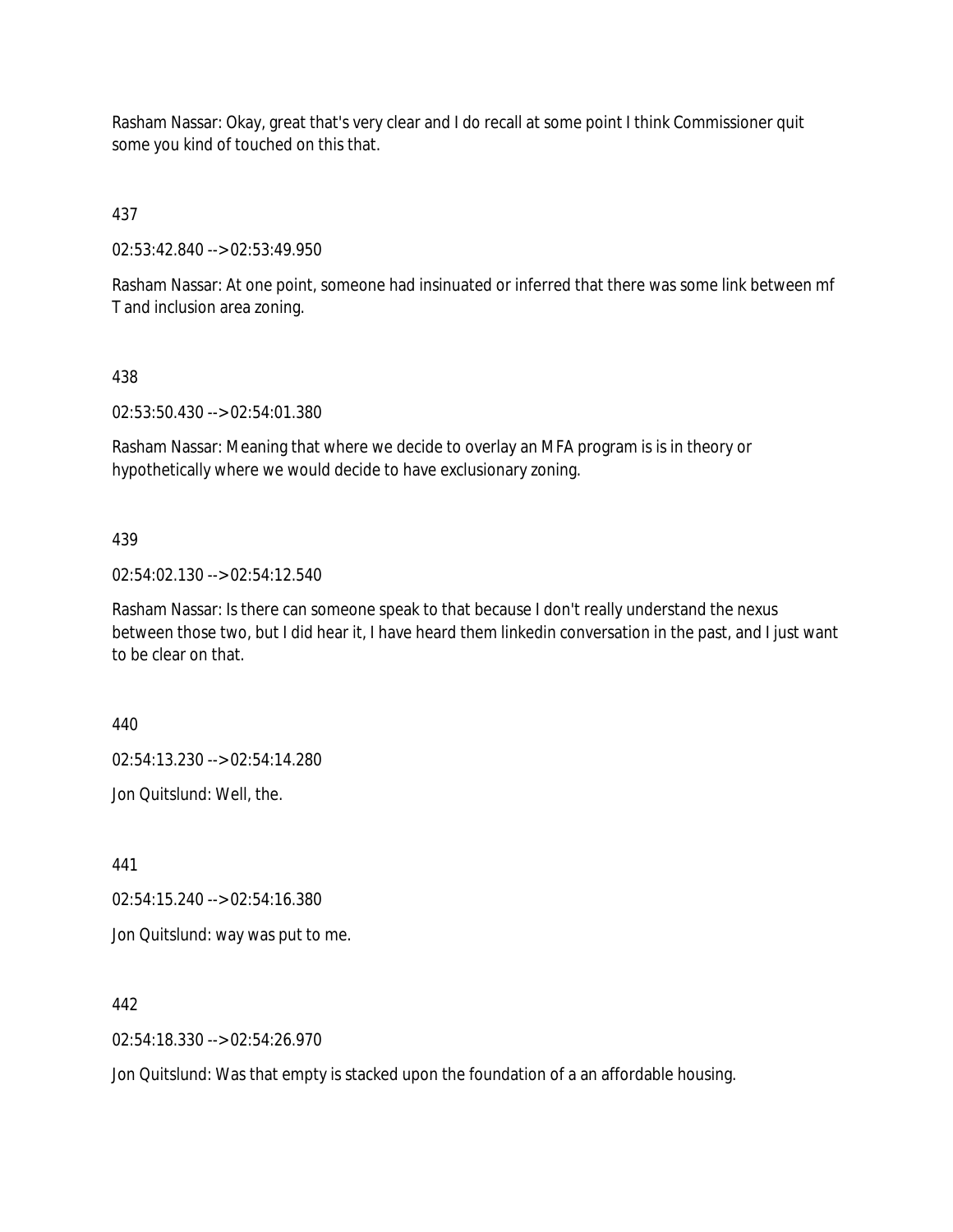02:54:31.200 --> 02:54:39.990

Jon Quitslund: A design for affordable housing call it an exclusionary housing exclusionary zoning many different terms for it but.

444

02:54:41.970 --> 02:54:55.140

Jon Quitslund: You want to you want to facilitate affordable housing, and this is part of the, this is one of the tools that makes that possible, but you need the appropriate.

445

02:54:58.320 --> 02:55:02.130

Jon Quitslund: need you need more to the merchant the code.

446

02:55:03.210 --> 02:55:07.920

Jon Quitslund: They go hand in hand and I made that point in my Prince middle memorandum.

447

02:55:09.720 --> 02:55:14.040

Jon Quitslund: So this is only one step down the road, but it is.

448

02:55:15.150 --> 02:55:18.000

Jon Quitslund: A very useful mechanism for.

449

02:55:19.560 --> 02:55:21.600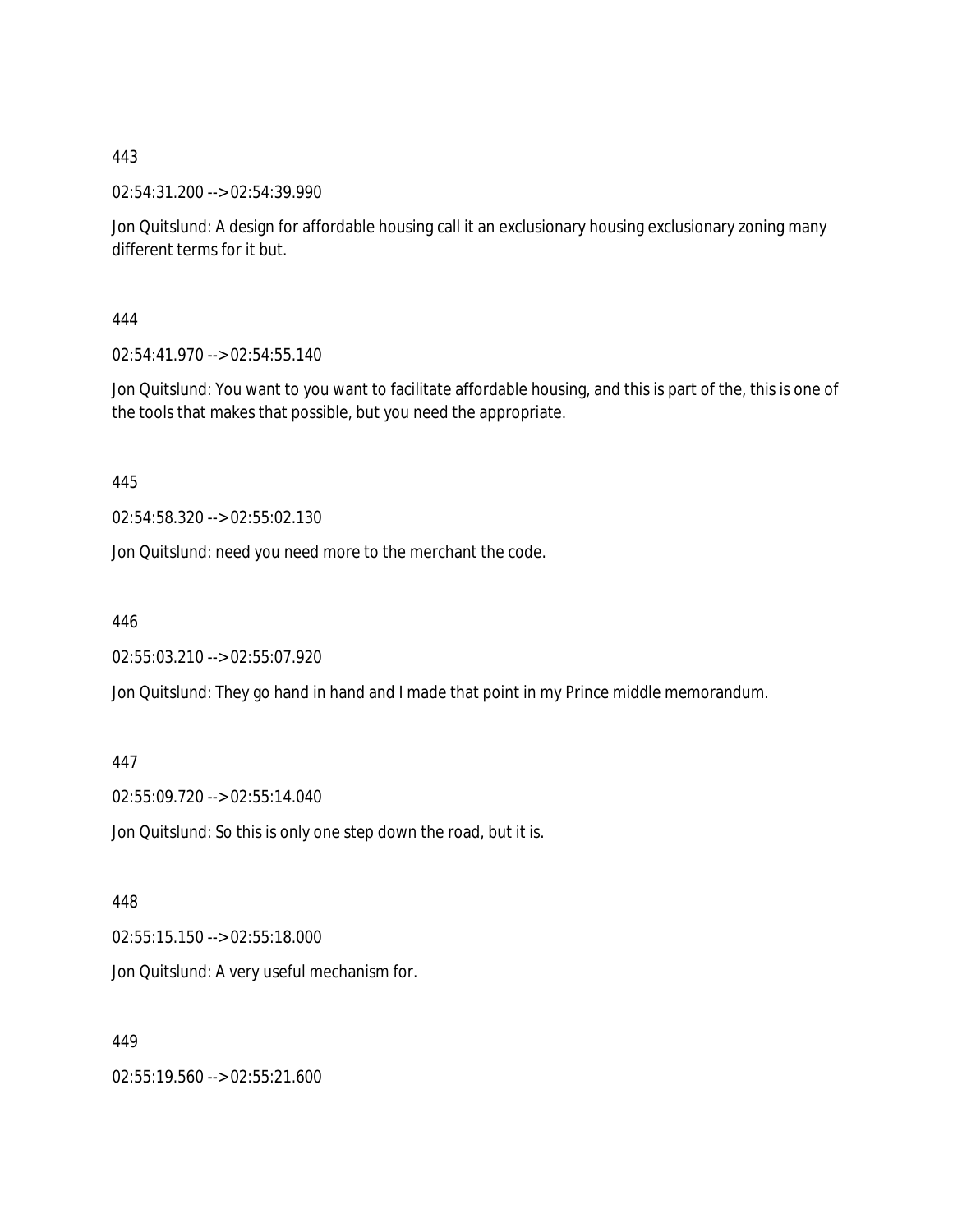Jon Quitslund: providing an incentive to developers.

## 450

02:55:23.310 --> 02:55:30.960

Kirsten Hytopoulos: And I, and I believe i'm a planner Sutton you might have wanted to respond that to should we hear from staff as well on that subject.

## 451

02:55:31.590 --> 02:55:43.890

Jennifer Sutton: yeah I was just going to say that there's there is many jurisdictions that you have both programs right and because an inclusion rezoning program would modify the.

## 452

02:55:45.210 --> 02:56:06.270

Jennifer Sutton: Underlying you know it adds to the underlying development standards generally to provide incentives, such as bonus density for building affordable housing, so we, we, the city right now have a voluntary exclusionary zoning program that is a little bit different and.

453

02:56:07.410 --> 02:56:09.750

Jennifer Sutton: I think what maybe you're thinking of is that.

454

02:56:10.770 --> 02:56:20.940

Jennifer Sutton: In our conversations with ECO Northwest in 2018 and 2019 we were talking about both programs, and we were evaluating.

## 455

02:56:21.750 --> 02:56:39.090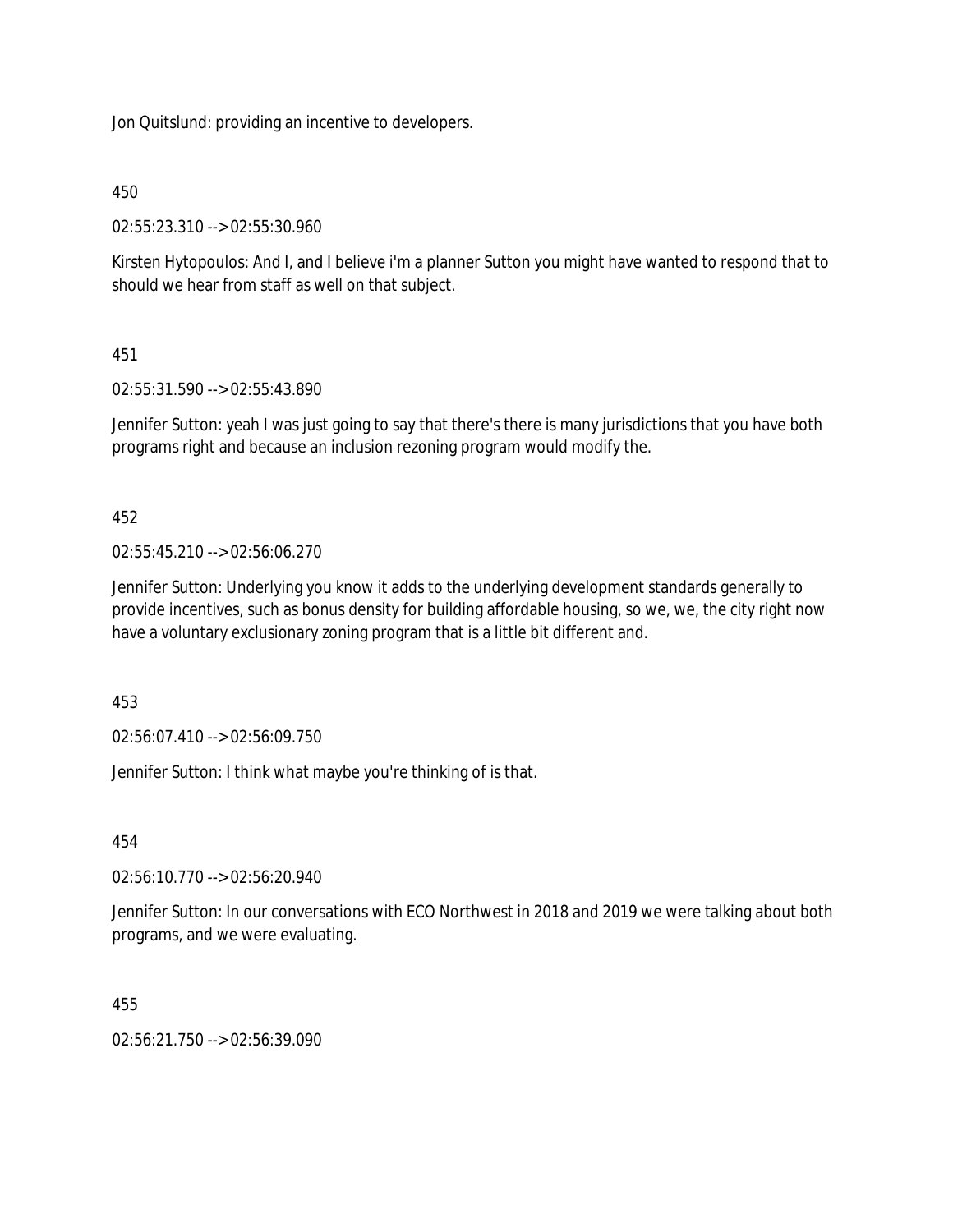Jennifer Sutton: Both what standards may be modified to create a functional exclusionary zoning program and then we were also having a good earth class do some analysis about the eight Year versus the 12 year program and how those two programs could help you dial in.

456

02:56:40.680 --> 02:56:47.940

Jennifer Sutton: different levels of affordability, but so we did talk about them at the same time.

457

02:56:49.110 --> 02:57:01.350

Jennifer Sutton: Back in 2018 and 2019 but they're not they are independent programs right because the mf T is just a financial incentive tool it doesn't modify any of our development standards.

458

02:57:03.870 --> 02:57:04.350

Kirsten Hytopoulos: Over car.

459

02:57:06.510 --> 02:57:08.280

Christy Carr: Thank you, I.

460

02:57:09.570 --> 02:57:20.760

Christy Carr: I guess, I wanted to confirm that staff and the planning Commission are confident that the winslow master plan study area and the winds, those who are service area.

461

02:57:22.350 --> 02:57:27.480

Christy Carr: meet the designation criteria in our CW hey for 1404 oh.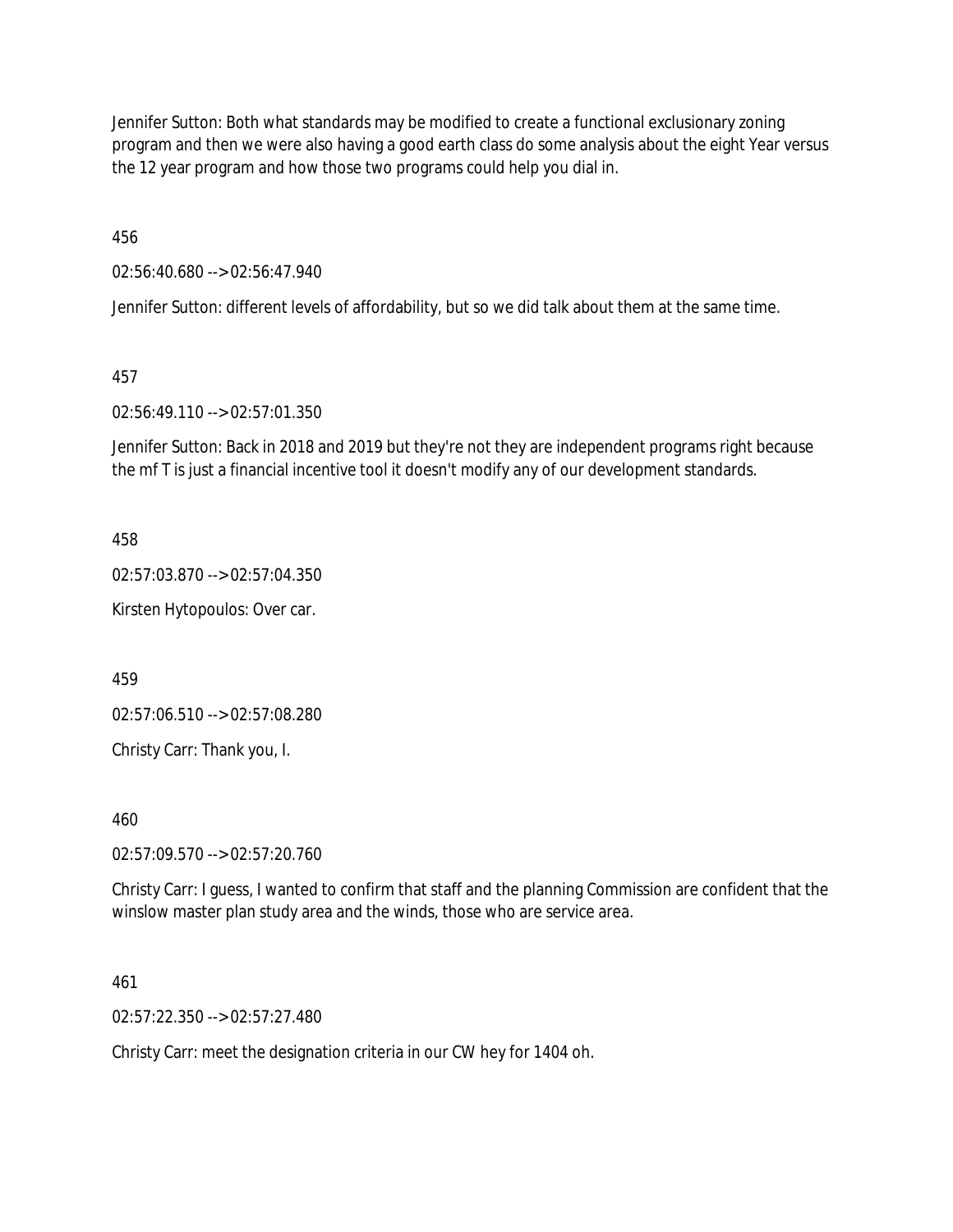462 02:57:28.650 --> 02:57:29.880 Christy Carr: Specifically.

463 02:57:31.170 --> 02:57:32.340 Christy Carr: That it.

464

02:57:34.110 --> 02:57:40.410

Christy Carr: That they lack sufficient available housing, including affordable housing.

## 465

02:57:42.450 --> 02:57:49.680

Christy Carr: Because I mean if we're looking at this map, I think we all know that this area has a lot of housing.

## 466

02:57:51.120 --> 02:57:55.650

Christy Carr: So it's at the sole discretion of the local governing authority to.

#### 467

02:57:56.880 --> 02:58:05.970

Christy Carr: say that the targeted area meet the designation criteria, but I guess i'd like to hear a little bit more about the analysis that was done to.

468

02:58:07.170 --> 02:58:09.030

Christy Carr: make this designation.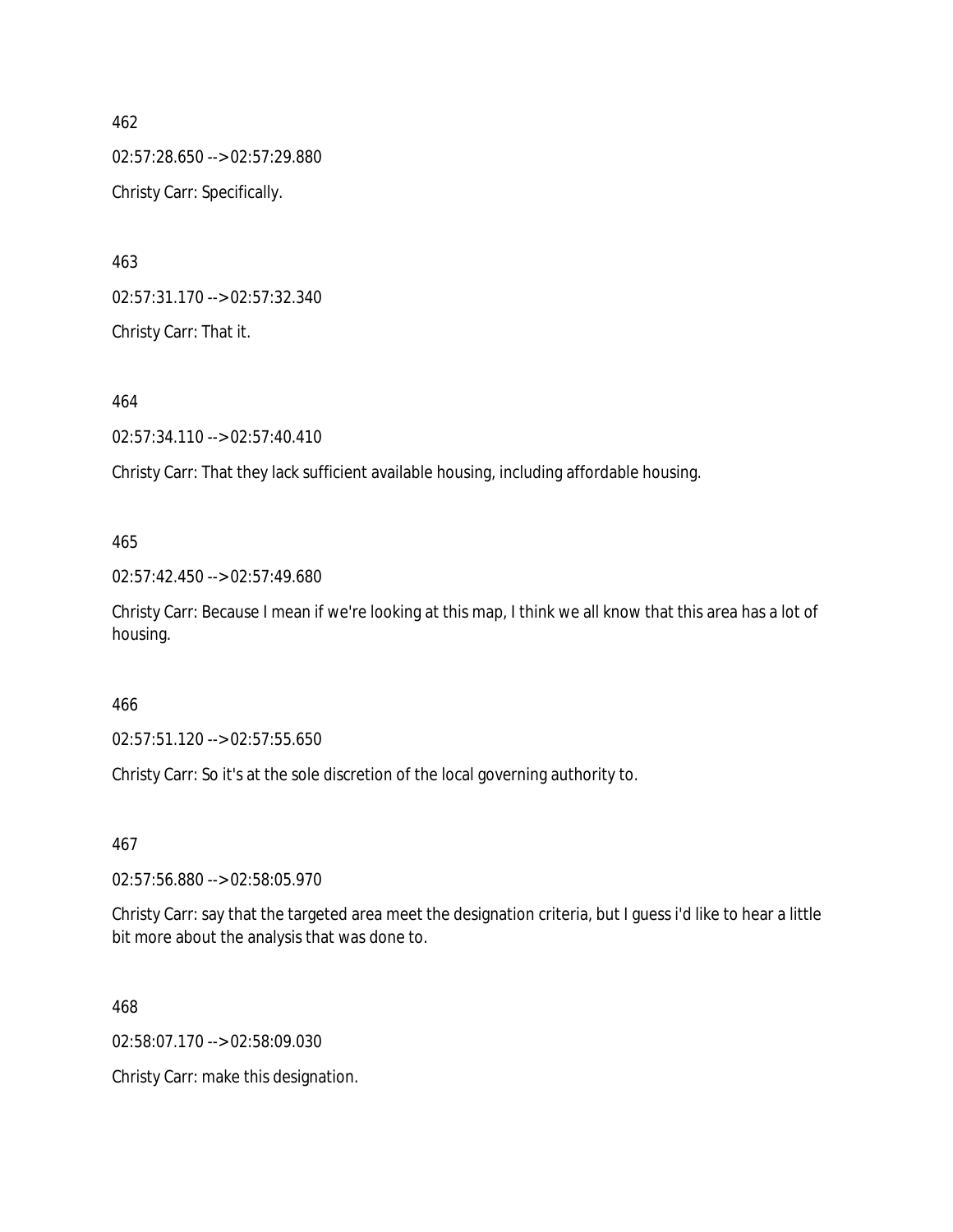02:58:10.410 --> 02:58:12.630

Christy Carr: per the criteria in the RC w.

470

02:58:14.220 --> 02:58:17.070

Jennifer Sutton: Sure, well, we we kind of our discussion focused.

471

02:58:18.120 --> 02:58:25.470

Jennifer Sutton: On vacant vacancy rates and that they're low and low availability of Rentals and but as far as.

#### 472

02:58:26.820 --> 02:58:38.760

Jennifer Sutton: The urban areas and how wide to how wide, we would want to make how wide the planning Commission wanted to recommend for an elegant of possible eligibility area.

473

02:58:41.550 --> 02:59:02.160

Jennifer Sutton: It was discussed that kind of in the area in the northern part of winslow like in the sewer service area where copper top and the schools and North Tom woods and the barn and that kind of winslow North area kind of has made basically a third kind of Center of.

474

02:59:03.420 --> 02:59:10.110

Jennifer Sutton: Commercial and residential development in winslow, and so the planning Commission and their discussion they.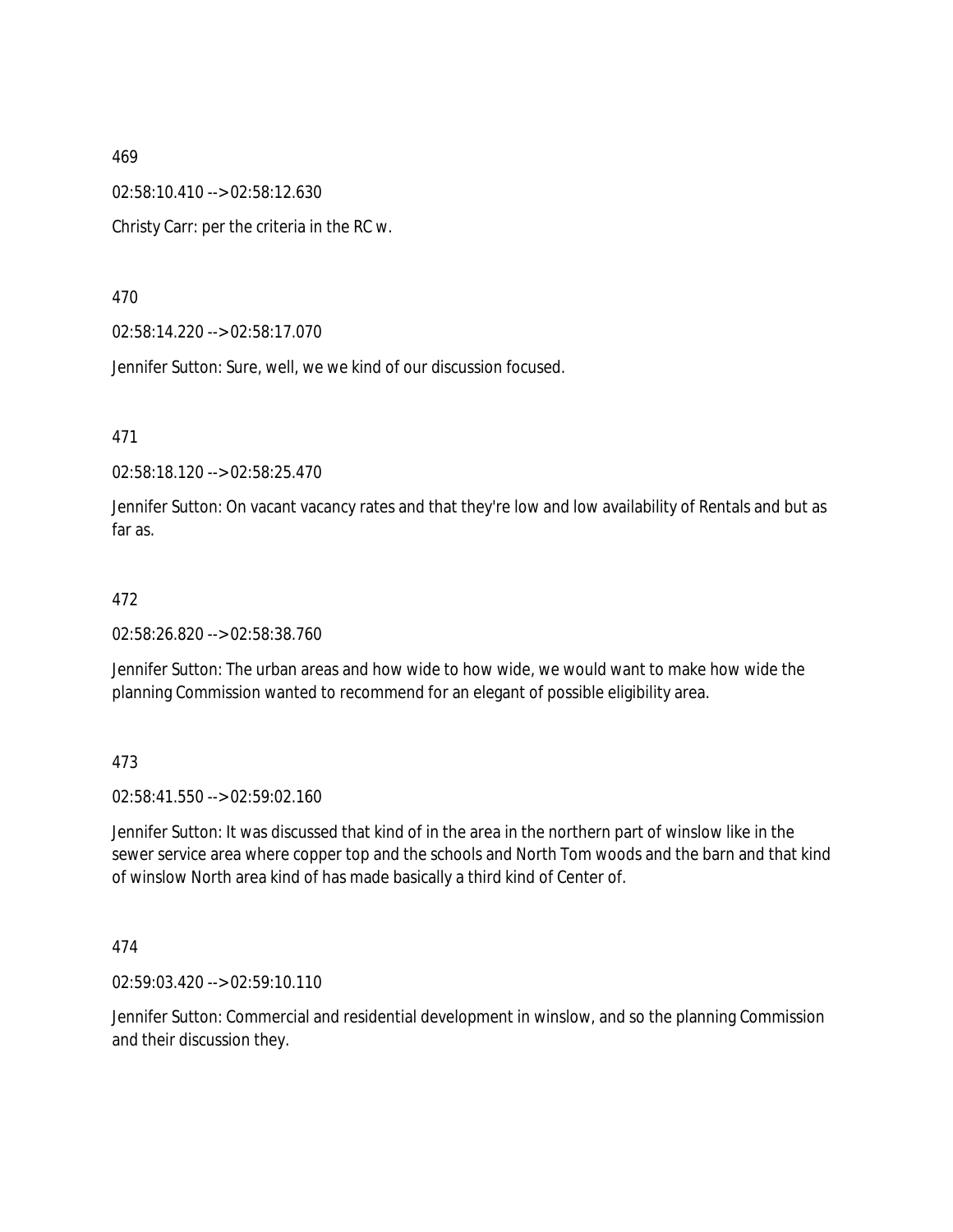02:59:11.910 --> 02:59:18.390

Jennifer Sutton: kind of just wanted to have the program be as widely available as made sense.

476

02:59:19.800 --> 02:59:23.130

Jennifer Sutton: And that's another reason why they recommended.

477

02:59:24.270 --> 02:59:32.820

Jennifer Sutton: The the minimum for multifamily units as a project threshold as opposed to increasing that.

#### 478

02:59:34.020 --> 02:59:38.130

Jennifer Sutton: So that it would only be eligible for bigger projects so.

479

02:59:42.300 --> 02:59:43.740

Kirsten Hytopoulos: Did you have anything else customer car.

480

02:59:45.330 --> 03:00:04.890

Christy Carr: No, that was it, I was just looking for that rationale and analysis in terms of meeting the criteria for designation areas and if we're trying to use this tool to incentivize multifamily development that we're confident that we're having targeted areas where we want multifamily development.

481

03:00:08.790 --> 03:00:17.520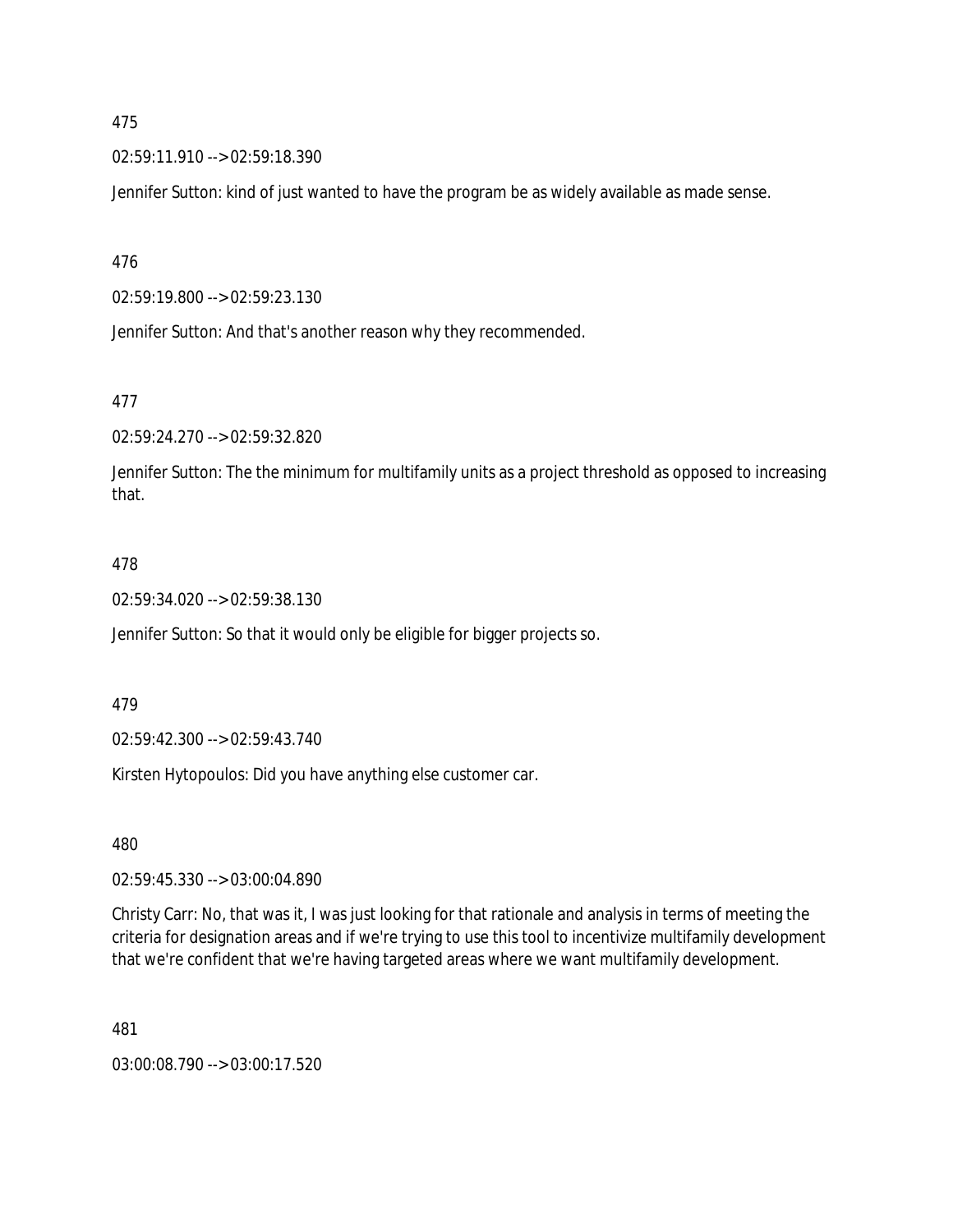Kirsten Hytopoulos: So, I guess, I have a question as far as the the the geographic scope here, so what, why are we missing any in the in the kind of the rural area.

482

03:00:17.730 --> 03:00:24.480

Kirsten Hytopoulos: is, are you say there is the possibility and some parcels out there to put four units with a conditional use permit.

## 483

03:00:25.110 --> 03:00:40.920

Kirsten Hytopoulos: Are we are we capturing with this tool, all the possible places were some like a one off project could be happening because, after all, this is a financial tool, not a not a density tool so i'm just wondering, and I don't know Jennifer john did the planning Commission speak to that.

484

03:00:41.760 --> 03:00:44.550

Jon Quitslund: i'll i'll speak to that, if I can.

485

03:00:46.500 --> 03:00:48.180

Jon Quitslund: It might be that.

486

03:00:49.320 --> 03:01:01.110

Jon Quitslund: As the island Center plan develops there might be Puck potential there or there might be potential in rolling day rolling Bay area as that.

487

03:01:02.760 --> 03:01:06.090

Jon Quitslund: area is the sub areas plan.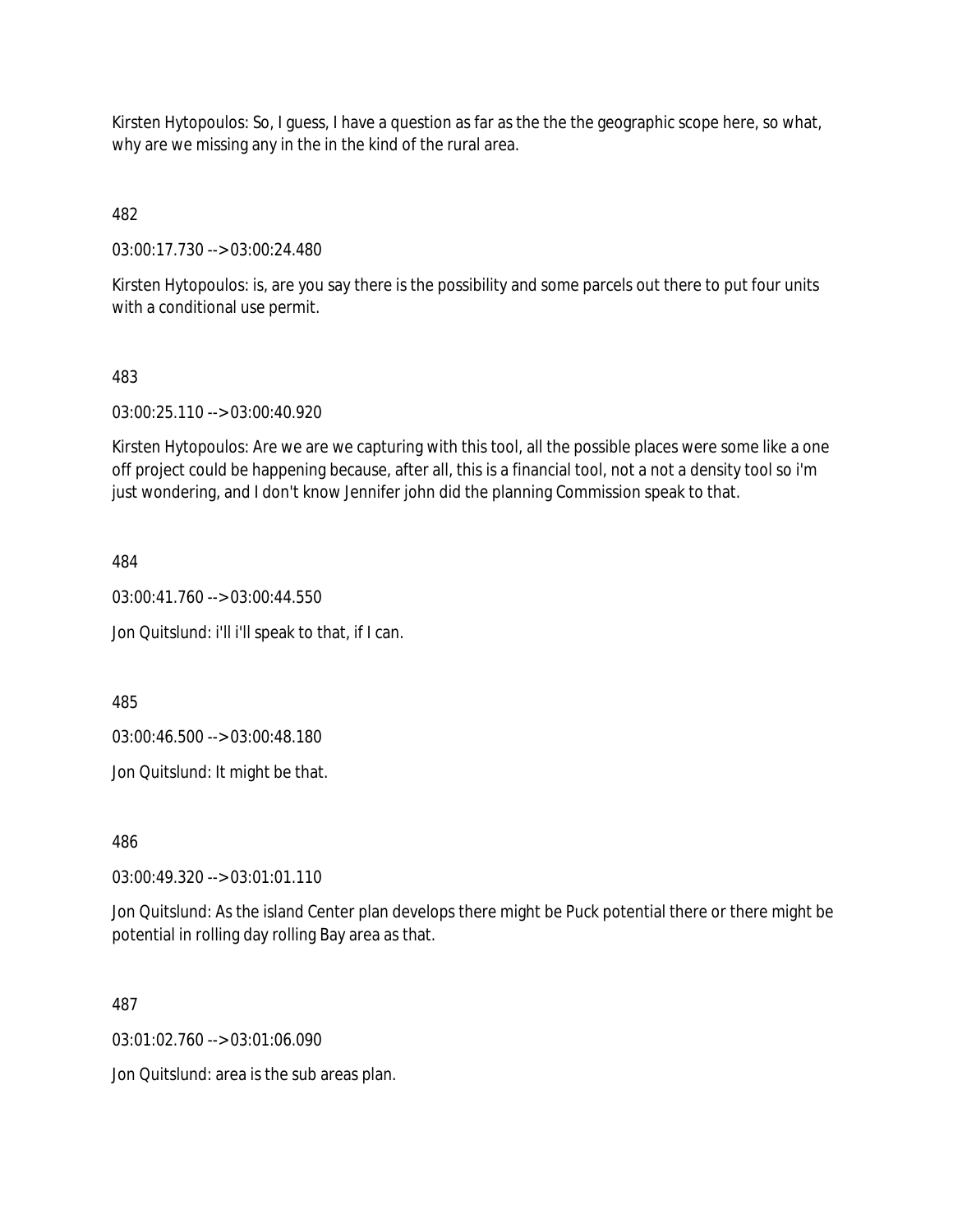03:01:07.410 --> 03:01:11.100

Jon Quitslund: But the RC w allows the addition of.

#### 489

03:01:12.480 --> 03:01:14.370

Jon Quitslund: Areas of opportunity let's call it.

490

03:01:15.750 --> 03:01:19.470

Jon Quitslund: Another criterion that that the RC who applies is.

#### 491

03:01:22.500 --> 03:01:23.820

Jon Quitslund: transit and.

#### 492

03:01:25.620 --> 03:01:32.520

Jon Quitslund: Commercial close at hand, in other words you're promoting walkability rather than then.

493 03:01:33.600 --> 03:01:36.720 Jon Quitslund: density that in called that requires.

494

03:01:37.800 --> 03:01:39.900

Jon Quitslund: automobile traffic and the like.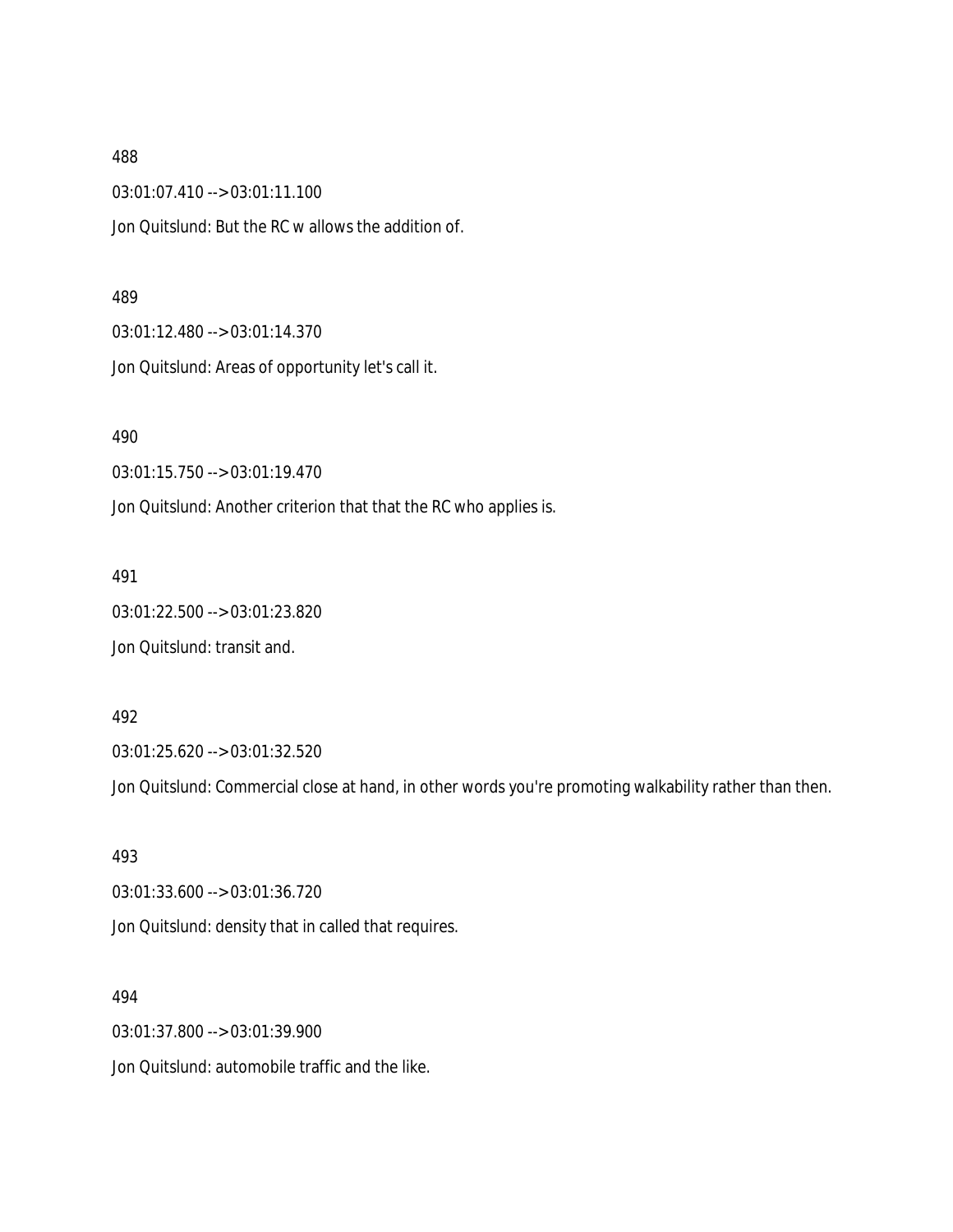03:01:41.190 --> 03:01:44.550

Jon Quitslund: And, of course, our comprehensive plan focuses on.

496

03:01:45.720 --> 03:01:48.270

Jon Quitslund: The concentration of new development.

497

03:01:50.970 --> 03:02:03.210

Jon Quitslund: moderately dense development in the winslow area so that seemed to be the place to start and maybe the place that will get the most get the most benefit of various kinds.

498

03:02:04.920 --> 03:02:06.390

Jon Quitslund: We we lack.

499

03:02:09.030 --> 03:02:10.260

Jon Quitslund: lock rental housing.

500

03:02:11.610 --> 03:02:31.980

Jon Quitslund: I think there may be housing, that will be for sale that qualifies under this program, but we need rental housing, we need more diversity of housing types to in order to suit the requirements of the housing element in the comprehensive plan so that's that's where we're going.

501

03:02:33.420 --> 03:02:34.320

Kirsten Hytopoulos: Because we were Schneider.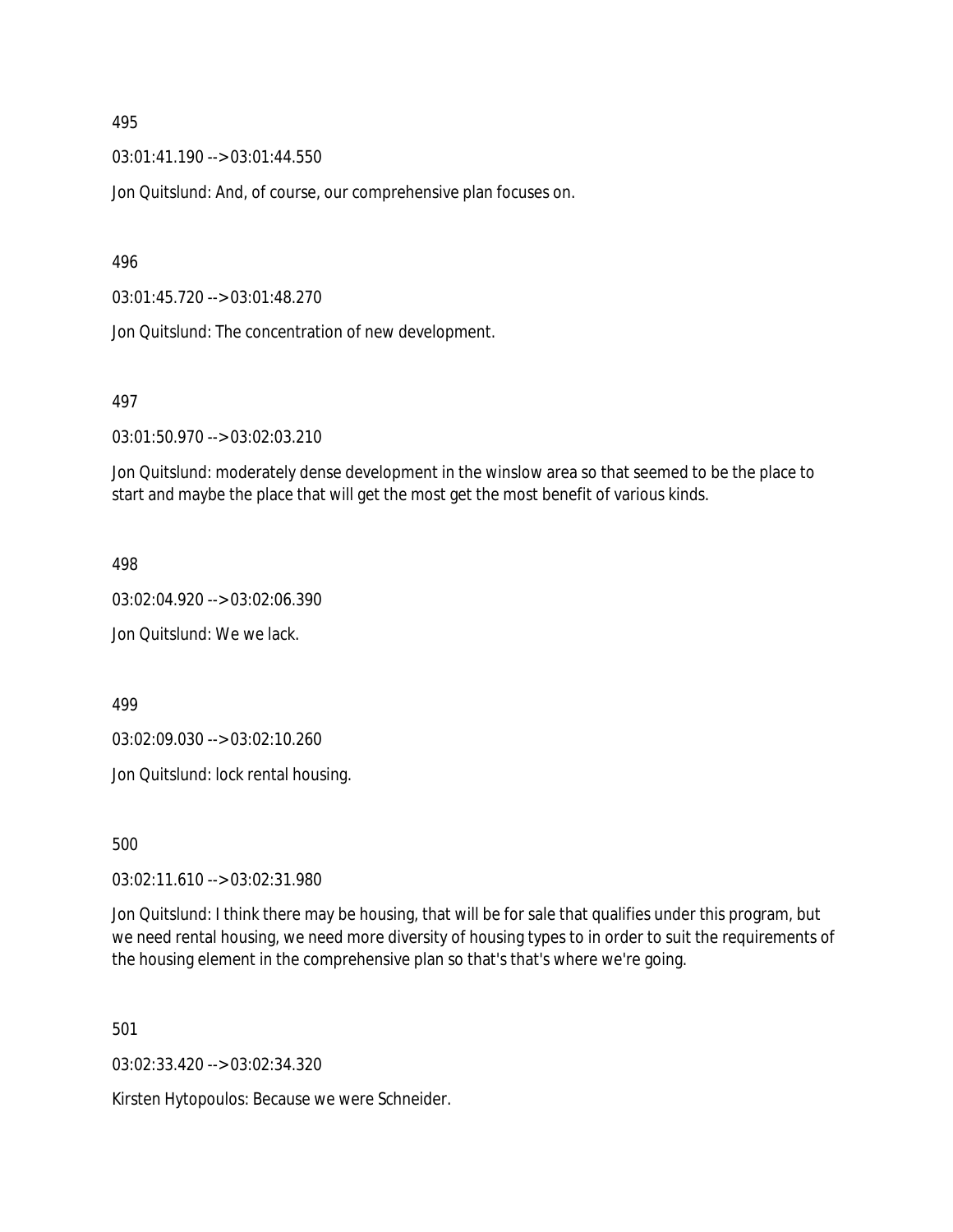03:02:35.820 --> 03:02:40.350

Leslie Schneider: Thank you i'm just looking right here at the the Senate bill.

503

03:02:42.060 --> 03:02:54.420

Leslie Schneider: senate bill 50 to 87 as of March 4 2021 and so they're talking about how we would be needing to create a residential targeted area and RTA.

504

03:02:55.950 --> 03:03:03.660

Leslie Schneider: And the only thing that it talks about here in terms of the requirements for an RTA is pretty much what Jennifer sentence said.

505

03:03:04.050 --> 03:03:14.370

Leslie Schneider: Which is the RTA must be in an urban Center that lack sufficient residential housing, including affordable housing to meet the needs of the public who would like we live in the urban Center.

506

03:03:14.910 --> 03:03:22.500

Leslie Schneider: If housing were available and sees with a population of 15,000 or more may designate an RTA so.

507

03:03:23.700 --> 03:03:28.170

Leslie Schneider: i'm pretty sure that that's you know we have a lot of flexibility in.

508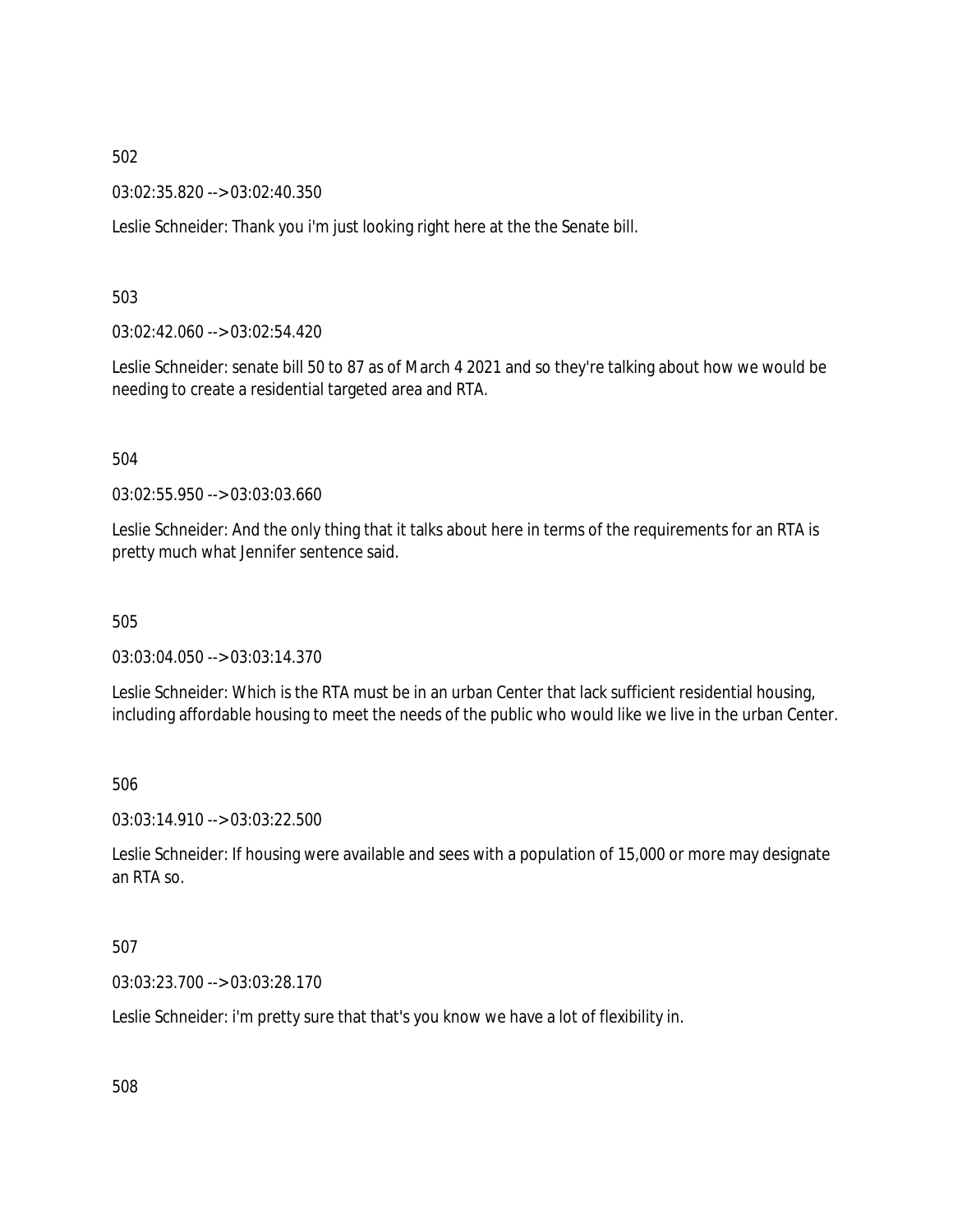03:03:29.190 --> 03:03:33.570

Leslie Schneider: In determining our our residential targeted areas.

509

03:03:35.520 --> 03:03:37.290

Kirsten Hytopoulos: Thank you, on summer beats.

510

03:03:38.940 --> 03:03:43.740

Joe Deets: yeah yeah Thank you I haven't had a chance to chime in really appreciate this discussion.

#### 511

03:03:44.760 --> 03:03:56.070

Joe Deets: It does seem like I am fts is is a necessary but hardly sufficient condition to incentivize affordable housing so it's good that we do this, but being I think I take.

512

03:03:56.550 --> 03:04:04.770

Joe Deets: Commissioner equivalence point if I got it correctly, that you know, this is, we need to do more to such as exclusionary zoning and.

513

03:04:05.100 --> 03:04:22.470

Joe Deets: I maybe just confirm, Commissioner, Switzerland, the my understanding is that recommendation, the planning Commission is at this stage we try and we move forward, making it as broad as possible as widely available at this point, since we're not making any final decision, but we're.

514

03:04:23.520 --> 03:04:28.440

Joe Deets: Moving forward to a casting a wide as wide a net as possible due to.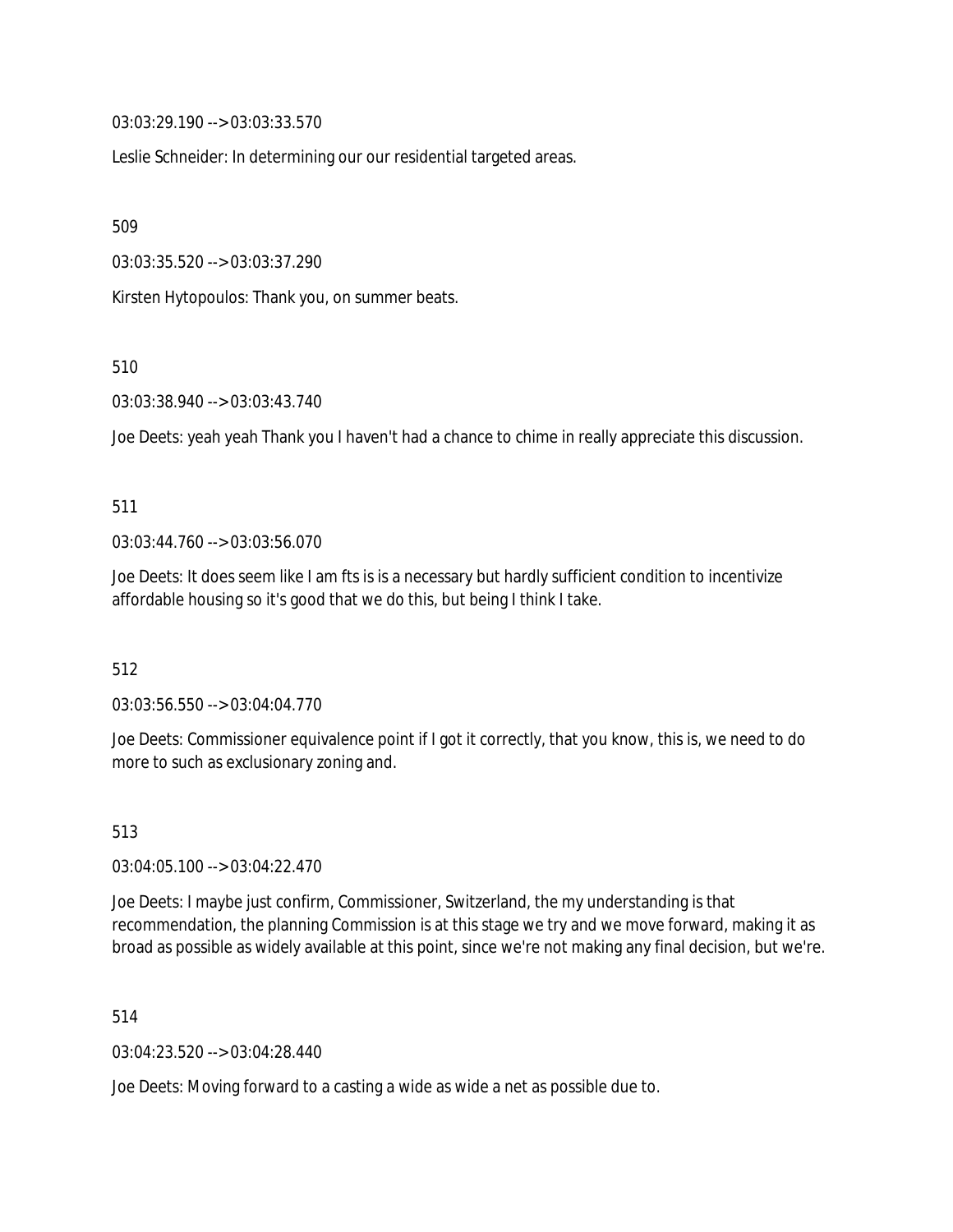03:04:29.400 --> 03:04:32.250

Joe Deets: The characterization accurate and yes.

## 516

03:04:37.290 --> 03:04:40.680

Kirsten Hytopoulos: I don't see any more pounds up did we have for the presentation.

517

03:04:47.490 --> 03:04:48.330

Kirsten Hytopoulos: Later, did you want to.

## 518

03:04:50.910 --> 03:05:07.230

Leslie Schneider: I had one more comment I wasn't sure whether this was the right time or not, but also in that senate bill is sort of a tweak on what what we can consider median income, and so I just wanted to make sure that that came to the attention.

## 519

03:05:09.210 --> 03:05:20.700

Leslie Schneider: That it says here for cities located in high cost areas low income household means low income household means a household that has an income at or below 100% of the.

## 520

03:05:23.940 --> 03:05:32.550

Leslie Schneider: it's it's the difference between county and city, and so we have a much higher cost of living cost of housing here and.

521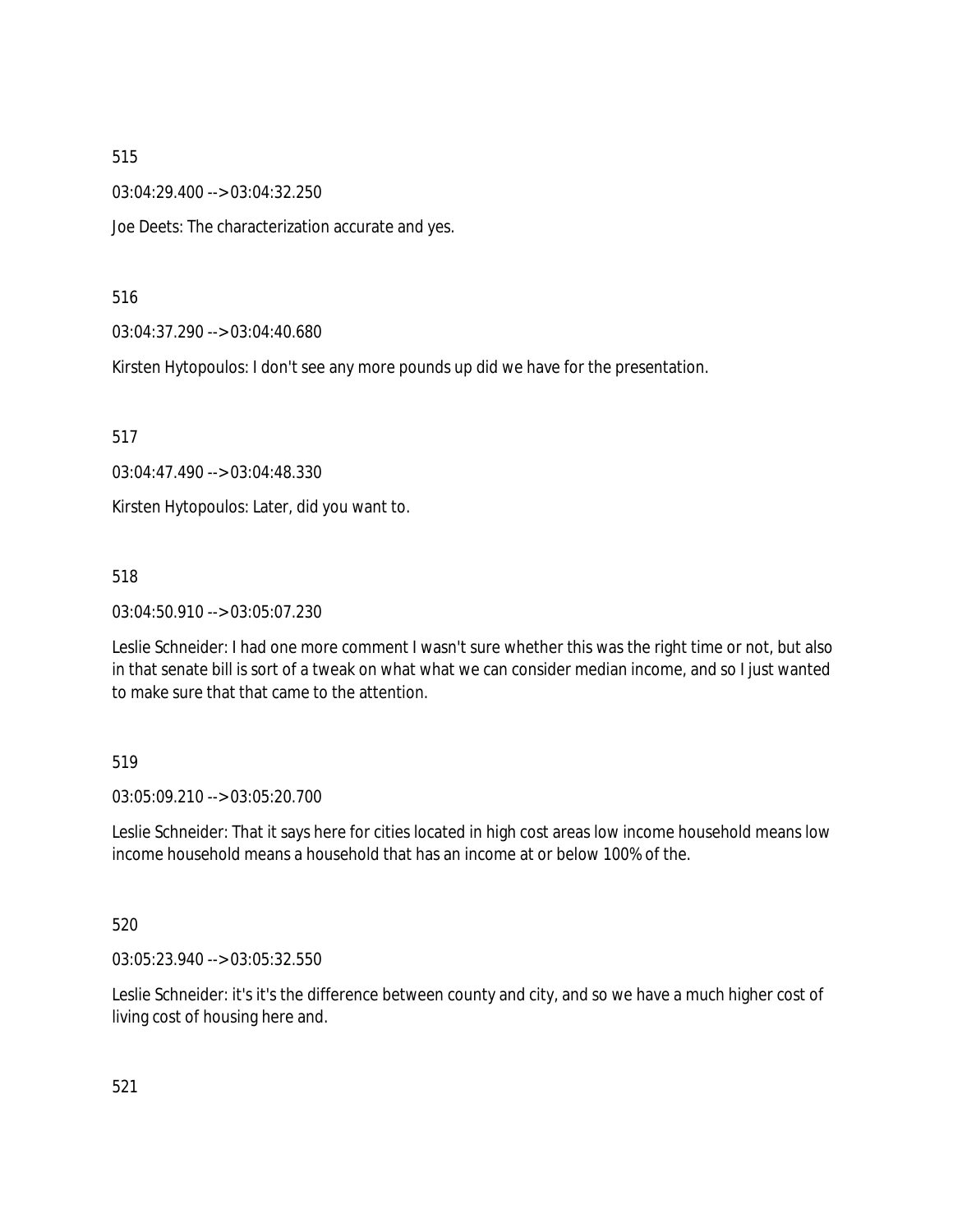03:05:32.910 --> 03:05:42.840

Leslie Schneider: for purposes of calculating median family income city and metropolitan statistical area family median income may be used in addition to county family.

# 522

03:05:43.350 --> 03:05:55.560

Leslie Schneider: median income, so I just wanted to point that out that that we can use that to sort of correct for what median family income means on bainbridge island.

523

03:05:56.970 --> 03:06:00.120

Jon Quitslund: Yes, this is that two plus.

# 524

03:06:01.650 --> 03:06:03.210

Jon Quitslund: The fact that we're a high cost.

## 525

03:06:04.710 --> 03:06:19.710

Jon Quitslund: Cuts up county as a whole is not a high cost area and it depends on how you read the CW whether bainbridge might be eligible for the greater flexibility or not, I had a conversation with.

526

03:06:22.290 --> 03:06:27.780

Jon Quitslund: Well, I won't go further into it, but that at all needs to be explored.

## 527

03:06:28.860 --> 03:06:41.850

Jon Quitslund: But the rules, you know, there are two things about this, the requirement of at least 20% and for the 20 year program it's at least 25%.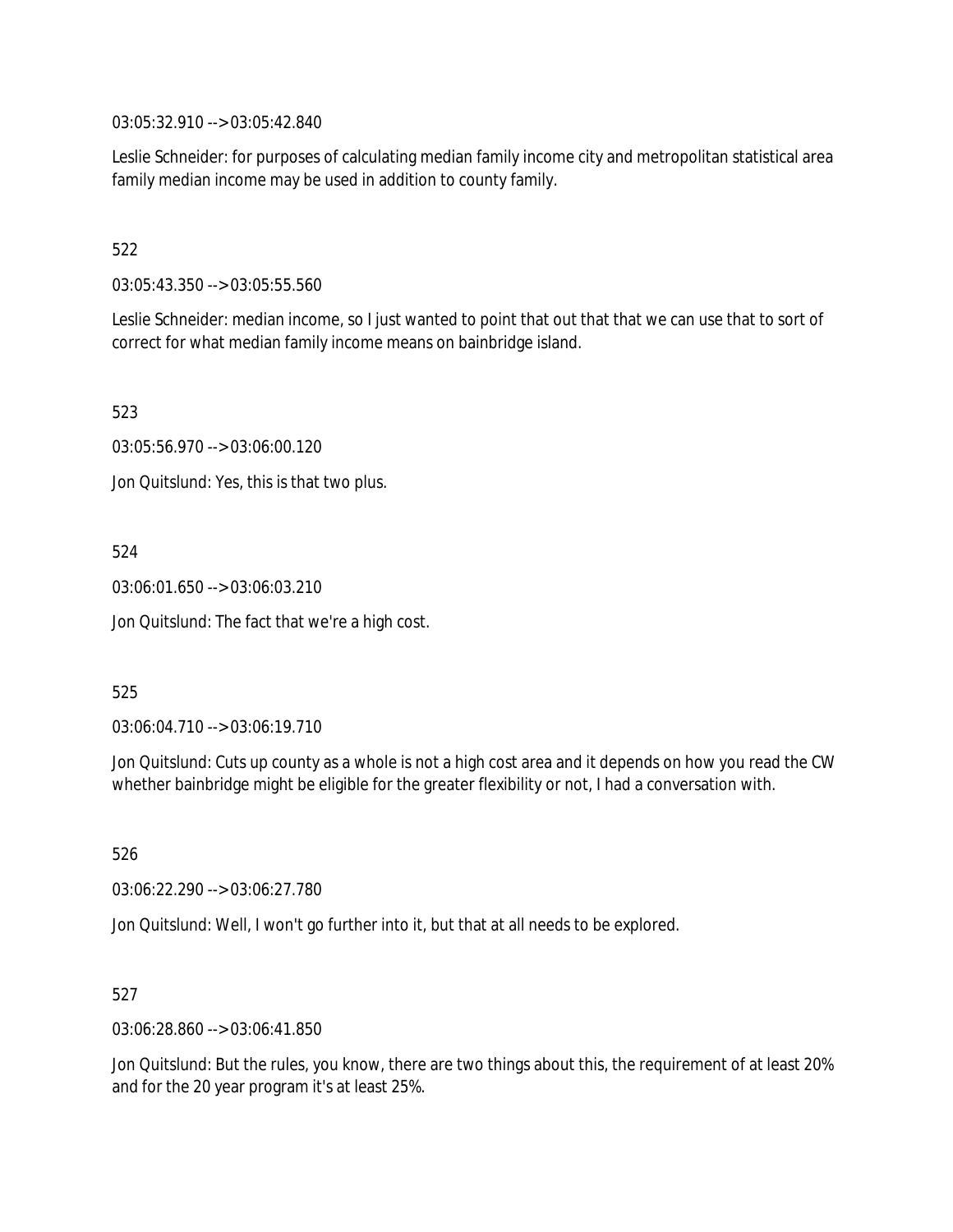03:06:44.880 --> 03:06:49.200

Jon Quitslund: that's that's a very different from 10%, which is what.

529

03:06:51.270 --> 03:06:59.430

Jon Quitslund: We used to be thinking about and the 20 year program has to pass to have a mandatory affordable housing.

530

03:07:03.000 --> 03:07:03.660

Jon Quitslund: requirement.

531

03:07:04.770 --> 03:07:07.500

Jon Quitslund: as well, so the.

532

03:07:08.580 --> 03:07:13.380

Jon Quitslund: Anyway, the the designations of eligible.

533

03:07:14.670 --> 03:07:21.360

Jon Quitslund: Income qualified categories are somewhat more broad than what we've been working with in the past.

534

03:07:23.760 --> 03:07:24.810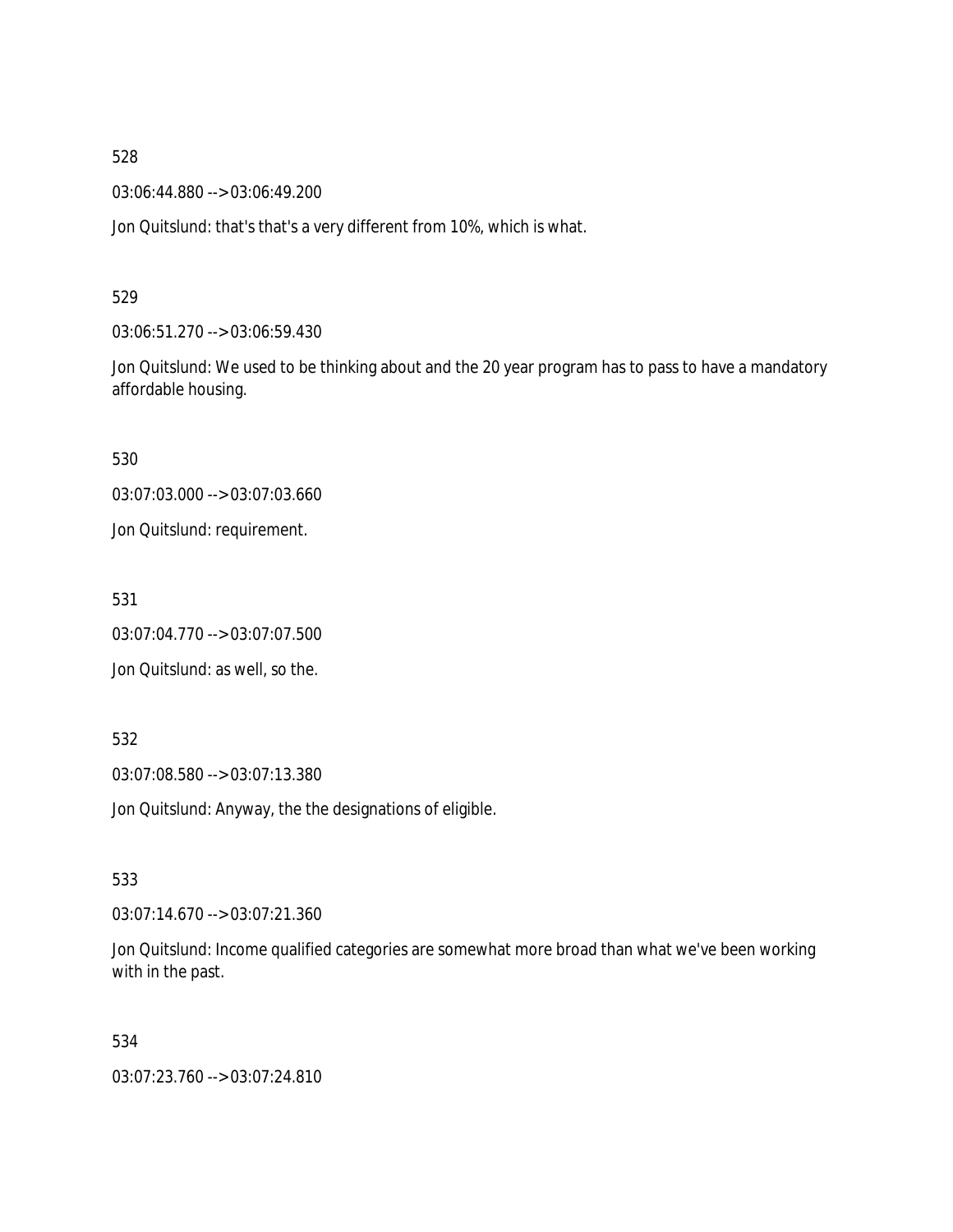Kirsten Hytopoulos: And it comes to require.

535

03:07:27.030 --> 03:07:27.810

Christy Carr: Thanks.

536

03:07:28.920 --> 03:07:35.640

Christy Carr: i'd like to try to move us along and have is confirmed that we'd like staff to continue moving forward with an m amp T Program.

537

03:07:36.750 --> 03:07:39.300

Christy Carr: and confirm the.

538

03:07:40.950 --> 03:07:54.240

Christy Carr: Initial preliminary program elements of the four unit project size and the eligibility areas as presented tonight, and then we can can schedule a public hearing for June 8.

539

03:07:56.280 --> 03:07:58.680

Kirsten Hytopoulos: I have one question can we add.

## 540

03:07:59.730 --> 03:08:04.890

Kirsten Hytopoulos: The toy, we will this up by by adding the 20 year on the team for consideration.

541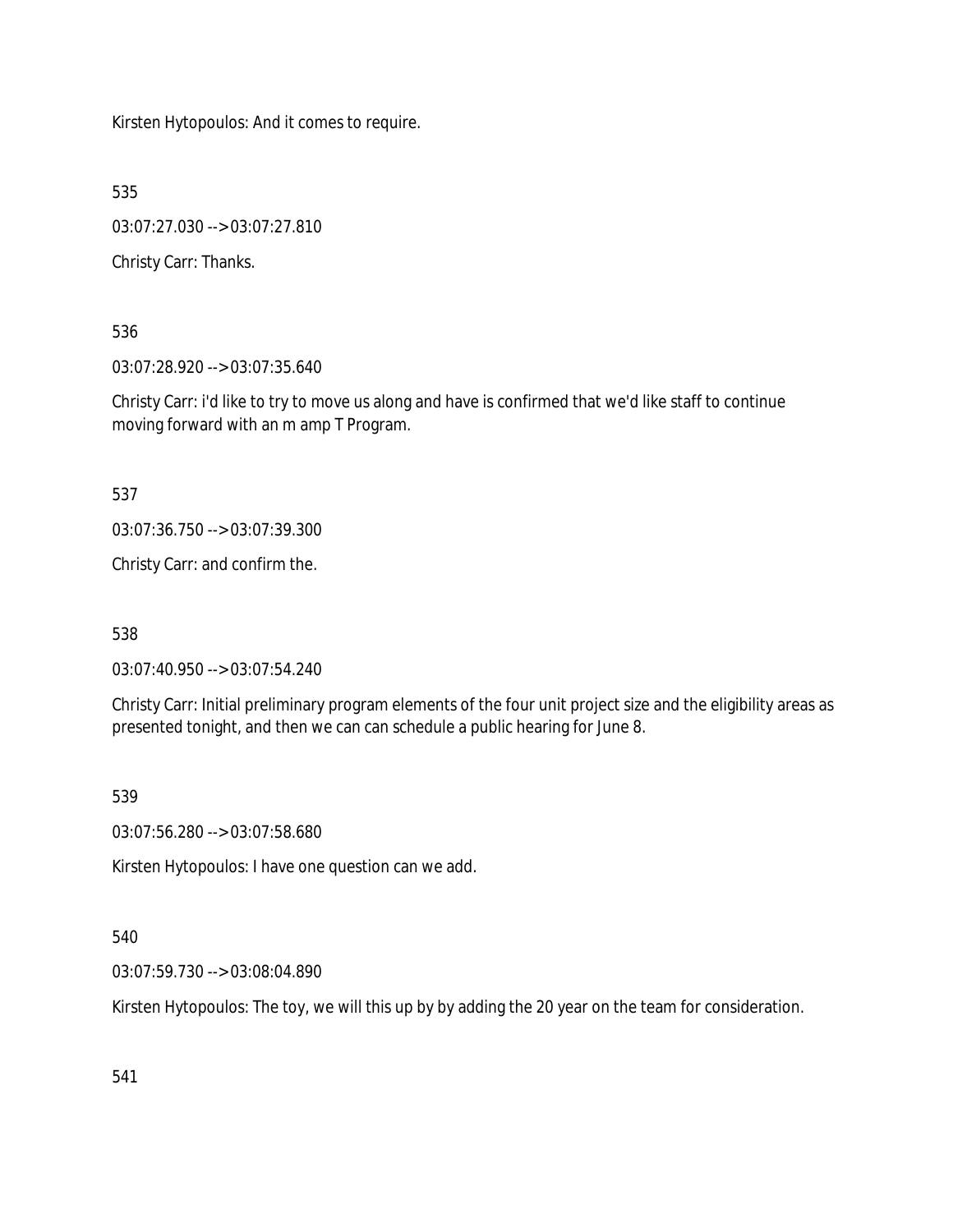03:08:06.180 --> 03:08:18.090

Jennifer Sutton: No, no, we wanted your feedback tonight about what which of the three programs are all of them, you would want to continue to have us develop into a future ordinance.

## 542

03:08:19.230 --> 03:08:24.600

Kirsten Hytopoulos: interested to hear and how to support for expanding beyond what comes requires already it's already asked us to reach you.

543

03:08:25.710 --> 03:08:26.400

Kirsten Hytopoulos: Because we're my car.

## 544

03:08:26.850 --> 03:08:31.230

Christy Carr: agrees yeah I meant to say that, actually, thank you, the 20 year program as well.

545

03:08:32.250 --> 03:08:33.210

Kirsten Hytopoulos: and was very deep.

546

03:08:34.170 --> 03:08:35.670

Joe Deets: yeah I was just gonna say the same thing.

## 547

03:08:36.900 --> 03:08:50.220

Joe Deets: Although I did hear Commissioner could say that a member of the planning Commission was not in favor of the eight year did I catch that correctly and, if so, then so we've just looked at the 12 year and 20 year.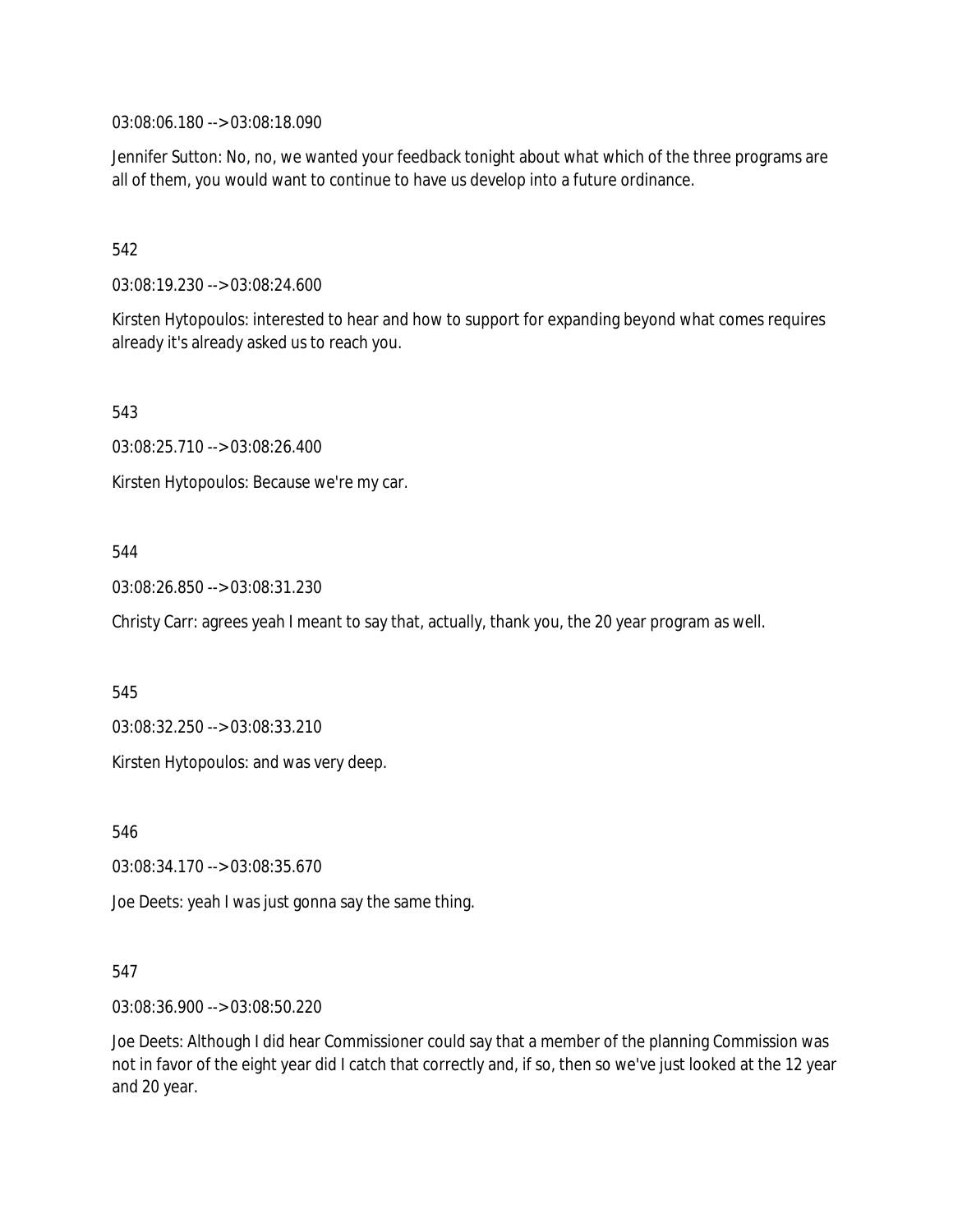03:08:53.100 --> 03:09:00.420

Jon Quitslund: That would be my recommendation, because the eight Year program doesn't have an affordable housing component.

549

03:09:01.440 --> 03:09:05.250

Jon Quitslund: I see in something that.

550

03:09:07.410 --> 03:09:12.660

Jon Quitslund: Council member scheider was quoting from I see a reference to.

551

03:09:13.860 --> 03:09:20.520

Jon Quitslund: You could you could add the the affordable housing component to an eight year program but.

552

03:09:23.280 --> 03:09:24.660

Jon Quitslund: I don't see the advantage.

553

03:09:25.740 --> 03:09:29.970

Jon Quitslund: Because we want permanent affordability, in any case.

554

03:09:31.830 --> 03:09:34.140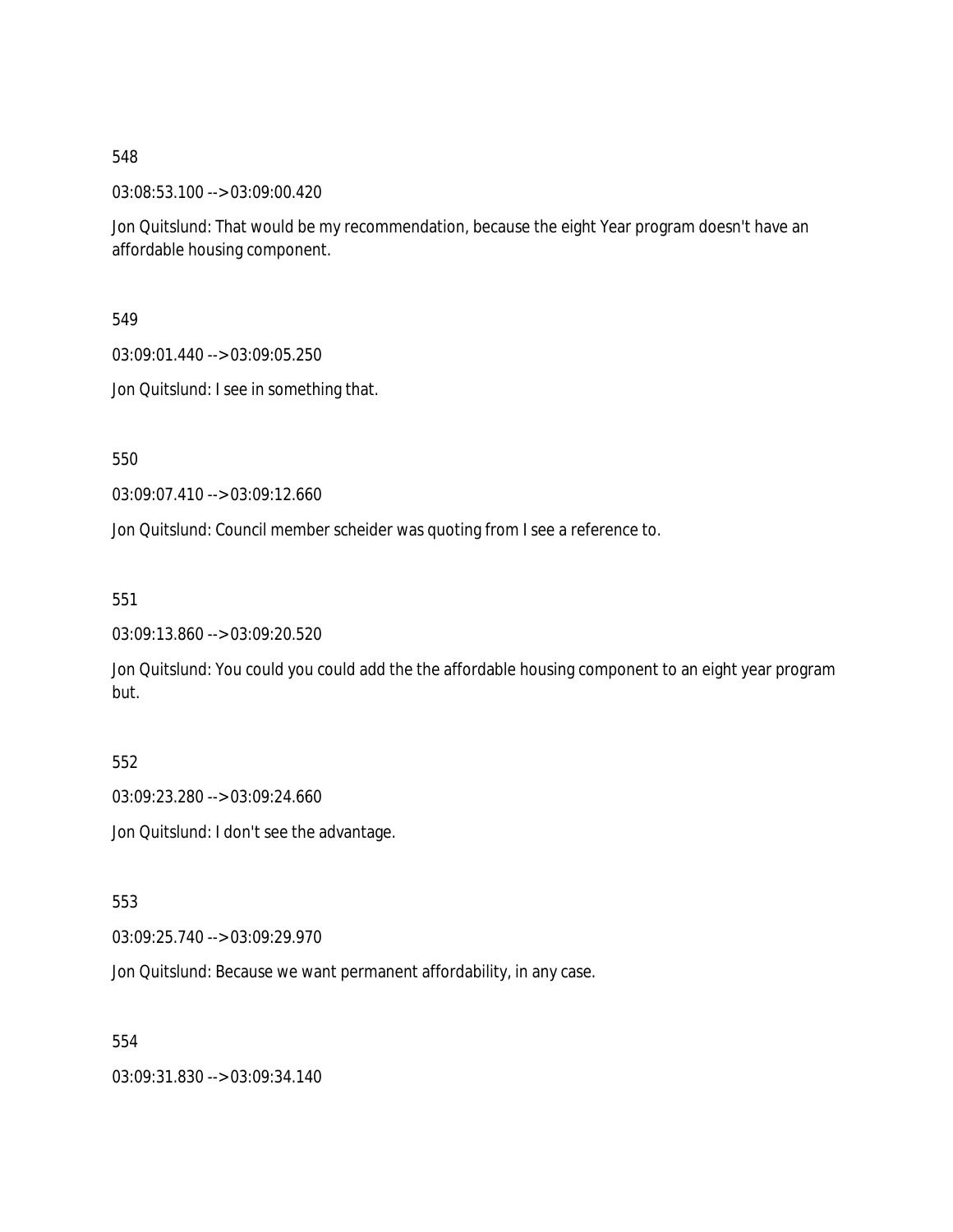Jon Quitslund: And 12 years.

555

03:09:35.880 --> 03:09:46.470

Jon Quitslund: Is not 12 years is a greater incentive for a developer, because the tax burden if you're building rental housing the tax burden is something very considerable.

556

03:09:47.790 --> 03:09:52.140

Jon Quitslund: In the startup costs of a project.

557

03:09:54.300 --> 03:09:55.470

Jon Quitslund: You really your costs.

558

03:10:00.720 --> 03:10:07.020

Michael Pollock: yeah i'd like to move us along, I guess, I would appreciate if councilmember car would be willing to state.

## 559

03:10:07.830 --> 03:10:21.180

Michael Pollock: What she said as emotion and to clarify on the program if that's to be included in the 20 year program and then i'd like an opportunity to seconded and i'd like an opportunity for us to vote on it and move on where we're terribly behind schedule.

560

03:10:27.510 --> 03:10:28.920

Kirsten Hytopoulos: that's the car did you want to do that.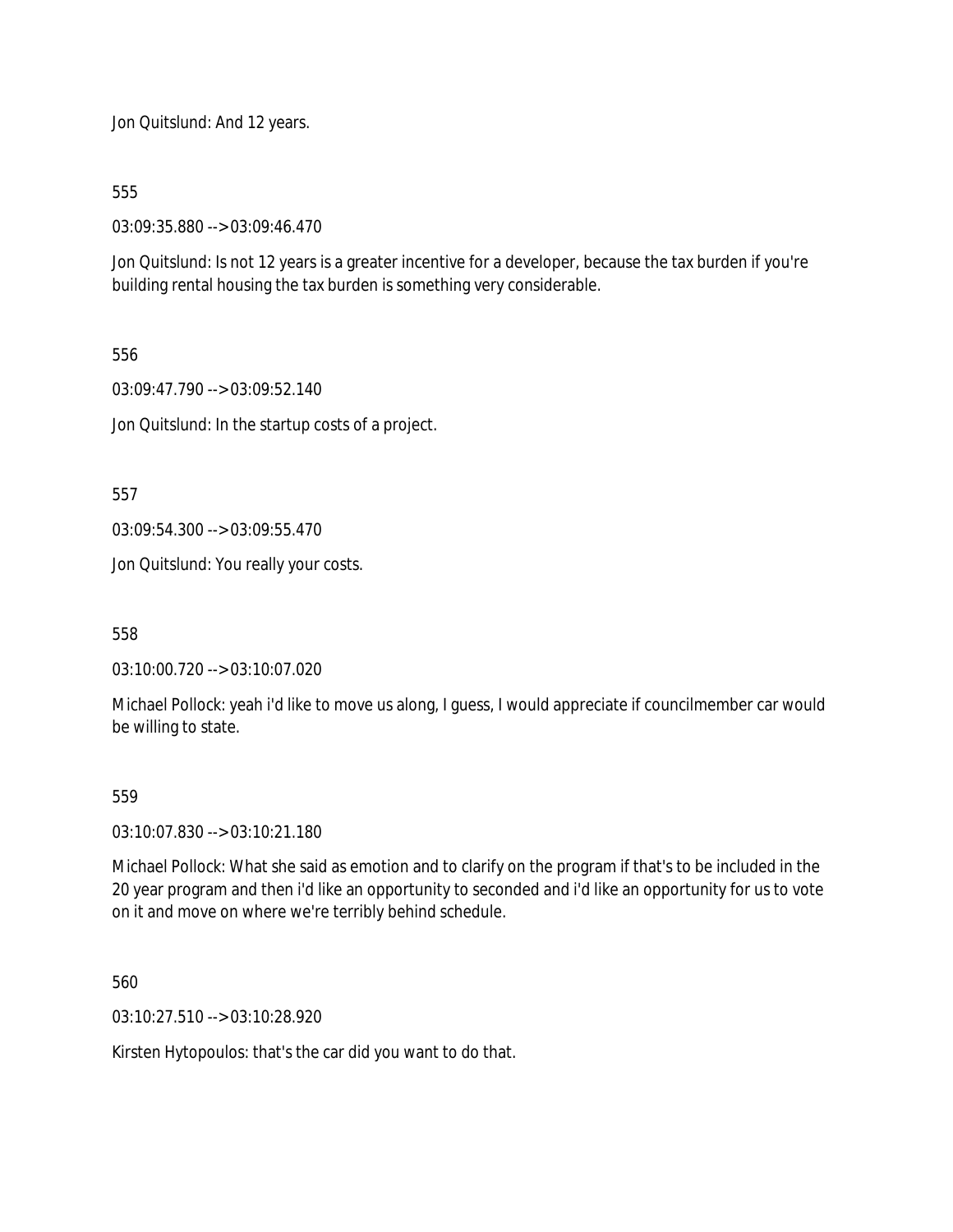561 03:10:33.510 --> 03:10:34.170 Kirsten Hytopoulos: Microsoft.

562

03:10:35.760 --> 03:10:39.660

Christy Carr: If we need emotion i'm happy to make one if that'll move us along.

563

03:10:41.880 --> 03:10:43.170 Joe Deets: there's one in the in the packet.

564 03:10:44.430 --> 03:10:45.300 Christy Carr: Well, how about that.

565

03:10:53.520 --> 03:10:54.360

Christy Carr: hold on one second.

566

03:11:08.490 --> 03:11:25.440

Christy Carr: So there's two emotions in the packet I can read, I can read those I moved to direct the city manager to continue developing a 12 year and 20 year city MFA program that would be available to projects building four or more multifamily.

567

03:11:26.640 --> 03:11:27.600

Christy Carr: residences.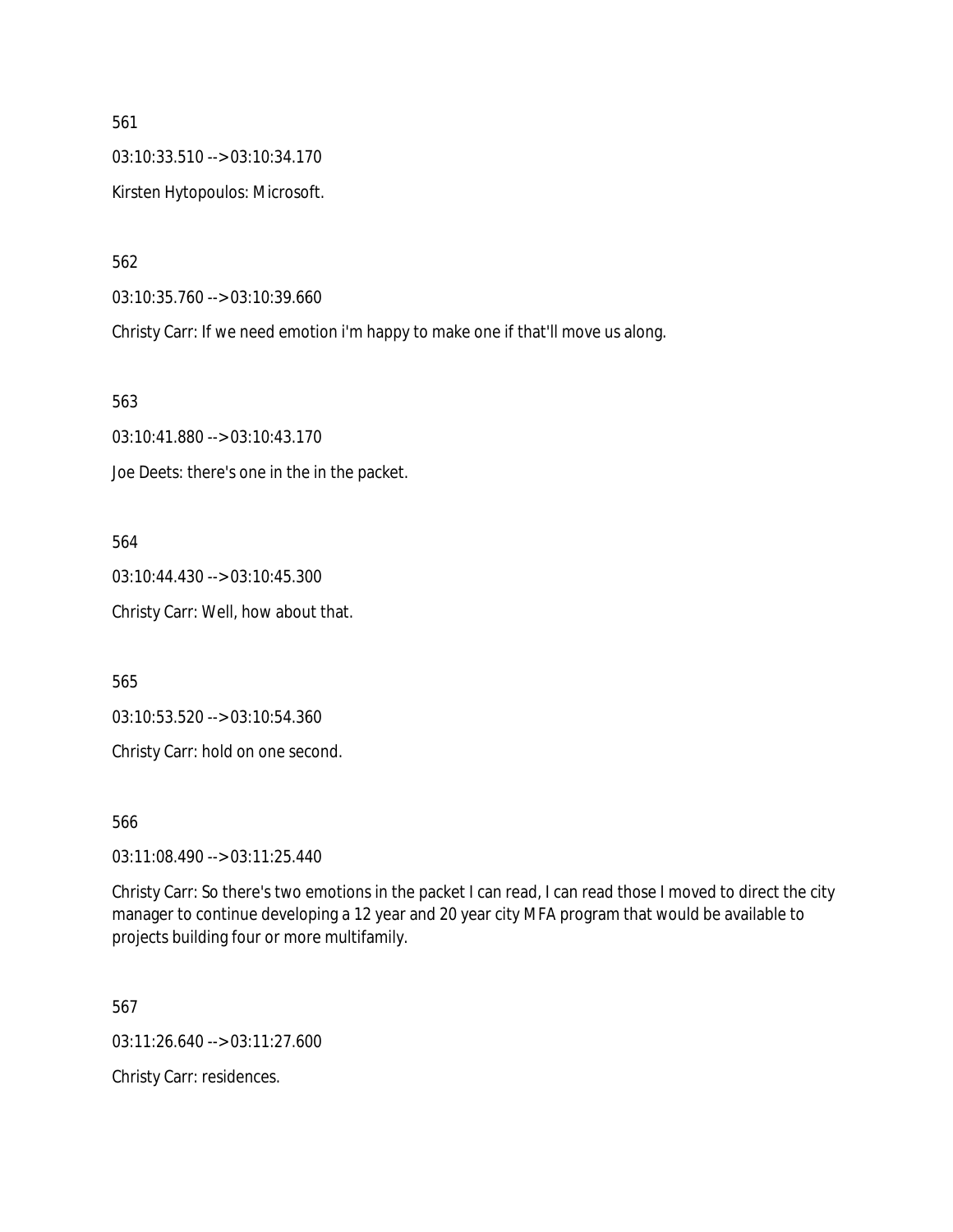03:11:28.410 --> 03:11:31.290

Kirsten Hytopoulos: Second, if I can also do any discussion.

#### 569

03:11:31.650 --> 03:11:38.700

Michael Pollock: yeah I actually come from number car on your you said to schedule a public hearing or to get some public feedback on this and I think that.

570

03:11:38.700 --> 03:11:42.480

Christy Carr: That there's two emotions in the packet that's part of the second motion.

571

03:11:42.690 --> 03:11:44.520

Michael Pollock: Okay okay great okay.

#### 572

03:11:44.910 --> 03:11:46.530

Kirsten Hytopoulos: Any discussion on the first motion.

573

03:11:48.600 --> 03:11:51.330

Kirsten Hytopoulos: Seeing none all those in favor say Aye.

574 03:11:51.870 --> 03:11:52.410 Why.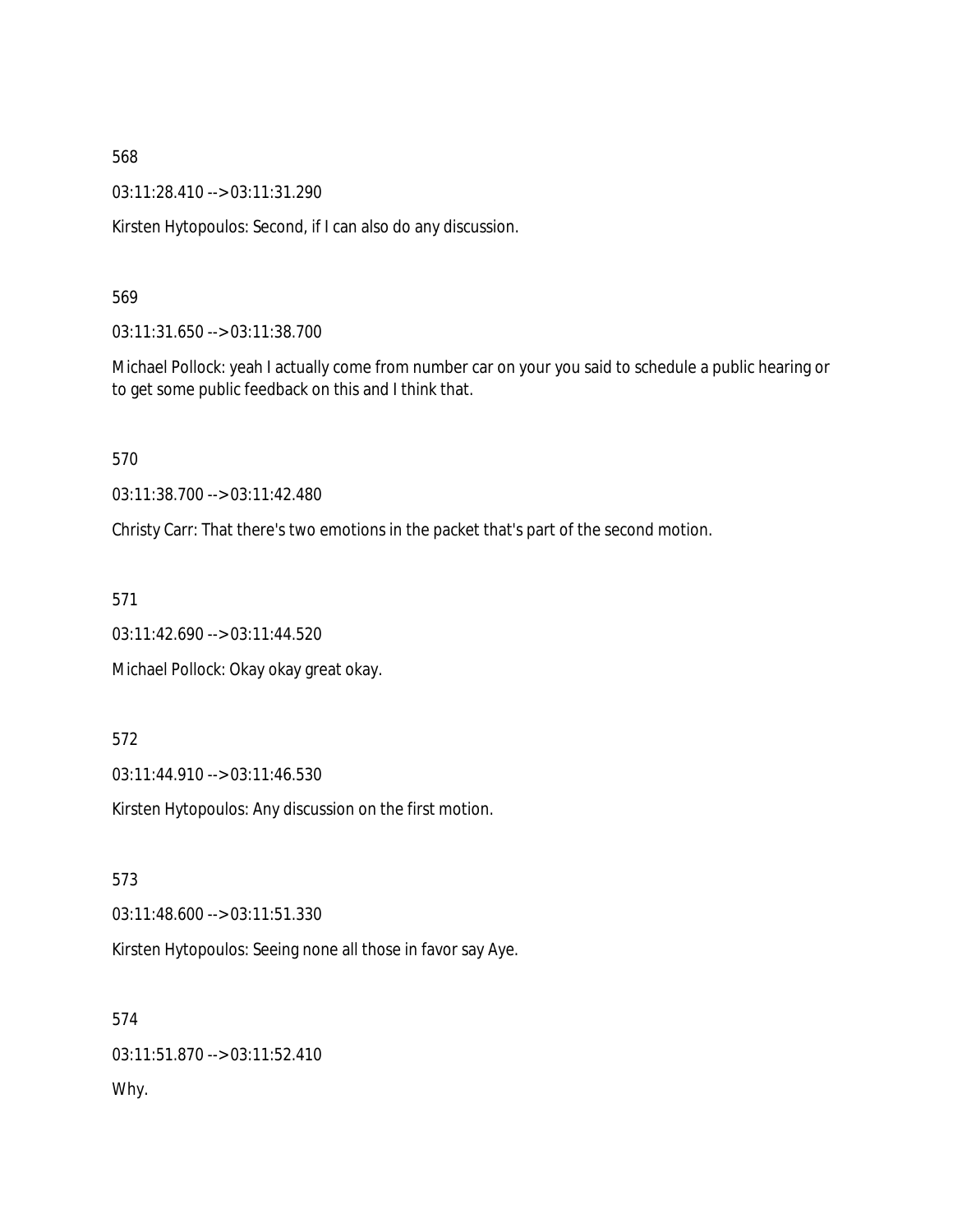03:11:53.640 --> 03:11:55.080

Joe Deets: Did we stop sharing the screen.

576

03:11:56.430 --> 03:12:00.060

Kirsten Hytopoulos: That would help, thank you, I was there any days.

577

03:12:01.590 --> 03:12:05.100

Kirsten Hytopoulos: That motion carries with animal sleep Okay, we have a second motion.

#### 578

03:12:07.320 --> 03:12:25.800

Christy Carr: I moved to add an agenda item to the may 11 2021 City Council meeting to schedule a public hearing for June 8 2021 on the mf T eligibility and designation areas, including the winslow master plan study area, the winslow sewer system service area and within the linwood Center.

579

03:12:26.940 --> 03:12:30.510

Christy Carr: area, the neighborhood Center nc slash.

580

03:12:31.530 --> 03:12:33.330

Christy Carr: And our five zones.

581

03:12:34.650 --> 03:12:35.940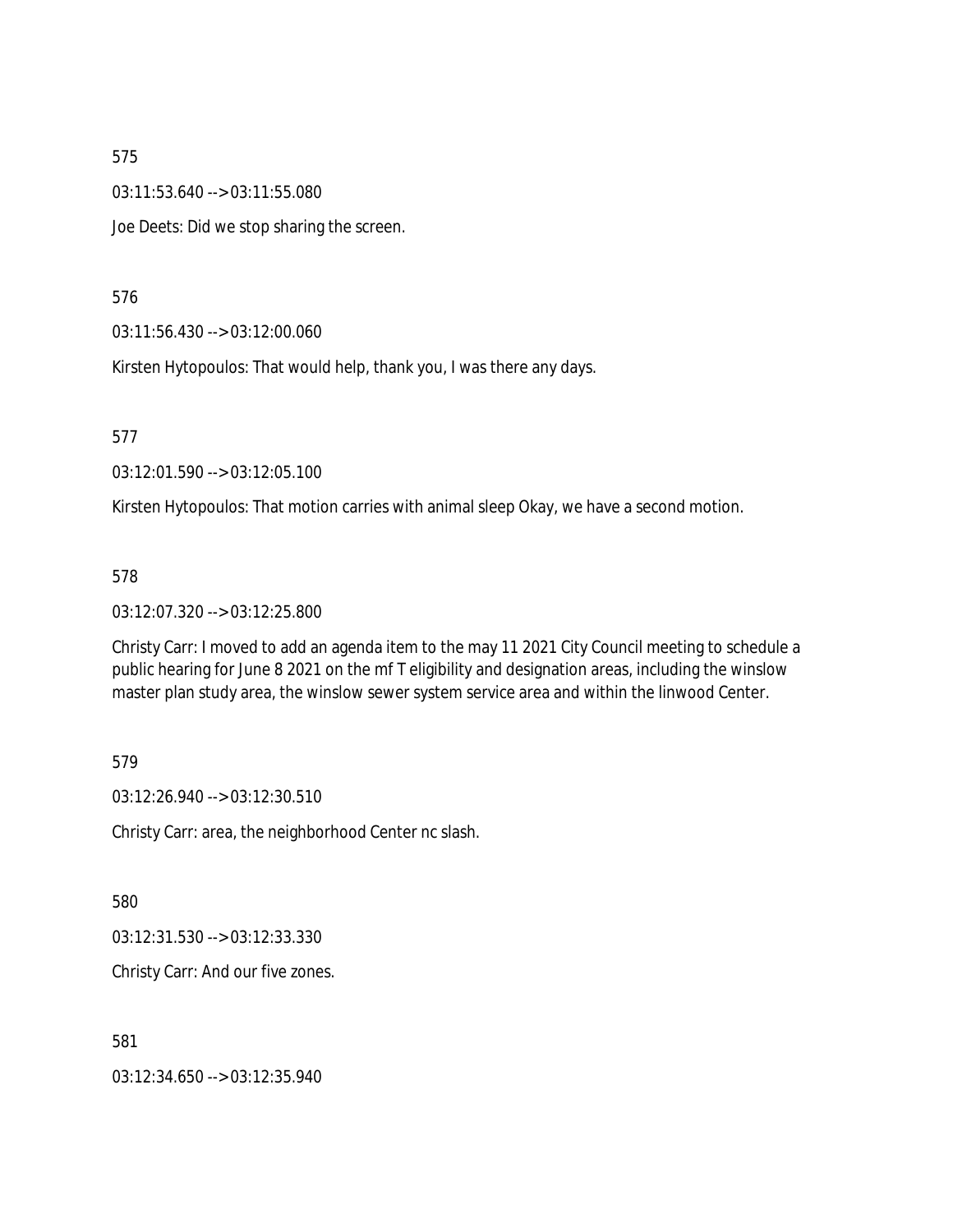Kirsten Hytopoulos: and deep second.

582

03:12:37.200 --> 03:12:40.650

Kirsten Hytopoulos: Any discussion on this motion councilmember pollock.

583

03:12:41.190 --> 03:12:53.070

Michael Pollock: yeah i'm i'm going to be supporting it, but that doesn't mean I necessarily support what's the support having a hearing on and getting public feedback so just to be clear and i'm guessing others fill out.

584

03:12:55.530 --> 03:12:56.730

Kirsten Hytopoulos: Any further discussion.

585

03:12:58.500 --> 03:13:00.540

Kirsten Hytopoulos: Okay, all those in favor please say Aye.

586

```
03:13:00.840 --> 03:13:01.560
```
Aye.

# 587

03:13:02.640 --> 03:13:04.290

Kirsten Hytopoulos: looks like motion carries unanimously.

588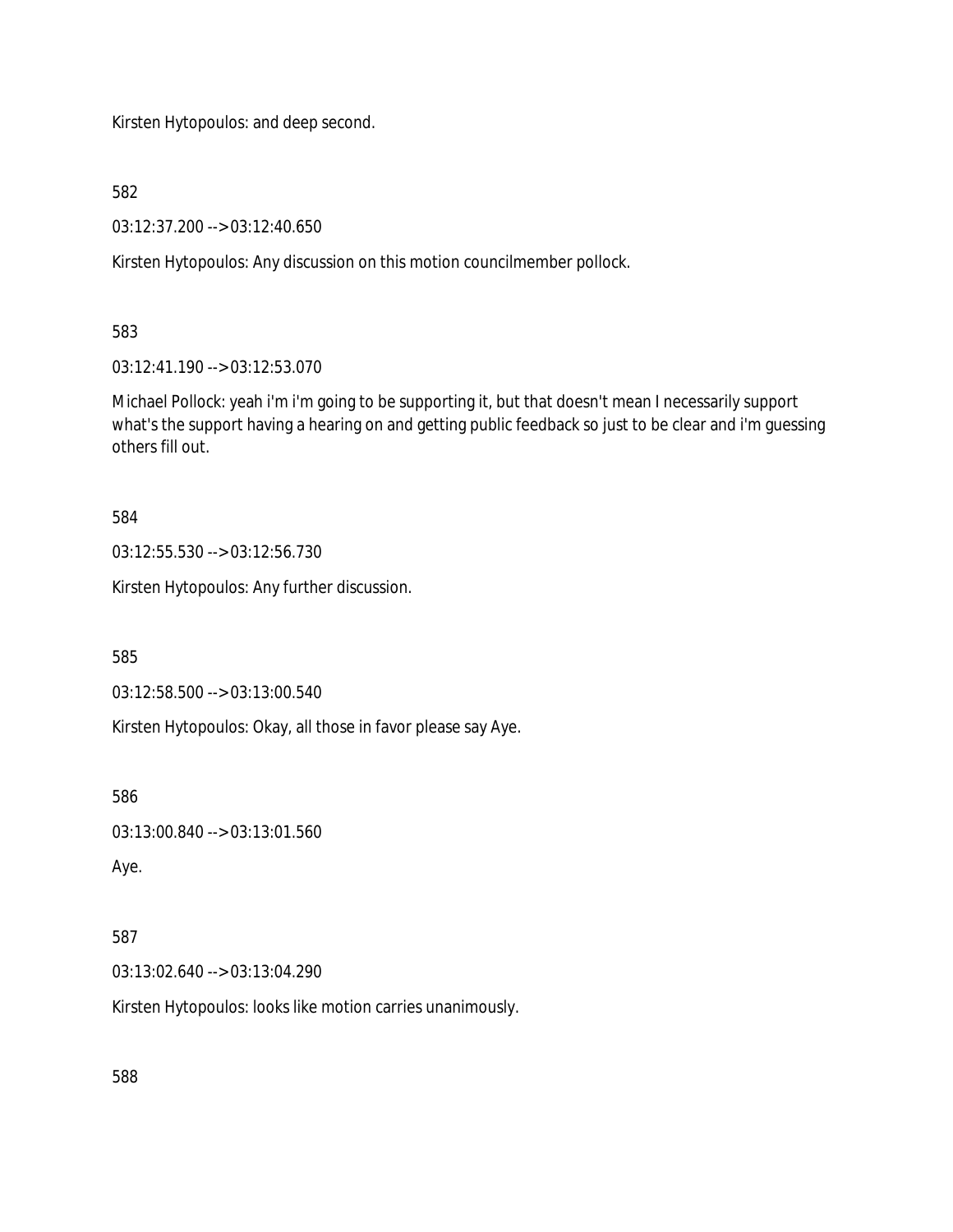03:13:06.300 --> 03:13:15.360

Kirsten Hytopoulos: Thank you very much for your presentation staff and are visiting any Commissioner, this is still here, it looks like we are lunch.

589

03:13:16.020 --> 03:13:35.220

Kirsten Hytopoulos: Thank you, looks like we're moving on and we are, we are a bit late, we did way late because our executive session with me are doing fairly well on these difficult topics The next item is five bees update on the SNP public participation project program and work plan and.

590

03:13:36.630 --> 03:13:37.200

Rasham Nassar: yeah.

591

03:13:38.160 --> 03:13:38.640

Rasham Nassar: It would it be.

592

03:13:38.730 --> 03:13:39.480

Rasham Nassar: Appropriate this point.

593

03:13:39.840 --> 03:13:40.470 Rasham Nassar: Take a break.

594

03:13:40.770 --> 03:13:43.590

Kirsten Hytopoulos: yeah I think that's a great idea let's take a five minute break.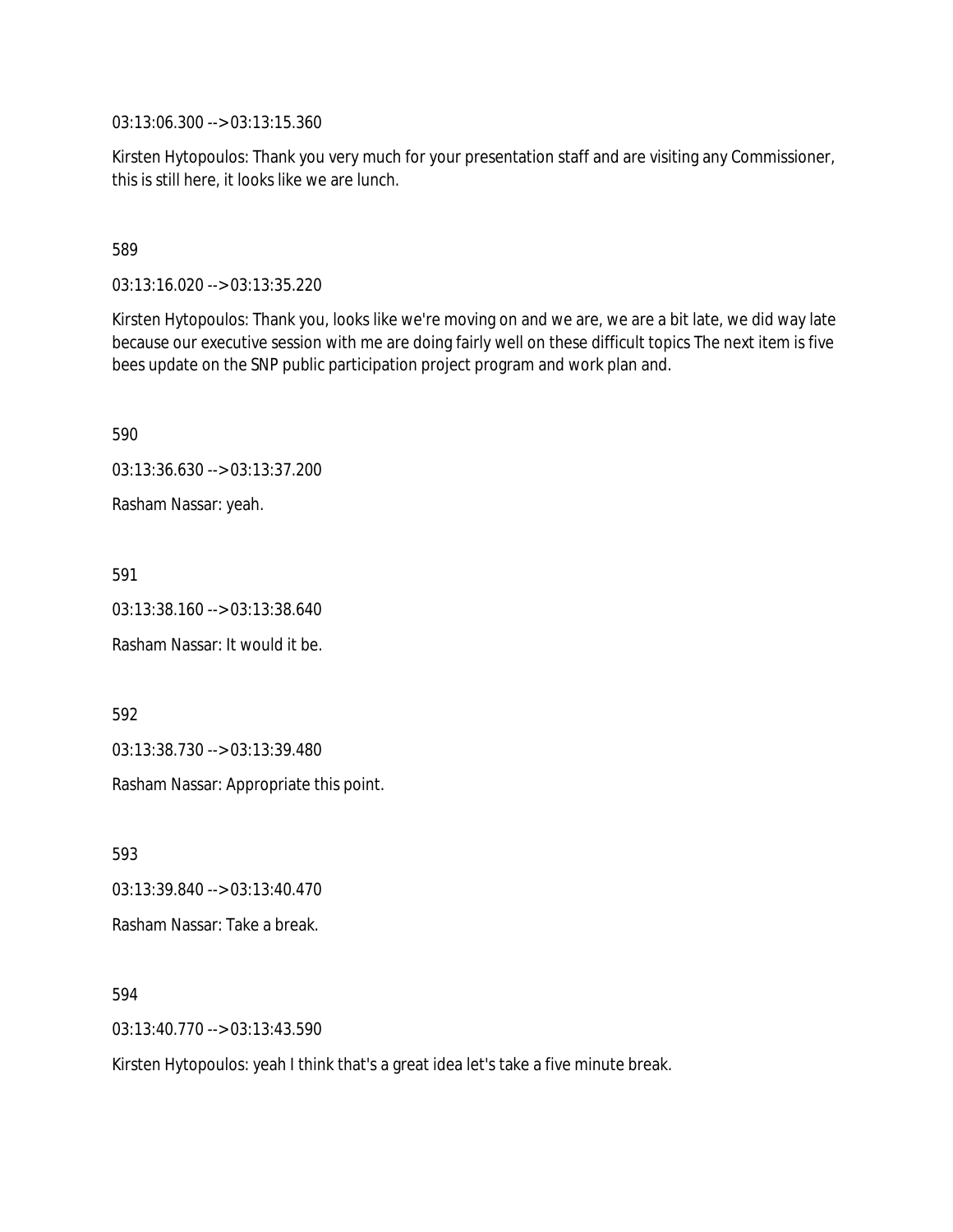595 03:13:45.720 --> 03:13:46.140 Thank you.

596

03:19:26.460 --> 03:19:29.220

Kirsten Hytopoulos: Okay, I think it's been five minutes, would you guys agree.

597

03:19:31.260 --> 03:19:31.920 Kirsten Hytopoulos: get started.

#### 598

03:19:33.600 --> 03:19:38.730

Kirsten Hytopoulos: So the next thing we were about to tackle was item five be update on SMP public.

#### 599

03:19:38.730 --> 03:19:39.990

Kirsten Hytopoulos: Participation program and work.

600

03:19:39.990 --> 03:19:49.200

Kirsten Hytopoulos: plan, and I think we were about to hear from director heather right and Peter best, and I think we also have plenty Commissioners in the room, as well.

#### 601

03:19:50.760 --> 03:20:00.720

Heather Wright: Yes, thank you mayor Council tonight we will be discussing the s&p periodic review and our last time before you on this topic was in the fall of last year.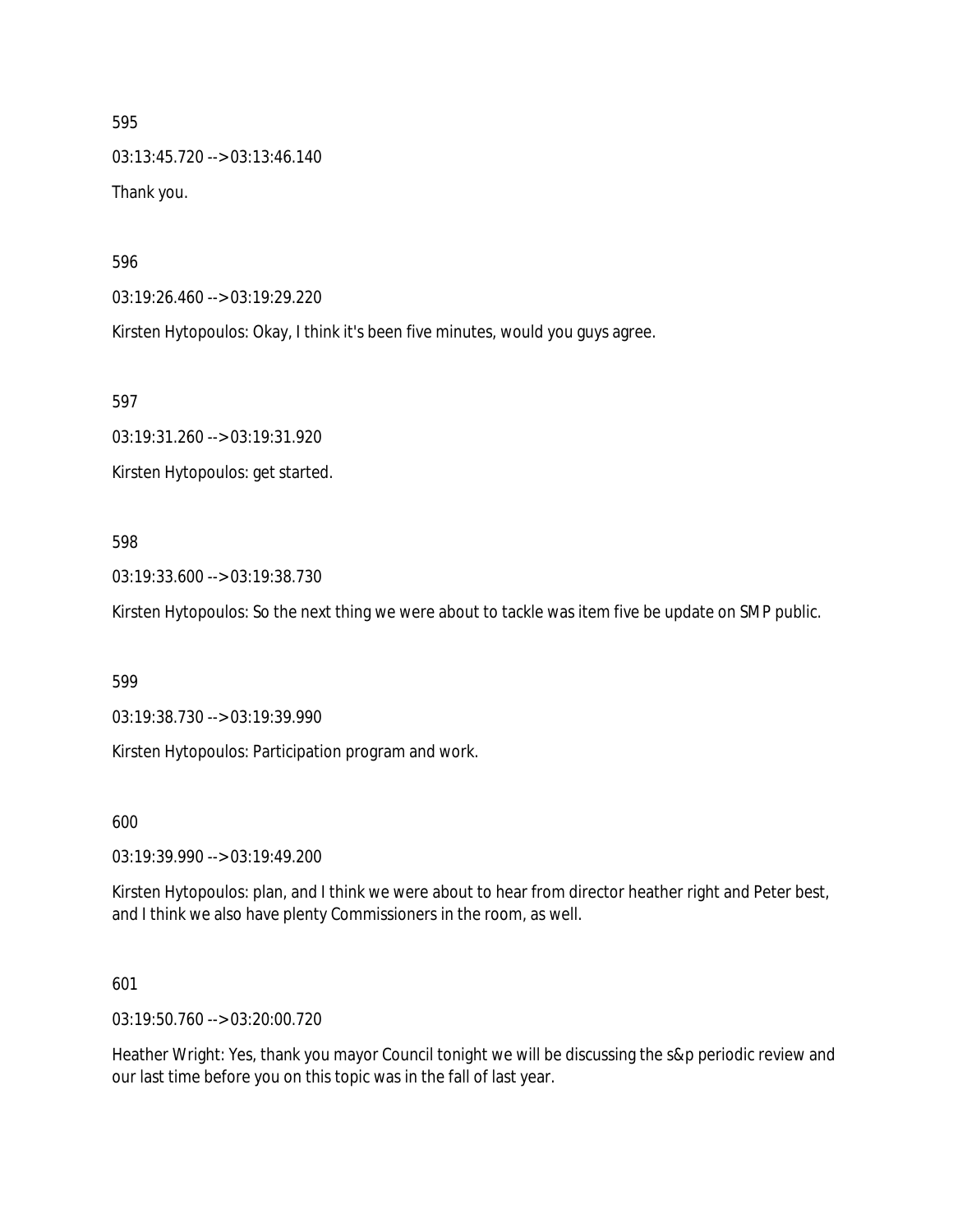03:20:01.230 --> 03:20:12.780

Heather Wright: When we adopted the s&p work plan in February of this year we provided an update via email have a revised schedule a change due to scheduling changes to our work plan and staffing.

603

03:20:13.650 --> 03:20:23.430

Heather Wright: Tonight we're going to seek direction from you, by providing an update on a work that has been done to date and seek direction on for policy issues.

## 604

03:20:24.180 --> 03:20:32.460

Kirsten Hytopoulos: And director right before we continue, I noticed that counselor pollock and the mayor had their hands up make sure they didn't want to weigh in at all early on.

605

03:20:35.010 --> 03:20:45.630

Rasham Nassar: Well, I do I just I want to note the time it's 850 close to nine this item is scheduled for 45 minutes this isn't this is really dense and comprehensive material.

## 606

03:20:46.140 --> 03:20:51.840

Rasham Nassar: And I absolutely appreciate that staff has hung out with us so late, and has shown up to present this material.

## 607

03:20:52.620 --> 03:21:03.210

Rasham Nassar: We do we did have a Council member circulate an email to the full Council that had some direction for Council action, so I know that there's going to be some back end discussion by the Council.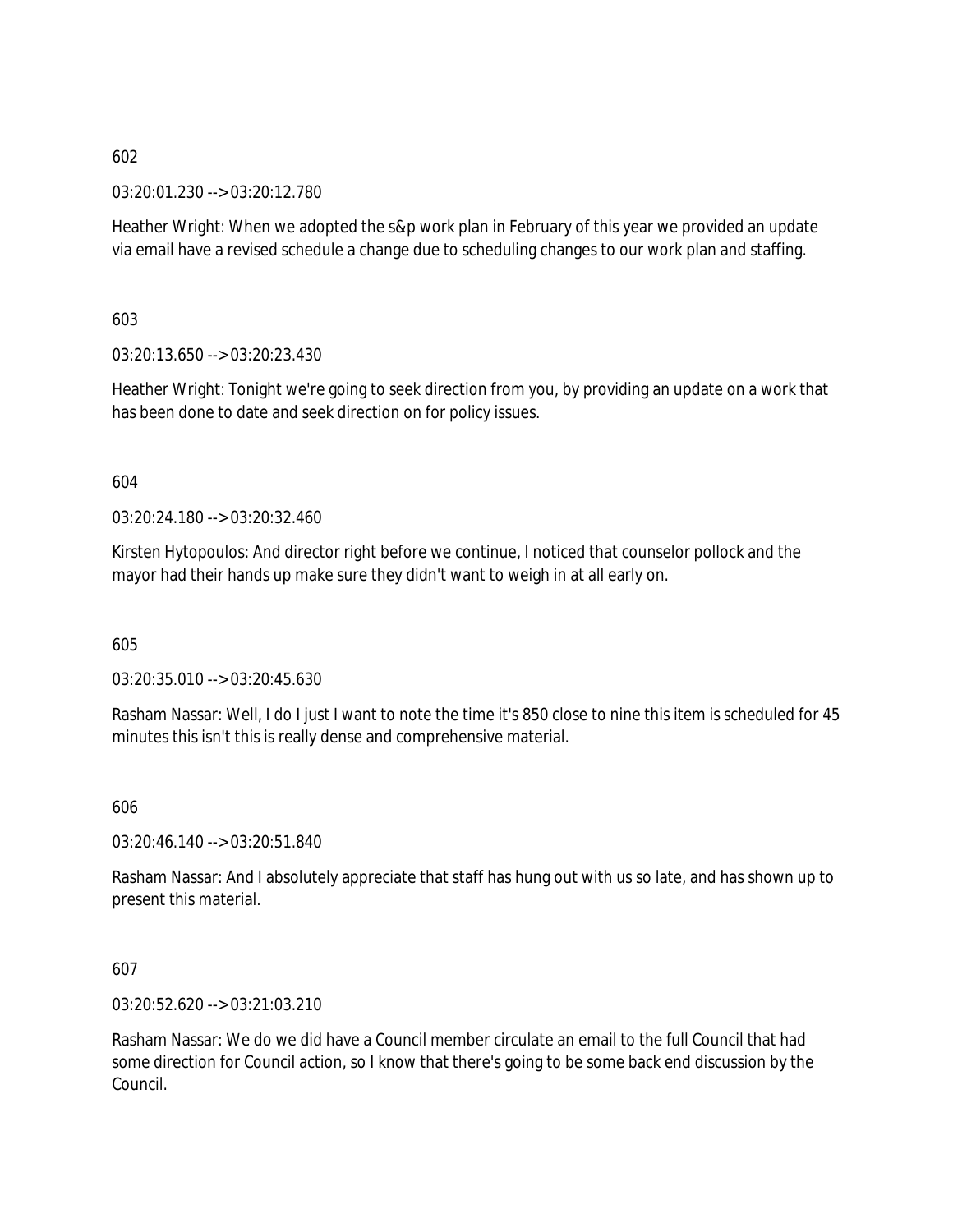03:21:03.540 --> 03:21:10.800

Rasham Nassar: At the conclusion of this so i'm hoping that the presentation portion can just be kept to a minimum Council was briefed on this.

609

03:21:11.460 --> 03:21:22.830

Rasham Nassar: Prior to attending this session this open session and have several of us have had discussions and attended briefings on the SNP in the past, so.

610

03:21:23.790 --> 03:21:30.960

Rasham Nassar: I just want to, I want to put that out there, just to be sensitive of the time and allow us to potentially proceed with the actions that have been.

611

03:21:32.220 --> 03:21:36.030

Rasham Nassar: recommended that the Council take by one Council member tonight.

612

03:21:38.400 --> 03:21:39.000

Kirsten Hytopoulos: Thank you.

613

03:21:41.070 --> 03:21:41.880

Kirsten Hytopoulos: If you want to add something.

614

03:21:43.890 --> 03:21:46.230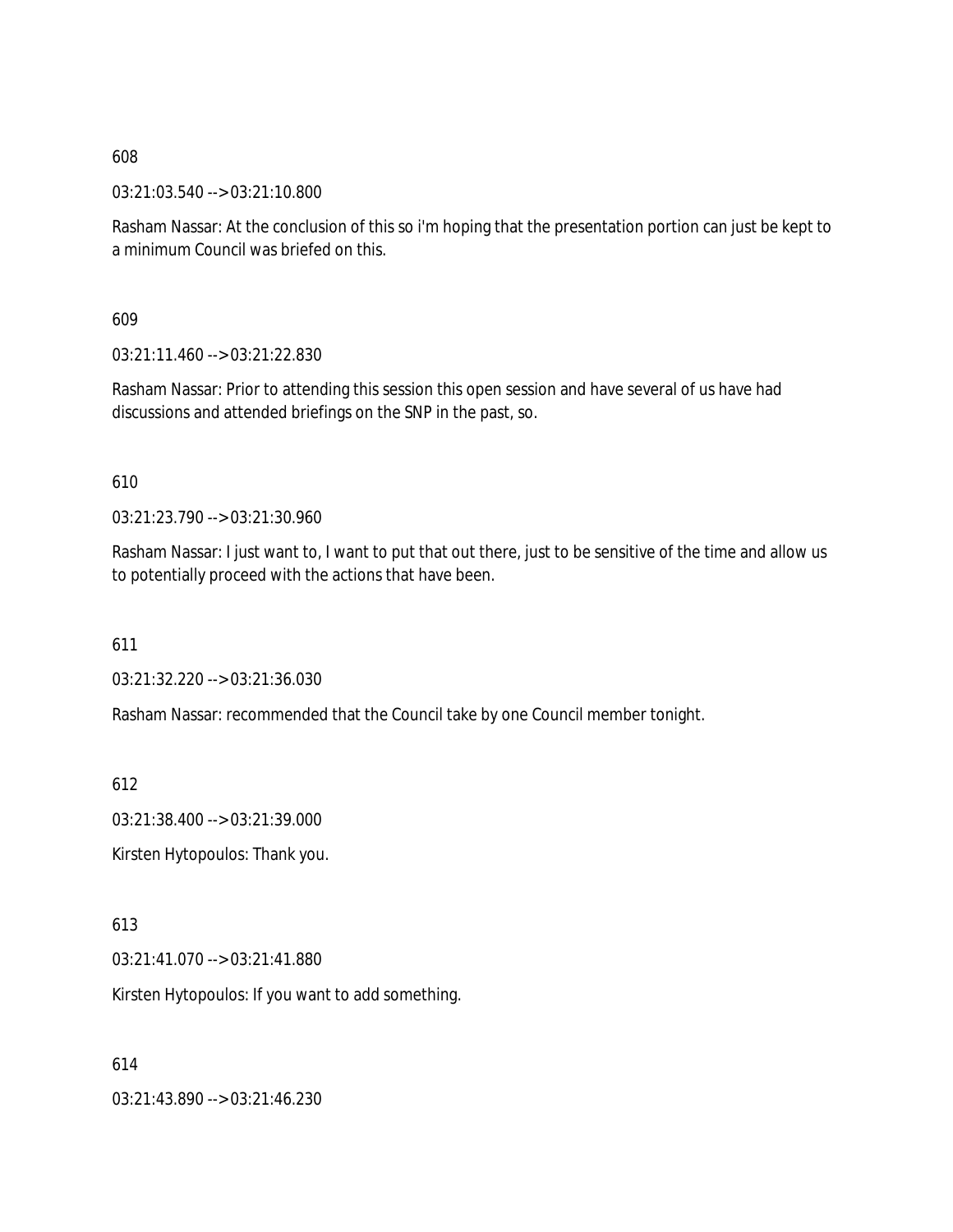Michael Pollock: yeah I think it would.

615

03:21:48.480 --> 03:21:58.050

Michael Pollock: Help actually hear a car would be willing to put that on the table so that we can be have that our heads as we're moving forward, hopefully, very briefly, with this presentation.

616

03:21:58.860 --> 03:22:04.950

Kirsten Hytopoulos: So I i'd like to hear from other Council members on that I don't think they'll be appropriate i'm sure we're going to get there.

617

03:22:05.160 --> 03:22:13.230

Kirsten Hytopoulos: But I think it's appropriate to give staff staff, an opportunity to make the basic the basic general informational presentation that it's, not just for our benefit, but for the Community.

618

03:22:13.920 --> 03:22:27.390

Kirsten Hytopoulos: And we'll set it will also set the status quo, that if we're going to be considering motions to change that direction will know what that direction was, but how do other Council members feel about that you went else want to change the order.

619

03:22:30.360 --> 03:22:33.660

Kirsten Hytopoulos: And not seeing anyone interested in doing that councilmember fintry Johnson.

620

03:22:34.410 --> 03:22:40.290

Brenda Fantroy-Johnson: yeah I think if we can keep this brief, we should be able to get to Council members cars.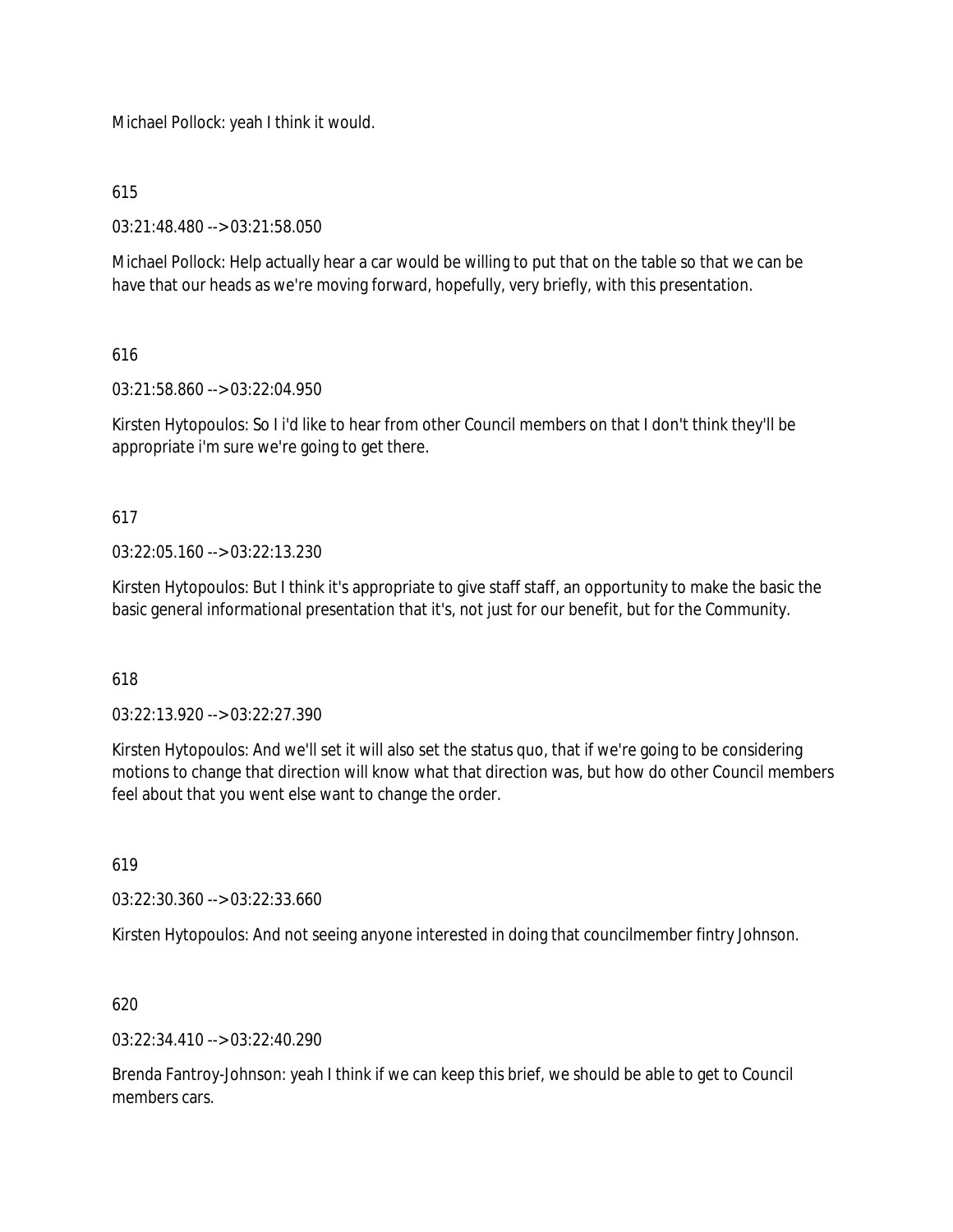03:22:41.310 --> 03:22:44.430

Brenda Fantroy-Johnson: Information, but you know it's late and then.

## 622

03:22:45.660 --> 03:22:49.350

Brenda Fantroy-Johnson: I know it's hard for us to keep it brief I just hope we can do that.

## 623

03:22:50.970 --> 03:22:55.170

Kirsten Hytopoulos: Okay, great director right, I think you please proceed.

# 624

03:22:56.310 --> 03:23:07.350

Heather Wright: Thank you, I will try to work as best as I can, with that guidance, I do apologize, I do not have a copy of Council Mars Member cars memo so I can't directly respond to that as far as like maybe.

## 625

03:23:08.610 --> 03:23:11.490

Heather Wright: Not having duplicative information but i'll do my best.

## 626

03:23:12.150 --> 03:23:23.250

Heather Wright: So basically tonight we're seeking direction on for policy issues that were raised primarily from one of the Council members, as well as our planning Commission because we want to make sure Council that we are on the right track.

627

03:23:23.760 --> 03:23:30.750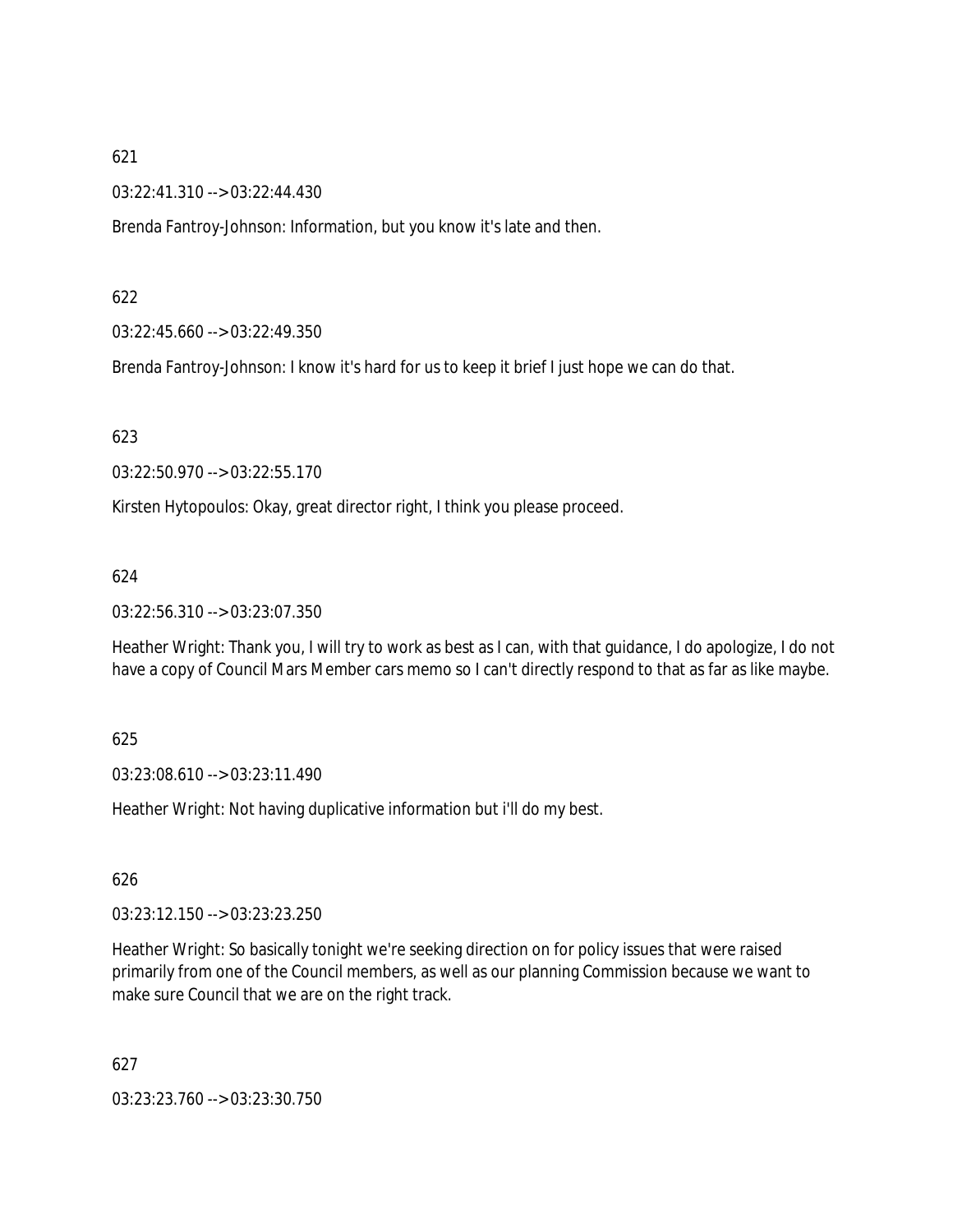Heather Wright: As far as the scope of our review the aqua culture amendment and the direction that we are going with that and.

628

03:23:31.560 --> 03:23:39.990

Heather Wright: Specifically, a Council wants us to pursue sea level rise, and then the joint review process that we have in place primarily.

# 629

03:23:40.260 --> 03:23:49.290

Heather Wright: And we've heard concerns from the planning Commission as far as when they have been incorporated into the process and if Council one says to change that process or not.

# 630

03:23:49.830 --> 03:23:57.420

Heather Wright: And so, with that I have a background slide which I don't think as important that we dive into I just want to know that.

## 631

03:23:57.750 --> 03:24:03.390

Heather Wright: we've launched this effort in February and we've done quite a bit of outreach that you can see from the slide here.

## 632

03:24:04.020 --> 03:24:09.270

Heather Wright: As far as initiating stakeholder focus groups reaching out to clean and Commission and producing.

## 633

03:24:09.750 --> 03:24:22.350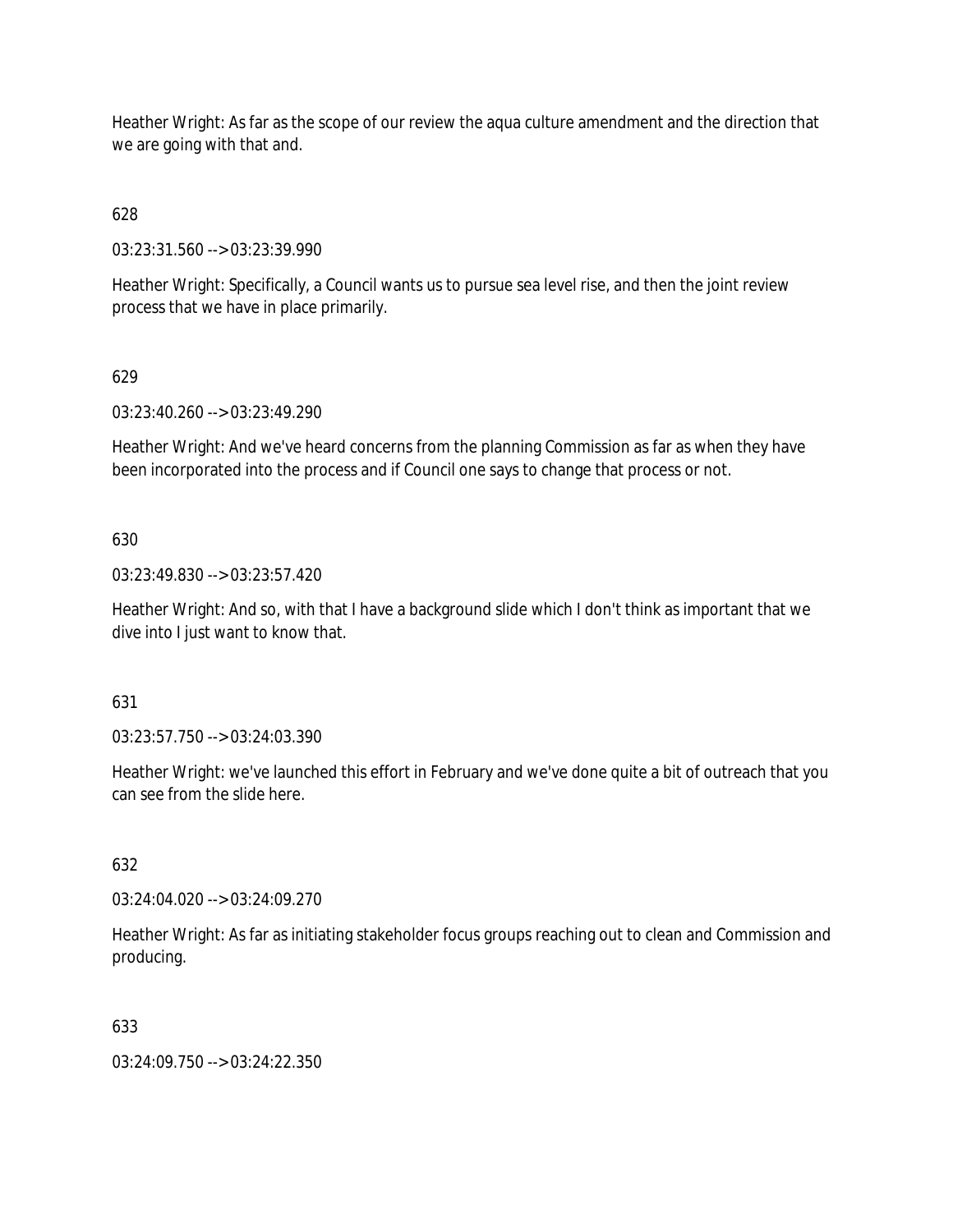Heather Wright: we're working currently on a baseline draft right now, which was actually going to be shared with our Council, this evening, but we shifted gears to have this important policy discussion with you tonight um with that i'll turn it over to Peter.

634

03:24:24.960 --> 03:24:26.430

Heather Wright: For the next slide please.

635

03:24:26.910 --> 03:24:34.140

Peter Best (COBI): Okay, thank you so um i'll try to be as quick as possible, but not all Council members have been.

## 636

03:24:35.310 --> 03:24:44.340

Peter Best (COBI): involved with all of the issues that lead up to where we're at today so just wanted to make sure these four issues are in in context.

## 637

03:24:45.450 --> 03:24:57.870

Peter Best (COBI): So we completed the drilling master program comprehensive update in 2014 and the SNP periodic review initially started in 2019.

638

03:24:59.070 --> 03:25:22.890

Peter Best (COBI): The the 2014 SMP has had a long tail to it, the first being the the appeal by the the prison group, which is a broad appeal on a wide number of issues that was upheld in hearings board and it's still under appeal and with in September, being the next hearing and kits up superior court.

639

03:25:24.060 --> 03:25:28.770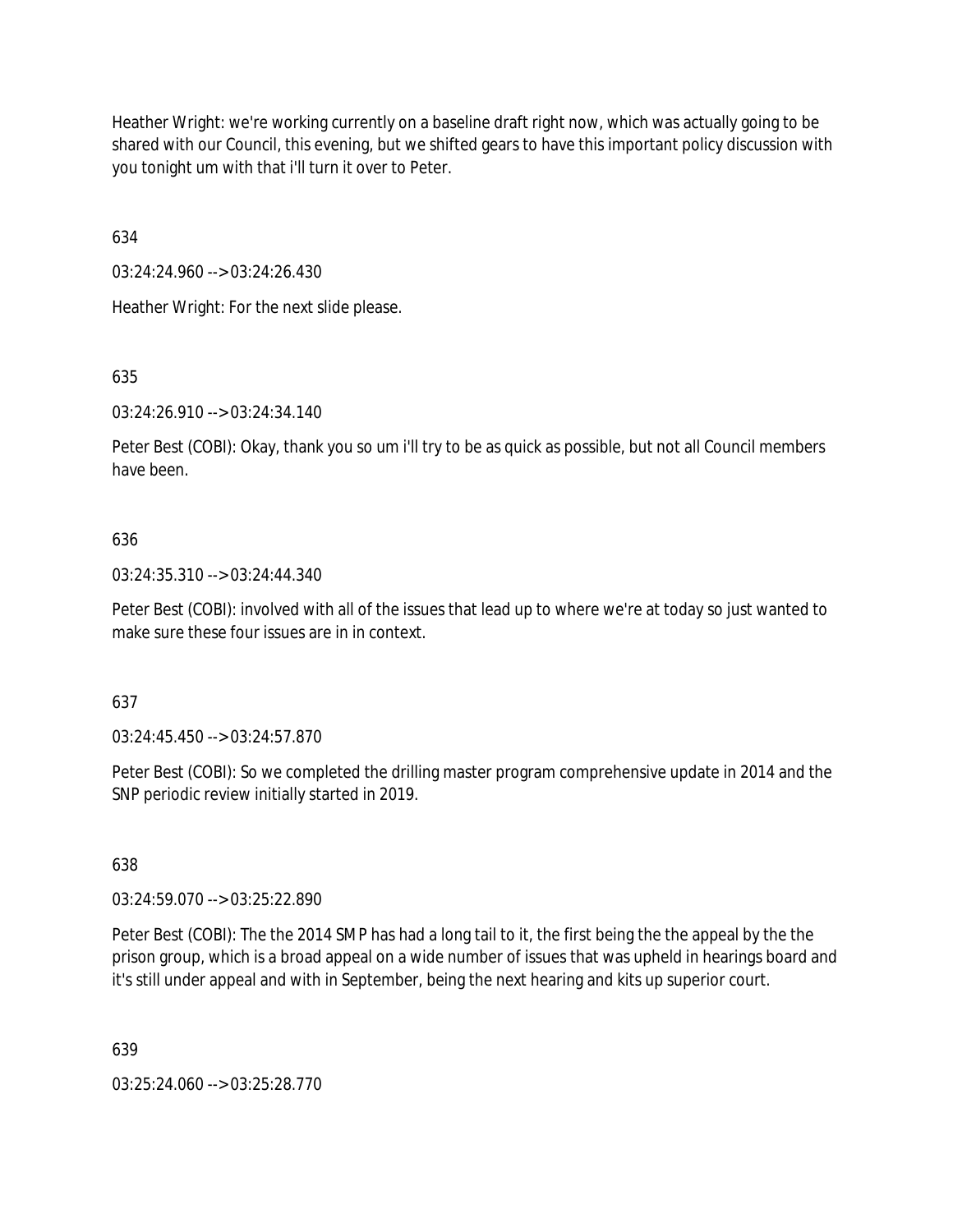Peter Best (COBI): There were a number of settlement discussions associated with some of those issues.

# 640

03:25:29.580 --> 03:25:41.820

Peter Best (COBI): And so, how we address or or do not address those issues identified in that appeal and in those settlement discussions is the first topic we're looking for guidance on.

# 641

03:25:42.720 --> 03:26:02.640

Peter Best (COBI): Some of the issues raised in the appeal included non conforming uses and that was adopted in an amendment in 2021 other extending issue from 2014 was agriculture and there was an appeal associated with that, as you know, it was dismissed without a hearing.

# 642

03:26:03.690 --> 03:26:24.510

Peter Best (COBI): And, largely because there was an agriculture amendment that was developed adopted in 2016 but, as you know, and was withdrawn for the agriculture amendment to be incorporated into the periodic review process, so how we proceed with agriculture is issue number two.

## 643

03:26:26.190 --> 03:26:34.200

Peter Best (COBI): issue number three relates to climate change and we've had an extensive climate change initiative on bainbridge island.

644

03:26:34.650 --> 03:26:47.250

Peter Best (COBI): here's a climate impact assessment, published in 2016 that identified sea level rise as a significant threat to bainbridge the climate change advisory committee issued a sea level rise assessment in.

## 645

03:26:48.300 --> 03:27:07.710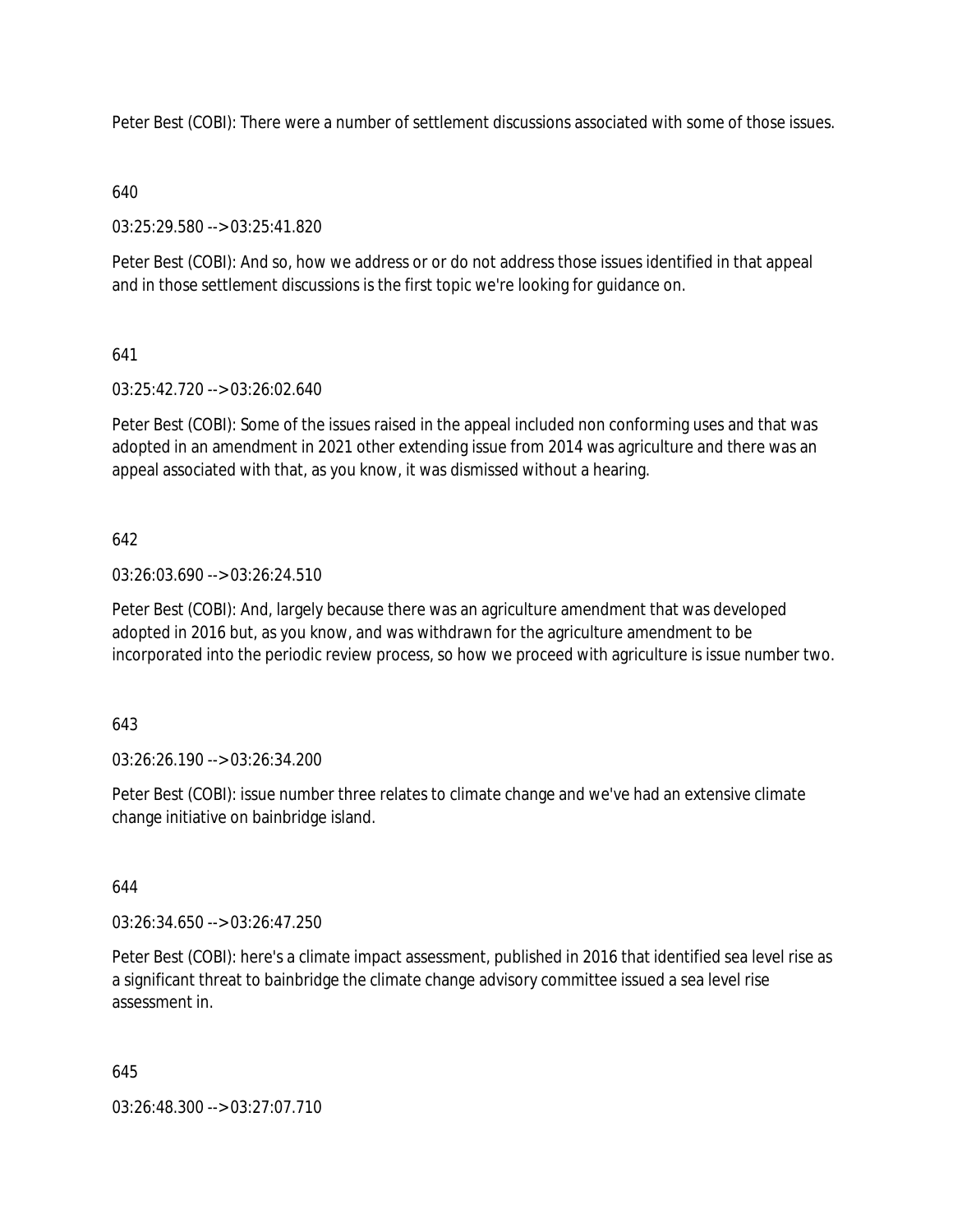Peter Best (COBI): Which provided more information on that the city adopted in 2020 Climate Action Plan that the implementation of which is guided by series of have goals targets and actions, including integrating sea level rise into the shoreline master program by 2025.

646

03:27:08.850 --> 03:27:15.570

Peter Best (COBI): So the the scope of sea level rise and how we move forward in a periodic review is the third issue.

647

03:27:17.010 --> 03:27:25.230

Peter Best (COBI): And then the periodic review process itself is the fourth issue so just to refresh you on some of that context in.

## 648

03:27:26.310 --> 03:27:30.330

Peter Best (COBI): Council adopted its first public participation program and work plan.

#### 649

03:27:31.560 --> 03:27:39.210

Peter Best (COBI): That proceeded for several months, and then we had an extended staff vacancy followed by an epidemic.

650

03:27:40.260 --> 03:27:52.290

Peter Best (COBI): That caused you know the department in the city to rethink a lot of procedures and how we could do the public's business and as a result of new staff of a pandemic pandemic.

651

03:27:53.160 --> 03:28:01.770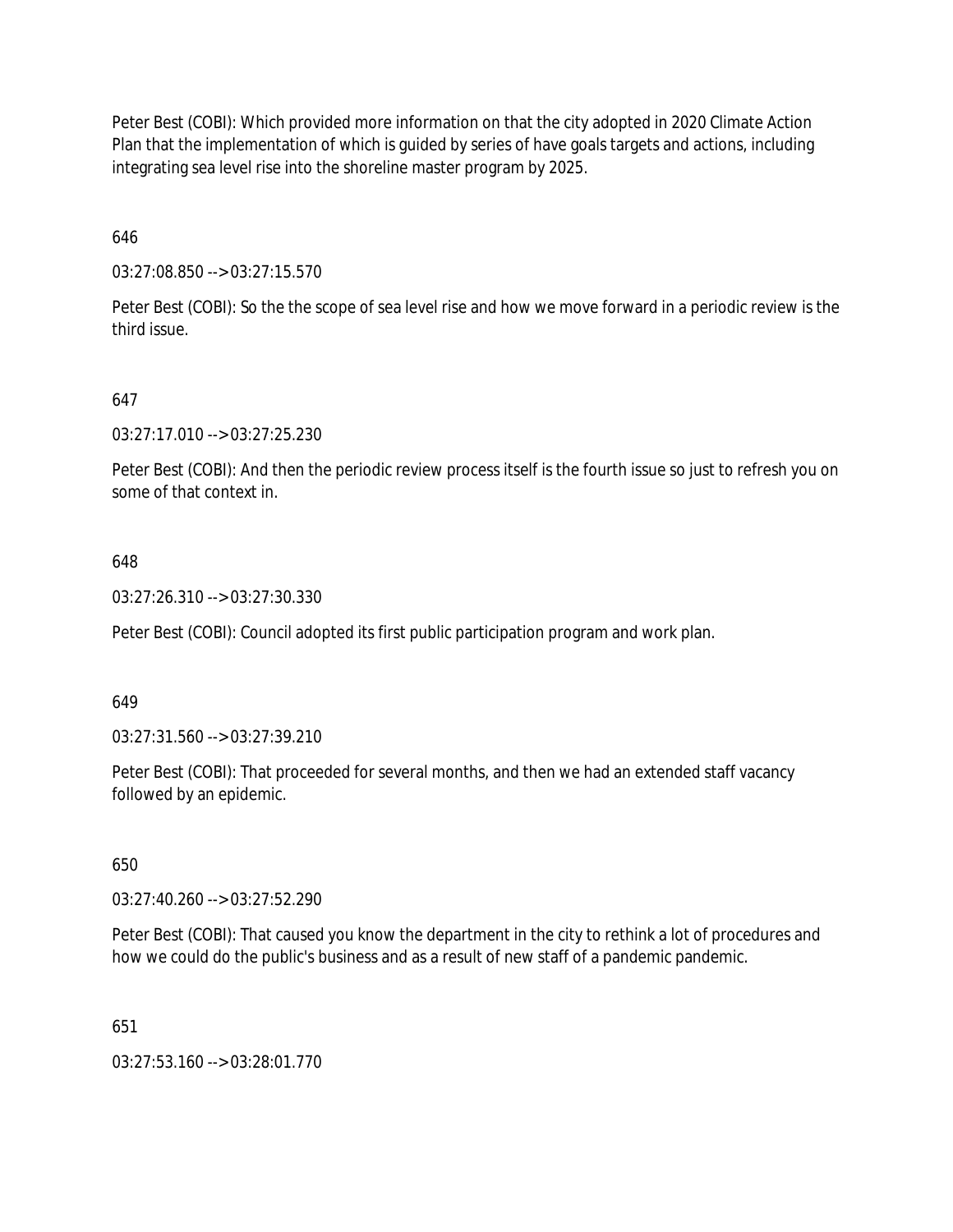Peter Best (COBI): As well as a change in deadline associated with when the periodic review needed to be completed, that was related to the availability of grant funding.

# 652

03:28:02.820 --> 03:28:20.580

Peter Best (COBI): We proposed in Council adopted a new public participation plan and work plan in 2020 So the issue here tonight is really about how do we proceed with the joint review process where it from where we're at today.

# 653

03:28:22.440 --> 03:28:27.960

Peter Best (COBI): So i'll turn it back over to director right to introduce the the first issue.

# 654

03:28:29.880 --> 03:28:44.220

Heather Wright: I think you counsel, so the first question we have is about the scope of the project, so what we have proposed on the work plan was to improve the SNP for readability to reduce faintness and provide clarity.

# 655

03:28:44.760 --> 03:28:55.410

Heather Wright: There wasn't a proposal to do substantive changes, however, that doesn't close the door on those changes those changes could come in and the way that I propose is that they could come in.

# 656

03:28:55.980 --> 03:29:02.370

Heather Wright: Through the surveys that we have available online, which would provide us some information from the public, some of the changes they were seeking.

# 657

03:29:02.700 --> 03:29:09.570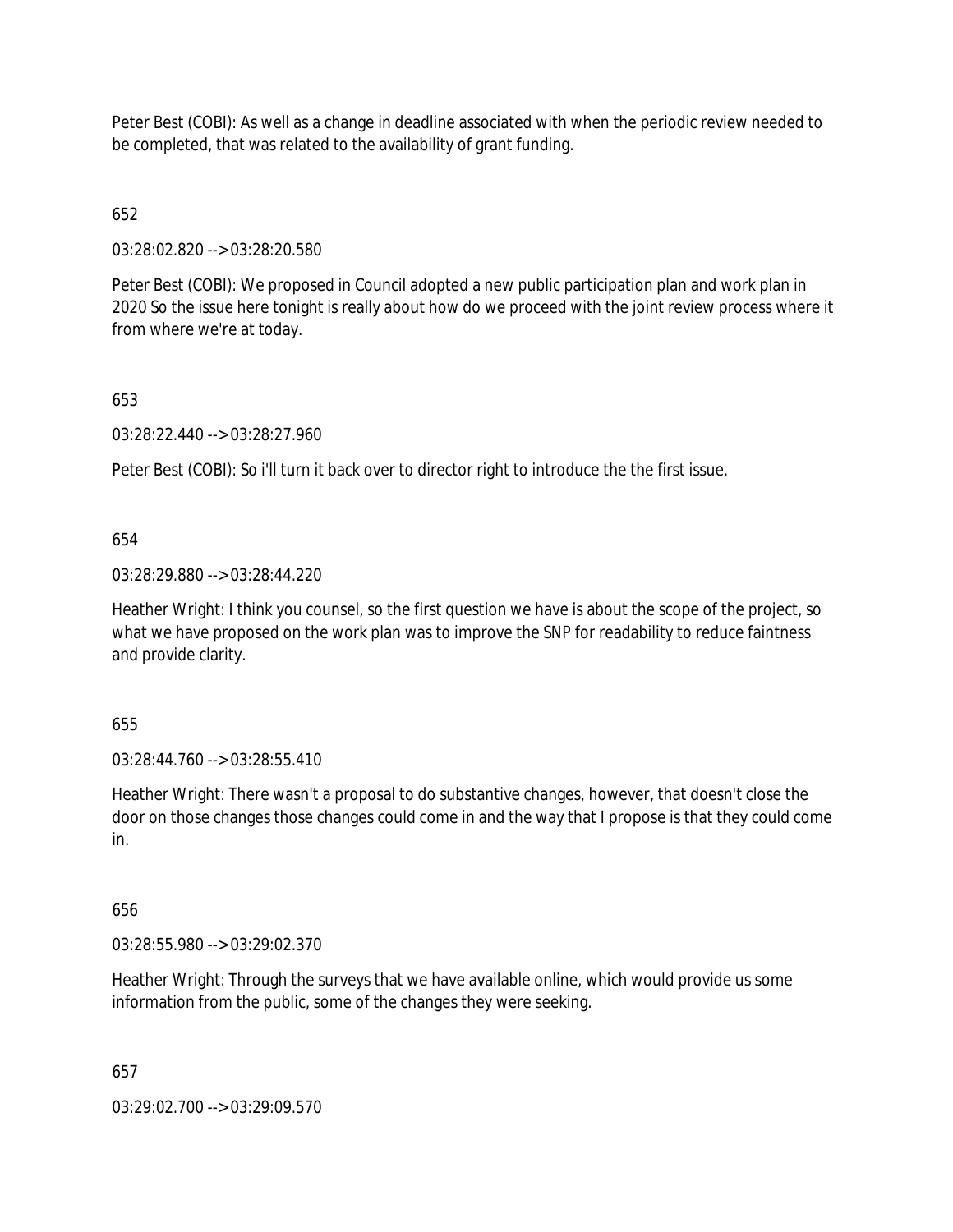Heather Wright: And then, at the joint hearing that we would have with the planning Commission the City Council department of ecology and staff.

658

03:29:10.020 --> 03:29:16.920

Heather Wright: And if if there were substantive changes that came out of that hearing that the Council wanted us to address, for example.

# 659

03:29:17.850 --> 03:29:28.770

Heather Wright: No net loss or looking at full cats potentially some of the issues that were raised during the prism appeal and some of the settlement discussions that were held previously with staff.

# 660

03:29:29.220 --> 03:29:37.020

Heather Wright: If that was the council's direction after the hearing and those substantive issues could be potentially built into the periodic review.

661

03:29:37.380 --> 03:29:41.760

Heather Wright: But at this juncture, what what has been proposed and the work plan is to.

662

03:29:42.180 --> 03:29:53.700

Heather Wright: Just reduced vagueness and provide clarity and the baseline and not take on substantive issues and then find out through the public process if those are going to be added in or not.

663

03:29:54.630 --> 03:30:09.660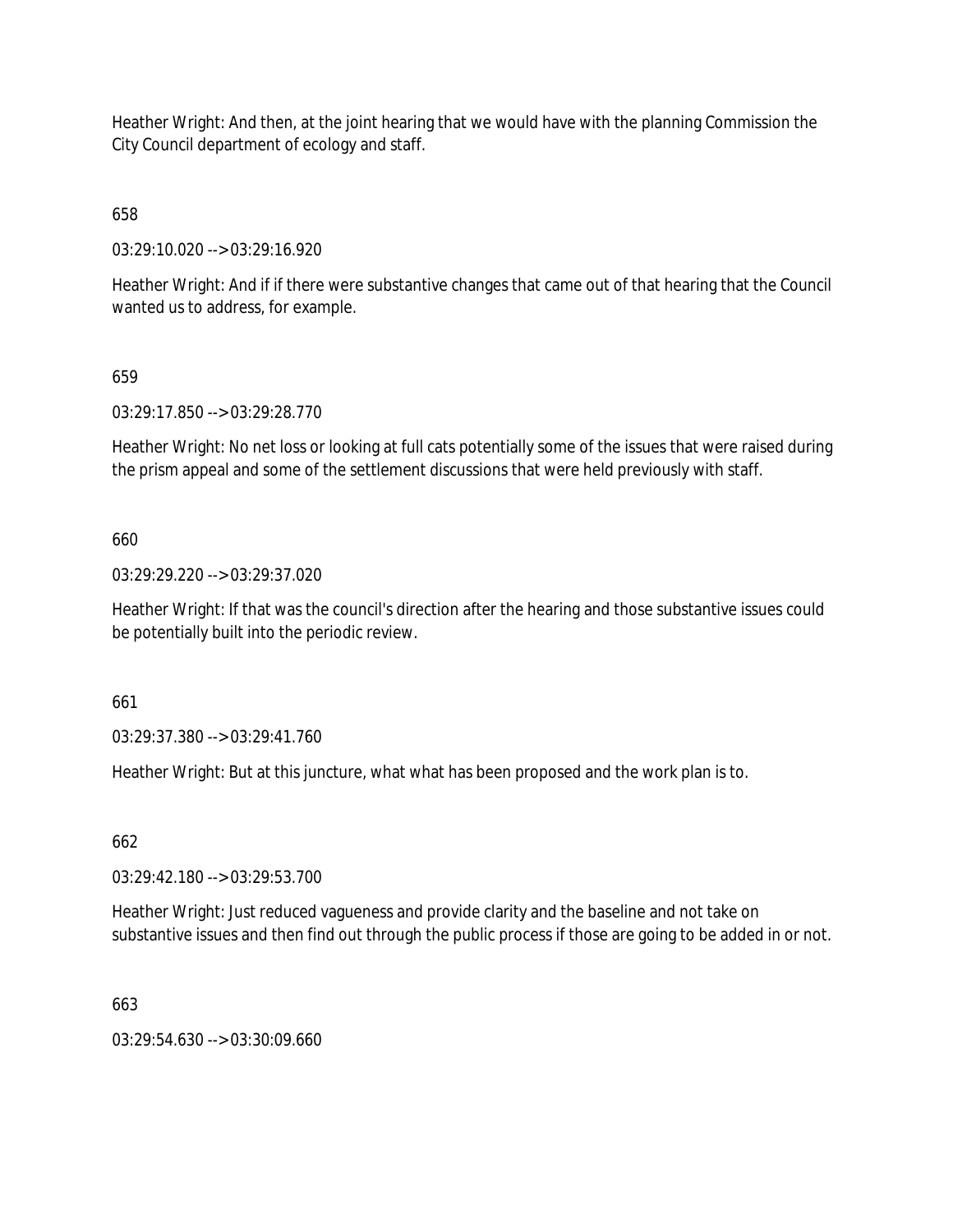Heather Wright: So this is an area where you're seeking counsel clarification Peter for each of these questions tonight we're going to have what was adopted in the work plan, and then a question for Council to consider some alternative so Peter if you could go to the next slide please.

664

03:30:11.190 --> 03:30:18.120

Peter Best (COBI): And just for reference in the corners of these slides are the page numbers for the memo that has the relevant content for you to reference.

665

03:30:19.980 --> 03:30:20.040

Heather Wright: hey.

666

03:30:21.180 --> 03:30:26.070

Kirsten Hytopoulos: Could I just in our promo just because I know I think we all Council and those having heard from.

## 667

03:30:26.580 --> 03:30:30.690

Kirsten Hytopoulos: A couple members of planning Commission, I think, on behalf of planning Commission also having heard from councilmember car.

668

03:30:31.500 --> 03:30:40.200

Kirsten Hytopoulos: We know that there's different points of view in the room to be heard, and so I just want to recognize that and make sure that what i'm hoping will do, and we would agree, so why don't we hear.

669

03:30:41.010 --> 03:30:47.820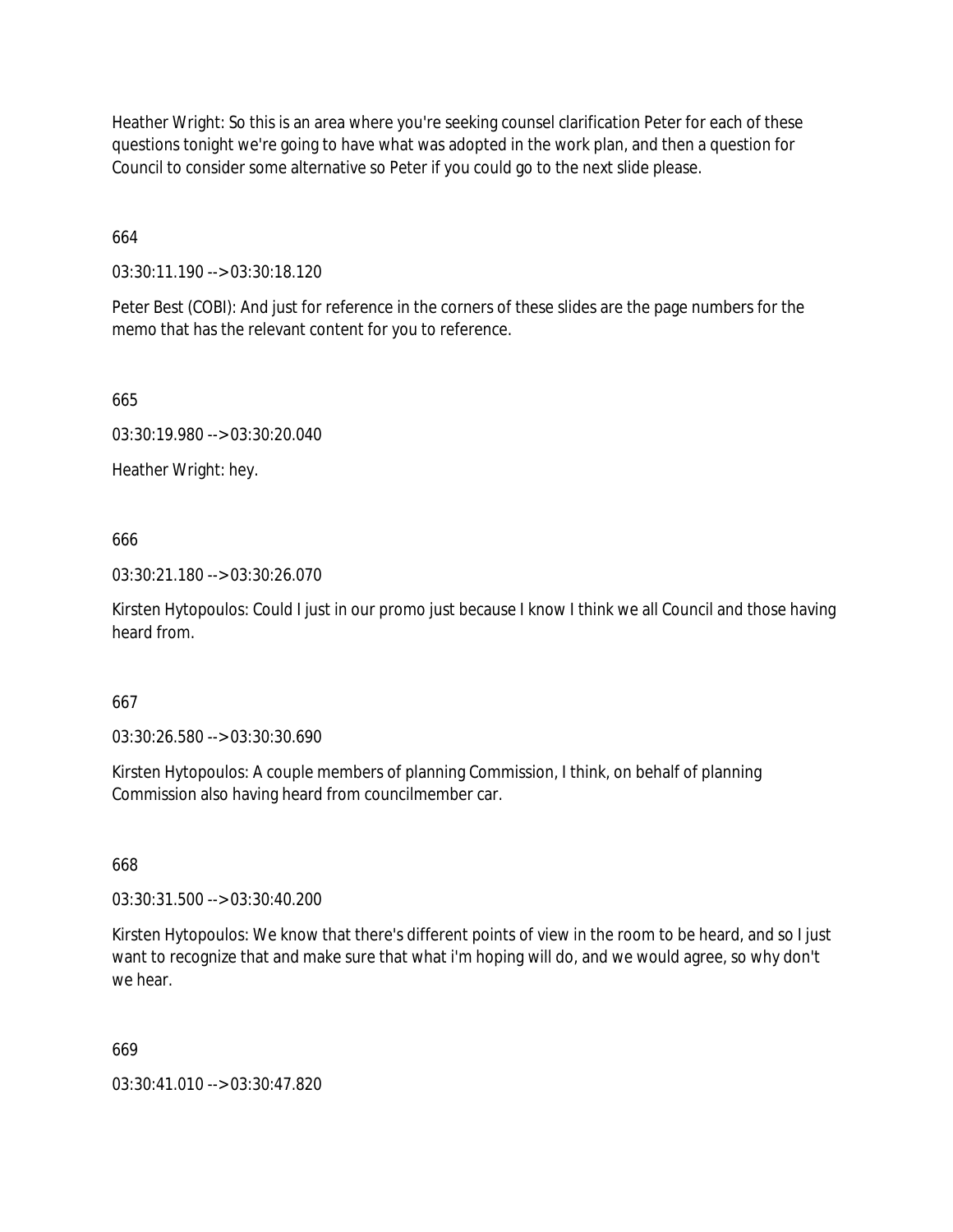Kirsten Hytopoulos: The this presentation that enrolls for each item and then turn it over to whoever wants to speak, whether it's.

670

03:30:48.180 --> 03:30:58.170

Kirsten Hytopoulos: Customer car or the Council members, if one of the planning Commissioners wants to speak up with that work for us, so we can tackle this item 1234 making sure that everybody has heard as we go.

671

03:30:58.470 --> 03:31:02.610

Kirsten Hytopoulos: If that weren't that great that would be the assumption okay great.

# 672

03:31:07.110 --> 03:31:14.730

Kirsten Hytopoulos: So did you did did heather did you uh Peter what a discuss the slide or is that sort of that's our point and we should be weighing in now on.

# 673

03:31:15.300 --> 03:31:27.900

Heather Wright: Excuse me get so I wasn't going to describe this slide so allow time for people to converse just so it's clear the Green is what was recommended from staff and adopted and we're in and be as an option to consider, as well as others.

674

03:31:28.530 --> 03:31:44.790

Peter Best (COBI): Maybe just one clarification on option B, which would be that you know new substantive amendments at this point in time, in a periodic review would probably need to be done through a separate amendment process, given the timeline for the mandatory work of the periodic review.

675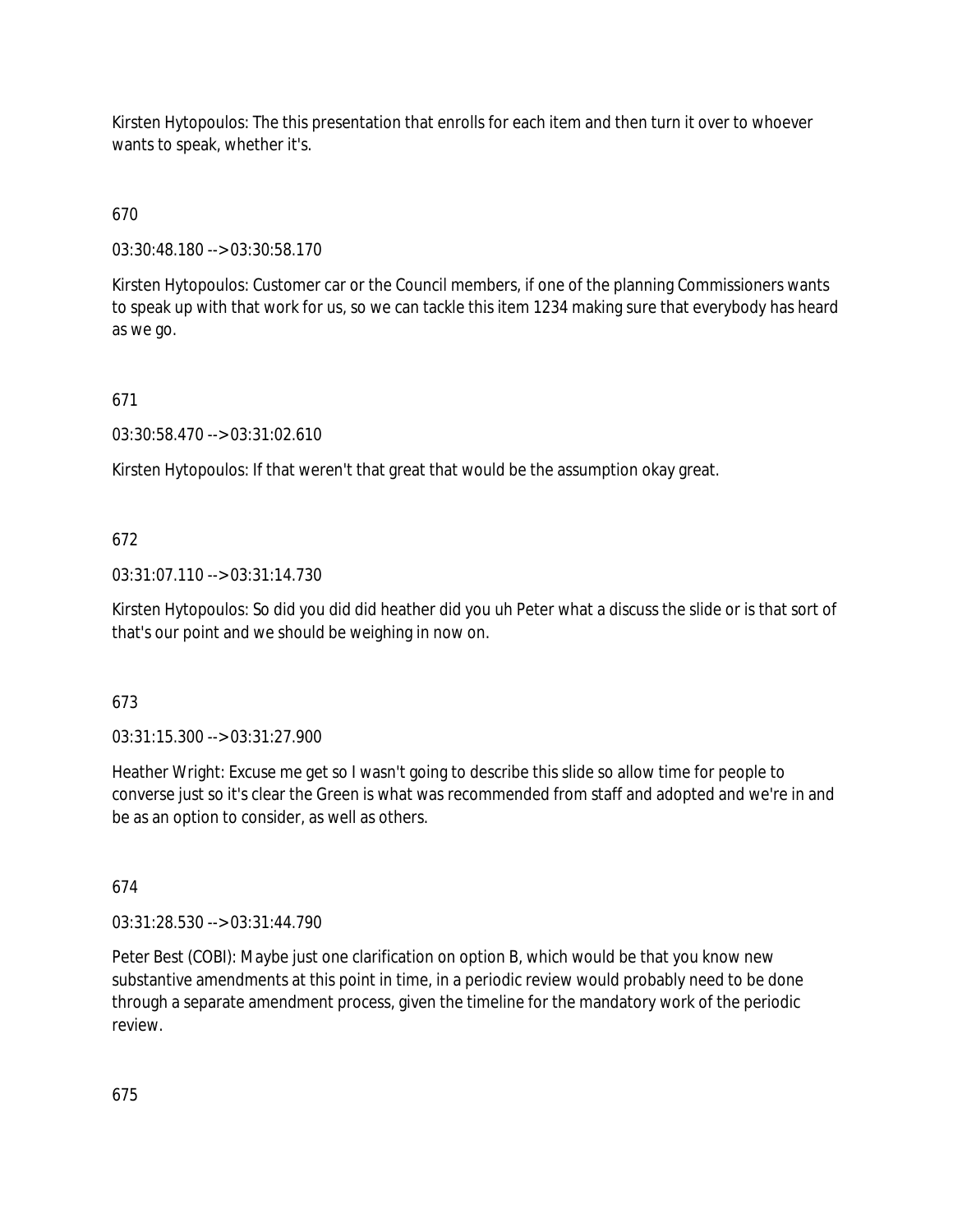03:31:46.080 --> 03:31:55.950

Kirsten Hytopoulos: Cancer if Andrew Johnson think you've had your hand up, I think he was left over, did you did you want to speak with leftover Okay, I think councilmember car is next.

676

03:31:59.070 --> 03:32:00.420

Christy Carr: Thank you um.

677

03:32:01.680 --> 03:32:04.350

Christy Carr: I don't like option A or B actually.

678

03:32:05.370 --> 03:32:06.510

Christy Carr: And i'll tell you why.

679

03:32:07.680 --> 03:32:08.970

Christy Carr: Because I think that.

680

03:32:11.100 --> 03:32:19.110

Christy Carr: The public and the planning Commission anticipated that the periodic review would look very differently than what we're doing right now.

681

03:32:20.340 --> 03:32:31.560

Christy Carr: And I think that the first process option A and B really those really aren't our options, from my perspective, I don't think it's an either or, but I do think that.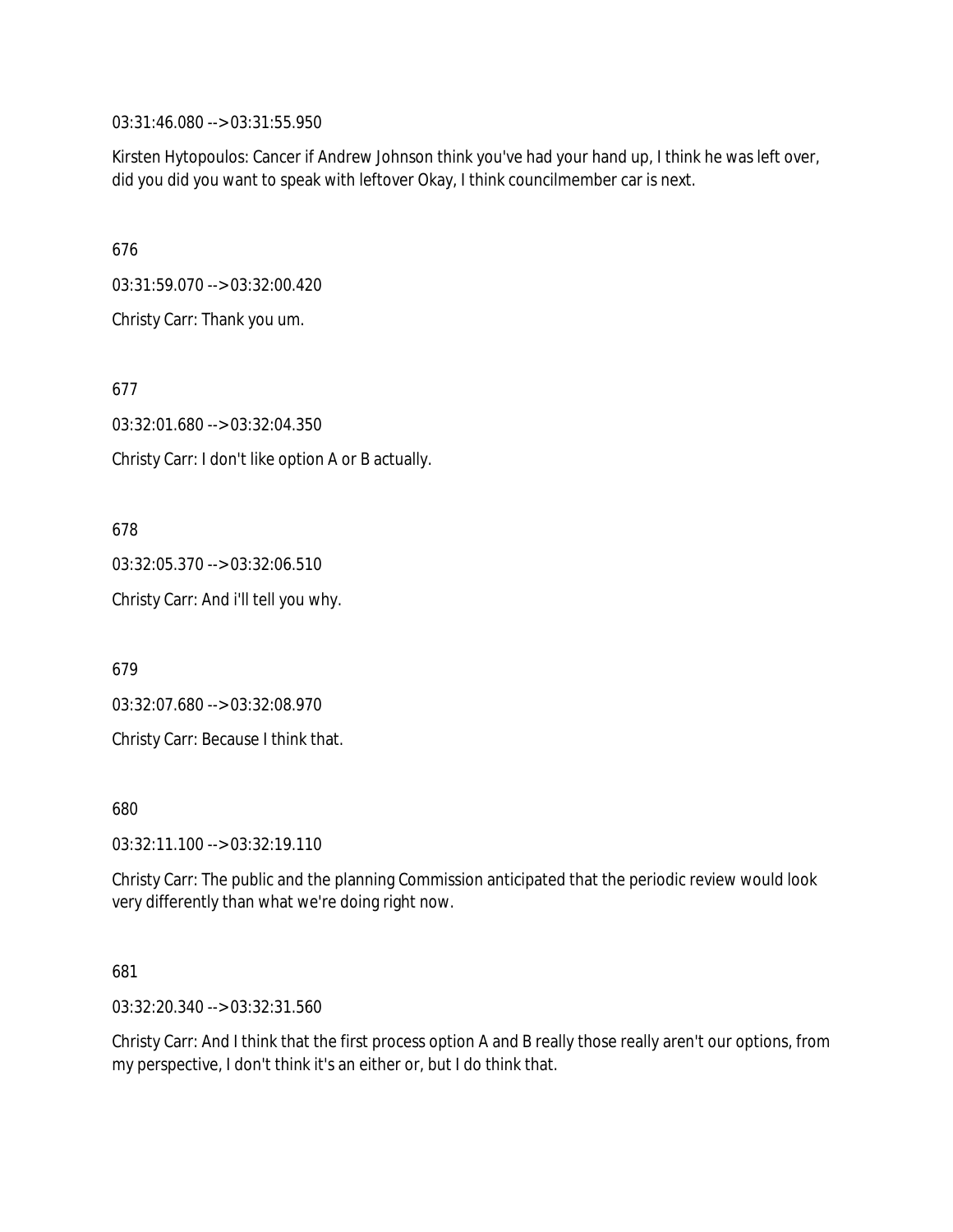03:32:33.210 --> 03:32:52.590

Christy Carr: The planning Commission and the public and staff did a lot of work leading up to the first public participation plan for the periodic review and we built a lot of trust with shoreline property owners and the broader public during that work and to to not to not move forward.

683

03:32:54.390 --> 03:32:55.410

Christy Carr: I think.

684

03:32:56.520 --> 03:33:07.920

Christy Carr: will be us not learning lessons that we have learned over and over again with the SNP I think that.

685

03:33:08.490 --> 03:33:20.040

Christy Carr: it's not a good process to have a draft staff baseline SMP presented effectively to the public and the Council and the planning Commission and ecology, at the same time.

686

03:33:20.370 --> 03:33:32.070

Christy Carr: We know the other issues are going to come up I don't think that we want to be on our back foot waiting to hear those I think we should put our best foot forward and create a draft SMP that we think has.

687

03:33:32.700 --> 03:33:40.890

Christy Carr: has some legs, if you will, and have some agreement in terms of what what should be in it, and what should be addressed, I.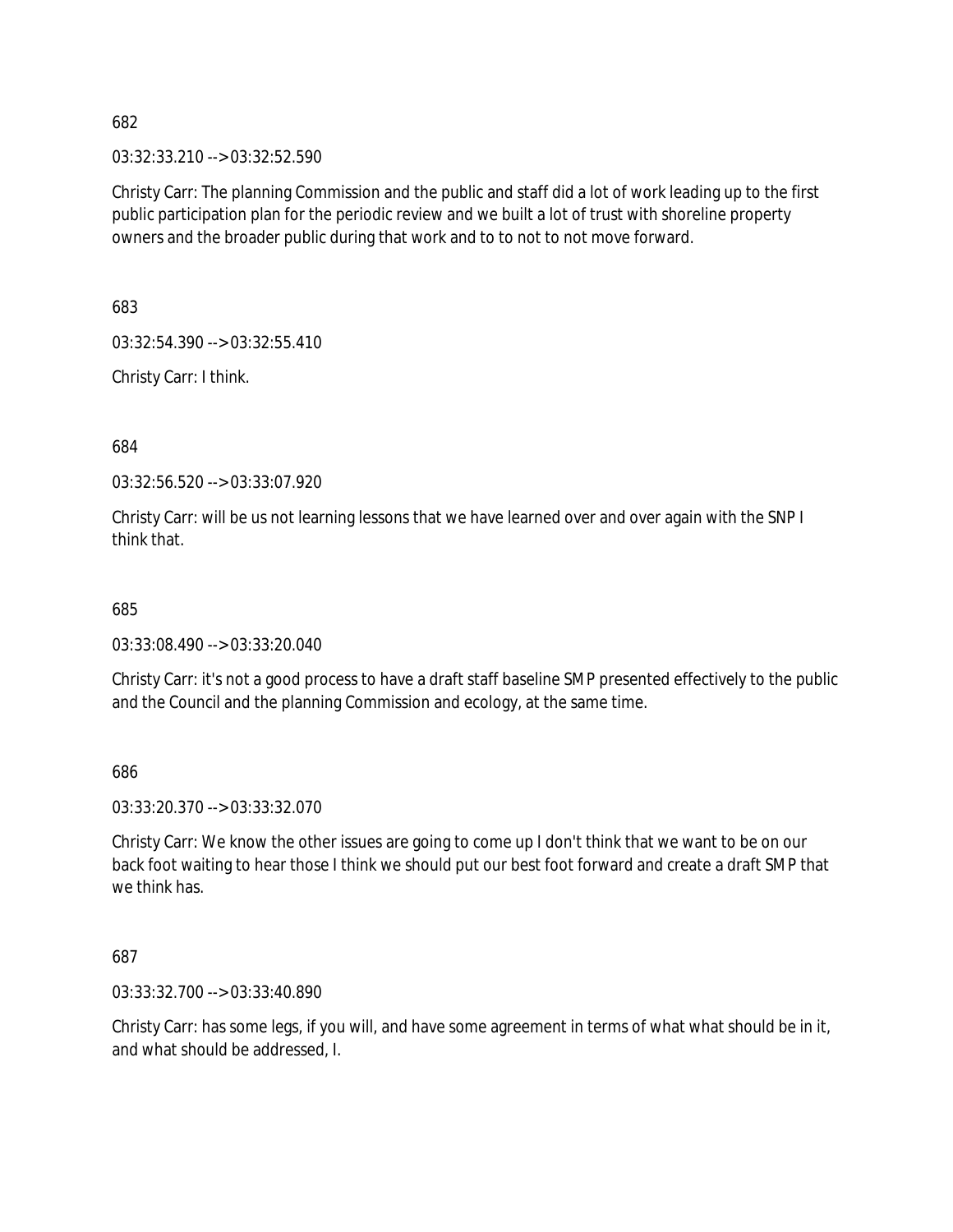03:33:42.300 --> 03:33:47.880

Christy Carr: You know, obviously had a lot of familiarity with this topic and and.

689

03:33:50.010 --> 03:33:54.450

Christy Carr: And I acknowledged that I haven't been in City Hall, since mid.

690

03:33:55.980 --> 03:34:00.360

Christy Carr: But I don't think that the topics that we discussed.

#### 691

03:34:01.620 --> 03:34:09.240

Christy Carr: During that time have changed all that much, I think that what i've heard from people who have participated in the focus group that.

#### 692

03:34:09.660 --> 03:34:17.100

Christy Carr: That that wasn't really sufficient public comment, so I don't think we've heard from the public, I don't think we've heard from the planning Commission.

#### 693

03:34:17.520 --> 03:34:24.900

Christy Carr: And I think that we need to because, again, we need to learn our lessons about the SNP because we need to do this out in the open.

694

03:34:25.260 --> 03:34:32.910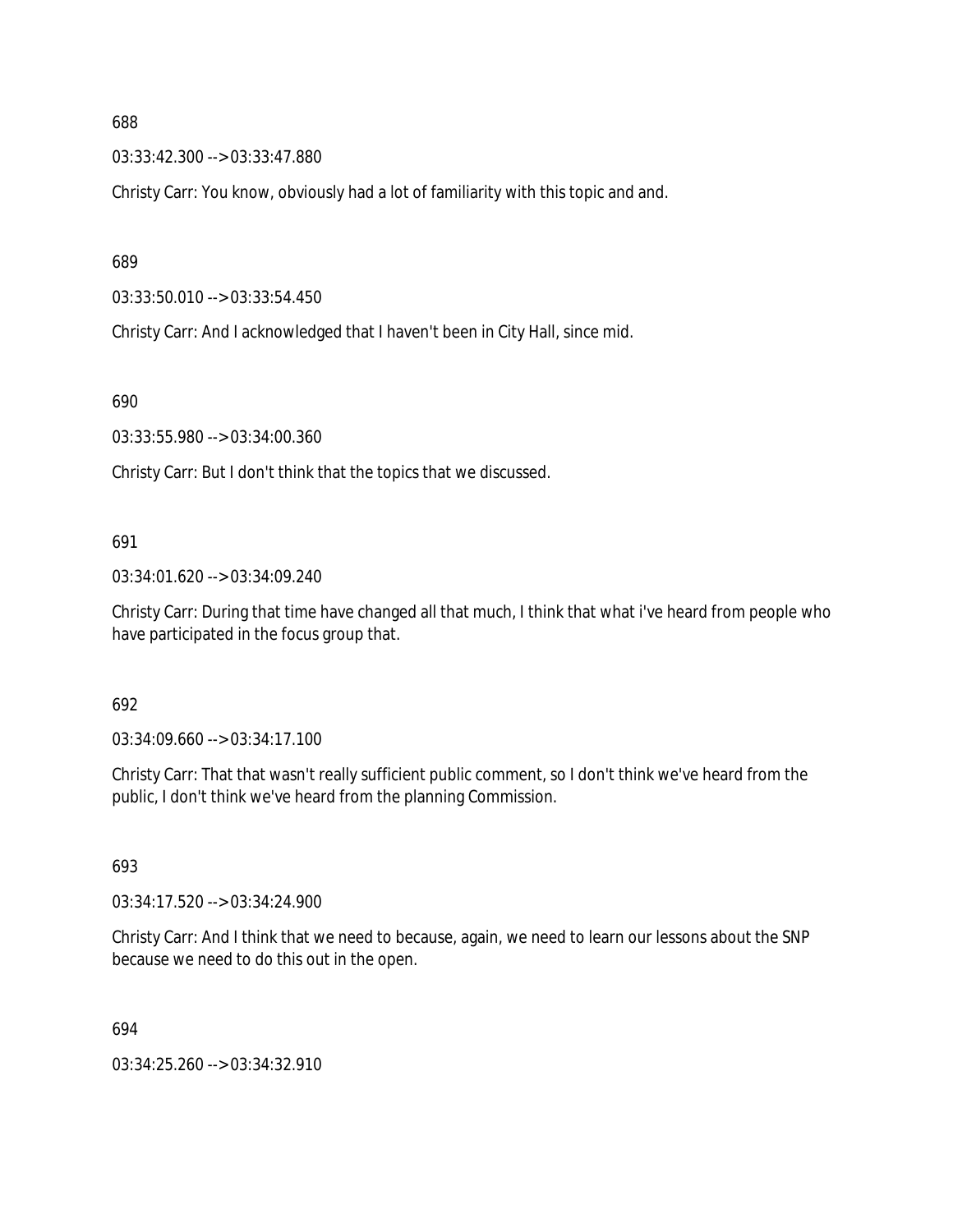Christy Carr: With the public with the shoreline property owners with the planning Commission at planning Commission meetings so in terms of.

695

03:34:33.780 --> 03:34:41.640

Christy Carr: And we'll get to process at the end question number four but in terms of what's called process options here, which I think is really scope.

696

03:34:42.150 --> 03:34:58.350

Christy Carr: I would like to encourage the Council to go back to our original public participation plan and work plan and incorporate those review topics and go back to the original what was an amendment that then became guiding themes for the periodic review and.

697

03:35:00.090 --> 03:35:10.080

Christy Carr: So what I would like to see is an option C for this question and that's to direct staff to address review topics and the original public participation plan from.

698

03:35:11.760 --> 03:35:15.090

Christy Carr: and guiding themes for the SNP amendment as presented in.

699

03:35:17.100 --> 03:35:22.380

Christy Carr: In a staff memo amending the topics as needed based on planning Commission and public input.

700

03:35:23.100 --> 03:35:37.620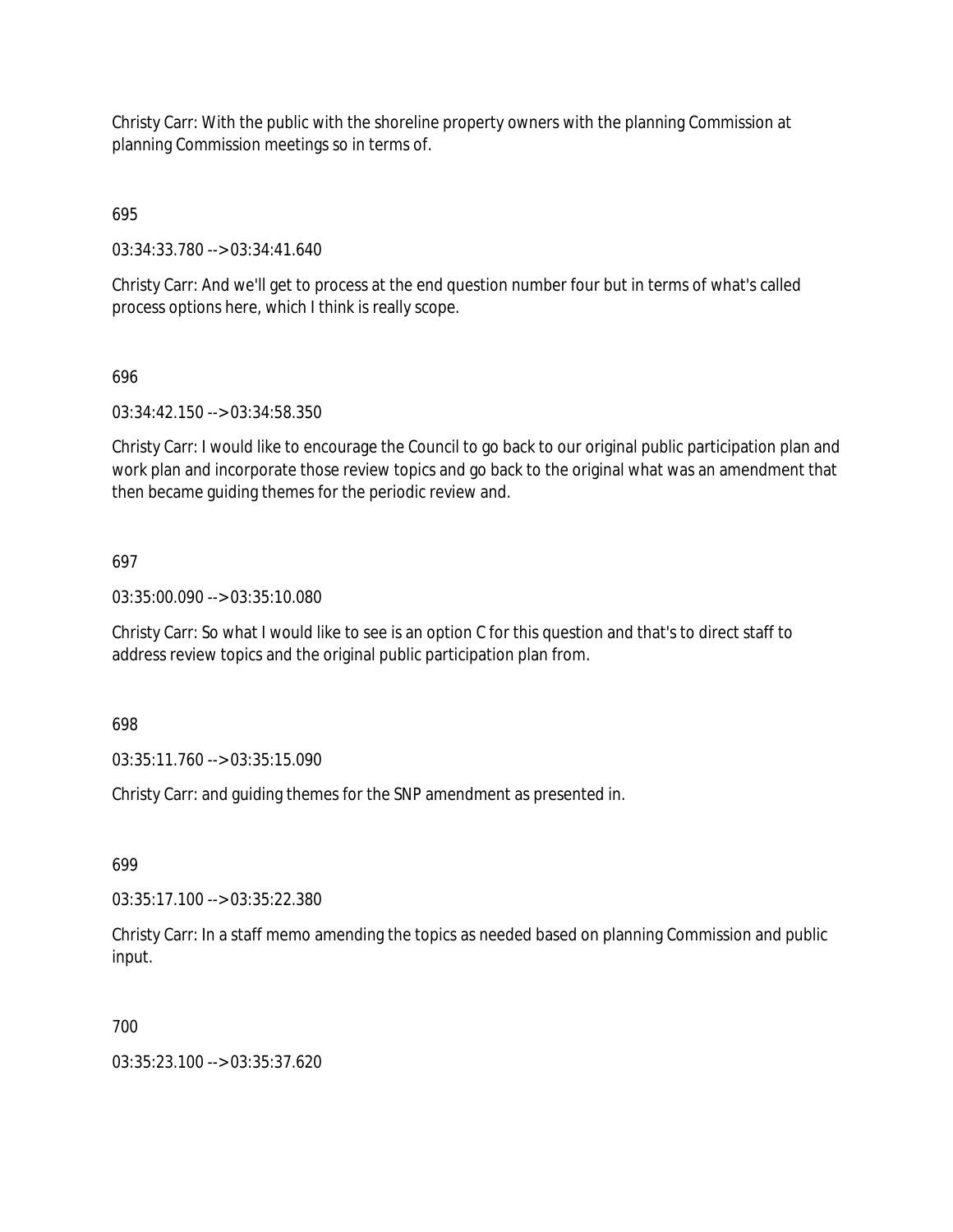Christy Carr: Direct staff to revise the SNP for clarity and readability when addressing these topics and previously identified legal issues will only be addressed if brought up as public comment during the course of the periodic review process that is not separately or specifically.

701

03:35:41.460 --> 03:35:42.180

Kirsten Hytopoulos: Is that emotion.

702

03:35:43.440 --> 03:35:44.280

Kirsten Hytopoulos: So that sentence sounds like.

703

03:35:45.480 --> 03:35:46.200 Kirsten Hytopoulos: recommendation.

704

03:35:47.760 --> 03:35:49.800 Christy Carr: So moved okay.

705

03:35:51.150 --> 03:35:55.260

Kirsten Hytopoulos: Okay, and that was seconded by the mayor Council member Schneider.

# 706

03:35:57.000 --> 03:36:02.400

Leslie Schneider: Thank you i'm wondering if there is maybe i'm.

707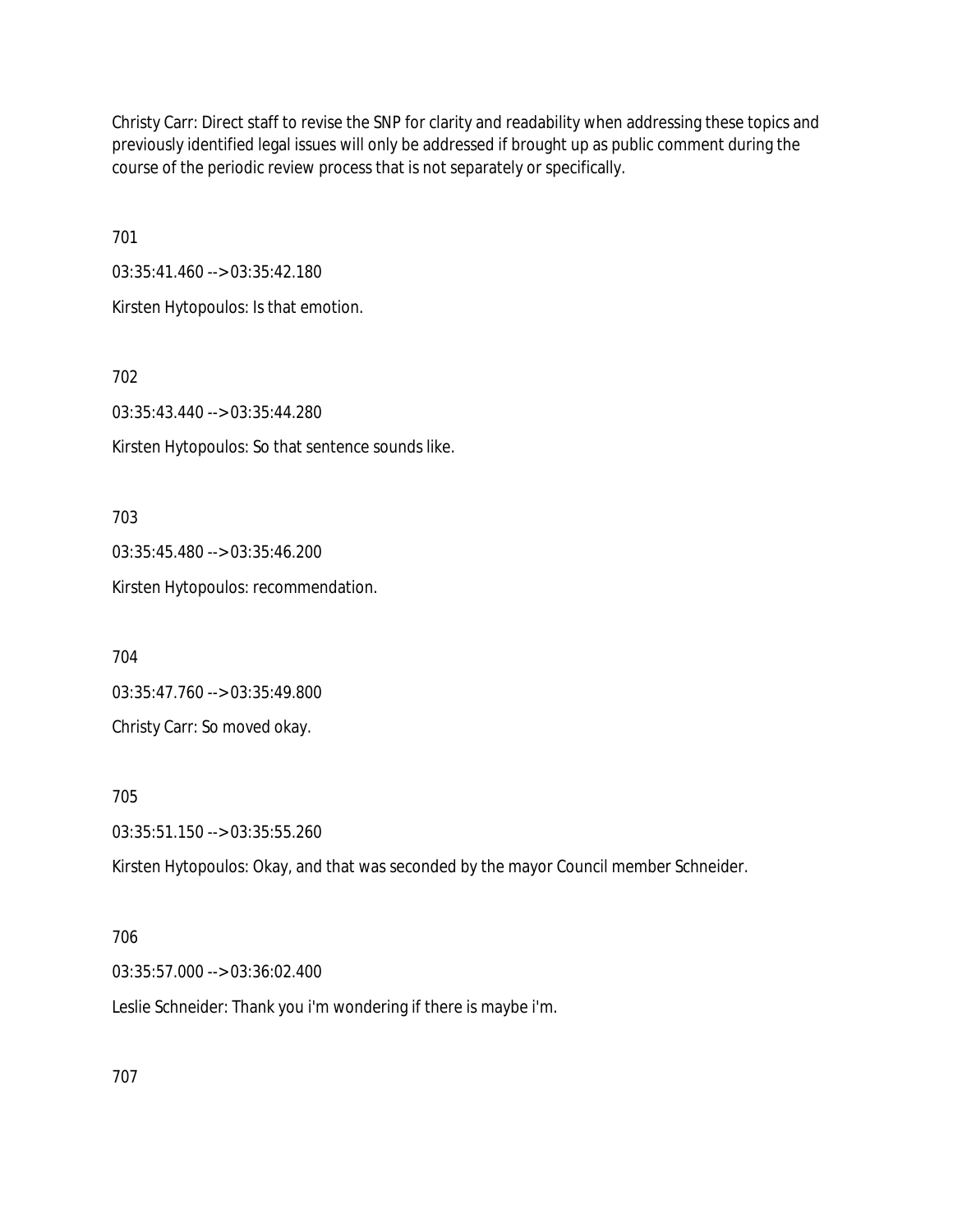03:36:03.480 --> 03:36:08.670

Leslie Schneider: kind of a misperception or a disconnect on what's being proposed.

708

03:36:10.290 --> 03:36:18.960

Leslie Schneider: What if I mean what the way I think I see this and i've I had a conversation earlier today, in fact.

709

03:36:21.030 --> 03:36:29.730

Leslie Schneider: In the simplification and the clarification and the consistency that the that the SNP is going through now.

# 710

03:36:31.380 --> 03:36:39.840

Leslie Schneider: it's my understanding that that may in fact address issues from the from the prison.

### 711

03:36:40.680 --> 03:36:57.360

Leslie Schneider: efforts over the years and, if they don't, then it will become clearer what those remaining issues still are so I guess my, I would like to advocate for letting staff move forward with the clarification you know coming up with this new baseline draft.

712

03:36:58.440 --> 03:37:02.100

Leslie Schneider: And it's my understanding that the public participation in fact.

713

03:37:03.900 --> 03:37:17.430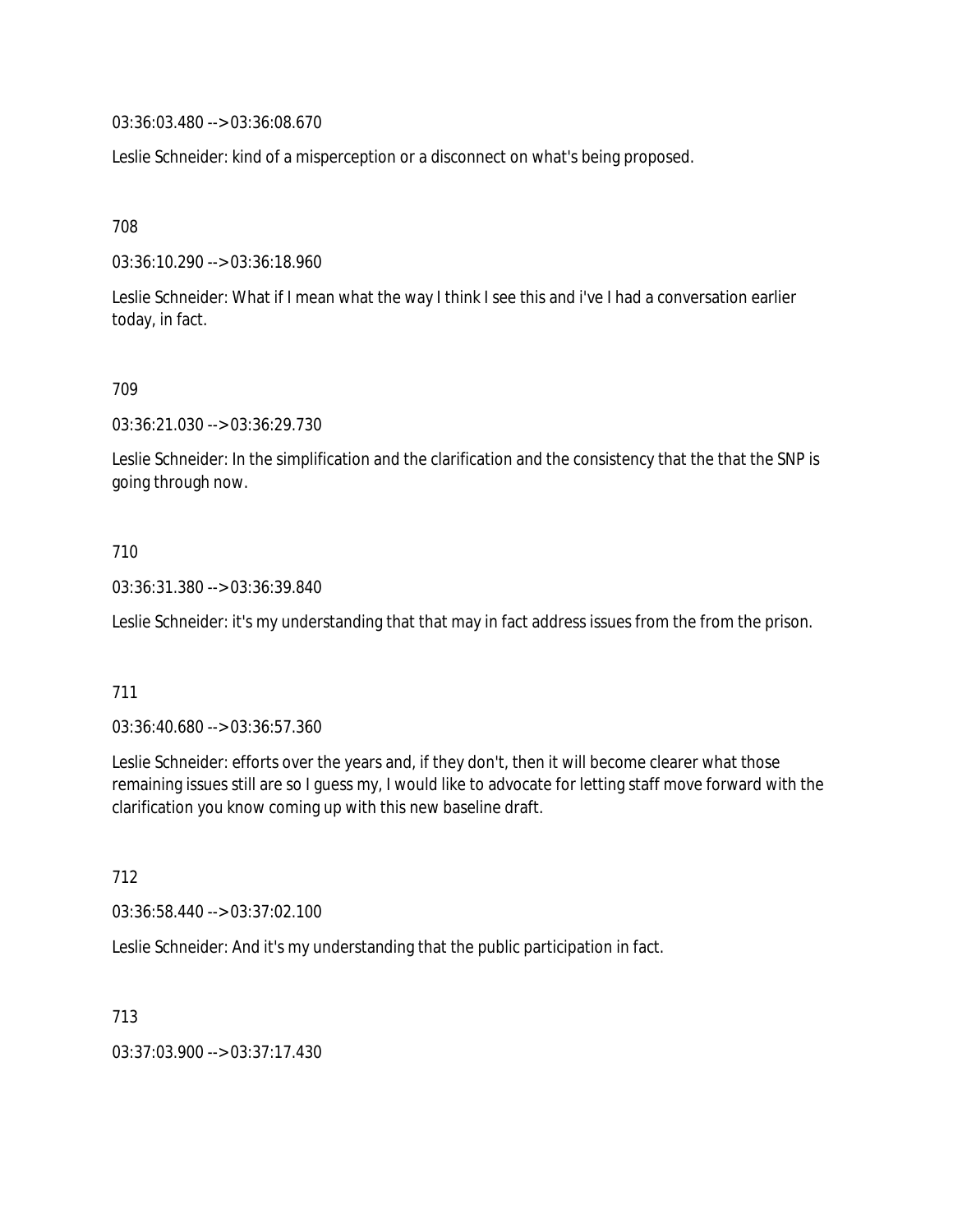Leslie Schneider: is pretty much what was recommended before, but the timing has changed on it, so there is no, there is no removal of public participation there's just a shift in it, so that the public participation can be on the.

714

03:37:18.540 --> 03:37:32.400

Leslie Schneider: The baseline draft itself, instead of prior to that which then you know leaves everything up in the air, because you don't know what a new clarified simplified version would be.

715

03:37:33.600 --> 03:37:51.660

Leslie Schneider: Anyway, so the, the bottom line of what i'm asking for, or whatever is to let staff move forward with this simplified version, and then we pick it up, from that point and start hacking away at it and saying, well, we want this and we don't want that Thank you okay.

716

03:37:53.040 --> 03:37:56.190

Kirsten Hytopoulos: Peter did you want to add something to this what's the race.

717

03:37:56.550 --> 03:37:58.320

Peter Best (COBI): Yes, thank you so um.

718

03:37:59.370 --> 03:38:02.640

Peter Best (COBI): I think, maybe there has been some.

719

03:38:03.840 --> 03:38:21.930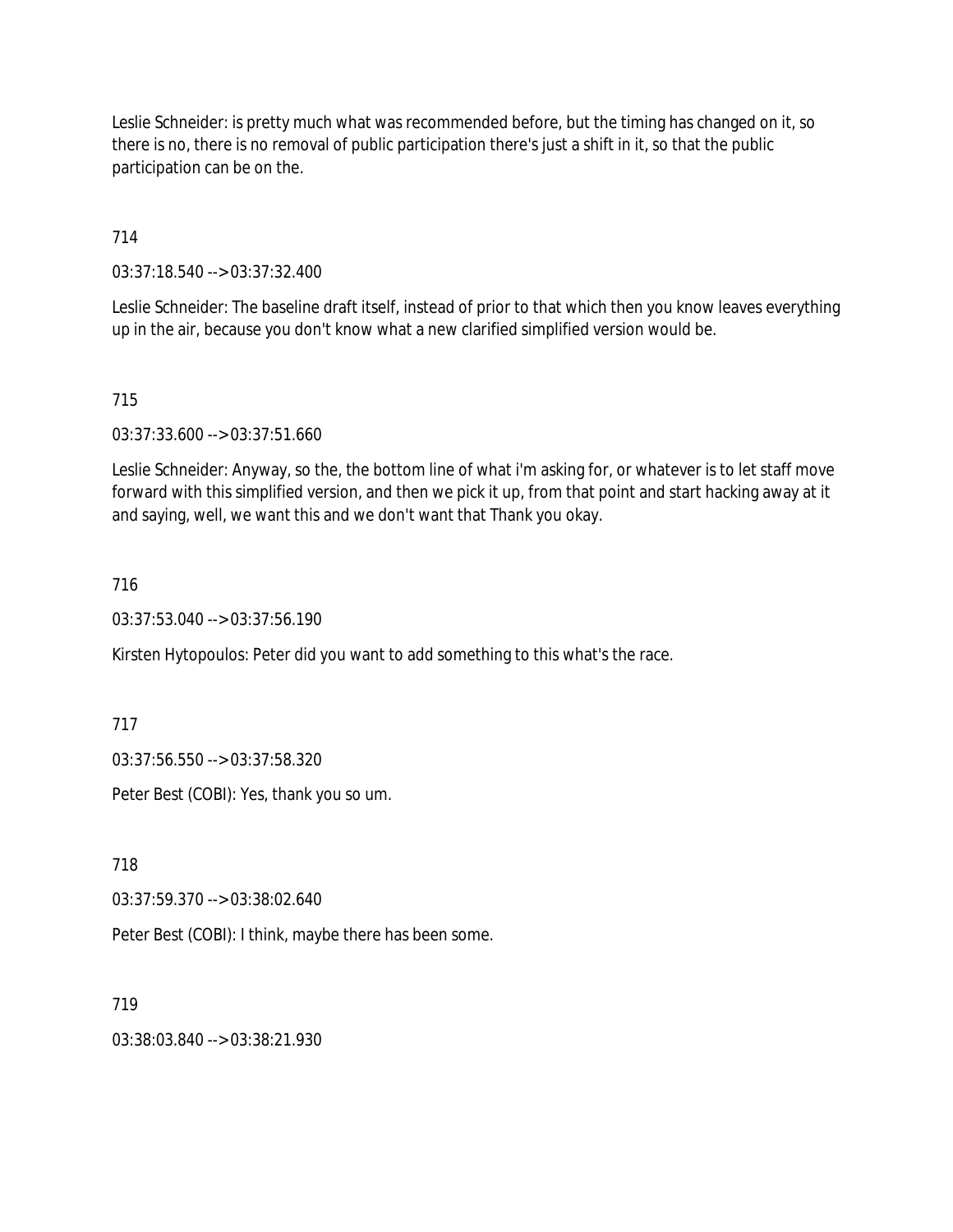Peter Best (COBI): misunderstandings about what staffs scope is so the I totally support the motion that councilmember car just put forward that's my understanding of what our directive is that the the scope of work, the the table that was attached to the.

720

03:38:22.950 --> 03:38:36.180

Peter Best (COBI): Public participation plan well not published in detail and the updated version was is was and is something that I am working from as I, as I develop drafts.

# 721

03:38:36.990 --> 03:38:49.350

Peter Best (COBI): And the guiding themes, given that numbers one and two are already completed and number seven, this is the January 2018 memo that councilmember car was referring to.

# 722

03:38:50.070 --> 03:38:58.020

Peter Best (COBI): number seven is the substantive issues that staff is not recommending any changes on but that might come up during the process.

### 723

03:38:58.740 --> 03:39:09.420

Peter Best (COBI): that's our understanding as well proceeding on these amendments so having heard what I what I just heard, I think we're on the same page and just had, maybe some miscommunication.

724

03:39:11.370 --> 03:39:12.420

Kirsten Hytopoulos: That sounds in the Republic.

### 725

03:39:14.010 --> 03:39:27.840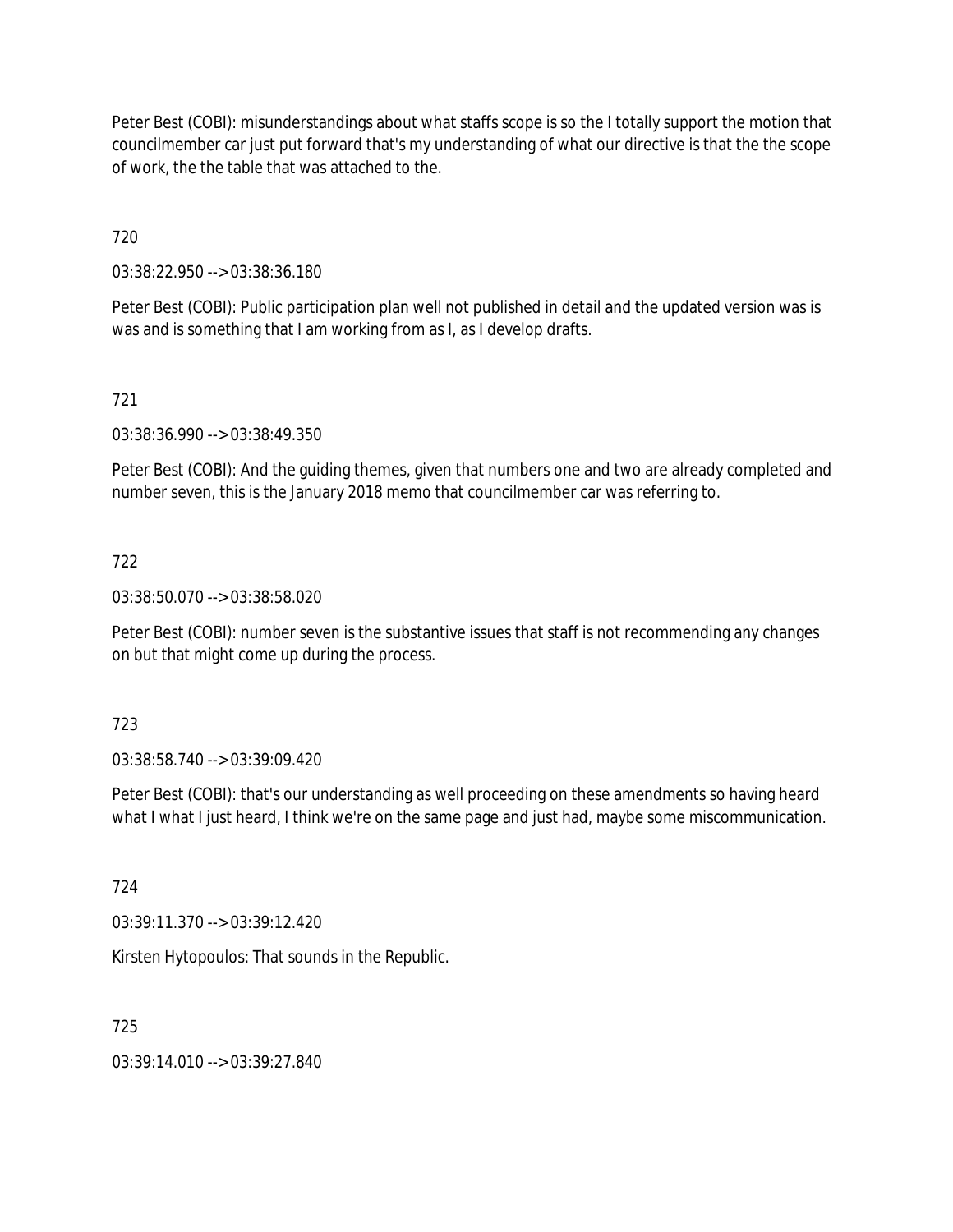Michael Pollock: So yeah I just want to get clear, first of all, I just want to thank my colleague councilmember card for the hard work that you put into developing your email it's really helpful and I just appreciate the work.

726

03:39:29.040 --> 03:39:30.300

Michael Pollock: It makes my job.

727

03:39:31.680 --> 03:39:32.760

considerably easier.

728

03:39:33.930 --> 03:39:46.110

Michael Pollock: As terms of the motion, though, you have for recommendations and your email one process option to the aquaculture minute three sea level rise and for joint review process.

729

03:39:47.040 --> 03:40:05.130

Michael Pollock: Is your motion to recommend these actions all four of them are you wanting to go through them one, at a time, or I guess I just like clarity, because I, I would be i'll just be clear, I would be happy to hear emotion, to move forward on all four of them.

730

03:40:06.690 --> 03:40:11.310

Michael Pollock: And would support that so I can I get clarity from the on that please.

731

03:40:12.090 --> 03:40:12.780

Kirsten Hytopoulos: get some bigger.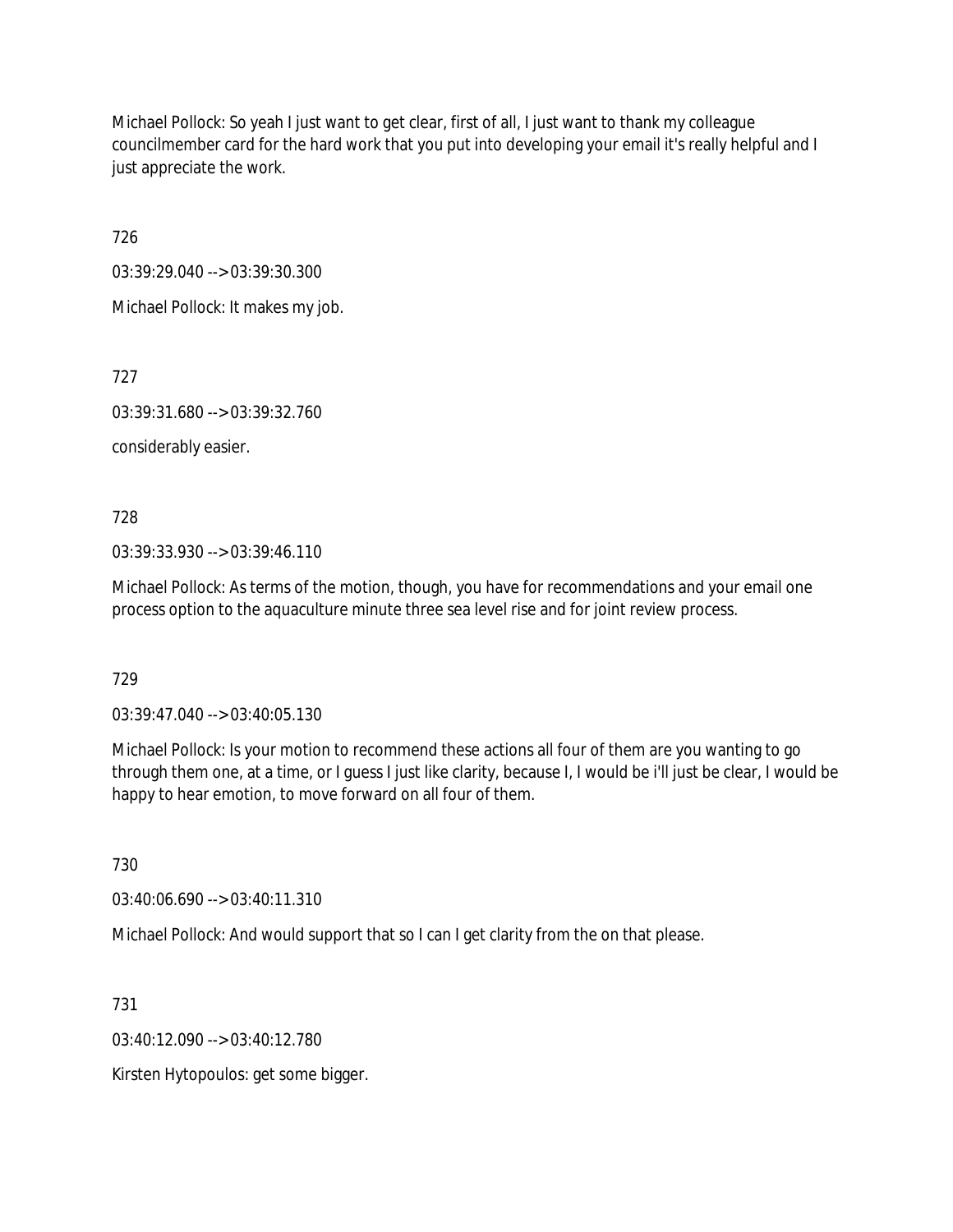03:40:14.760 --> 03:40:23.160

Christy Carr: yeah sure I thank you councilmember pollock my understanding from the Deputy Mayor, is that we were going to go through each of these, one by one.

733

03:40:24.960 --> 03:40:32.190

Christy Carr: So that we all have an opportunity to participate in the discussion so I guess at this point my.

# 734

03:40:33.930 --> 03:40:39.840

Christy Carr: My approach would be as part of my contribution to the discussion would just be to make a motion.

735

03:40:42.120 --> 03:40:44.640

Christy Carr: On on each one okay.

736

03:40:44.760 --> 03:40:49.320

Michael Pollock: So we're going to debate and discuss all for these one, at a time that's that's.

# 737

03:40:51.090 --> 03:41:00.360

Christy Carr: What yeah I mean I think that's the way that staff set up the discussion was to get our get our feedback get the full Councils feedback on each of these four topics.

738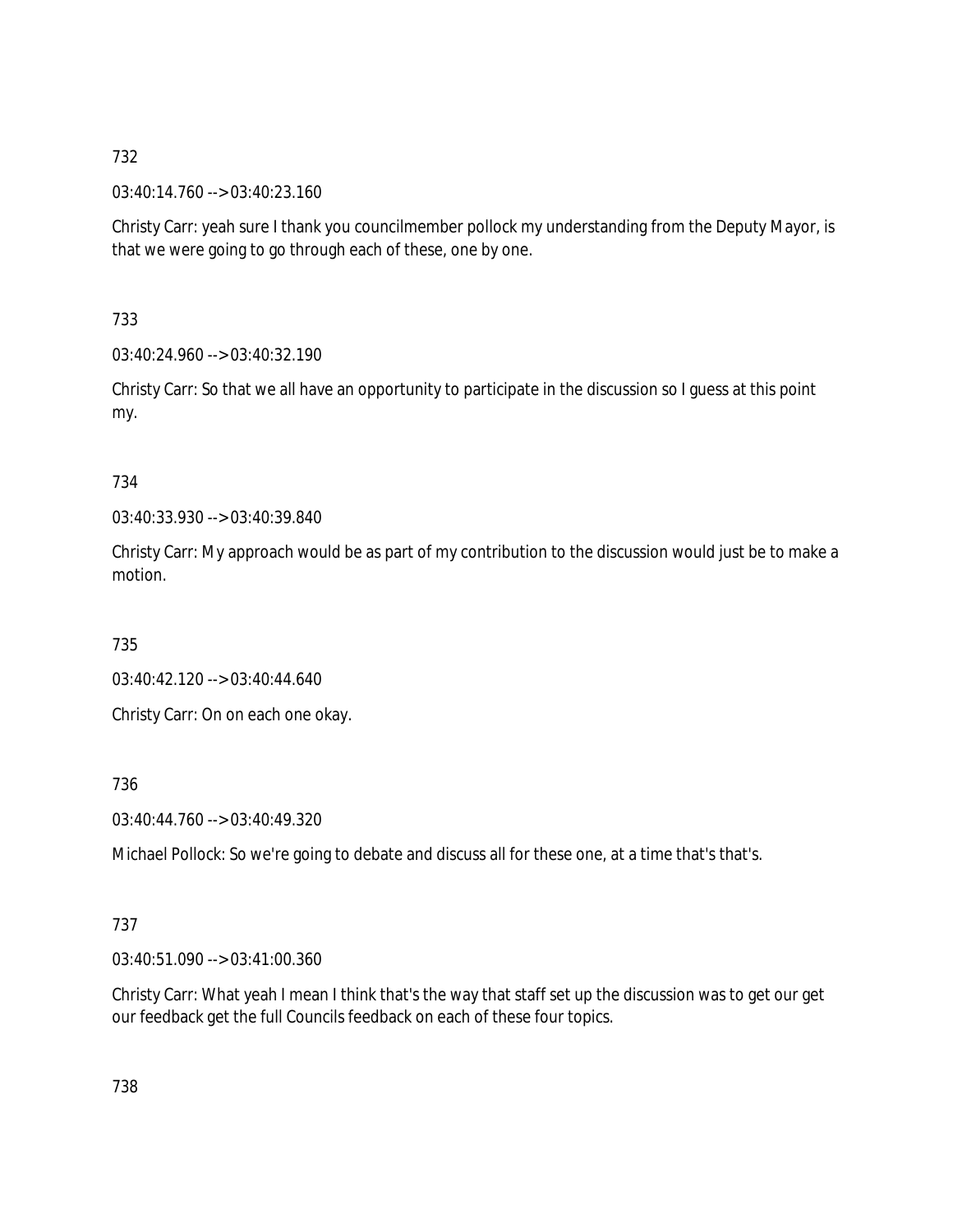03:41:02.040 --> 03:41:09.060

Kirsten Hytopoulos: So and it's also, of course, allows the public to understand what we're doing it allows us to have different opinions potentially on different on different points so.

739

03:41:10.140 --> 03:41:11.430

Kirsten Hytopoulos: Hopefully we can I know which.

740

03:41:11.640 --> 03:41:22.230

Michael Pollock: are just for the record and i'll just record I support all four of these as outlined in the email and that's going to be on the comments i'm going to be making on it.

741

03:41:24.060 --> 03:41:26.280

Kirsten Hytopoulos: I think next up is councilmember deeds.

### 742

03:41:27.240 --> 03:41:40.290

Joe Deets: Thank you, Deputy Mayor and First, I will echo my thanks to councilmember car to doing the work, as well as the work done by staff so a lot of folks have been putting in a lot of work in this, so thank you all and.

743

03:41:42.330 --> 03:41:47.310

Joe Deets: One thing I haven't asked calcium or car can you repeat the motion.

744

03:41:48.570 --> 03:41:56.970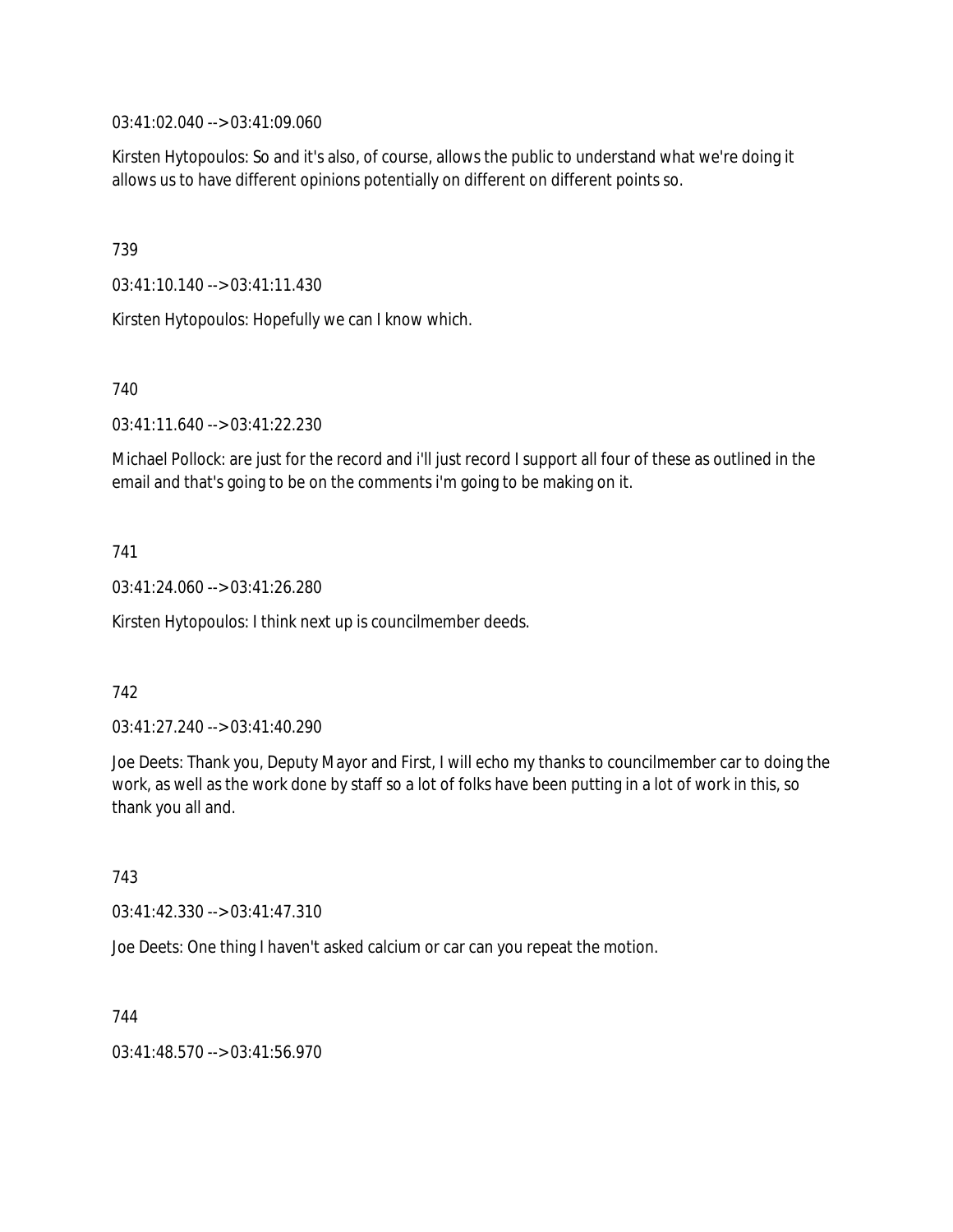Joe Deets: Because I was listening, but since I don't have your memo in front of me just like to hear it and plus you know I think it's good for the public beer to.

745

03:42:03.120 --> 03:42:04.140

Christy Carr: yeah I can do that.

746

03:42:06.030 --> 03:42:12.240

Christy Carr: I moved to direct staff to address review topics in the original public participation plan from.

# 747

03:42:13.620 --> 03:42:25.020

Christy Carr: And the guiding themes for an SMP amendment as presented in the staff memo amending topics as needed based on planning Commission and public input.

# 748

03:42:27.570 --> 03:42:43.320

Christy Carr: And to direct staff to revise the SNP for clarity and readability when addressing these topics previously identified legal issues will only be addressed if brought up as public comment during the course of the periodic review process that is not separately or specifically.

749

03:42:46.140 --> 03:42:48.780

Kirsten Hytopoulos: Okay councilmember pantry Johnson.

750

03:42:49.680 --> 03:42:50.940

Brenda Fantroy-Johnson: um I was going to call it the vote.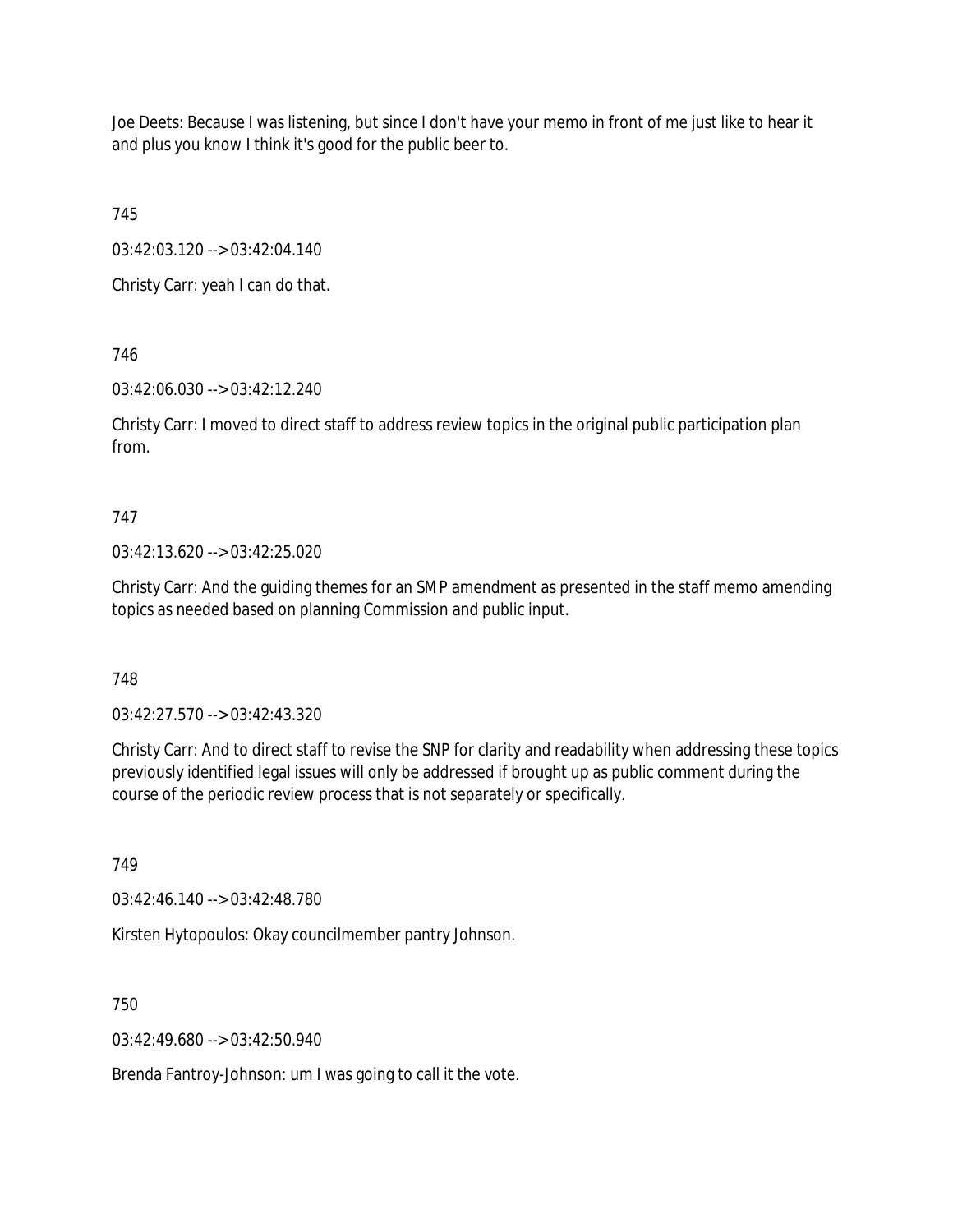03:42:52.980 --> 03:42:58.710

Kirsten Hytopoulos: Okay, so all those in favor of the motion on the floor, please say Aye.

752

03:43:00.000 --> 03:43:11.760

Kirsten Hytopoulos: Aye host looks like that carries me honestly um I would love to before we take a vote, if possible, and probably just not an issue here, but would be nice to just check in with.

753

03:43:12.630 --> 03:43:27.000

Kirsten Hytopoulos: The planning Commission chair, maybe he's here, and he should somebody to add at the end of our discussion that's okay before we call the question just the thought i'm so ready to move on to the next item, Peter did you want to speak to anything before we move to the next decision point.

754

03:43:27.090 --> 03:43:43.500

Peter Best (COBI): yeah just just one clarification, I believe, the answer is yes, but just to confirm with Commission Council member car that when you talk about not the legal issues, I just wanted specifically reference attachment six in the packet, which is the settlement.

755

03:43:44.880 --> 03:43:49.890

Peter Best (COBI): Discussion list that that was not included in your emotion Is that correct.

756

03:43:55.950 --> 03:43:59.040

Christy Carr: Correct My point is is that we're the way that.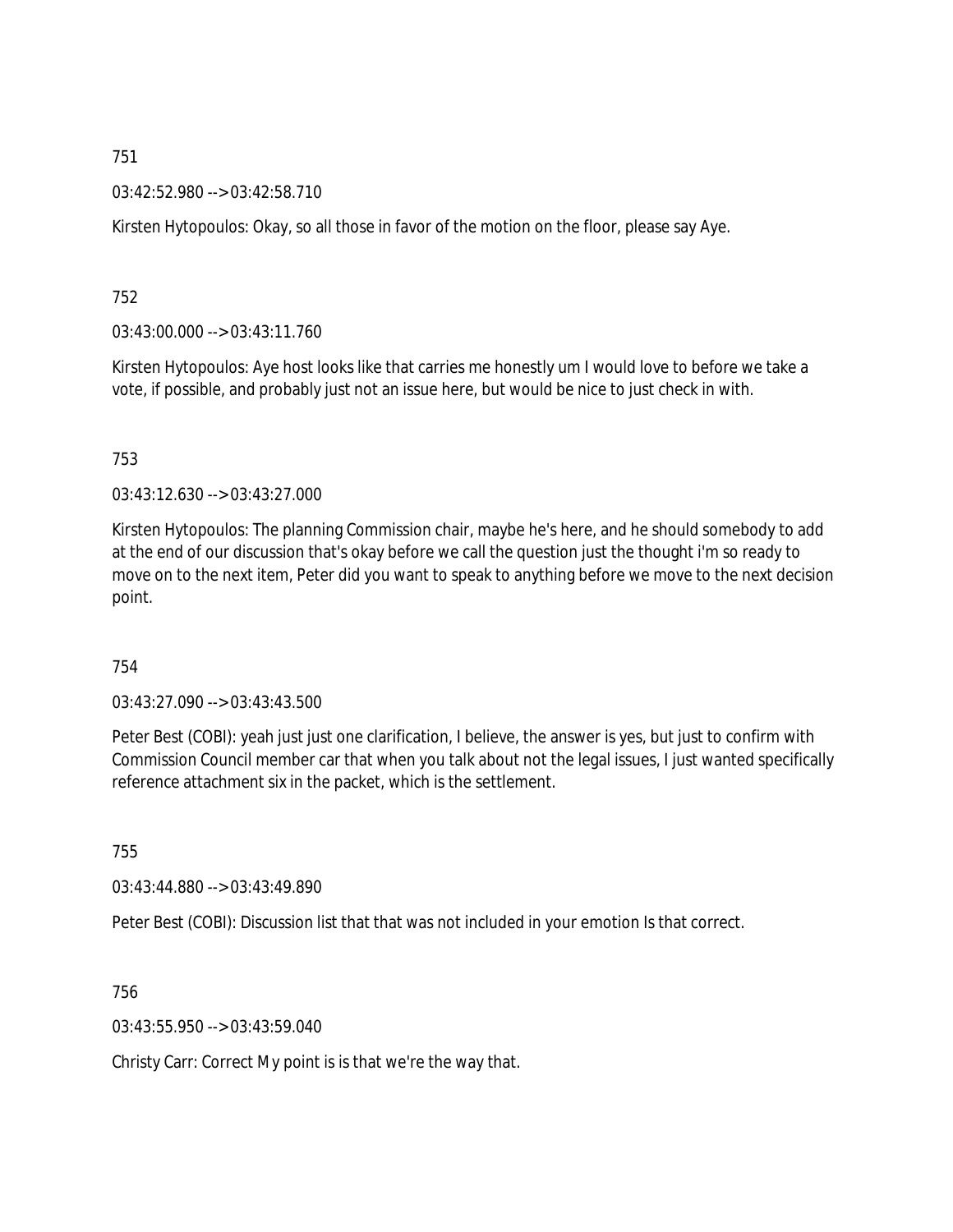03:43:59.460 --> 03:44:16.680

Christy Carr: The options were set presented to us, were the legal issues of prism which I believe we're in that matrix included in the agenda packet so My point is that we're not going to use that list as a guide or a roadmap to the periodic review okay.

758

03:44:16.770 --> 03:44:20.400

Peter Best (COBI): that's my understanding, I just wanted to make sure that that was clear, thank you.

759

03:44:21.630 --> 03:44:26.160

Peter Best (COBI): So yeah we'll move on to the next item.

760

03:44:35.490 --> 03:44:45.120

Peter Best (COBI): Okay, so the next item number two is agriculture and the department's currently working with an understanding of Councils directive.

761

03:44:45.720 --> 03:44:57.030

Peter Best (COBI): Being from resolution 2020 dash 16, which was the resolution to withdraw the previous agriculture amendment from ecologies review and directing the department to.

762

03:44:58.200 --> 03:45:07.200

Peter Best (COBI): develop an amendment that's compliant with destroying Management Act in with the pierce county SMP ruling through the periodic review process.

763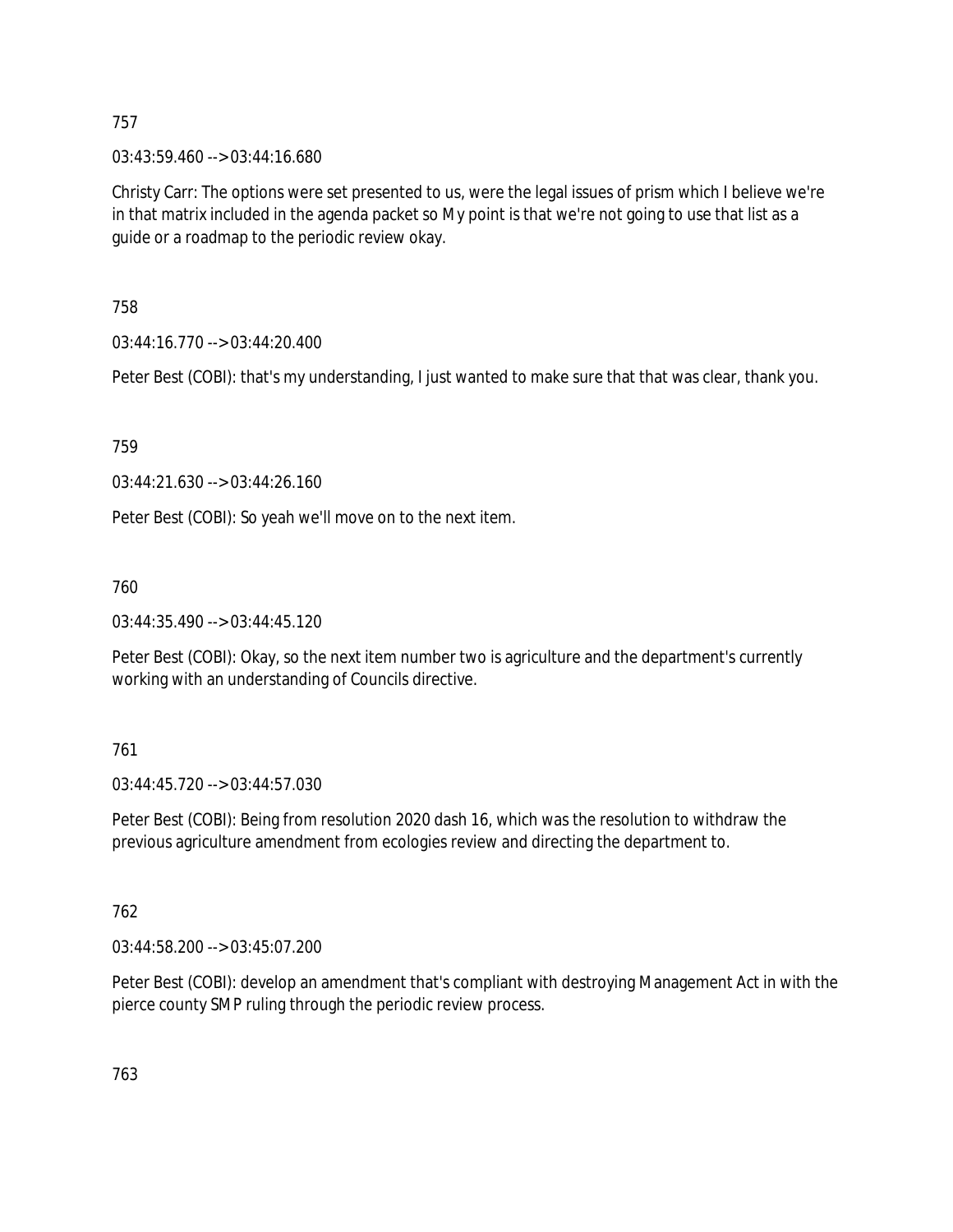03:45:08.070 --> 03:45:21.330

Peter Best (COBI): And will not explicitly stated in the directive, but implied as part of the periodic review processes that that is now subject to new ideas from technical policy and in the public review process.

764

03:45:22.590 --> 03:45:28.320

Peter Best (COBI): So the issue is that we've received some comments indicating disagreement with our current approach.

765

03:45:29.430 --> 03:45:45.900

Peter Best (COBI): And we're seeking counsel directive, and we have limited resources to do new work, such as gathering news science or technical information I think that's probably a valuable bit of information in this discussion.

766

03:45:47.460 --> 03:45:55.590

Peter Best (COBI): There are two alternatives are really three alternatives that are being presented to counsel in an attachment number.

767

03:45:58.530 --> 03:46:03.360

Peter Best (COBI): Is it number nine but i'll highlight a few things so.

768

03:46:04.590 --> 03:46:12.810

Peter Best (COBI): that the staff research and some of our discussions with the stakeholder focus group, our agency coordination group and from our survey work.

769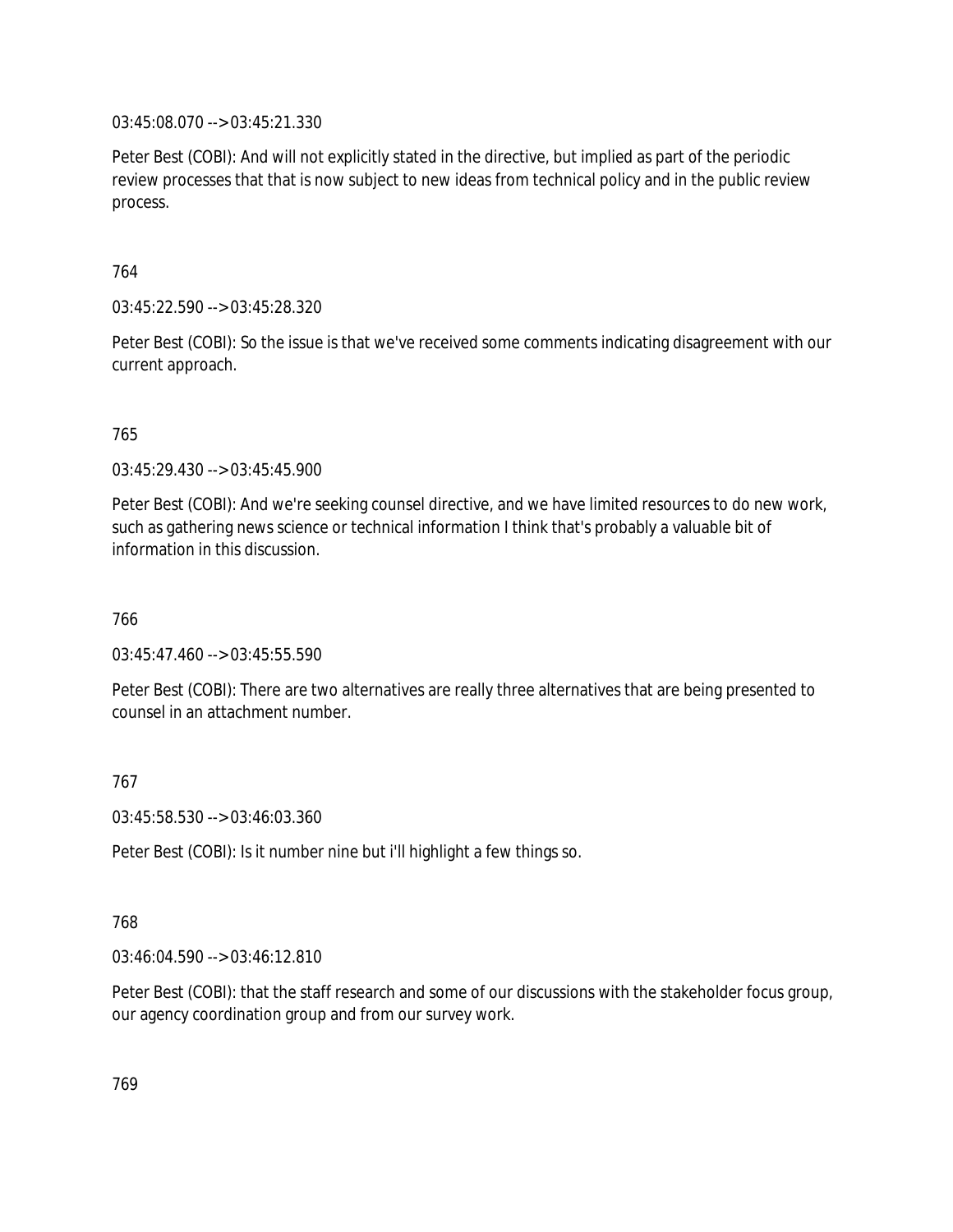03:46:15.000 --> 03:46:22.980

Peter Best (COBI): has indicated that that there may be some other approaches that we could work on to get to the same objectives.

# 770

03:46:24.210 --> 03:46:34.680

Peter Best (COBI): And that that need lesser known technical review and specifically address issues raised in the pierce county SMP decision so.

# 771

03:46:35.880 --> 03:46:45.270

Peter Best (COBI): there's a couple of of showing management policy related things that I thought would be helpful for you to understand, without getting into a lot of weeds.

# 772

03:46:45.600 --> 03:46:53.910

Peter Best (COBI): But there's there's two important structures to the trolling Management Act, one is that there is a hierarchy of preferred uses for shorelines.

### 773

03:46:54.960 --> 03:47:12.390

Peter Best (COBI): The first is protecting and restoring ecological functions that's that's the highest prefer to use in shorelines The second is water dependent and associated water related uses for context single family residences are number five in the list.

### 774

03:47:14.070 --> 03:47:33.180

Peter Best (COBI): The other policy context is the step the Statute actually states to us, whose interests, the SNP can consider in web parts of shoreline jurisdiction, so the top of this tables and tended to indicate that statewide interests, and those are not.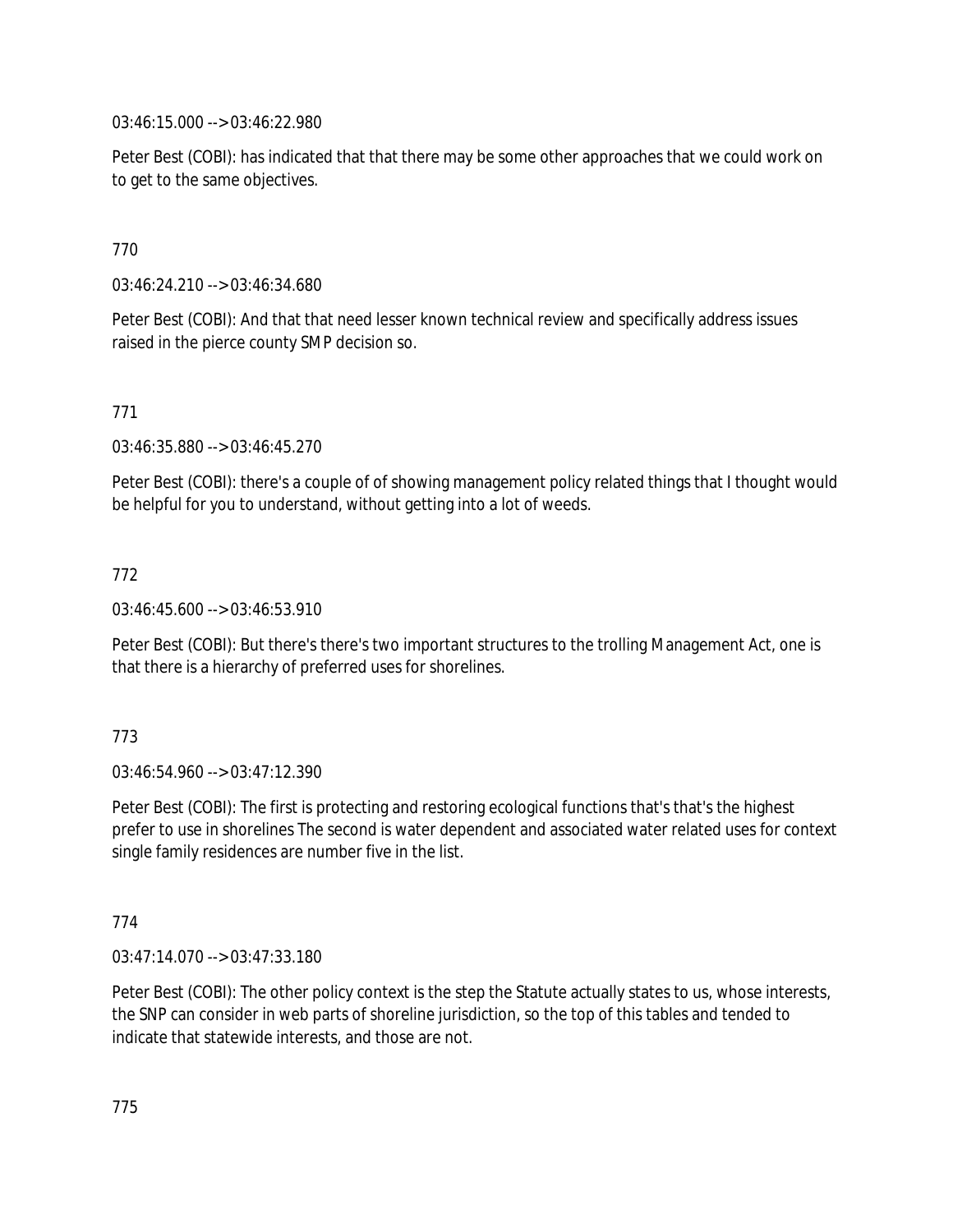03:47:34.410 --> 03:47:45.600

Peter Best (COBI): articulated in the Act, except for a few particular instances and aquaculture is one of them statewide interests are the only interest we can consider in our offshore areas.

# 776

03:47:47.460 --> 03:47:55.230

Peter Best (COBI): In our upland areas in our intertidal areas we can find a balance between local interest and statewide interest, but we need to consider both.

### 777

03:47:55.860 --> 03:48:13.050

Peter Best (COBI): So that's an important context to hope that both of these are helpful for this discussion so some related interests, for example, that fall under the highest priority use of protecting restoring ecological functions, including includes critical areas.

### 778

03:48:14.130 --> 03:48:24.570

Peter Best (COBI): Species recovery and there's a number of state adopted and federally adopted recovery plans that are relevant to bainbridge island, including kill rock fish salmon and orca.

### 779

03:48:25.680 --> 03:48:28.800

Peter Best (COBI): Right and climate change mitigation and marine water quality.

780

03:48:30.000 --> 03:48:39.030

Peter Best (COBI): These issues include blue carbon with cart, which is a marine carbon sequestration ocean acidification buffering and nutrient reduction.

781

03:48:40.050 --> 03:48:42.480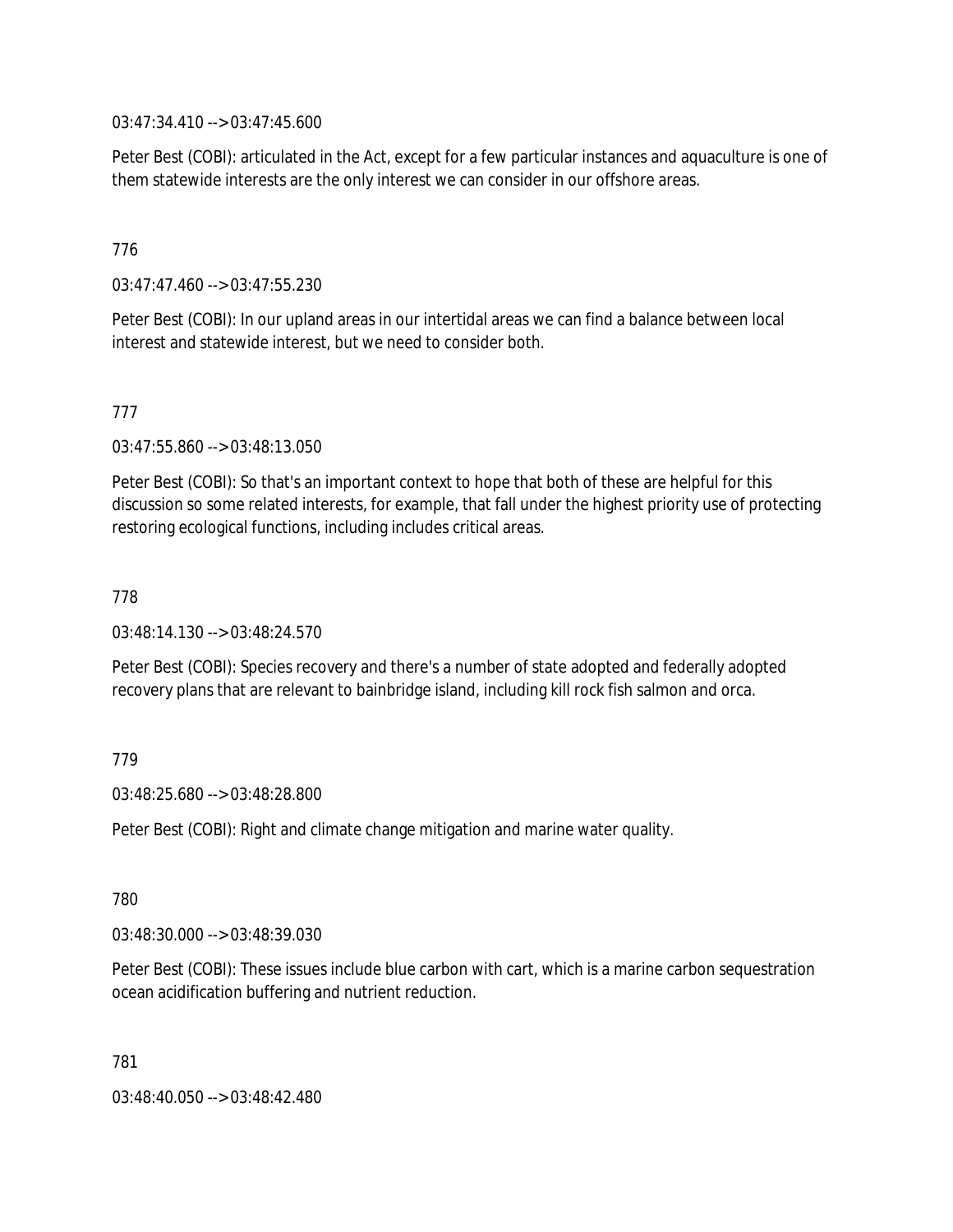Peter Best (COBI): So those are those are issues that are.

# 782

03:48:44.340 --> 03:48:49.260

Peter Best (COBI): Of statewide interest but also reflect the adopted policies and programs that the city has.

# 783

03:48:50.880 --> 03:48:53.550

Peter Best (COBI): And then under the second category water dependent.

### 784

03:48:54.690 --> 03:49:04.020

Peter Best (COBI): Some examples include recreation and sense of place i'm pulling some puget sound recovery indicators from the puget sound partnership and the.

785

03:49:05.220 --> 03:49:15.990

Peter Best (COBI): puget sound recovery plan that that I worked on in a previous position so some examples of that include shellfish gardens and wild harvest of shellfish, for example.

786

03:49:16.710 --> 03:49:29.610

Peter Best (COBI): Cultural well being is also another indicator of recovery, and that includes our neighbors the squamish tribe and culturally significant foods are sites that are located around bainbridge island.

### 787

03:49:30.510 --> 03:49:37.830

Peter Best (COBI): As well as navigation and other know anchor areas that that might affect where agriculture could be related.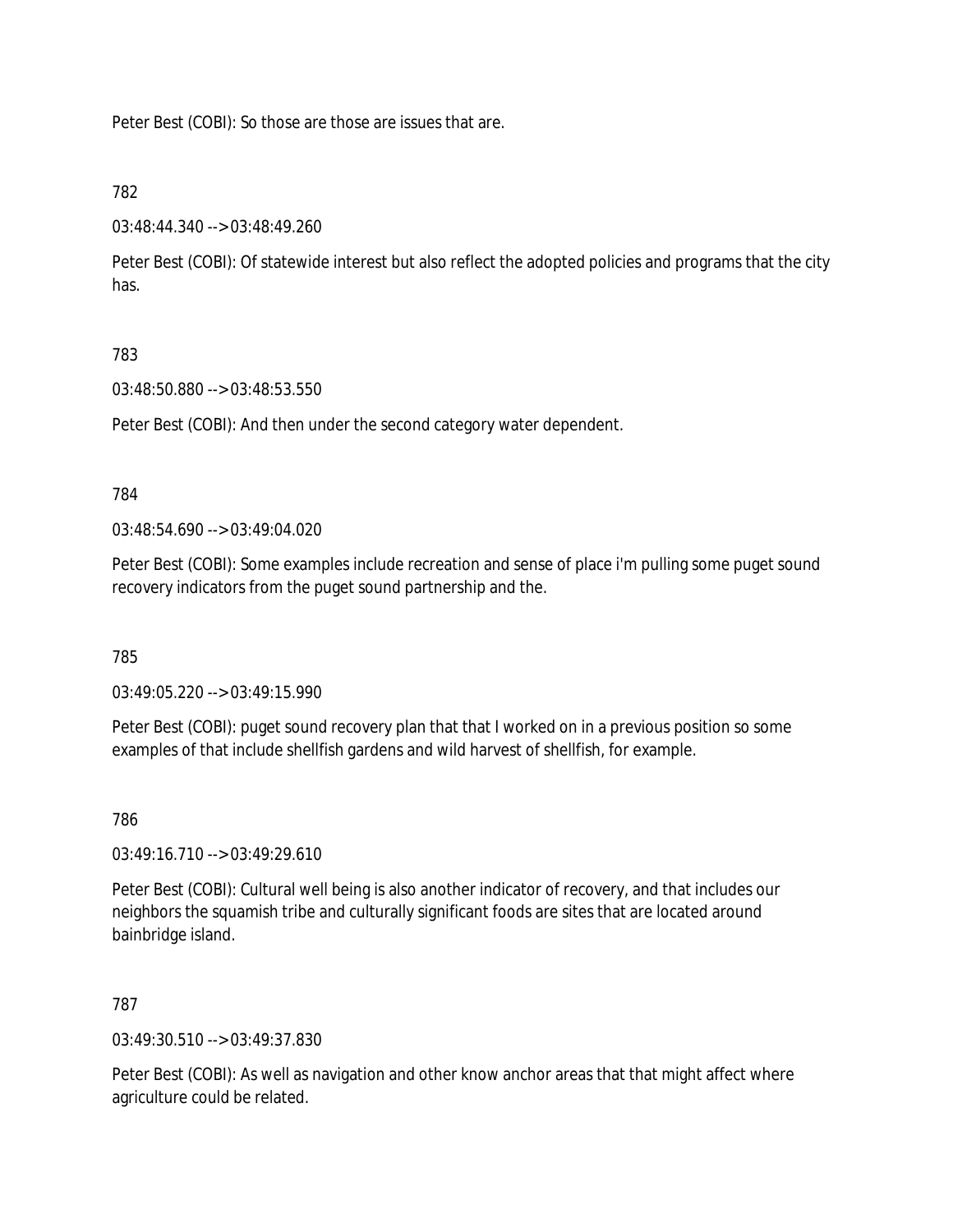03:49:39.420 --> 03:49:49.800

Peter Best (COBI): And, and then for commercial agriculture, our work does indicate that there's some local interest for that, but not significant local interest for.

789

 $03:49:50.250 \rightarrow 03:49:59.190$ 

Peter Best (COBI): Commercial agriculture, and it is officially adopted in in state whack that it is a statewide interest, so we didn't need to be aware of that.

790

03:49:59.700 --> 03:50:11.520

Peter Best (COBI): and ecology and its last review clearly articulated to us that are SMP needs to recognize and provide reasonable accommodation for agriculture, but that does include all types of agriculture.

791

03:50:13.230 --> 03:50:23.100

Peter Best (COBI): So an example, some quick examples of some of the geographic context to the alternatives that are outlined in your packet.

792

03:50:23.670 --> 03:50:34.950

Peter Best (COBI): So in red on this map is a 1500 foot setback, which was adopted in the 2016 amendment and would be included, also in the staffs recommended recommended alternative number one.

793

03:50:36.000 --> 03:50:50.760

Peter Best (COBI): That is for offshore agriculture to be located 1500 feet offshore and primarily to reduce a nuisance impacts on other uses in the shoreline there's other benefits as well.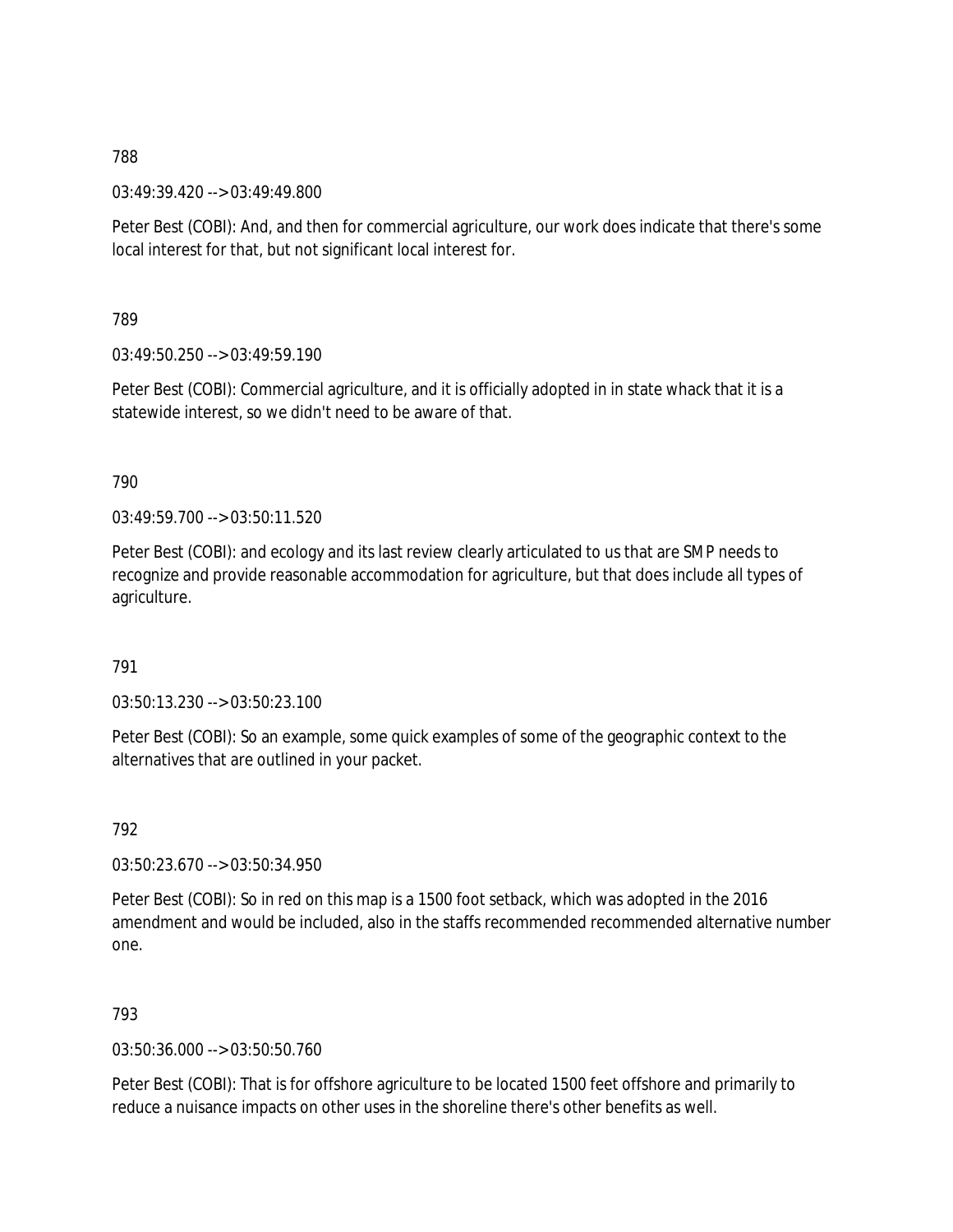03:50:52.200 --> 03:51:01.020

Peter Best (COBI): In addition to that alternative number one would propose creep designating bulk help restoration reserves.

795

03:51:02.160 --> 03:51:09.660

Peter Best (COBI): In brown on this map or you know, a cartoon drawing and I apologize because we're we're still in development on this, but.

796

03:51:10.890 --> 03:51:15.690

Peter Best (COBI): indicates where historic bulk help habitat has been mapped since the turn of the last century.

797

03:51:16.860 --> 03:51:27.810

Peter Best (COBI): On bainbridge island and so these areas as proposed would be designated priority aquatic areas and reserved for bulk health restoration.

798

03:51:28.320 --> 03:51:42.270

Peter Best (COBI): And bainbridge island, it has a unique local conditions for this, because we have some of the most exposed most the greatest amount of exposed bedrock habitat and central puget sound we have good documentation of this historic habitat.

799

03:51:43.440 --> 03:51:53.820

Peter Best (COBI): The nonprofit organization and the agencies that are pioneering bulk up restoration are located on bainbridge island and have a.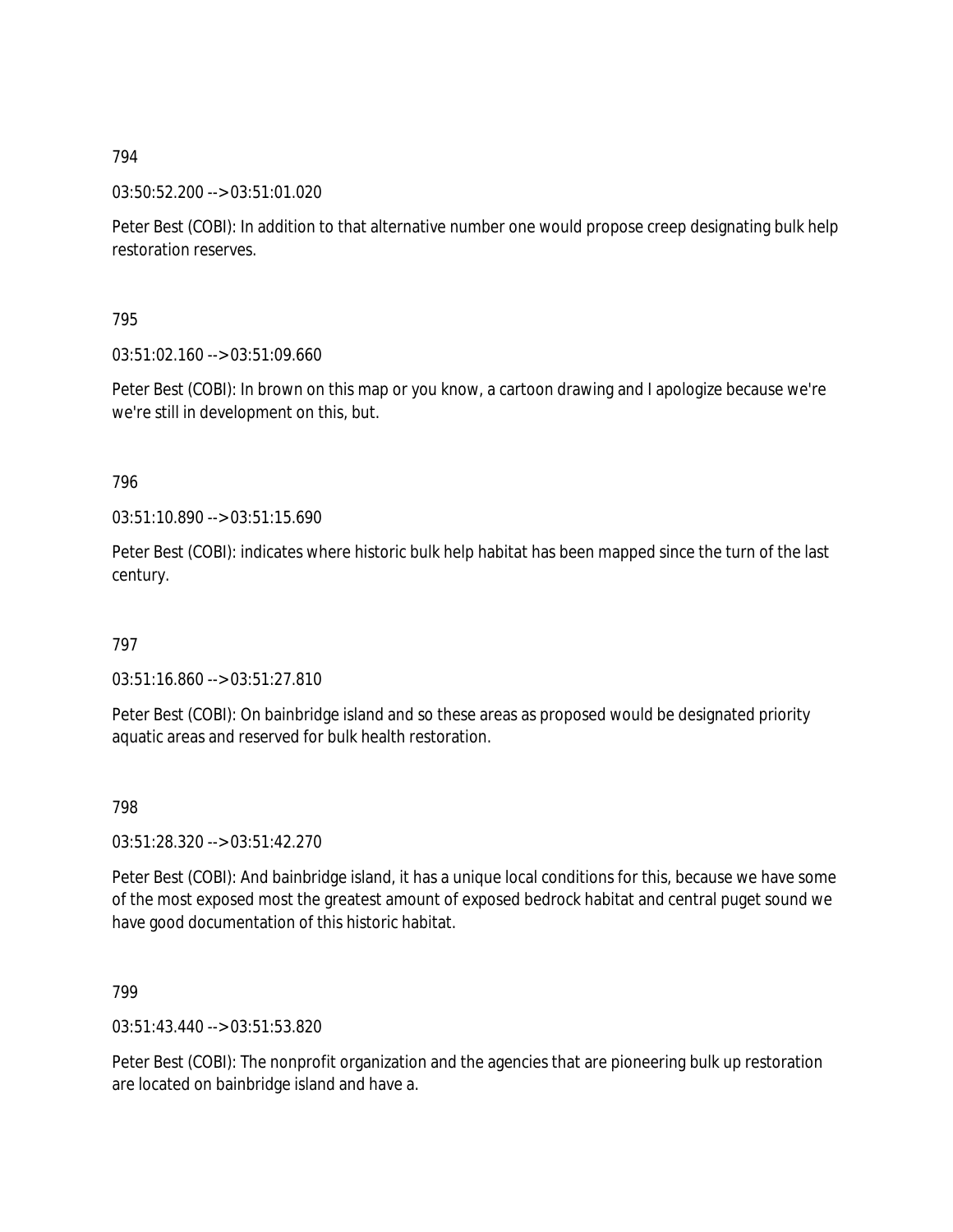03:51:54.300 --> 03:52:05.700

Peter Best (COBI): Research facility in Manchester right across rich passage, so we are uniquely located, to be able to support this, and the reason, this is relevant to agriculture is two things one.

801

03:52:06.810 --> 03:52:23.610

Peter Best (COBI): Bulk up restoration you utilizes agriculture equipment and techniques and so technically fall under the umbrella of aquaculture into reserving these areas would restrict other types of incompatible aquaculture from those priority aquatic areas.

802

03:52:25.200 --> 03:52:37.740

Peter Best (COBI): And third, another area that would be designated or any federal state or local marine protected areas there's currently one on bainbridge island and that's the orchard rocks conservation area in the passage.

803

03:52:39.450 --> 03:52:52.050

Peter Best (COBI): In addition, and again another cartoon map I apologize for for this, but all the colored areas represent navigation channels very routes undersea cable areas or other restricted areas where.

804

03:52:52.770 --> 03:52:59.640

Peter Best (COBI): For example, offshore agriculture would not be allowed, because of anchorage or navigational issues so.

805

03:53:00.660 --> 03:53:06.000

Peter Best (COBI): You can start to see that as you overlay all these areas, there is a significant amount of.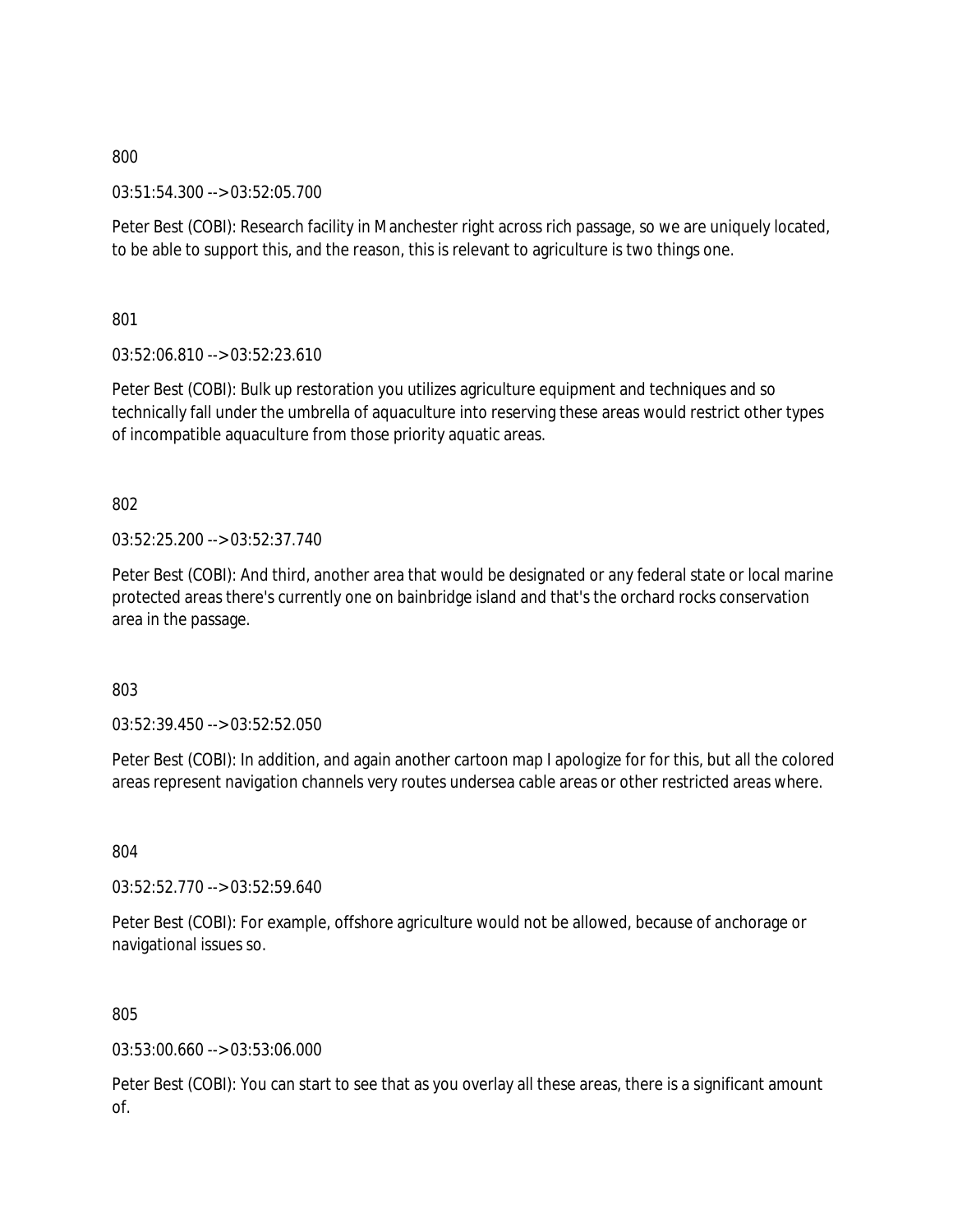03:53:08.010 --> 03:53:12.990

Peter Best (COBI): Other priority activities that need to be accommodated right and so.

807

03:53:14.100 --> 03:53:19.650

Peter Best (COBI): You can start to see where there may be limited opportunities for offshore agriculture.

808

03:53:21.810 --> 03:53:31.590

Peter Best (COBI): So just quickly to summarize around commercial agriculture, because I know that's a really significant consideration for the Council and the Community the three alternatives are listed here.

809

03:53:32.250 --> 03:53:43.380

Peter Best (COBI): Alternative one is a staff recommendation alternative to would be the existing amendment but with revisions to make it compliant with the pierce county decision, for example.

810

03:53:44.100 --> 03:53:51.510

Peter Best (COBI): In alternative three is just the existing SMP right if the Council decides that we're we're done with working on agriculture we're just going to live with what we have.

811

03:53:52.080 --> 03:54:01.770

Peter Best (COBI): that's alternative three so you know what our current program has so we would be retaining as much of the 2016 amendment as possible, and both of the.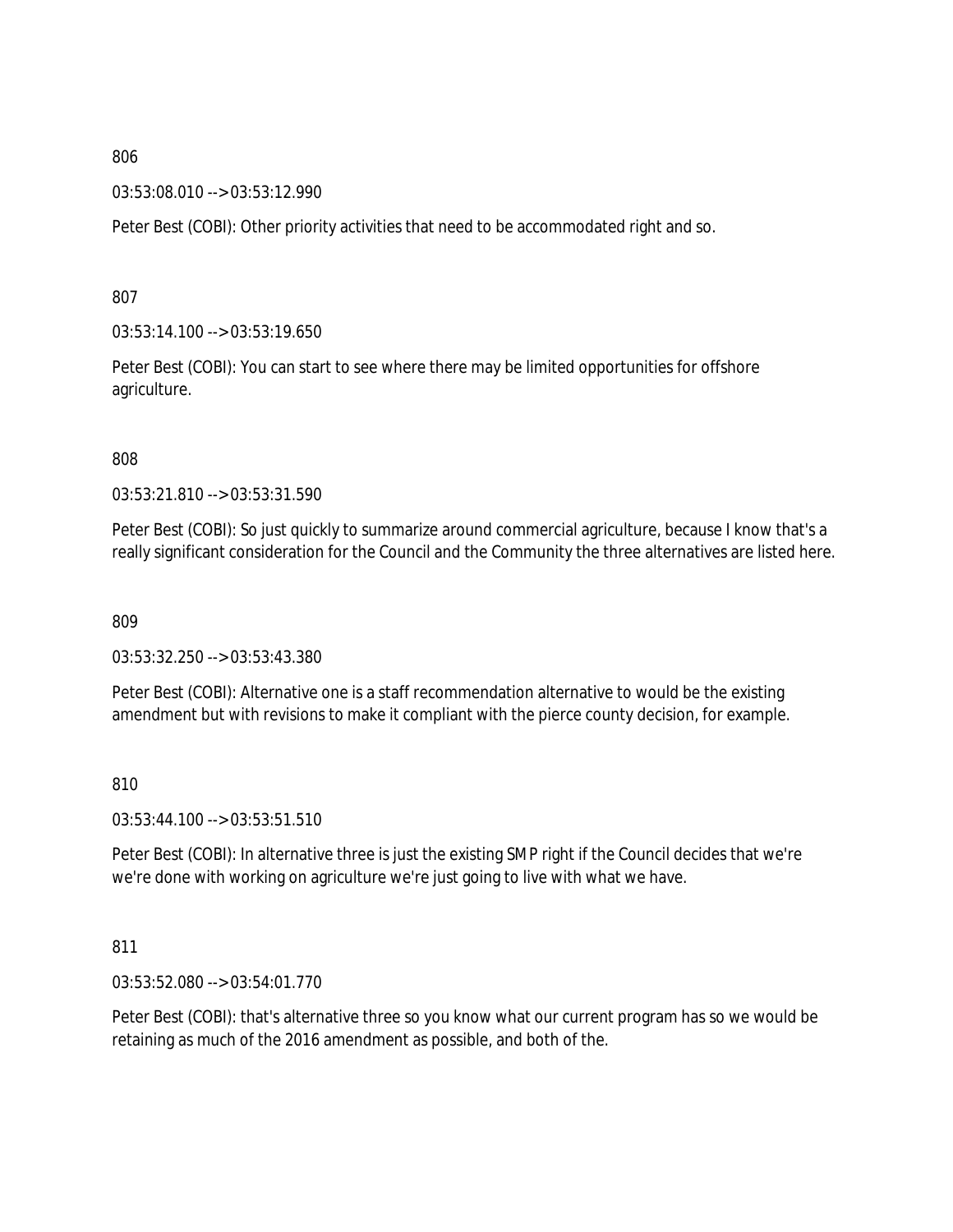03:54:02.910 --> 03:54:04.260

Peter Best (COBI): Alternative ones into.

813

03:54:05.940 --> 03:54:08.880

Peter Best (COBI): None of them would prohibit commercial aka culture.

814

03:54:10.050 --> 03:54:11.130

Peter Best (COBI): But there would be.

### 815

03:54:12.540 --> 03:54:20.910

Peter Best (COBI): A geographic restrictions as we just talked about with alternative one providing the most geographic restrictions of the alternatives.

### 816

03:54:22.950 --> 03:54:35.490

Peter Best (COBI): Regarding the existing fish farm enrich passage both alternative one and two would make that a non conforming use, but what allow replacement under the recent non conforming amendment.

# 817

03:54:36.480 --> 03:54:44.100

Peter Best (COBI): And it is allowed under the current SMP and then, as far as emphasizing encouraging the non commercial agriculture.

818

03:54:44.490 --> 03:54:59.460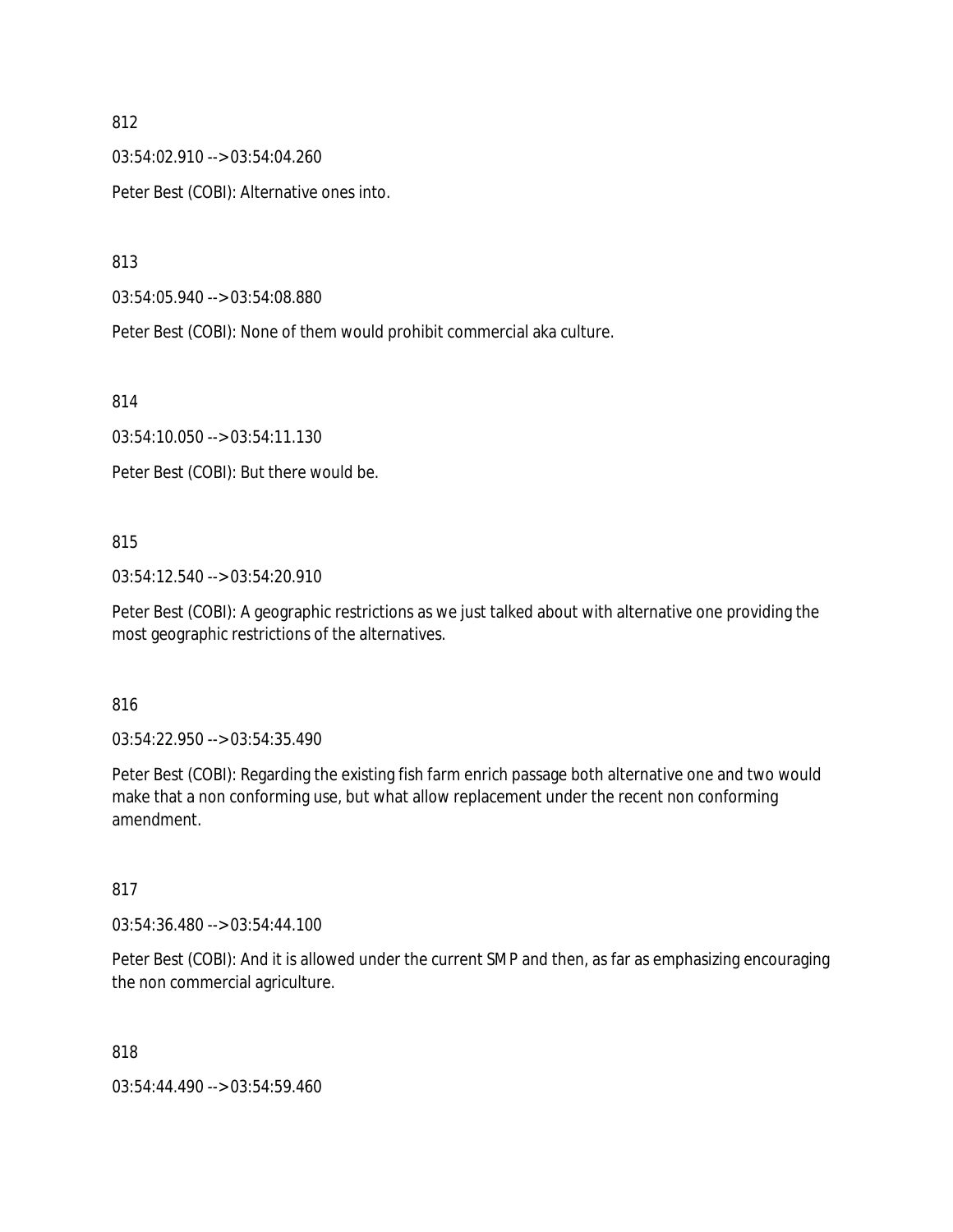Peter Best (COBI): Alternative one would emphasize that the most to try to pursue objectives around habitat restoration species recovery and climate change mitigation alternative to would actually be the least because it would not support kelp.

819

03:55:03.840 --> 03:55:06.840

Peter Best (COBI): kelp restoration using aquaculture techniques.

820

03:55:08.730 --> 03:55:19.380

Peter Best (COBI): So that's a quick summary of those and, as far as options go a is the alternative one, the staff recommendation, he is the alternative to which would be the.

821

03:55:20.280 --> 03:55:36.360

Peter Best (COBI): Minimum revision of the 2016 amendment see is to do something different to be discussed and figured out and D, would be to do alternative three and just cease working on aquaculture and live with what we currently have in the SNP.

822

03:55:38.160 --> 03:55:44.130

Peter Best (COBI): So that's that's all that we have to present on this issue happy to answer questions and respond to any comments.

823

03:55:57.240 --> 03:55:58.530

Kirsten Hytopoulos: mute myself councilmember car.

824

03:56:00.510 --> 03:56:01.020

Christy Carr: Thank you.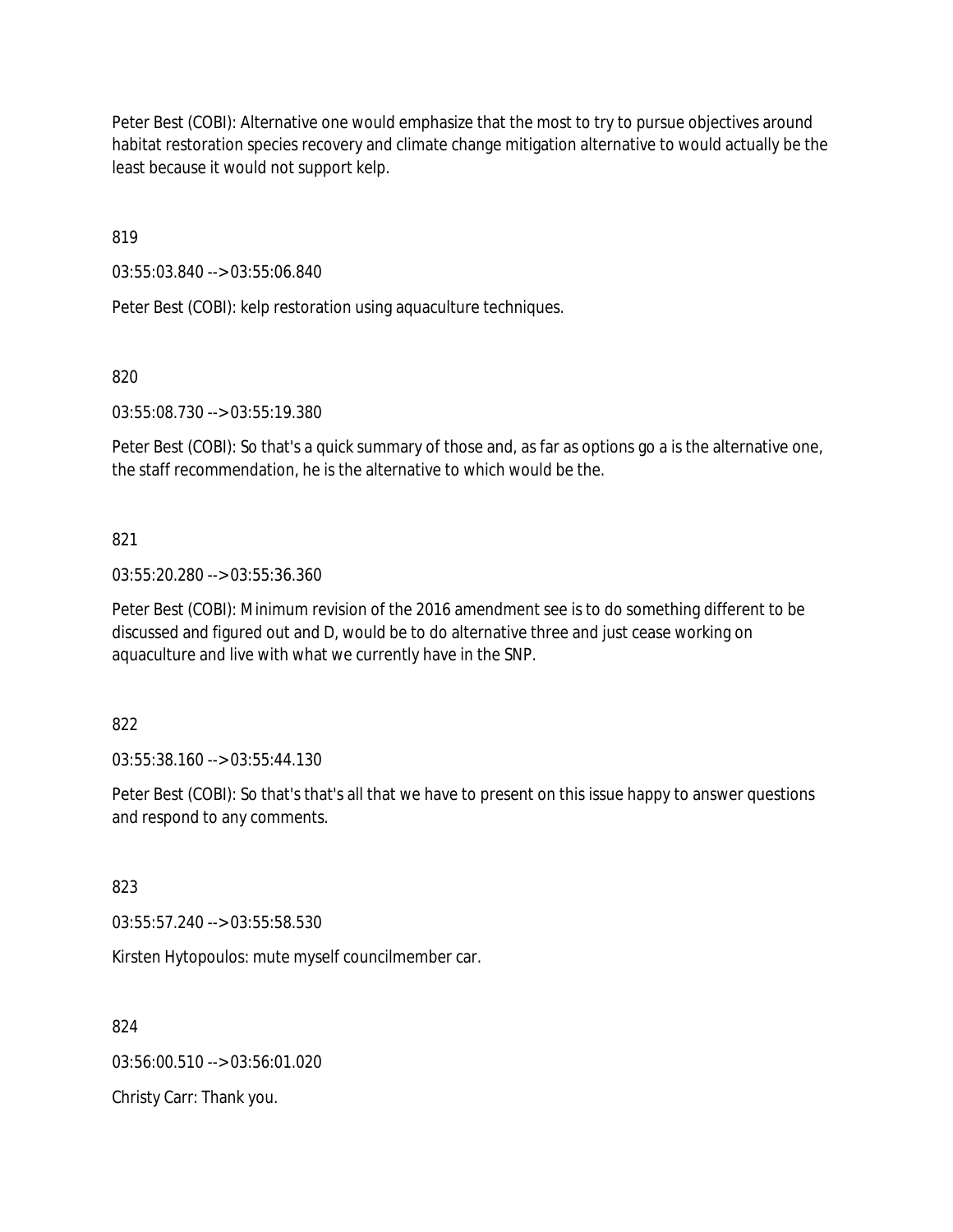03:56:02.700 --> 03:56:06.480

Christy Carr: um I think the 2016 limited amendment.

826

03:56:08.430 --> 03:56:09.090

Christy Carr: provided.

827

03:56:10.380 --> 03:56:16.620

Christy Carr: policy direction related to the balance of statewide and local interest, I think it was articulated fairly well.

828

03:56:18.060 --> 03:56:23.100

Christy Carr: The growth management hearings for a decision from pierce county referring to preferred uses.

### 829

03:56:23.970 --> 03:56:37.890

Christy Carr: Basically, said that we have to use science and we knew that then, and we still know that now, and so we can't do a balancing act as a matter of policy, but we have to have scientific and technical information to support the amendments.

830

03:56:39.180 --> 03:56:42.360

Christy Carr: That were in the 2016 limited amendment.

831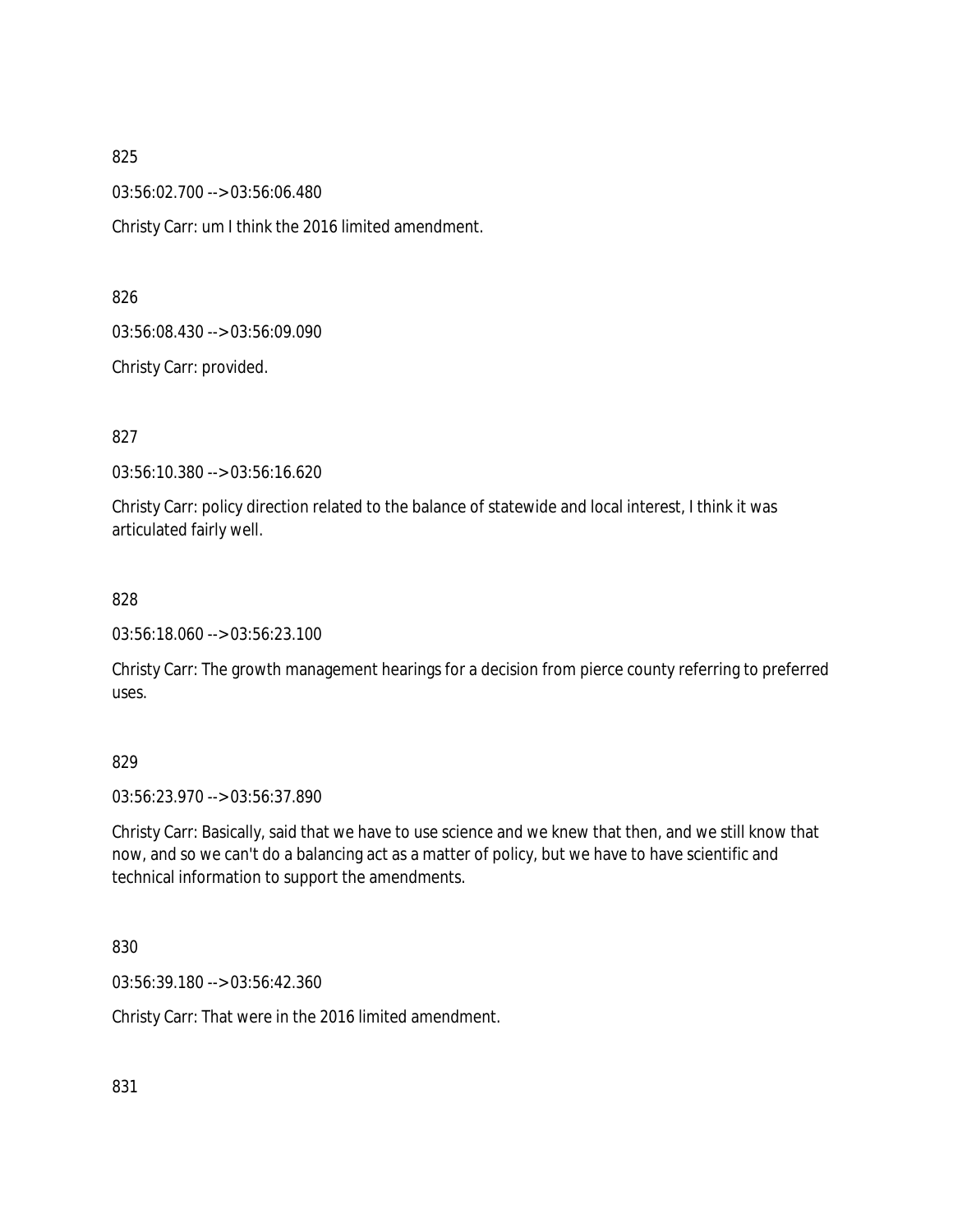03:56:44.580 --> 03:56:49.500

Christy Carr: So I have another motion that I would like to share.

832

03:56:50.790 --> 03:56:52.200

Christy Carr: I moved to direct.

833

03:56:53.220 --> 03:56:58.530

Christy Carr: staff to move forward with incorporating the 2016 aqua culture limited amendment.

#### 834

03:56:58.950 --> 03:57:07.560

Christy Carr: into the periodic review amending as needed to comply with the fema and guidance from ecology related to the pierce county growth management hearings board decision.

835

03:57:08.100 --> 03:57:16.800

Christy Carr: And solicit consulting professional services to provide scientific and technical information and GIs spatial analysis as needed to support proposed amendments.

836

03:57:20.850 --> 03:57:23.460

Kirsten Hytopoulos: And that is seconded by the mayor.

837

03:57:25.800 --> 03:57:28.260

Kirsten Hytopoulos: And Council over Schneider.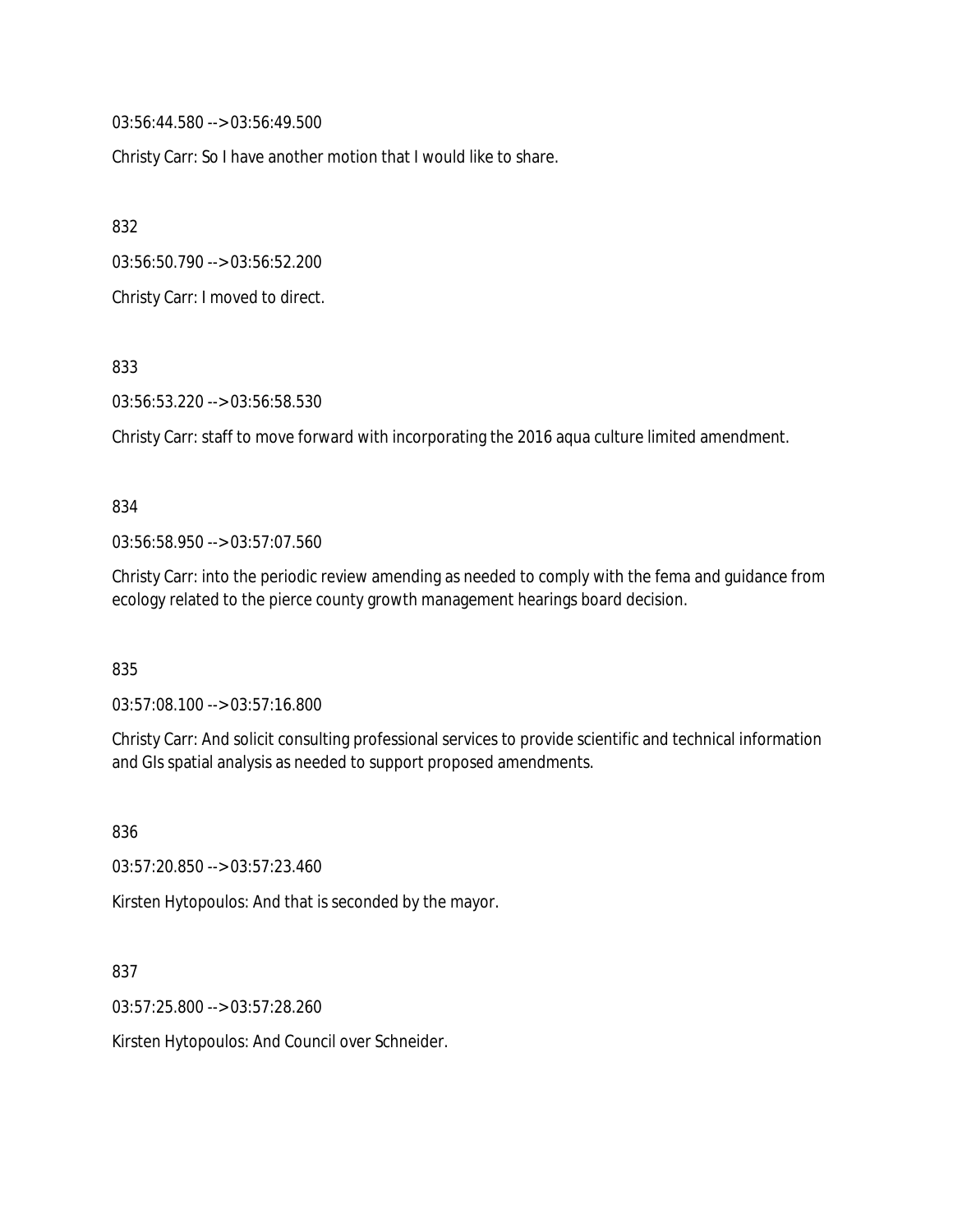03:57:29.280 --> 03:57:35.610

Leslie Schneider: Thank you, so I guess, this question is both to councilmember car and maybe also.

839

03:57:37.290 --> 03:57:44.880

Leslie Schneider: To staff with regards to councilmember car with regards to your 2016 agriculture.

840

03:57:46.200 --> 03:58:01.260

Leslie Schneider: Amendment work would would that preclude some of the Agriculture techniques, for that would be used in the bulk help restoration that we've been listening to.

### 841

03:58:02.370 --> 03:58:19.170

Leslie Schneider: Or would those be compatible I guess i'm just trying to process that opportunity of that restoration and and how you feel that does or doesn't fit in with with the 2016 version of the aqua culture and then.

### 842

03:58:24.420 --> 03:58:25.770

Kirsten Hytopoulos: He also recorded, you will respond.

# 843

03:58:26.490 --> 03:58:38.580

Christy Carr: yeah and Peter can help me out with this, I think that will help restoration is allowed right now with our current SNP I don't think that we need to have a have a periodic review to allow that to happen so yes so compatible.

844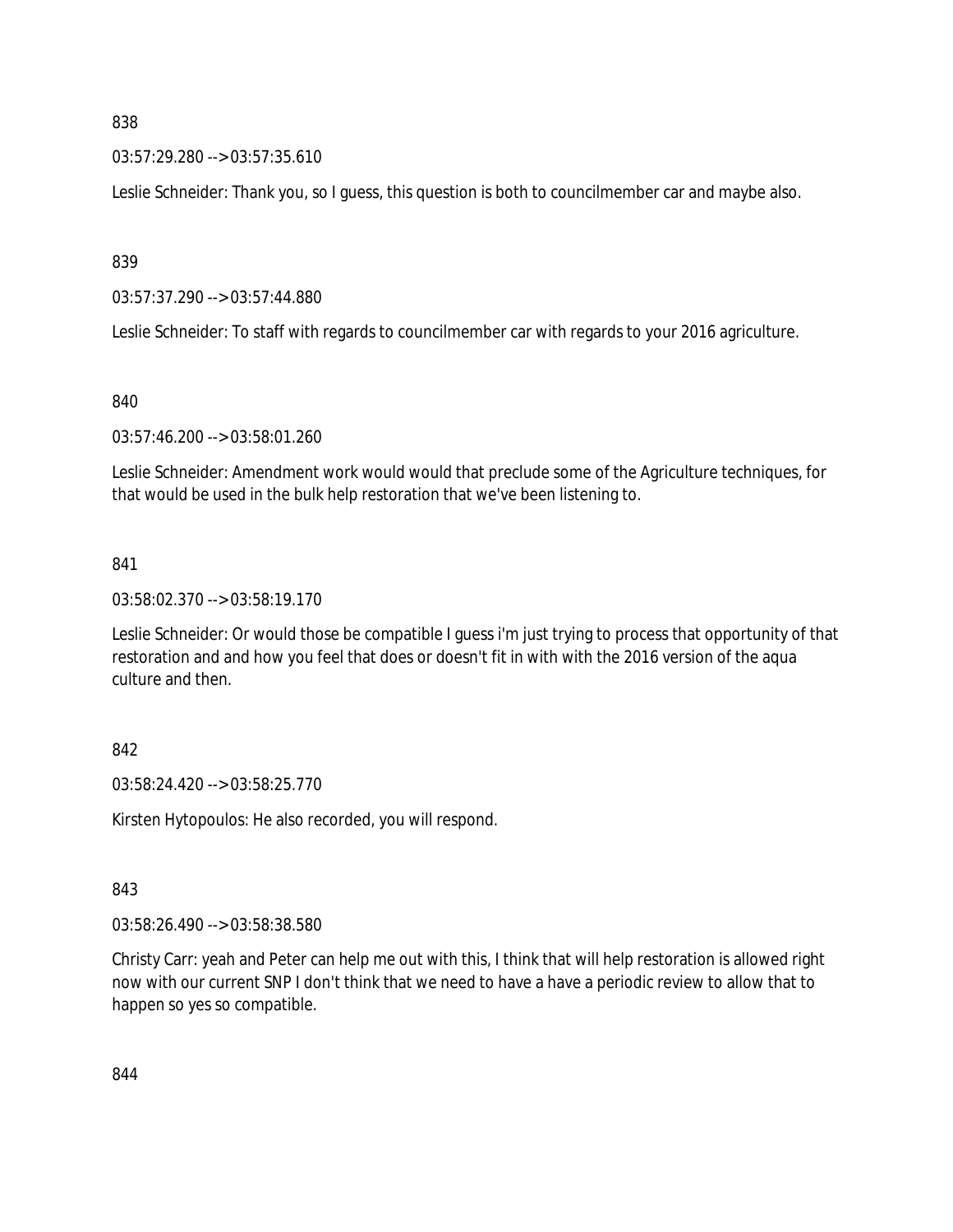03:58:40.680 --> 03:58:51.210

Peter Best (COBI): The only clarification out providers yes woke up restoration will be allowed under current SMP under the 2016 amendment I don't believe it wouldn't, be it limited.

### 845

03:58:52.620 --> 03:59:03.780

Peter Best (COBI): Most aquaculture activity to shellfish and I believe offshore was specifically limited to shellfish in fin fish, so there would have to be substantive revisions which.

#### 846

03:59:04.710 --> 03:59:17.670

Peter Best (COBI): We would need you know further time and policy direction to to work to work on, if that were the case, which I think then gets us into more of alternative one once once we go there.

#### 847

03:59:19.680 --> 03:59:32.580

Kirsten Hytopoulos: guys have a clarifying question, so what you were saying a moment ago councilmember car were you saying that, regardless of which route we go, we will need to be able to argue the science so either any of these or you're saying that.

### 848

 $03:59:33.090 \rightarrow 03:59:40.110$ 

Kirsten Hytopoulos: Can you help understand us understand that what we need to do the similar similar studies that you're requesting regardless.

849

03:59:42.090 --> 03:59:42.510

Kirsten Hytopoulos: And Peter.

850

03:59:42.900 --> 03:59:56.880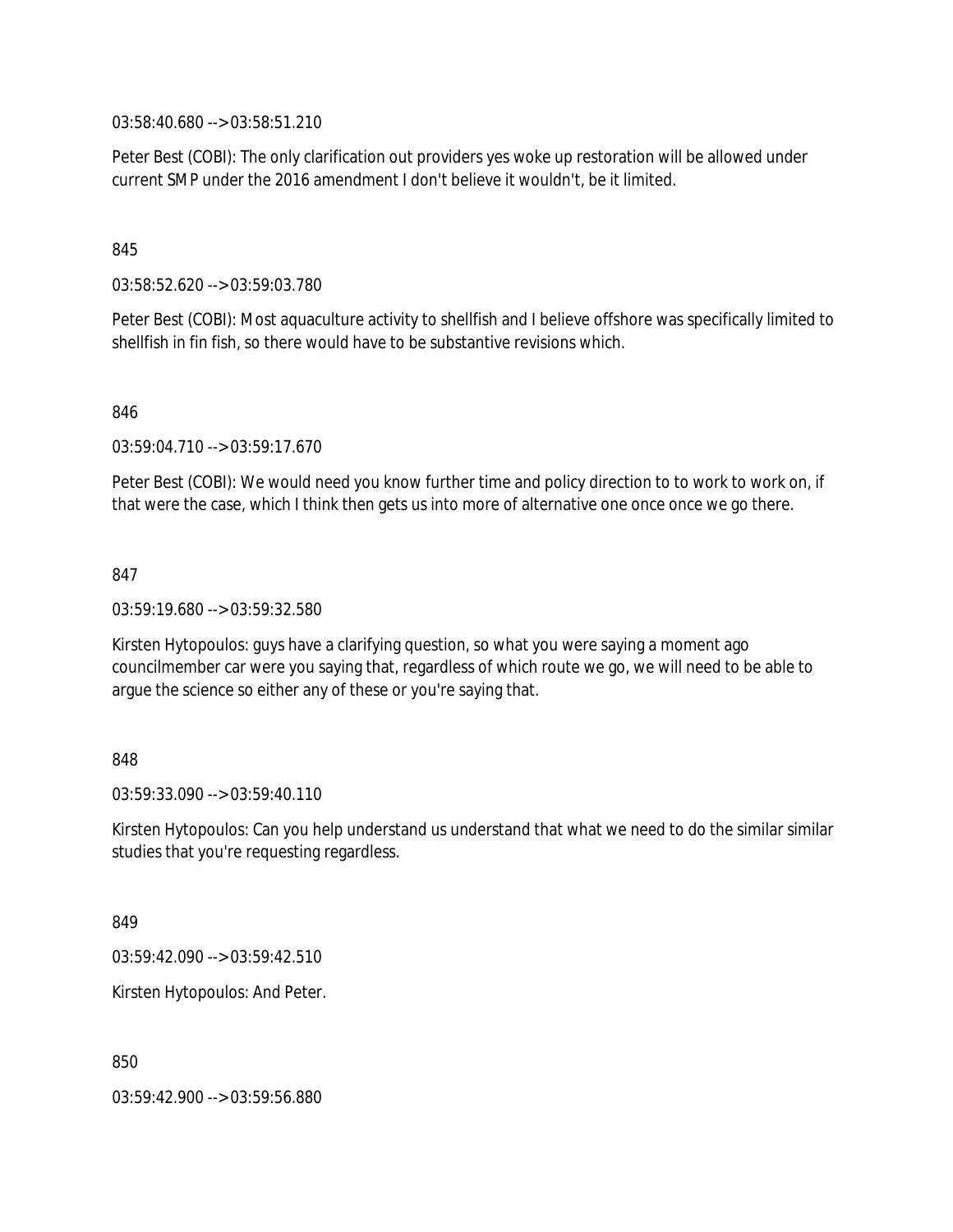Christy Carr: My understanding from stops current work plan is that they're not proposing to solicit any professional services for outside consulting to gather scientific and technical information to justify.

851

03:59:57.330 --> 04:00:07.650

Christy Carr: Our proposed amendments, while we heard throughout the entire limited amendment process was that we needed more scientific and technical information to support our amendments.

852

04:00:08.190 --> 04:00:16.470

Christy Carr: we've heard that we've known that all along and the intent was to roll it into the periodic review, so that we would have the time to have that information.

# 853

04:00:16.890 --> 04:00:32.550

Christy Carr: To support our revisions and again the growth management hearings for decision didn't say this isn't approvable it said that you need scientific and technical justification so that's what i'm proposing that we do that's what I thought we were doing that's what I thought, our.

854

04:00:34.410 --> 04:00:41.220

Christy Carr: Budget allowance for the SNP was going to be used for but it wasn't so.

855

04:00:42.420 --> 04:00:57.750

Christy Carr: I think that if if we want to push forward but 2016 limit amendment which has been previous canceled direction over and over and over again, we need scientific and technical information to justify those amendments.

856

04:01:00.210 --> 04:01:01.680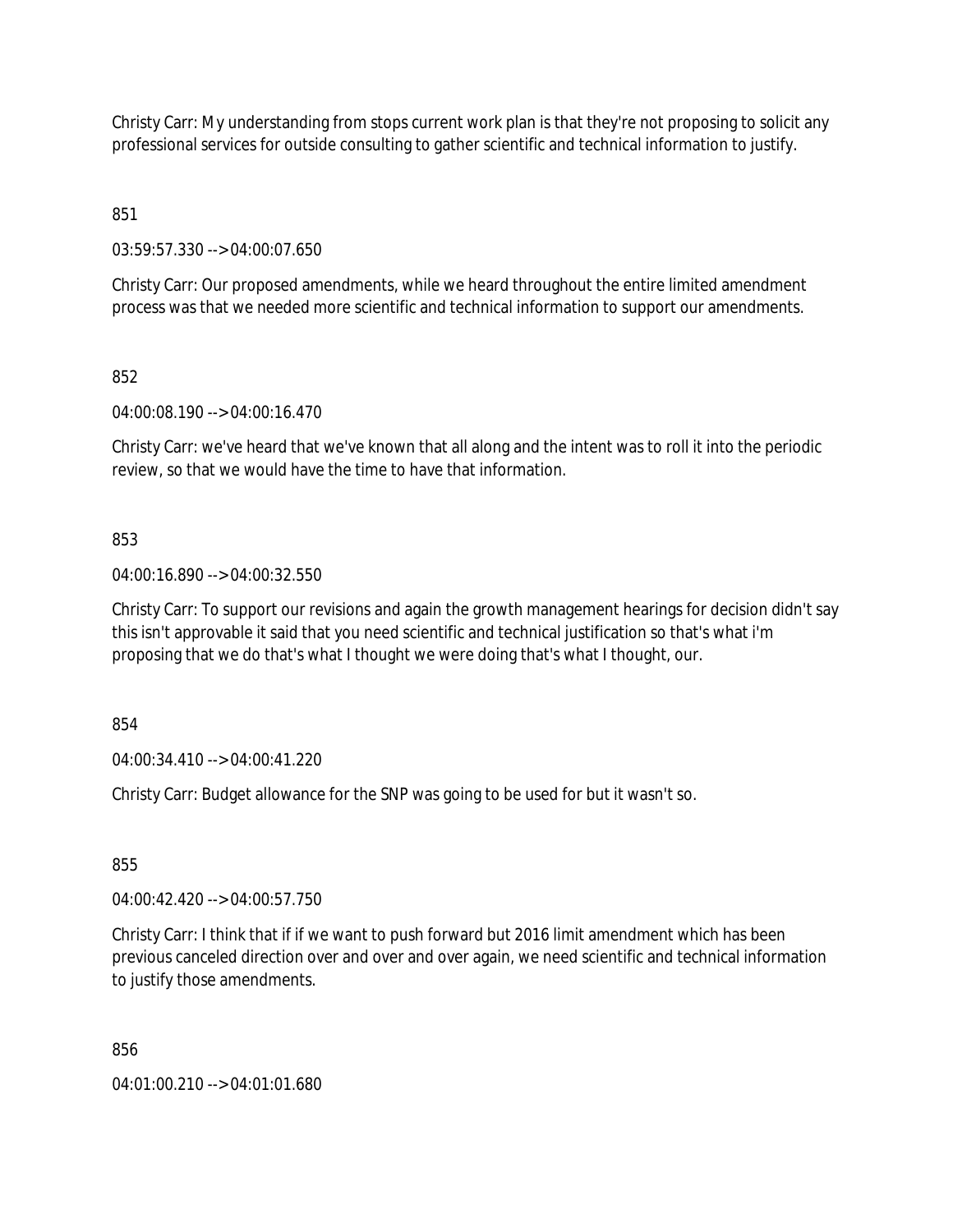Kirsten Hytopoulos: Peter did you want to follow up.

# 857

04:01:01.980 --> 04:01:08.550

Peter Best (COBI): yeah so i'll leave the budget issue to director right, but what I wanted to say was.

# 858

04:01:09.810 --> 04:01:20.160

Peter Best (COBI): I have consulted with ecology staff about the alternative one approach and they're supportive of it, they think that it would be compliant with the shoreline Management Act.

### 859

04:01:21.420 --> 04:01:31.200

Peter Best (COBI): Our intention and the approaches is largely based on an analysis of the pierce county decision and an understanding that we don't have resources to do.

### 860

04:01:31.620 --> 04:01:44.850

Peter Best (COBI): technical work, so instead of kind of attacking some of those technical issues head on this alternative is taking a 10 gentle approach that does seem to have supportive ecology so.

# 861

04:01:46.110 --> 04:01:54.690

Peter Best (COBI): In they're not mutually exclusive right we're we're intending to carry over as much of the 2016 amendment as as we can.

# 862

04:01:57.270 --> 04:02:06.870

Peter Best (COBI): And that's most of it, but this would be adding on and taking a this for lack of a better term tangential approach to some of the geographic.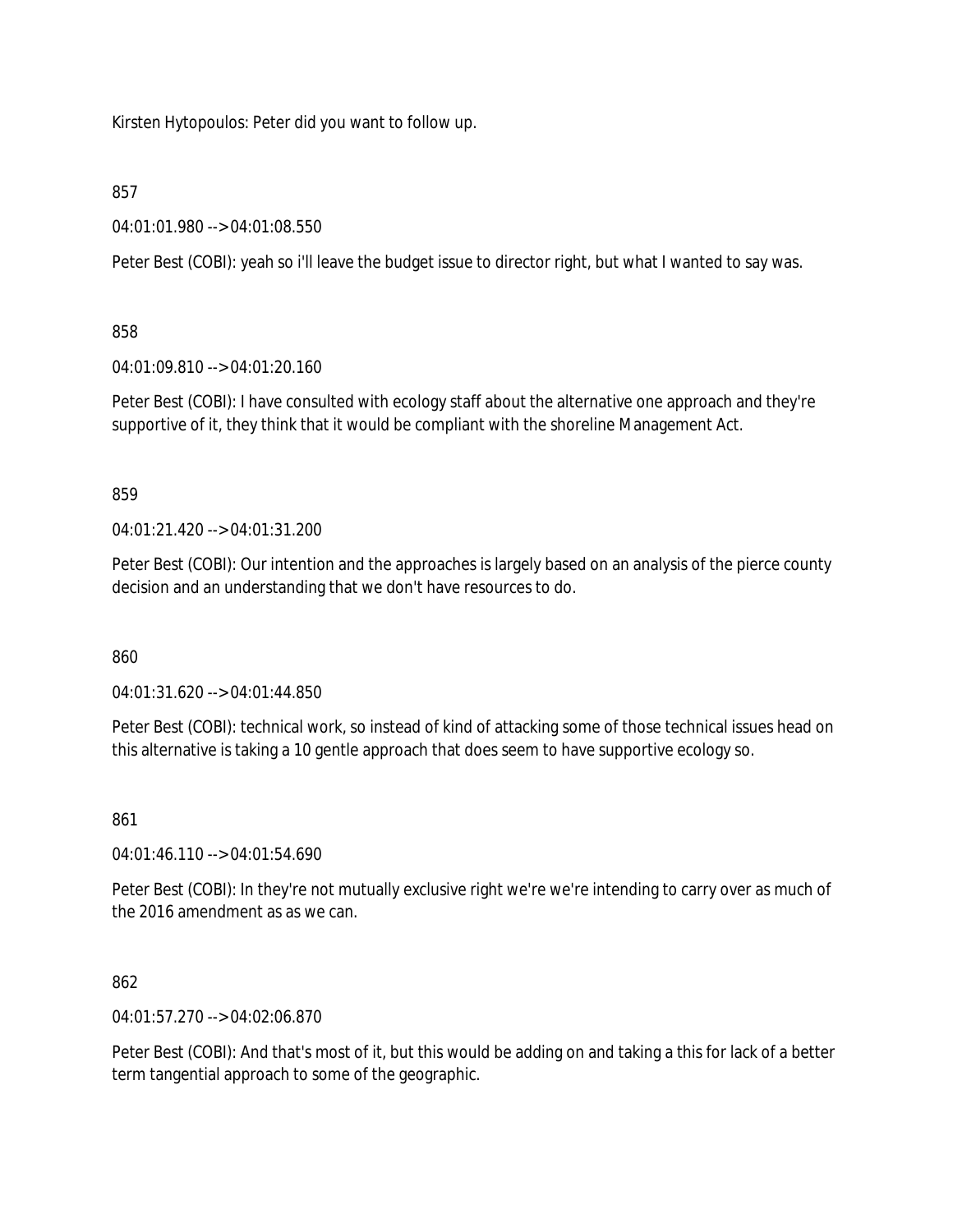04:02:08.160 --> 04:02:10.890

Peter Best (COBI): Issues that seem important.

864

04:02:11.730 --> 04:02:14.250

Kirsten Hytopoulos: director right did you want to add some more information here.

865

04:02:15.240 --> 04:02:25.320

Heather Wright: Yes, please, thank you, I wanna I completely agree with councilmember car and that to complete the 2016 amendment, we would need dollars for the scientific and technical.

866

04:02:26.190 --> 04:02:29.730

Heather Wright: expert advice and, as far as the budget is concerned.

867

04:02:30.690 --> 04:02:36.030

Heather Wright: The there are some miss I think information about the grant that we received from ecology, that I wanted to.

868

04:02:36.330 --> 04:02:41.640

Heather Wright: clarify with Council we did receive a grant that is specific to public participation.

869

04:02:41.940 --> 04:02:52.770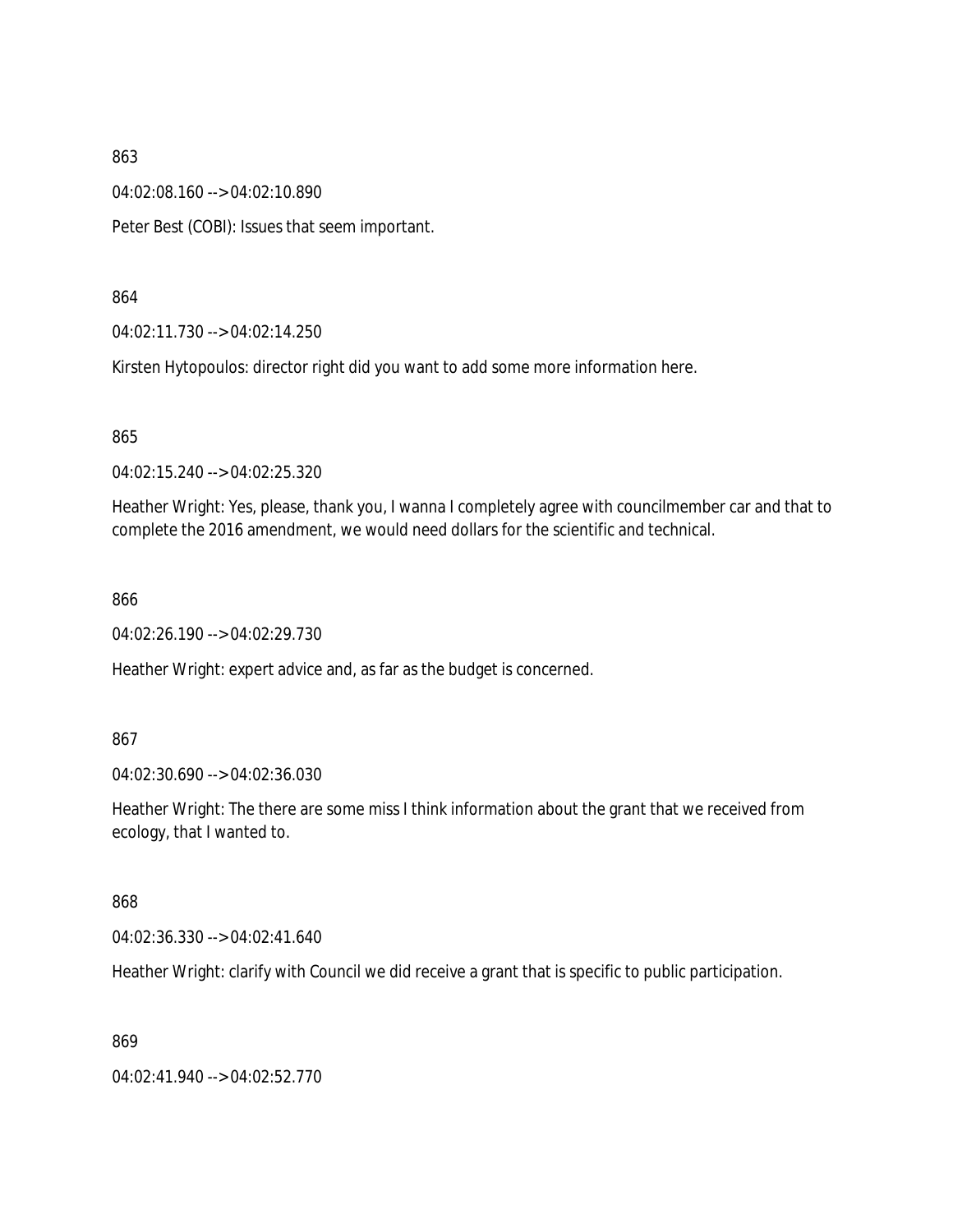Heather Wright: So the money is that we've received to date, we could not use towards the aquaculture amendment, and we do not currently in our budget have money for that scientific and technical.

870

04:02:53.190 --> 04:03:03.690

Heather Wright: advice that we would need to support the 2016 amendment, and so what we've done Peter, in particular, with his expertise and with the focus groups.

# 871

04:03:04.230 --> 04:03:10.050

Heather Wright: and looking at aquaculture with this fresh lens as crafted a way to basically get the same result.

# 872

04:03:10.380 --> 04:03:17.250

Heather Wright: without having to get that outside expertise that we don't currently have, nor do we have the money is allocated towards.

### 873

04:03:17.670 --> 04:03:23.670

Heather Wright: And the focus on it is on restoration and enhancement, that is bainbridge island specific.

### 874

04:03:24.480 --> 04:03:34.290

Heather Wright: That uses a different lens like I said to essentially get the same result so um we were wanting to try this and see if Council would be supportive.

### 875

04:03:34.680 --> 04:03:43.920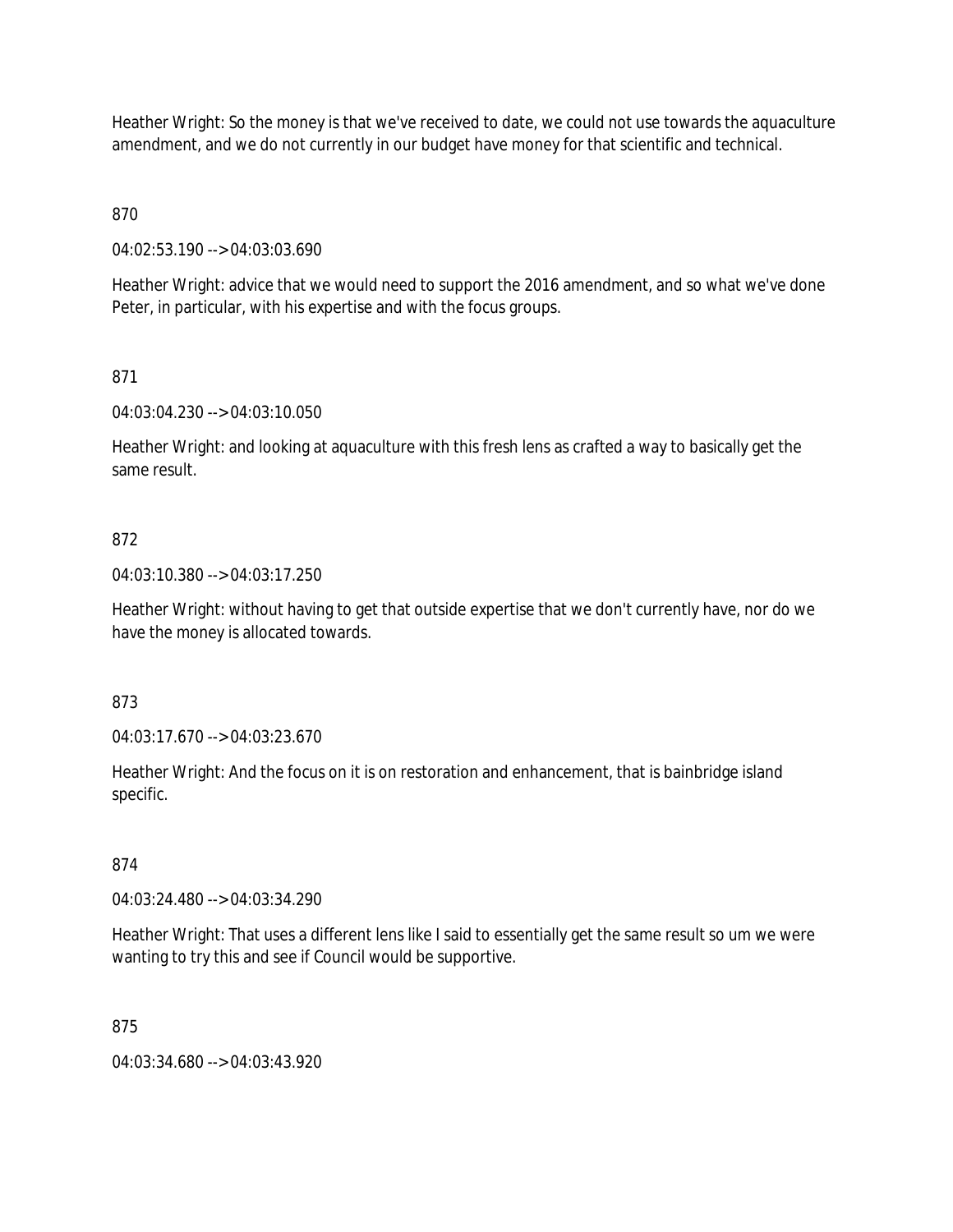Heather Wright: Of essentially the same, but without the scientific and technical because Council requires correct if we were to go that route, with 2016 We absolutely need that.

876

04:03:44.580 --> 04:03:53.370

Heather Wright: And the amount that we would need would be probably between 50 to 75,000 potentially is the range that we originally asked for.

# 877

04:03:53.670 --> 04:04:05.970

Heather Wright: And the 20 I think in 2019 we had allocated in our budget but due to Kobe we cut back some of those monies and then it wasn't re entered into the conversation for 2021 22 budget so.

# 878

04:04:06.630 --> 04:04:13.590

Heather Wright: There was a potential pot of money, but that that money is not currently available without Councils direction and drupal.

879

04:04:15.210 --> 04:04:16.230

Kirsten Hytopoulos: councilmember Schneider.

880

04:04:19.950 --> 04:04:20.490

Leslie Schneider: Thank you.

881

04:04:21.810 --> 04:04:36.360

Leslie Schneider: I know that there's emotion in a second on the floor so i'm not quite sure how to process or how to fit that in with what i'm going to say next but I guess I am curious and would love to know from staff, how much of the.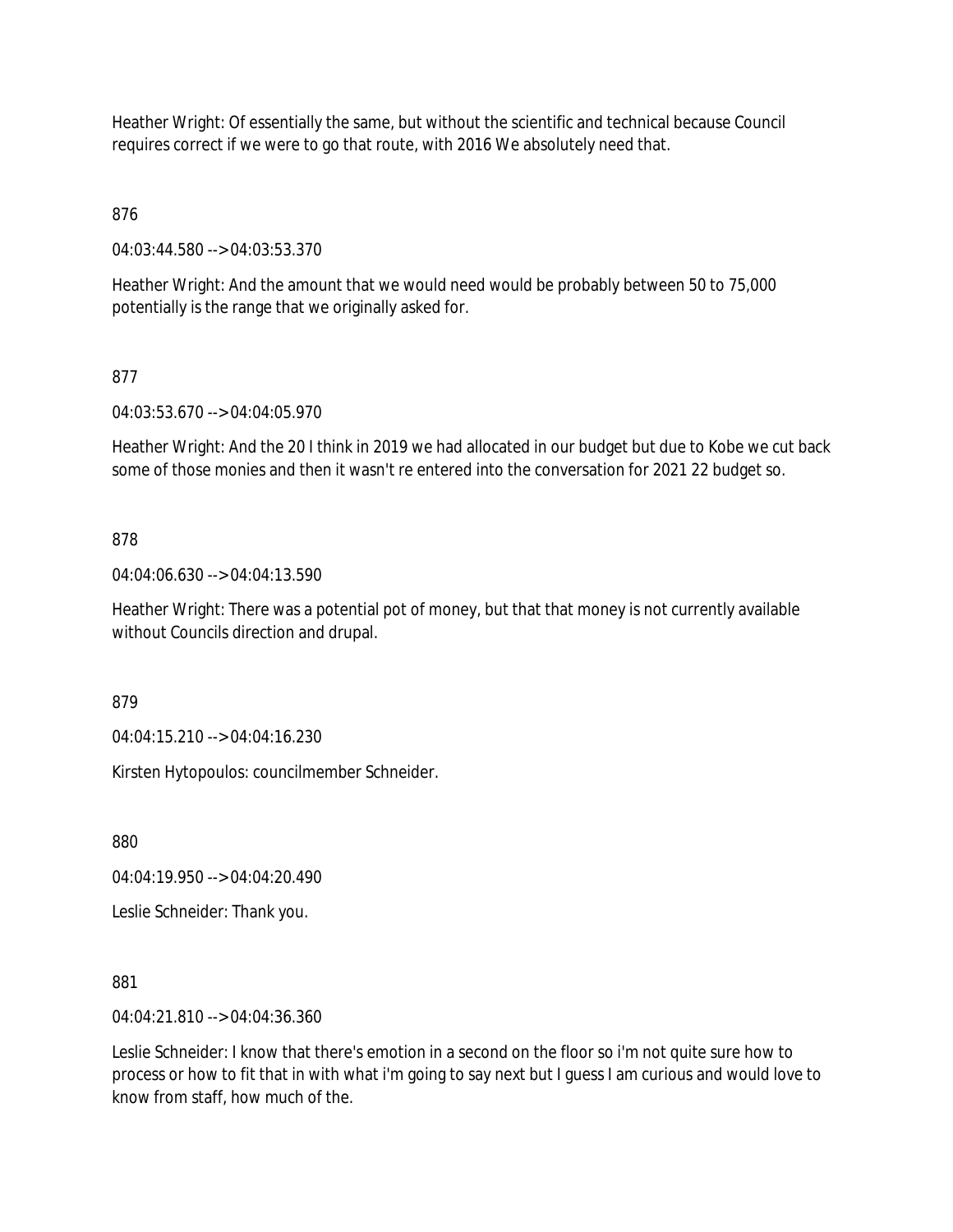04:04:38.580 --> 04:04:45.300

Leslie Schneider: Agriculture amendment could be supported by your staff recommendation and what would not be supported.

883

04:04:46.470 --> 04:04:47.460

Leslie Schneider: In other words, I just.

884

04:04:48.720 --> 04:04:52.440

Leslie Schneider: it'd be nice to get a little bit of a finer.

885

04:04:53.550 --> 04:05:07.620

Leslie Schneider: Understanding, so that we so that we, and maybe specifically councilmember car could see what's at stake here right what pieces of that 2016 would know couldn't would not be supported.

### 886

04:05:09.300 --> 04:05:16.530

Leslie Schneider: And therefore, like how much of the coastline of bainbridge island would be there for.

887

04:05:18.390 --> 04:05:27.840

Leslie Schneider: at risk, any what what we size that there's some compelling evidence that we're going to be able to protect and restore a huge amount of our shoreline but.

888

04:05:29.040 --> 04:05:35.340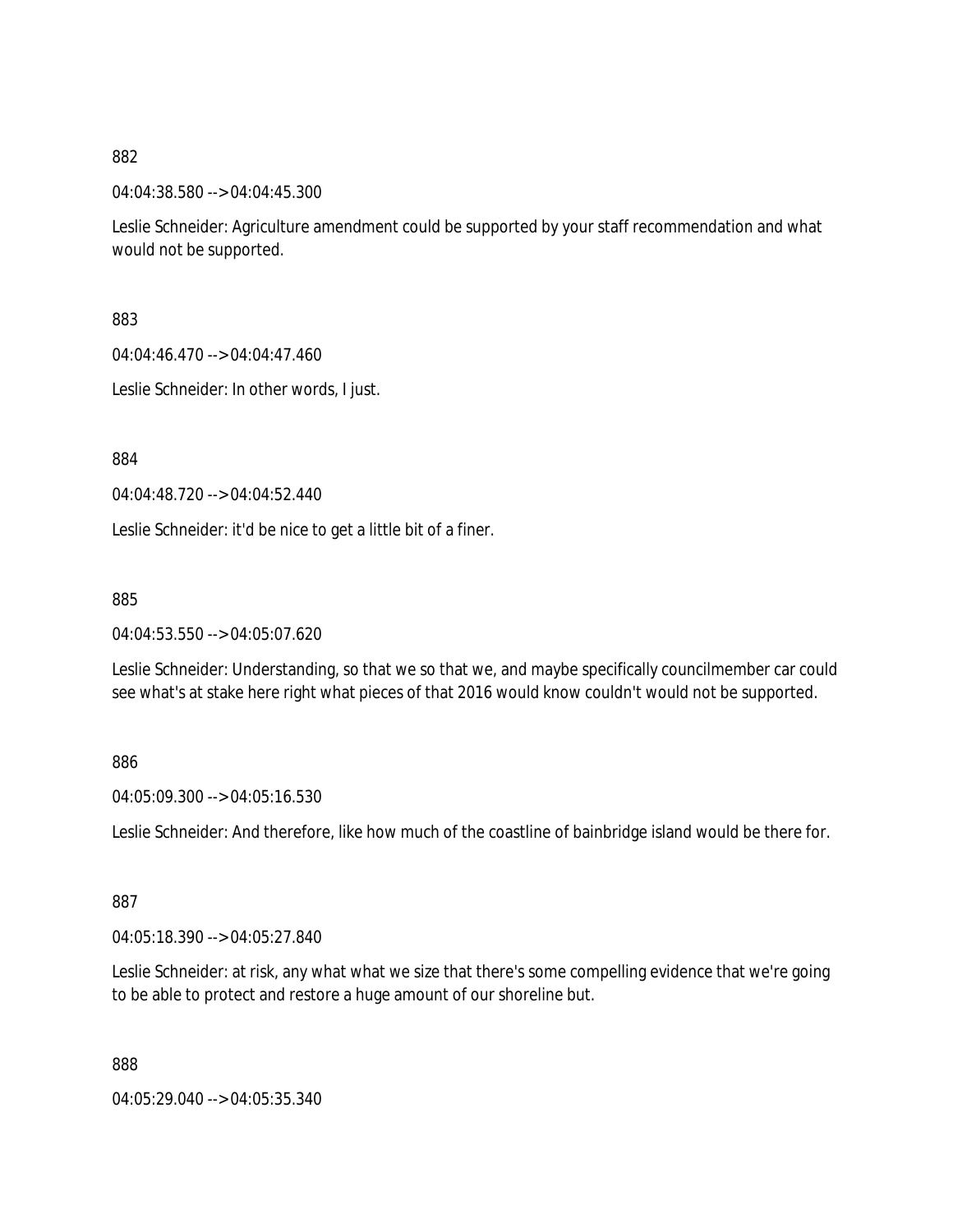Leslie Schneider: But not everywhere, and so I guess, I would like to understand with councilmember car.

# 889

04:05:36.630 --> 04:05:45.300

Leslie Schneider: What these trade offs are does that make sense, and so I don't know if there's a friendly amendment to be made to Council member cars.

#### 890

04:05:48.090 --> 04:05:53.700

Leslie Schneider: motion to direct staff to come back with.

### 891

04:05:57.960 --> 04:06:05.880

Leslie Schneider: sort of a venn diagram of what's in and what's not in on those 26 teen amendments.

#### 892

04:06:06.960 --> 04:06:12.300

Leslie Schneider: If, on the the staff side of things i'm sorry it's getting late.

### 893

04:06:13.830 --> 04:06:17.040

Kirsten Hytopoulos: So you'd like you'd like more clarity on what's lost.

### 894

04:06:17.160 --> 04:06:17.880

Leslie Schneider: If new.

895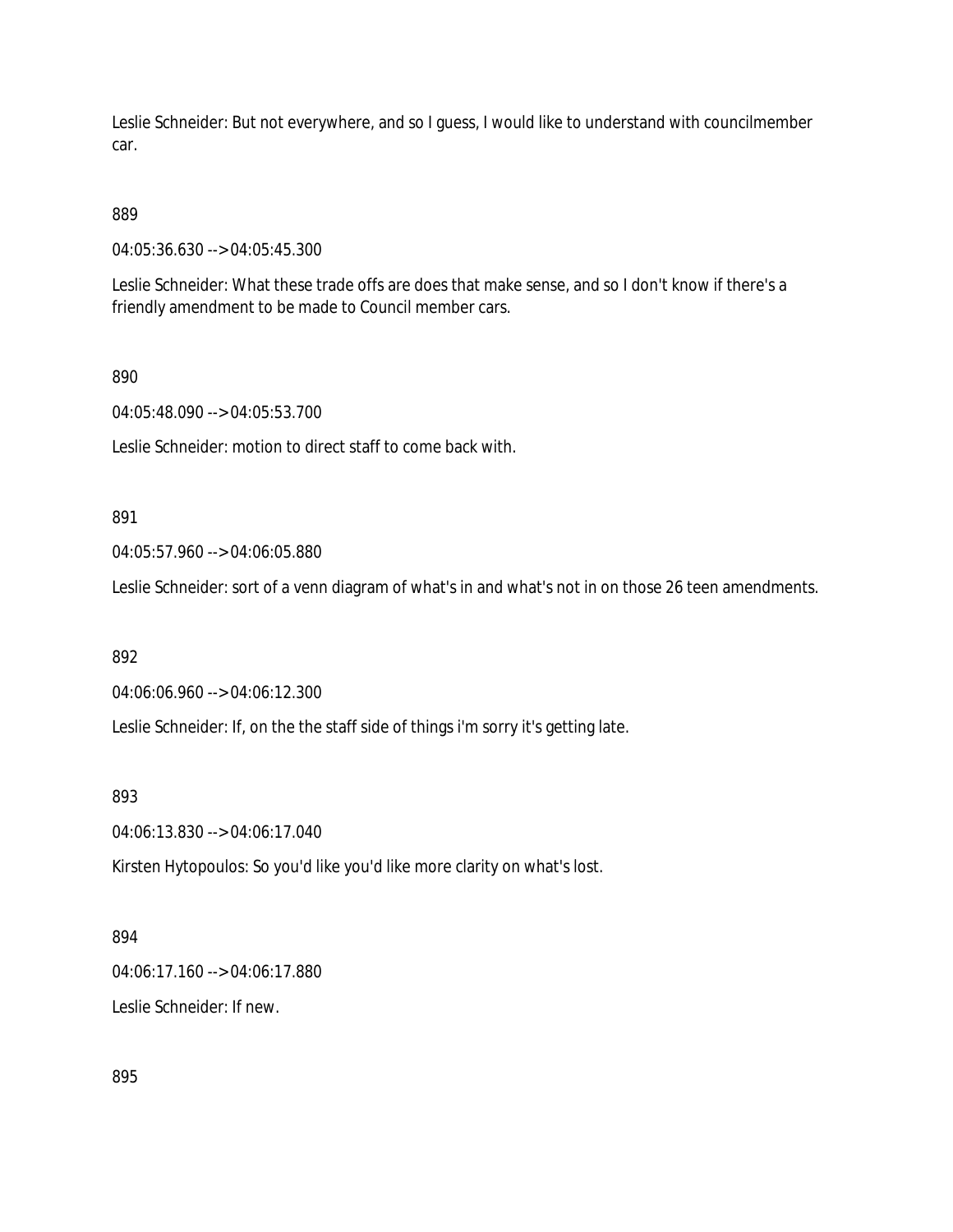04:06:18.000 --> 04:06:19.950

Kirsten Hytopoulos: go with the 2016 amendment.

896

04:06:20.370 --> 04:06:22.680

Leslie Schneider: Now I couldn't I just just sit back, thank you.

897

04:06:23.880 --> 04:06:24.180 Kirsten Hytopoulos: um.

898

04:06:24.570 --> 04:06:25.770

Kirsten Hytopoulos: And mayor.

899

04:06:28.470 --> 04:06:31.410

Rasham Nassar: i'm happy to let Peter answer that question.

900

04:06:32.310 --> 04:06:40.800

Peter Best (COBI): yeah so maybe just one clarification would be what what topics could not move forward without the additional technical or scientific support right so.

901

04:06:41.130 --> 04:06:52.590

Peter Best (COBI): So it's not that as as councilmember car said it's not that those are categorically inconsistent with the shoreline Management Act, but that they were deemed so without sufficient.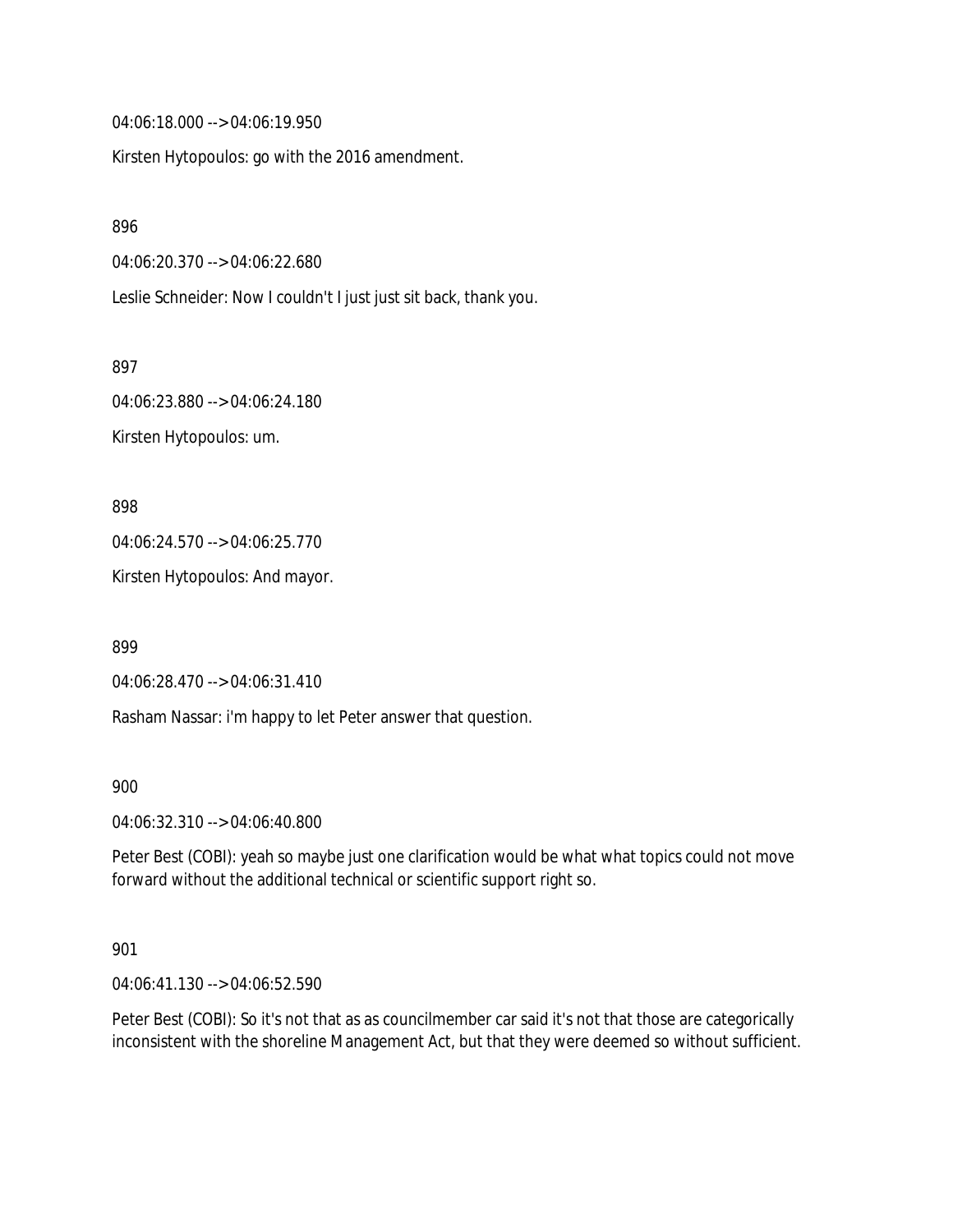04:06:53.100 --> 04:07:09.030

Peter Best (COBI): Support to justify them, but I think the the, the fundamental question of identifying what what would have to be removed, to make it compliant without that additional information, we would be happy to provide that I think it's a great great bit of information, we can provide.

903

04:07:11.040 --> 04:07:11.460

Kirsten Hytopoulos: mayor.

904

04:07:12.420 --> 04:07:17.820

Rasham Nassar: yeah just real quick, are we on a deadline for this there's some sense of urgency.

905

04:07:18.870 --> 04:07:20.280

Rasham Nassar: Here that.

906

04:07:20.310 --> 04:07:33.330

Peter Best (COBI): There is ecology is renowned for being flexible and its deadlines in our current process will will shoot past our our deadline of June.

907

04:07:35.400 --> 04:07:43.170

Peter Best (COBI): But we do need to be mindful that there are mandatory elements of the periodic review that we do need to in good faith, keep moving forward on.

908

04:07:43.740 --> 04:07:58.320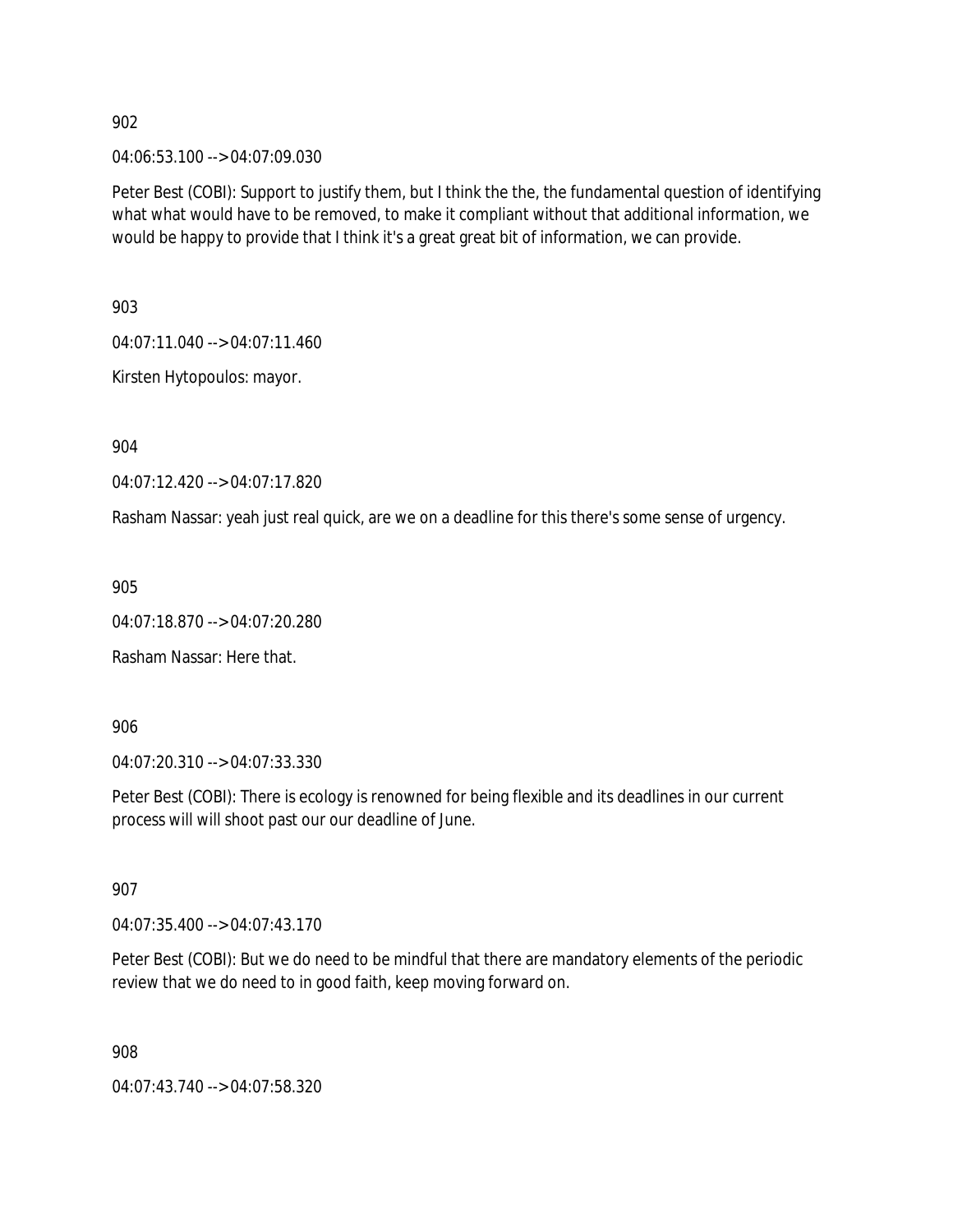Peter Best (COBI): And so you'll see and many of these are several of these alternatives and options that you have tonight include spinning off a more extensive amendment to its own process so that we don't hold up those mandatory pieces.

909

04:07:59.850 --> 04:08:02.100

Rasham Nassar: Okay, so do you have a date.

910

04:08:03.180 --> 04:08:06.180

Peter Best (COBI): June 30 2021 is our deadline.

911

04:08:06.420 --> 04:08:16.890

Rasham Nassar: Okay, so that's great thanks so it's 939 40 we have another agenda item on this is clearly a very complicated and dense subject matter.

912

04:08:17.370 --> 04:08:34.260

Rasham Nassar: i'm going to propose that we conclude this there's emotion on the floor it's been second tip and then my i'm going following that I would like us to consider postponing this this discussion, the remainder two sections for the next for the next to the next study session.

913

04:08:36.810 --> 04:08:38.370

Kirsten Hytopoulos: Council want to weigh in on that.

914

 $04.08.42.120 - 04.08.42.510$ 

Brenda Fantroy-Johnson: I will.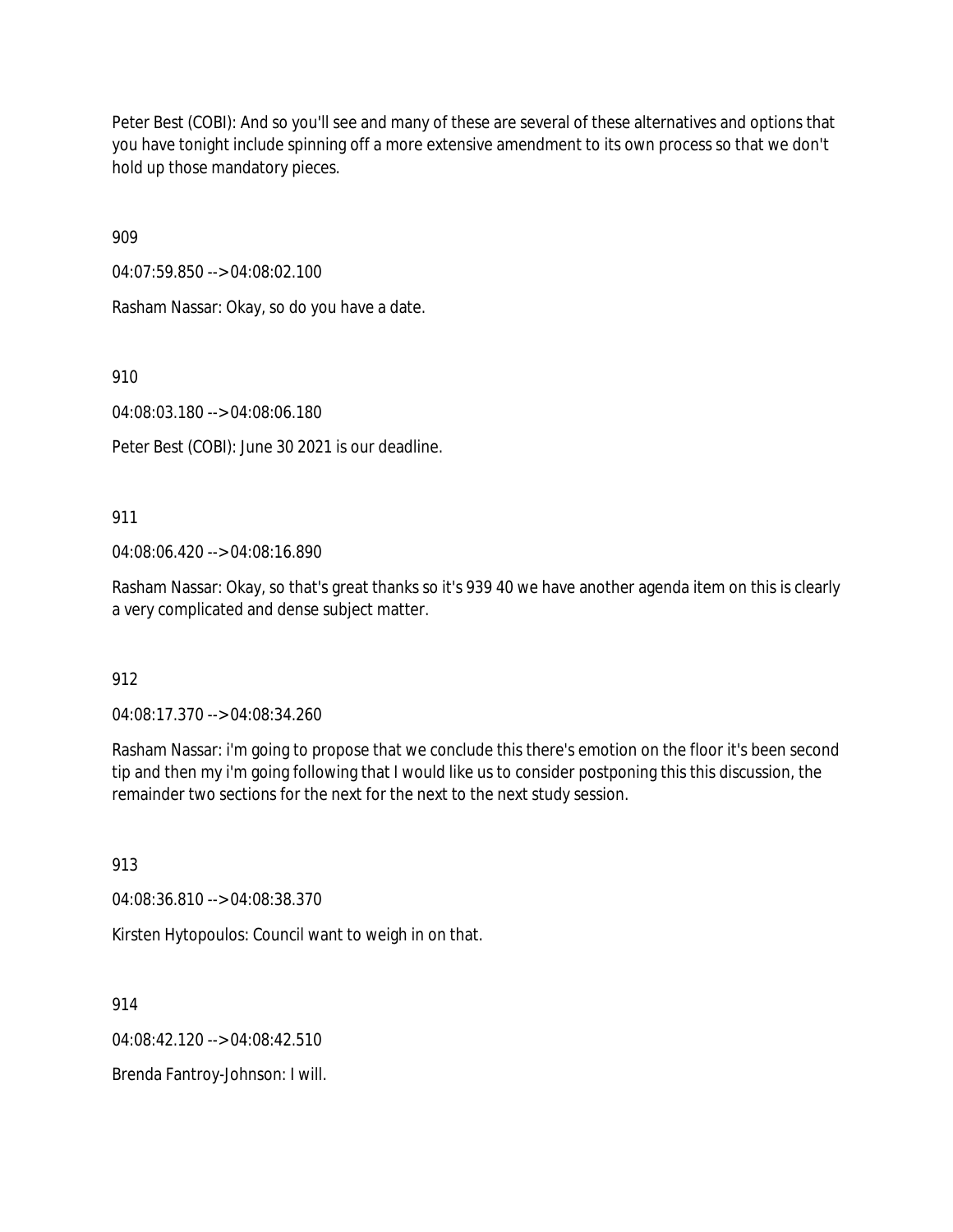04:08:42.630 --> 04:08:52.680

Kirsten Hytopoulos: I will say that my feeling is that you know we're responsible for having hour and a half, plus long executive sessions, for one thing, and we need to finish our work would be my position.

916

04:08:52.980 --> 04:08:58.920

Kirsten Hytopoulos: But, more importantly, I think we have a little momentum going right here that we won't be able to recreate easily we got an overview.

### 917

04:08:59.280 --> 04:09:08.850

Kirsten Hytopoulos: This is an easy for a lot of us are experts, like the planners in the room, and so I feel like we kind of have this understand we're going we have for decision points, it seems pretty clean.

918

04:09:09.330 --> 04:09:18.270

Kirsten Hytopoulos: And so I as much as I would love to call it, and I I don't think we should do that so that's my opinion I don't know if anybody else would like to weigh in on whether or not we want to.

919

04:09:19.290 --> 04:09:25.590

Kirsten Hytopoulos: move this item on the agenda tonight um so next up would be a counselor country Johnson yeah I.

920

04:09:25.620 --> 04:09:29.700

Brenda Fantroy-Johnson: Think my michaels off, so I think you heard me I support that okay.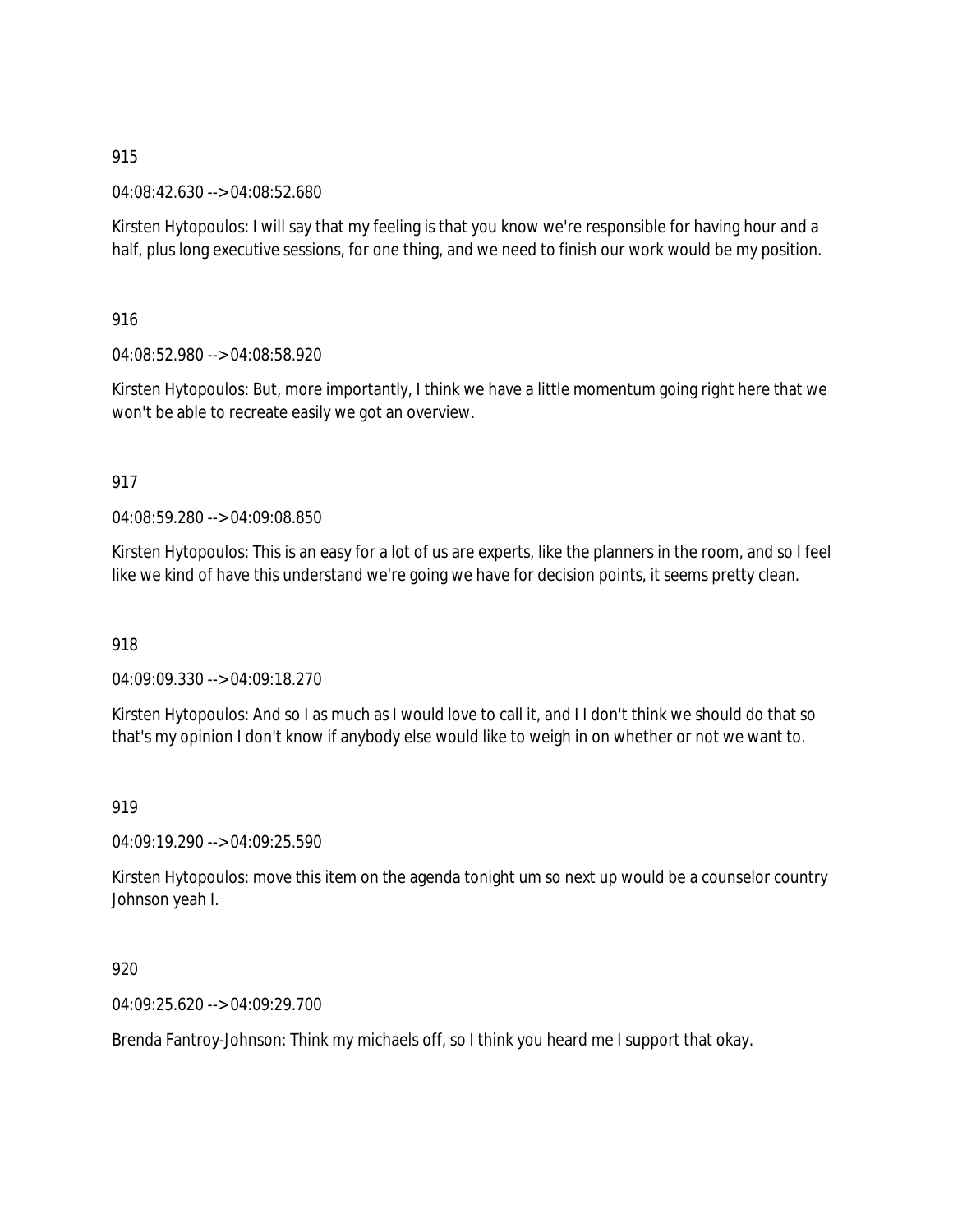04:09:33.600 --> 04:09:36.420

Kirsten Hytopoulos: anybody else councilmember deeds.

922

04:09:37.140 --> 04:09:46.770

Joe Deets: uh yeah I like us to try and plow through I know it's late folks but that's why we get paid the big bucks right so let's get through this.

923

04:09:47.940 --> 04:09:54.510

Joe Deets: I am curious you know it seems like we're we're really in agreement with what we want to accomplish it's it's.

#### 924

04:09:55.470 --> 04:10:10.470

Joe Deets: it's that do we want to take that extra step and hire get those extra studies of you know 50 to \$75,000 which are not budgeted so that seems to be the question in some misunderstanding that.

925

04:10:12.210 --> 04:10:20.100

Joe Deets: We say go with councilmember cars recommendation her motion, then that requires us to find that money in our budget.

926

04:10:21.120 --> 04:10:26.160

Joe Deets: But it's it's really to get to the same result and if I miss reading that please correct me.

927

04:10:28.110 --> 04:10:29.070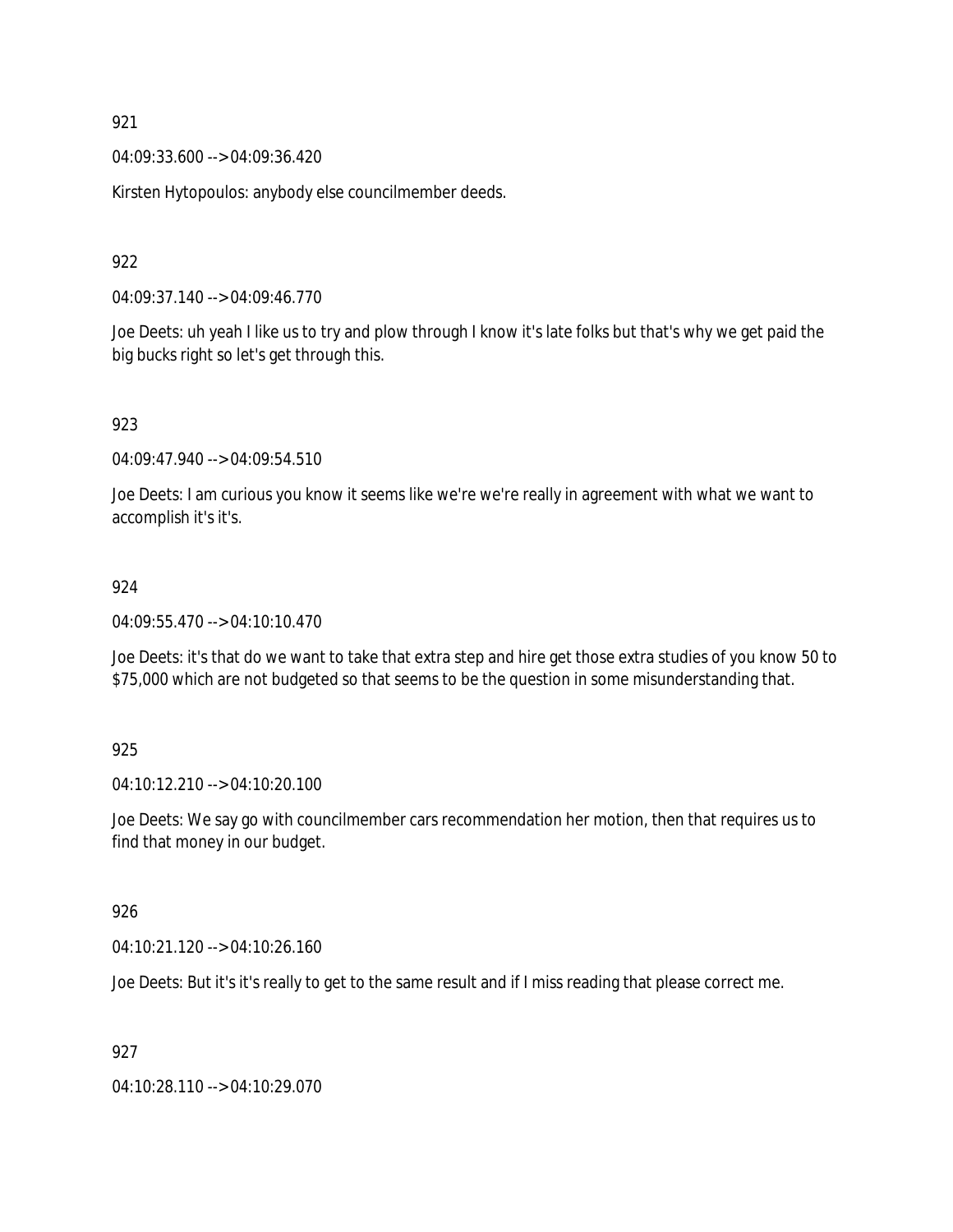Kirsten Hytopoulos: counseling Schneider.

928

04:10:30.720 --> 04:10:42.450

Leslie Schneider: Thank you, I support plowing through and trying to make something happen tonight, and just as an additional comment, I want to go back to the bulk help thing what I heard from staff is that.

### 929

04:10:43.500 --> 04:10:51.630

Leslie Schneider: The that the 2016 amendment would not allow aquaculture techniques to be used for restoration of bulk help so.

#### 930

04:10:52.890 --> 04:10:56.490

Leslie Schneider: I guess that's kind of a pivotal piece for me.

931

04:10:57.750 --> 04:11:00.810

Leslie Schneider: And if if that can be.

932

04:11:01.950 --> 04:11:18.090

Leslie Schneider: incorporated into emotion of some kind of, and I would I would be happy to support what councilmember car has proposed, but I don't want to preclude that kind of restoration, so that that's my consideration right now.

933

 $04.11.20.460 -> 04.11.21.330$ 

Kirsten Hytopoulos: kills number car.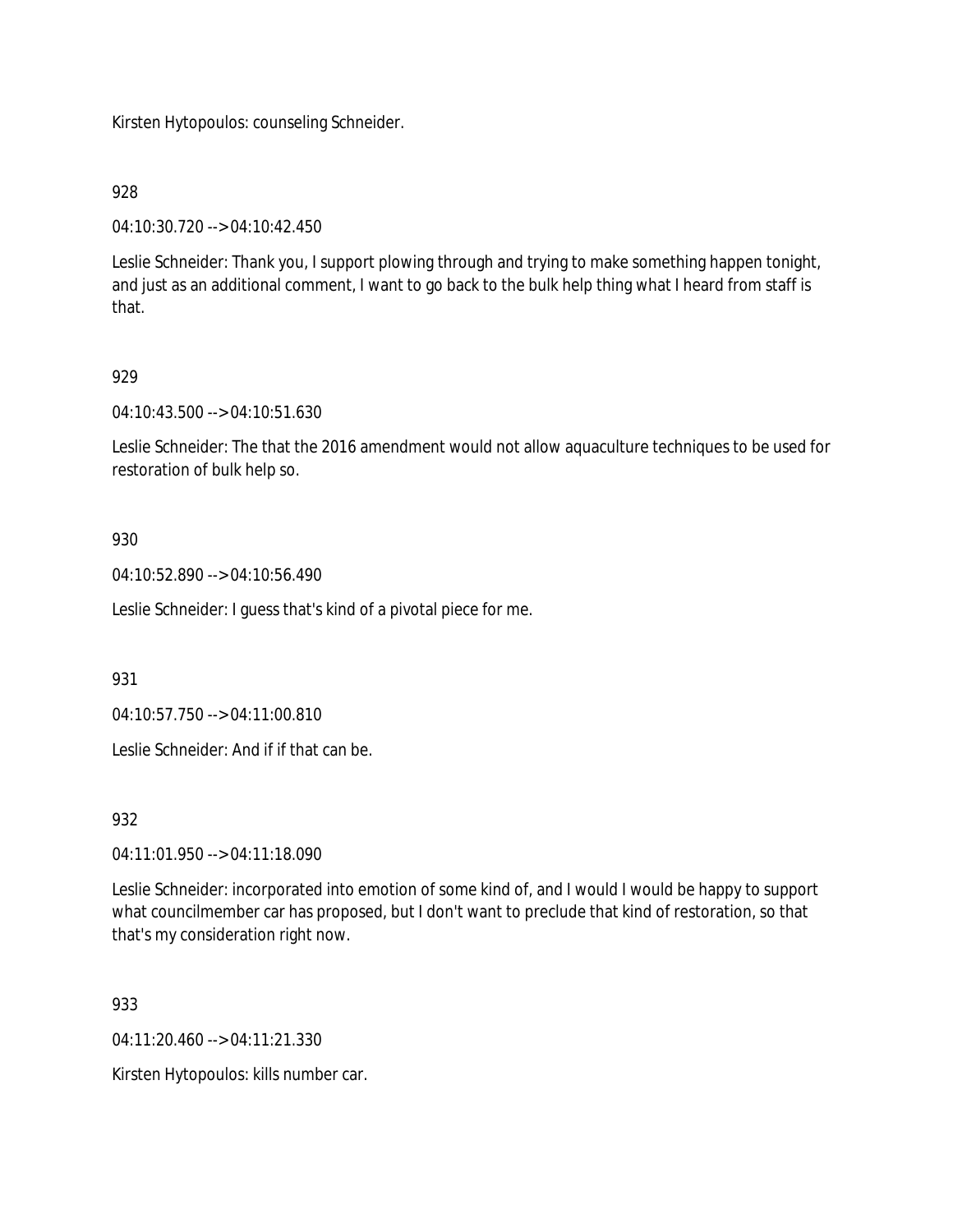04:11:22.860 --> 04:11:23.970

Christy Carr: Thanks a few things.

### 935

04:11:26.160 --> 04:11:37.020

Christy Carr: I think that we had we had an appeal of our s&p agriculture regulations, because people were concerned about protecting our shorelines and the health of puget sound and.

#### 936

04:11:38.070 --> 04:11:45.780

Christy Carr: It was focused on protection it wasn't focused on restoration, so I think that we have an order of magnitude here that we can we can.

#### 937

04:11:46.470 --> 04:11:53.910

Christy Carr: go in sequence, I would not at all suggest spinning off aka culture to a separate amendment because we already did that.

#### 938

04:11:54.480 --> 04:12:09.600

Christy Carr: And we decided to put it into the periodic review, so I don't want to go backwards if if it makes you feel comfortable to have something specific and emotion that would allow bulk bulk help restoration i'm fine with that amendment.

#### 939

04:12:10.860 --> 04:12:25.290

Christy Carr: And in terms of what we would lose without doing scientific and technical information, we would lose restrictions on commercial agriculture, because the College, he will not approve that.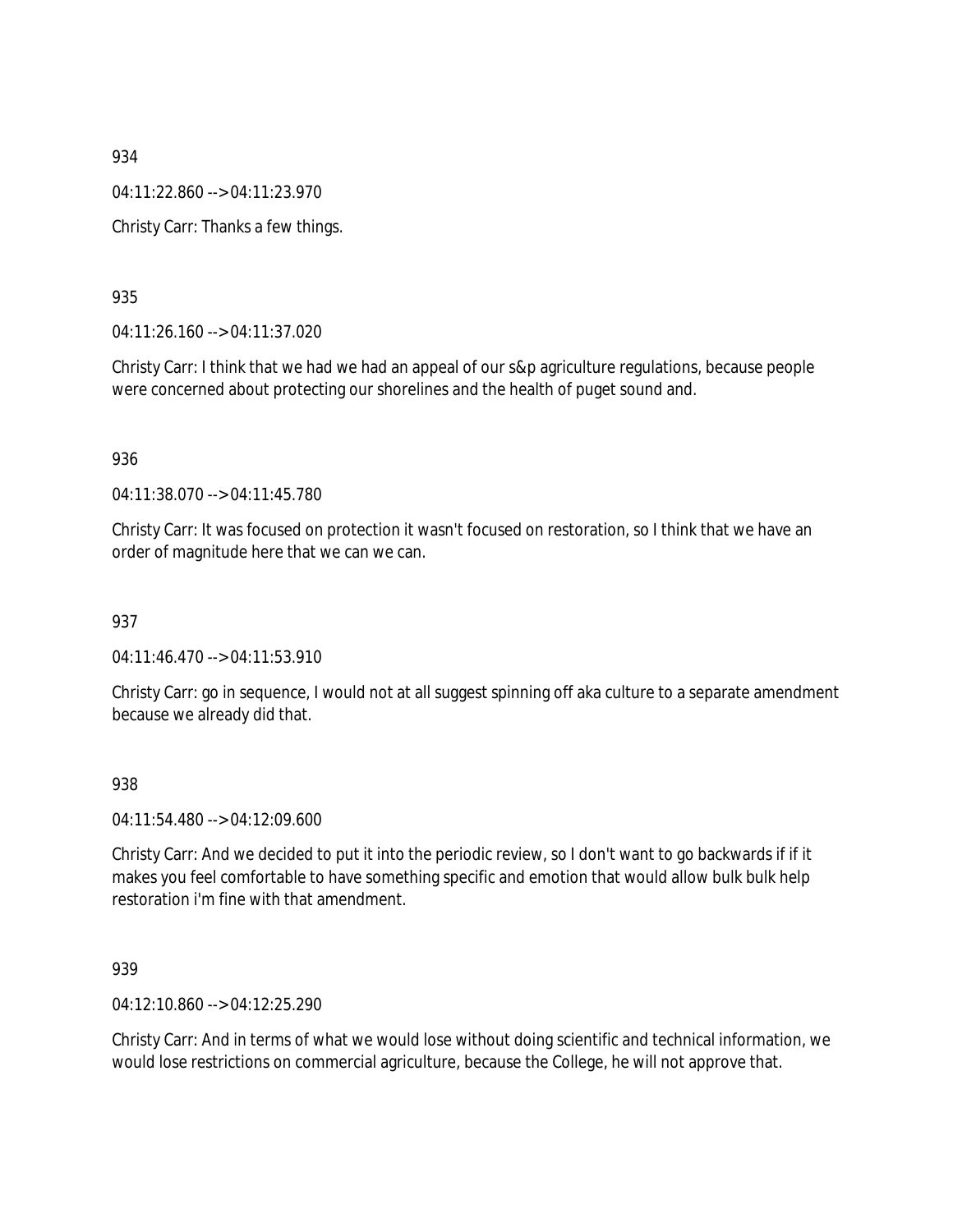04:12:25.800 --> 04:12:41.040

Christy Carr: Without it, and that was basically what we heard from the guards managing hearings board so that's what we would lose and I don't want to lose that because that's really the point of the amendments to our agriculture regulations is so.

941

04:12:43.950 --> 04:12:49.080

Christy Carr: I will, I guess, except a friendly amendment to allow for.

942

04:12:50.310 --> 04:12:52.470

Christy Carr: Both bulk help restoration.

943

04:12:54.780 --> 04:12:55.860

Christy Carr: But then, otherwise.

944

04:12:57.570 --> 04:12:58.380

Christy Carr: like to move on.

945

04:12:59.940 --> 04:13:04.260

Kirsten Hytopoulos: Okay, could you weigh in on whether you want to try to get through the remaining items after this.

946

04:13:04.410 --> 04:13:09.120

Christy Carr: I think we yeah i'm happy to do that, I will try to be very brief okay.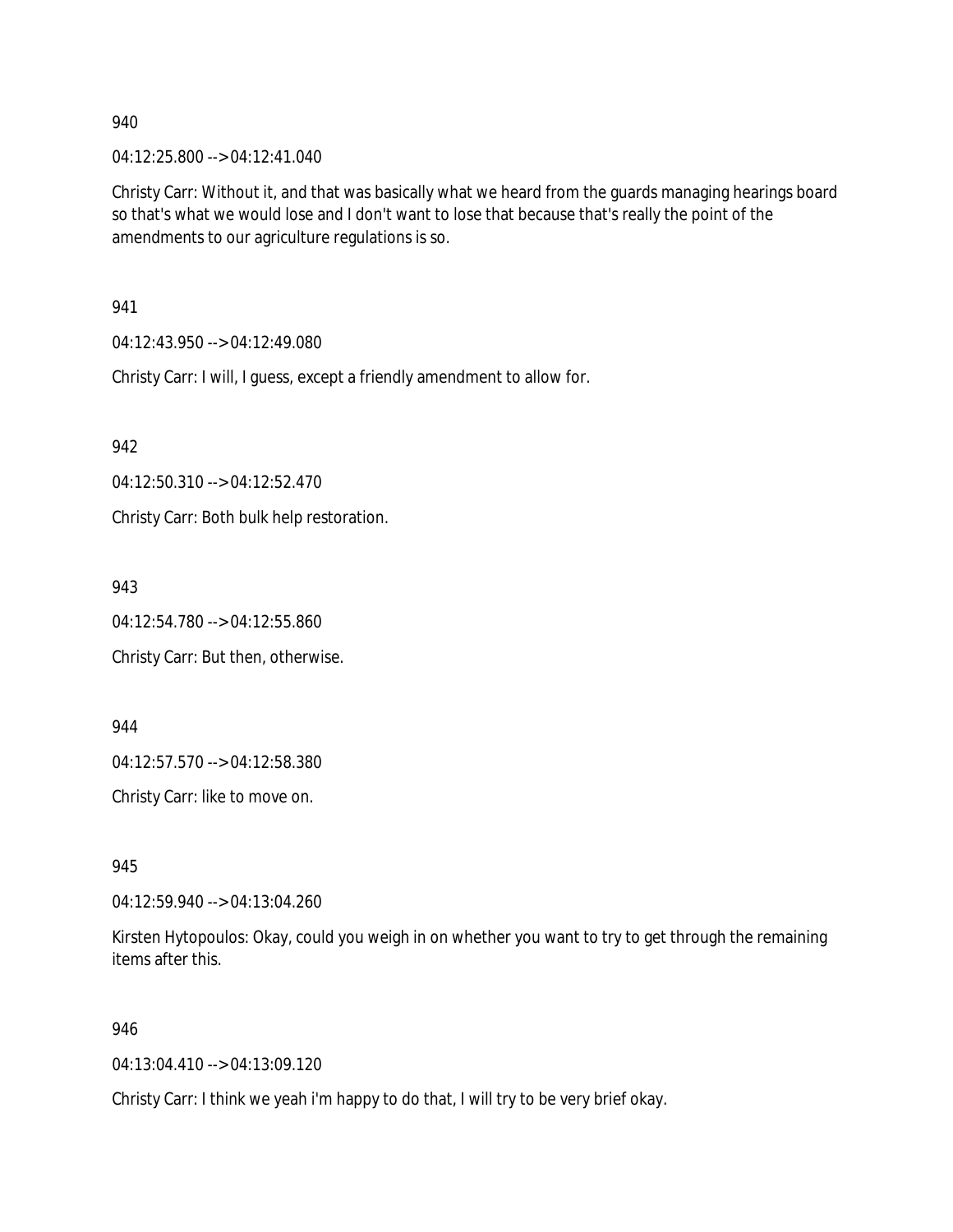### 04:13:09.570 --> 04:13:14.730

Kirsten Hytopoulos: And Peter did you want to follow up on any of this to help us with the with the close up this item.

### 948

04:13:15.150 --> 04:13:24.420

Peter Best (COBI): yeah so i've really appreciated the conversation I think it can be an end rather than an or essentially between these two alternatives right and.

### 949

04:13:26.520 --> 04:13:31.530

Peter Best (COBI): yeah I don't think they're in conflict with each other, the issue is a resource issue right and so.

## 950

04:13:33.120 --> 04:13:46.170

Peter Best (COBI): I think if you wanted to consider essentially pursuing both that is an option, the timeline to get consultant on board and to do that work will have to look at the timeline.

#### 951

04:13:47.520 --> 04:13:56.820

Peter Best (COBI): and see how that could work there could be there could be some some issues there but i'm happy to look at that and come back to you to see how that could how that could be made possible.

#### 952

04:13:57.570 --> 04:14:06.510

Kirsten Hytopoulos: Could I ask a clarifying question I was wondering if I was hearing a con a conflict on aka really illegal analysis I mean it's not like maybe.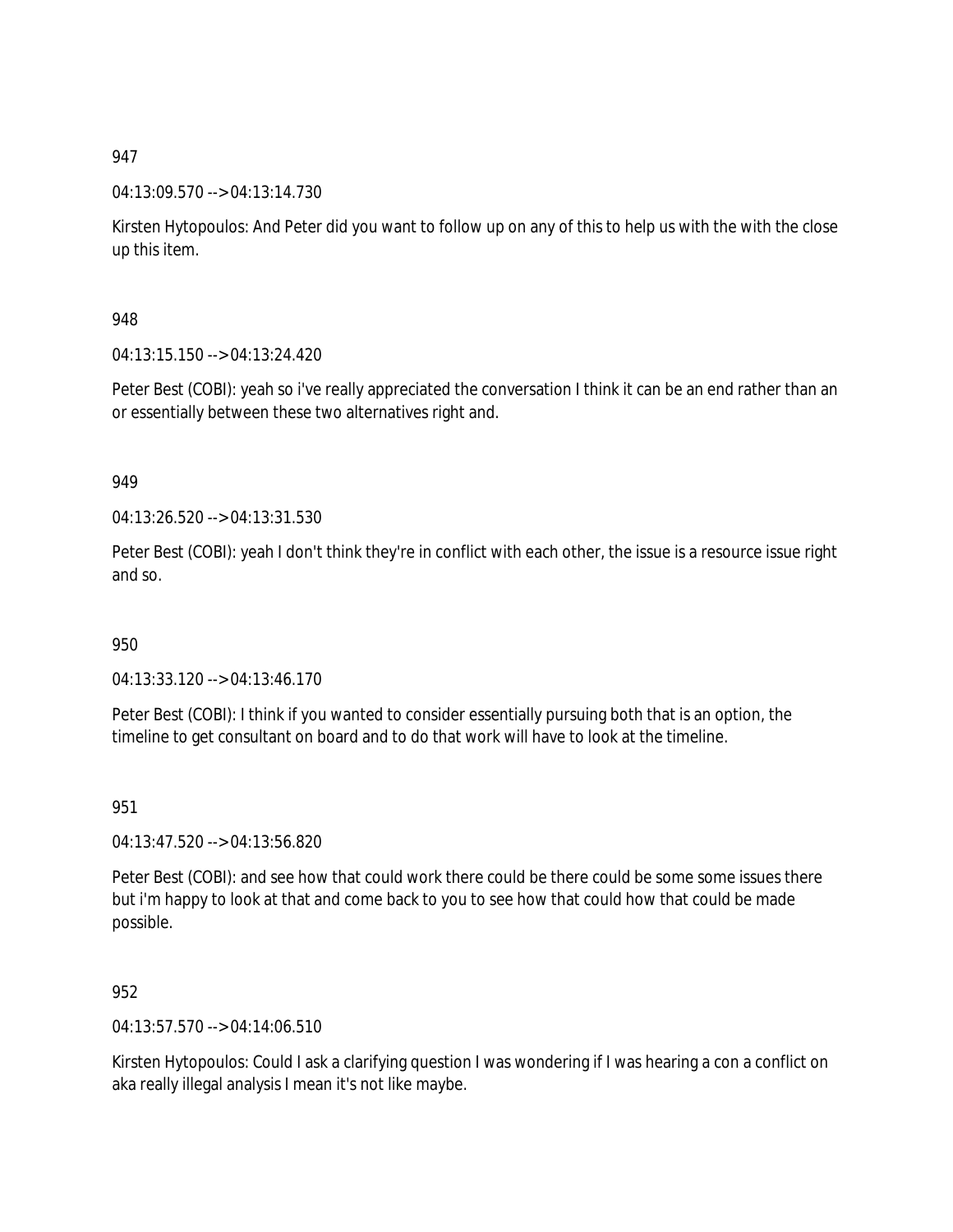04:14:06.990 --> 04:14:14.130

Kirsten Hytopoulos: That what what staff is saying right now is that they believe that this that this option will allow us to avoid.

954

04:14:14.580 --> 04:14:20.610

Kirsten Hytopoulos: The same application of the requirements that we were hearing from the state about the science need to be done.

#### 955

04:14:21.090 --> 04:14:26.370

Kirsten Hytopoulos: And so i'm just wondering if this is, I mean that's that would be one of the reasons for the beat and.

#### 956

04:14:26.790 --> 04:14:38.970

Kirsten Hytopoulos: right would be if we could get this further develops get legal review etc and know whether there is a way to do this without the legal review that would be required for the other option, I think that's a missing piece, for me, and the reason i'm.

957

04:14:39.720 --> 04:14:45.270

Kirsten Hytopoulos: Sorry for prolonging the conversation that we're talking about 70,000 protect potential dollars 50 or \$70,000.

958

04:14:45.750 --> 04:14:52.650

Kirsten Hytopoulos: We have to find that somewhere everyone, so I just went to remember that and we have some other things coming up that we're going to have to find huge amounts of money for.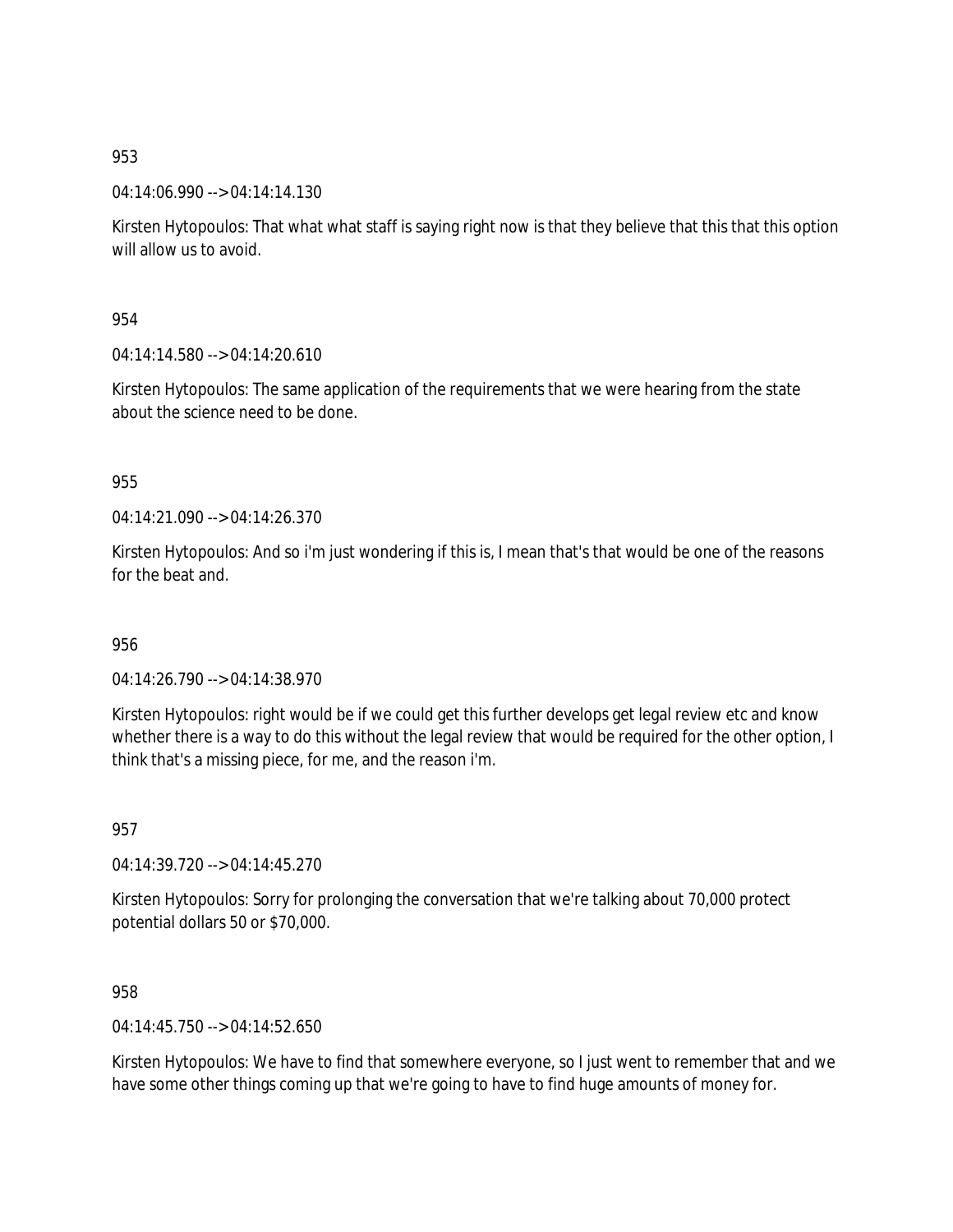04:14:52.980 --> 04:15:08.130

Kirsten Hytopoulos: So is it possible that we can stay with it and keep things moving no recognize we have deadlines coming up, could we get could be either go with we can explore both of these and then get again have some legal analysis get some understands, can we avoid.

960

04:15:09.510 --> 04:15:10.350

Kirsten Hytopoulos: The cost.

961

04:15:12.000 --> 04:15:13.110

Kirsten Hytopoulos: back with more information.

962

04:15:13.170 --> 04:15:21.960

Kirsten Hytopoulos: And I guess that's partially in many ways, in large part it's directed accounts from a car, to see if there's anything in there, that you think we could find in the accommodation on.

963

04:15:27.420 --> 04:15:33.570

Christy Carr: Know i'd like to just have my emotion stand as amended and move on okay.

964

04:15:34.530 --> 04:15:41.640

Kirsten Hytopoulos: Alright, are we ready to call the question then looks like it all those in favor of the motion on the table say I.

965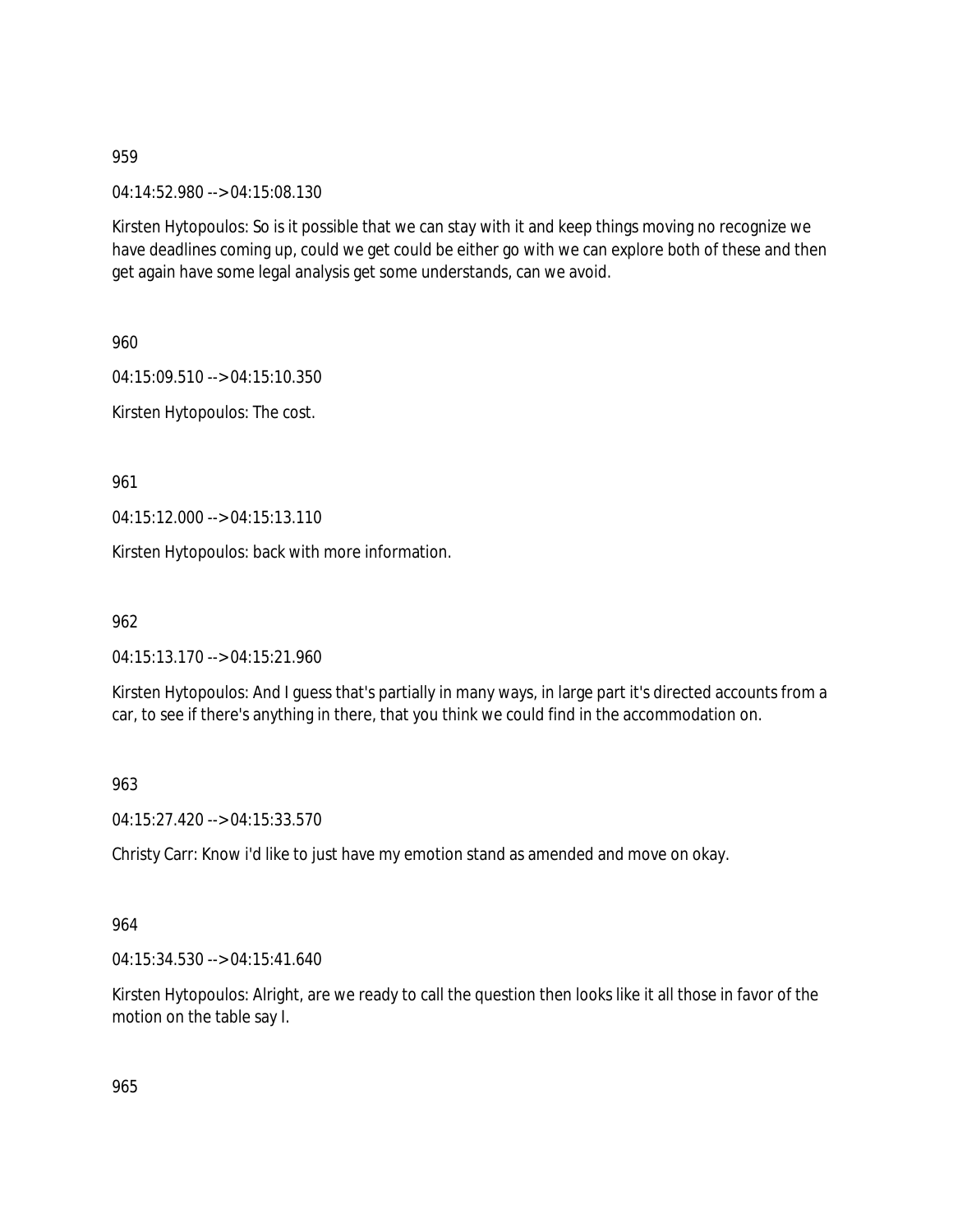04:15:42.660 --> 04:15:44.370

Christy Carr: Right okay.

966

04:15:44.400 --> 04:15:47.970

Kirsten Hytopoulos: So i'm gonna unfortunately no but it looks like it past.

967

04:15:48.180 --> 04:15:59.190

Kirsten Hytopoulos: six to one if i'm correct okay great so we're moving on to item, the third decision point, and you know I did not ask the planning, Commissioner, to weigh in.

#### 968

04:16:00.360 --> 04:16:04.710

Kirsten Hytopoulos: Somebody helped me with that, and again I don't want to cut her out of just anything to add, of course I hope.

969

04:16:05.760 --> 04:16:09.540

Kirsten Hytopoulos: Planning Commissioner Osman you'll raise your hand definitely if you want to add anything.

970

04:16:11.370 --> 04:16:12.780

Kirsten Hytopoulos: um okay.

971

04:16:13.230 --> 04:16:23.070

Peter Best (COBI): Okay, thank you so issue number three is the sea level rise amendment, and this is specifically focused on the risk of flooding, rather than erosion.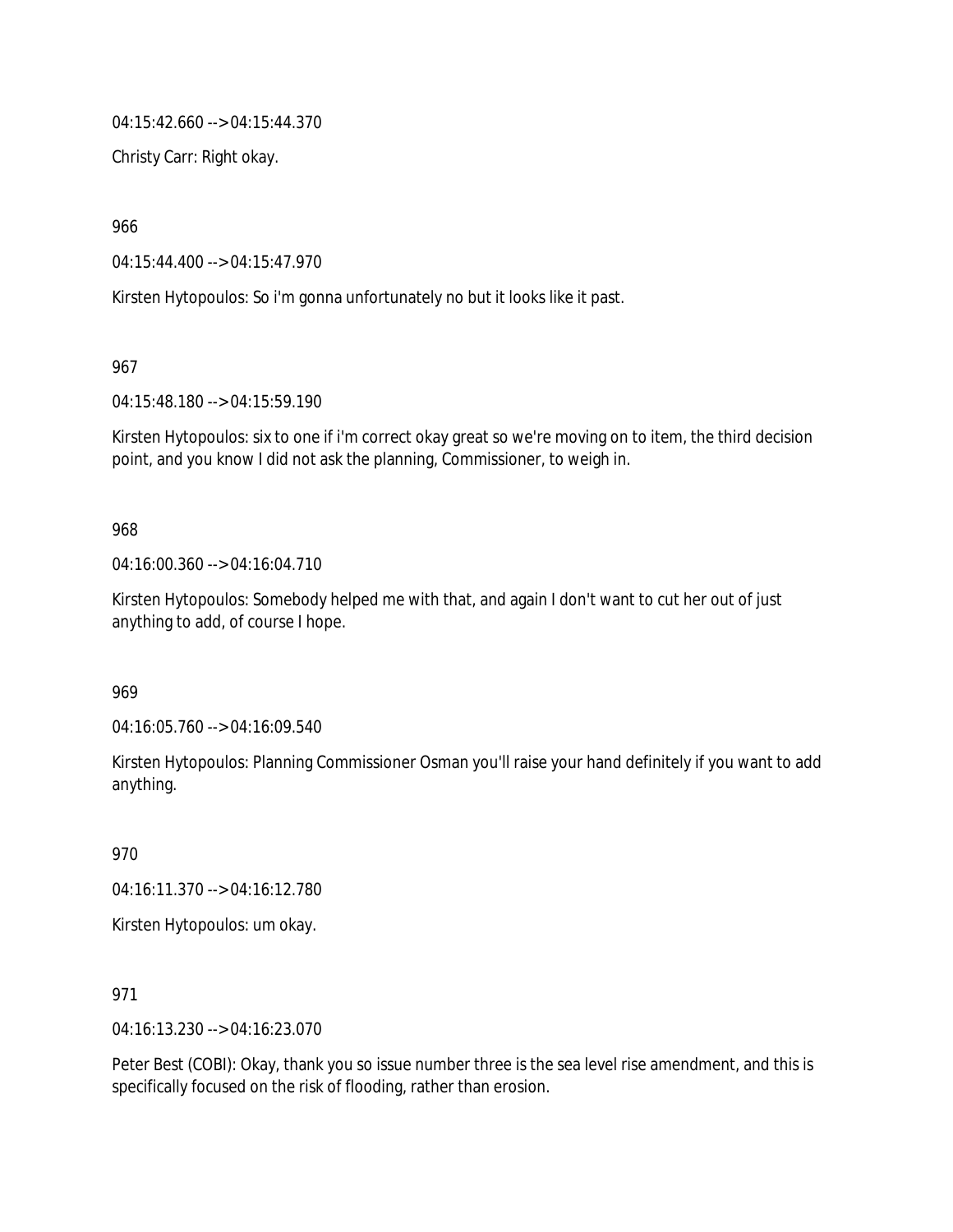04:16:24.450 --> 04:16:27.270

Peter Best (COBI): And that was written into the the.

#### 973

04:16:28.830 --> 04:16:32.520

Peter Best (COBI): Public participation plan work plan, it was also mentioned in the.

974

04:16:33.960 --> 04:16:34.800

Peter Best (COBI): work plan.

#### 975

04:16:36.900 --> 04:16:48.060

Peter Best (COBI): And incense, then we also have a the adopted Climate Action Plan, which has goals targets and actions in it specifically to sea level rise so.

#### 976

04:16:49.860 --> 04:17:02.940

Peter Best (COBI): We This issue is back to you for some clarification because we received some comments, indicating that this is maybe a bit of a too new and too broad, of an issue to incorporate in the periodic review process.

#### 977

04:17:04.080 --> 04:17:04.800

Peter Best (COBI): and

978

04:17:05.850 --> 04:17:14.940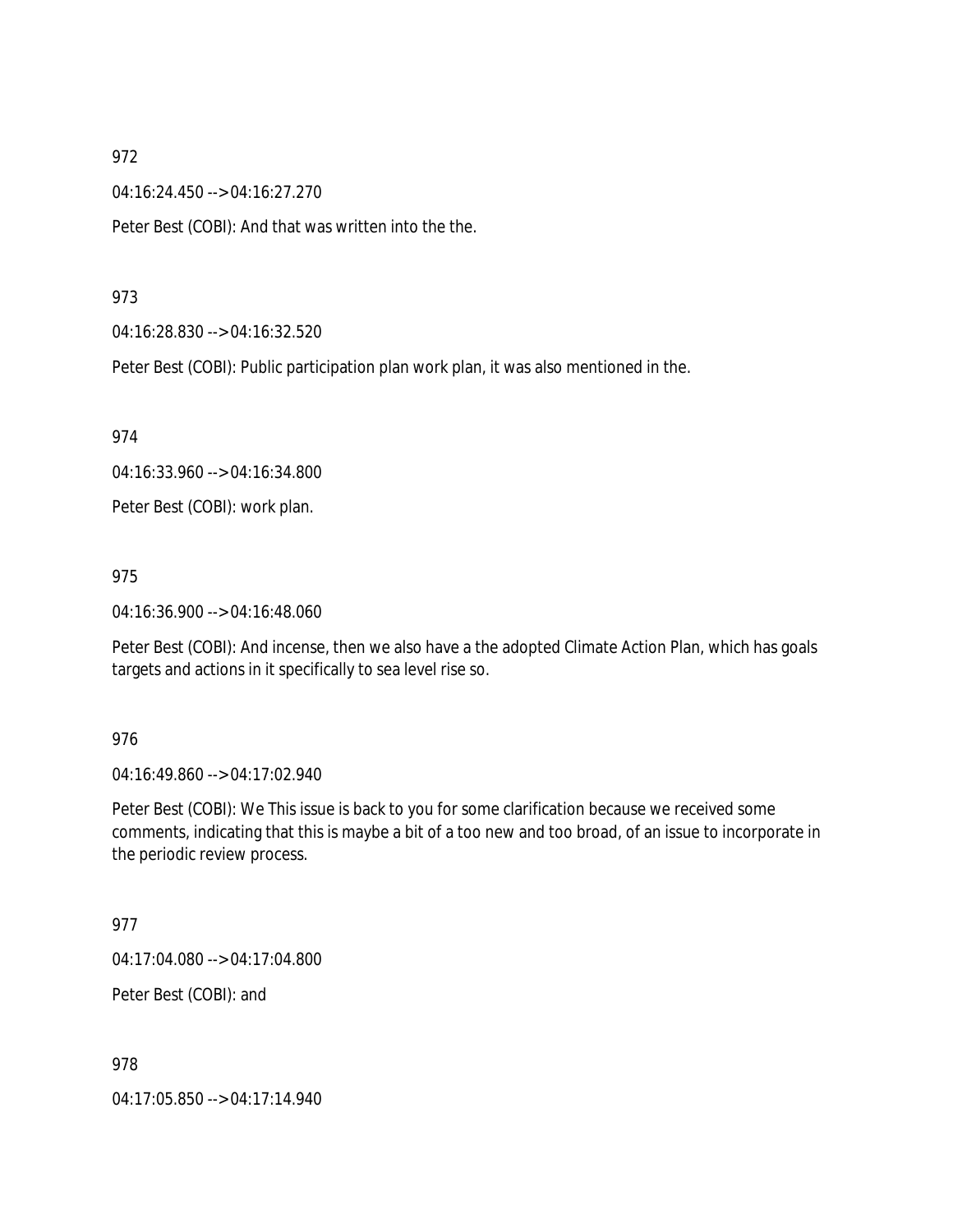Peter Best (COBI): And I think that our approach is in in bite sized pieces, but I want to share some context for you and explain how.

# 979

04:17:16.830 --> 04:17:33.630

Peter Best (COBI): We think that this is doable in the periodic review, so this these maps are out of the sea level rise flooding White Paper that's in your packet, I just wanted to highlight a couple things so based on that preliminary vulnerability assessment that's in that document.

### 980

04:17:35.520 --> 04:17:44.670

Peter Best (COBI): We believe that a substantial amount of our vulnerability is associated with neighborhoods there are obviously individual parcels.

### 981

04:17:45.120 --> 04:17:55.230

Peter Best (COBI): and small areas out there that are at risk of flooding from sea level rise, but substantially it's it's neighborhoods associated with neighborhoods that are either directly.

#### 982

04:17:55.710 --> 04:18:05.310

Peter Best (COBI): vulnerable to future flooding or even current flooding, for that matter, or and that's the map on the left and the timeline reflects.

# 983

04:18:07.020 --> 04:18:17.730

Peter Best (COBI): A mid century and 100 year horizon with the colors and we've distinguished between lower density neighborhoods and higher density neighborhoods.

#### 984

04:18:19.470 --> 04:18:26.430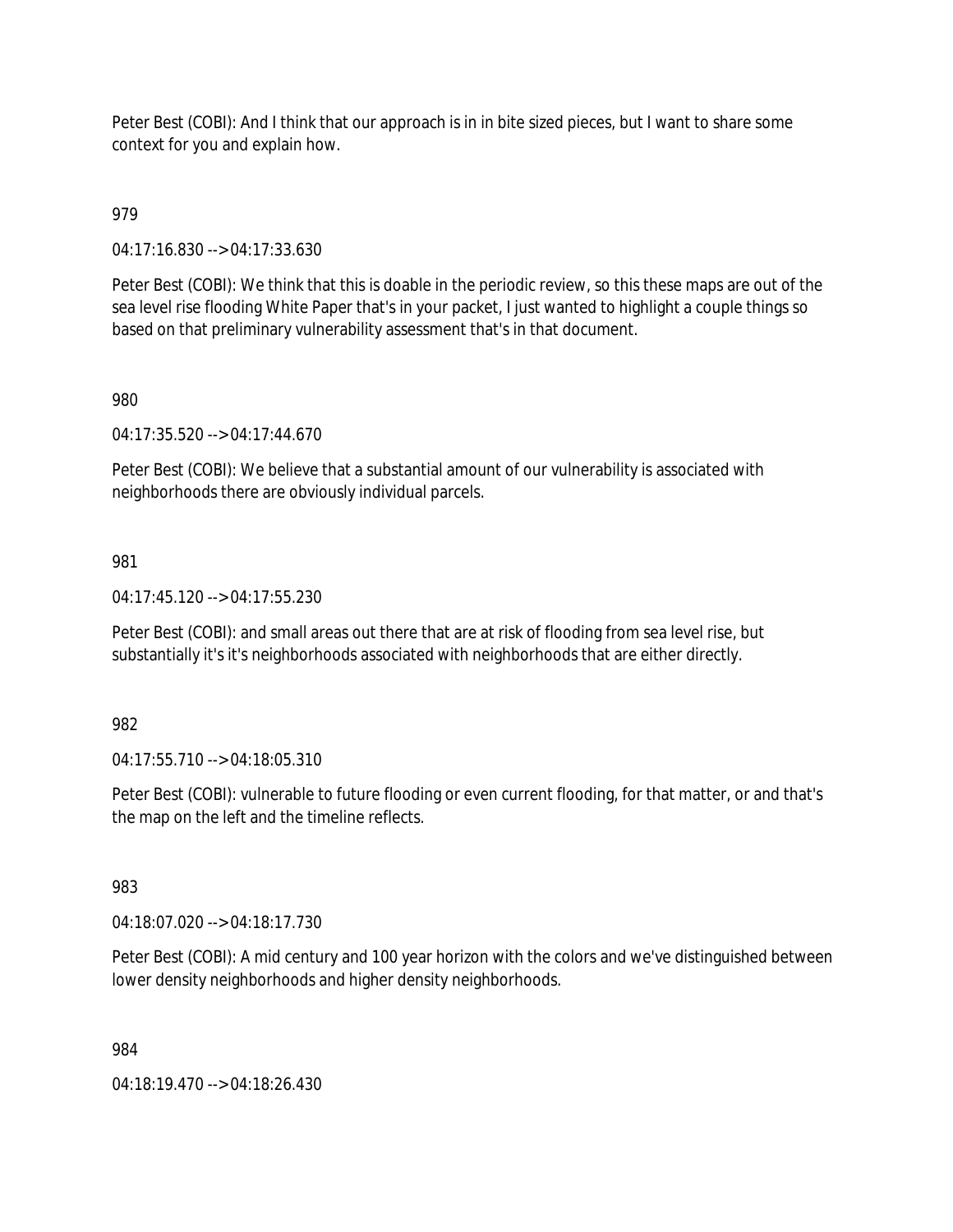Peter Best (COBI): So, so the map on the Left represents homes and properties that are directly at risk of flooding.

985

04:18:27.450 --> 04:18:36.300

Peter Best (COBI): In the map on the right represents access to neighborhoods that are at risk of being blocked due to future flooding so.

986

04:18:37.500 --> 04:18:49.350

Peter Best (COBI): The House symbols on this map represent that there would be no access during flood events and the traffic cones represented areas that would require detouring in order to provide access.

987

04:18:50.370 --> 04:18:56.460

Peter Best (COBI): So there is definitely interconnection between capital facilities planning right, as well as land use planning.

988

04:18:58.320 --> 04:19:01.380

Peter Best (COBI): And the fact that this is substantially neighborhood based.

989

04:19:02.910 --> 04:19:06.390

Peter Best (COBI): reflects one of the approaches we we want to develop.

990

04:19:07.440 --> 04:19:19.470

Peter Best (COBI): In this amendment, which is a framework for neighborhood based adaptation planning that integrates capital facilities and and the residents in developing a integrated plan.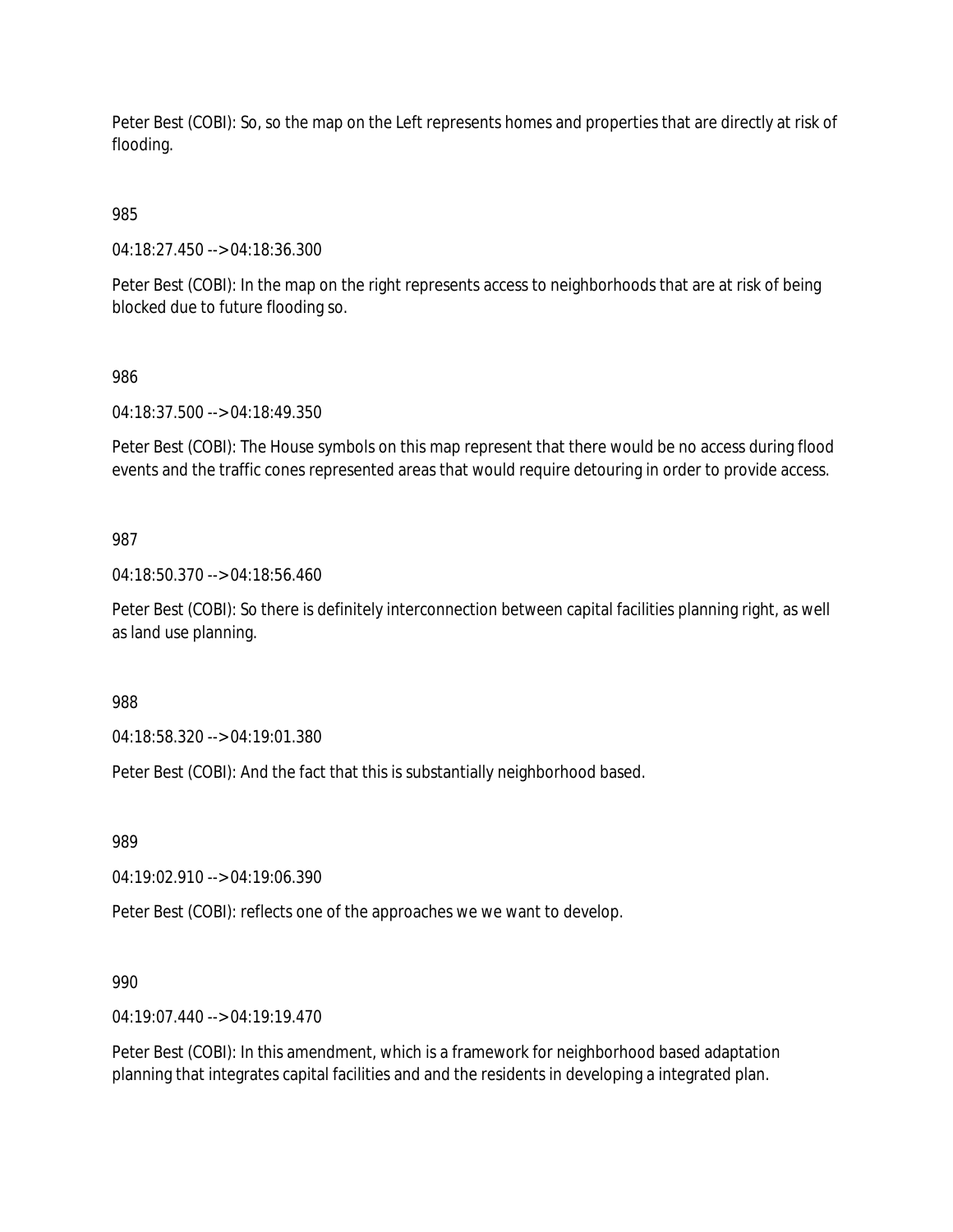04:19:21.450 --> 04:19:40.410

Peter Best (COBI): So, so what this looks like, and this is just a sketch right we don't have the details for you, until we fully developed them but we're focusing on flooding first and then we'll be focusing on an erosion and a face to process in the future again targeted towards completion in 2025.

992

04:19:41.730 --> 04:19:50.790

Peter Best (COBI): But the first steps legislation is what we would address in a periodic review so part of that is what types of adaptations strategies.

### 993

04:19:51.960 --> 04:20:05.670

Peter Best (COBI): Do we want to identify as our preferences policy preferences for those so that includes you know, protection against flooding so walls and other things that would protect from flooding.

#### 994

 $04.20.06.390 -> 04.20.17.970$ 

Peter Best (COBI): Accommodation so raising homes are living with periodic flooding and what in the literature is often called retreat, but I prefer to call it transition.

995

04:20:19.290 --> 04:20:35.370

Peter Best (COBI): of how do we transition out of the flooded coastal area, so what are our policies amongst those three type buckets of strategies and that's and at this point, this is intended to be broad.

996

04:20:37.650 --> 04:20:45.360

Peter Best (COBI): What our policies around risk tolerance and there's a whole bunch of work in the White Paper around risk risk.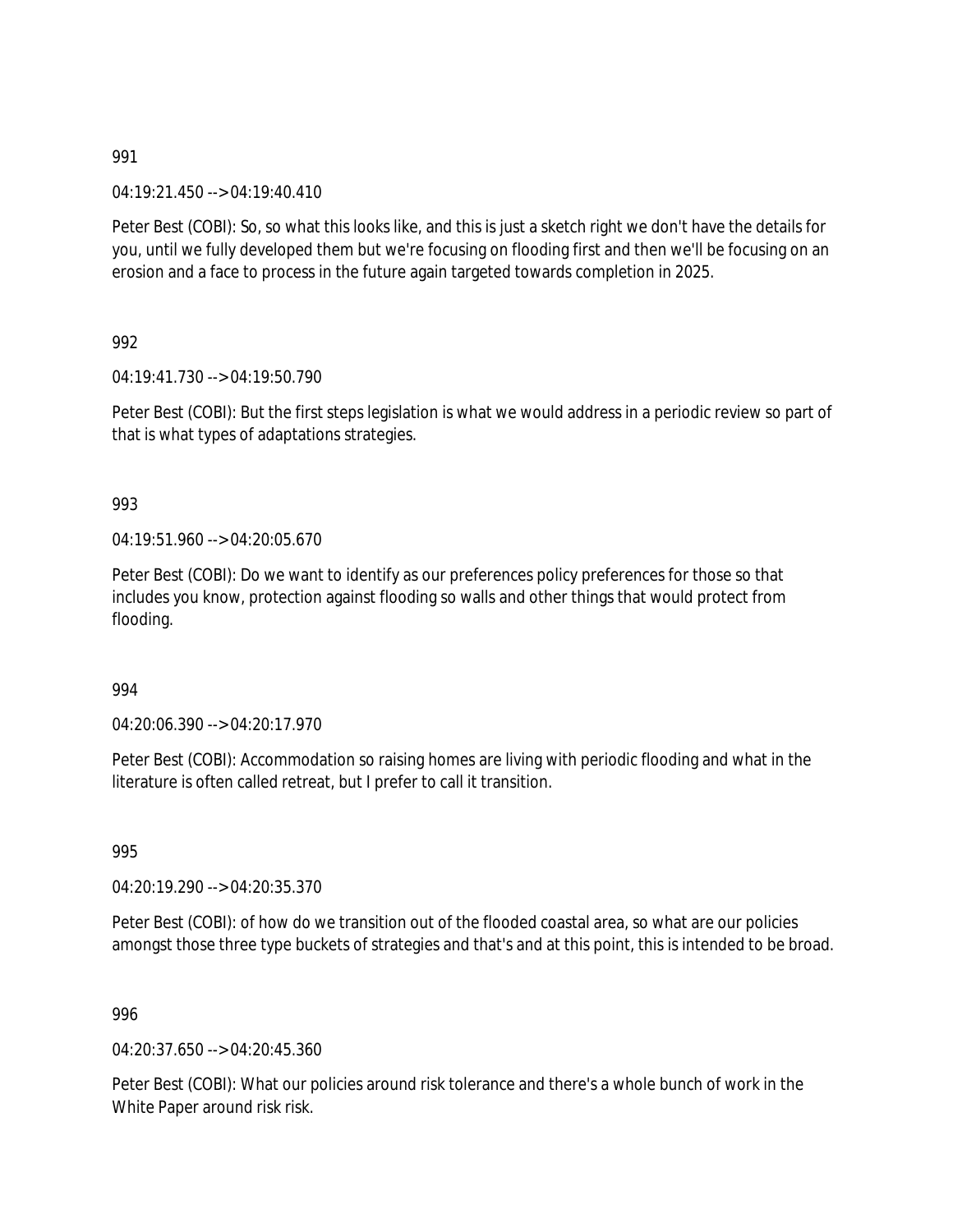04:20:45.840 --> 04:20:58.680

Peter Best (COBI): as well, and both of those then inform a neighborhood planning framework right and the framework would be intended to describe you know who should be involved, what kind of deliverables should they be developing, what does that process look like.

998

04:21:00.390 --> 04:21:07.680

Peter Best (COBI): And then there likely will be some very limited sea level rise flooding regulations proposed in this amendment.

#### 999

04:21:08.700 --> 04:21:16.020

Peter Best (COBI): But mostly setting up for next steps, which would be pilot implementation and learning from some early.

1000

04:21:17.160 --> 04:21:28.680

Peter Best (COBI): Activity so with understanding, where our risk tolerances are we can then move into high resolution vulnerability assessments, which is what the next task and the Climate Action Plan.

1001

04:21:29.400 --> 04:21:41.850

Peter Best (COBI): Community workshops, which is another action from the Climate Action Plan do a couple of pilot projects of neighborhood planning, so that we can engage with our Community.

1002

04:21:42.480 --> 04:21:57.000

Peter Best (COBI): With real context and develop and learn through that process right there's also some jurisdictional review that we need to do before we develop or adopt more regulations in the future, we need to.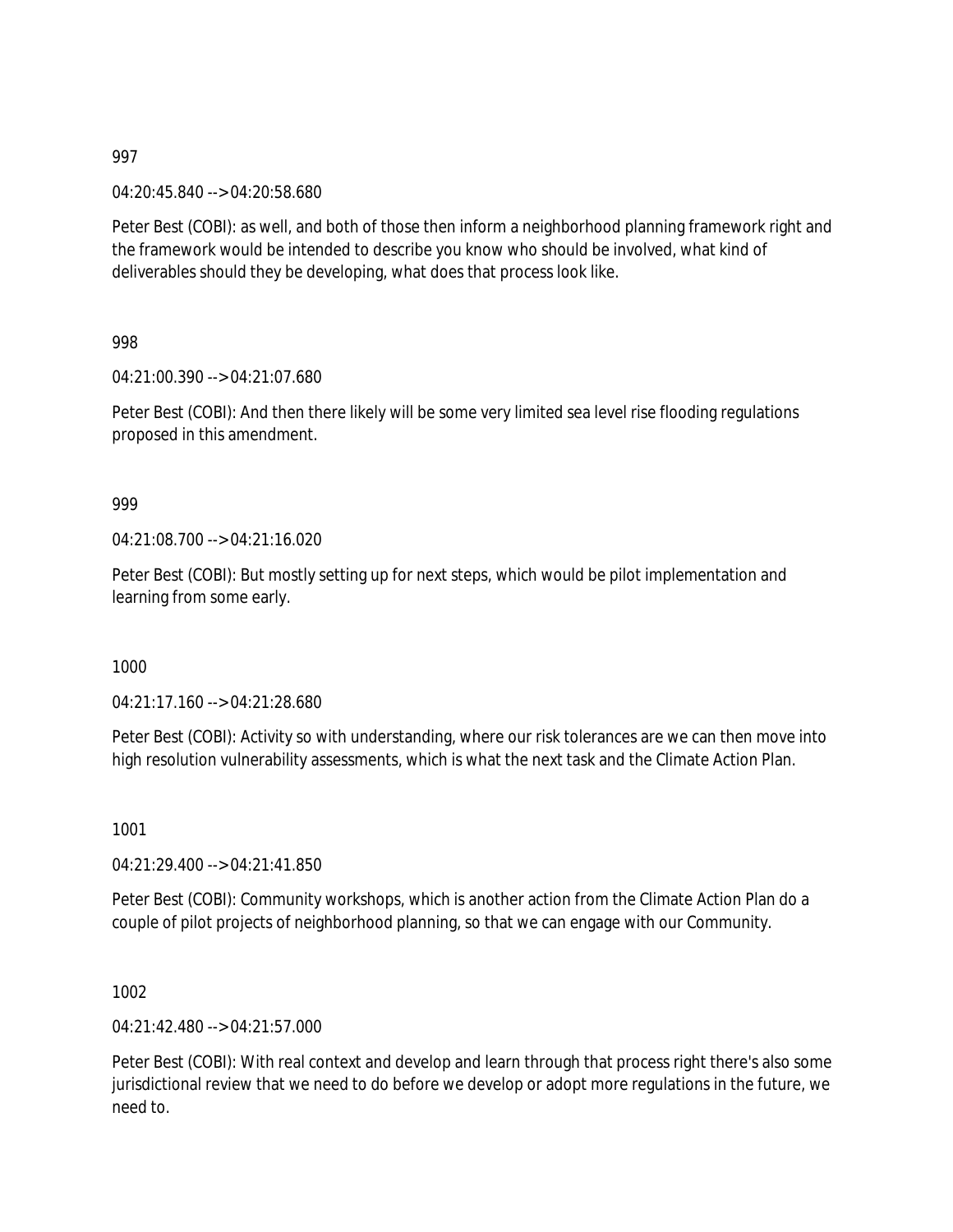04:21:58.560 --> 04:22:06.240

Peter Best (COBI): address how sea level rise crosses a whole bunch of different jurisdictional regulatory jurisdictional boundaries and how we're going to address that issue.

1004

04:22:07.380 --> 04:22:08.610

Peter Best (COBI): And then, in the future.

1005

04:22:10.500 --> 04:22:21.180

Peter Best (COBI): Second steps legislation would would expand on flood regulations and then begin to address erosion and that's all to be determined at this point, but that's that's kind of the phasing.

1006

04:22:22.200 --> 04:22:30.600

Peter Best (COBI): And so the intent is that we're taking bite sized pieces doing some exploration learning from that and then growing as a community right.

1007

04:22:31.620 --> 04:22:38.880

Peter Best (COBI): And then moving forward so that's the idea and options are.

1008

04:22:40.140 --> 04:22:43.680

Peter Best (COBI): Essentially, at this point to either stop working on it at this point.

1009

04:22:44.460 --> 04:22:54.030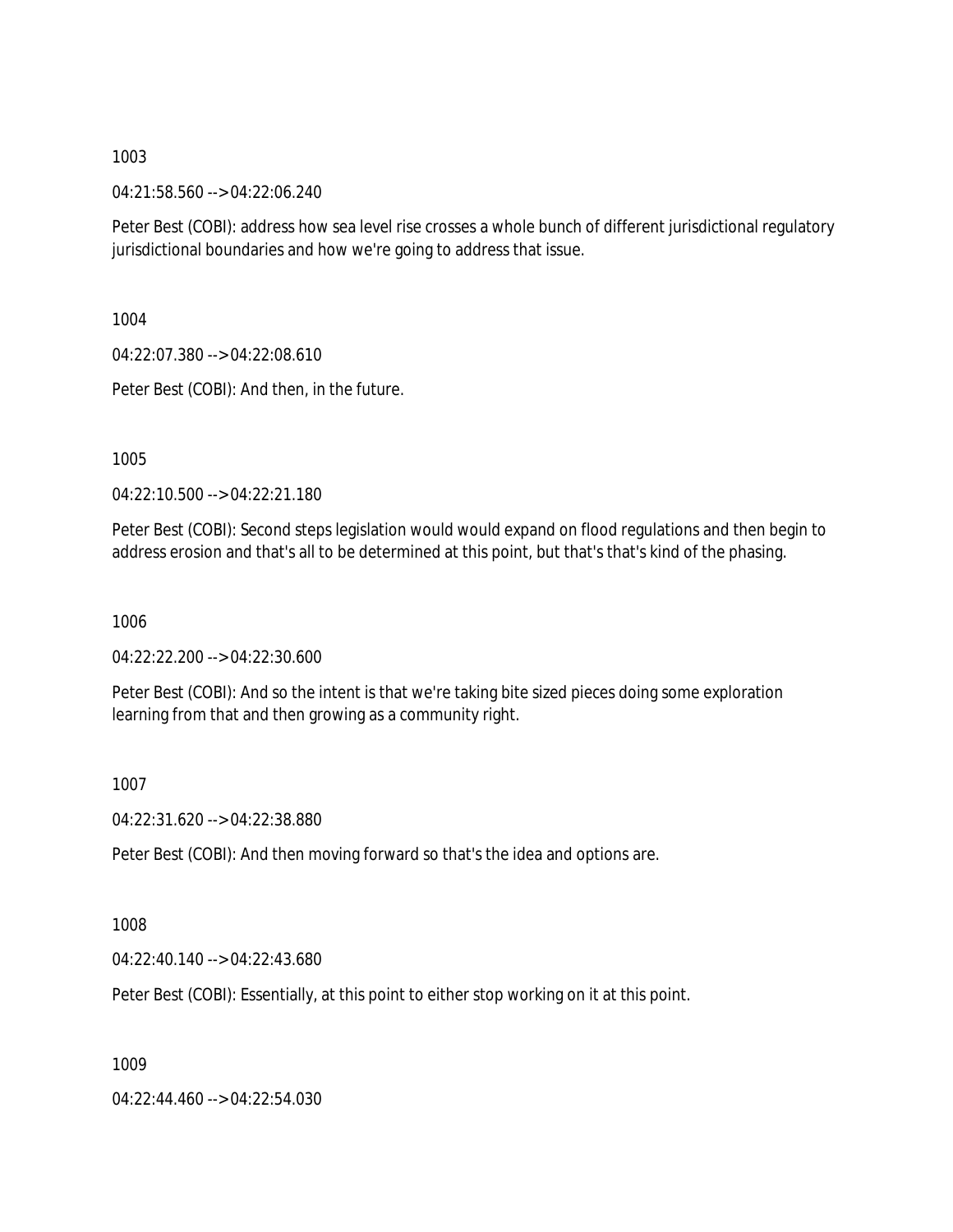Peter Best (COBI): As part of the periodic review or continue with these early first steps and then obviously will be developing a proposal that, then you can review and decide.

1010

04:22:54.630 --> 04:23:05.610

Peter Best (COBI): You know whether that's something you want to continue with spin off into a different process so once you see the product, then you can make another decision about how to proceed.

1011

04:23:07.530 --> 04:23:08.760

Kirsten Hytopoulos: Thank you councilmember car.

#### 1012

04:23:10.770 --> 04:23:22.680

Christy Carr: Thank you, I moved to direct staff to remove sea level rise as a topic from the periodic review and have the new climate change staff with assistance from the climate change advisory committee take up this work in 2022.

1013

04:23:24.570 --> 04:23:25.650

Kirsten Hytopoulos: Is I get it by councilmember.

1014

04:23:25.650 --> 04:23:26.130

pollock.

1015

04:23:28.710 --> 04:23:31.620

Kirsten Hytopoulos: And and for what to hear video do we want to hear at all I don't know.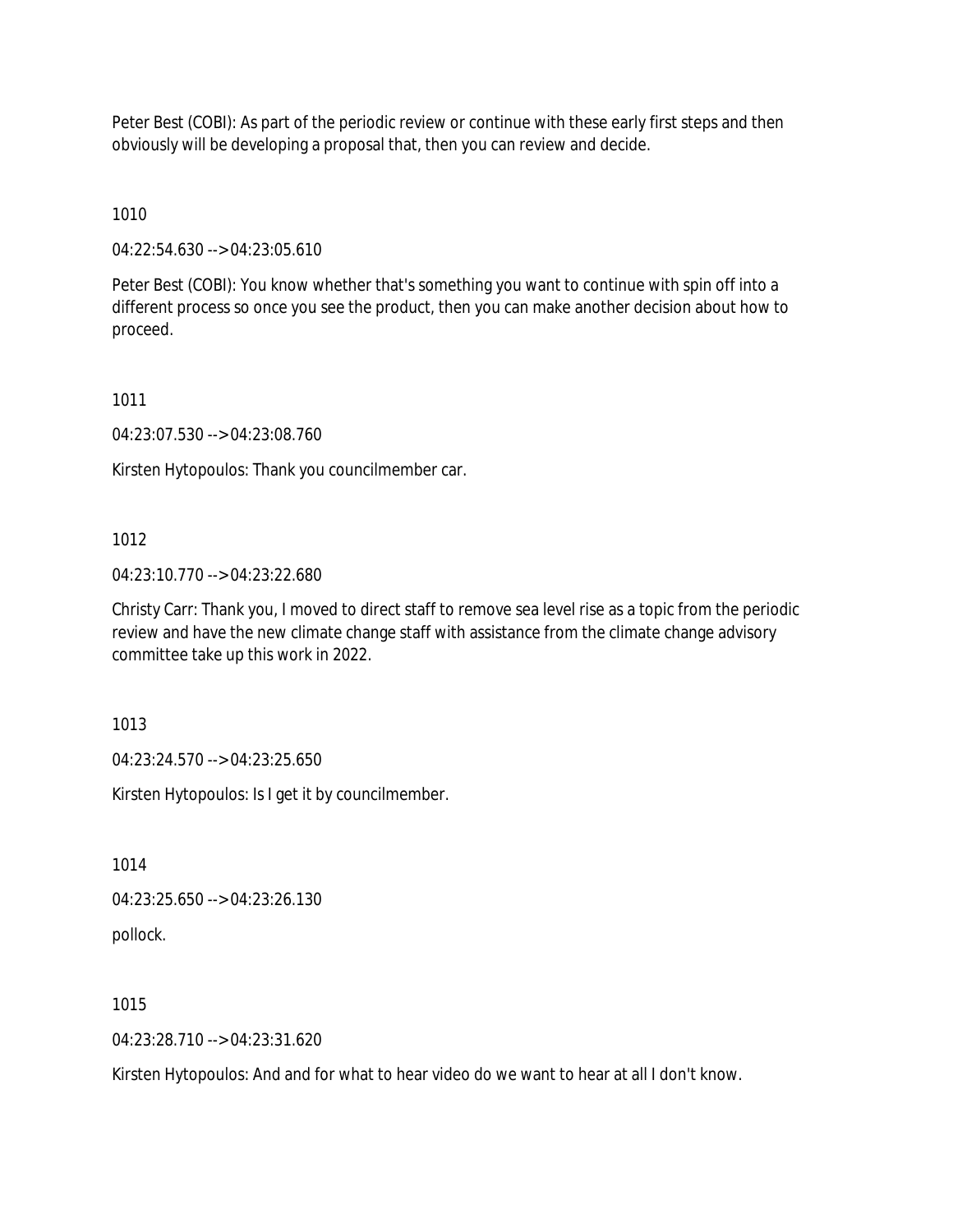04:23:32.130 --> 04:23:44.160

Kirsten Hytopoulos: If planning Commissioner Austin was to when I do curious to know, I think the planning Commission might also be agreed that they thought this was a pretty big task, but it hasn't been review, but would we all like to hear from our Commissioner.

1017

04:23:47.340 --> 04:23:48.270 Kirsten Hytopoulos: Some people would.

1018

04:23:49.380 --> 04:23:57.540

Kirsten Hytopoulos: Thank you sure Osman, could you just let us know whether this is consistent with what this this mission was hoping for this item or give me feedback for us.

1019

04:23:57.930 --> 04:24:04.800

Kim McCormick Osmond: Yes, and i'll make this very brief, because I know that it's been a long evening and there's a lot of material here, this was.

1020

04:24:05.850 --> 04:24:11.940

Kim McCormick Osmond: An important topic for this, the planning Commission when we were briefed on it in our two workshops and.

1021

04:24:12.750 --> 04:24:18.600

Kim McCormick Osmond: I think the most important point for us was the public participation part of it, because clearly.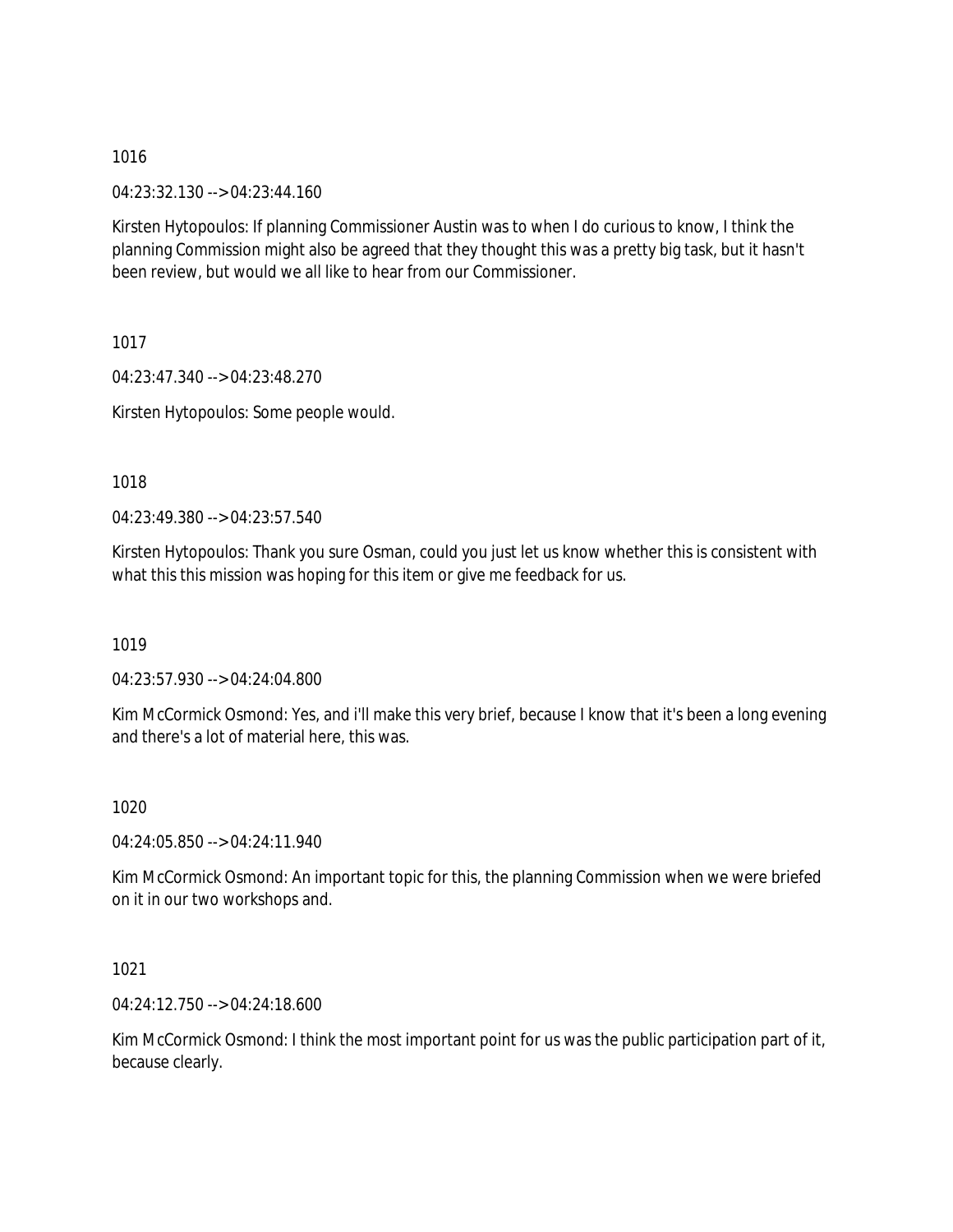04:24:19.050 --> 04:24:25.560

Kim McCormick Osmond: This topic will affect every shoreline homeowner and resident on bainbridge island, we are an island.

1023

04:24:26.010 --> 04:24:33.090

Kim McCormick Osmond: And I think it deserves as Peter pointed out it's got some really meaty topics in in it that are.

1024

04:24:33.510 --> 04:24:40.080

Kim McCormick Osmond: Very important from a public perception standpoint and everyone should have an opportunity to really weigh in and discuss.

1025

04:24:40.650 --> 04:24:52.590

Kim McCormick Osmond: The many issues that this is going to bring for us, so the planning Commission felt like it was much more appropriate to have it be a separate amendment and have a very robust public participation process to make sure.

1026

04:24:53.010 --> 04:24:59.220

Kim McCormick Osmond: that the Community has a chance to to understand the issues and weigh in on the potential solutions.

1027

04:25:00.510 --> 04:25:04.110

Kirsten Hytopoulos: We thank you anyone else, I also want to address the issue.

1028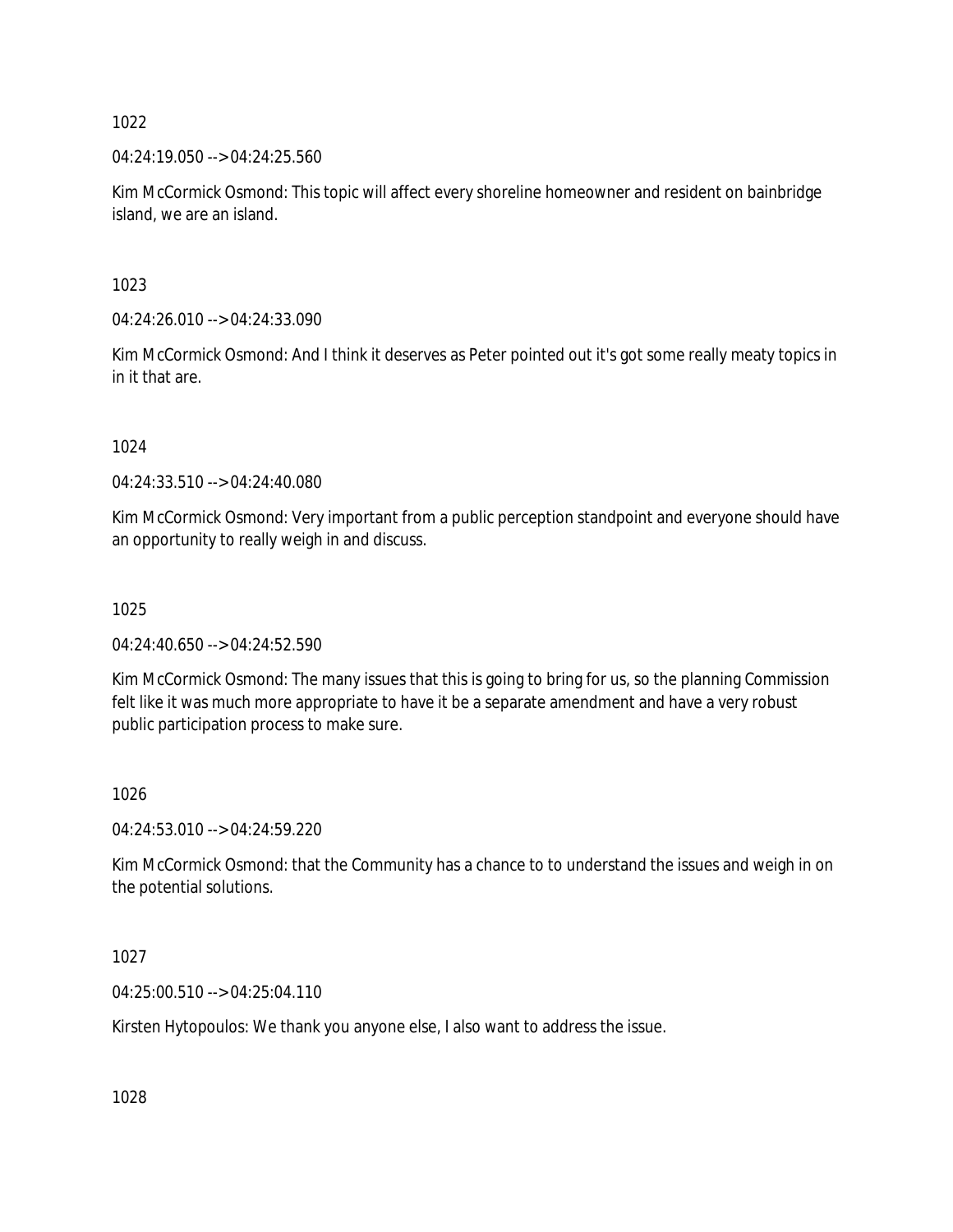04:25:06.810 --> 04:25:08.010

Kirsten Hytopoulos: Council member tonight have.

1029

04:25:09.090 --> 04:25:20.100

Leslie Schneider: A have a question for Peter if this were to be postponed and become a separate amendment, what would a timeline look like for that, given that our.

1030

04:25:21.330 --> 04:25:36.030

Leslie Schneider: Our Climate Action Plan wants to have this fully included in the s&p by 2025 are we your two step plan for doing that is that at risk at that point what what's the timeline for an amendment.

1031

04:25:36.630 --> 04:25:51.090

Peter Best (COBI): So the just to flesh out a little bit more what the Climate Action Plan is is asking for so by 2025, the SNP would would fully address sea level rise, and it would be incorporated in the city's permitting processes.

1032

04:25:52.440 --> 04:26:03.510

Peter Best (COBI): So the the the two phase process that that i'm proposing I think there's a risk of maybe going a bit past 2025 potentially but the goal is to hit that mark.

1033

04:26:04.740 --> 04:26:05.340

Peter Best (COBI): So.

1034

04:26:06.630 --> 04:26:11.730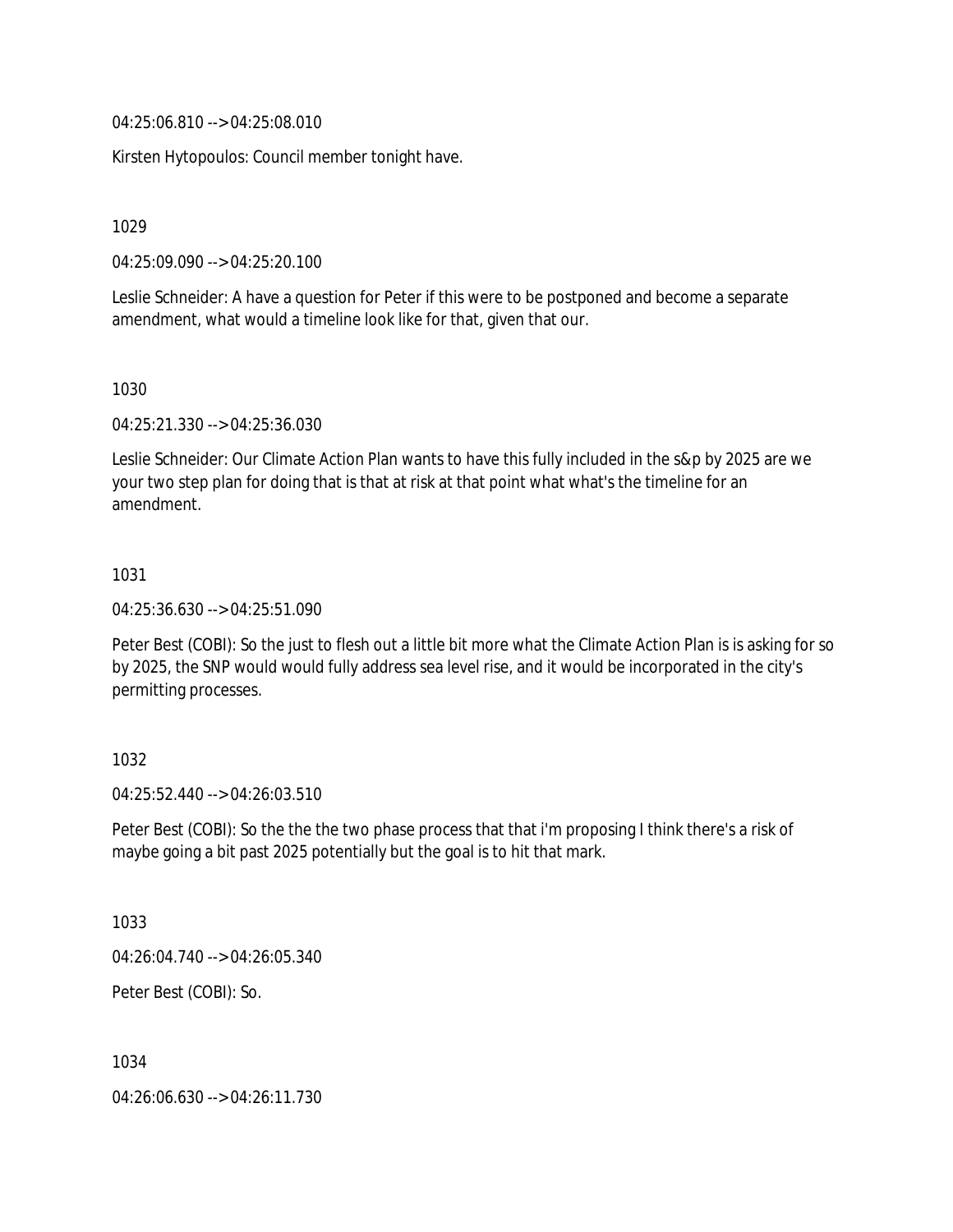Peter Best (COBI): You know, a new process might take a different approach and try to.

1035

04:26:13.290 --> 04:26:20.460

Peter Best (COBI): You know, take it on in in much bigger pieces the Multi phase approaches, is, I think.

1036

04:26:21.090 --> 04:26:30.360

Peter Best (COBI): Based on what i've learned from looking at other communities that it's it's a process that Community needs to kind of grow with it seems like to be successful.

1037

04:26:31.230 --> 04:26:37.770

Peter Best (COBI): And so you know, whoever does that work and whenever they do it, I think that's an important lesson learned from from other communities.

1038

04:26:38.940 --> 04:26:43.470

Peter Best (COBI): But it does it, it does seem that it needs to start with some policy direction.

1039

04:26:44.640 --> 04:26:48.630

Peter Best (COBI): which is what the phase one was was intended to try to address.

1040

04:26:50.010 --> 04:26:59.490

Peter Best (COBI): So 2022 isn't that far away and not that much of a delay So hopefully that work could proceed pretty quickly.

1041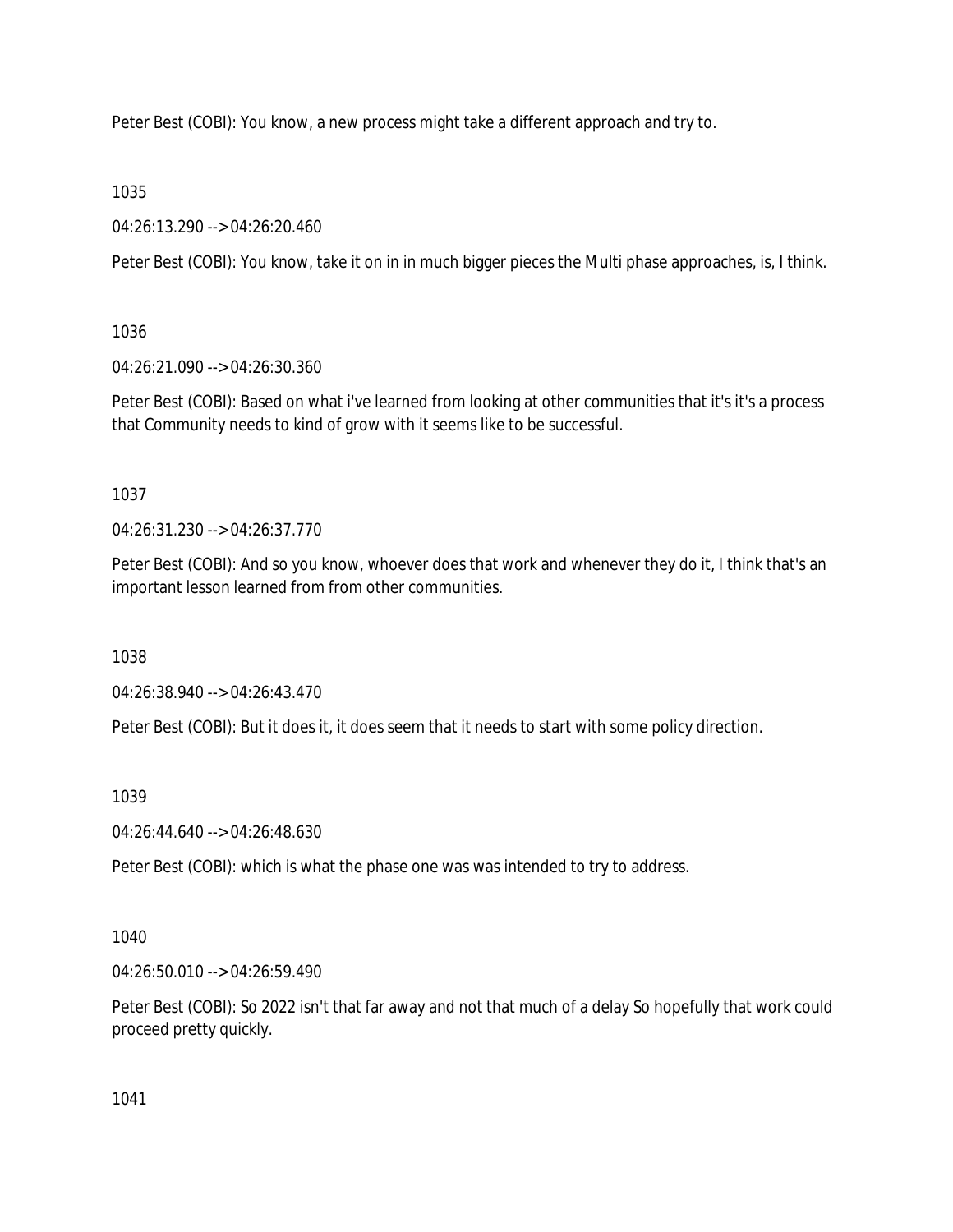04:27:00.660 --> 04:27:05.940

Peter Best (COBI): I do have some concerns about taking it outside of the shoreline management staff.

1042

04:27:07.560 --> 04:27:12.090

Peter Best (COBI): Based on expertise, but that's something that can be addressed further down the road.

1043

04:27:13.830 --> 04:27:14.700

Kirsten Hytopoulos: anyone else.

1044

04:27:17.640 --> 04:27:28.170

Kirsten Hytopoulos: The I think I will say I looked at the slides help make it clear how complex this is and how much there is to do, I mean i'm lay person speaking here, but I would I would tend to favor what i'm hearing from.

1045

04:27:30.090 --> 04:27:31.110

Kirsten Hytopoulos: From in the motion.

1046

04:27:32.730 --> 04:27:36.450

Kirsten Hytopoulos: For ready to vote all those in favor say Aye.

1047

04:27:38.100 --> 04:27:40.710

Kirsten Hytopoulos: And those closed motion carries again.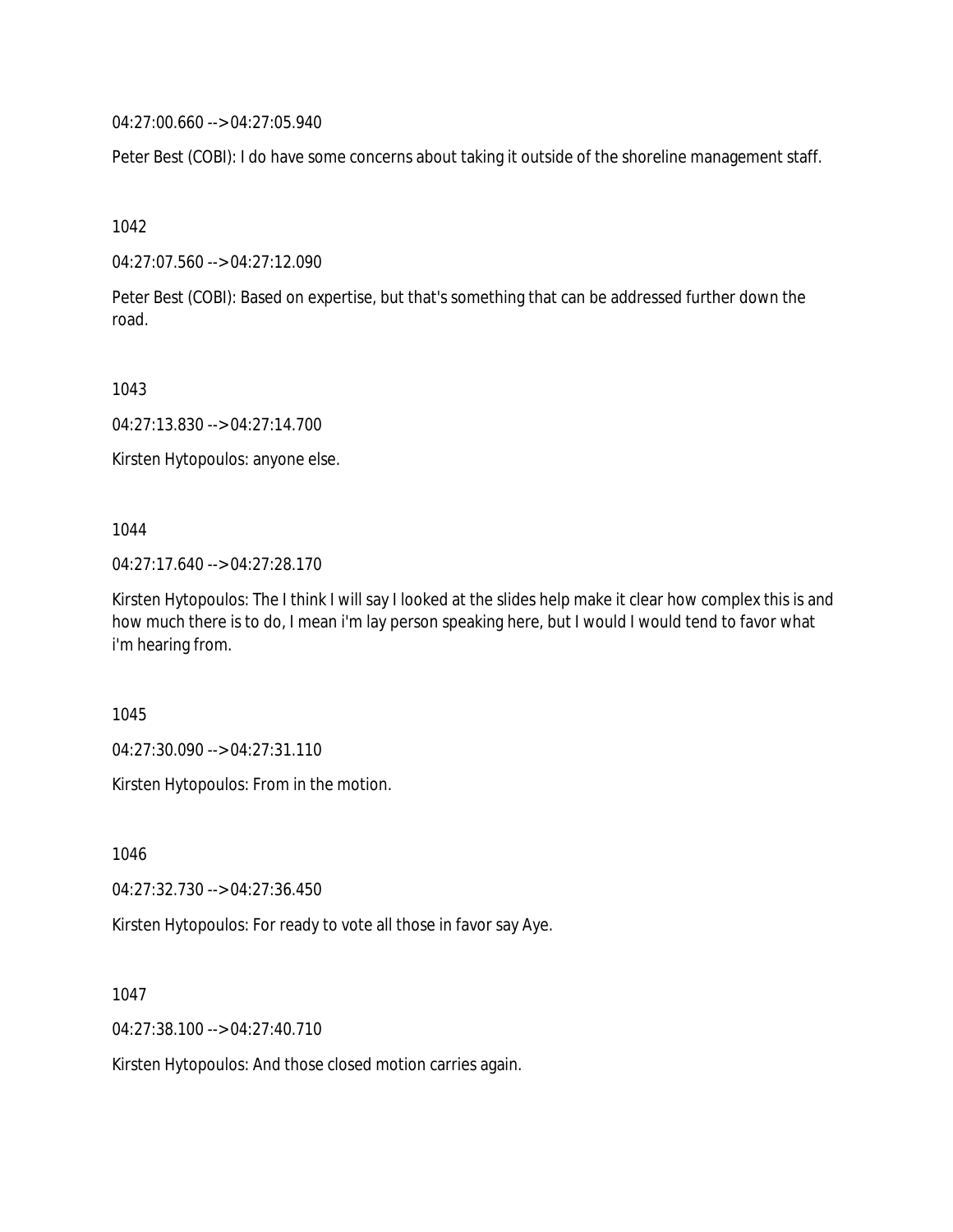04:27:42.450 --> 04:27:43.140

Kirsten Hytopoulos: Okay, great.

1049

04:27:43.410 --> 04:27:45.990

Peter Best (COBI): Thank you very much, so our last one for tonight.

1050

04:27:47.490 --> 04:27:52.560

Peter Best (COBI): Potentially might have the most discussion because it's about public process and public participation.

#### 1051

04:27:53.640 --> 04:27:59.700

Peter Best (COBI): Let me start out by saying I think there's been some some misunderstandings about the issues involved here.

1052

04:28:00.390 --> 04:28:13.200

Peter Best (COBI): i'll take some responsibility for maybe I haven't been clear in writing or communicating what the proposal has been and what the process has been so i'm going to try to be as clear as possible tonight.

1053

04:28:15.060 --> 04:28:31.470

Peter Best (COBI): and know that you know, there are public participation goals that we're seeking that you know the department strongly believes in and so there is absolutely no intent of trying to reduce diminish or push towards the end public participation in fact.

1054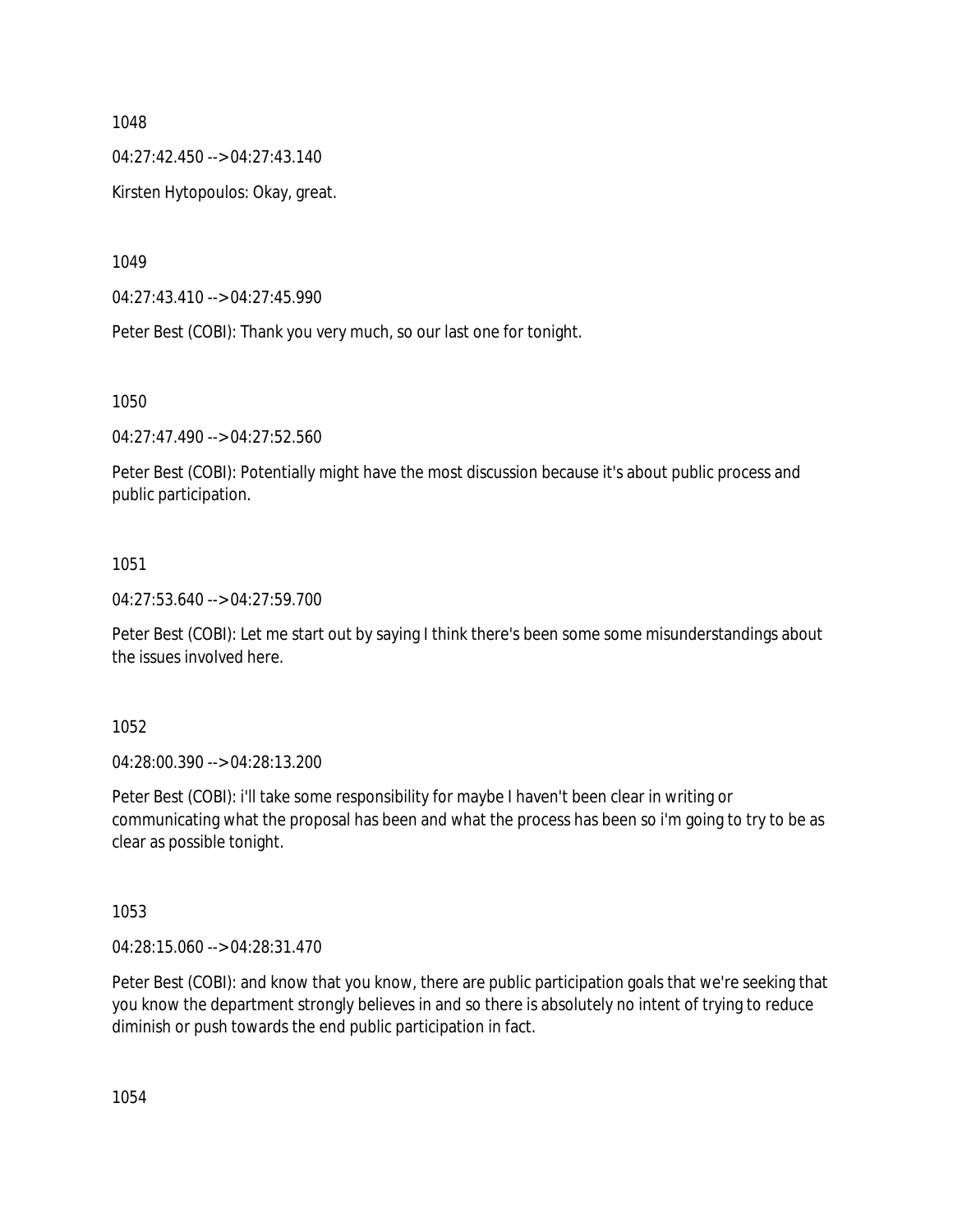04:28:32.790 --> 04:28:42.870

Peter Best (COBI): we've we've tried, through several innovative ways to try to bring early input into this process and I want to try to articulate that as we, as we go in here.

#### 1055

04:28:43.440 --> 04:28:57.180

Peter Best (COBI): So just to maybe remind you a little bit, so our current directive is the department understand it understands it is to conduct an early policy input process, and this was a recommendation from the Department in the.

#### 1056

04:28:58.260 --> 04:29:14.880

Peter Best (COBI): Public participation program recall that this is our response to how to move forward in a coven world and I understand that if you know 2020 hindsight feels that there should be some different approaches here, maybe that's appropriate but.

1057

 $04.29.16.140 -> 04.29.24.420$ 

Peter Best (COBI): In the context that early policy input process, which is what the planning Commission went through and the stakeholder group participated in.

1058

04:29:24.990 --> 04:29:35.700

Peter Best (COBI): was intended to be an opportunity that doesn't normally exist in a legislative process, it was to advise the department, as we develop our proposals and drafts.

1059

04:29:36.180 --> 04:29:50.760

Peter Best (COBI): So planning Commission and the public normally are not consulted in that process and our goal was to get early input to build a better proposal and try to reduce the number of issues that happened later on.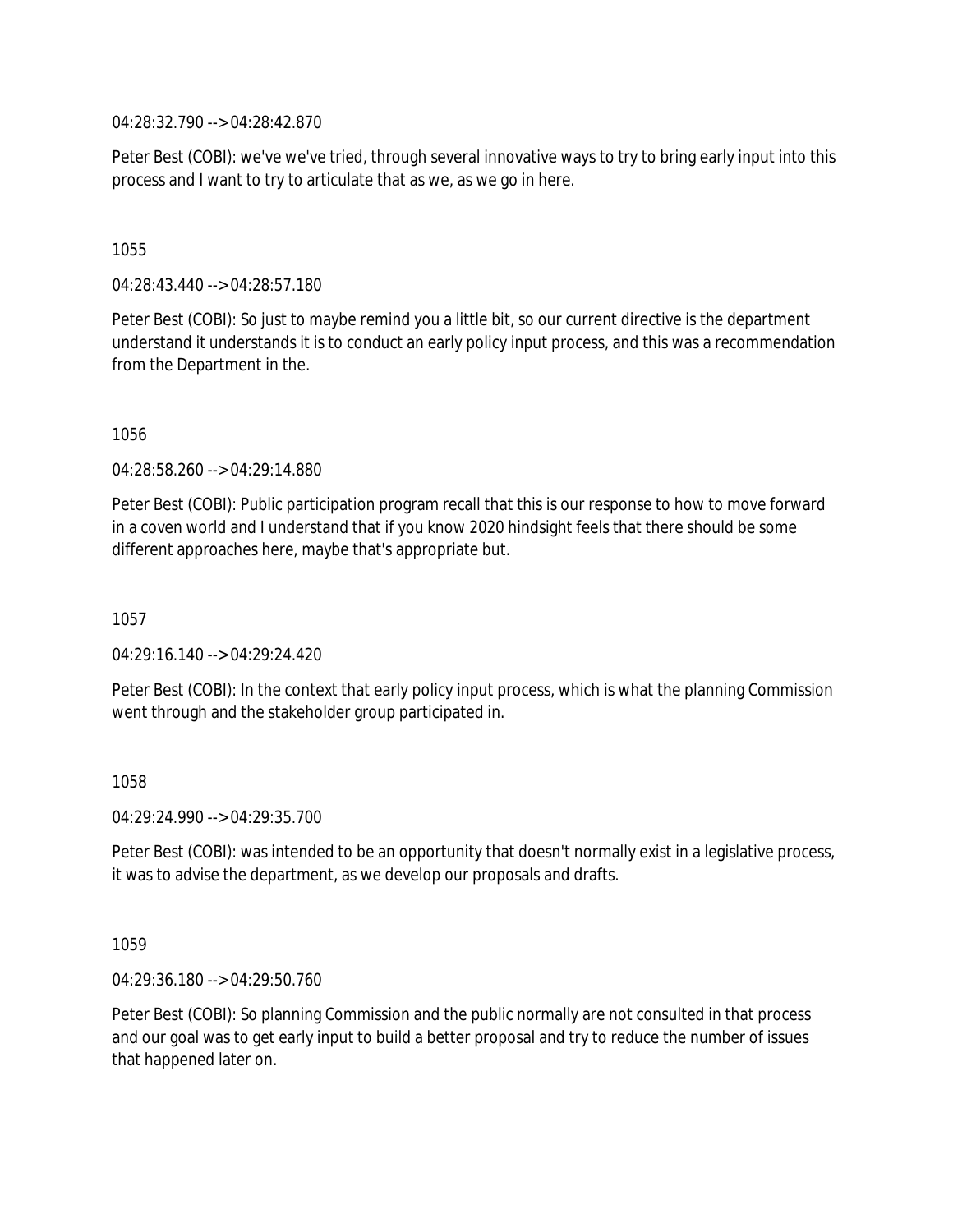04:29:52.800 --> 04:30:07.860

Peter Best (COBI): So then process we're in right now is to develop it department draft and in in the process, we propose that that come back to counsel for the term we used was endorsement, I think that term has.

1061

04:30:09.600 --> 04:30:19.410

Peter Best (COBI): Maybe different meanings for different people a better way might be to say a check in with counsel and really the fundamental question was intended to be.

1062

04:30:20.190 --> 04:30:31.380

Peter Best (COBI): You gave us a work plan have we developed a product that addresses the work plan, and is it ready to move forward into the public review process wasn't intended to be an approval of the content.

1063

04:30:32.940 --> 04:30:34.920

Peter Best (COBI): we'll talk a little bit more about that in a second.

1064

04:30:36.390 --> 04:30:51.090

Peter Best (COBI): And then hold a joint public hearing and comment period in the in the goal here is that all the review parties here the public comments, together, to be more efficient right and then to be able to engage in review kind of all from the same sheet of music.

1065

04:30:53.070 --> 04:30:55.080

Peter Best (COBI): And, and that.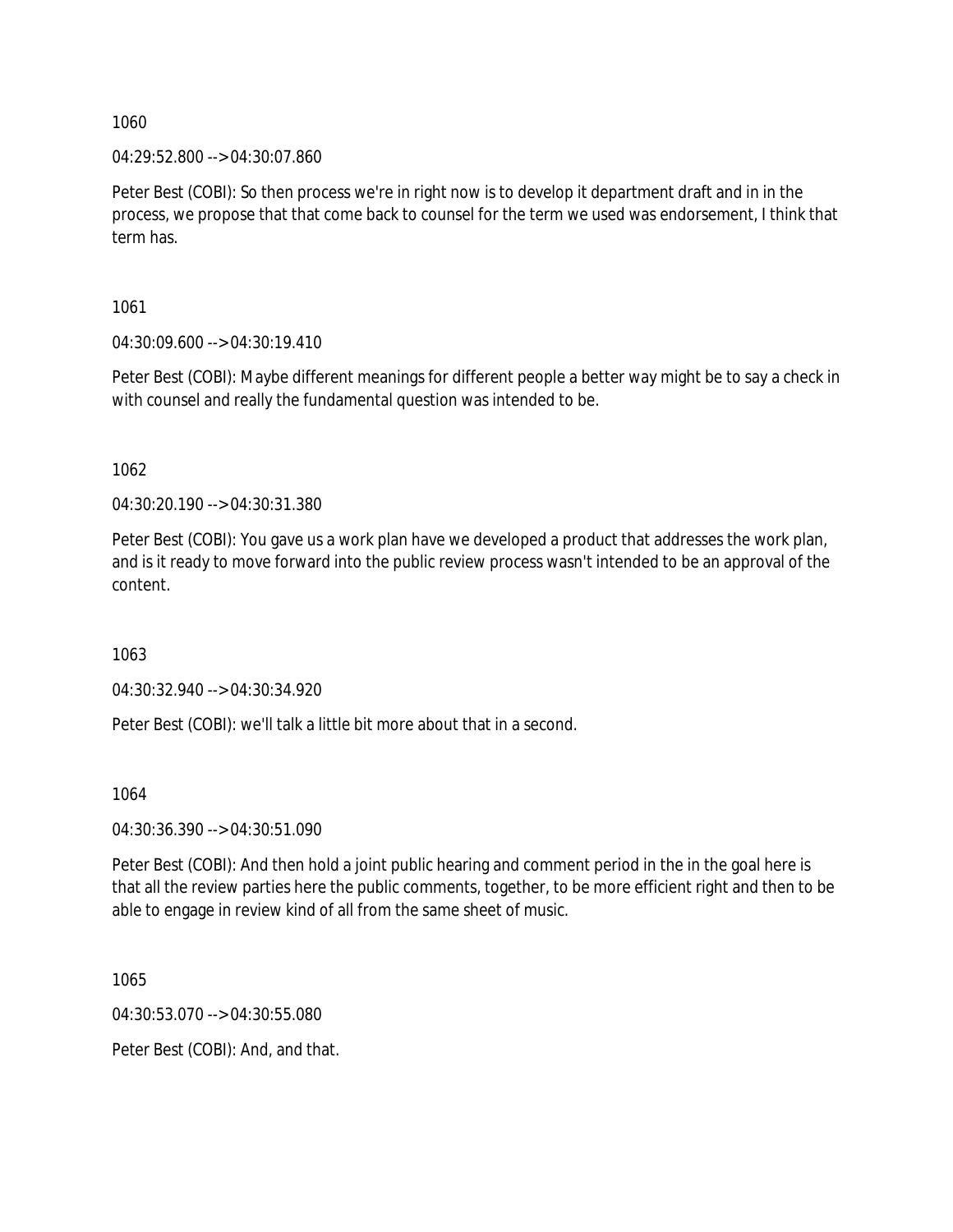04:30:56.550 --> 04:31:05.400

Peter Best (COBI): With the public input then planning Commission begins its traditional role of reviewing the content and making recommendations and suggested changes.

1067

04:31:06.000 --> 04:31:18.000

Peter Best (COBI): Then to City Council and as within shoreline amendment also ecology, is part of the initial review process, so this is back before you because.

1068

04:31:18.600 --> 04:31:29.250

Peter Best (COBI): we've received comments that disagree with our current approach and have concerns about public participation and i'm sure you'll have an opportunity to hear more about that as we go on, but just to.

1069

04:31:30.540 --> 04:31:42.540

Peter Best (COBI): really address some of the specific issues that we've heard so that maybe we can clear up some misunderstandings this slide reflects the steps that were in the.

1070

04:31:43.740 --> 04:31:45.330

Peter Best (COBI): Public participation plan.

1071

04:31:46.380 --> 04:31:55.110

Peter Best (COBI): And if you just follow the steps down planning Commission completes its review before the public hearing ever starts.

1072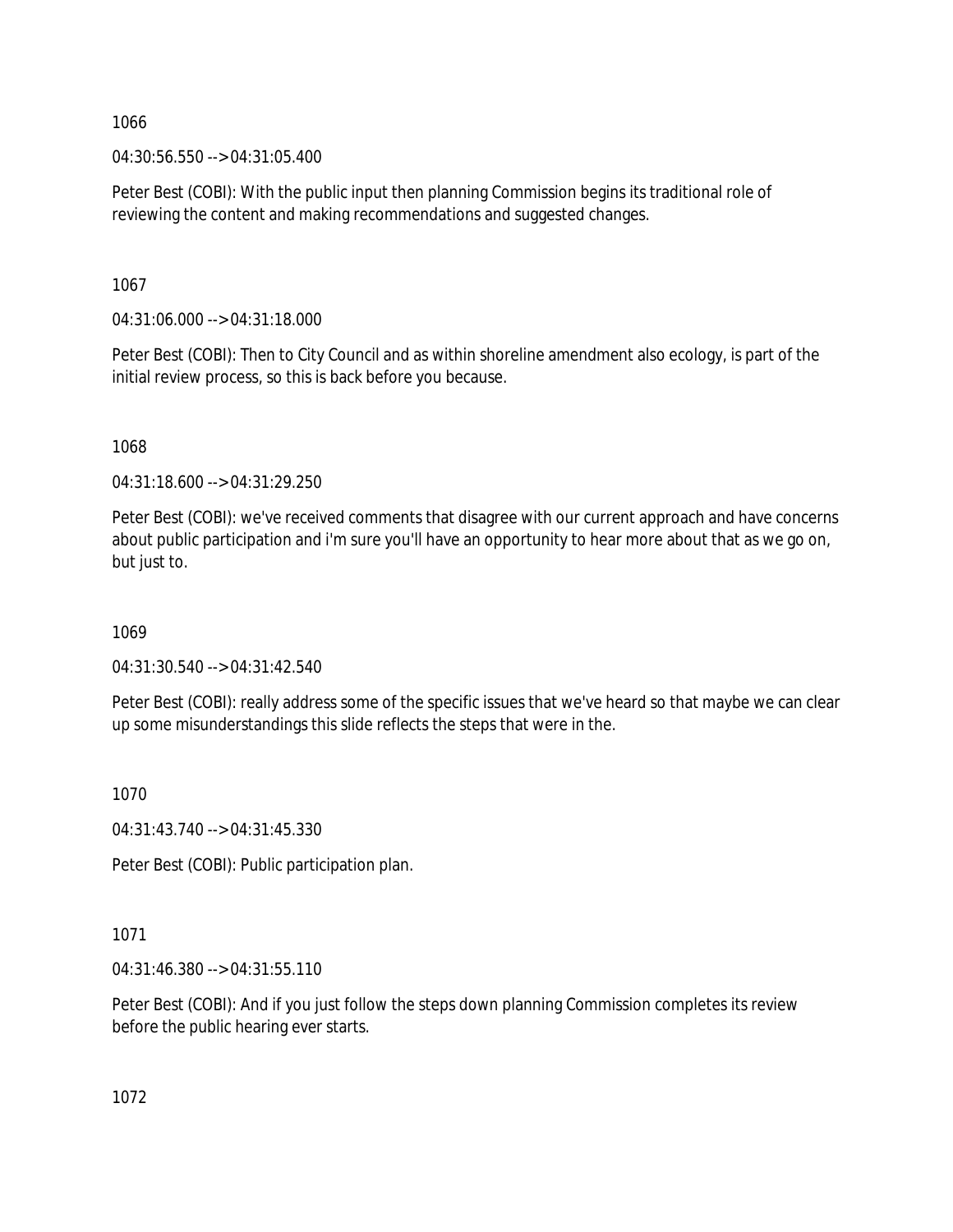04:31:56.100 --> 04:32:01.800

Peter Best (COBI): And the department recognize that that was a mistake in our own recommendation and drafting this document.

1073

04:32:02.310 --> 04:32:10.740

Peter Best (COBI): And in updating the schedule and in January of 2021 and a memo that we provided the Council we corrected this mistake.

1074

04:32:11.580 --> 04:32:22.380

Peter Best (COBI): But this I think has perpetuated some misunderstandings about planning commission's role in that public participation, might be pushed towards the end of the process, so to clarify.

1075

04:32:23.280 --> 04:32:29.550

Peter Best (COBI): i'm going to walk you through a comparative analysis here of what the plan to joint review process is.

1076

04:32:29.940 --> 04:32:43.590

Peter Best (COBI): What a typical coby joint review process is based on the previous amendments that have gone through the joint review process and what a traditional sequential review for an SMP amendment looks like so they all begin with Council Directive.

1077

04:32:45.420 --> 04:32:57.300

Peter Best (COBI): But what's planned what's proposed is that we went through this early input process, which is intended to really focus on new topics like sea level rise as well as.

1078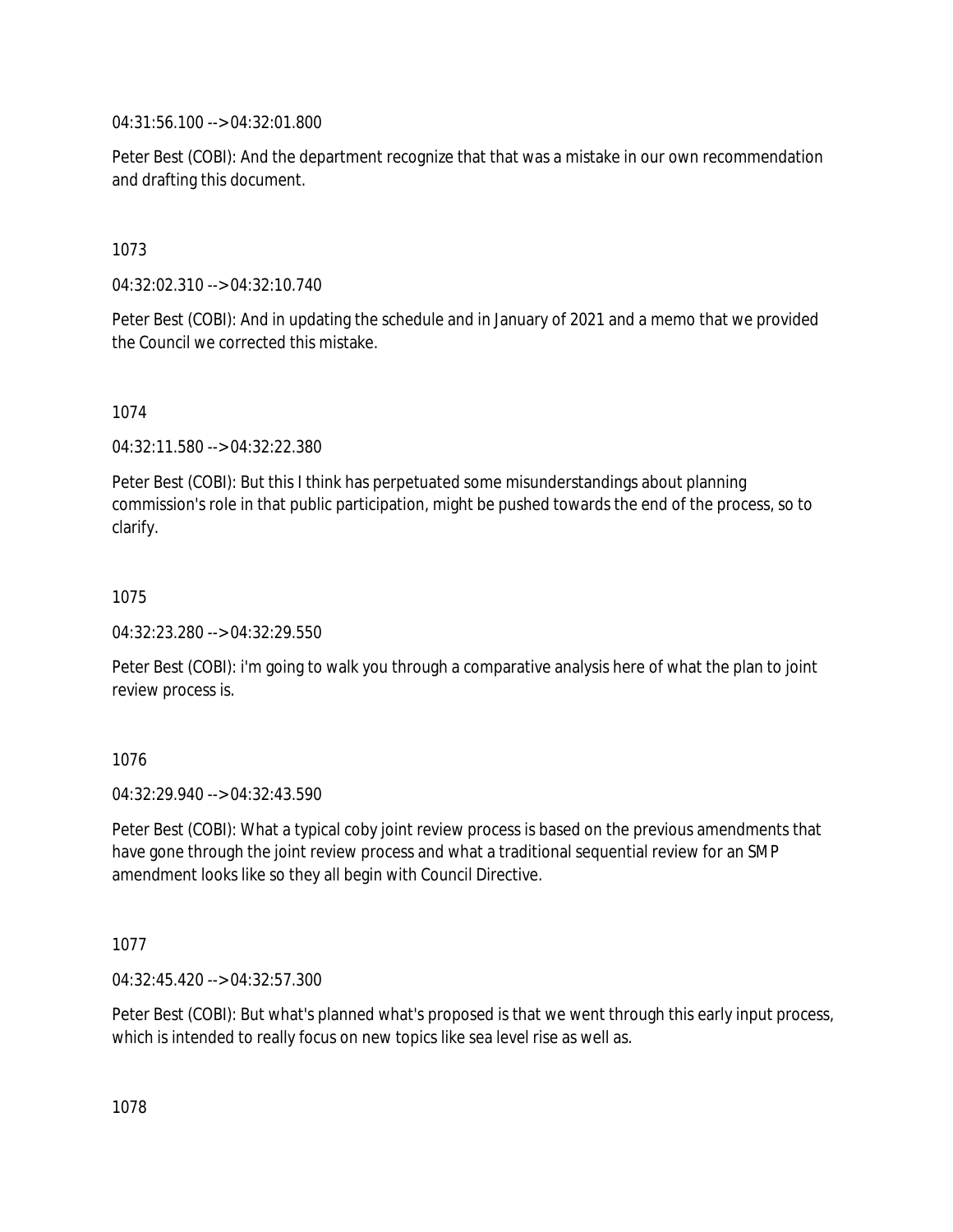04:32:58.680 --> 04:33:08.520

Peter Best (COBI): major amendments like agriculture that were redirected into this periodic review process and just test staff ideas and again this is all done form that staff proposal.

1079

04:33:09.750 --> 04:33:15.060

Peter Best (COBI): And the goal was to build better proposal and in to hopefully have fewer issues later on in the process.

1080

04:33:16.710 --> 04:33:17.430

Peter Best (COBI): The next.

1081

04:33:19.170 --> 04:33:35.640

Peter Best (COBI): step would be that city council endorsement or check in process and, again, this would be just to check in that have we met the objectives in the scope of work in are we ready to proceed further into the review process is what the intent was there.

1082

04:33:37.530 --> 04:33:45.960

Peter Best (COBI): And then issue identification, so one way to try to maximize the efficiency, out of this joint review process is to get.

1083

04:33:46.770 --> 04:33:54.570

Peter Best (COBI): everyone's issues out on the table, rather than to wait period sequentially as we go through the process to learn about new issues.

1084

04:33:55.320 --> 04:34:12.540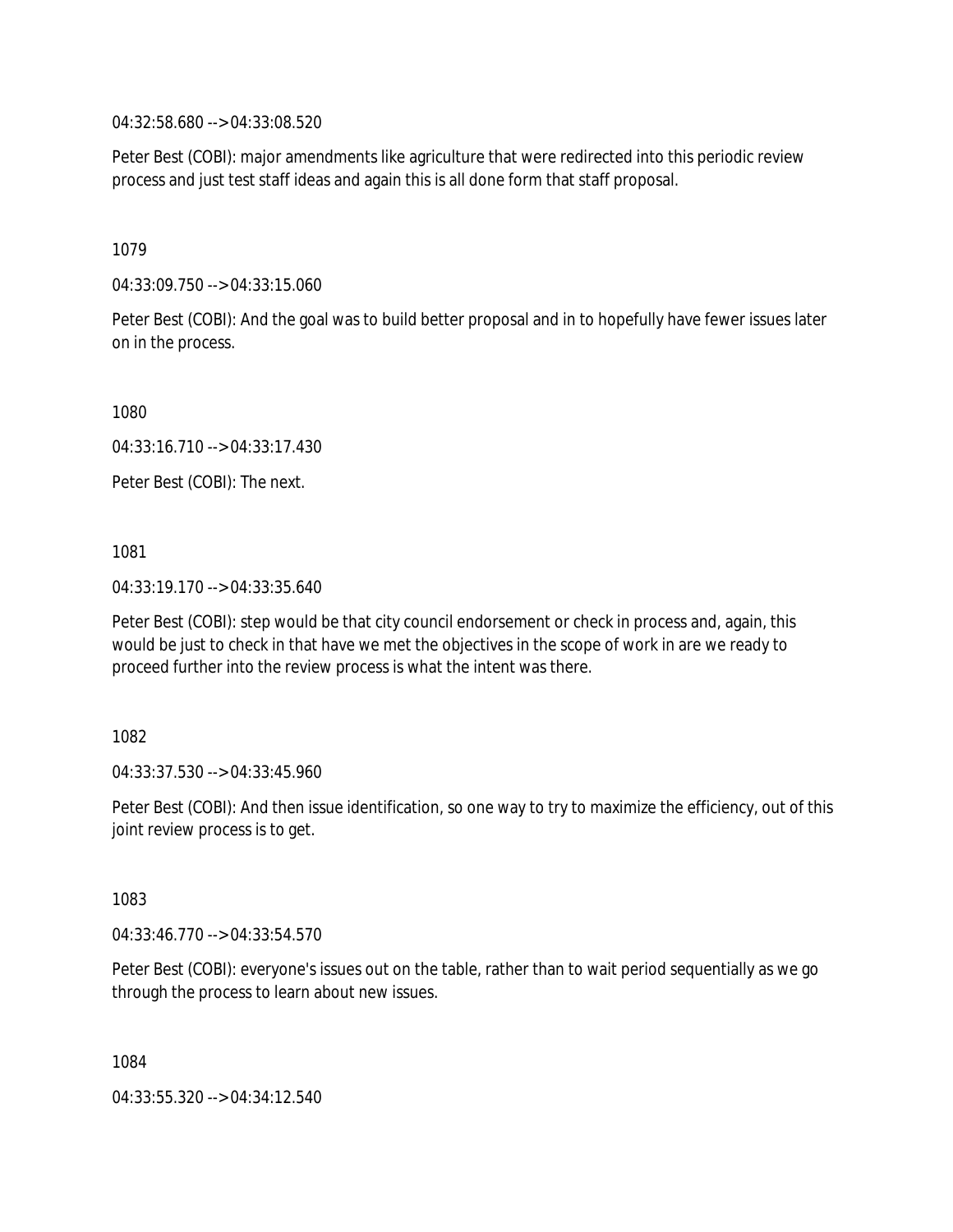Peter Best (COBI): So if we could identify 80% of the issues up front through the public comment period, the public hearing consulting with planning Commission and city council on ecology on the department's draft develop a matrix of what those issues are the goal is that.

1085

04:34:14.340 --> 04:34:23.400

Peter Best (COBI): there's no surprises about issues staff can fully support those from the beginning, so planning Commission can consider all the issues.

1086

04:34:24.840 --> 04:34:37.350

Peter Best (COBI): develop recommendations on those and the in that this provides the earliest public participation in informal public input and the compared to all three of these processes.

1087

04:34:39.120 --> 04:34:50.610

Peter Best (COBI): So, in a normal joint review process, the public hearing comes during the planning Commission review process so planning Commission is already making changes before it's heard public comment.

1088

04:34:51.750 --> 04:35:05.340

Peter Best (COBI): that's the way the the previous processes seem to go in in a sequential review, you have multiple public hearings at each step of the review process which is highly redundant and you're probably hearing the same thing three three times.

1089

04:35:06.660 --> 04:35:07.320

Peter Best (COBI): So.

1090

04:35:08.490 --> 04:35:14.820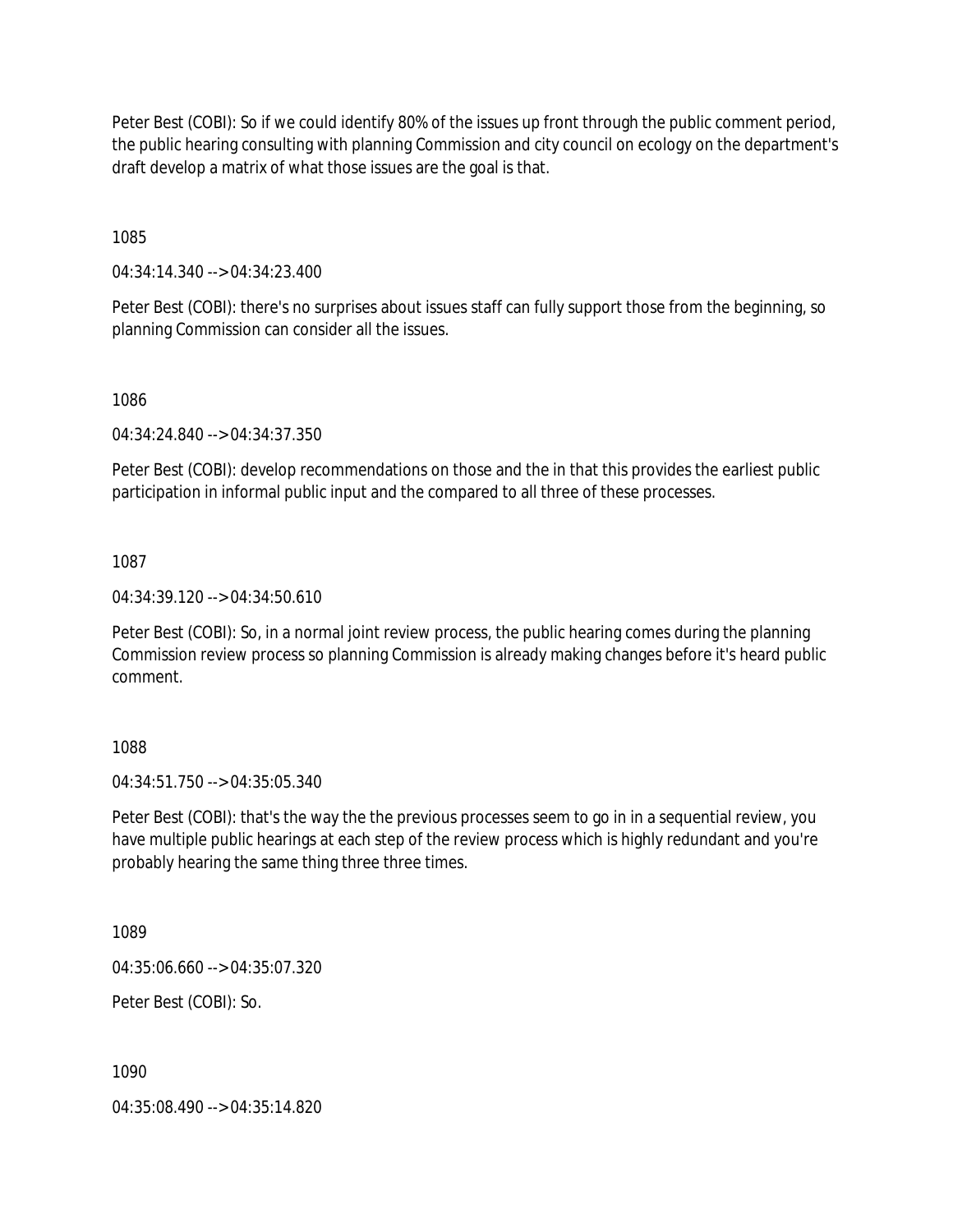Peter Best (COBI): The, the proposal is to have the same joint review, but to have everyone get the public input.

1091

04:35:15.210 --> 04:35:23.820

Peter Best (COBI): Before they begin working on revising and developing recommendations and making decisions so it's very focused and issue based.

1092

04:35:24.240 --> 04:35:36.900

Peter Best (COBI): And just as a hypothetical I like to say let's imagine we have 50 issues that come out of that process, some of those are triage as outside of the scope of the periodic review some of those are triage as.

### 1093

04:35:38.670 --> 04:35:46.020

Peter Best (COBI): already addressed but we're pointing to clarifications of where those things are being dealt with, and then we end up with.

1094

04:35:46.410 --> 04:36:01.980

Peter Best (COBI): Some substantive issues that everyone gets an opportunity to focus in on and staff can provide full support for so you're not waiting through a 400 page document you're waiting through a couple dozen issues to keep every it all focused.

1095

04:36:03.420 --> 04:36:09.210

Peter Best (COBI): Right joint decision making process is the same amongst all the processes amongst the three options here.

1096

04:36:10.320 --> 04:36:27.360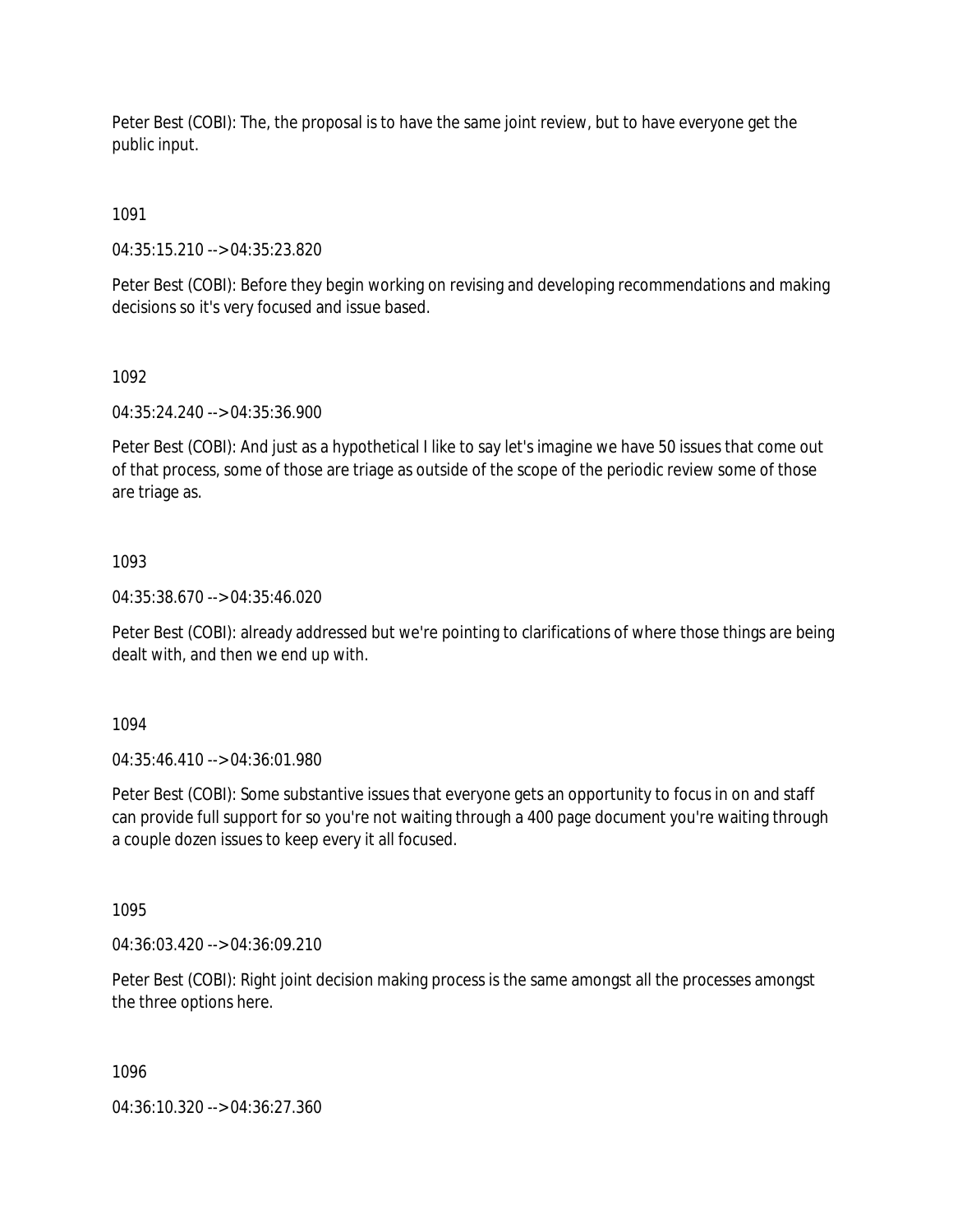Peter Best (COBI): In just to remind counselor or inform new Council members, you know, a shoreline amendment has to be both approved by the city council and approved by the Department of ecology and so there's it kind of goes back and forth between the two bodies.

1097

04:36:29.130 --> 04:36:41.460

Peter Best (COBI): And then we think that our proposal is the most efficient of the options and that will provide us with some time savings that we can dedicate towards other projects and so just to.

1098

04:36:42.720 --> 04:36:53.970

Peter Best (COBI): Actually, developed a full timeline for these three processes and think that you know we be spending time on fewer drafts and saving six months potentially through.

#### 1099

04:36:54.960 --> 04:37:07.650

Peter Best (COBI): This process that we're recommending and, again, there is a formal public input process in the very beginning of the public public facing part of this.

1100

04:37:08.880 --> 04:37:14.010

Peter Best (COBI): And there's a formal public input process during the decision making, as well, so.

1101

04:37:16.080 --> 04:37:19.320

Peter Best (COBI): That hopefully clears up some of.

1102

04:37:20.400 --> 04:37:32.040

Peter Best (COBI): Confusion that maybe I was responsible for not being able to communicate on previously, but I do think the process we're recommending has some innovative new ideas that.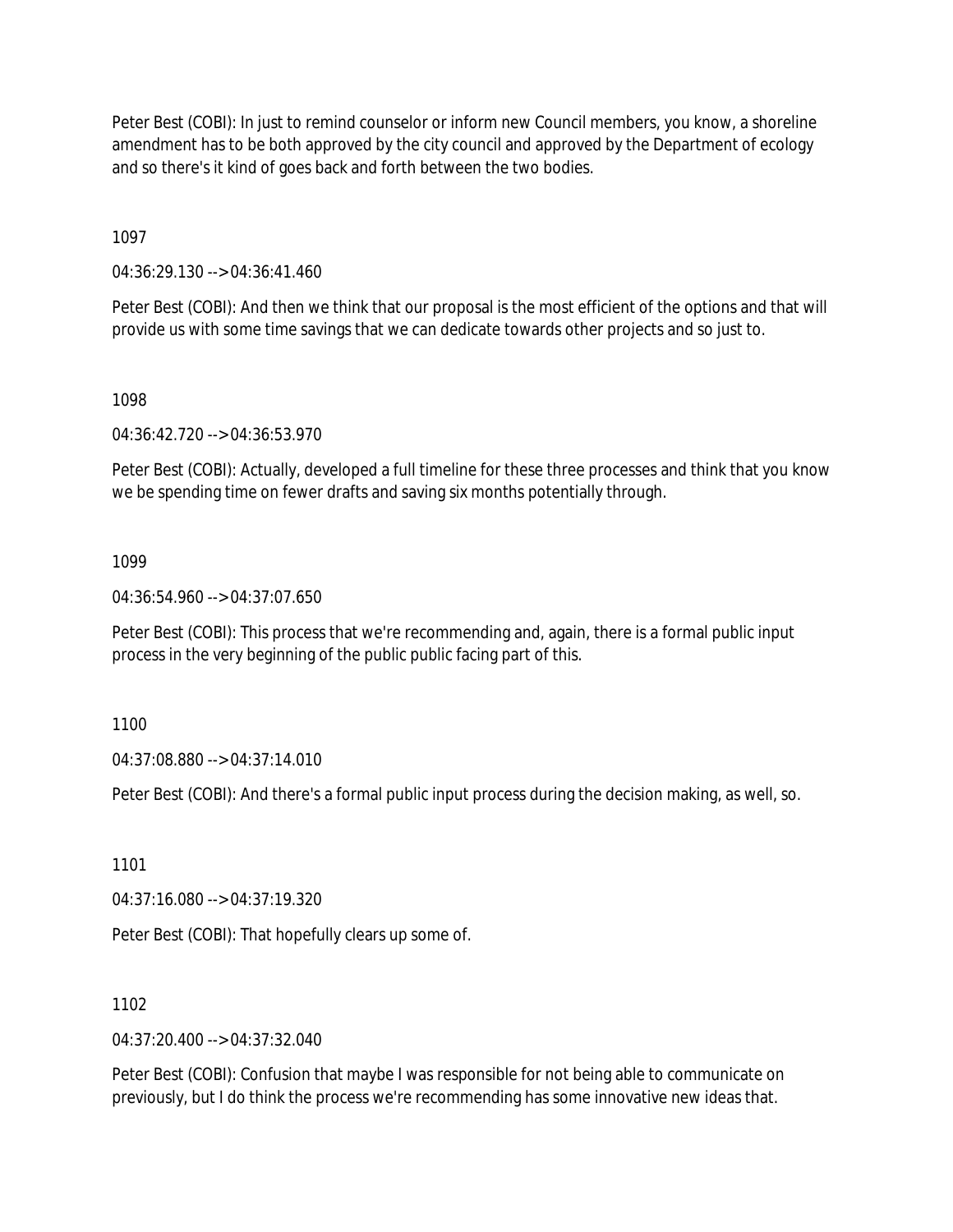04:37:33.060 --> 04:37:37.050

Peter Best (COBI): can make it more efficient, but it is change, and it is different and.

1104

04:37:38.070 --> 04:37:39.540

Peter Best (COBI): If there's a if there's a.

1105

04:37:40.560 --> 04:37:45.210

Peter Best (COBI): desire to do something different, I hope that we have an opportunity to discuss that tonight.

#### 1106

04:37:46.290 --> 04:37:48.960

Kirsten Hytopoulos: Thank you, thank you councilmember car.

1107

04:37:51.690 --> 04:37:52.800

Christy Carr: yeah, I would like to see if.

1108

04:37:54.780 --> 04:37:59.220

Christy Carr: Commissioner McCormick would like to comment on this topic.

1109

04:38:00.900 --> 04:38:12.000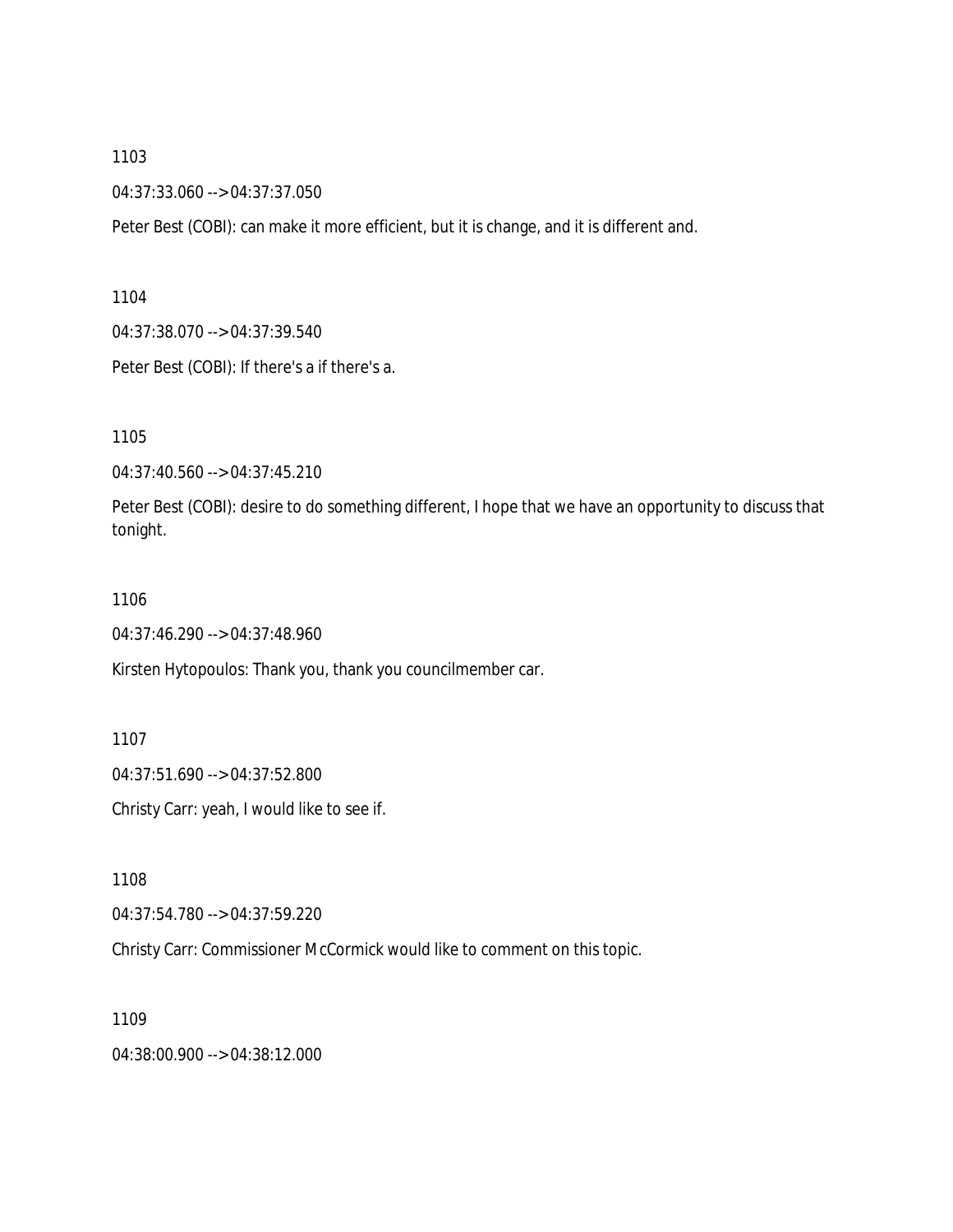Kim McCormick Osmond: I would like to and I Peter I really appreciate your explanation, I think that helps a lot, the situation in the planning Commission is in is we're not really sure.

1110

04:38:12.510 --> 04:38:25.140

Kim McCormick Osmond: How we're going to be able to meet the requirements of the Code, the bainbridge island municipal code will respect the planning Commission because, under what is it to 16.

### 1111

04:38:28.050 --> 04:38:36.900

Kim McCormick Osmond: One add we are required to review have a public hearing and provide a recommendation to the city council.

## 1112

04:38:37.320 --> 04:38:46.320

Kim McCormick Osmond: on any change to the code affecting land use, including everything in Title 16 and that's this this document, the SMP periodic review.

#### 1113

04:38:46.890 --> 04:38:54.720

Kim McCormick Osmond: I appreciate the explanation about the joint process, and I am completely supportive of anything that will make this process more efficient.

#### 1114

04:38:55.140 --> 04:39:06.480

Kim McCormick Osmond: But I don't see any step in there, where we actually provide a recommendation to the City Council, and that was the part that really had us confused about what is our role and in this review process.

#### 1115

04:39:06.900 --> 04:39:11.670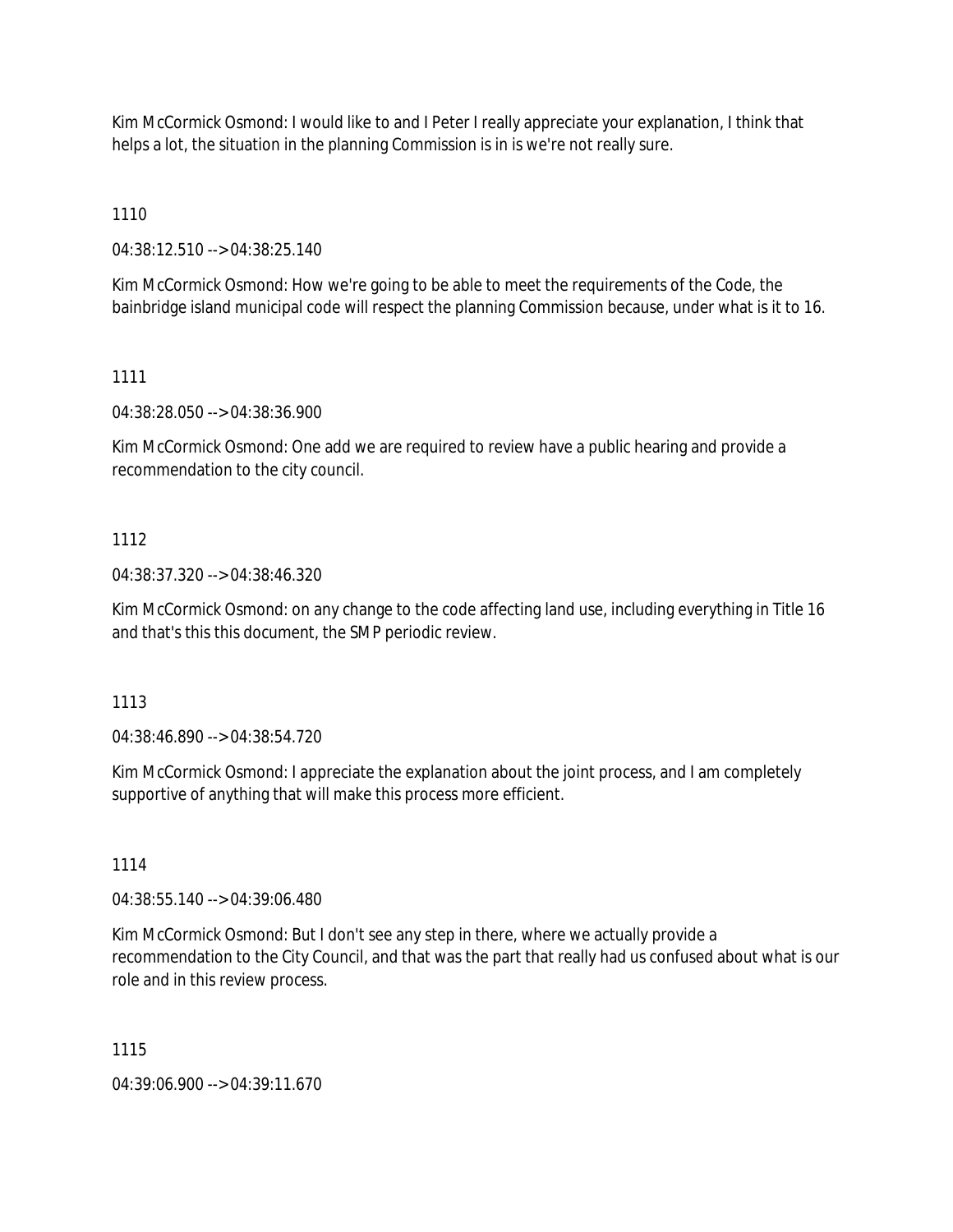Kim McCormick Osmond: The workshops were great for identifying basically policy issues.

# 1116

04:39:12.180 --> 04:39:24.150

Kim McCormick Osmond: But the reason that Joe par and I wrote wrote the letter to the Council for tonight's discussion is we didn't really understand how else we were supposed to present our views, because this is not the typical.

# 1117

04:39:24.570 --> 04:39:33.840

Kim McCormick Osmond: The typical process, we would follow, which was to do the review to have a public hearing to hear from the public, and then to make a recommendation to the city council for next steps.

# 1118

04:39:34.500 --> 04:39:51.360

Kim McCormick Osmond: So I think we just need to figure out how we can mash what the planning Commission is supposed to do under our code, with the joint process that Peter has pulled pulled together to create efficiency in in processing this very large amount of material.

## 1119

04:39:53.100 --> 04:40:05.520

Peter Best (COBI): So, so, if I can so I appreciate that and and hopefully this is bringing us to a very clear point of clarification, so that there is a clear decision to be made by Council.

## 1120

04:40:06.060 --> 04:40:20.310

Peter Best (COBI): So in direct response to planning Commission and providing recommendations, so the sequence would be, we would release the draft for public comment in here and public hearing.

1121

04:40:22.500 --> 04:40:29.100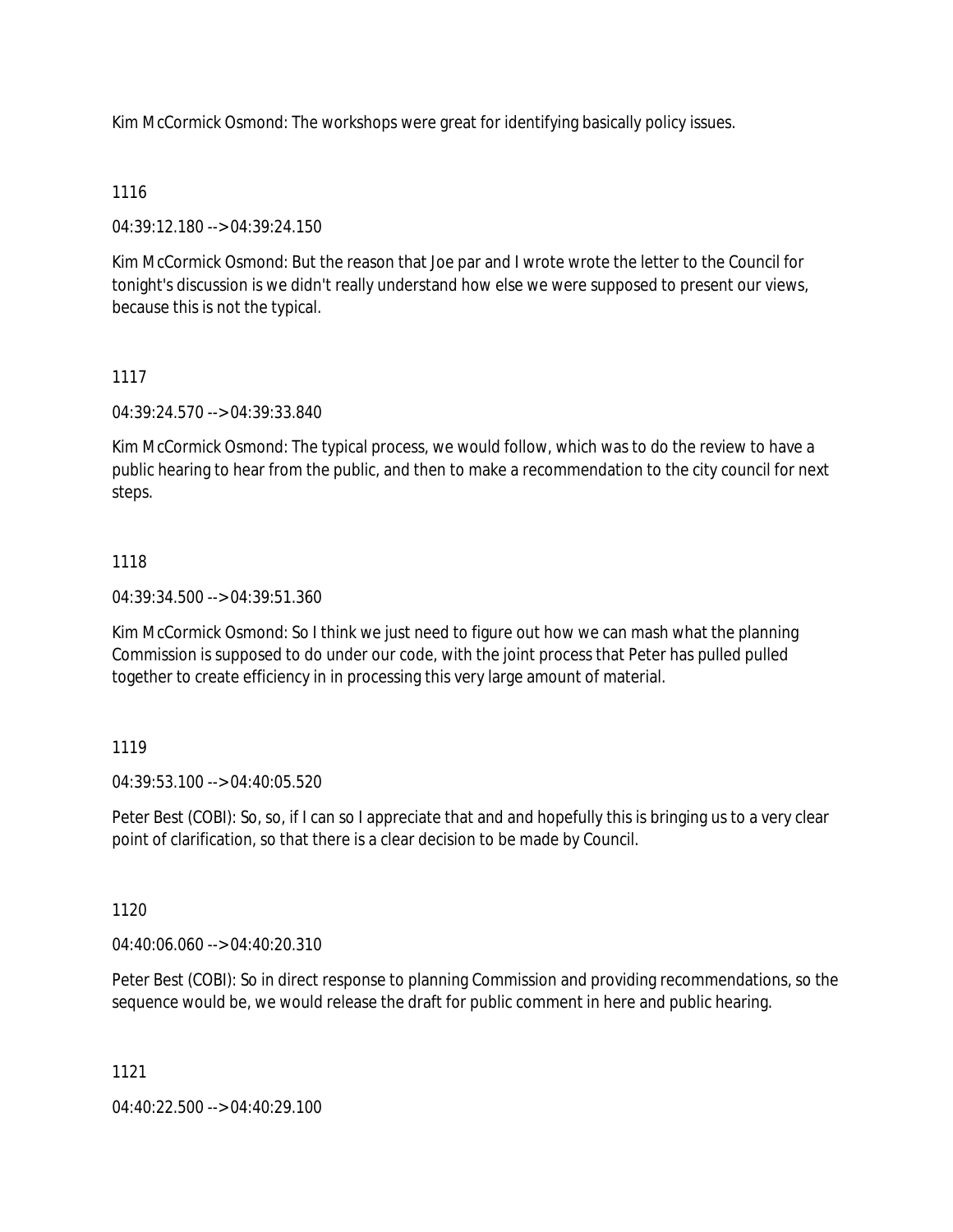Peter Best (COBI): caught up on all three bodies planning Commission city council on a college, he would sit at the hearing and receive the comments.

1122

04:40:30.090 --> 04:40:47.850

Peter Best (COBI): That then goes to planning Commission and the role that you're you're used to begins at that time right you, you have the benefit of all the comments to start with, and any staff analysis and and feedback on that.

1123

04:40:49.890 --> 04:40:55.170

Peter Best (COBI): You review and and and develop recommendations and.

### 1124

04:40:56.490 --> 04:41:06.060

Peter Best (COBI): And that goes to counsel so, so it should look and feel very similar once we've gone through the public hearing it's the it's putting the hearing.

1125

04:41:06.570 --> 04:41:24.030

Peter Best (COBI): In the very front that's new and then also to help track issues were were intending to develop an issue tracking tool that would track these issues, all the way through the process so that you can there's full transparency and.

1126

04:41:25.500 --> 04:41:38.160

Peter Best (COBI): it's well documents were planning commission's recommendations are what Councils decisions are what college is review is so that, when we submit that as part of the full record it's it's really clear how we've addressed those issues.

1127

04:41:38.910 --> 04:41:46.740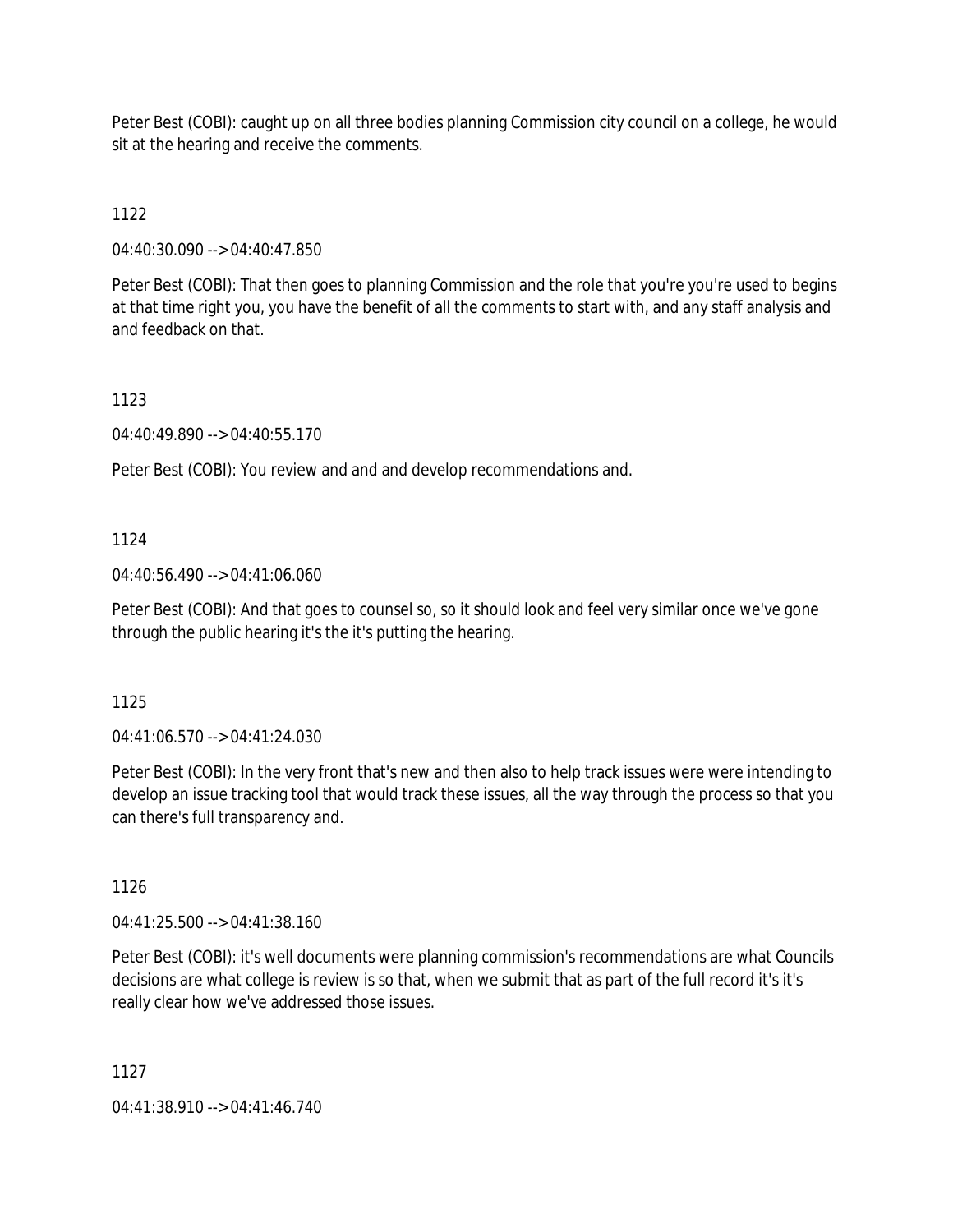Kirsten Hytopoulos: I think that may be playing with your husband, would like to help you raise your hand again, did you want to follow up with the clarifying questions or.

1128

04:41:47.520 --> 04:41:55.500

Kim McCormick Osmond: I did just want to respond to Peters proposal because I think it's a good one, I have some concerns about timeline because.

## 1129

04:41:56.070 --> 04:42:09.120

Kim McCormick Osmond: Our experience on the planning Commission is when we get the draft, and we have the public comments and they're going to include ecology so there's, and that is, it sounds like they're also going to include public comments from the city council.

# 1130

 $04:42:09.630 \rightarrow 04:42:12.510$ 

Kim McCormick Osmond: that's a lot of material that we're going to have to process and go through.

## 1131

04:42:12.900 --> 04:42:32.070

Kim McCormick Osmond: And then we're going to have to send it to the city council with our recommendation and then the City Council is going to have to go through its whole decision making process, however long that takes and so can we actually make that timeline Peter that you need if we do it that way.

## 1132

04:42:32.490 --> 04:42:44.070

Peter Best (COBI): Right well you know, I understand that every legislative process is subject to change right in and so we've we've budgeted a certain number of meetings, and if we need more that's that's what we need.

1133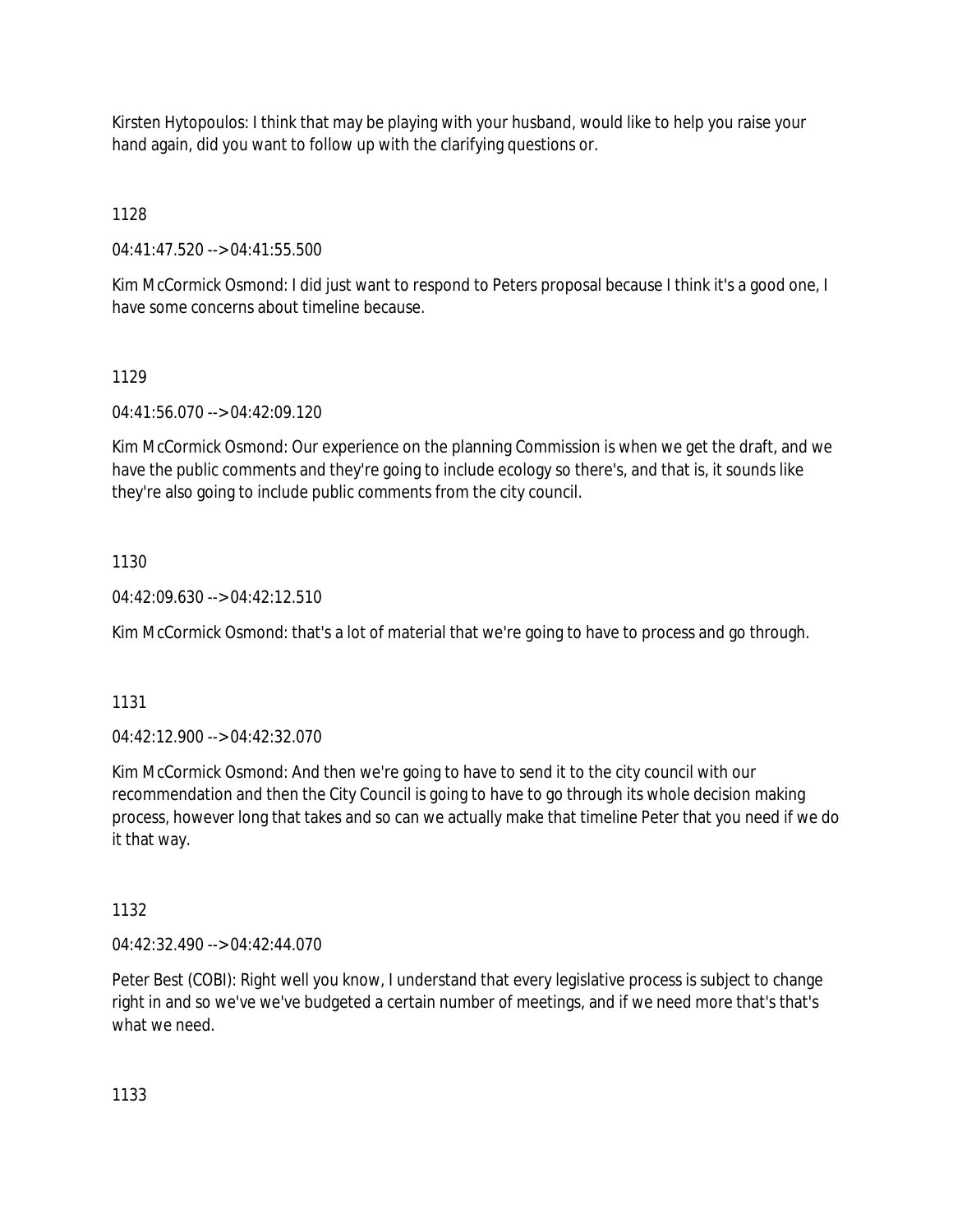04:42:45.180 --> 04:42:45.510

Peter Best (COBI): I mean.

1134

04:42:46.800 --> 04:43:01.320

Peter Best (COBI): As staff i'm here to support you right, and so my goal is to try to provide you with information as digestible as possible, so that you can really focus on what you need to focus on and not get lost in a 400 page document.

1135

04:43:02.550 --> 04:43:05.490

Peter Best (COBI): So you know I know that we will figure out.

#### 1136

04:43:06.630 --> 04:43:12.240

Peter Best (COBI): You know how to work through that process, and if we need extra meetings that's that's what we'll end up meeting.

#### 1137

04:43:13.110 --> 04:43:21.780

Kirsten Hytopoulos: And counseling Ricard would you go right with it looks like that comes Commissioner Osman has another follow up question, do you mind if we complete this oops it's this conversation.

#### 1138

04:43:23.280 --> 04:43:24.120

Kirsten Hytopoulos: Go ahead, Commissioner.

1139

04:43:26.310 --> 04:43:28.710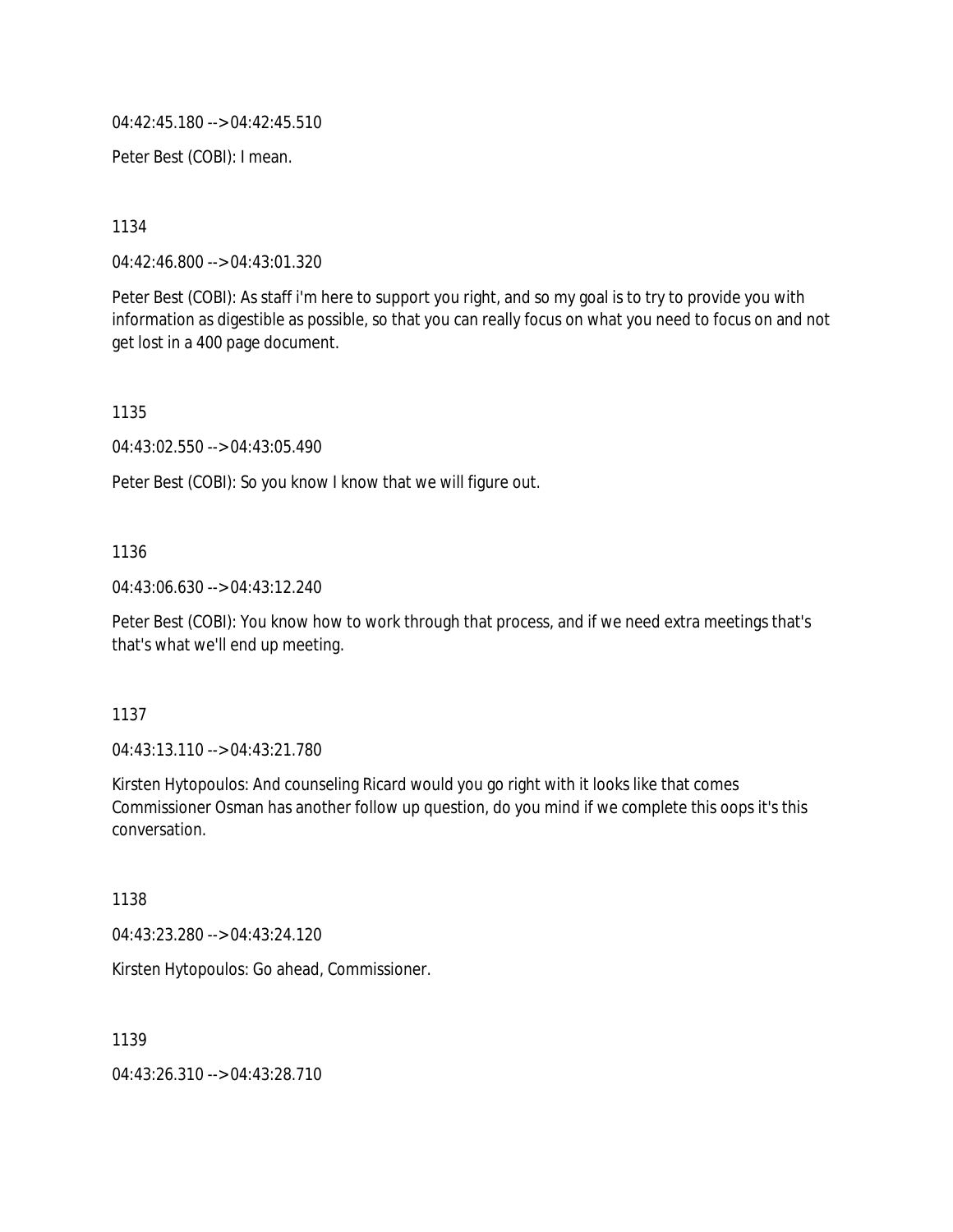Kim McCormick Osmond: I actually i'm fine with what Peter just.

#### 1140

04:43:28.710 --> 04:43:45.390

Kim McCormick Osmond: So the only other question I would have is whether the the baseline document is going to be ready for review by ecology for a joint public hearing it sounds like it's basically the document that you had prepared for the meeting tonight, if I understand the timeline correctly.

#### 1141

04:43:46.110 --> 04:44:04.590

Peter Best (COBI): So we had been intending to deliver it tonight, through the original process but that's been put on hold support you know this, this process and to and to get clarification so we'll be going back into high gear following this meeting, and following new Council direction.

#### 1142

04:44:06.180 --> 04:44:07.710

Kirsten Hytopoulos: Thank you councilmember car.

1143

04:44:10.260 --> 04:44:11.820

Christy Carr: Thanks um.

1144

04:44:13.710 --> 04:44:23.490

Christy Carr: So I think that efficiency is great I love finding efficiencies I don't think time efficiencies way public trust and I think that, by presenting.

#### 1145

 $04.44.23.970 -> 04.44.34.470$ 

Christy Carr: At a public hearing draft that is based on such limited and curated public input to date, we are going to take a step backwards in public trust.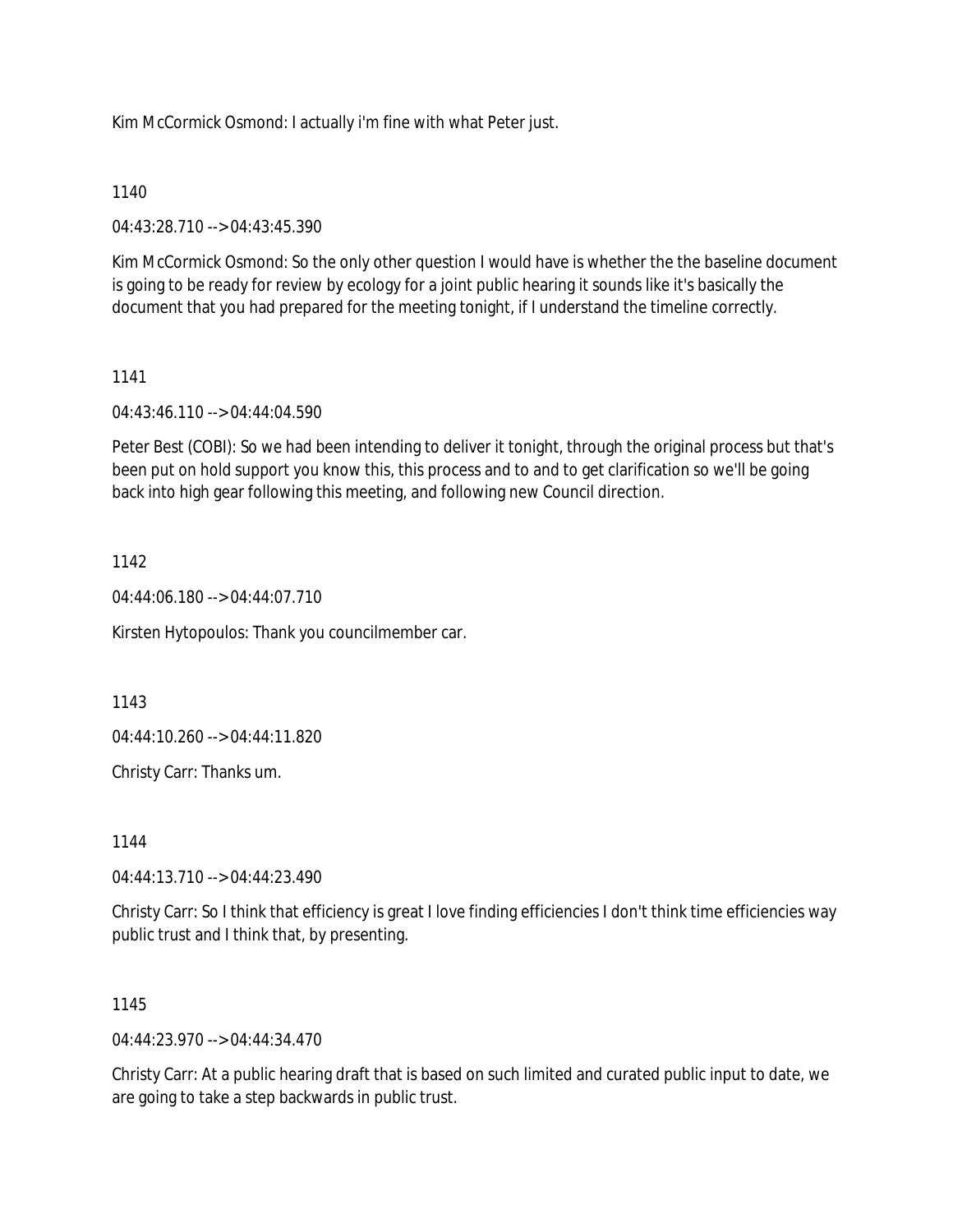1146 04:44:35.640 --> 04:44:36.630 Christy Carr: On the SNP.

1147

04:44:37.830 --> 04:44:39.300

Christy Carr: In addition, I think that.

1148

04:44:40.770 --> 04:44:49.050

Christy Carr: that the public hearing draft will likely change substantially enough that it will require a second public hearing so we're actually not going to save ourselves anytime.

#### 1149

04:44:50.100 --> 04:45:06.540

Christy Carr: So For those two reasons, I have the following motion I moved to direct staff to follow a public participation plan that includes review and recommendation by the planning Commission, including noticed public comment opportunities before the joint public hearing public comment period.

1150

04:45:09.510 --> 04:45:10.500

Kirsten Hytopoulos: seconded by the mayor.

1151

04:45:12.990 --> 04:45:15.060

Kirsten Hytopoulos: Okay, any further any Council discussion.

1152

04:45:18.540 --> 04:45:19.500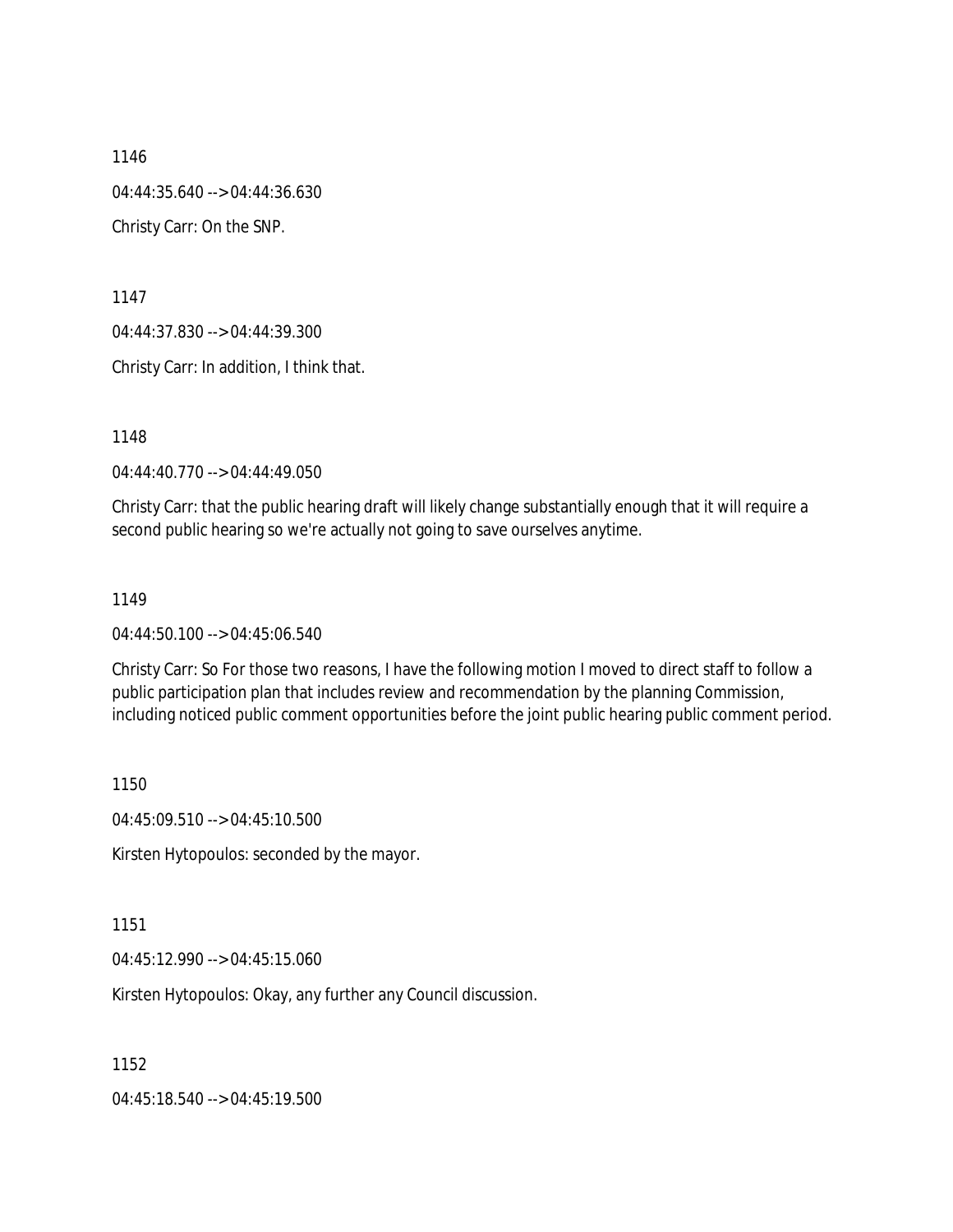Kirsten Hytopoulos: councilmember Schneider.

1153

04:45:22.140 --> 04:45:26.280

Leslie Schneider: Thank you councilmember car just for my own understanding.

### 1154

04:45:27.600 --> 04:45:31.170

Leslie Schneider: That would just mean that it delays the draft.

1155

04:45:33.090 --> 04:45:40.770

Leslie Schneider: Coming to counsel for a check in and coming to ecology for a check in so it postpones that piece of.

1156

04:45:41.940 --> 04:45:44.310

Leslie Schneider: What we're doing now is is that.

1157

04:45:45.480 --> 04:45:48.420

Leslie Schneider: A summary of what you're offering or suggesting.

# 1158

04:45:52.680 --> 04:46:02.040

Christy Carr: I think Council can get a chicken whenever we want one that doesn't need to be delayed the joint public hearing public comment period is between the city.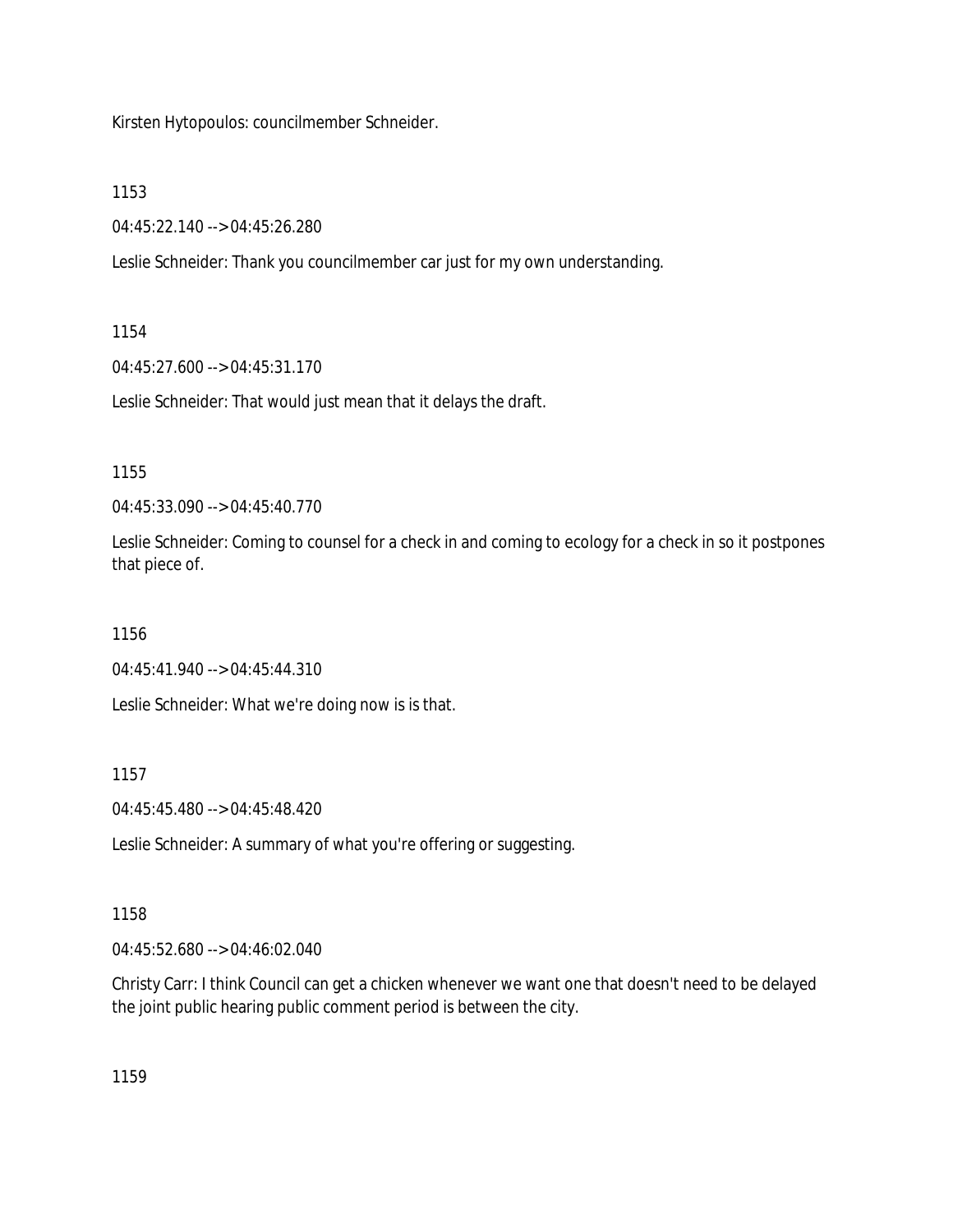04:46:03.270 --> 04:46:09.840

Christy Carr: and ecology, so that that's something that has to happen and it, it can happen when we're ready for it to happen.

1160

04:46:10.200 --> 04:46:23.010

Christy Carr: The joint public joint review process does not mandate anything prior to that joint public hearing which is within a 30 day joint public comment period, so we can do whatever we want leading up to that.

1161

04:46:23.520 --> 04:46:31.140

Christy Carr: And in terms of if you I don't think that's a delay, but that's just the way that the process works.

1162

04:46:32.040 --> 04:46:36.060

Leslie Schneider: So I guess I just i'm still confused and I apologize, but.

1163

04:46:37.350 --> 04:46:48.780

Leslie Schneider: Maybe peer could you suggest to be what councilmember cars, how that would change the timeline and the process that you were proposing.

1164

04:46:48.960 --> 04:46:54.600

Kirsten Hytopoulos: Would it be helpful for us to have Peter share that screen, so we can understand where this would pop in for those of us that.

1165 04:46:55.350 --> 04:47:03.660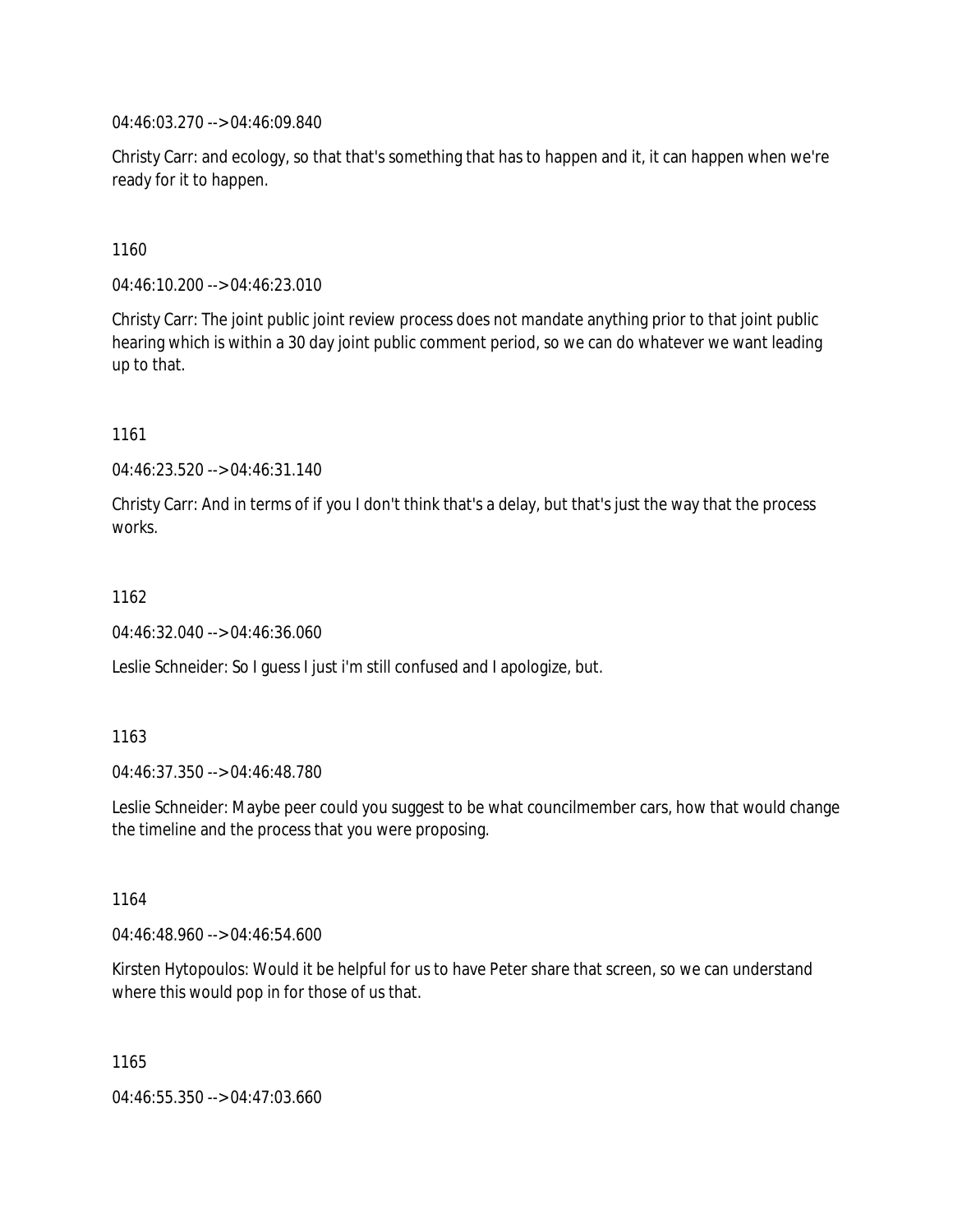Kirsten Hytopoulos: Would that be helpful, would be helpful for me to ask a question of customer car to Can you help us understand what we're looking at a where we're putting this in.

1166

04:47:09.120 --> 04:47:17.340

Peter Best (COBI): yeah if if I could jump in my my question to councilmember car was also clarification about the sequence so maybe.

1167

04:47:18.960 --> 04:47:21.810

Peter Best (COBI): You know what what is planning Commission.

1168

04:47:22.860 --> 04:47:28.620

Peter Best (COBI): accomplishing when does the hearing happen relative to planning Commission in city council.

1169

04:47:30.720 --> 04:47:37.560

Peter Best (COBI): In the sequence of events, and you know, since you've been through this before you're in a good spot to articulate that.

1170

04:47:38.040 --> 04:47:38.760

Kirsten Hytopoulos: also have a car.

1171

04:47:39.750 --> 04:47:49.890

Christy Carr: yeah thanks I mean this Council has been through this before it's the same process that we just used for the amendment integrating the critical areas ordinance and addressing the non conforming.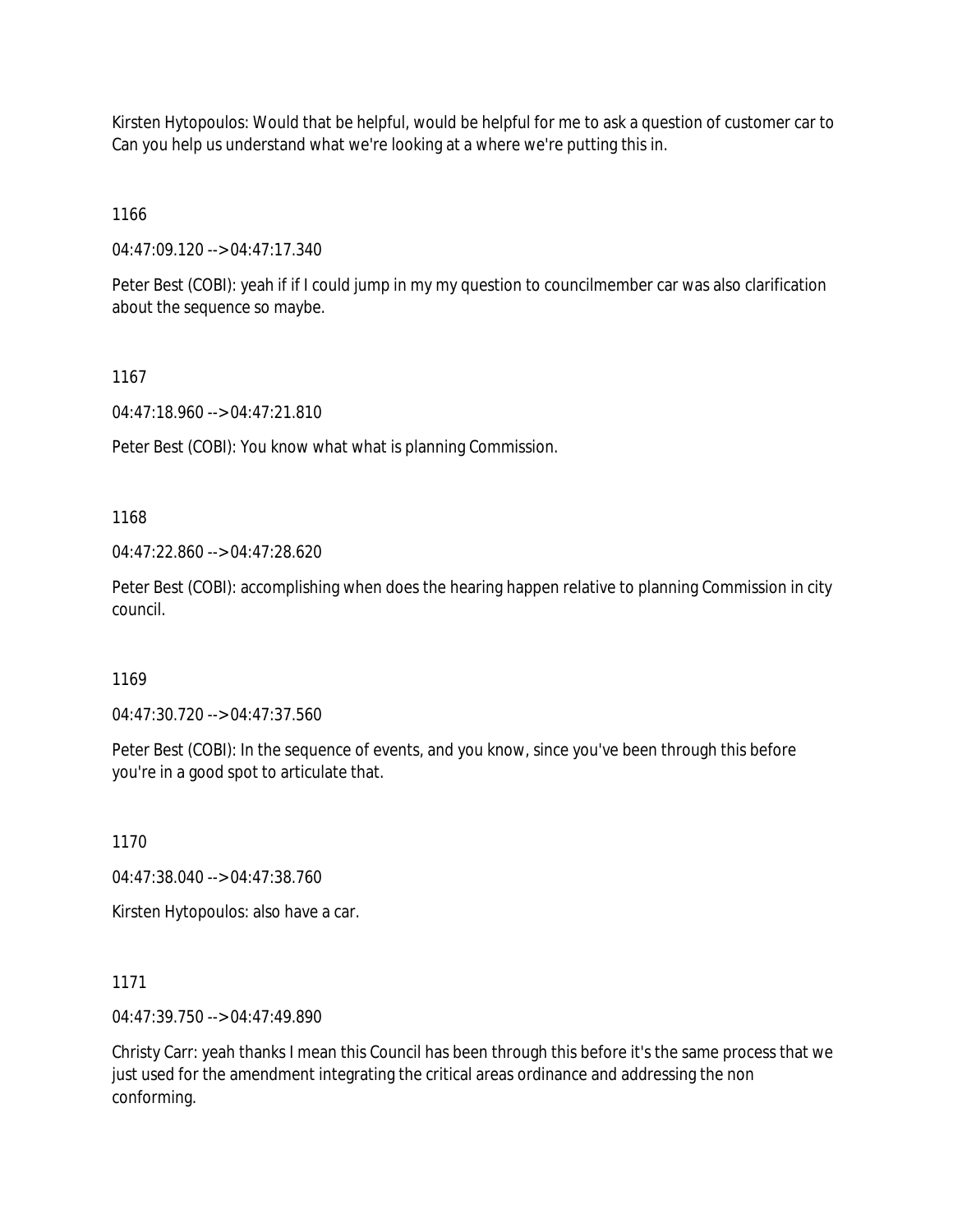04:47:51.300 --> 04:47:58.890

Christy Carr: Structures chapter so that's the process that was used before in terms of the planning Commission had.

1173

04:47:59.970 --> 04:48:12.180

Christy Carr: made a review and recommendation and then there was a joint public hearing with ecology and then that was forwarded to the Council to to approve and then transmit to ecology.

1174

04:48:13.230 --> 04:48:22.260

Christy Carr: So again, the Council just went through this so they should understand that the process My point is is that, where the real public comment at.

1175

04:48:22.590 --> 04:48:35.910

Christy Carr: happens is at the planning Commission where they have their study sessions and they receive public comment, and then they make recommendations, based on that and based on on their duties, so I think that it's.

1176

04:48:36.930 --> 04:48:46.710

Christy Carr: it's important that we have that public comment and planning Commission input inform the draft that is the public hearing draft.

1177

04:48:48.930 --> 04:48:56.160

Kirsten Hytopoulos: Right okay um let me see who's up next is it counselor Schneider sorry okay.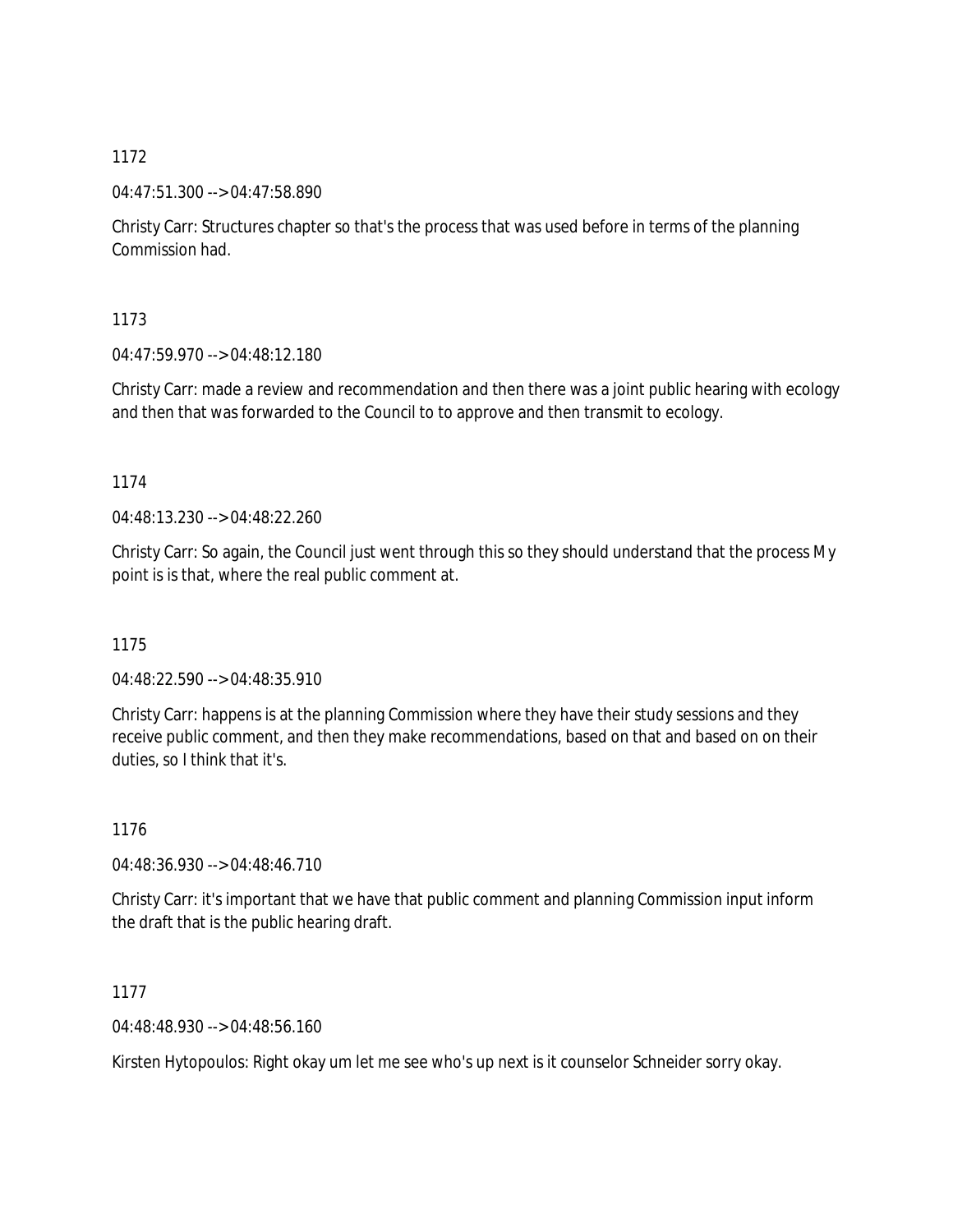04:48:57.720 --> 04:49:15.870

Leslie Schneider: So he so councilmember car what you're saying, then, is that the the planning Commission would start with the 400 page existing SnP and get public comment on that or would the planning commission be starting with the new draft that is basically ready right now.

1179

04:49:17.010 --> 04:49:20.220

Leslie Schneider: But you know needs to be updated, based on tonight.

1180

04:49:22.050 --> 04:49:26.790

Leslie Schneider: What can you explain what the starting point would be for the planning Commission.

1181

04:49:35.160 --> 04:49:50.490

Christy Carr: Well, I think that that depends, because I don't think it's the draft that was ready for tonight because we've made some decisions tonight that change that draft so in terms of the starting point, it would be based on the direction and the scope and the content of the periodic review.

1182

04:49:51.600 --> 04:50:00.390

Christy Carr: That staffs gotten tonight, I mean I don't think that we're starting at the 400 page document, I think we can be more tactical than that.

1183

04:50:01.200 --> 04:50:13.830

Christy Carr: But I don't think that we gain any efficiencies by having a staff proposal or a baseline draft that is presented at a public hearing that we haven't had.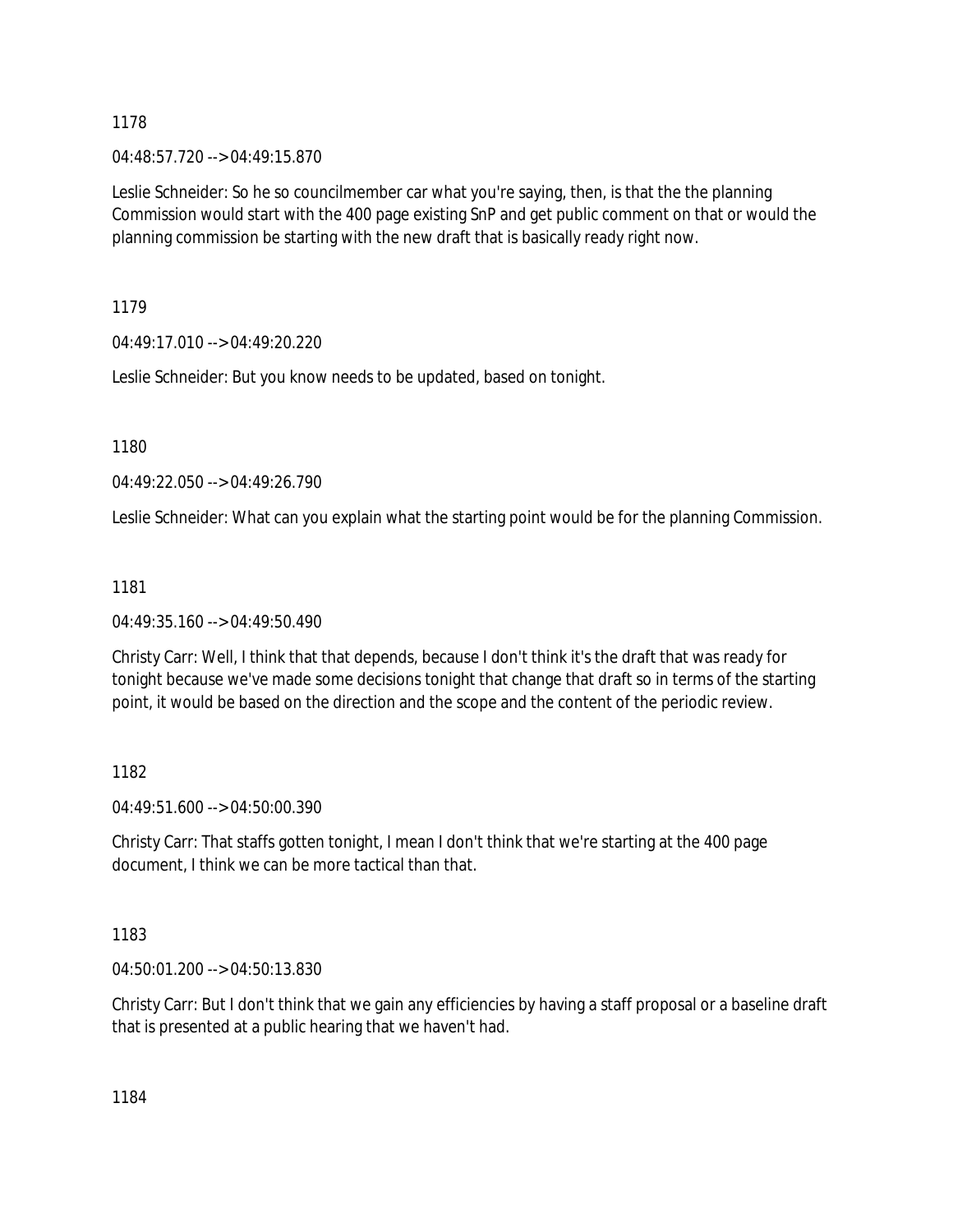04:50:14.460 --> 04:50:27.180

Christy Carr: Public comment and planning Commission input on because that gets us right back to where we've been for so many years with the SNP and the lack of trust and the back door, and behind closed doors and.

1185

04:50:27.600 --> 04:50:40.560

Christy Carr: that's not i'd like that i'd like the formulation of the draft public hearing draft to to be more transparent and open to the public and have much more opportunity for.

1186

04:50:42.510 --> 04:50:45.420

Christy Carr: input by both the public and the planning Commission.

1187

04:50:46.140 --> 04:50:54.510

Leslie Schneider: Well, if you don't mind some back and forth I I just i'm still confused because it seems like that's what's being proposed here is that that the.

1188

04:50:54.930 --> 04:51:07.950

Leslie Schneider: Yes, I mean Council would have a check in on it and ecology would have a check in on it, but it basically goes to the planning Commission and the planning Commission goes through its normal public process at that point so.

1189

04:51:09.330 --> 04:51:23.700

Leslie Schneider: I I i'm still not clear what what the differences would be if you just sort of allow city council and ecology to kind of share in that check in, you know as an early touch point.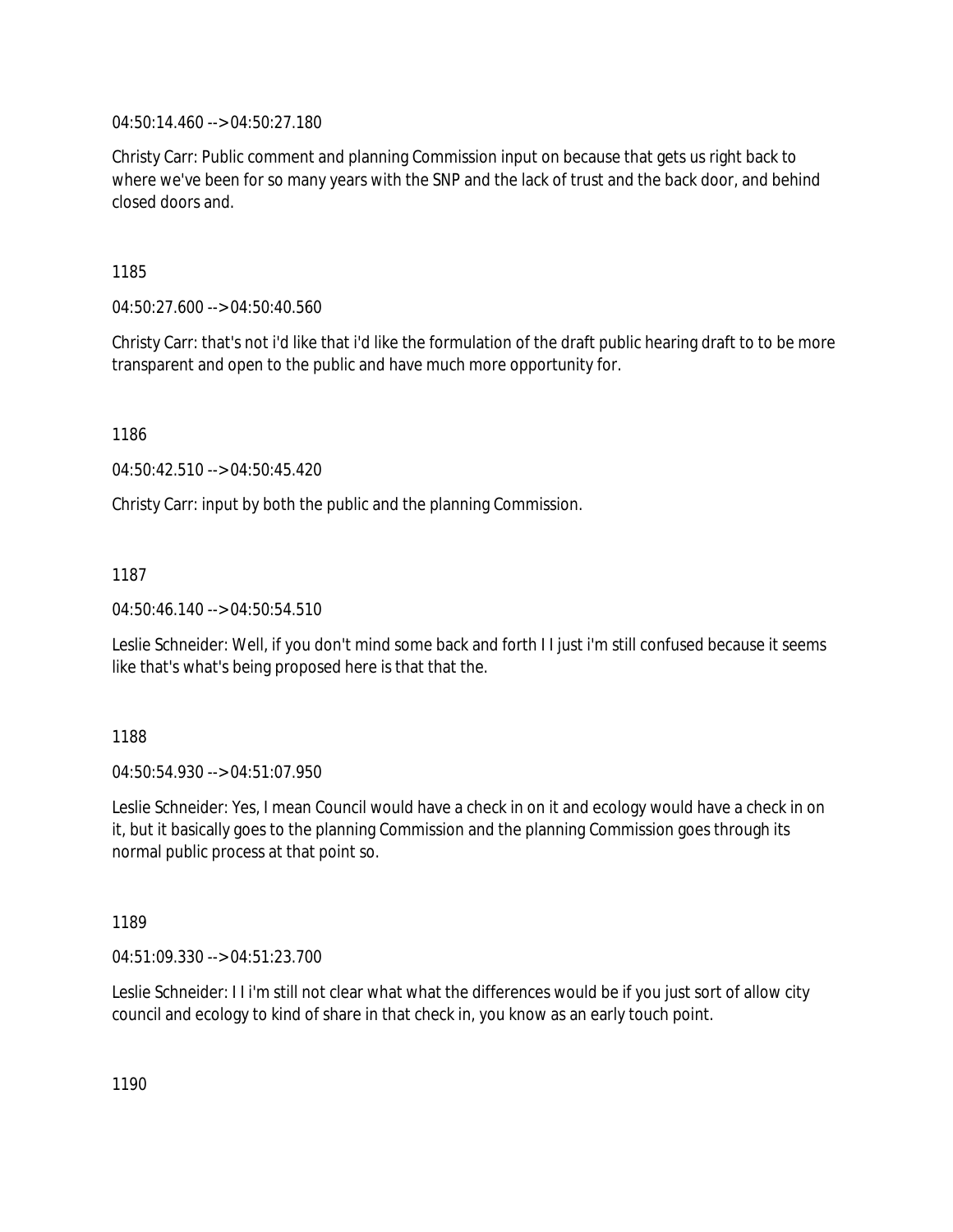04:51:26.220 --> 04:51:36.240

Christy Carr: you're basically presenting to the public kind of fully baked SMP draft and you're saying here the topics that we've identified that we want in here, and you just you just.

1191

04:51:36.660 --> 04:51:48.000

Christy Carr: it's not a good look I don't think for the City Council to take a public hearing draft forward that has had such little public comment and planning Commission input.

1192

04:51:49.290 --> 04:52:06.570

Christy Carr: And, and so, yes, the planning Commission would do their thing but there, I think, going to have to be making up for you know this first draft effort, whereas if you had more public comment and planning Commission input on the on the planning on the public hearing draft.

1193

04:52:07.590 --> 04:52:10.740

Christy Carr: We just set ourselves up for success so much better.

1194

04:52:11.310 --> 04:52:19.200

Christy Carr: Because, again, I would rather take more time and have more trust with the public and the shrine property owners and and that's what we were doing.

1195

04:52:19.560 --> 04:52:32.850

Christy Carr: Over the last you know 2017 1819 is building that rapport and that trust in that process and doing it out in the open, so that people could provide public comment and input and know that we were listening.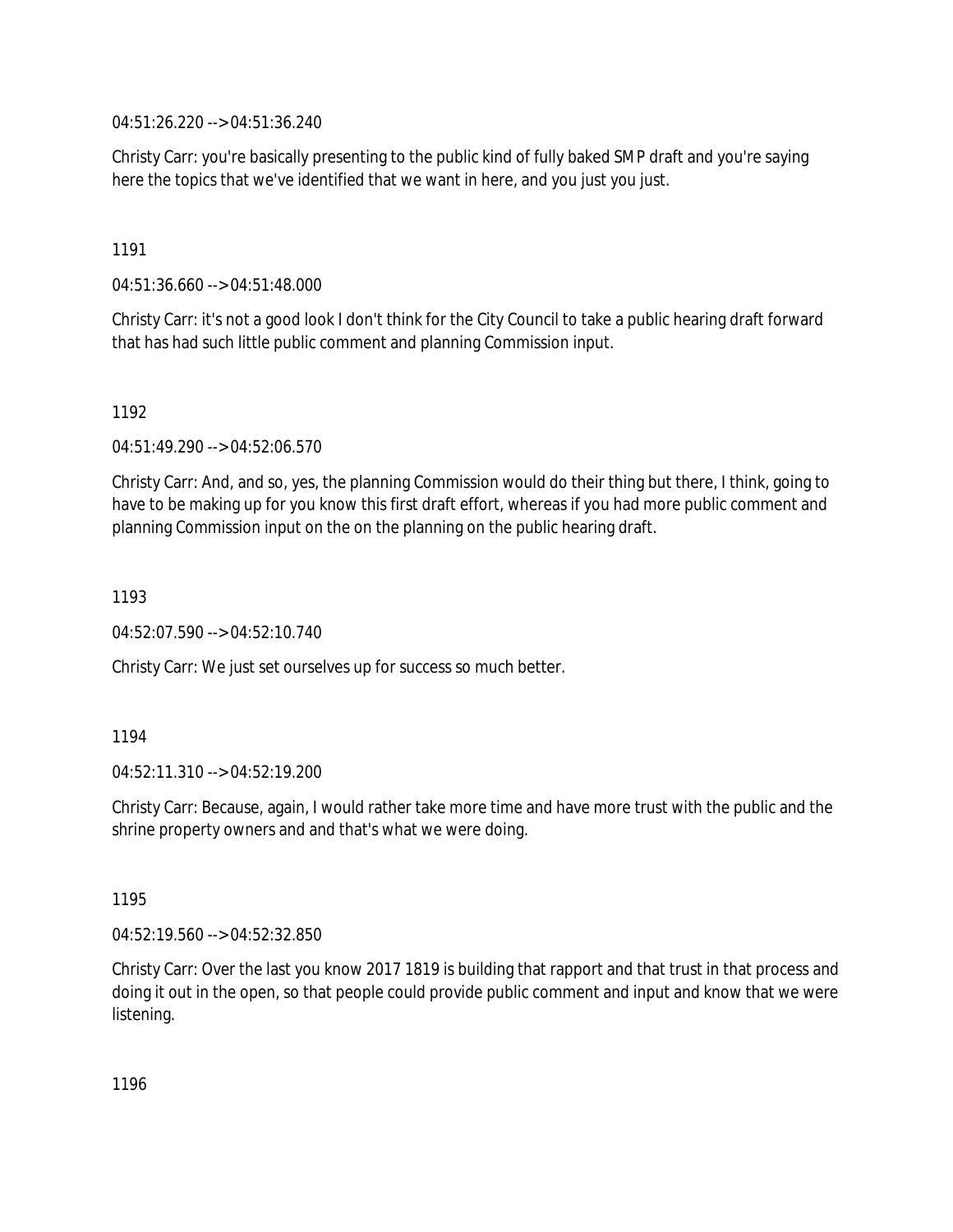04:52:35.760 --> 04:52:38.460

Kirsten Hytopoulos: Okay account mayor, did you want to go.

1197

04:52:38.670 --> 04:52:39.750

Rasham Nassar: Next yeah.

1198

04:52:40.140 --> 04:52:46.890

Rasham Nassar: Please i'm going to call the question there's a motion on the floor and it's been seconded it's time to take a vote on the motion on the floor.

1199

04:52:51.480 --> 04:52:55.140

Kirsten Hytopoulos: Okay, let me leave some of us with any answer questions but um.

1200

04:52:57.000 --> 04:53:05.670

Rasham Nassar: there's I just want to point out that Questions can still be asked and answered Council members are free to submit their questions of the planning director.

1201

04:53:06.180 --> 04:53:18.870

Rasham Nassar: If they have further questions i'm sure that we could schedule this on a subsequent meeting, we have the right to do that, we have the flexibility that I would absolutely support doing that, we will now be in meeting for five hours.

1202

04:53:20.160 --> 04:53:26.820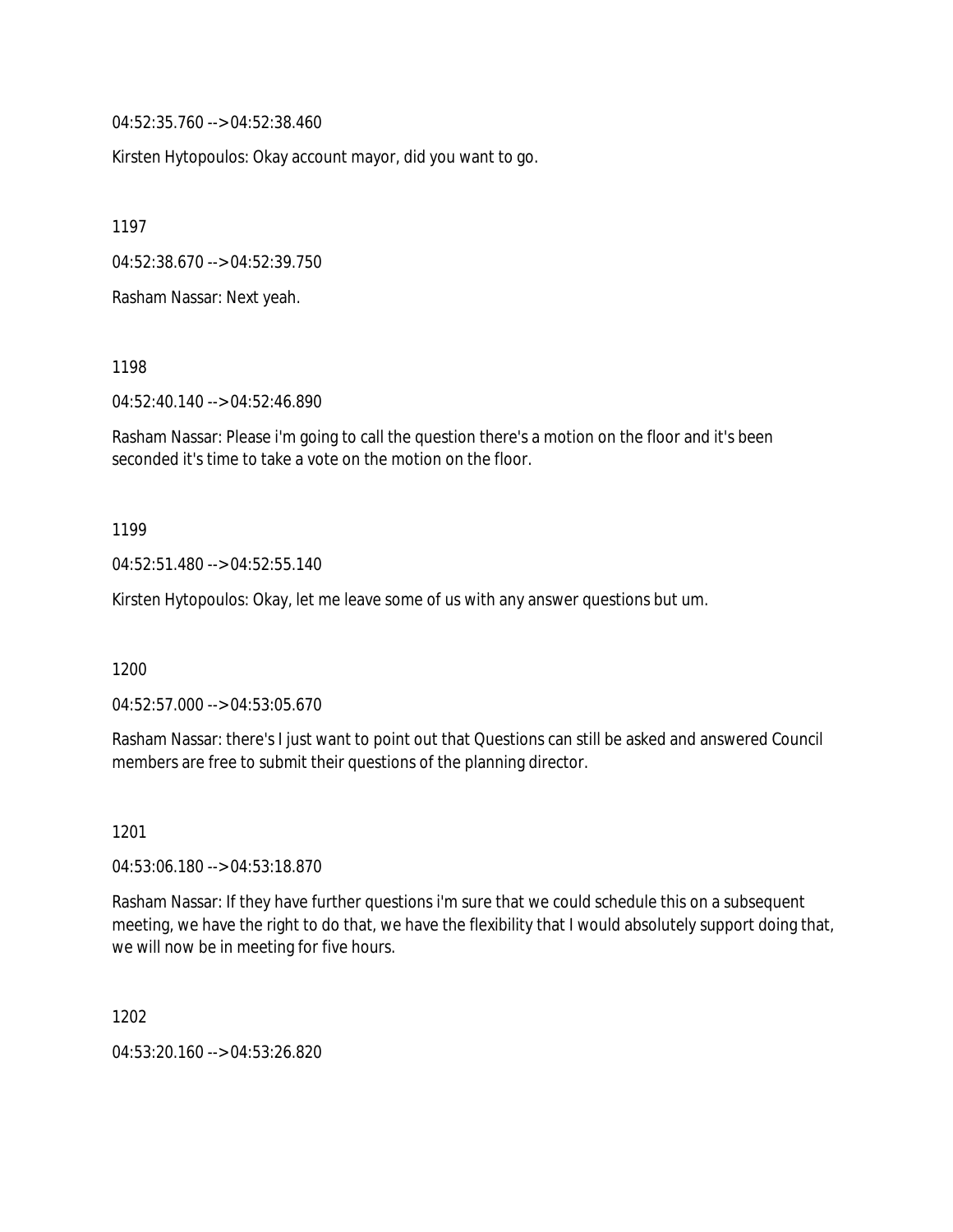Rasham Nassar: And I, and I understand that count, that this is it's a very important topic, but the the flip side to the argument.

1203

04:53:27.330 --> 04:53:35.010

Rasham Nassar: That we have a job to do, is that we don't do our jobs, while we do it after 10pm and this Council has conceded that point.

1204

04:53:35.460 --> 04:53:40.950

Rasham Nassar: In the presence of a parliamentarian who advised us at our meeting should not go over three hours.

1205

04:53:41.370 --> 04:53:53.700

Rasham Nassar: This is very dense and substantive material, I do not think it does the public any good for us to be debating this point when we are all tired during in what is now becoming the fifth hour of meeting.

1206

04:53:54.210 --> 04:54:02.520

Kirsten Hytopoulos: And I think we're just a couple minutes away from moments away probably from everyone understand what they're voting on, so will will be voting now so applying some of us so.

1207

04:54:03.540 --> 04:54:06.090

Kirsten Hytopoulos: Okay, so the question has been called.

1208

04:54:07.320 --> 04:54:10.170

Kirsten Hytopoulos: All those in favor of the motion on the floor say I.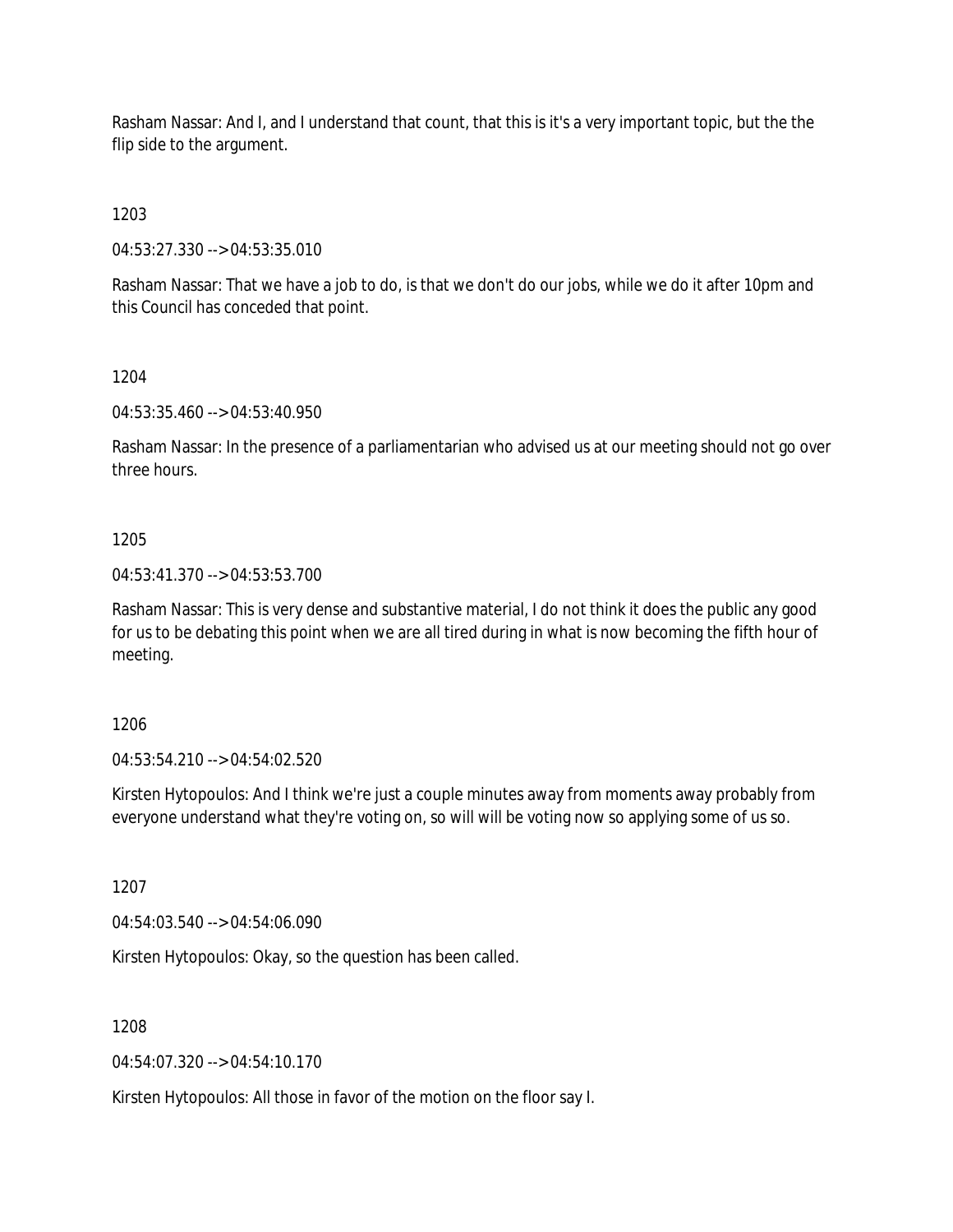04:54:15.420 --> 04:54:25.260

Leslie Schneider: i'm sorry but I just need to have a point of order here um when somebody calls the question if there's debate on that calling the question then don't we take a vote on that.

1210

04:54:25.920 --> 04:54:42.330

Leslie Schneider: And I just I see two hands raised, I saw Peters hands raised and and Commissioner osmonds hand raised and I can't make a decision, I can't vote, unless I hear those points of view.

### 1211

 $04:54:42.450 \rightarrow 04:54:48.300$ 

Kirsten Hytopoulos: So someone who's better parliamentarian than I can intervene it, I think you may be right if someone makes an objection.

# 1212

04:54:50.010 --> 04:54:56.910

Joe Levan: A marriage, I can I can speak to the based on the drastic Parliament that you all received that training.

# 1213

04:54:57.840 --> 04:55:04.950

Joe Levan: Based on that, when the it's on page 94 of the slides that you had when the when there's a call the question, it requires a second.

# 1214

04:55:05.580 --> 04:55:16.950

Joe Levan: It cannot be debated it cannot be amended it takes two thirds to pass and, if approved there's no more discussion, but then that's the vote to end debate, not to approve the motion.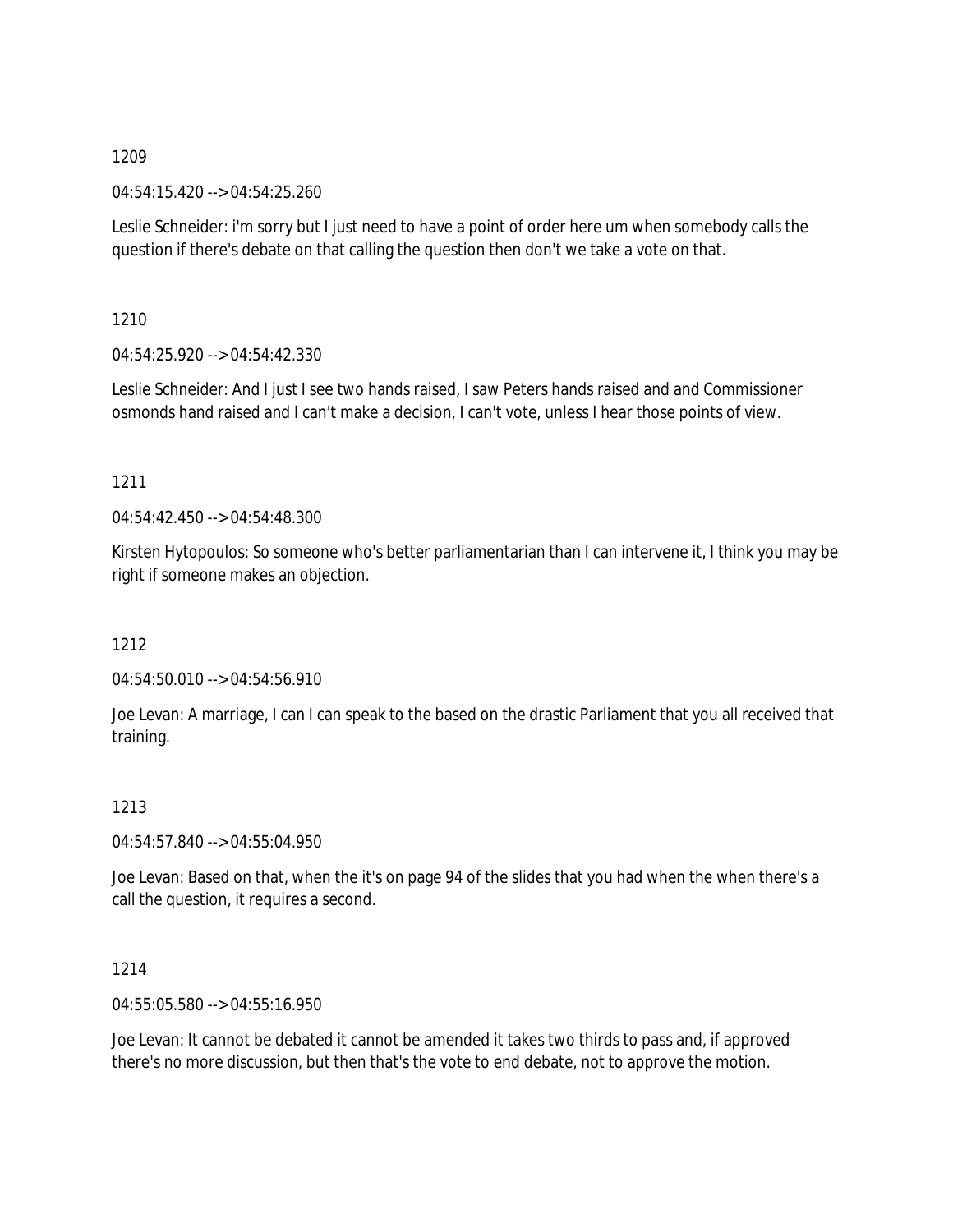04:55:17.760 --> 04:55:25.770

Joe Levan: So that the call into question is to vote on whether or not you're going to stop debate it's not to actually build on the depending motion and you need two thirds pass it.

1216

04:55:27.900 --> 04:55:32.730

Kirsten Hytopoulos: Okay, so we second for the fmc encrypted we have a second for the calling the question.

1217

04:55:34.410 --> 04:55:41.160

Kirsten Hytopoulos: We do Okay, and I do want to vote on that, then all those in favor of climb the question I.

1218

04:55:42.570 --> 04:55:49.950

Kirsten Hytopoulos: looks like we have four and day two three Okay, so it passes, no.

1219

04:55:50.070 --> 04:55:51.390

Joe Levan: It doesn't because not two thirds.

1220

04:55:51.600 --> 04:56:01.770

Kirsten Hytopoulos: Two thirds sorry about that Okay, so it is late um could we just go ahead and ask are a couple of clarifying questions I cook where i'm guessing we're really close to potentially passing this motion, but.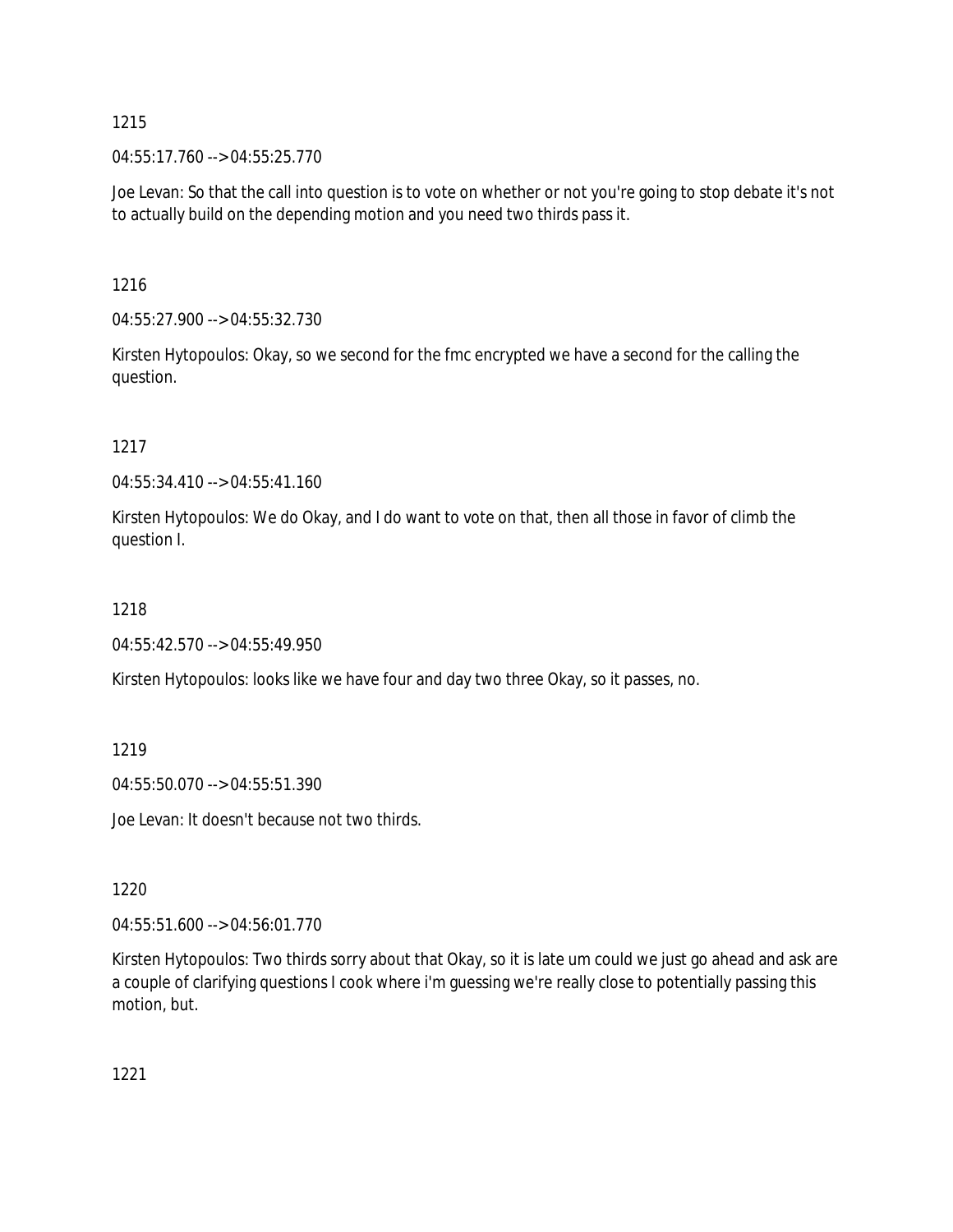04:56:02.190 --> 04:56:09.540

Kirsten Hytopoulos: I could be wrong anybody else want to ask any clarifying questions to close up this conversation uh how's your deeds.

### 1222

04:56:10.320 --> 04:56:21.690

Joe Deets: Well, thank you, I hadn't had a chance to speak and I felt like there was, we were being rushed to vote, while there was still questions going on um it's still not clear to me.

### 1223

04:56:22.830 --> 04:56:38.700

Joe Deets: Why staffs recommendation is ill advised by colleagues, there seems to be plenty of public comment, and of course there's there's planning Commission meetings will be public comment there's City Council meetings, be public public comment.

### 1224

04:56:41.280 --> 04:56:48.480

Joe Deets: it's still not clear to me why this is not preferable, yes, absolutely we need public trust completely that's why we're doing this.

### 1225

04:56:49.560 --> 04:57:08.580

Joe Deets: And if we feel we need to amend it, we can my colleague customer car was saying, well, we can make changes as we go along well, we can do that with this as well, so i'll just leave it at that I I, and I heard supporting comments from the bomb Commissioner McCormick so.

### 1226

04:57:10.650 --> 04:57:15.780

Kirsten Hytopoulos: Okay, I will definitely get to Commission McCormick in a moment councilmember Andrew Johnson.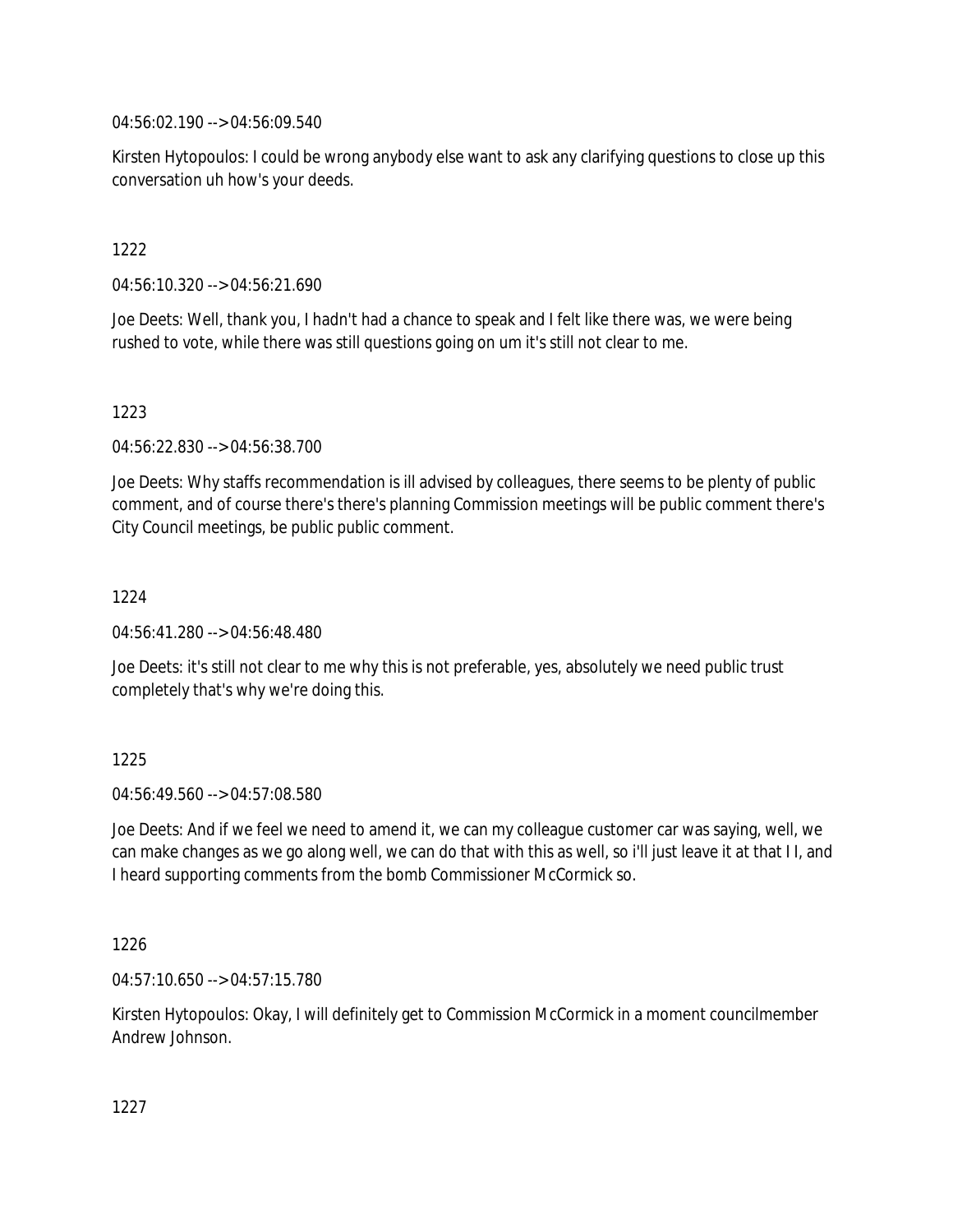04:57:16.680 --> 04:57:28.680

Brenda Fantroy-Johnson: yeah I you know, I think that the point that's trying to be made is that when you put the public comment up front you're not really commenting on.

1228

04:57:29.280 --> 04:57:37.080

Brenda Fantroy-Johnson: The entire thing you're not commenting on what maybe the planning people might want to put in there you're you're commenting before it even gets to now.

1229

04:57:37.950 --> 04:57:42.810

Brenda Fantroy-Johnson: I don't know why we're debating this it's not rushing we've been on it for at least hour and a half.

### 1230

04:57:43.320 --> 04:57:58.200

Brenda Fantroy-Johnson: So it's not rushing if everybody's already, in agreement with what's you know what we're going to vote on, we don't need to everybody, do not need to repeat what everybody has already said i'm I understand if you don't stand but there's no need to repeat what everybody said.

### 1231

04:57:59.850 --> 04:58:02.910

Kirsten Hytopoulos: Just to clarify I just i'm not sure everybody understands where.

1232

04:58:02.910 --> 04:58:04.350

Kirsten Hytopoulos: This is happening in the.

1233

04:58:04.500 --> 04:58:12.840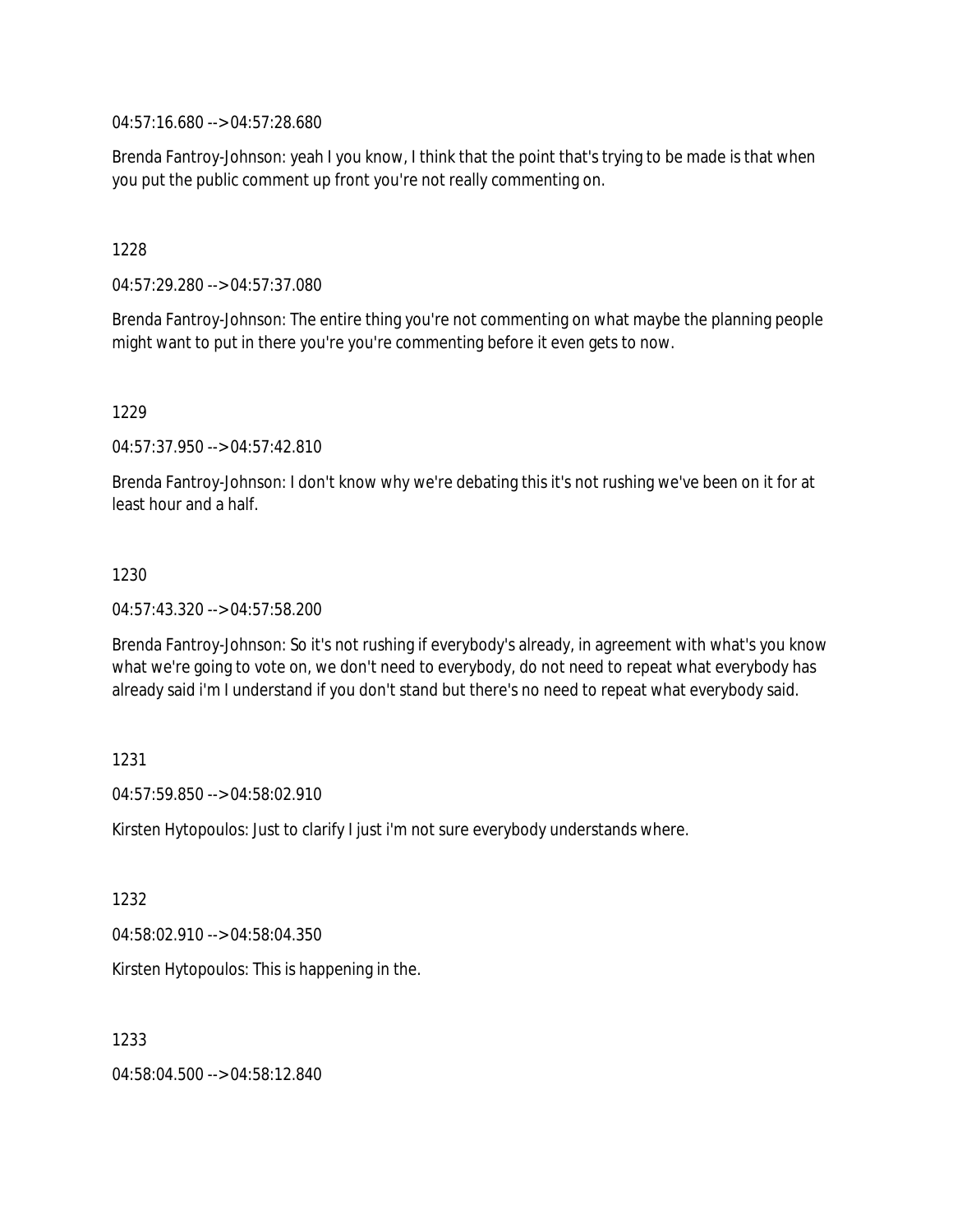Kirsten Hytopoulos: End I could be wrong, and so in that timeline we were looking at so just to clarify we this unusual circumstance of us having the.

1234

04:58:13.200 --> 04:58:21.090

Kirsten Hytopoulos: Council endorsement, or whatever you call it counselor car would that's where we would place prior to something like that we would place the public hearing.

# 1235

04:58:21.660 --> 04:58:38.100

Kirsten Hytopoulos: i'm sorry up the planning Commission process, we would fall more traditional approach, this is what I just don't understand what instead of us having this endorsement for formal formal input we would have the planning Commission due process and have public input Is that correct.

# 1236

04:58:39.780 --> 04:58:42.540

Kirsten Hytopoulos: Is that how we would modify that first column here.

# 1237

04:58:44.250 --> 04:59:03.210

Christy Carr: it's not really related to the Council endorsement or check in it's more related to when we have the planning Commission review and recommendation and public comment relative to the joint public hearing and public comment period so currently it is.

# 1238

04:59:04.830 --> 04:59:14.280

Christy Carr: The planning Commission review and recommendation would come after the joint public hearing and public comment period so to councilmember fatma johnson's point.

# 1239

04:59:15.660 --> 04:59:21.270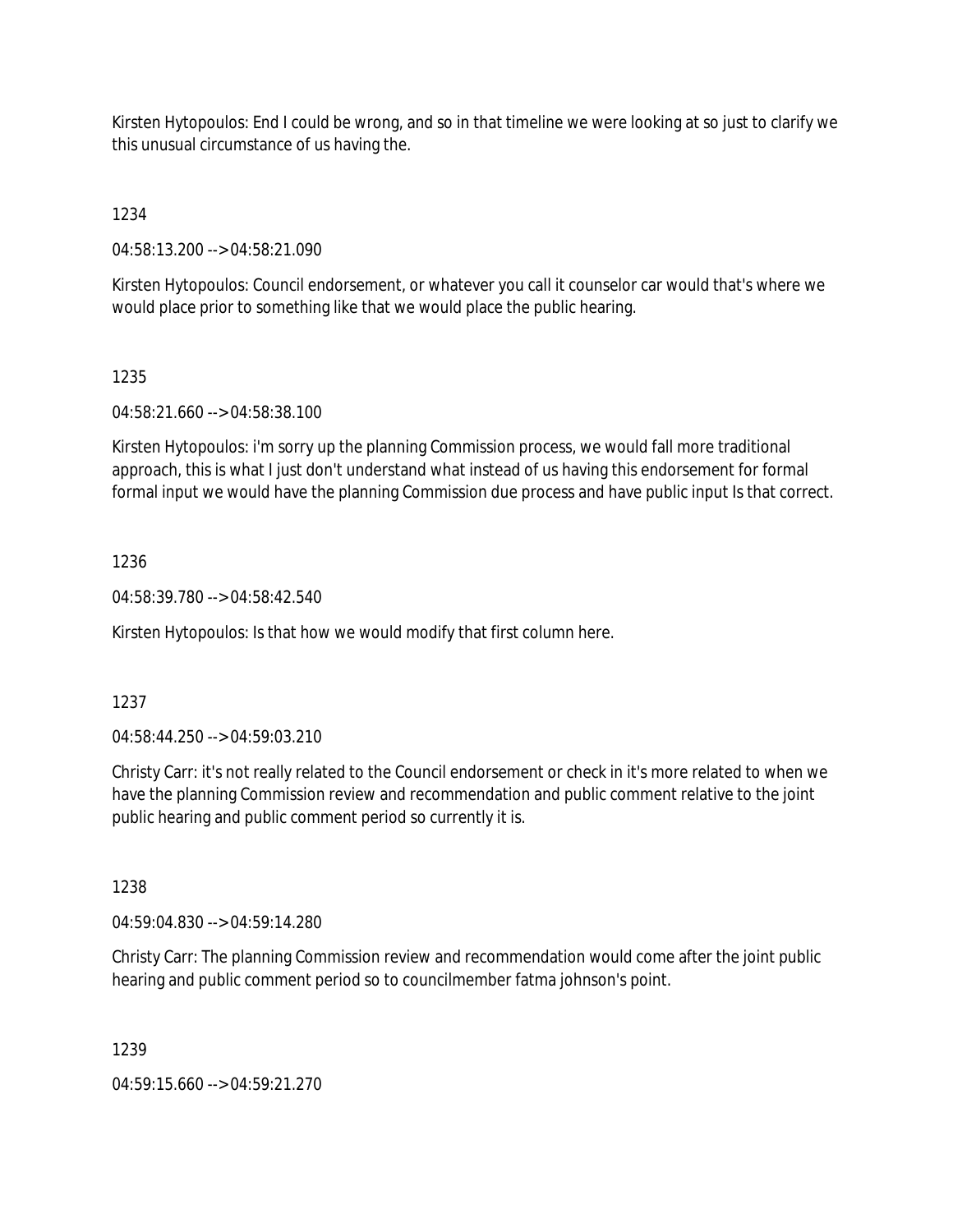Christy Carr: I it was well said is that you're asking people to comment on something that really isn't done yet.

1240

04:59:21.810 --> 04:59:36.540

Christy Carr: It stops proposal but it's got it's it's going to change quite a bit based on that planning Commission review and recommendation, so the traditional approach is to have a planning Commission review and public participation, ahead of the joint public hearing.

1241

04:59:37.740 --> 04:59:42.810

Christy Carr: And I think it will save us time, in the end I don't think we gain time efficiencies I think we're going to lose it.

1242

04:59:44.430 --> 04:59:47.040

Kirsten Hytopoulos: Okay anyone else any.

1243

04:59:47.520 --> 04:59:48.900

Kirsten Hytopoulos: Customer Sandra Johnson.

1244

04:59:48.960 --> 04:59:49.800

Kirsten Hytopoulos: Is your hand so up.

1245

04:59:50.850 --> 04:59:54.420

Kirsten Hytopoulos: And I guess Peter did you want to add one more thing, before we.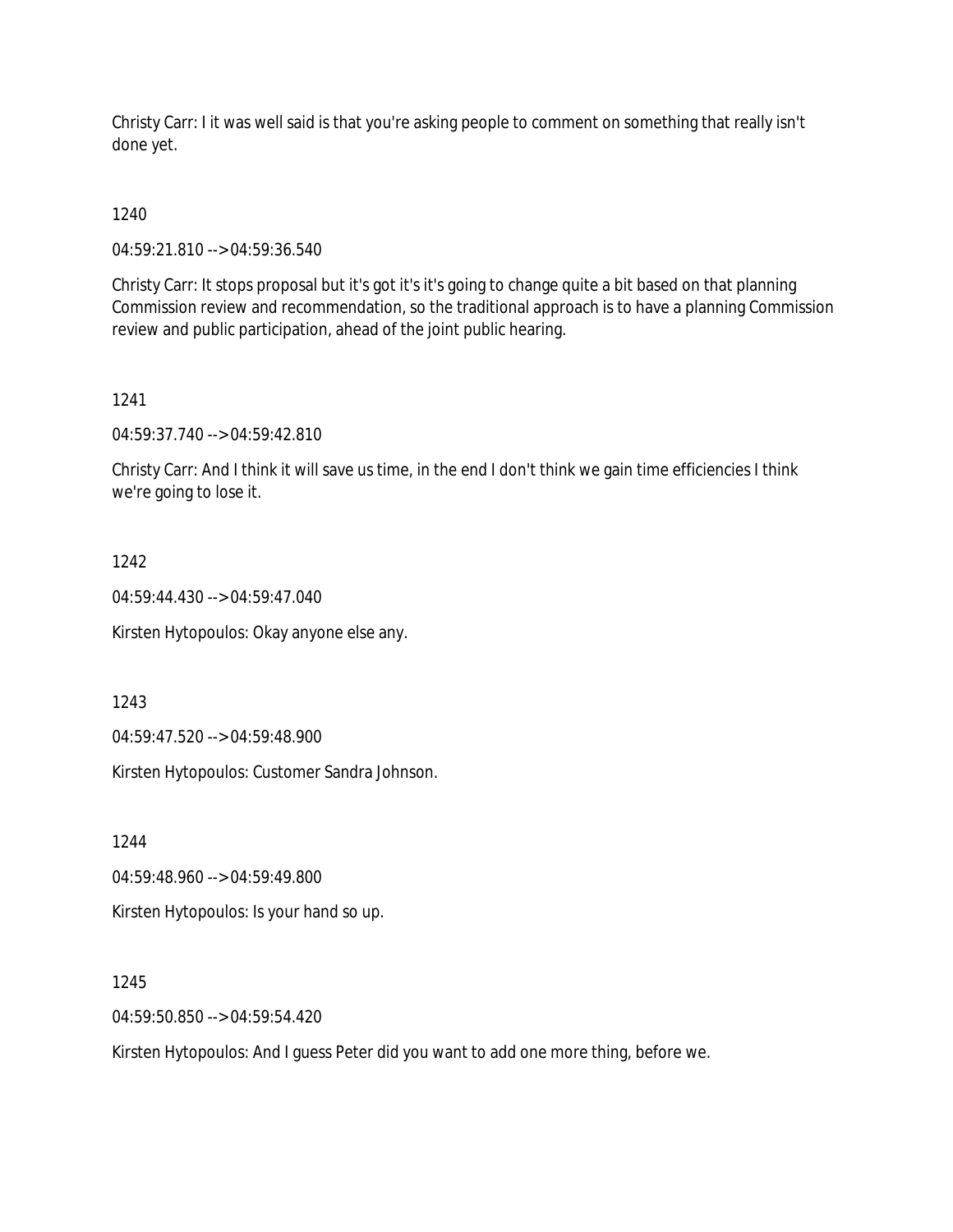04:59:55.020 --> 04:59:55.620

Peter Best (COBI): Take yeah.

1247

04:59:55.950 --> 05:00:07.860

Peter Best (COBI): I do thank you, so I think there's there's there's two amendments really here to consider one is the the baseline draft which as we've talked about is really.

1248

05:00:08.220 --> 05:00:16.680

Peter Best (COBI): reorganization and clarification so it's not a whole bunch of substantive changes it's making it more useful and easier understood.

### 1249

05:00:17.460 --> 05:00:28.260

Peter Best (COBI): So in that way it's it's a huge amount of work but it's it's and I almost hate to use this word, but more of a housekeeping type of thing.

1250

05:00:29.010 --> 05:00:33.870

Peter Best (COBI): right that it's it's not changing the substance of the SMP or it's not intended to.

1251

05:00:34.680 --> 05:00:51.390

Peter Best (COBI): So that's one amendment right the other that you've already that you've agreed to move forward in some form is the agriculture amendment that is substantive and so maybe there's a slightly different process with the planning Commission between those two things.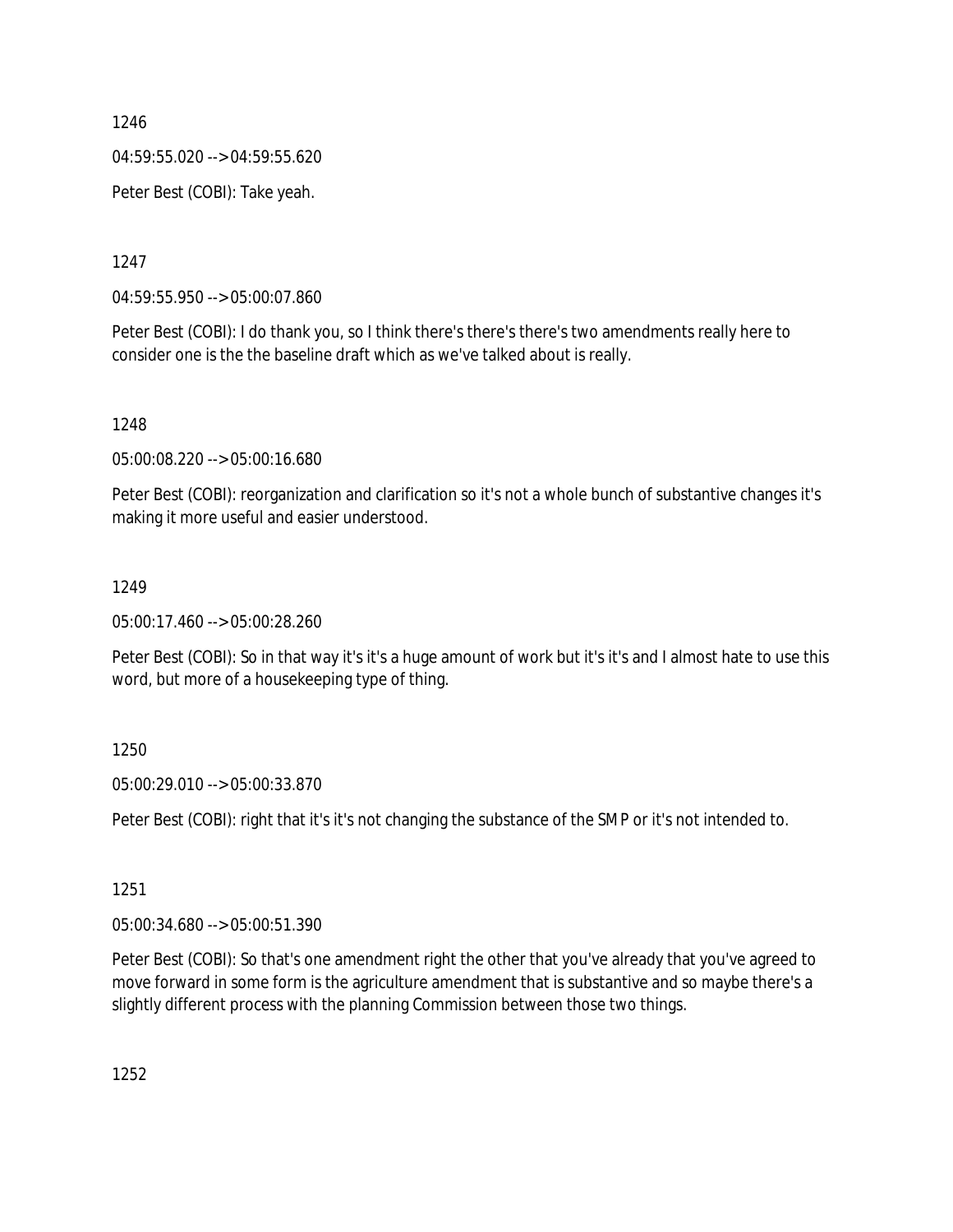05:00:53.310 --> 05:00:58.860

Peter Best (COBI): The other thing about public input, you know, I think, maybe there's just a difference of opinion on this, but.

### 1253

05:01:00.330 --> 05:01:15.000

Peter Best (COBI): That having public input right up front gets all the issues out on the table so that the planning Commission in others can can process that and take it into consideration, there is another public.

1254

05:01:16.110 --> 05:01:17.580

Peter Best (COBI): hearing process.

1255

05:01:18.810 --> 05:01:27.300

Peter Best (COBI): Prior to formal adoption for people who respond to the changes that have been made, so I just wanted to make sure that that part of the process was understood.

### 1256

05:01:28.290 --> 05:01:36.990

Kirsten Hytopoulos: And counsel like to give them the Commissioner one more chance to be another she's heard all of this, what her position is miss if that's all right, Commissioner Osman.

1257

05:01:37.350 --> 05:01:39.630

Kim McCormick Osmond: Thank you very much, I just wanted to clarify.

1258

05:01:42.510 --> 05:01:58.020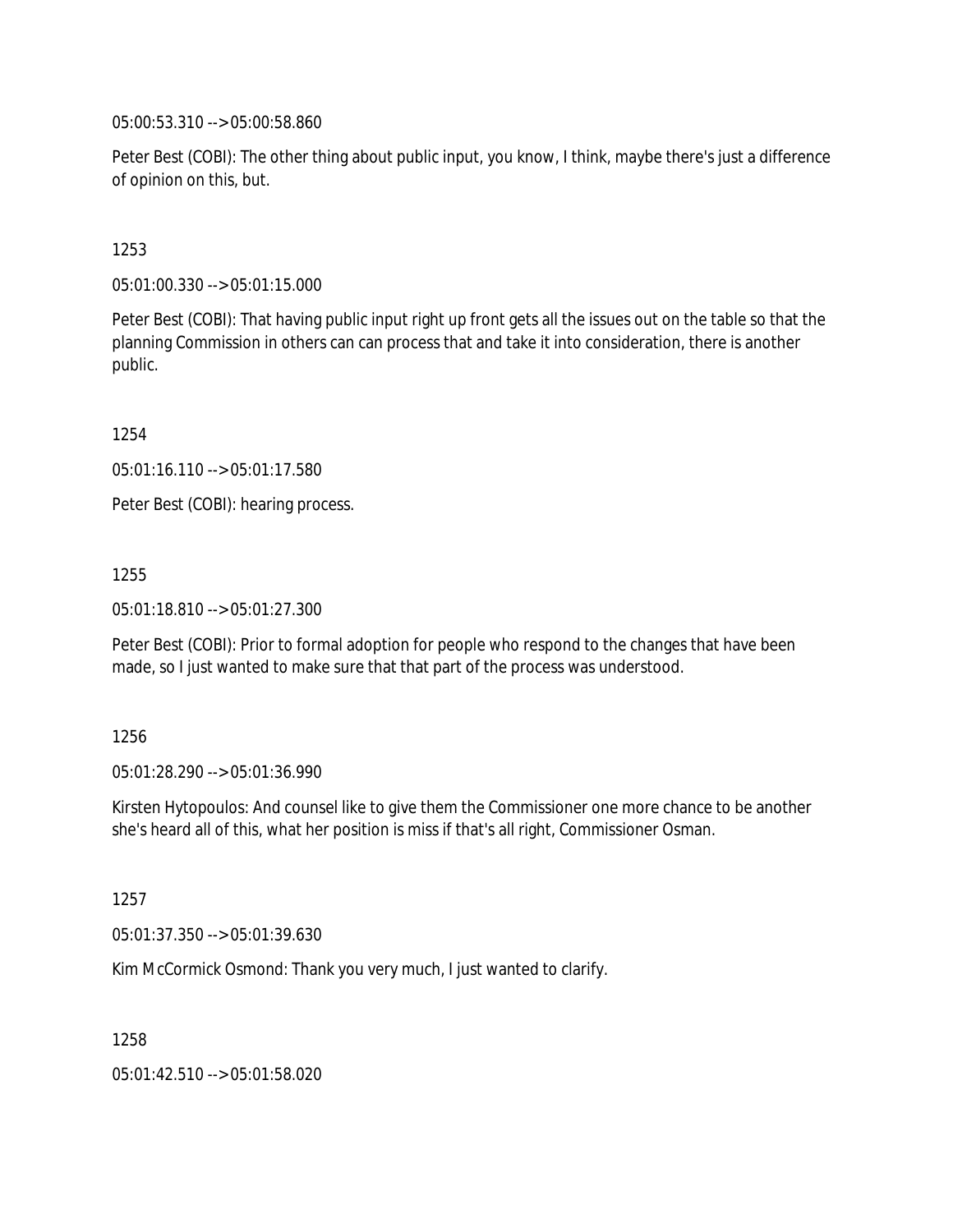Kim McCormick Osmond: The planning commission's concern is that there is not enough public input at the front end of this process, we very much endorsed the periodic review process steps that are in the work plan that was.

1259

05:01:59.310 --> 05:02:14.670

Kim McCormick Osmond: was approved by the city council and step four is planning Commission review public hearing and recommendation to the City Council step five was then City Council endorsing the draft and then moving it to the joint public comment.

1260

05:02:15.720 --> 05:02:19.950

Kim McCormick Osmond: public hearing, that is, excuse me a schedule that step six.

### 1261

05:02:20.970 --> 05:02:25.830

Kim McCormick Osmond: Without the step for for the for the planning Commission The concern is that.

1262

05:02:26.640 --> 05:02:35.550

Kim McCormick Osmond: There is not going to be adequate public comment at the front end of this process we're going to end up with a lot of public comment at the back end, which is after the the one.

1263

05:02:35.850 --> 05:02:43.770

Kim McCormick Osmond: joint public hearing when it comes back to the planning Commission and then we have to work through all of the new material from that single public hearing.

1264

05:02:44.220 --> 05:02:51.000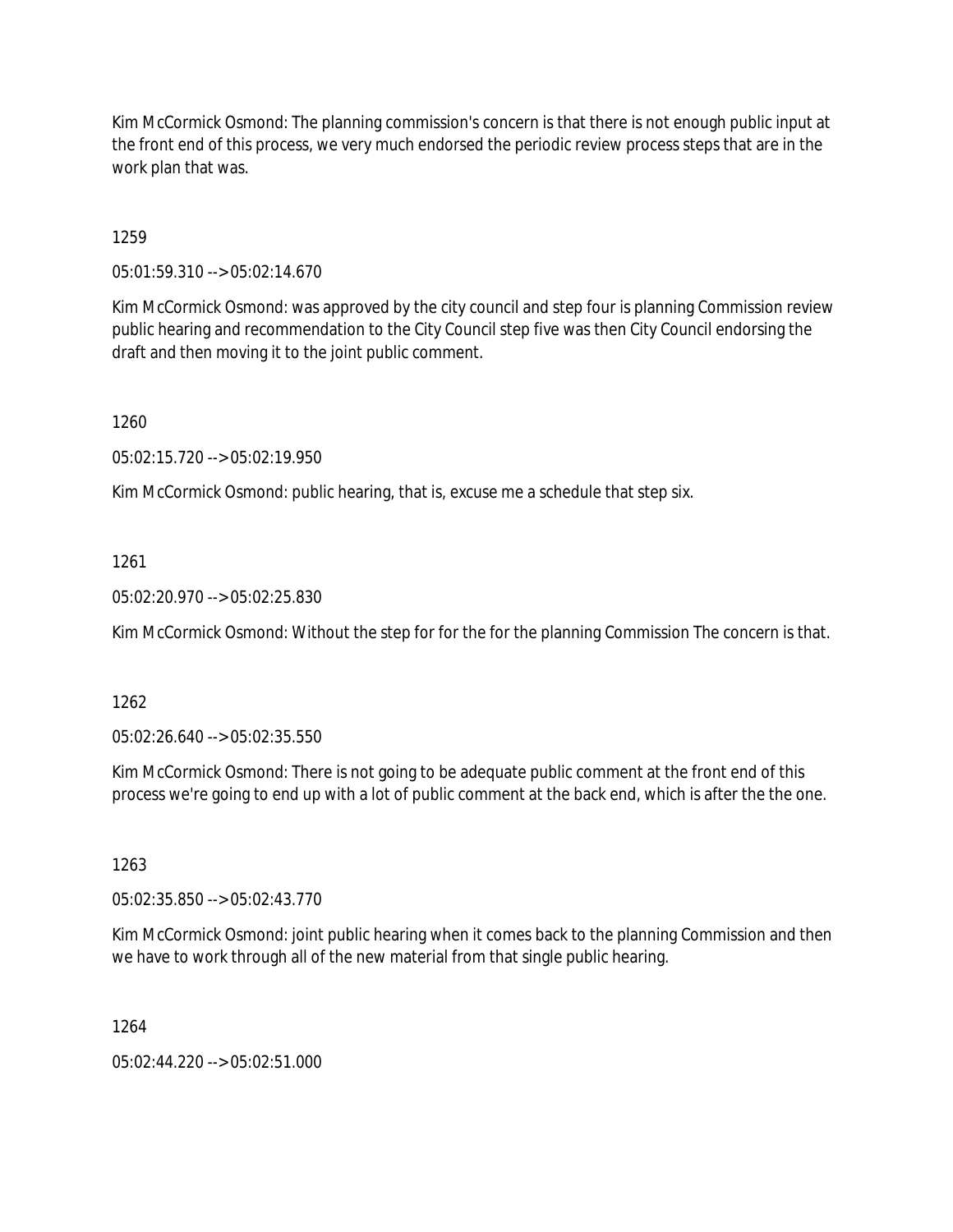Kim McCormick Osmond: And then, it has to come back to the City Council again with a recommendation from us without any more public hearing or public comments so.

1265

05:02:51.960 --> 05:03:02.340

Kim McCormick Osmond: The public comment is is not very robust compared to the normal process that we have always followed in the past, and I think that there's good reason for that process.

1266

05:03:03.930 --> 05:03:07.380

Kirsten Hytopoulos: Thank you very much okay Council are we ready to vote.

1267

05:03:08.820 --> 05:03:12.450

Kirsten Hytopoulos: All right, all those in favor of emotion on the floor, please say Aye.

1268

05:03:15.180 --> 05:03:15.510

Kirsten Hytopoulos: nay.

1269

05:03:16.950 --> 05:03:23.160

Kirsten Hytopoulos: hashes he passes unanimously, thank you very much for your patience, everyone we've gotten through this topic.

### 1270

05:03:25.170 --> 05:03:32.370

Kirsten Hytopoulos: Okay next item up and thank you for being here, the next item up is i'm five see updating the triangle property.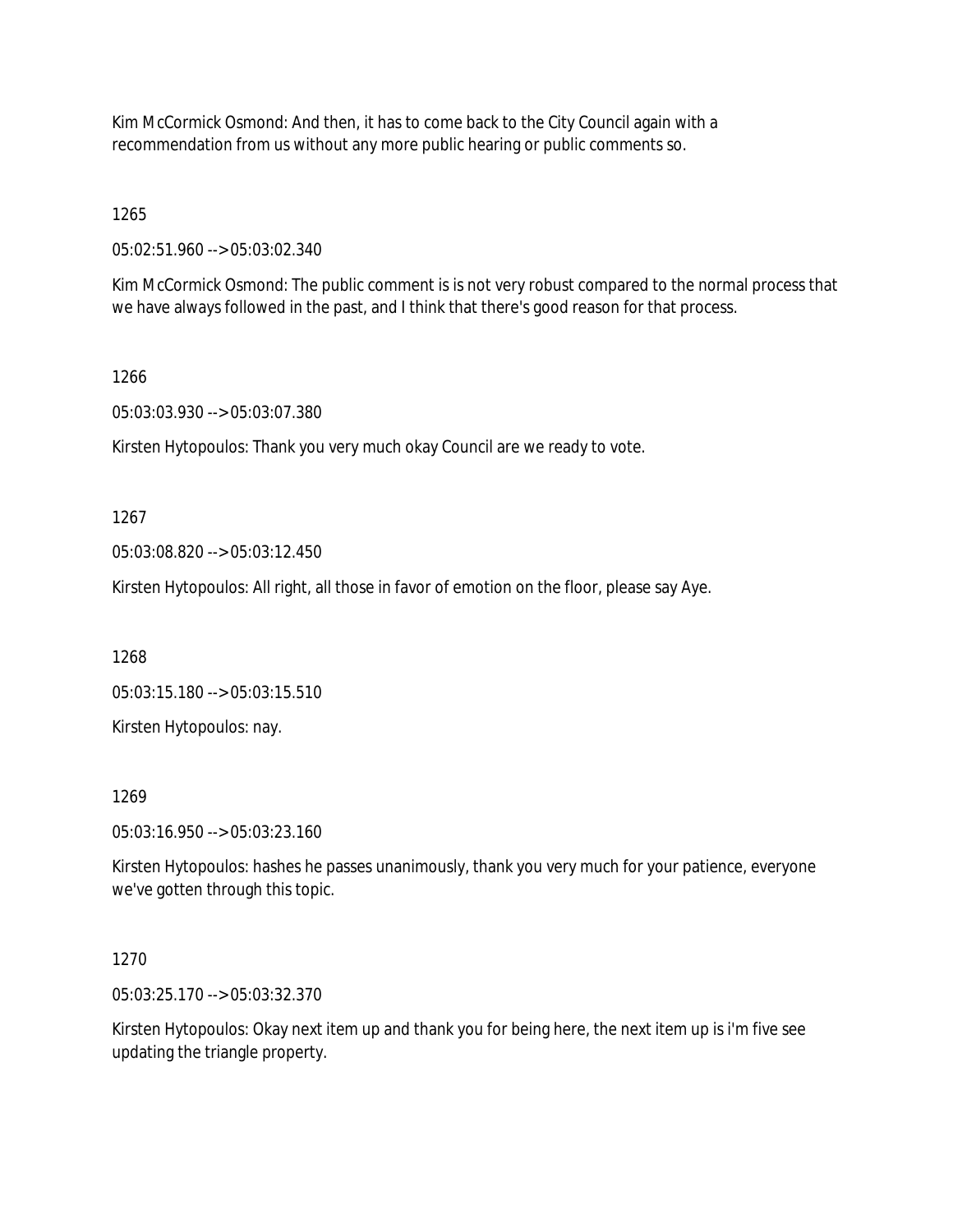05:03:36.240 --> 05:03:37.740

Kirsten Hytopoulos: And director right are you here on that.

1272

05:03:39.000 --> 05:03:46.800

Heather Wright: I did great some are planning manager should be joining us momentarily he has a brief presentation to provide your his.

1273

05:03:48.300 --> 05:03:49.890

David Greetham: Thank you, good evening.

### 1274

05:03:51.690 --> 05:03:58.740

David Greetham: I have just a very few slides, and I know the late hour, and so i'll try to focus you very quickly on what the key issues are for this update.

1275

05:03:59.730 --> 05:04:08.340

David Greetham: Our understanding of the request is that you request an update from the interim city manager she's not available this evening, so I just a few slides that i'll screen share.

1276

05:04:11.190 --> 05:04:17.010

David Greetham: And this will quickly I think focus in on on what the key item is for this.

1277

05:04:19.830 --> 05:04:30.690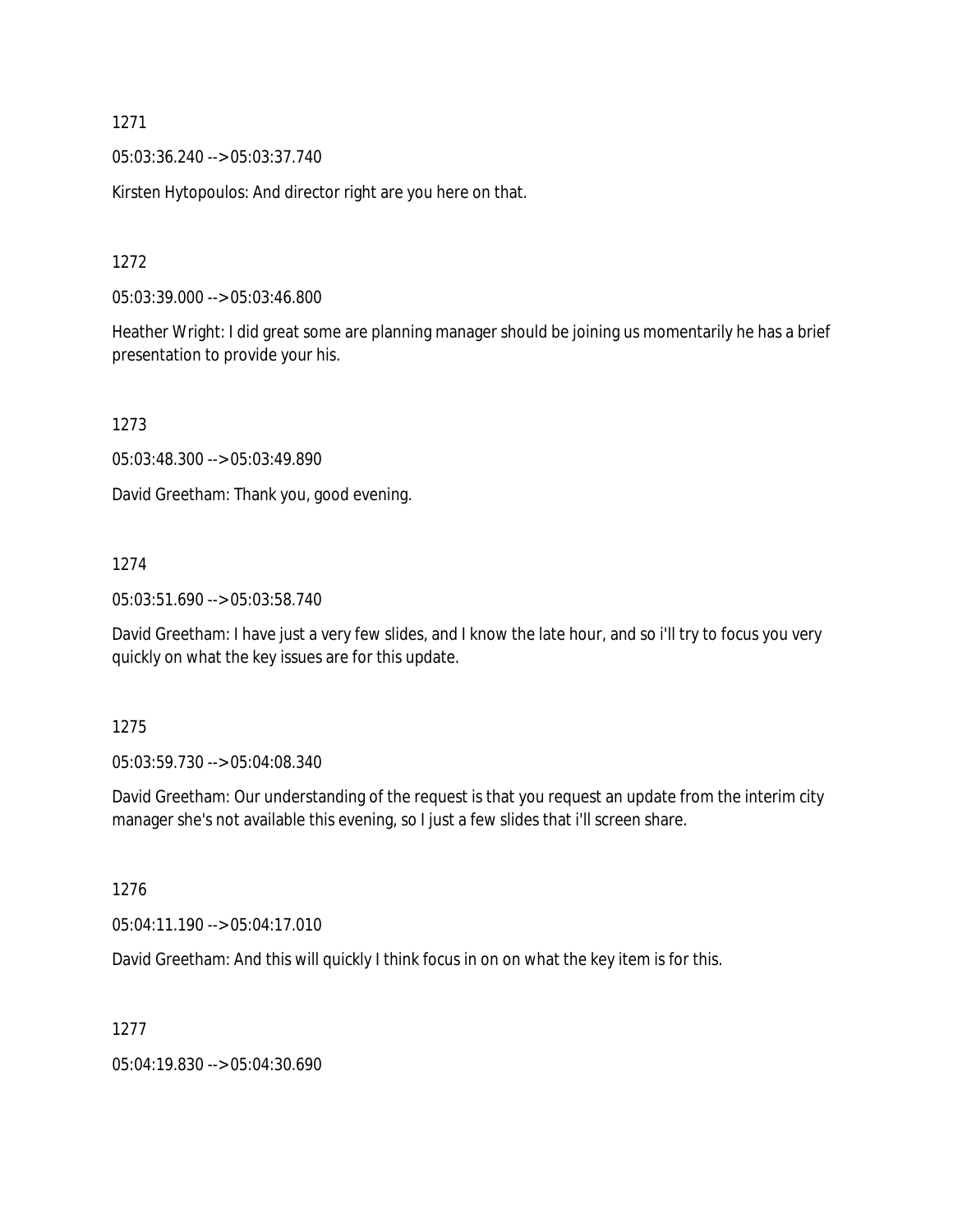David Greetham: The triangle property you've had an update as recently as December of 2020 and, by the way, i'm sorry, as I was getting lead in I should reduce myself Dave wreath and planning manager.

1278

05:04:33.330 --> 05:04:42.690

David Greetham: But the triangle property is located aptly named between fletcher balian with Center and buck on hill roads, I think we're all familiar with, where this is.

### 1279

05:04:43.500 --> 05:04:56.580

David Greetham: This is well known as a long, often on mining site, it goes way back to the 16th so it's actually an existing legally non conforming us it's pre pre conditional use permits, but it was recognized as an existing years.

### 1280

05:04:57.870 --> 05:05:08.790

David Greetham: I just want to hit on three key things for this update for you this evening, recent developments, the state agencies with permit oversight in the city's role and prior actions and then i'll step aside for your questions.

# 1281

05:05:10.050 --> 05:05:17.190

David Greetham: here's a key slide and if you'll pardon the s&p upon this is the sea change slide this is, this is the new news sincere December update.

### 1282

05:05:17.700 --> 05:05:26.760

David Greetham: The site operator has indicated, there plans to enter what's called the reclamation phase so we'll see in a minute they're offering interstate permitted mine reclamation permit.

### 1283

05:05:27.450 --> 05:05:36.180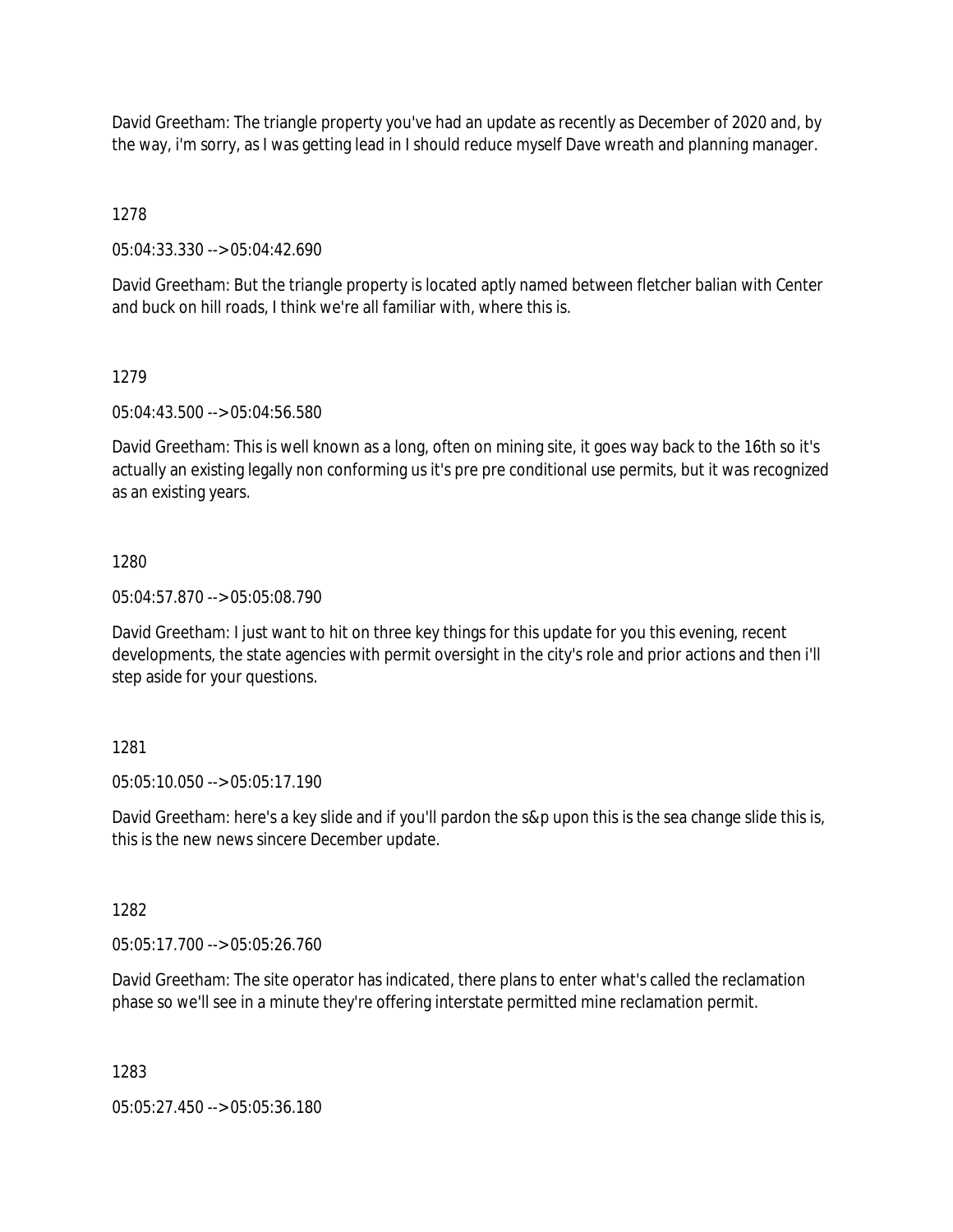David Greetham: Entering the reclamation phase is a huge change we've been trying to get our arms around this project and the ongoing citizen concerns which i'll come back to in a minute.

1284

05:05:37.170 --> 05:05:51.270

David Greetham: In working with state agencies over the last 18 months or so and, in a recent series of meetings we reached out to the operator and he indicated, he would like to stop mining and start the reclamation phase What that means is this mine is coming to an end.

### 1285

05:05:52.290 --> 05:05:58.200

David Greetham: Now, under State law they have two years to complete the reclamation and that basically ensures slopes are stable.

### 1286

05:05:58.800 --> 05:06:03.840

David Greetham: Ensure stormwater is taken care of so it mimics what would generally be a pre development state.

### 1287

05:06:04.500 --> 05:06:13.680

David Greetham: And it really restores the site to condition appropriate for the city designated zoning, which is our 0.4, so this is actually a rather typical residential zone.

1288

05:06:14.640 --> 05:06:24.750

David Greetham: which normally wouldn't have mining, unless I went to a conditional use permit so it's really they have two years to restore that site to prepare for whatever our zoning code would allow their.

### 1289

05:06:26.070 --> 05:06:35.760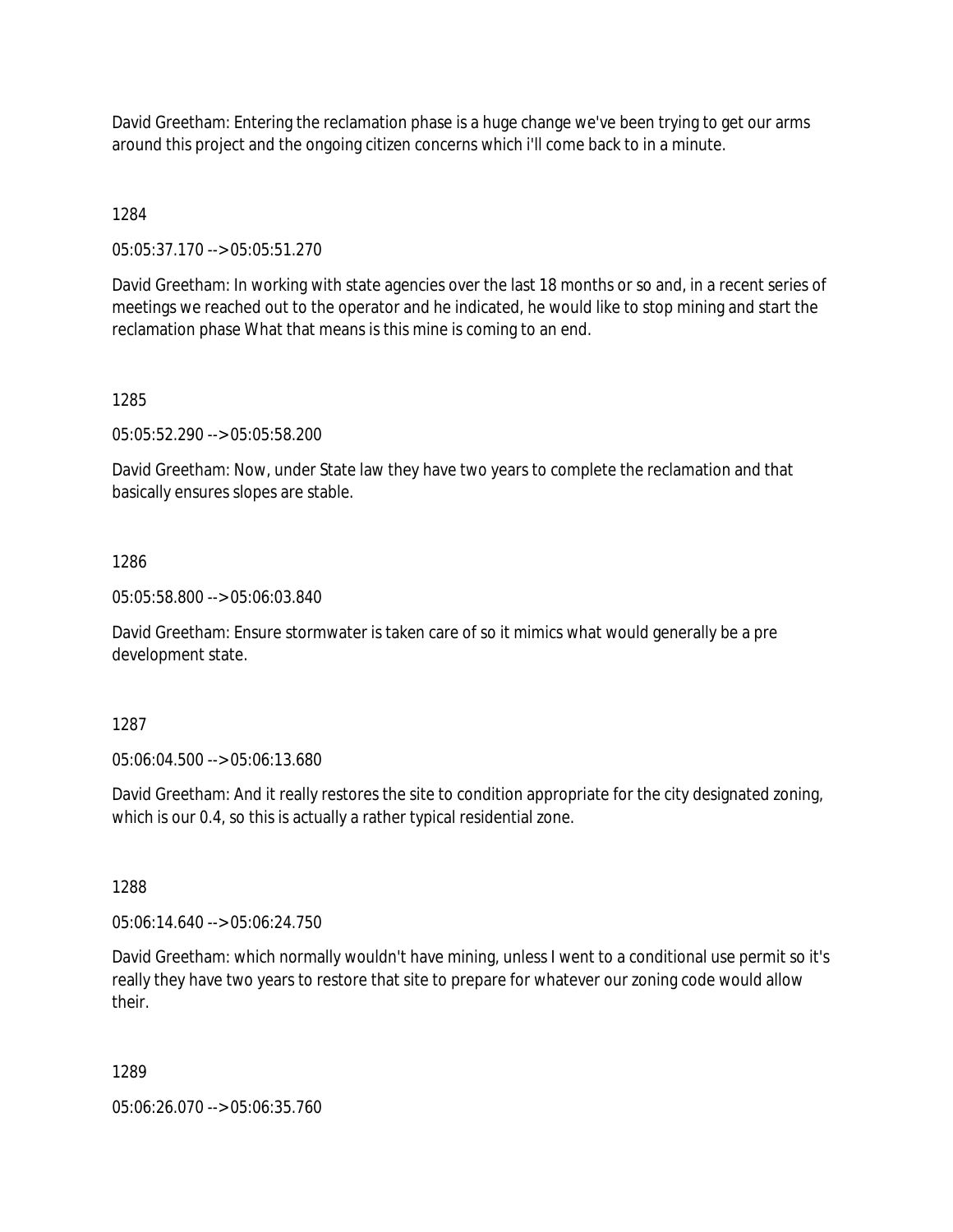David Greetham: That is overseen by the State Department natural resources, so this is a busy slide without but my key points here, or is there are two state permits this site is operating under.

1290

05:06:36.300 --> 05:06:45.960

David Greetham: The Department of natural resources overseas it under the surface maniac this is key, the second bullet they have exclusive jurisdiction over reclamation activities.

### 1291

05:06:46.440 --> 05:06:53.010

David Greetham: This is really important, because we have a lot of concerns from from local citizenry that we want to make sure we're addressing.

### 1292

05:06:53.310 --> 05:07:00.120

David Greetham: But we also have a limited role so i'll talk about what our role has been and how we propose to continue to carry those concerns forward.

1293

05:07:00.690 --> 05:07:07.800

David Greetham: Secondly, the Department of ecology also has regulatory authority over the site surface and groundwater through sand and gravel permit.

# 1294

05:07:08.250 --> 05:07:15.840

David Greetham: there's some other laws that apply a very simple example of where their role comes in, they recently did a site inspection in early.

# 1295

05:07:16.620 --> 05:07:29.730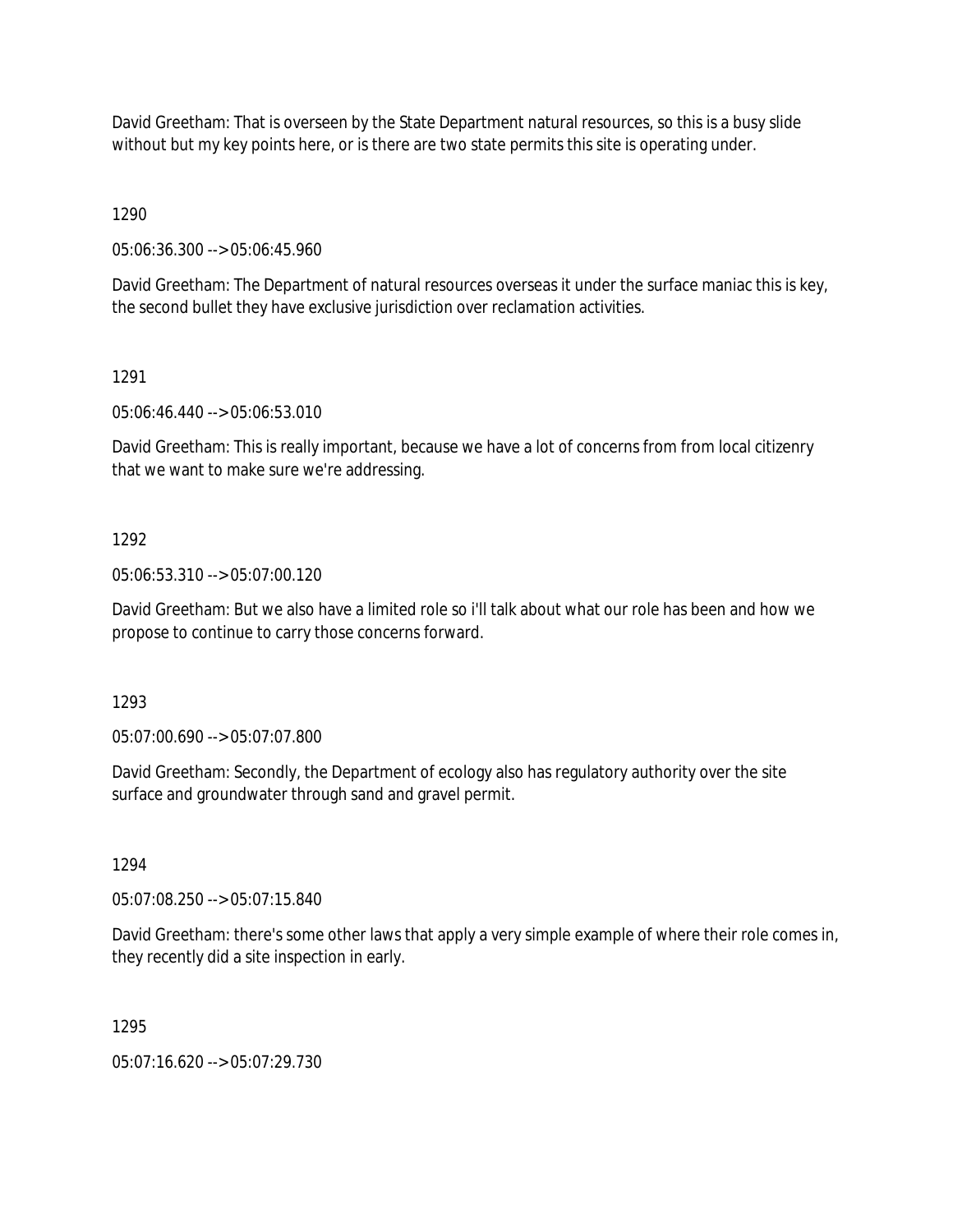David Greetham: April and identified there's an area where a piece of equipment had been dripping oil, the immediate order is for the operator to clean that portion out to San Diego where the oil had been ripping and.

1296

05:07:31.110 --> 05:07:36.720

David Greetham: and take care of that right away so that's an example, what ecology looks for when they're investigating a site.

1297

05:07:37.950 --> 05:07:39.090

David Greetham: Now the city's role.

### 1298

05:07:40.260 --> 05:07:48.270

David Greetham: The city does not currently have jurisdiction over the reclamation, and this is the phase, the side operators in kitty starting now.

1299

05:07:48.750 --> 05:07:55.260

David Greetham: The RC wf side here is very clear that it uses exclusive authority and another section uses sole authority.

1300

05:07:55.950 --> 05:08:03.480

David Greetham: star city role has been to meet with the state agencies, I just referenced in this slide here over the last 18 months or so.

1301

05:08:04.050 --> 05:08:09.330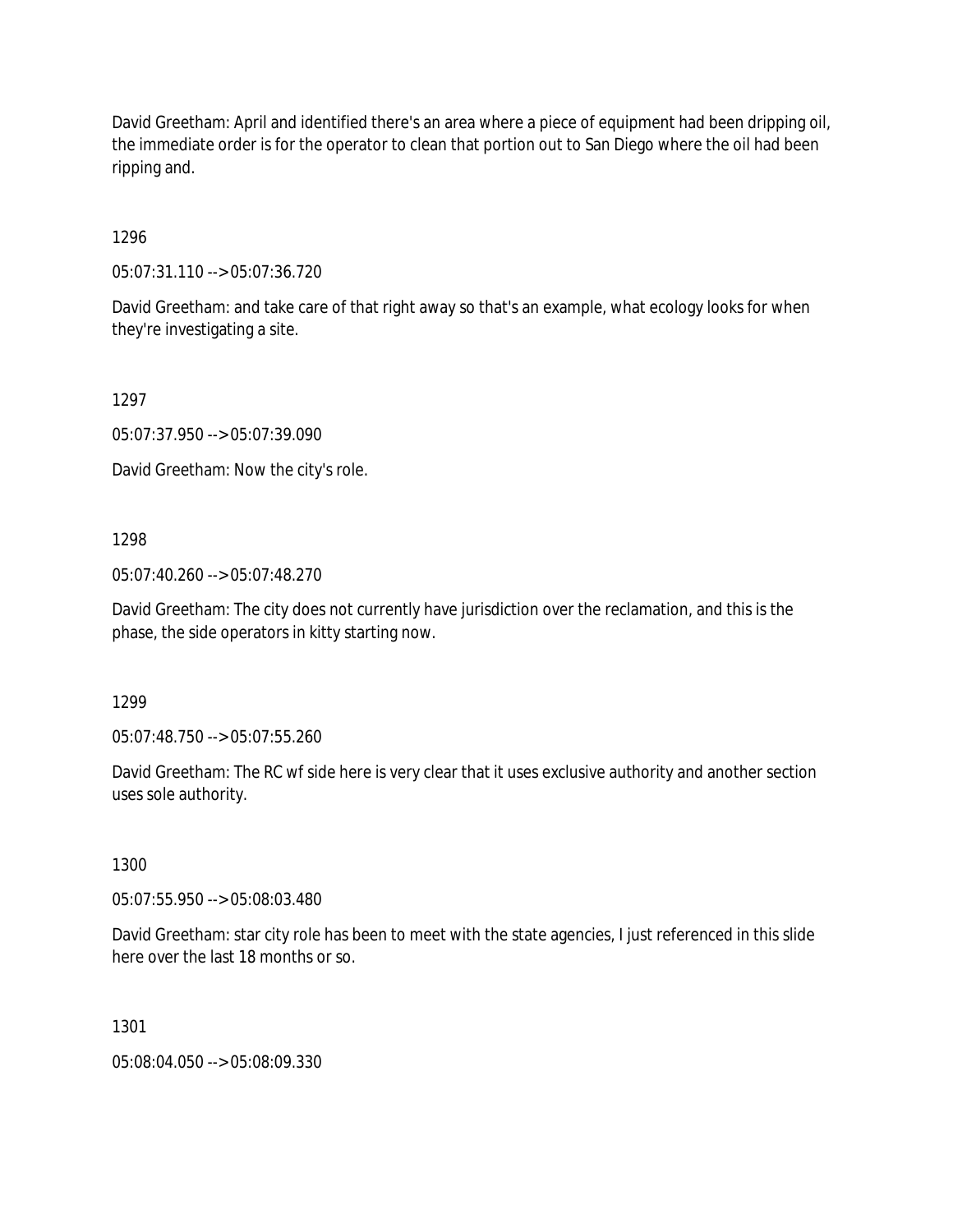David Greetham: and carry forward the concerns that we have that the citizenry has brought forward to us and to you as a Council.

1302

05:08:09.930 --> 05:08:18.000

David Greetham: And and we're trying to get our arms around what our role is in can be in this process when it shifted recently to that sea change I mentioned.

1303

05:08:18.360 --> 05:08:29.250

David Greetham: Which is reclamation, so this is right, where we're entering at this time I met with dnr today and I asked dnr has the set our beta confirm they're entering this phase.

1304

05:08:29.670 --> 05:08:34.860

David Greetham: And they have they've shared some email with emails with me from the end of March, where the operator has.

1305

05:08:35.400 --> 05:08:46.260

David Greetham: indicated, and specifically dnr has indicated, you are now in the reclamation phase, and you have the two years to restore that site to what would prepare for whatever the city zoning would allow.

1306

05:08:47.040 --> 05:08:55.620

David Greetham: So the city's current role is really to continue to coordinate with dnr and ecology, as we get system concerns and an example is.

1307

05:08:56.130 --> 05:08:59.460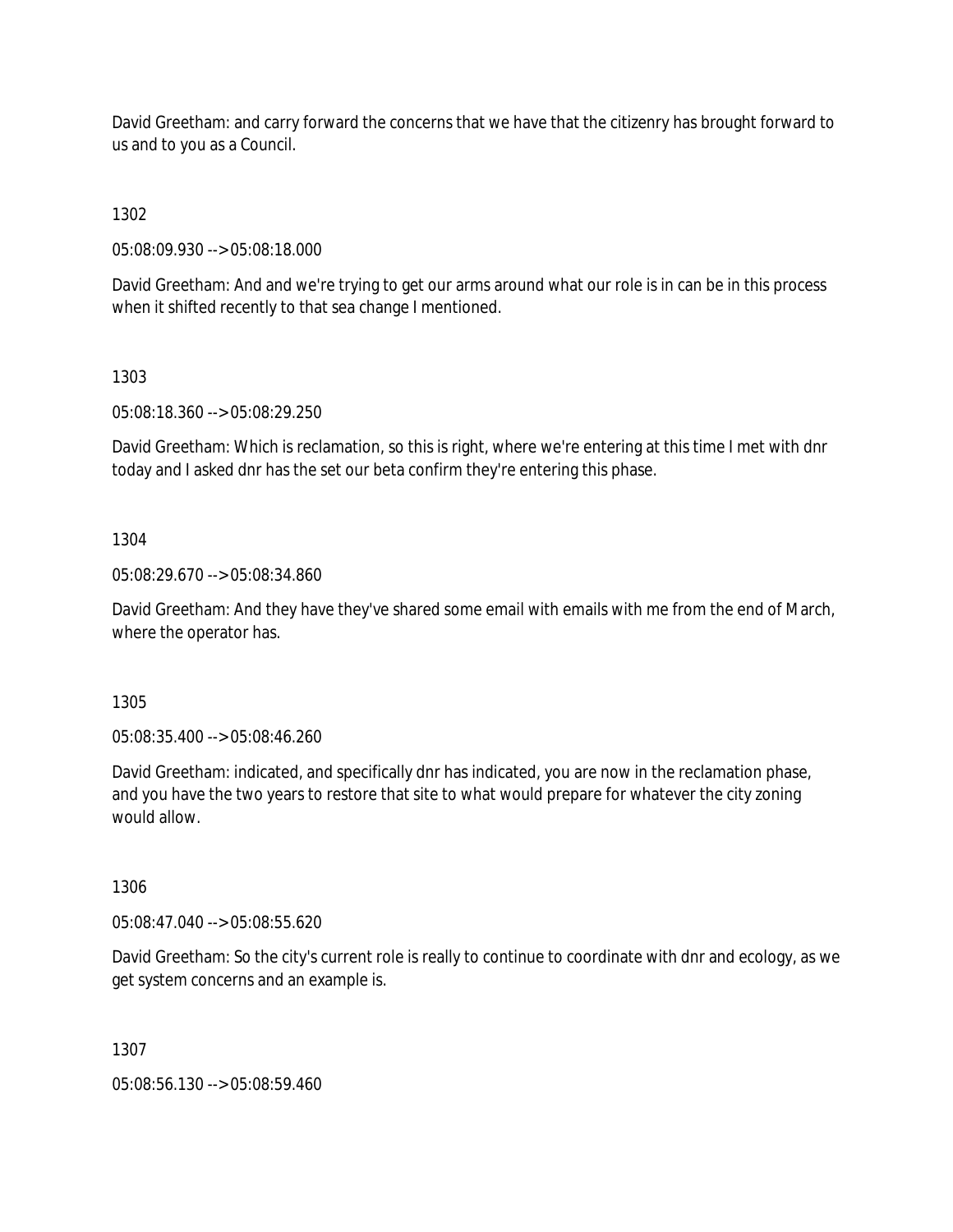David Greetham: A list of questions for you, and we have staff received over the weekend.

### 1308

05:09:00.300 --> 05:09:07.830

David Greetham: I haven't had a chance to go through all of those those questions, yet, but I did meet with dnr today to start to work through some of those questions.

### 1309

05:09:08.220 --> 05:09:17.520

David Greetham: One example, can the city require bonding for the reclamation so we can make sure that as that triangle site is restored it's done to our satisfaction.

# 1310

05:09:17.970 --> 05:09:31.260

David Greetham: Well, unfortunately, the answer is no, but we can continue to carry forward the concerns to ecology to excuse me to dnr the reason it's no is because the State law gives dnr exclusive jurisdiction over reclamation.

### 1311

05:09:32.250 --> 05:09:44.460

David Greetham: So our cities, role and by say the city, the interim city manager legal team, the planning director and the public works director and I worked as a team to meet with dnr and ecology over the recent months.

# 1312

05:09:45.060 --> 05:09:57.630

David Greetham: Are we propose that the best way to handle the ongoing concerns is to continue those meetings like I did today and carry those issues forward and then i'll just wrap up with a little background info before I step site for your questions.

1313

05:09:58.770 --> 05:10:07.200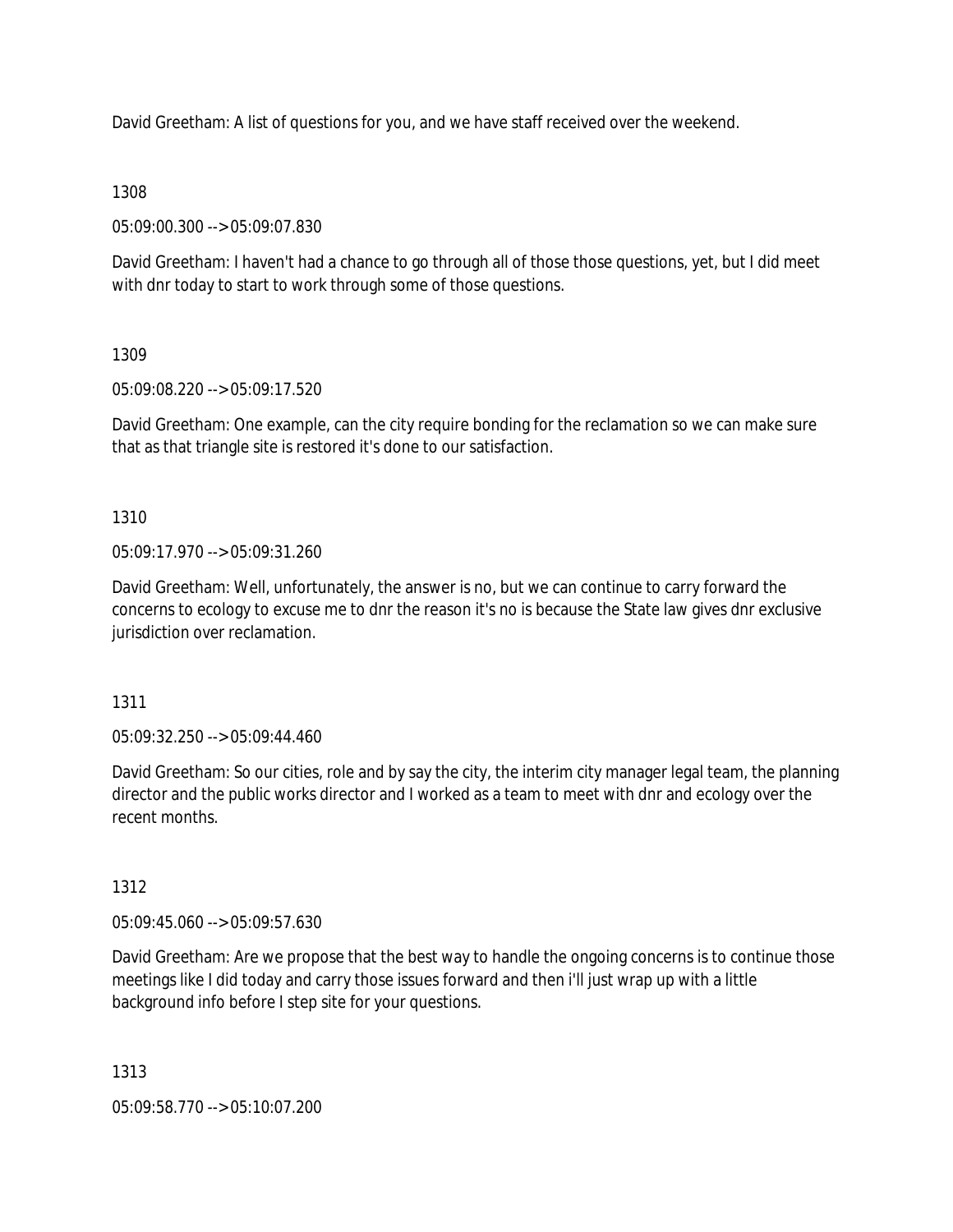David Greetham: These are some of the prior actions over the last 18 months or so, so we we started receiving concerns from the neighboring residence for this current round, I would say.

1314

05:10:07.560 --> 05:10:16.140

David Greetham: With some material stockpiling in my activity is very active in late 19th and early 20th the city issued a warning of violation and notice to correct.

1315

05:10:16.560 --> 05:10:22.260

David Greetham: This gave us an opportunity to stop the work to make sure they had appropriate permits to do the work they were doing on the site.

1316

05:10:22.950 --> 05:10:29.820

David Greetham: They did provide their state permits and we were able to use that process to also notify ecology.

1317

05:10:30.270 --> 05:10:40.080

David Greetham: Of the seas ongoing concerns about any water quality issues and that can include simple things like runoff from from dirt and wheels on mud on the street from even the truck wheels.

1318

05:10:40.830 --> 05:10:48.330

David Greetham: In early 2020 we hosted a meeting with the concern residents and state agencies to at least start the conversation start sharing the concerns.

1319

05:10:49.980 --> 05:10:58.050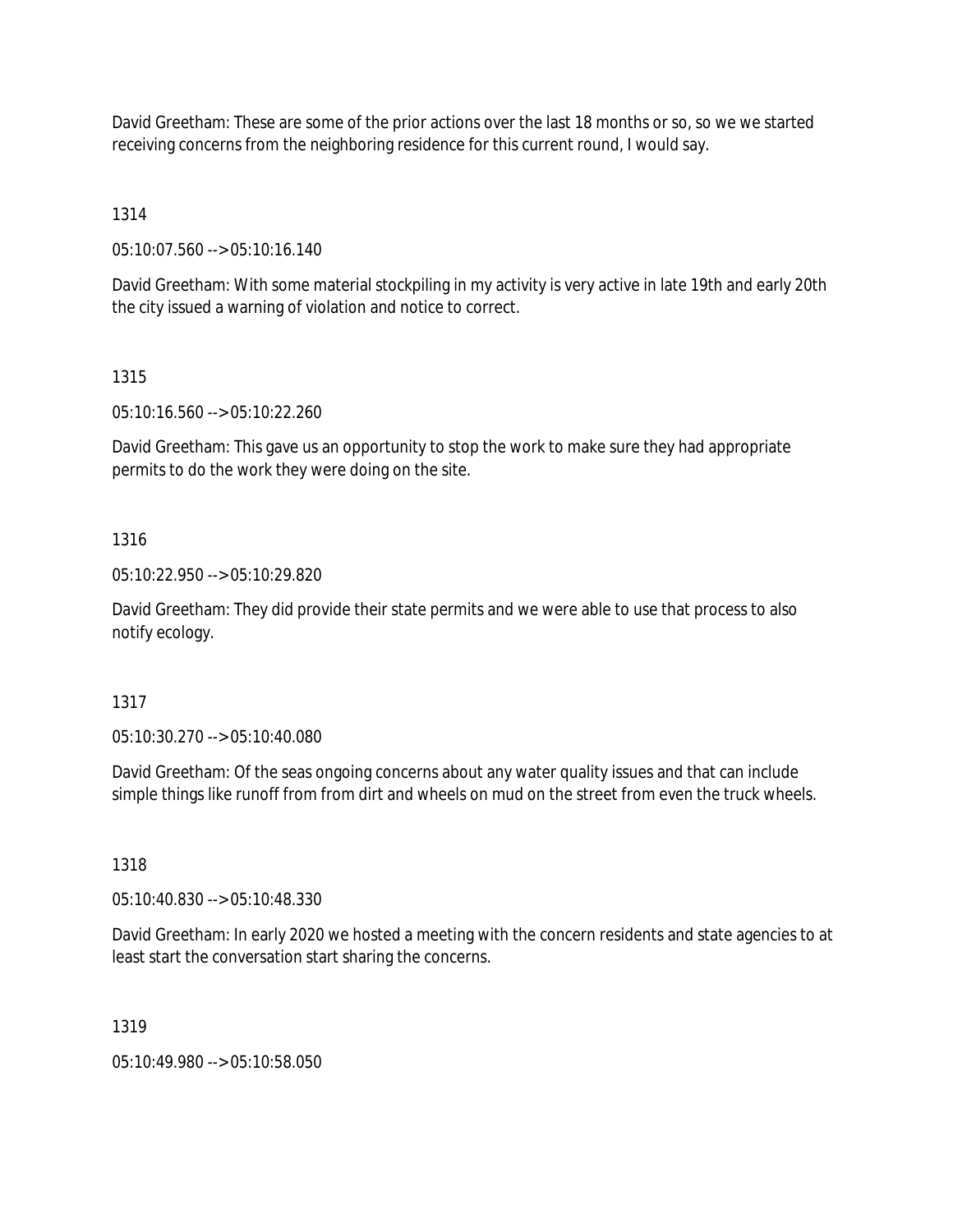David Greetham: Ongoing communication with the site operator has continued and that's where we recently found again in March, that they are entering the reclamation phase.

1320

05:10:58.860 --> 05:11:05.010

David Greetham: And, as I just mentioned, we continue to meet with the dnr and ecology, including the meeting I had today to start to discuss the recent.

### 1321

05:11:05.490 --> 05:11:13.170

David Greetham: most recent list of concerns, so I know it's a late hour, I wanted to hammer home the key points that that we're entering that reclamation phase.

### 1322

05:11:13.800 --> 05:11:19.950

David Greetham: And what our cities role is and maybe isn't here but but we certainly acknowledge.

### 1323

05:11:20.670 --> 05:11:26.880

David Greetham: The amount of work and concern that the local residents have have shared with us and continue to share with us and.

# 1324

05:11:27.420 --> 05:11:39.060

David Greetham: Very well thought out questions and we again want to make sure those questions, continue to be presented to the state agencies that have jurisdiction here, so I know that was quick i'll step aside for your questions, thank you.

# 1325

05:11:41.850 --> 05:11:46.440

Kirsten Hytopoulos: mayor and could you possibly stop sharing David unless we thank you.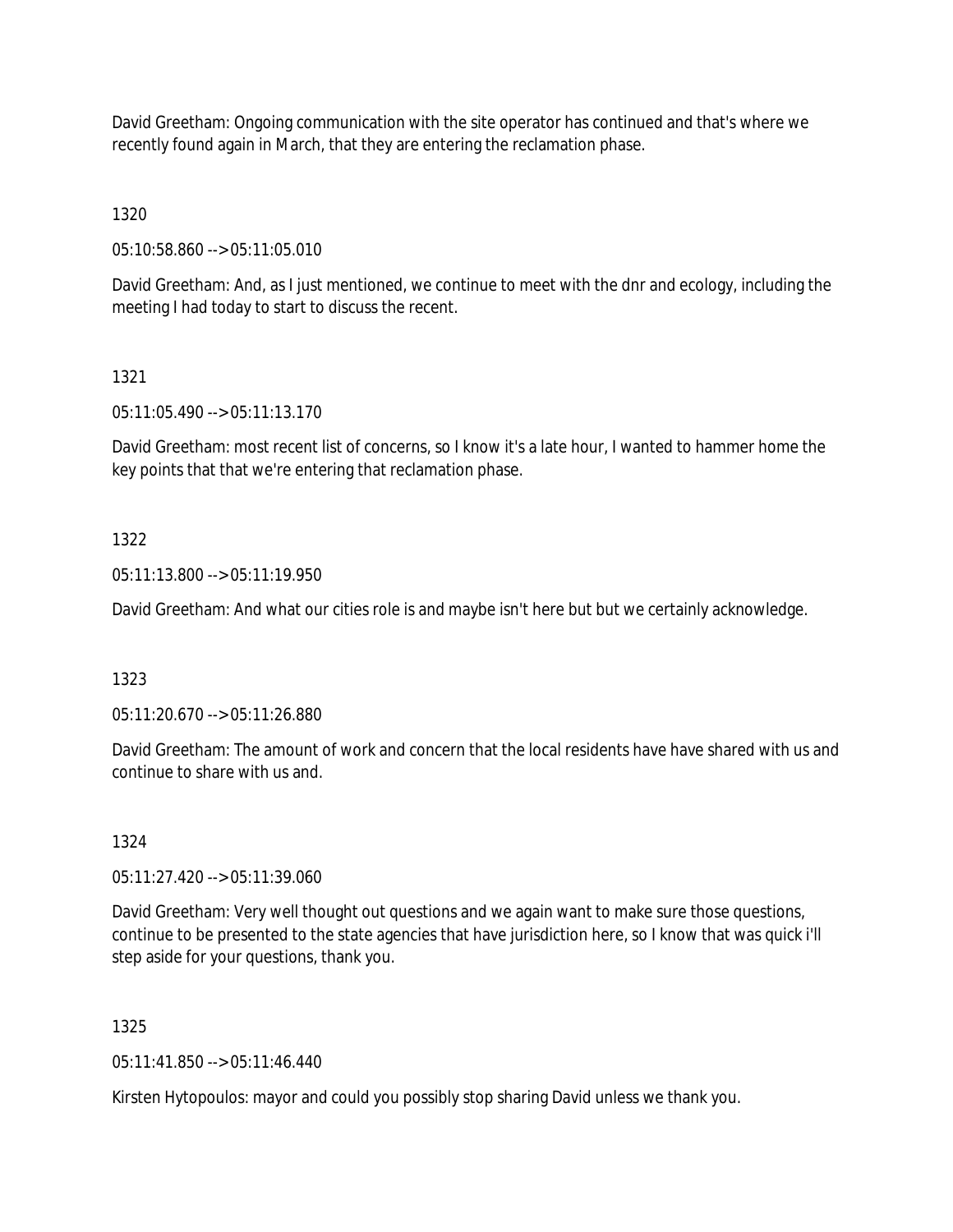05:11:48.960 --> 05:11:57.300

Rasham Nassar: Thanks clint have read them a quick question about the water report I think it's the w at that and stated that.

1327

05:11:58.560 --> 05:11:59.220

Rasham Nassar: i'm.

1328

05:12:00.750 --> 05:12:01.050

Rasham Nassar: Like.

1329

05:12:02.490 --> 05:12:11.940

Rasham Nassar: That chromium and lube oils came in above the allowable limits for the water that was tested in that area and that that those were only a portion of the contaminants that were tested.

# 1330

05:12:12.420 --> 05:12:22.290

Rasham Nassar: So is that something that dnr handles that within their jurisdiction under the reclamation or is the water concern in the game and it's in the water issue with the city.

1331

05:12:23.370 --> 05:12:31.680

David Greetham: and part of that part of the water issue or that was part of the meeting today with dnr and they have reminded us that state health and local health.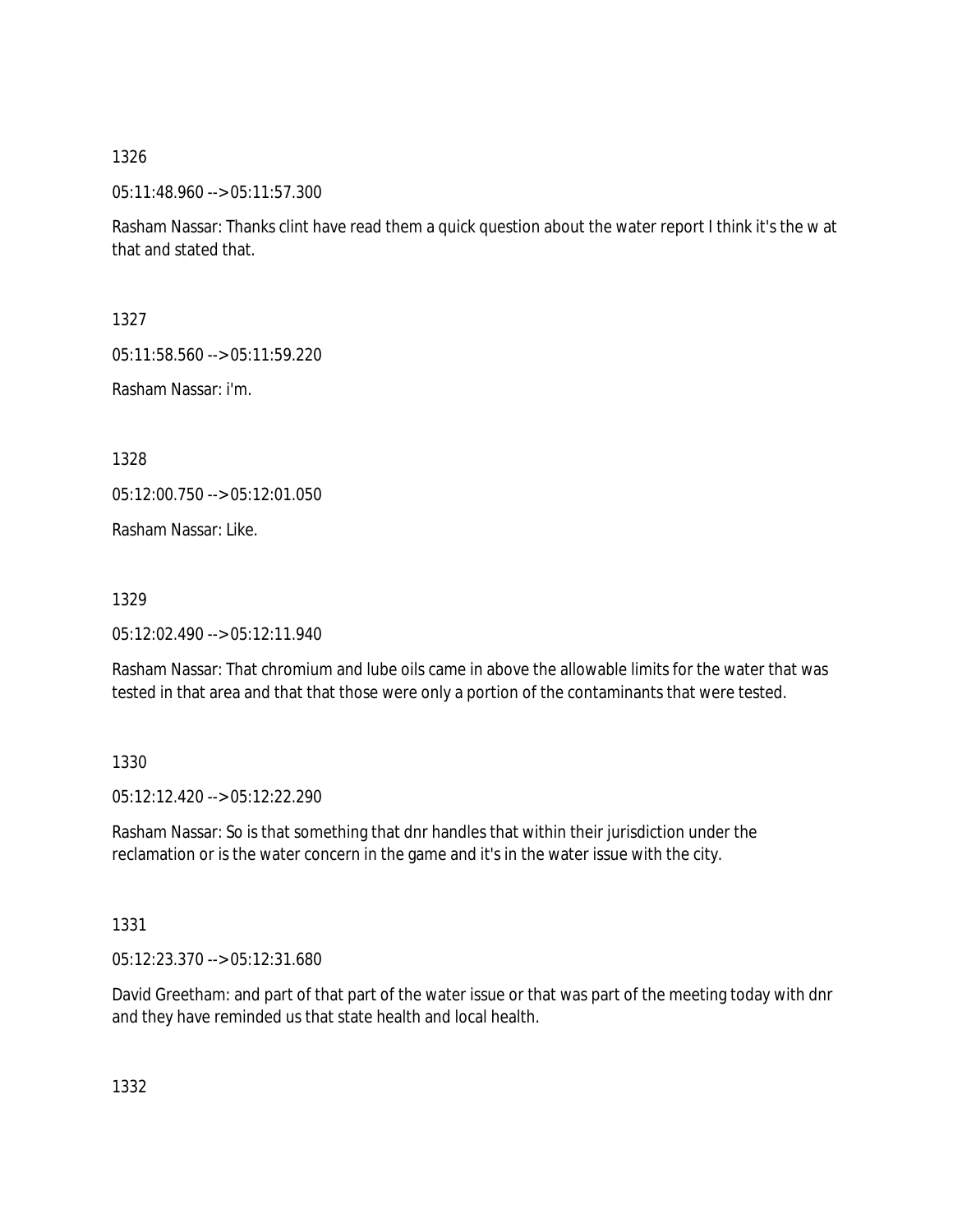05:12:32.010 --> 05:12:42.720

David Greetham: As the key authority over well contamination concerns or potential contamination I previously reach out to the State health which which handles larger wells.

1333

05:12:44.250 --> 05:12:54.240

David Greetham: And they have indicated, there was no sign of contamination to the larger well and area I previously talked to local health, but that was a year ago now, so to answer your question.

1334

05:12:54.690 --> 05:13:03.150

David Greetham: I think it's very appropriate for me to circle back with local health and share that information as we're getting all this information in from the from the concerned citizens.

1335

05:13:03.570 --> 05:13:19.740

David Greetham: I am not an expert on the water quality impacts, personally I wouldn't claim to be, but I can certainly make sure we continue to get those to the right agencies and again local health for single wells and and state health for wells that serve multiple residents.

1336

05:13:21.270 --> 05:13:32.070

Rasham Nassar: Okay, and then what their communication and be with dnr because the city apparently has absolutely no jurisdictional authority over the management of that property as it moves to reclamation or I mean I don't understand how that works.

1337

05:13:32.460 --> 05:13:45.210

David Greetham: yeah so dnr and ecology you recall the to the other agency I mentioned was ecology ecology has jurisdiction over surface and groundwater impacts, the ecology.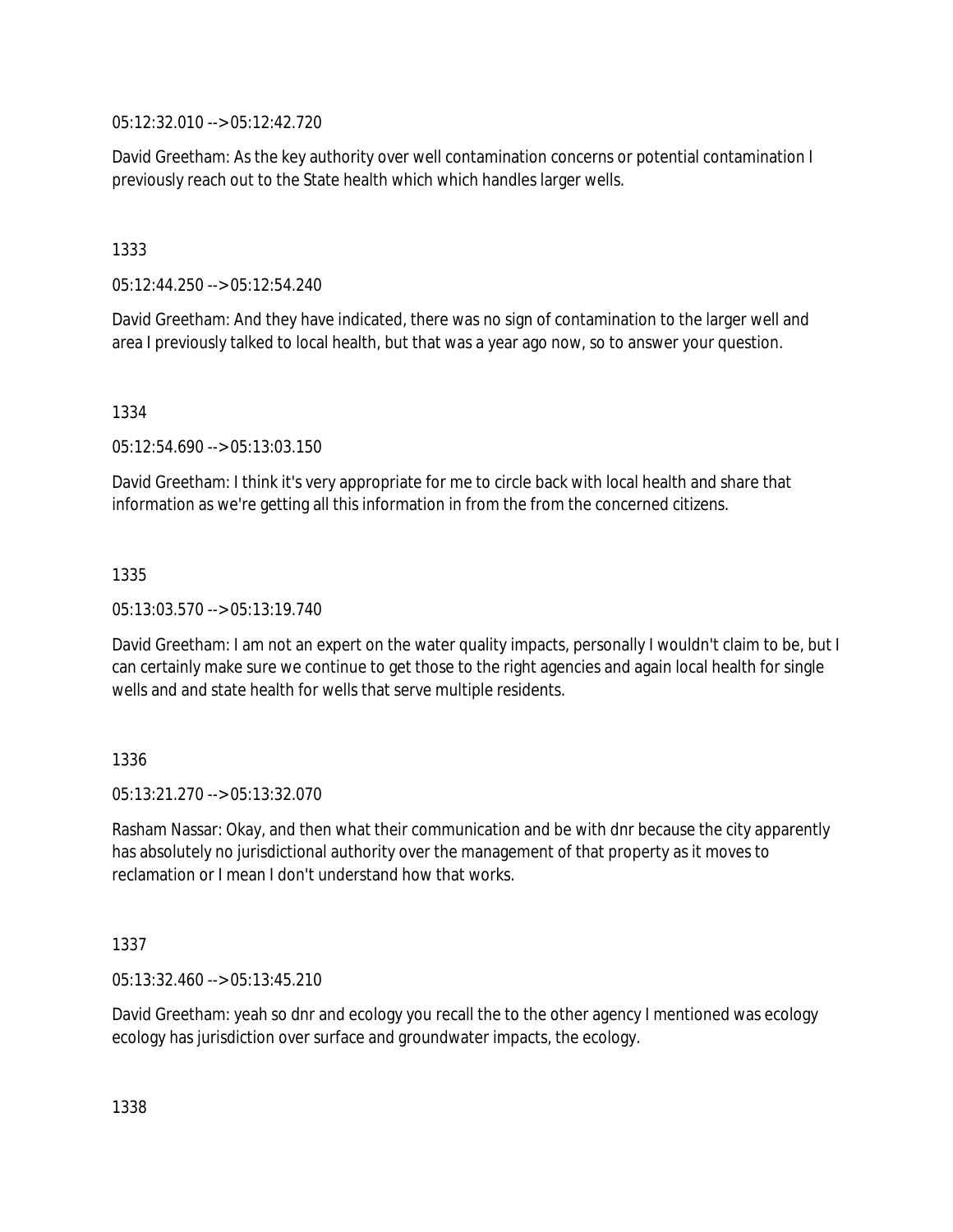05:13:46.890 --> 05:13:58.140

David Greetham: And dnr corresponds we've had to date indicates there they're not aware of any specific contamination issues, however, I believe the issue you've mentioned mayor.

1339

05:13:58.440 --> 05:14:00.330

David Greetham: is something that we do want to.

1340

05:14:00.360 --> 05:14:09.000

David Greetham: convey to local health if if I recall correctly it's tied to a specific well or the concern is tied to a specific single well.

### 1341

05:14:10.260 --> 05:14:13.950

David Greetham: So, to answer your question dnr and yeah and I think the city are appropriate as well.

1342

05:14:15.090 --> 05:14:17.670

David Greetham: Because we can get least convey and connect to the agencies.

1343

05:14:18.120 --> 05:14:26.850

Rasham Nassar: OK, and then it seems to have been you know kind of an issue in the past that dnr said it was their jurisdiction or it wasn't and it was a college or wasn't.

### 1344

05:14:27.510 --> 05:14:33.600

Rasham Nassar: And then the city wasn't quite sure where it could insert insert itself, especially in terms of the code enforcement process.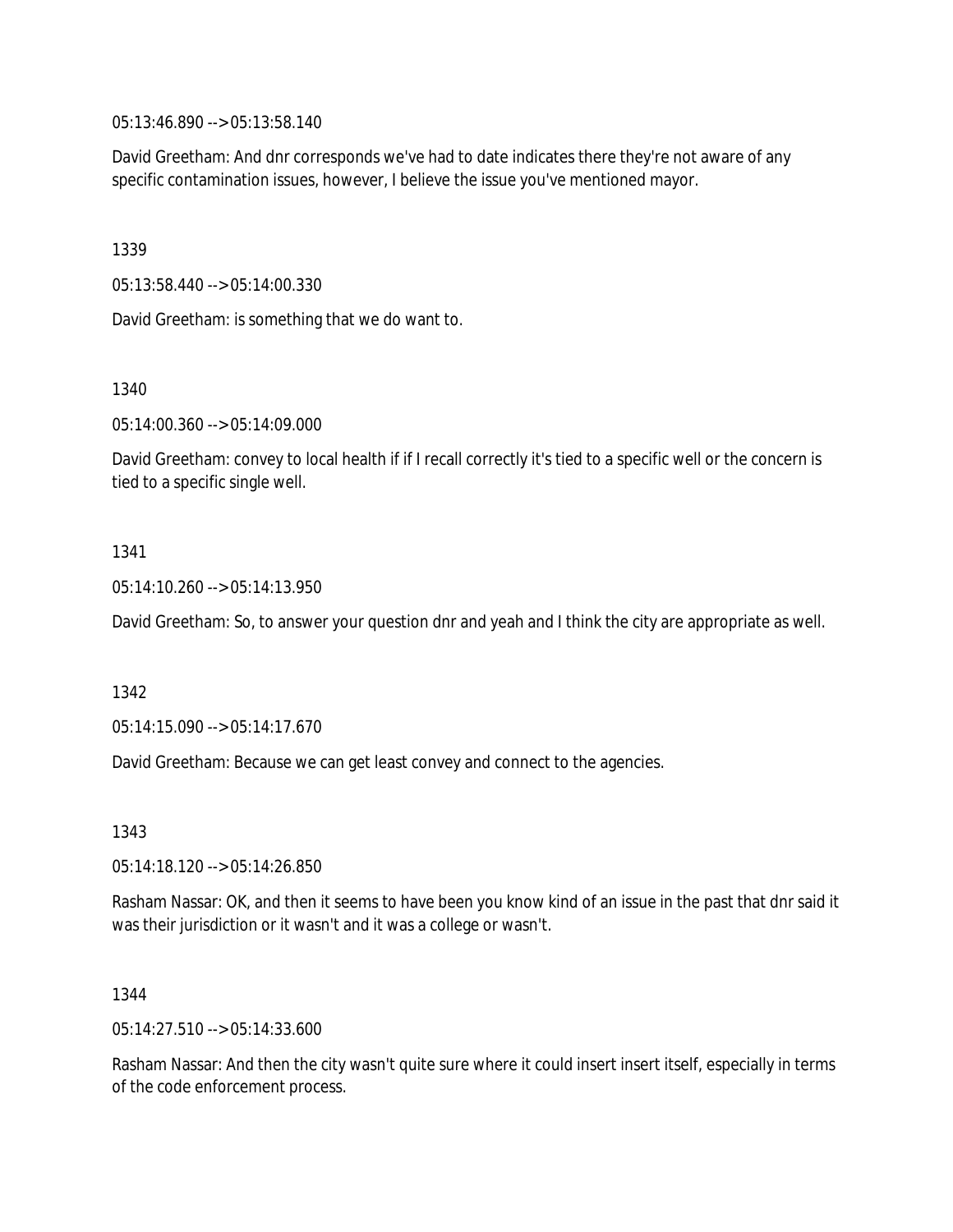05:14:34.050 --> 05:14:42.450

Rasham Nassar: And then the DNS came to the surface and finally realized that while the city may have the authority to revoke that permit all of that seems moot at this point, provided that.

1346

05:14:42.750 --> 05:14:50.880

Rasham Nassar: In light of the fact that the owners now stated it sounds like on the record and it's it's been agreed upon that he's moving towards reclamation so.

1347

 $05:14:51.900 \rightarrow 05:15:03.570$ 

Rasham Nassar: In terms of moving forward through the reclamation process that what what oversight, can the city provide to ensure that dnr is following through with their work, because that really has been the issue here is that.

# 1348

05:15:03.930 --> 05:15:16.950

Rasham Nassar: Everyone everyone says it's, this is not mine or it's not why or you know they'll come to me that's yours, or it is mine and and then the problems just exacerbate they just continue and no one's held accountable for them so right.

1349

05:15:17.130 --> 05:15:22.200

David Greetham: So so that's a great summary of the meetings we've had over the last 18 months is okay, where where can we.

1350

05:15:23.280 --> 05:15:24.660

David Greetham: Where can the city.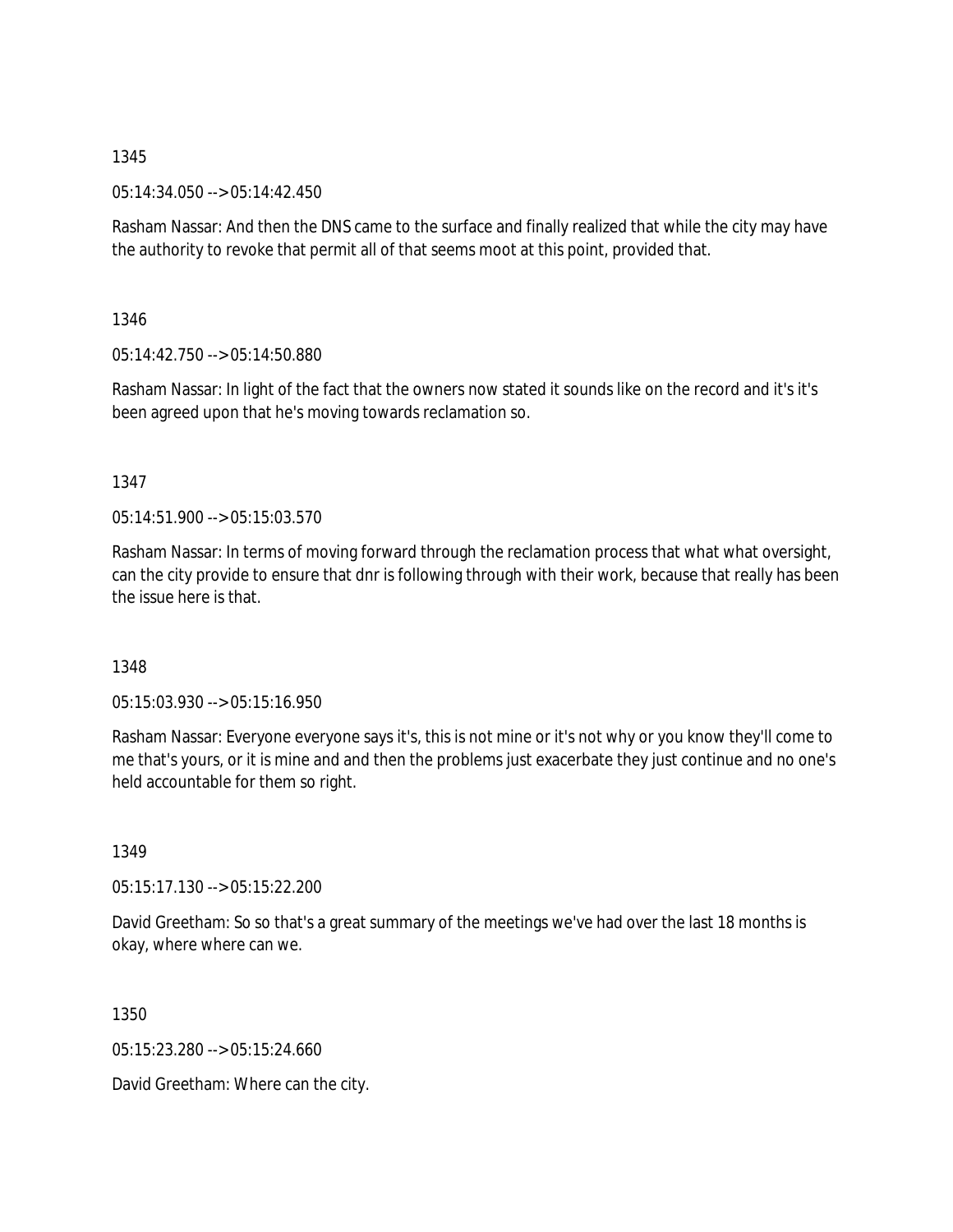05:15:25.680 --> 05:15:31.590

David Greetham: insert themselves into making sure the site conditions or the site concerns are addressed, we were in the middle of.

1352

05:15:32.130 --> 05:15:42.150

David Greetham: I would say the end of that discussion when we got the news about the reclamation so right it's it's a moot point but it's not it's, not because we continue to meet with those agencies and we tend to assert that.

### 1353

05:15:42.780 --> 05:15:52.440

David Greetham: That the city's concerns in the cities, specifically the local residents concerns are things that we, as a city want to make sure our intro are covered, because.

1354

05:15:53.460 --> 05:15:56.370

David Greetham: Even the rtw addressing dnr role.

1355

05:15:57.420 --> 05:16:02.310

David Greetham: addresses the impact of groundwater on from mining and.

### 1356

05:16:03.360 --> 05:16:14.130

David Greetham: it's so easy to repeat reclamation as the sole authority or the exclusive authority again or it does not mean that were recruited from presenting issues to the agencies.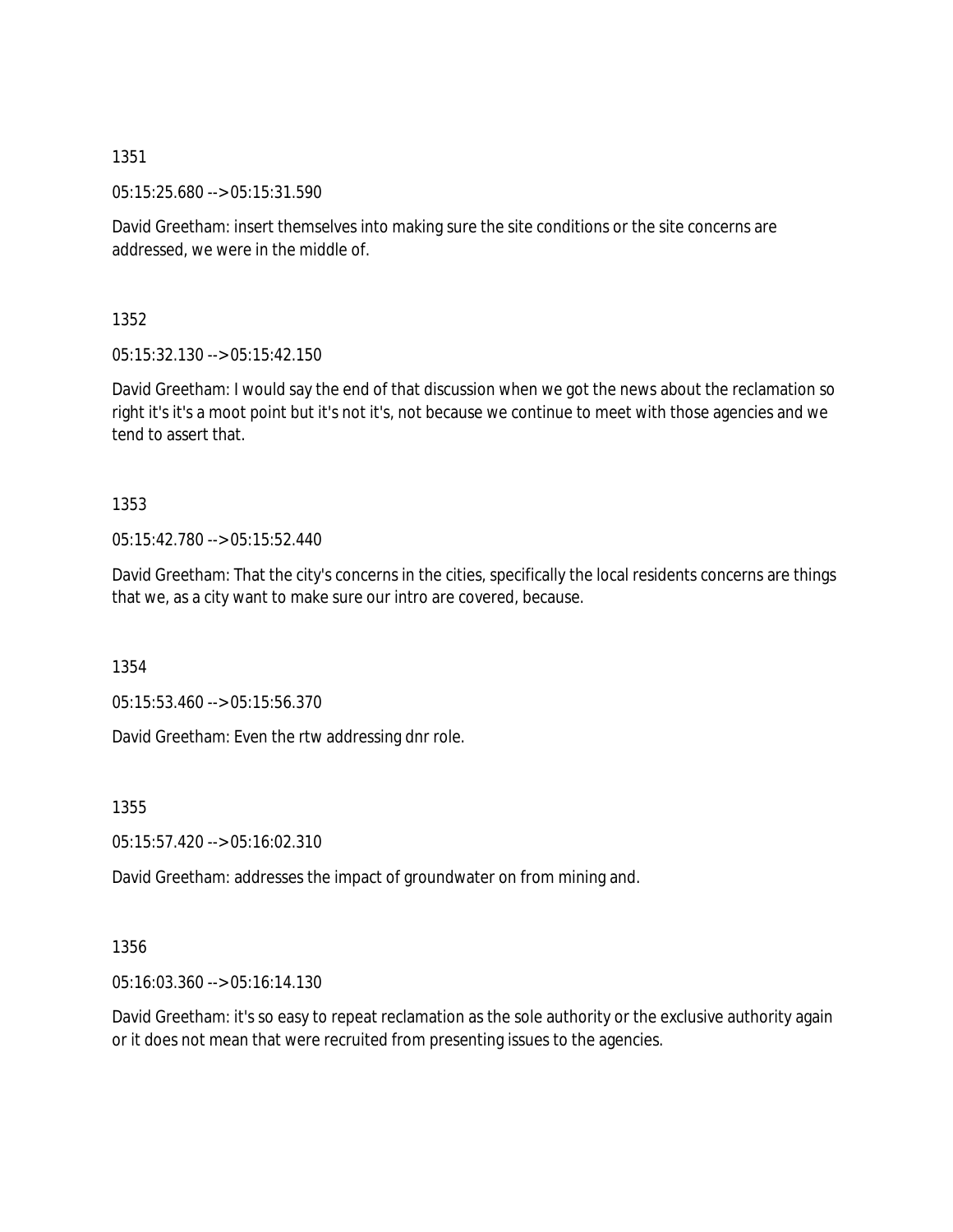05:16:14.400 --> 05:16:20.940

David Greetham: And we've actually developed a very good communication system with both ecology and dnr I believe over the last month.

1358

05:16:22.050 --> 05:16:32.820

David Greetham: I don't know if i've answered your question very well because you're right we have wrangled we try to get our arms around just what you said mayor, who, what is our role, what can we do and that's what we've really been wrangling with with the agencies.

1359

05:16:33.720 --> 05:16:37.200

Rasham Nassar: So one last follow up, I mean could the city just, for example.

1360

05:16:38.400 --> 05:16:39.060

Rasham Nassar: The.

1361

05:16:41.010 --> 05:16:48.900

Rasham Nassar: My understanding is that dnr when they go out and inspect they just do visual inspections, but they're not actually taking soil samples or water samples are chemically testing.

1362

05:16:50.070 --> 05:17:00.690

Rasham Nassar: You know kind of the elements within on that property, which is where the problems lie right there subsurface Is it the case that the city could just take a heightened just impose sort of this heightened.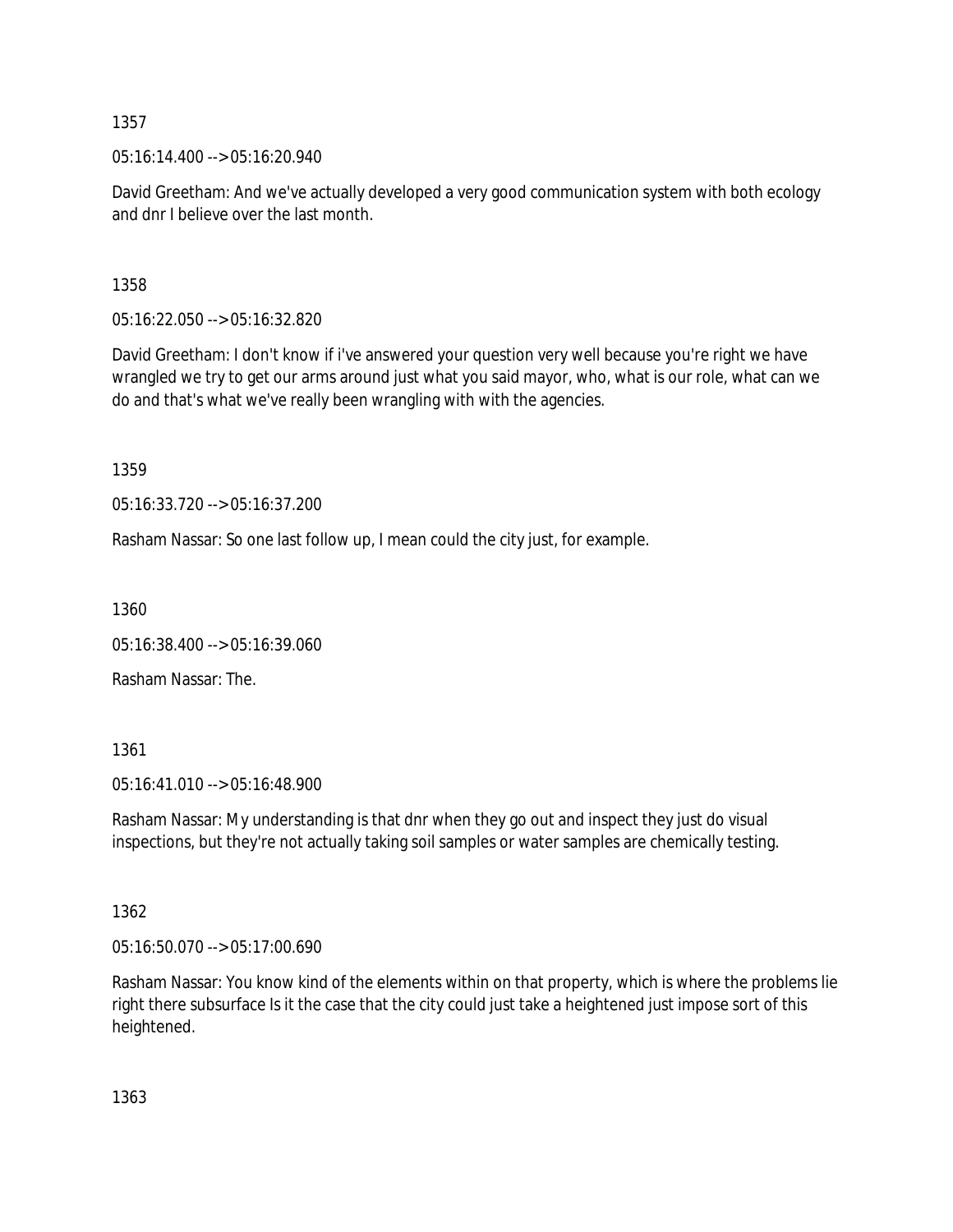05:17:03.300 --> 05:17:12.810

Rasham Nassar: overview, or you know here the concerts of the citizens and commit to following through and making sure that dnr is.

1364

05:17:13.290 --> 05:17:18.030

Rasham Nassar: You know, doing their job within the city is also doing more than what is expected of dnr.

1365

05:17:18.690 --> 05:17:31.680

Rasham Nassar: And I mean, in light of the water quality, concerns and I did submit that report, I think one of the residents submitted it through me I submitted it to the interim manager, but we are talking about contaminated water for some island residents, and that is really concerning.

1366

05:17:33.180 --> 05:17:40.800

Rasham Nassar: So I just want to you know i'll definitely keep myself involved and engage in this conversation I know some other Council members are really interested in this as well.

1367

05:17:41.310 --> 05:17:58.830

Rasham Nassar: But two years is a really long time and things haven't gone very well for that property in past and I just really want to see us change that and take a better approach and more observant and you know accountable approach to make sure that properties.

1368

05:18:00.450 --> 05:18:02.130

Rasham Nassar: reclaimed if that's the.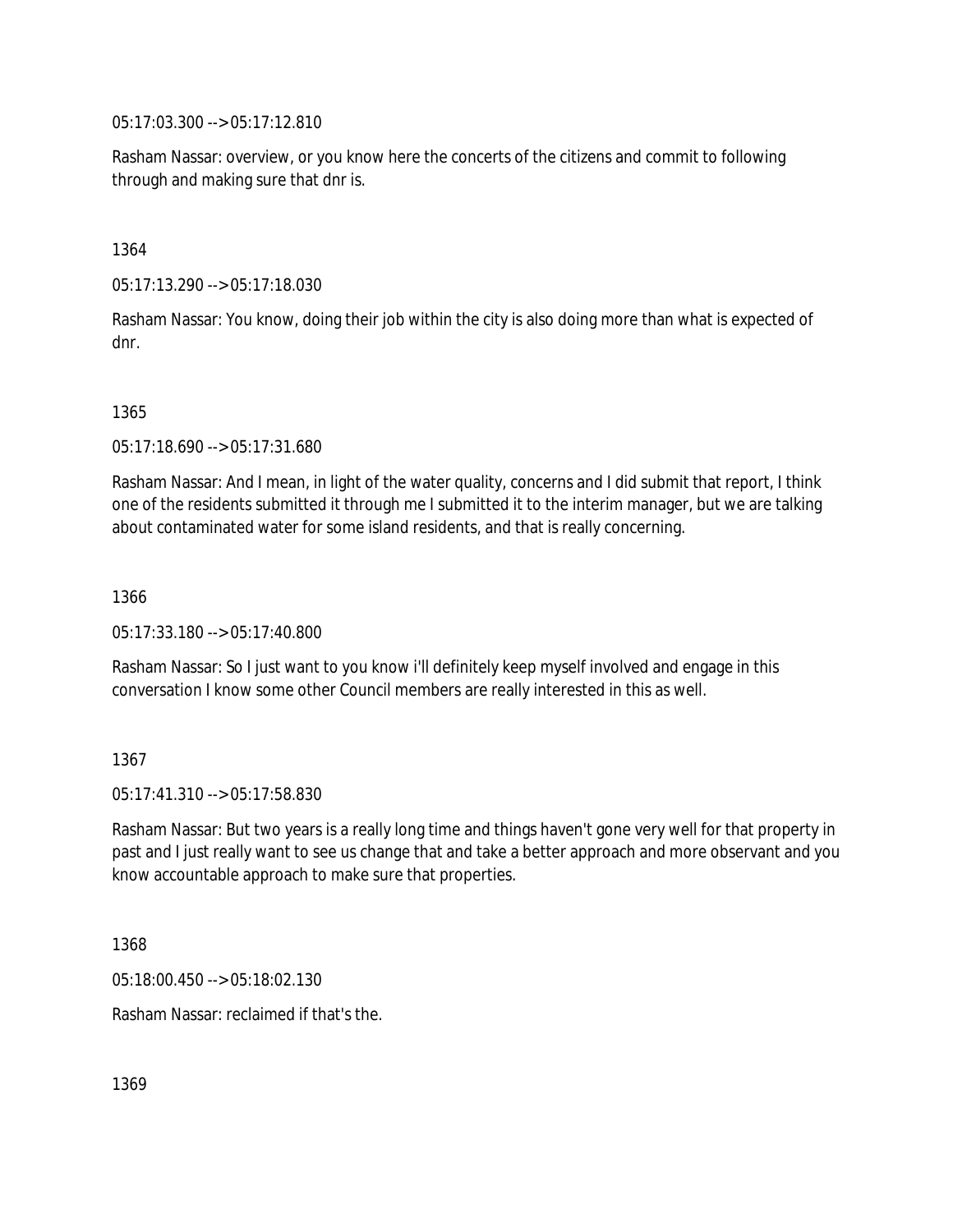05:18:02.610 --> 05:18:05.490

David Greetham: I appreciate that and I hope my meeting with dnr today was.

1370

05:18:05.520 --> 05:18:21.660

David Greetham: Was it was carrying out that that request I specifically started with the list we received over the weekend from a meeting today, but I hear what you're saying and I certainly am open to any further input by direct right or or drill the Van on that, but we've.

1371

05:18:22.680 --> 05:18:24.930

David Greetham: Again with the limits were given with the State Law.

## 1372

05:18:26.370 --> 05:18:35.160

David Greetham: it's a it's a little bit of a situation where we, we can only go so far, but we have not been shy about reaching out and communicating and you may have you may recall.

## 1373

05:18:35.640 --> 05:18:42.840

David Greetham: The prayer city manager in the inner city managers correspondence back and forth with dnr to answer some of the exact questions you're asking me tonight mayor.

## 1374

05:18:45.180 --> 05:18:50.490

David Greetham: So I do want to be sent to that and acknowledge exactly what you are directing us to do, and thank you for that.

1375

05:18:51.840 --> 05:18:53.220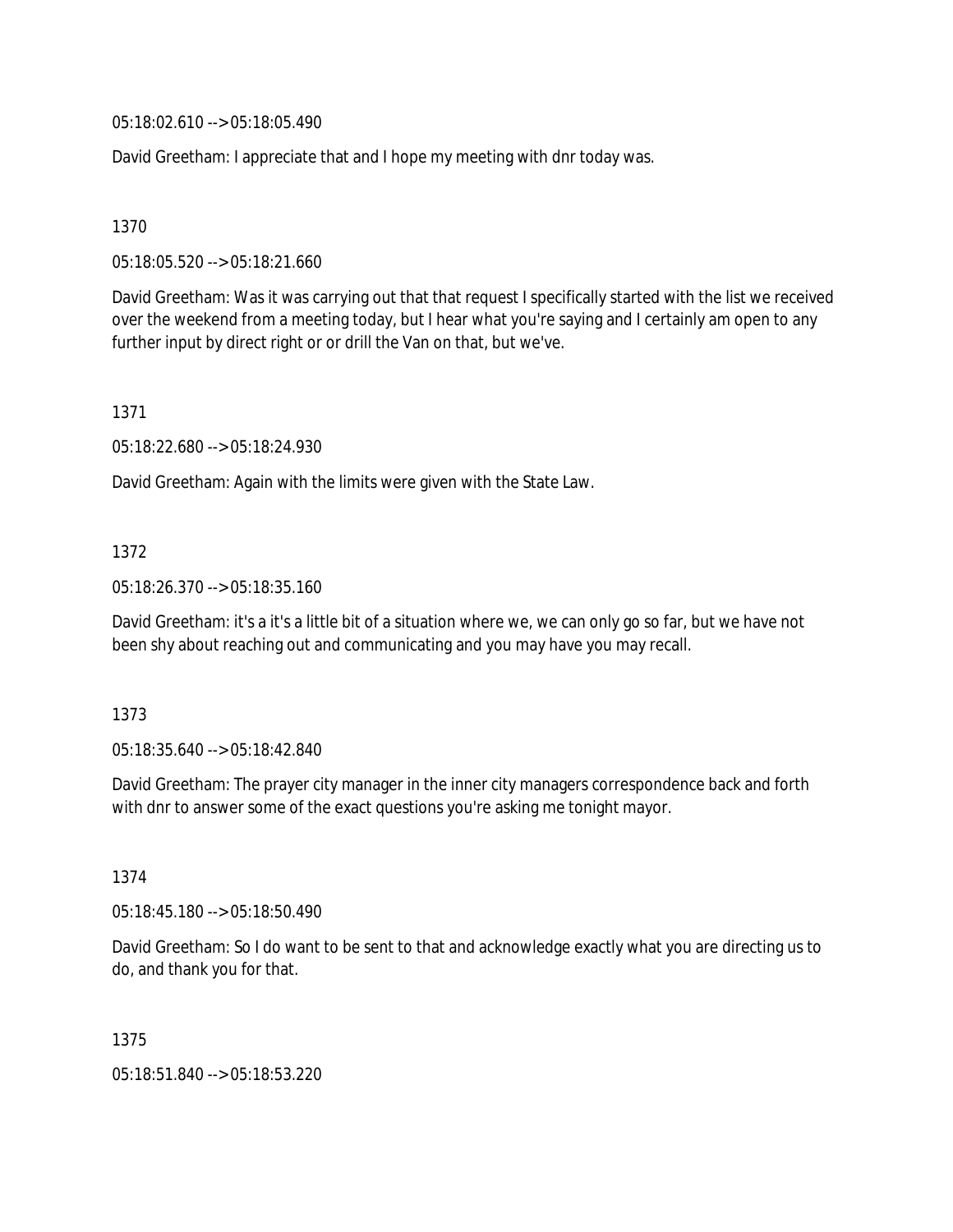Kirsten Hytopoulos: let's remember deets yeah.

1376

05:18:53.730 --> 05:18:54.180

Joe Deets: Thank you.

1377

05:18:55.350 --> 05:19:07.500

Joe Deets: David, thank you for the this late hour, giving a very informed presentation i'm just wondering hearing that dnr may not be taking samples and so much of the damage would be underground.

1378

05:19:09.570 --> 05:19:17.130

Joe Deets: With the city, be allowed, I mean would we be trespassing if we went there and started taking samples and then reporting out on that.

1379

05:19:17.970 --> 05:19:32.850

Joe Deets: It seems it isn't our property So is there is there access issues, because I think if we all agree, we want to make sure this reclamation goes right and we don't want to just trust dnr to do it because sure.

1380

05:19:33.690 --> 05:19:44.550

David Greetham: Well, the my experience with the operator, so far, Mr Sean Leiden he's been very amenable to city input and responsive, so I would venture, we would be.

1381

05:19:44.910 --> 05:19:49.650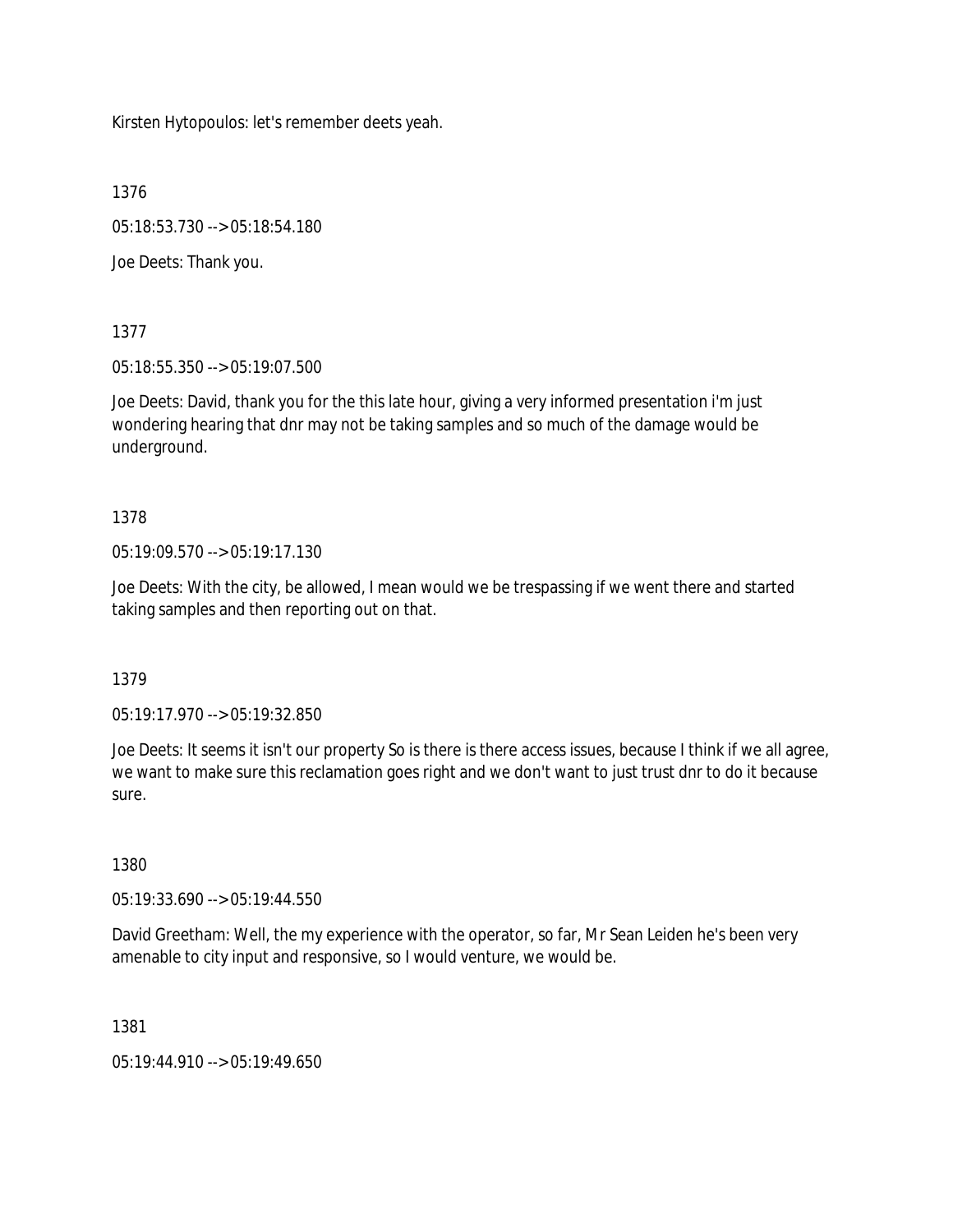David Greetham: He would be open to us asking him those with those questions he's been very accommodating so far.

1382

05:19:50.520 --> 05:20:00.150

David Greetham: But that's again where we get into state health and local health authority and expertise so we'd, certainly if if that circumstance arose or We took that next step.

## 1383

05:20:00.480 --> 05:20:10.770

David Greetham: we'd want to coordinate with the site operator and the and local health and state health if needed and state health has offered to assist in any way they can, in my prior conversation with them.

## 1384

05:20:13.080 --> 05:20:27.840

David Greetham: And again just to break down local health handles a smaller wells state health oversees the larger wells, there is a Community well to the Northeast I forget the number of feet, I apologize, but there is a Community well in the area and there, of course, multiple single wells in the area.

## 1385

05:20:29.520 --> 05:20:31.170

Rasham Nassar: Do you know how many parties are on that well.

1386

05:20:32.790 --> 05:20:38.400

David Greetham: I apologize I don't know the number right now I did use to I had a long conversation with the state about it last year.

1387

05:20:39.420 --> 05:20:45.630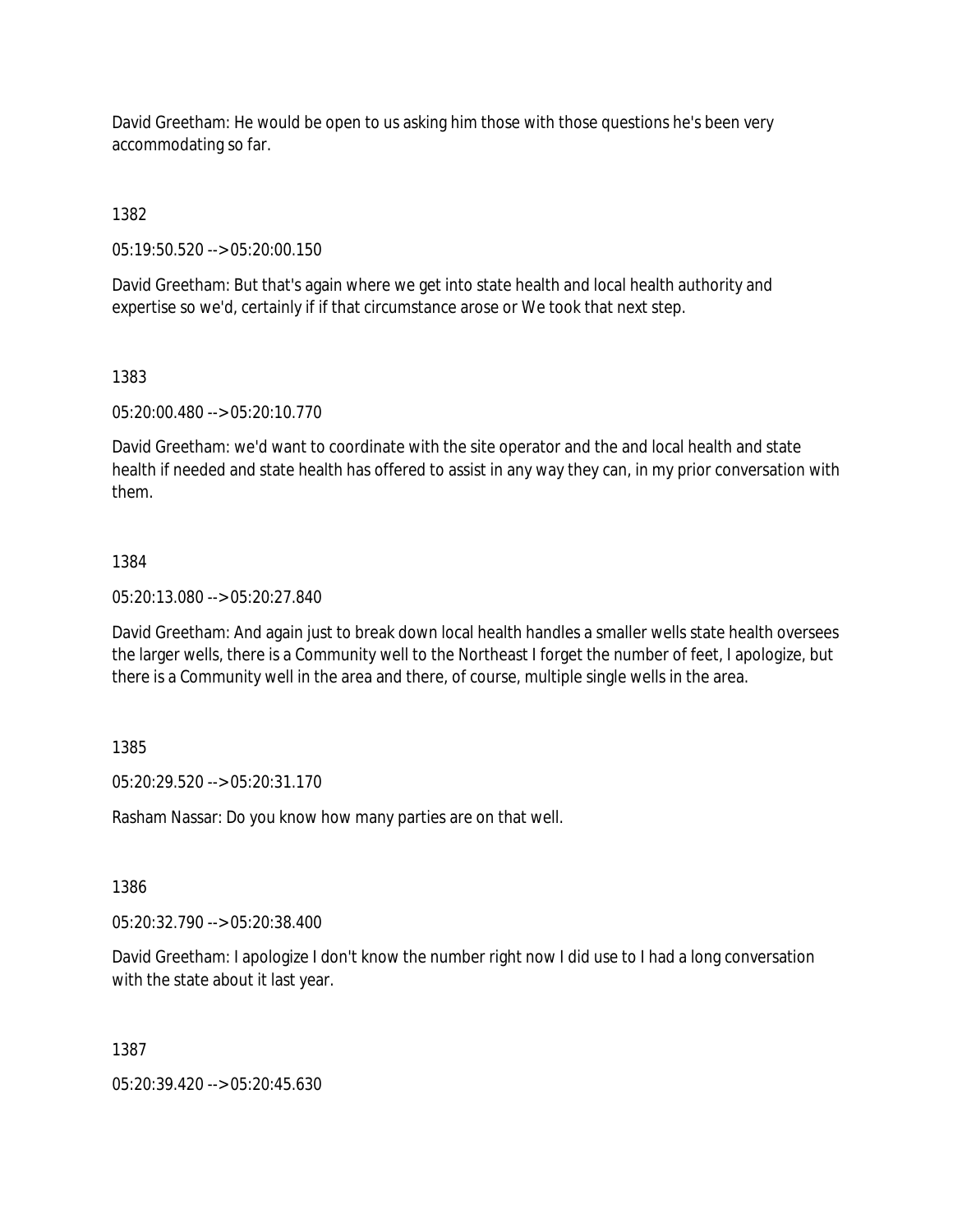David Greetham: To get their their records and their evidence of whether there is any concern or issue at that time there was not at that time.

1388

05:20:48.090 --> 05:20:56.610

Kirsten Hytopoulos: Okay, good so you're gonna kill me, but I have something for this as well, so i'd like to take my turn i'm i'm remain concerned about an issue that I had asked the city manager that hopefully.

## 1389

05:20:57.030 --> 05:21:05.100

Kirsten Hytopoulos: have addressed today and, hopefully, someone can my concern is still the md MDS whatever mitigate determination so movements.

## 1390

05:21:05.850 --> 05:21:12.300

Kirsten Hytopoulos: From way back and whether or not so reclamation is one thing reclamation is resurfacing and regurgitating.

1391

05:21:12.660 --> 05:21:19.530

Kirsten Hytopoulos: My concern remains that and I don't have a copy of it and so maybe someone knows, but I thought that the the.

1392

05:21:20.010 --> 05:21:31.200

Kirsten Hytopoulos: vm DNS was aimed at the idea of in Part one of the requirements was not disturbing, you know that was the size of the disturbance, not just from a state mining perspective, but from a protection of the.

1393

05:21:31.770 --> 05:21:41.940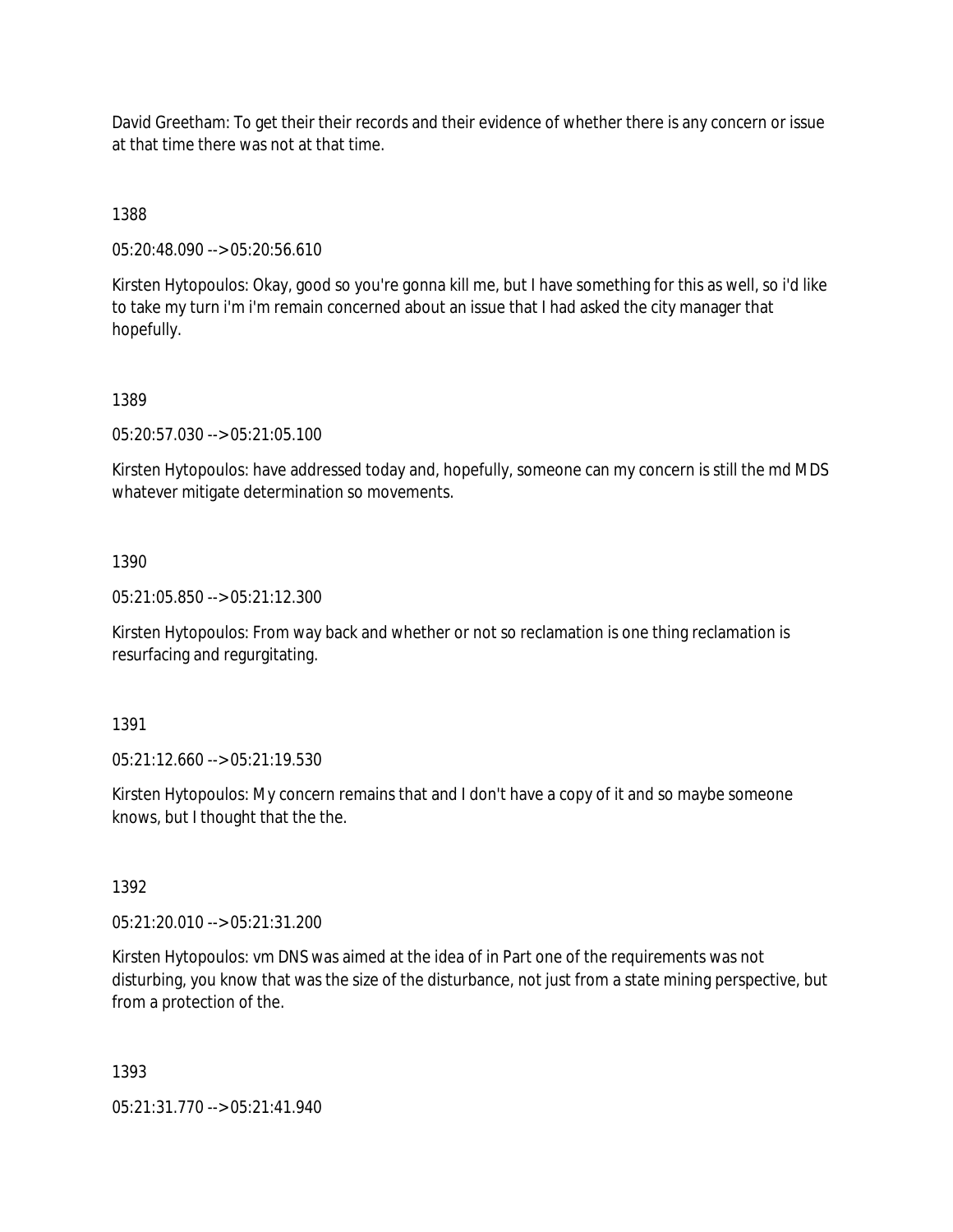Kirsten Hytopoulos: Of the recharge area, and so I could be wrong, and I am a lay person here but i've always understood, for all these years, that there was some concern about this as a deep deep sand.

1394

05:21:42.240 --> 05:21:52.320

Kirsten Hytopoulos: recharge area they were allowed to replace sand with soils that would basically kept those areas within a certain amount of space and that they may have exceeded that.

1395

05:21:52.830 --> 05:22:05.250

Kirsten Hytopoulos: So my concern continues to be, I understand that we have no jurisdiction over reclamation which appears to be defined, I looked at with with the RC wpc what I thought it would be it's more like let's make it nice again.

## 1396

05:22:06.150 --> 05:22:22.080

Kirsten Hytopoulos: And that the water quality issues really important too, but what happened to our authority if i'm correct over some aware over a permit been exceeded, as far as how much of this of the of that permeable sand could have been removed and capped off potentially.

# 1397

05:22:23.310 --> 05:22:27.720

Kirsten Hytopoulos: And I just wanted to hear from staff, am I right did we did we have.

1398

05:22:28.800 --> 05:22:43.860

Kirsten Hytopoulos: parameter set for that did they exceed them and, if so, why would we not be able to now say before you reclaim the surface of this area, you need to replace X, you know square footage that you've kept you know pull it back out and put sand in there.

1399

 $05:22:44.040 \rightarrow 05:22:46.410$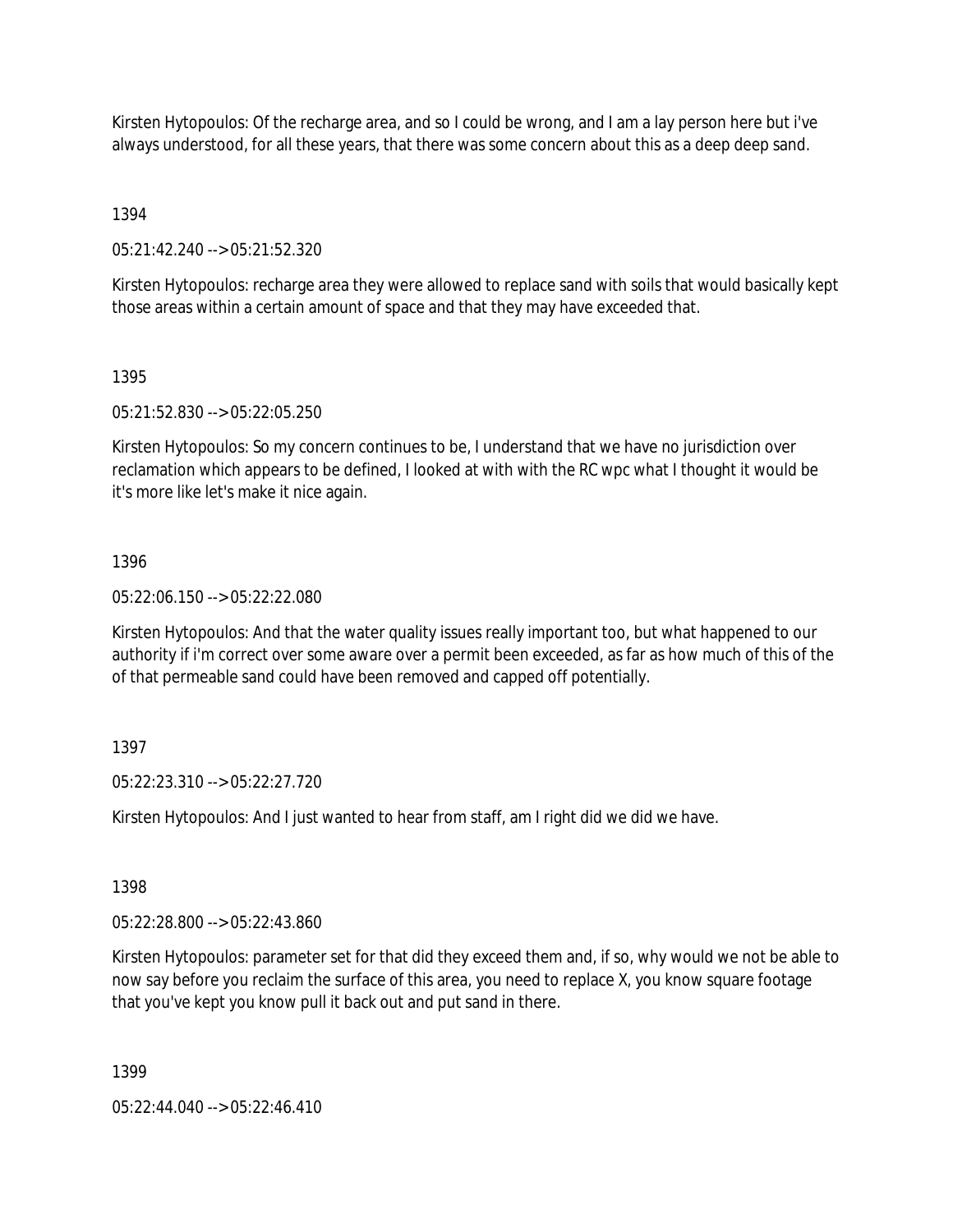Kirsten Hytopoulos: Does that make sense, how are we got.

1400

05:22:47.070 --> 05:22:56.040

David Greetham: Two quick comments on that for context, the city, originally a required not not originally for a certain grading project related to what's now called pleasant beats village.

1401

05:22:57.450 --> 05:23:09.090

David Greetham: required a grading President oh seven and when we were in the early stages that grading from it, it was determined that it exceeded a certain size which triggered the state mining reclamation from it.

## 1402

05:23:10.020 --> 05:23:19.770

David Greetham: At that time, the city appear to give over the project, including the CP DNS to dnr as taking over the project because it it that three acre size.

1403

05:23:20.340 --> 05:23:30.210

David Greetham: Now to your specific questions about the sand there's a letter attached to your packet this evening there's a more detailed memo from the inner city manager and there's a letter from dnr.

1404

05:23:31.290 --> 05:23:35.790

David Greetham: That addresses some of those concerns, because that has been part of our discussion with dnr.

1405

05:23:36.390 --> 05:23:48.420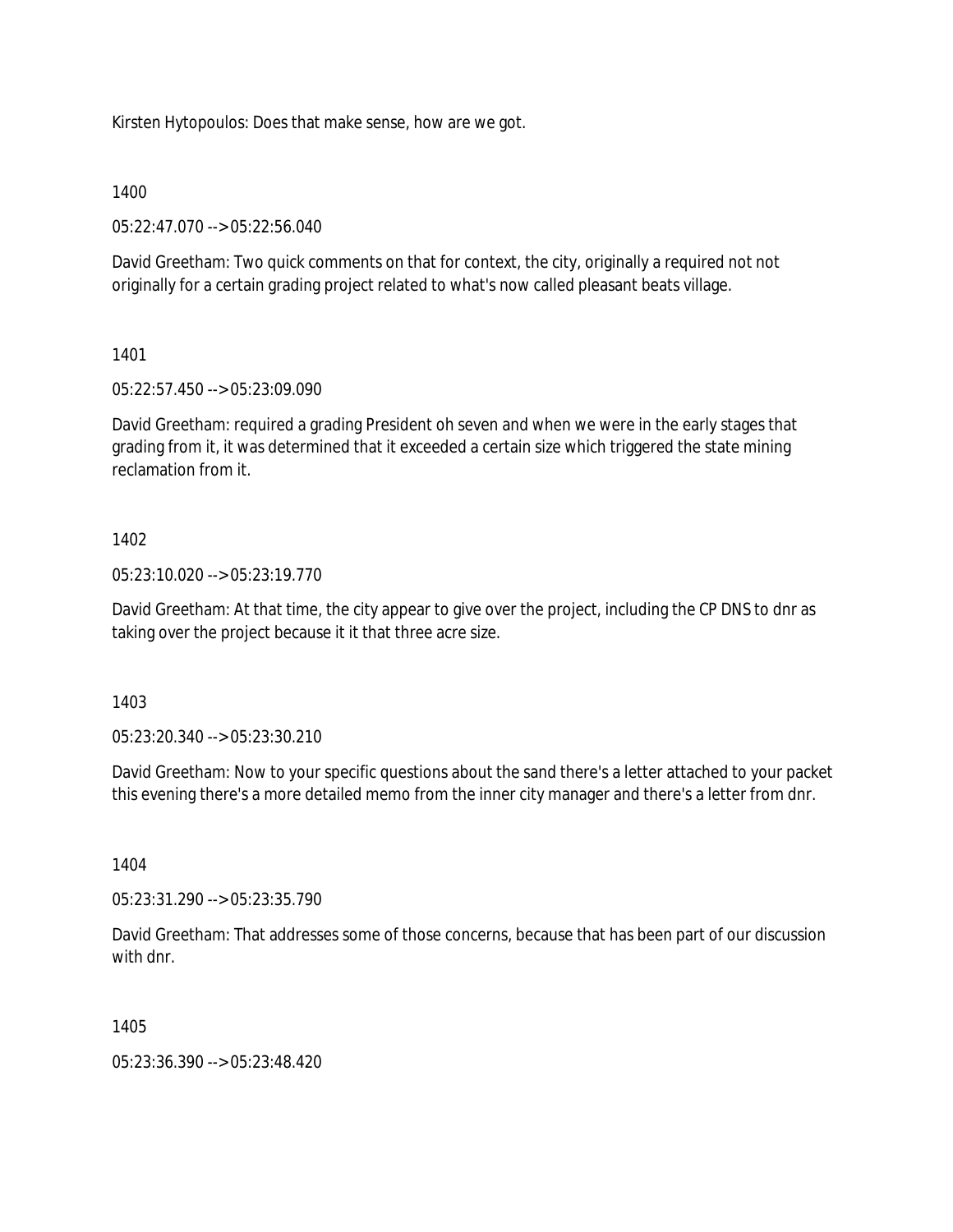David Greetham: And, and it describes it refers back to 2009 aspect consulting report that describes the aquifers, the sea level aquifer and the higher Shylock refer in the relationship between those and why there isn't.

1406

05:23:49.230 --> 05:24:01.500

David Greetham: In the agency's view issue right now with regard to or apparently an issue at all right now that's not discounting what the mayor was just discussing regarding the report received from a citizen so.

1407

05:24:02.760 --> 05:24:12.150

David Greetham: Regarding the amount of sand dnr has inspected the what they call the floor there's a minimum separation between how deep that mind goes.

1408

 $05:24:12.870 \rightarrow 05:24:22.920$ 

David Greetham: And the the top of the upper shallow Iraq for indiana has made those measurements and confirm for us in their inspections that they're within the parameters required for that.

1409

05:24:24.150 --> 05:24:27.810

Kirsten Hytopoulos: that's for water quality, but not not for quantity, not for return.

1410

05:24:28.050 --> 05:24:41.460

David Greetham: that's true so as far as your quantity question I don't have an answer to that right now we've focused on that that what I just mentioned, are we maintaining that floor where you can't go any deeper any closer to her shallow aquifer.

1411

05:24:42.240 --> 05:24:49.290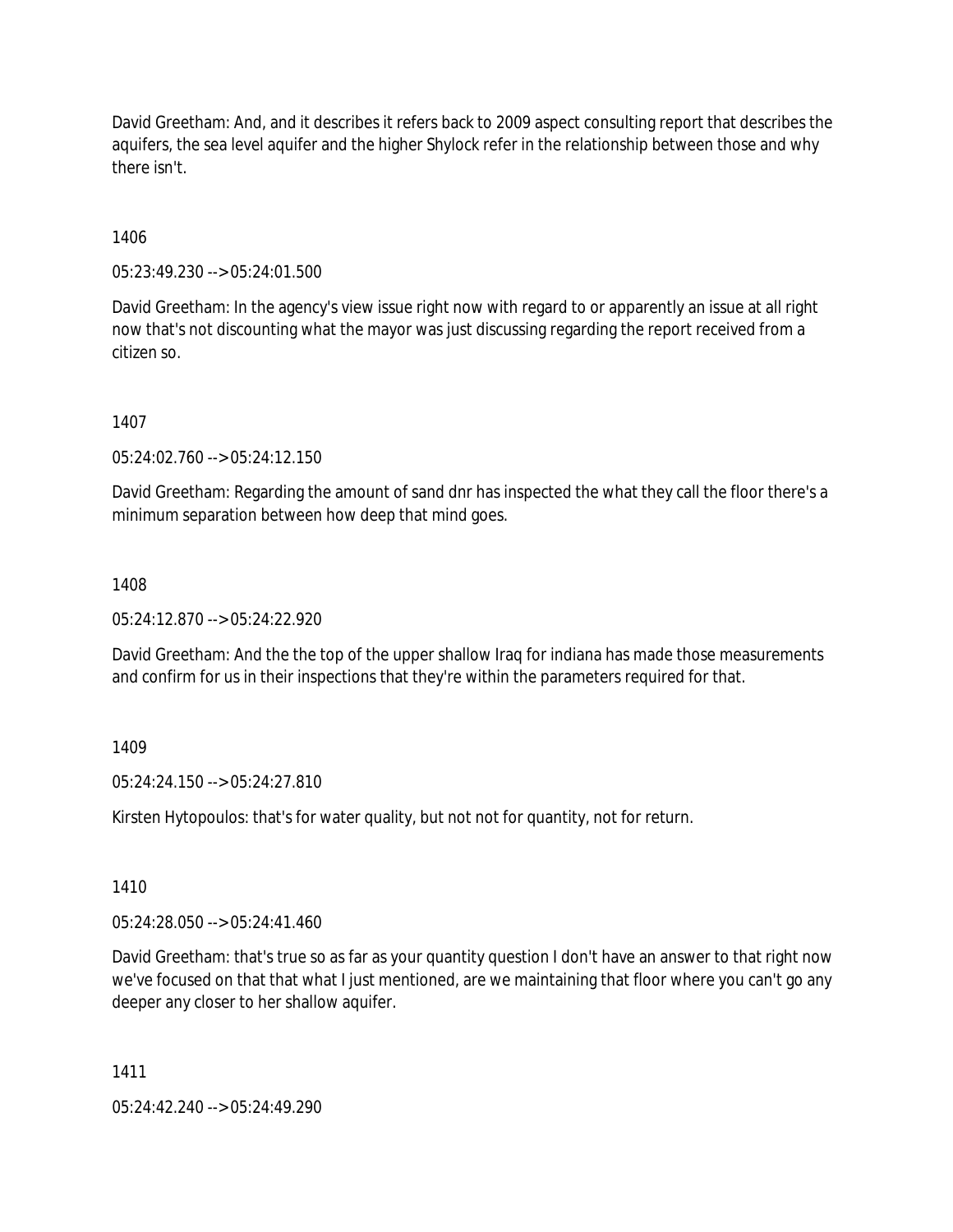David Greetham: So I would need to do a little bit more research on your question about the overall quantity, I guess, I would say it is beyond and different.

1412

05:24:49.650 --> 05:24:56.070

David Greetham: than what we reviewed as a grading permit in 2008 that was primarily on the West side of sight on the fletcher.

# 1413

05:24:56.580 --> 05:25:05.280

David Greetham: A roadside the dnr permit expanded to a larger than three acre it's approximately 4.5 acres or at least one time wasn't maybe larger.

## 1414

05:25:06.180 --> 05:25:21.630

David Greetham: So that's where it falls under dnr permit and to your question about quantity and replacement materials they will have to replace the entire materials in replace the existing open all as part of the reclamation.

## 1415

05:25:22.800 --> 05:25:27.360

David Greetham: But I think your question all goes also goes to our the replacing with the correct materials great.

1416

05:25:29.460 --> 05:25:32.100

David Greetham: So it was a long winded and not a very good answer I apologize.

# 1417

05:25:32.100 --> 05:25:40.530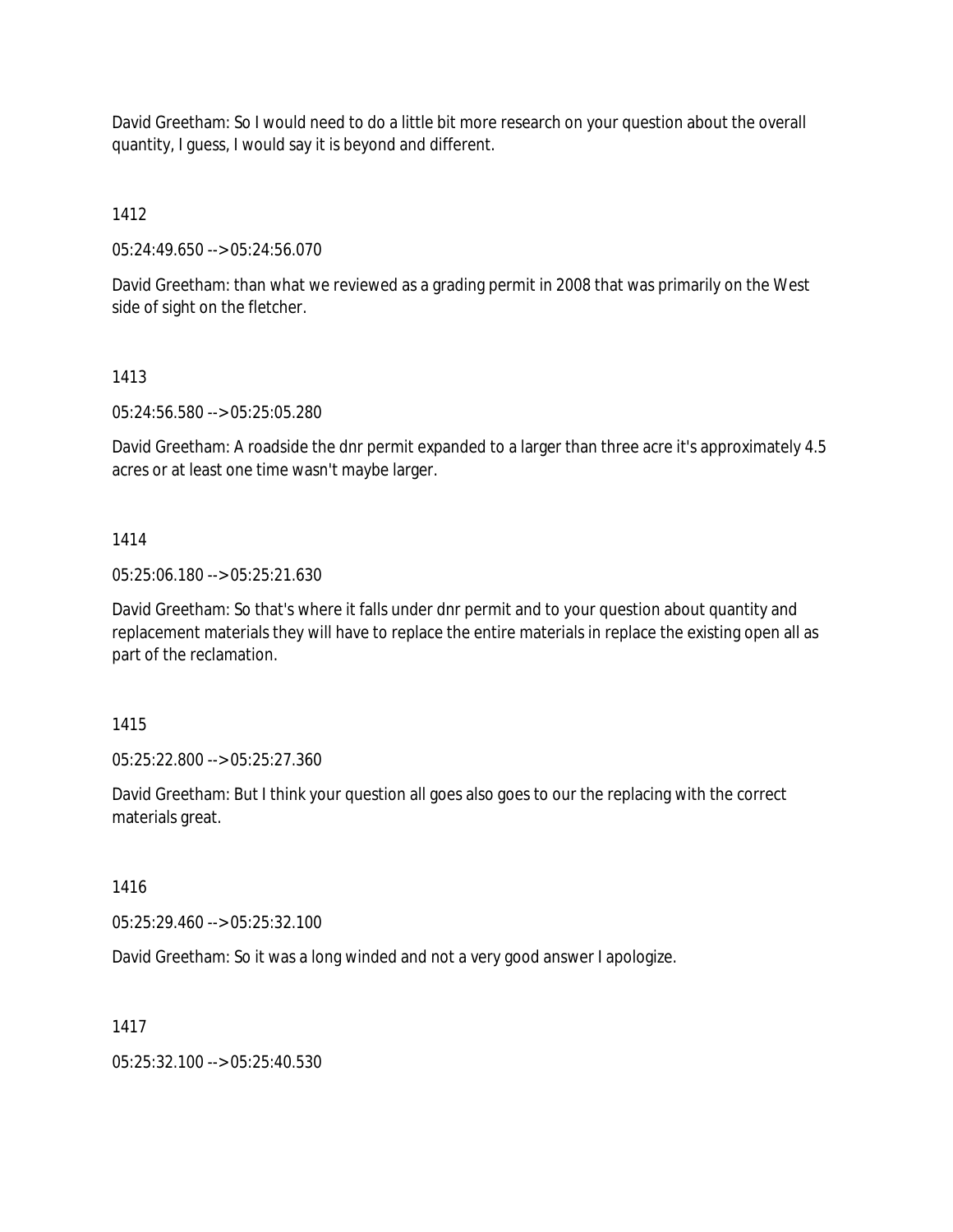Kirsten Hytopoulos: Or is there more informational you get I just hate to see this site resurface and reclaimed and we didn't way no renewed to or exert any authority.

1418

05:25:40.530 --> 05:25:43.650

Kirsten Hytopoulos: About surface stuff so okay.

# 1419

05:25:43.980 --> 05:25:56.700

David Greetham: Can I clarify that you would like us to to really dig in on the on not only bit depth issue, but the quantity issue and have a met the requirements for how much they replace in the in the in the mind area.

# 1420

05:25:57.240 --> 05:26:04.770

Kirsten Hytopoulos: i'm that's what i'm asking counselor do you do you share any concerns about the fact that this was a sand pit that was that was filled with.

# 1421

05:26:05.700 --> 05:26:14.880

Kirsten Hytopoulos: whale tail or whatever it's been filled with and that not only what they put in now, but yeah when they fill the pit are they going to fill that with sand or are they going to fill that with more.

# 1422

05:26:15.540 --> 05:26:24.540

Kirsten Hytopoulos: Poor soils and so I if i'm the only councilmember this concerned about that I will drop this, but if we are concerned about it, I think we should ask some more questions.

# 1423

05:26:26.790 --> 05:26:29.310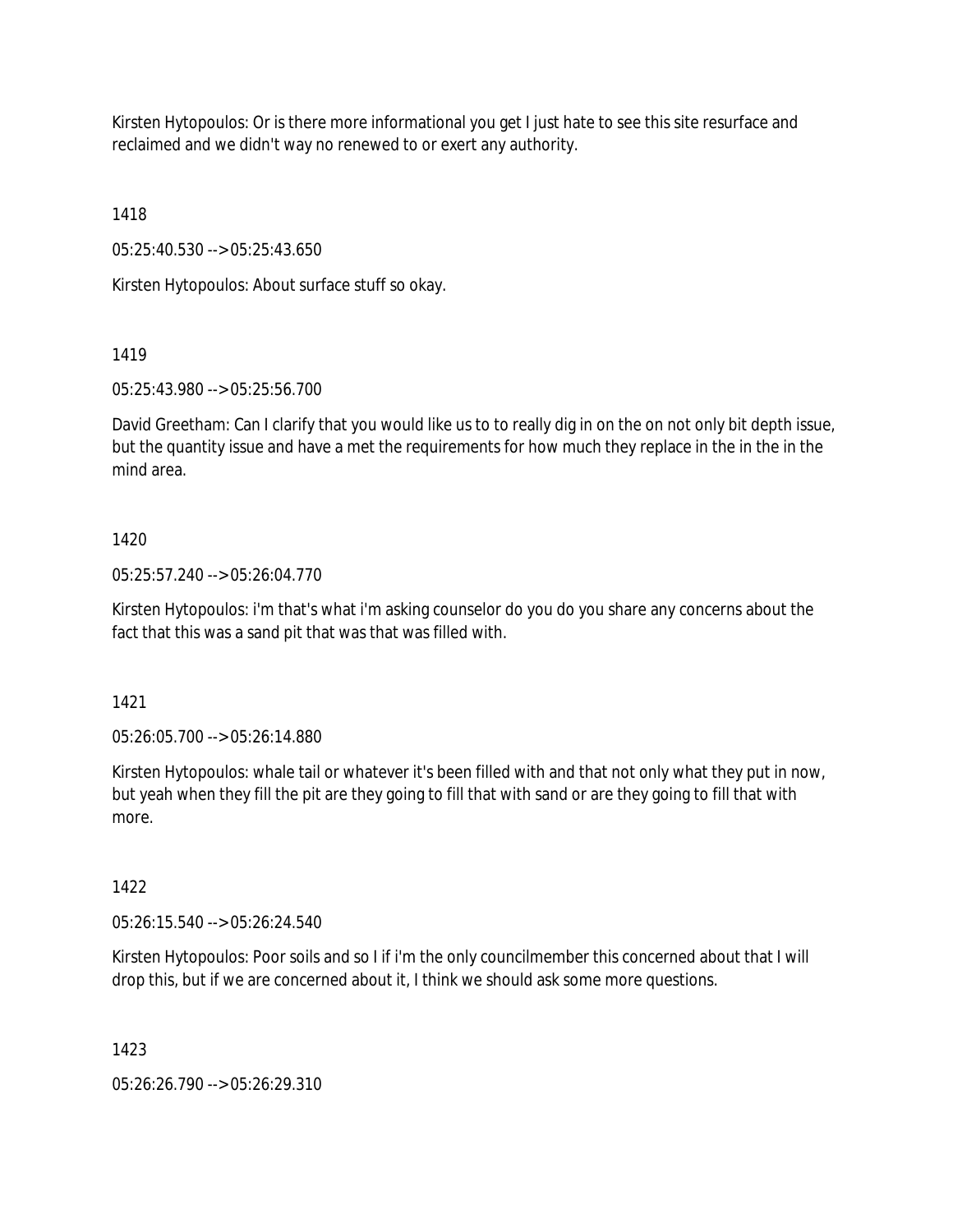Kirsten Hytopoulos: looks like it looks like there's agreement Okay, thank you counsel.

1424

05:26:30.660 --> 05:26:33.930

Kirsten Hytopoulos: Okay um and counsel our family Johnson.

1425

05:26:34.680 --> 05:26:36.630

Brenda Fantroy-Johnson: I just wanted to find out.

1426

05:26:37.650 --> 05:26:41.520

Brenda Fantroy-Johnson: Why we're not we don't have jurisdiction over the reclaiming.

1427

05:26:42.750 --> 05:26:54.450

Brenda Fantroy-Johnson: Do we have a will we be able to be in on the final you know final inspection, I guess, after they've you know they've said they were going to do.

1428

05:26:54.840 --> 05:27:01.950

David Greetham: Good question the State law that guys reclamation says that dnr also has authority over the inspections, although they can.

1429

05:27:02.490 --> 05:27:11.910

David Greetham: contract with a local jurisdiction for code compliance and possibly some inspections, I may be wrong, and just the general inspections there's clear language in the State Law about how this works.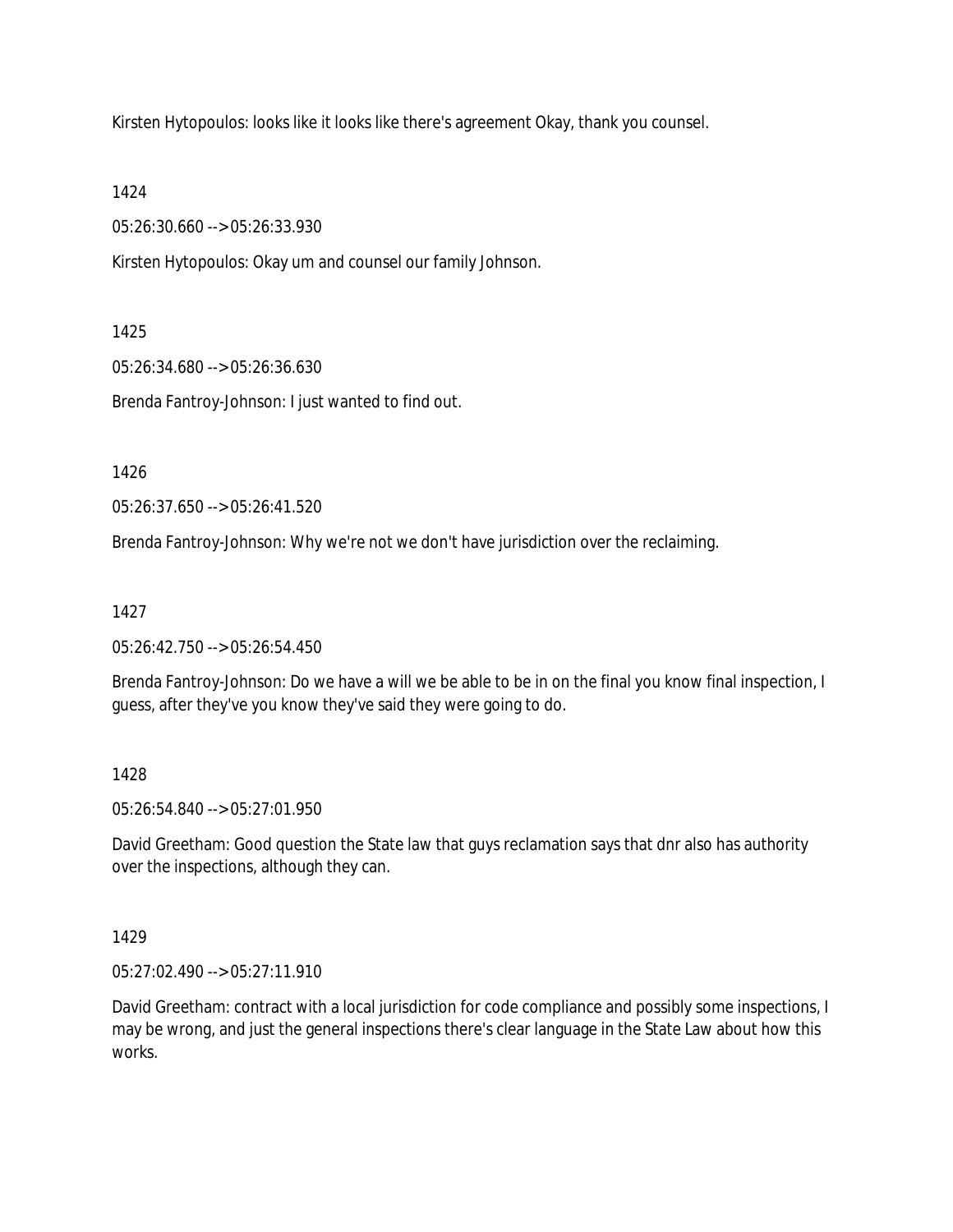05:27:12.300 --> 05:27:18.060

David Greetham: And they would have to contract with us to do compliance, so there is that option in the law.

1431

05:27:19.320 --> 05:27:23.220

David Greetham: We don't have any water quality experts, well, I take that back.

1432

05:27:24.300 --> 05:27:32.940

David Greetham: I don't want to over commit to what our expertise would be on city staff but we've certainly always want to coordinate with our local health district on those issues.

# 1433

05:27:34.650 --> 05:27:45.870

Brenda Fantroy-Johnson: Just a distant follow up with that is there, you know, do we contact them, let them know that we're interested in doing that, I mean, how do we proactively make sure we're involved.

# 1434

05:27:47.100 --> 05:27:54.540

David Greetham: Well, we we have staff certainly will follow your direction and and and circle back as the team that I mentioned earlier, and.

1435

05:27:55.620 --> 05:28:04.770

David Greetham: If I certainly am noting this request and and we'll look back at that language in the State law, it might, it can be tied to just enforcement.

1436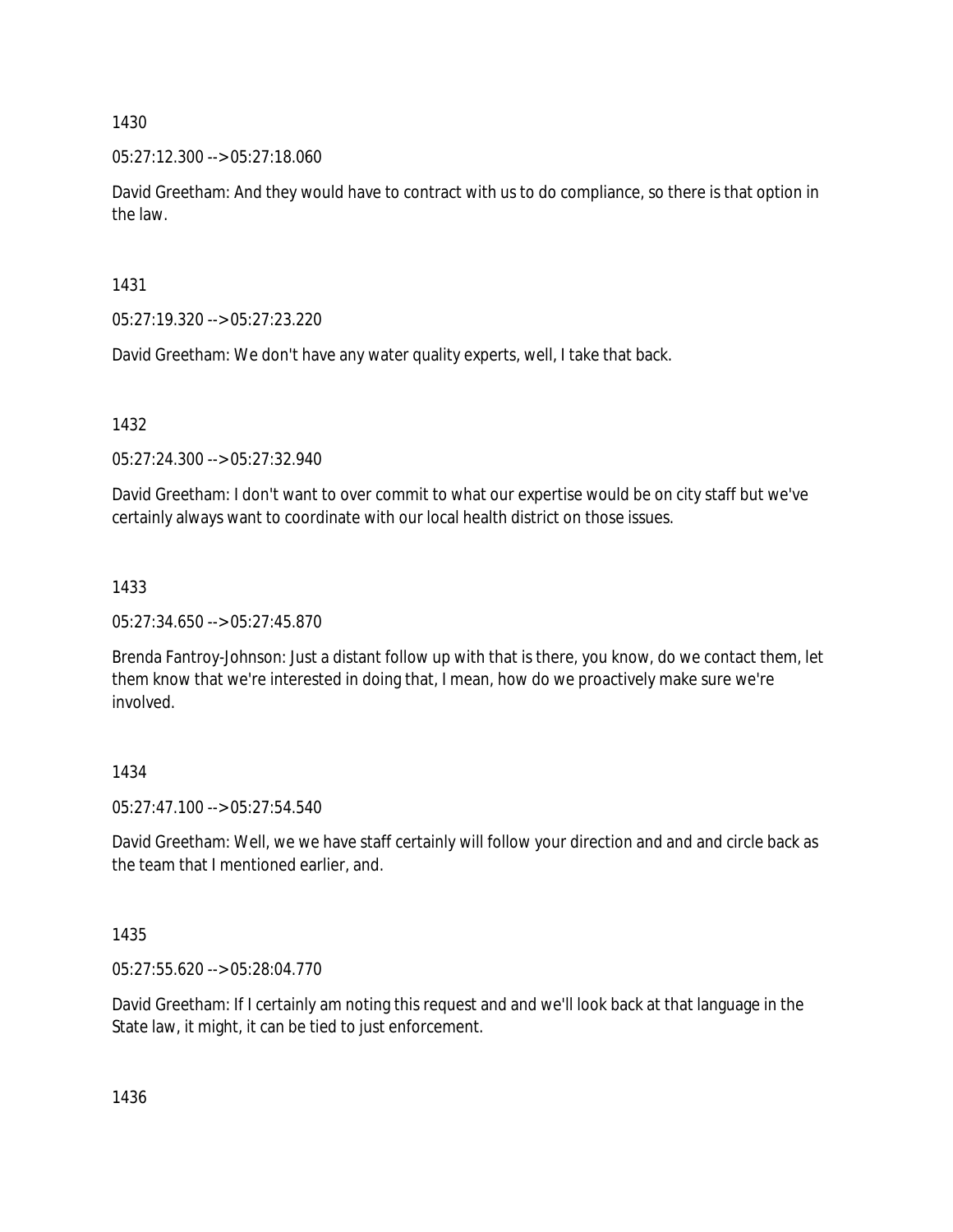05:28:05.100 --> 05:28:21.960

David Greetham: And we did actually issue a stop record on the site, about a year ago that I mentioned, but in the reclamation phase, it is pretty clear, we only are invited to the do that if the state contracts with us so i'm certainly taking your comment as something for us to to look into.

1437

05:28:23.400 --> 05:28:23.790

Brenda Fantroy-Johnson: Thank you.

1438

05:28:24.450 --> 05:28:24.840

David Greetham: Thank you.

1439

05:28:25.050 --> 05:28:26.970

Kirsten Hytopoulos: I director right did you want to add something.

1440

05:28:28.440 --> 05:28:36.720

Heather Wright: I guess Thank you deputy now, I just wanted to offer potentially to share the reclamation plan to address your concerns about the.

1441

05:28:37.110 --> 05:28:48.450

Heather Wright: quantity and the quality of the materials going in there, so I was wondering Dave is that something we could make available for the Council to view the reclamation plan okay.

1442

05:28:48.720 --> 05:28:49.620

Heather Wright: we're done.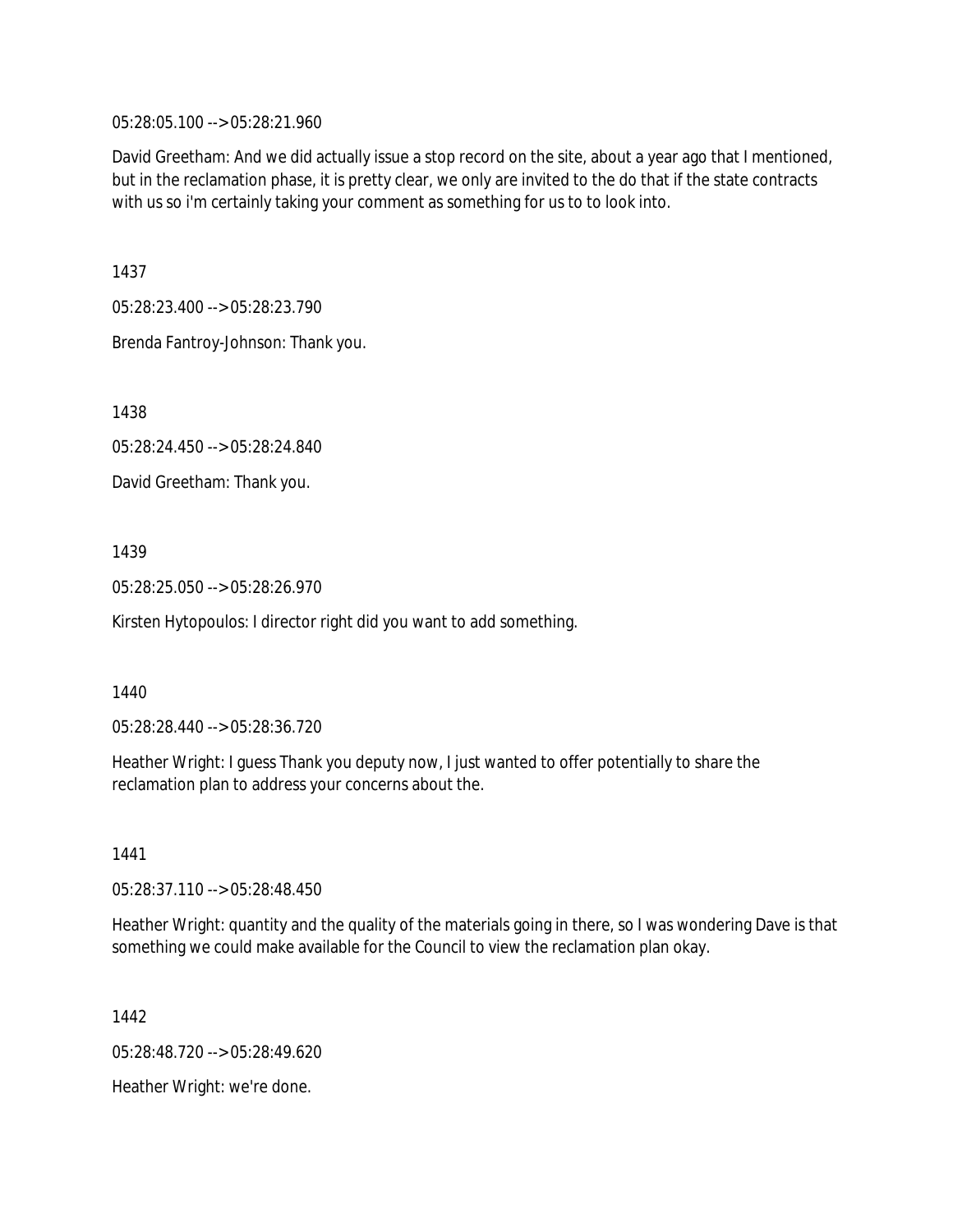05:28:49.980 --> 05:28:55.290

David Greetham: Okay that's exactly what the city requested when we stop work, the project last year show us your ecology permits.

1444

05:28:55.290 --> 05:28:58.500

David Greetham: and your reclamation plan we're happy to provide that information.

1445

05:28:59.160 --> 05:29:00.480

Kirsten Hytopoulos: Thank you and mayor.

1446

05:29:01.530 --> 05:29:10.350

Rasham Nassar: I definitely want to move us along just given the hour, but this is really important, it was important to the Community we've punted this discussion, a number of months waiting for dnr.

1447

05:29:11.130 --> 05:29:23.760

Rasham Nassar: to join us at the meeting so My final point is is is that are we still intending that wasn't an appropriate next touch be to have this conversation again with the in our present maybe that's when we see the reclamation plan.

1448

05:29:26.820 --> 05:29:36.690

David Greetham: And I can weigh in what well you're if you're asking your fellow cast members, the question I can weigh in that we have invited ecology and dnr to attend a meeting and they both indicated their availability to do so.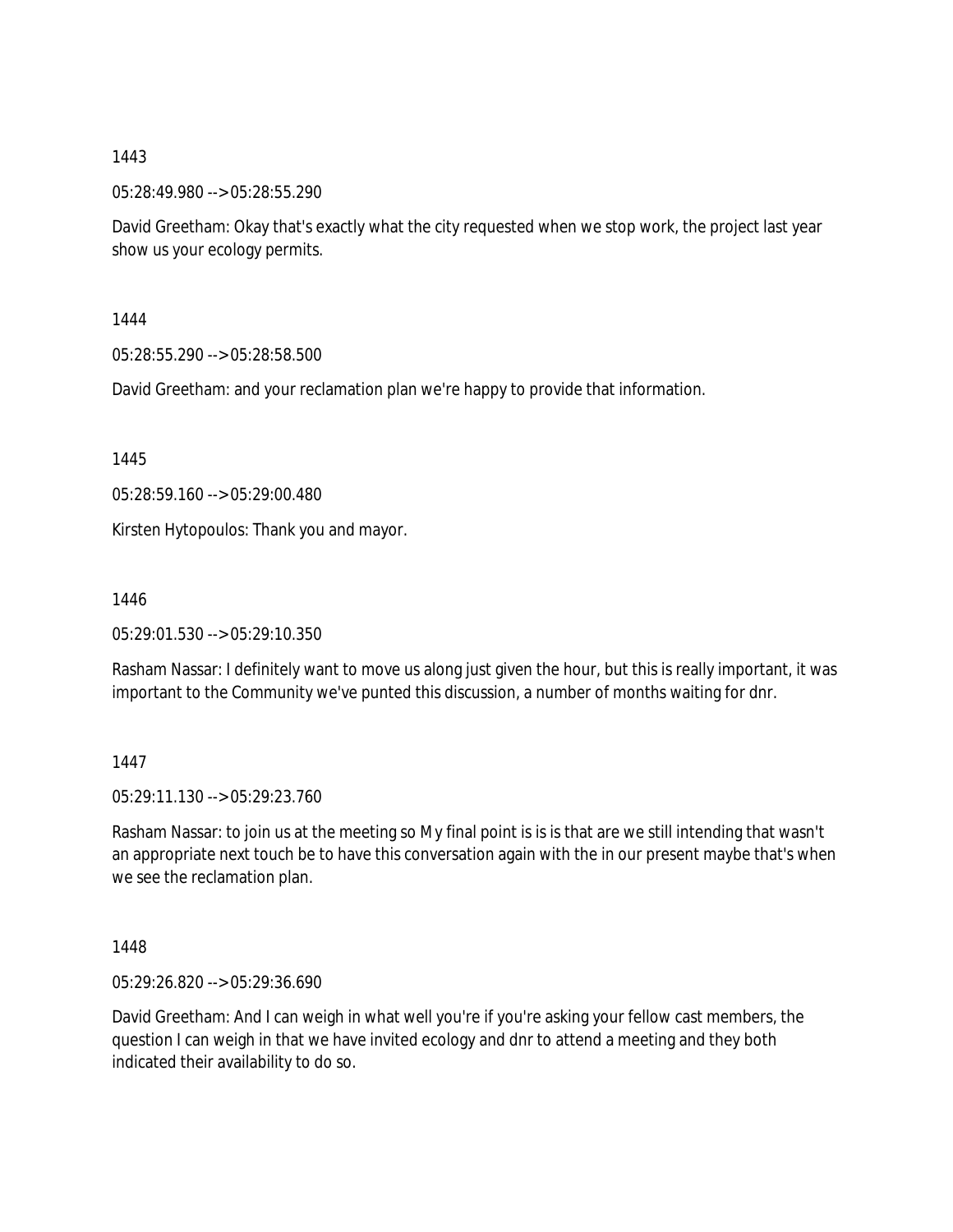05:29:37.020 --> 05:29:37.800

David Greetham: I can request.

1450

05:29:38.490 --> 05:29:43.830

Rasham Nassar: Okay, great so just for Councils benefit That was our original plan for tonight, they couldn't attend tonight.

1451

05:29:44.580 --> 05:29:53.340

Rasham Nassar: But we decided to hold this meeting slot because it had been punted at least three times we initially intended to schedule this discussion back in February, I believe.

1452

05:29:54.150 --> 05:30:00.840

Rasham Nassar: or March, so if Councils okay with that, then I can just work with Deputy Mayor and interim city manager and collect.

1453

05:30:01.470 --> 05:30:06.060

Rasham Nassar: Some of the discussion we've had tonight and schedule that study session with ecology and dnr.

1454

05:30:06.360 --> 05:30:15.000

Rasham Nassar: sometime in the future, and if it would also be okay with counsel, I would like to invite one or two of the triangle property citizens that have been very proactive and involved and engaged.

1455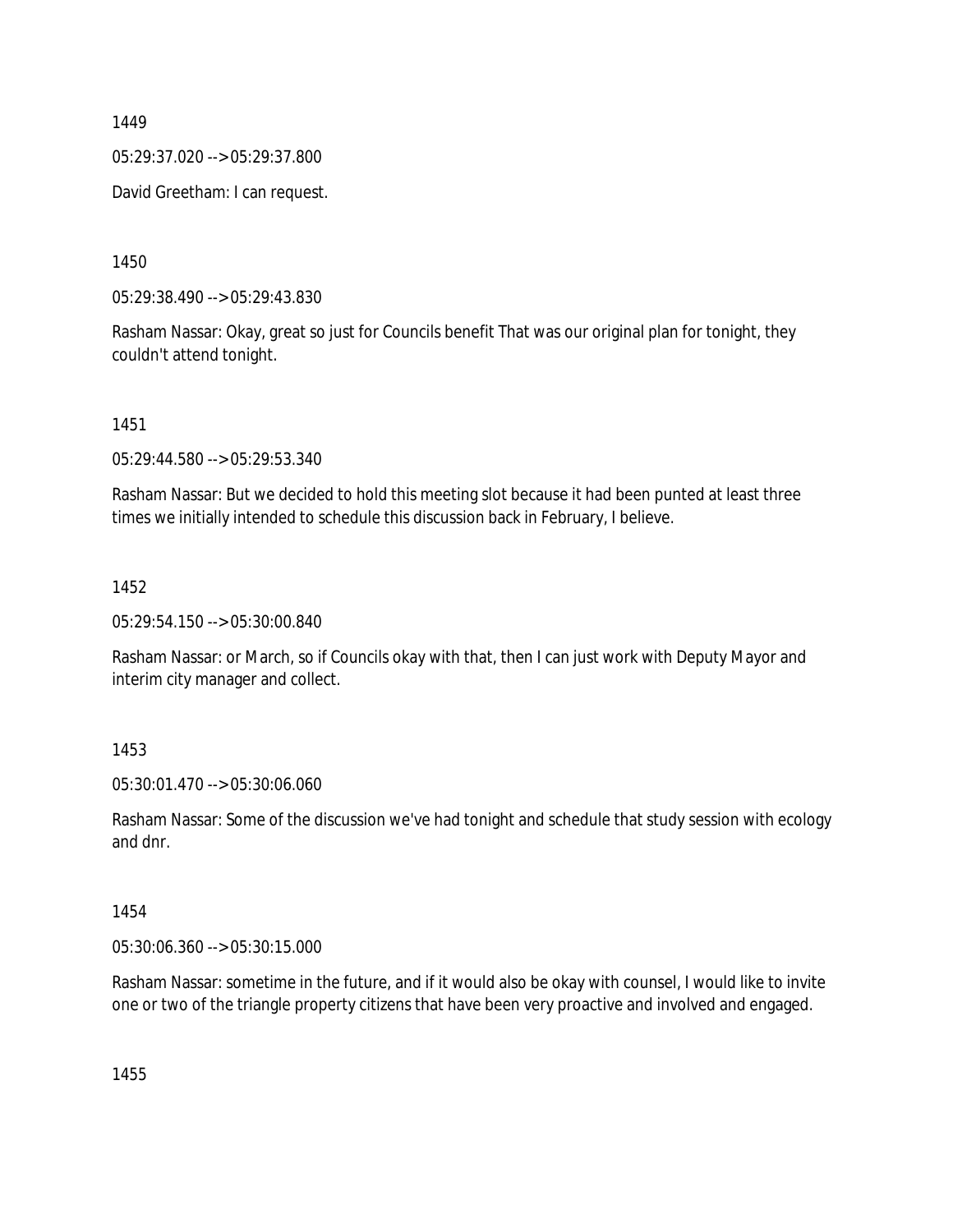05:30:15.420 --> 05:30:24.390

Rasham Nassar: And this debate, they are a well source of information and knowledge and can really help to kind of clarify in layman's terms what it is we're talking about here in terms of.

1456

05:30:24.870 --> 05:30:31.830

Rasham Nassar: history of the crop that of the property and where we're going and what the city what the Community is really advocating for.

1457

05:30:33.390 --> 05:30:37.740

Rasham Nassar: That sound okay okay Thank you so much, great.

1458

05:30:38.010 --> 05:30:43.350

Kirsten Hytopoulos: Okay Thank you everyone, we are at for the good of the order item seven.

1459

05:30:44.850 --> 05:30:45.870

Kirsten Hytopoulos: mayor, do you have your hand up.

1460 05:30:47.430 --> 05:30:47.730 know.

1461 05:30:48.900 --> 05:30:50.910 Kirsten Hytopoulos: What Joe don't you have anything.